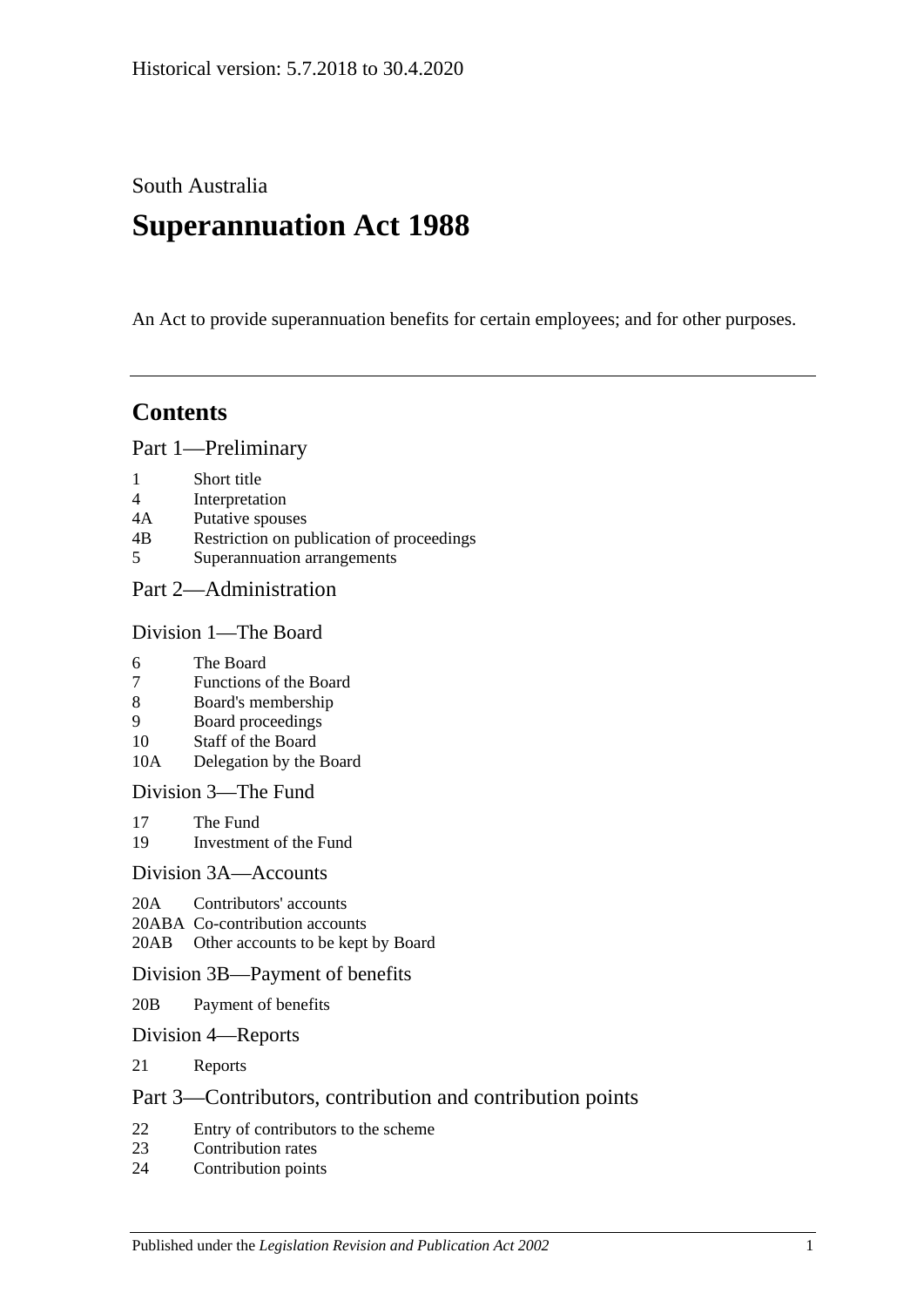25 [Attribution of additional contribution points and contribution months](#page-29-0)

#### [Part 4—Superannuation benefits—new scheme contributors](#page-30-0)

- 26 [Application of this Part](#page-30-1)
- 26A [Transition to retirement](#page-30-2)
- 27 [Retirement](#page-33-0)
- 28 [Resignation and preservation of benefits](#page-34-0)
- 28A [Resignation pursuant to a voluntary separation package](#page-38-0)
- 28B [Outplaced employees—55 and over](#page-39-0)
- 28C [Outplaced employees under 55](#page-39-1)
- 29 [Retrenchment](#page-40-0)
- 30 [Disability pension](#page-41-0)
- 30A [Rehabilitation etc of disability pensioner](#page-42-0)
- 31 [Termination of employment on invalidity](#page-42-1)
- 32 [Death of contributor](#page-45-0)
- 32A [PSESS benefit](#page-50-0)
- 32B [Commutation to pay deferred superannuation contributions surcharge—contributor](#page-51-0)
- 32C [Commutation to pay deferred superannuation contributions surcharge following death of](#page-52-0)  [contributor](#page-52-0)
- 32D [Withheld amount](#page-54-0)
- 32E [Payment of Division](#page-54-1) 293 tax

#### [Part 5—Superannuation benefits—old scheme contributors](#page-56-0)

#### [Division 1—Pension benefits](#page-56-1)

- 33 [Application of this Part](#page-56-2)
- 33A [Transition to retirement](#page-56-3)
- 34 [Retirement](#page-59-0)
- 35 [Retrenchment](#page-61-0)
- 36 [Temporary disability pension](#page-63-0)
- 36A [Rehabilitation etc of disability pensioner](#page-64-0)
- 37 [Invalidity](#page-65-0)
- 38 [Death of contributor](#page-68-0)
- 39 [Resignation and preservation of benefits](#page-71-0)
- 39A [Resignation or retirement pursuant to a voluntary separation package](#page-77-0)
- 39B [Outplaced employees—55 and over](#page-79-0)
- 39C [Outplaced employees under 55](#page-80-0)

#### [Division 2—General](#page-81-0)

- 40 [Commutation of pension](#page-81-1)
- 40A [Commutation to pay deferred superannuation contributions surcharge](#page-81-2)
- 40AB [Commutation to pay Division](#page-82-0) 293 tax
- 40B [Interaction with judicial remuneration or pension entitlements](#page-83-0)
- 41 [Medical examination etc of invalid pensioner](#page-84-0)
- 42 [Suspension of pension if pensioner declines appropriate employment](#page-84-1)<br>42A Offer of lump sum to certain invalid pensioners
- [Offer of lump sum to certain invalid pensioners](#page-85-0)
- 43 [Notional extension of period of employment](#page-85-1)
- 43AA [Closure of contribution accounts](#page-86-0)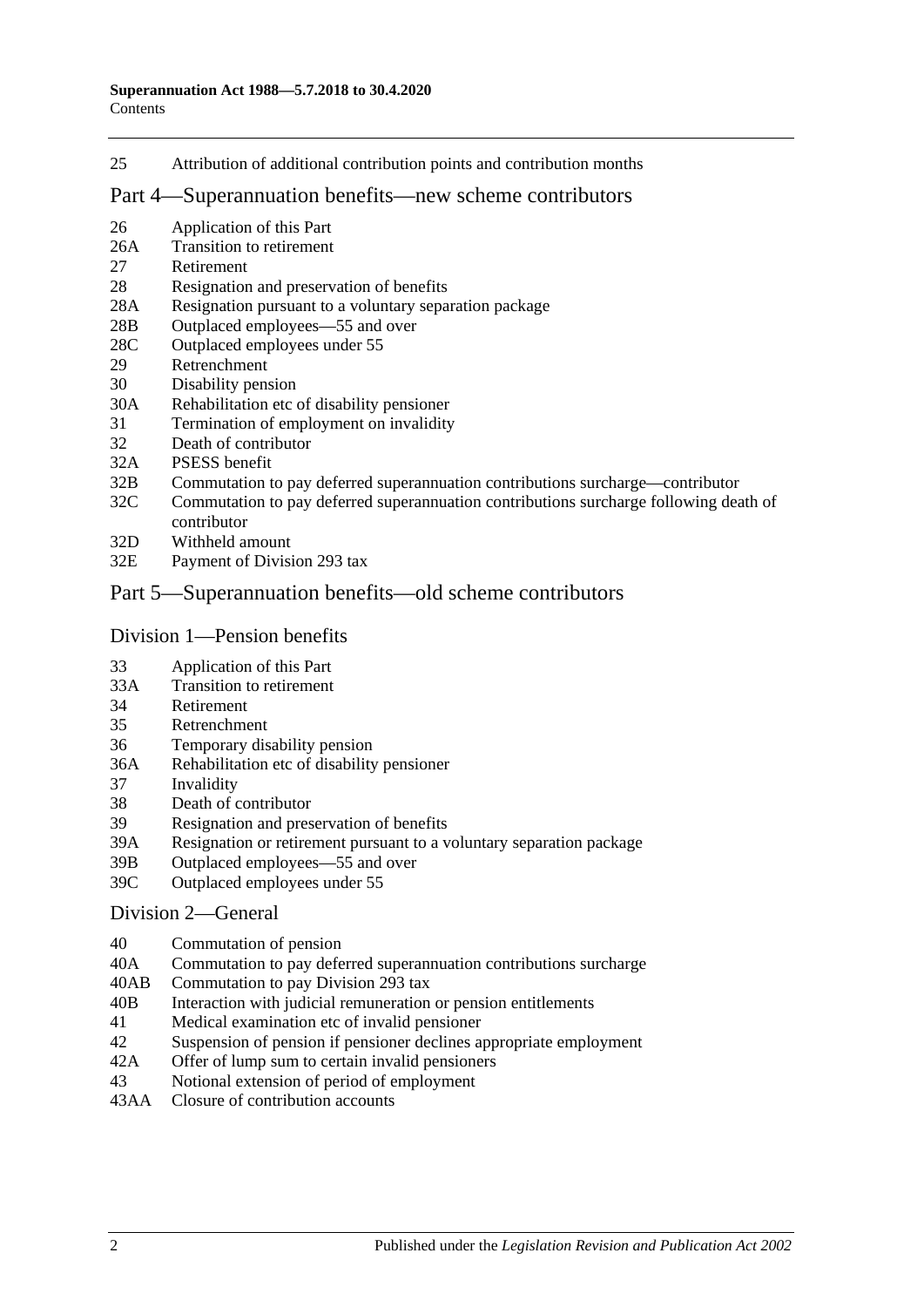# [Part 5A—Family Law Act provisions](#page-88-0)

### [Division 1—Preliminary](#page-88-1)

- 43AB [Purpose of Part](#page-88-2)
- 43AC [Interpretation](#page-88-3)
- 43AD [Value of superannuation interest](#page-89-0)
- 43AE [Board to comply with Commonwealth requirements](#page-89-1)
- 43AF [Effect on contributor's entitlements](#page-89-2)
- 43AG [Benefit not payable to spouse on death of contributor if split has occurred](#page-90-0)

#### [Division 2—New scheme contributors](#page-90-1)

- 43AH [Application of Division](#page-90-2)
- 43AI [Accrued benefit multiple](#page-90-3)
- 43AJ [Non-member spouse's entitlement](#page-91-0)

#### [Division 3—Old scheme contributors](#page-91-1)

- 43AK [Application of Division](#page-91-2)
- 43AL [Accrued benefit multiple](#page-91-3)
- 43AM [Non-member spouse's entitlement](#page-92-0)<br>43AN Non-member spouse's entitlement
- 43AN [Non-member spouse's entitlement where pension is in growth phase](#page-92-1)<br>43AO Non-member spouse's entitlement where pension is in payment phase
- [Non-member spouse's entitlement where pension is in payment phase](#page-92-2)
- 43AP [Payment of non-member spouse's entitlement](#page-94-0)

#### [Division 4—Fees](#page-94-1)

[43AQ](#page-94-2) Fees

## [Part 6—Miscellaneous](#page-96-0)

- 43B [Exclusion of benefits under awards etc](#page-96-1)
- 44 [Review of Board's decisions](#page-96-2)
- 45 [Effect of workers compensation etc on pension](#page-96-3)
- 46 [Division of benefit where deceased contributor is](#page-98-0) survived by lawful and putative spouses
- 47 [Adjustment of pensions](#page-99-0)
- 47A [Subsequent roll over of benefits to another fund or scheme](#page-100-0)
- 47B [Roll over of benefits from another fund or scheme](#page-100-1)<br>47C Portion of pension etc to be charged against contril
- [Portion of pension etc to be charged against contribution account etc](#page-100-2)
- 47D [Charge against Fund if draw down benefit paid](#page-100-3)
- 48 [Repayment of contribution account balance and minimum](#page-100-4) benefits
- 49 [Special provision for payment in case of infancy or death](#page-102-0)
- 50 [Pension not to be assignable](#page-102-1)
- 50A [Unclaimed superannuation benefits](#page-102-2)
- 51 [Liabilities may be set off against benefits](#page-102-3)
- 51A [Method of making contributions](#page-102-4)
- 52 [Annuities](#page-103-0)
- 53 [Continuation of the Voluntary Savings Account](#page-103-1)
- 54 [Power to obtain information](#page-103-2)
- 55 [Confidentiality](#page-104-0)
- 56 [Resolution of difficulties](#page-104-1)
- 58 [Pensions payable in foreign currency](#page-105-0)
- 58A [Rounding off of contributions and benefits](#page-105-1)
- 59 [Regulations](#page-105-2)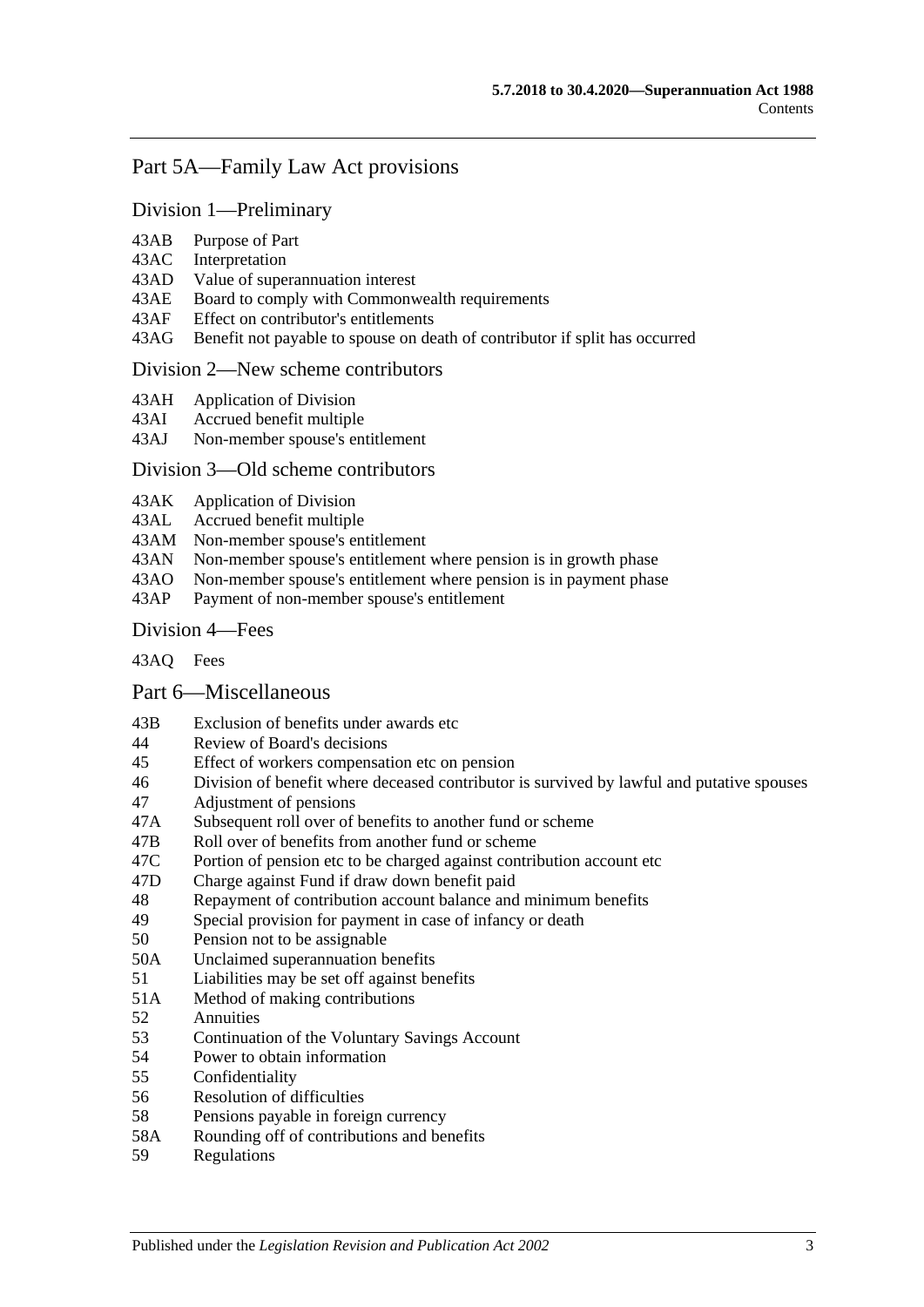# [Schedule 1—Transitional provisions](#page-108-0)

- [Continuity of contributor status](#page-108-1)<br>2 Contributions by old scheme an
- [Contributions by old scheme and certain new scheme contributors](#page-108-2)
- [Starting balance of contribution account of old scheme contributors](#page-109-0)
- 3A [Starting balance for certain new scheme contributors](#page-109-1)
- [Special provision as to contribution period of certain contributors](#page-109-2)
- [Superannuation points carried over by old scheme contributors](#page-110-0)
- [Special provisions for contributors to the](#page-111-0) Provident Account
- [Limited benefit contributors](#page-112-0)
- [Preservation of excess unit addition](#page-113-0)
- [Neglected unit and fund share reduction](#page-113-1)
- [Pensions that commenced under previous enactments](#page-113-2)
- [Abolition of Provident Account, and Retirement Benefit Account](#page-114-0)
- [Continuation of superannuation arrangements](#page-114-1)
- [Continuation of membership of elected members of the Board](#page-114-2)
- [Retrospective operation of preservation rights](#page-114-3)
- [Benefits under Parts 4](#page-114-4) and [5](#page-114-4)
- 15A [Early retirement benefit for certain contributors](#page-115-0)
- [Transference from old scheme to new scheme](#page-116-0)
- [Payment of contributions while on leave without pay](#page-117-0)
- [Repeal of contribution rate](#page-117-1)
- [Operation of sections](#page-118-0) 28(1f) and [39\(1db\)](#page-118-0)
- [Election on retrenchment under section](#page-118-1) 29
- Operation of amendments made by *[Statutes Amendment \(Equal Superannuation](#page-118-2)  [Entitlements for Same Sex Couples\) Act 2003](#page-118-2)*

# [Schedule 1A—Provisions relating to other public sector superannuation](#page-118-3)  [schemes](#page-118-3)

- [Regulations relating to other public sector superannuation schemes](#page-118-4)<br>2 Regulations to offset income tax etc
- [Regulations to offset income tax etc](#page-119-0)
- [Interpretation](#page-119-1)

# [Schedule 1B—Transfer of certain members of the Electricity Industry](#page-119-2)  [Superannuation Scheme to the State Scheme](#page-119-2)

## Part 1—Preliminary

[Interpretation](#page-119-3)

#### Part 2—Transfer of members

- [Transfer of existing pensioners before the relevant day](#page-120-0)
- [Transfer of existing and future pensioners after the relevant day](#page-121-0)
- [Transfer of persons entitled to preserved benefits](#page-123-0)<br>5 Transfer of certain other persons
- [Transfer of certain other persons](#page-125-0)

#### Part 3—General

- [Employer contributions](#page-126-0)
- [Notices](#page-127-0)
- [Cessation of entitlements under the Electricity Industry Superannuation Scheme](#page-127-1)
- [Power to obtain information](#page-127-2)
- Transfer effective despite *[Electricity Corporations Act](#page-127-3) 1994*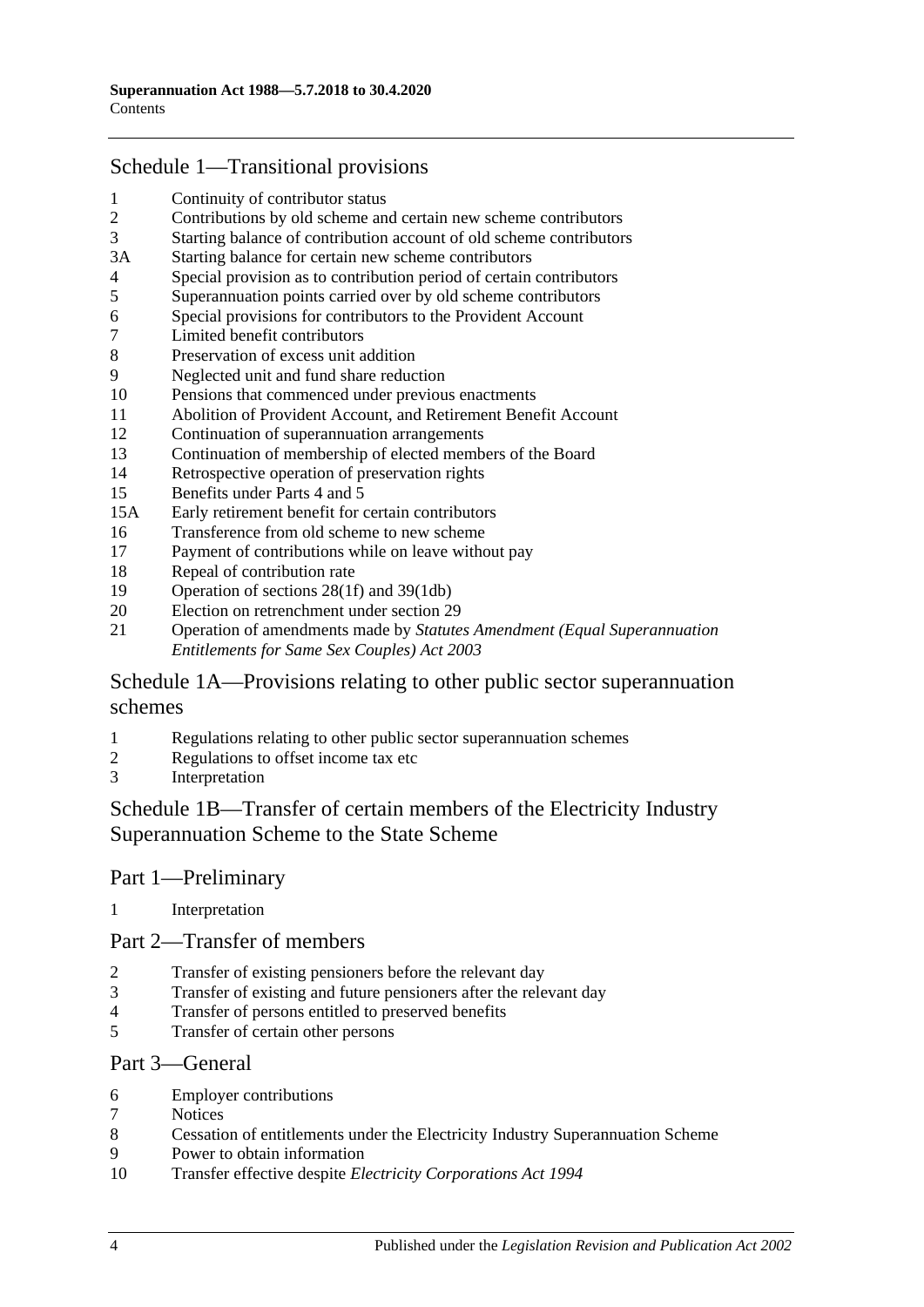11 [Regulations may be made for transitional purposes](#page-127-4)

### [Schedule 2](#page-128-0)

# [Schedule 3—Administered schemes](#page-132-0)

#### Part 1—Interpretation

1 [Interpretation](#page-132-1)

## Part 2—Management of schemes

- 2 [Application of Schedule to schemes](#page-133-0)
- 3 [Arrangements as to trust deed and rules](#page-134-0)<br>4 Arrangements as to assets
- [Arrangements as to assets](#page-135-0)

# Part 3—Establishment of funds and contribution accounts

#### Division 1—Establishment of funds

- 5 [Management and establishment of funds](#page-135-1)
- 6 [Division of funds into distinct parts](#page-136-0)

#### Division 2—Contribution accounts

7 [Contribution accounts](#page-137-0)

## Part 4—Miscellaneous

- 8 [Insurance arrangements](#page-137-1)
- 9 [Accounts and audit](#page-138-0)<br>10 Reports
- **[Reports](#page-138-1)**
- 11 [Fees](#page-138-2)
- 12 [Cessation of scheme](#page-139-0)
- 12A [Unclaimed superannuation benefits](#page-139-1)
- 13 [Stamp duty](#page-139-2)
- 14 [Transitional provisions](#page-139-3)

## [Legislative history](#page-140-0)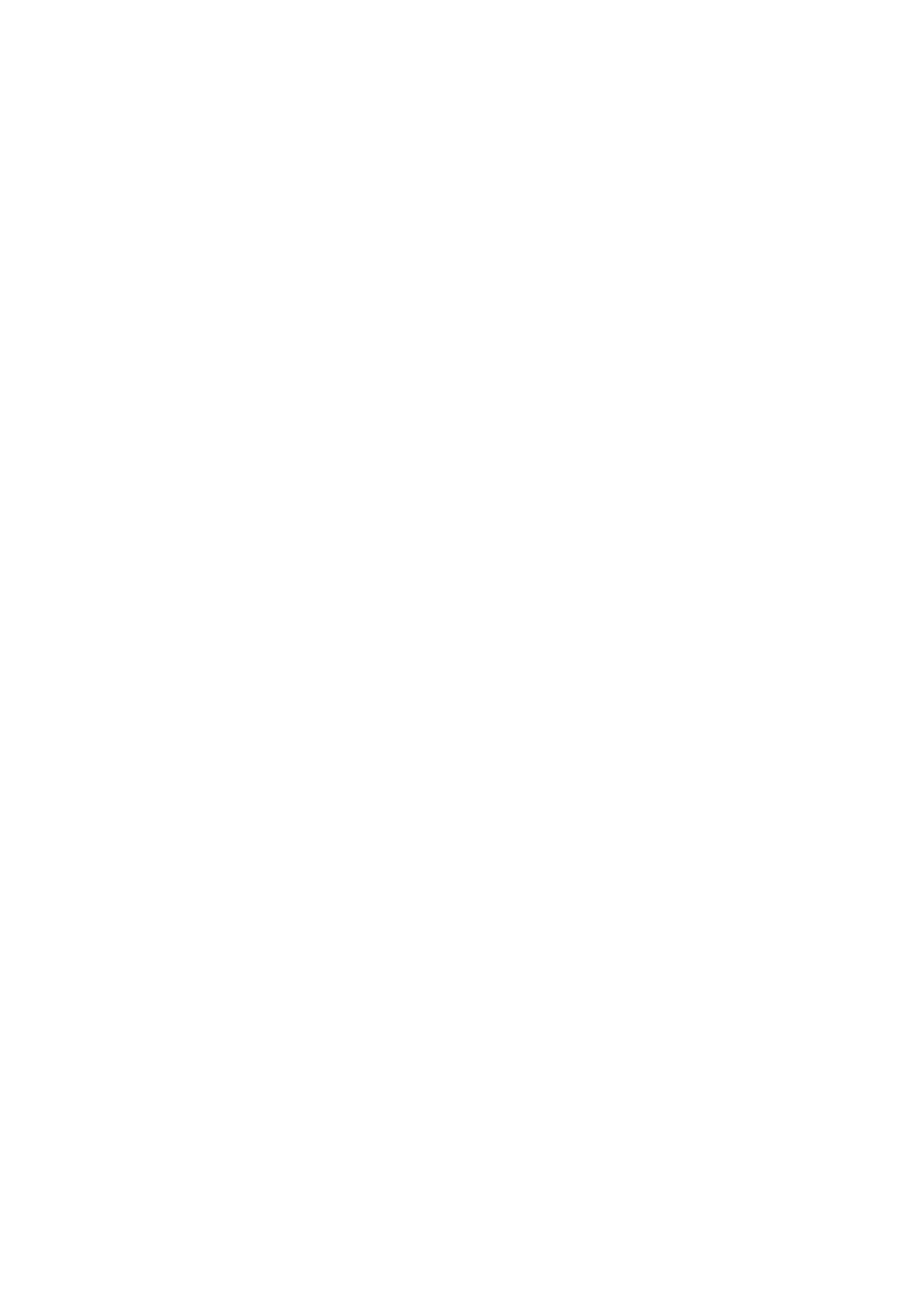# <span id="page-6-0"></span>**The Parliament of South Australia enacts as follows:**

# **Part 1—Preliminary**

### <span id="page-6-1"></span>**1—Short title**

This Act may be cited as the *Superannuation Act 1988*.

#### <span id="page-6-3"></span><span id="page-6-2"></span>**4—Interpretation**

(1) In this Act, unless the contrary intention appears—

*active contributor* means a contributor who is contributing to the Fund;

*actual or attributed salary*—see [subsections](#page-11-0) (3) and [\(4\);](#page-11-1)

*actuary* means a Fellow or Accredited Member of The Institute of Actuaries of Australia;

*adjusted salary* in relation to a contributor as at a particular time means—

- (a) if the contributor has been employed on a full-time basis throughout his or her contribution period—the contributor's actual or attributed salary as at that time;
- (b) if the contributor has been employed on a part-time or casual basis over the whole or any part of his or her contribution period—the contributor's actual or attributed salary as at that time reduced to reflect the extent of the contributor's employment over the contribution period expressed as a proportion of full-time employment;

*age of retirement* means—

- (a) in relation to an old scheme contributor for whom 55 years was the age of retirement under the repealed Act—55 years;
- (b) in all other cases—60 years;

*approved form* means a form approved by the Board;

*Board* means the South Australian Superannuation Board;

*co-contribution* means a payment made to the Board in respect of a person by the Commissioner of Taxation pursuant to the requirements of the *Superannuation (Government Co-contribution for Low Income Earners) Act 2003* of the Commonwealth;

*co-contribution account* means an account established and maintained by the Board as a co-contribution account in accordance with the requirements of this Act;

*Commonwealth Act* means the *Superannuation Guarantee (Administration) Act 1992* of the Commonwealth;

*Consumer Price Index* means the Consumer Price Index (All groups index for Adelaide);

*contracting out agreement* means an agreement between a Minister or other agent or instrumentality of the Crown and another person or persons—

(a) under which—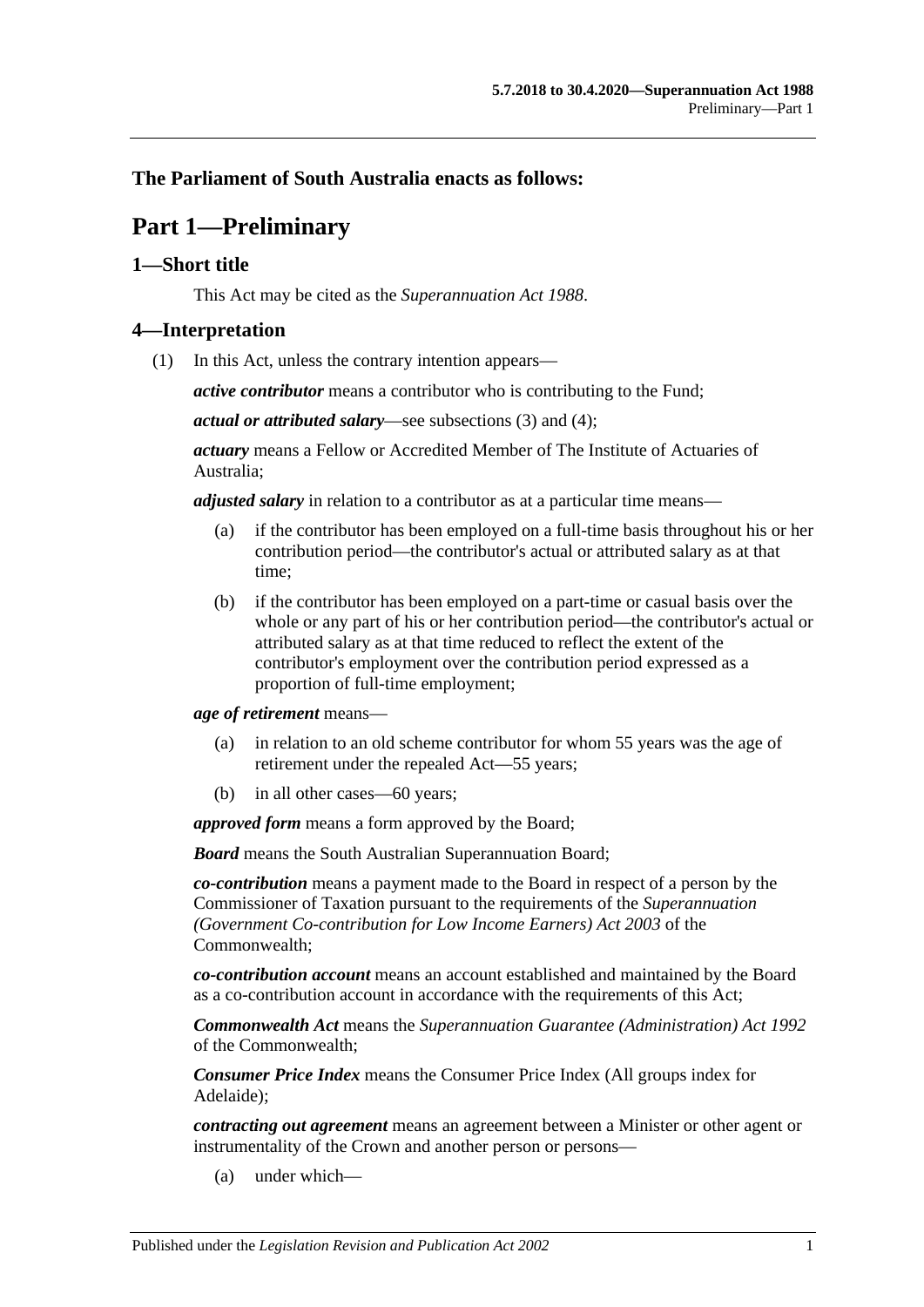- (i) a function previously undertaken by the Crown is to be undertaken by the private sector; or
- (ii) a service previously provided by the Crown to the public, or to a section of the public or to the Crown itself, is to be provided by the private sector; and
- (b) under which persons who had been public sector employees employed in undertaking that function or providing that service are offered employment in the private sector;

*contribution month—see [subsection](#page-11-2) (2a)*;

*contribution period* means—

- (a) in relation to an old scheme contributor—a period (including a period falling wholly or partly before the commencement of this Act) over which the contributor is (or was) an active contributor;
- (b) in relation to a new scheme contributor—a period over which the contributor is (or was) an active contributor;

*contributor* means a person accepted as a contributor (either under this Act or under an earlier Act) and includes such a person who has ceased making contributions unless his or her rights in relation to superannuation have been exhausted and no derivative rights exist in relation to that person under this Act (but does not include a person as a member of an administered scheme under [Schedule](#page-132-0) 3);

*deferred superannuation contributions surcharge* in relation to a contributor means the amount that the contributor is liable to pay the Commissioner of Taxation under section 15(6) of the Superannuation Contributions Tax Act;

*dependency* in relation to a child means any period for which the child is an eligible child;

*Division 293 release authority* means a release authority issued by the Commissioner of Taxation under Schedule 1 section 135-10 of the Taxation Administration Act;

*Division 293 tax* has the same meaning as in the *Income Tax Assessment Act 1997* of the Commonwealth;

*eligible child* in relation to a deceased contributor means a child—

- (a) who is—
	- (i) a child of the contributor; or
	- (ii) a child in relation to whom the contributor had assumed parental responsibilities and who was cared for and maintained, wholly or in part, by the contributor up to the date of the contributor's death; and
- (b) who is—
	- (i) under the age of 16 years; or
	- (ii) between the ages of 16 and 25 years and in full-time attendance at an educational institution recognised by the Board for the purposes of this definition;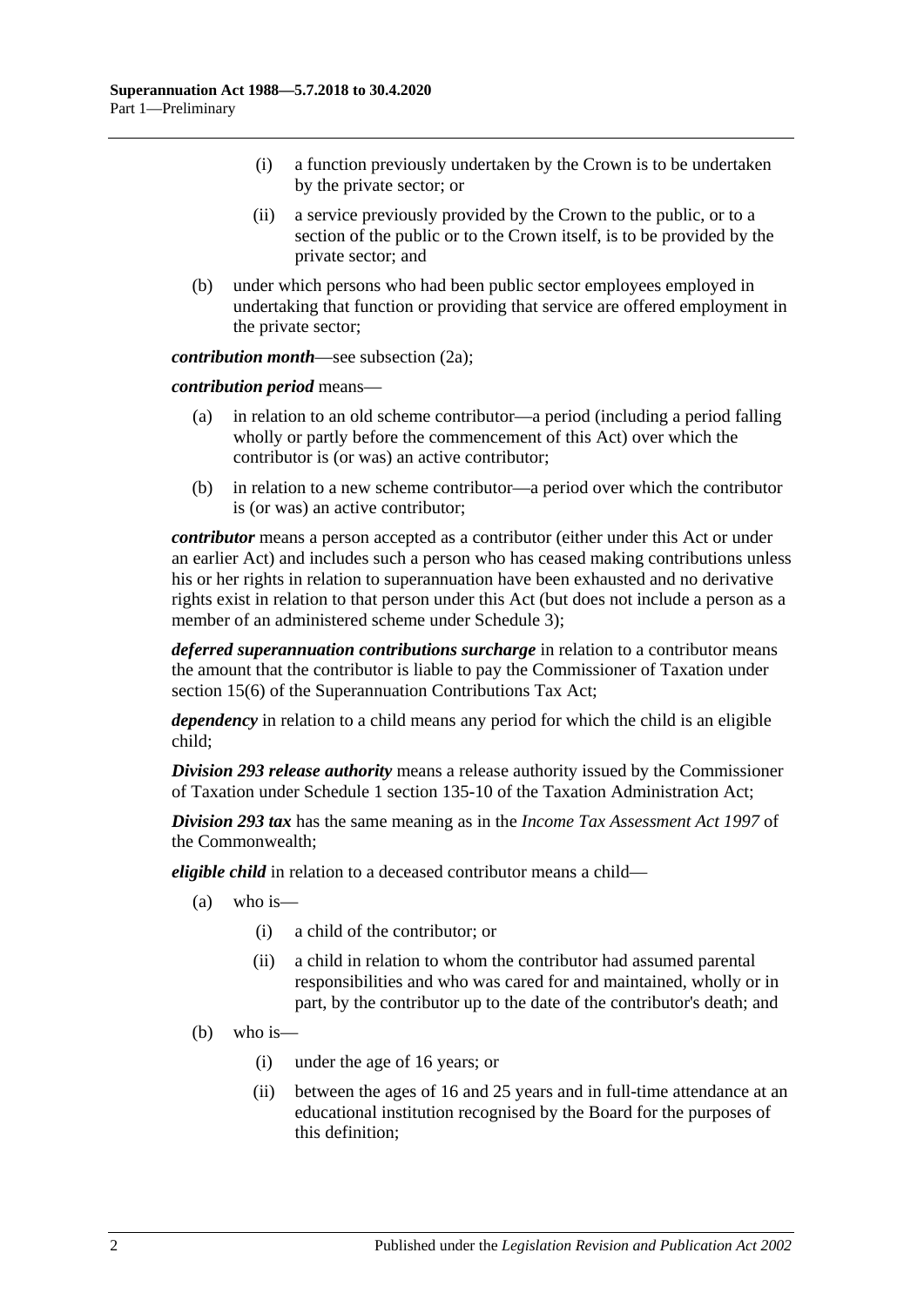*employee* means—

- (a) a statutory officer of the Crown (including a Magistrate but not a Judge);
- (b) a person—
	- (i) employed in an administrative unit of the Public Service; or
	- (ii) employed under the *[Education Act](http://www.legislation.sa.gov.au/index.aspx?action=legref&type=act&legtitle=Education%20Act%201972) 1972* or the *[Technical and](http://www.legislation.sa.gov.au/index.aspx?action=legref&type=act&legtitle=Technical%20and%20Further%20Education%20Act%201975)  [Further Education Act](http://www.legislation.sa.gov.au/index.aspx?action=legref&type=act&legtitle=Technical%20and%20Further%20Education%20Act%201975) 1975*; or
	- (iii) employed by
		- the Rail Commissioner;
		- the Commissioner of Highways;
		- an employer with which the Board has entered into superannuation arrangements under this Act; or
	- (iv) employed by a Minister, or the chief executive of a Public Service administrative unit, on a weekly, daily or hourly basis; or
	- (v) employed under the *[Parliament \(Joint Services\) Act](http://www.legislation.sa.gov.au/index.aspx?action=legref&type=act&legtitle=Parliament%20(Joint%20Services)%20Act%201985) 1985*; or
	- (vi) employed to provide services to the House of Assembly or the Legislative Council and under the control of the Speaker or the President; or
	- (vii) employed as a member of the Governor's staff; or
	- (viii) employed in an office or position declared by regulation to be an office or position to which this Act extends;

*employing authority* in relation to an employee means—

- (a) the chief executive officer to whom the employee is answerable on matters relating to his or her employment;
- (b) if there is no such officer—the authority, body or person to whom the employee is answerable;

*entitlement day* means—

- (a) in relation to a contributor who becomes entitled to a pecuniary benefit under this Act—the day on which that entitlement arises;
- (b) in relation to a contributor whose employment is terminated by his or her death—the date of the contributor's death;

*Fund* means the South Australian Superannuation Fund;

*invalid pension* means a pension payable on account of invalidity;

*invalidity* means physical or mental incapacity to carry out the duties of employment;

*month* means a period starting at the beginning of any day of 1 of the 12 named months and ending—

- (a) immediately before the beginning of the corresponding day of the next named month; or
- (b) if there is no such corresponding day, at the end of the next named month;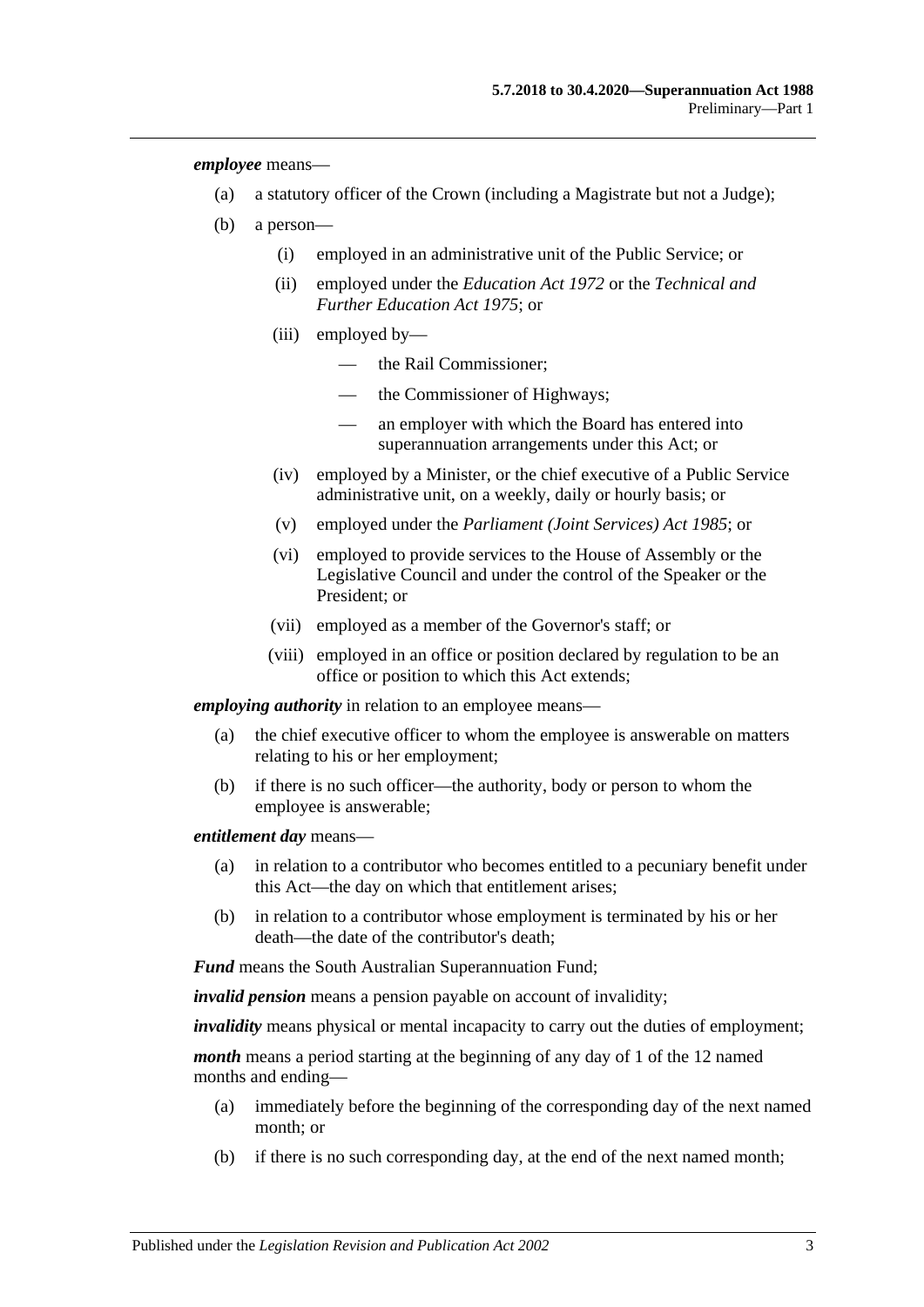*new scheme contributor* means a person accepted as a contributor on or after 31 May, 1986 (but does not include any such person who is classified by the Board as an old scheme contributor);

*non-monetary salary*, in relation to a contributor who is not employed pursuant to a TEC contract, means remuneration in any form resulting from the sacrifice by the contributor of part of his or her salary;

*notional salary* in relation to a contributor whose employment has ceased temporarily or permanently (including a contributor who has died) means the salary that the contributor would be receiving if he or she had continued in employment in the same position and at the same grade as were applicable immediately before the cessation of employment and, if the contributor was not in full-time employment immediately before cessation of employment, notional salary will be calculated on the basis of the contributor's average hours of employment (excluding overtime) over the last 3 years of his or her contribution period;

*old scheme contributor* means a person who was accepted as a contributor to the Fund before 31 May, 1986 (and includes a person accepted as a contributor after that date if that person is classified as an old scheme contributor by the Board);

*outplaced employee* means a contributor who has retired or resigned from employment to take up employment in the private sector pursuant to an offer of employment in a contracting out agreement;

*pensioner* means a person who is entitled to a pension under this Act (including a person who qualifies for a pension but whose pension is under suspension but not including a person as a member of an administered scheme under [Schedule 3\)](#page-132-0);

*pension period* means the period over which a pension is paid;

*preservation age* has the same meaning as in Part 6 of the *Superannuation Industry (Supervision) Regulations 1994* of the Commonwealth under the *Superannuation Industry (Supervision) Act 1993* of the Commonwealth;

*private sector employer* means the employer with whom an outplaced employee takes up employment on retiring or resigning from employment in the public sector;

*Public Sector Employees Superannuation Scheme* means the superannuation scheme of that name established pursuant to a deed of arrangement dated 27 September 1989 between the Treasurer and the secretary of the United Trades and Labor Council;

*putative spouse*—see [section](#page-14-0) 4A;

*registered relationship* means a relationship that is registered under the *[Relationships](http://www.legislation.sa.gov.au/index.aspx?action=legref&type=act&legtitle=Relationships%20Register%20Act%202016)  [Register Act](http://www.legislation.sa.gov.au/index.aspx?action=legref&type=act&legtitle=Relationships%20Register%20Act%202016) 2016*, and includes a corresponding law registered relationship under that Act;

*repealed Act* means the *[Superannuation Act](http://www.legislation.sa.gov.au/index.aspx?action=legref&type=act&legtitle=Superannuation%20Act%201974) 1974*;

*retrench* in relation to a contributor means terminate the contributor's employment on the ground that work of the kind for which the contributor is qualified and suited is no longer available for the contributor;

*retrenchment pension* means the pension payable to an old scheme contributor on account of retrenchment;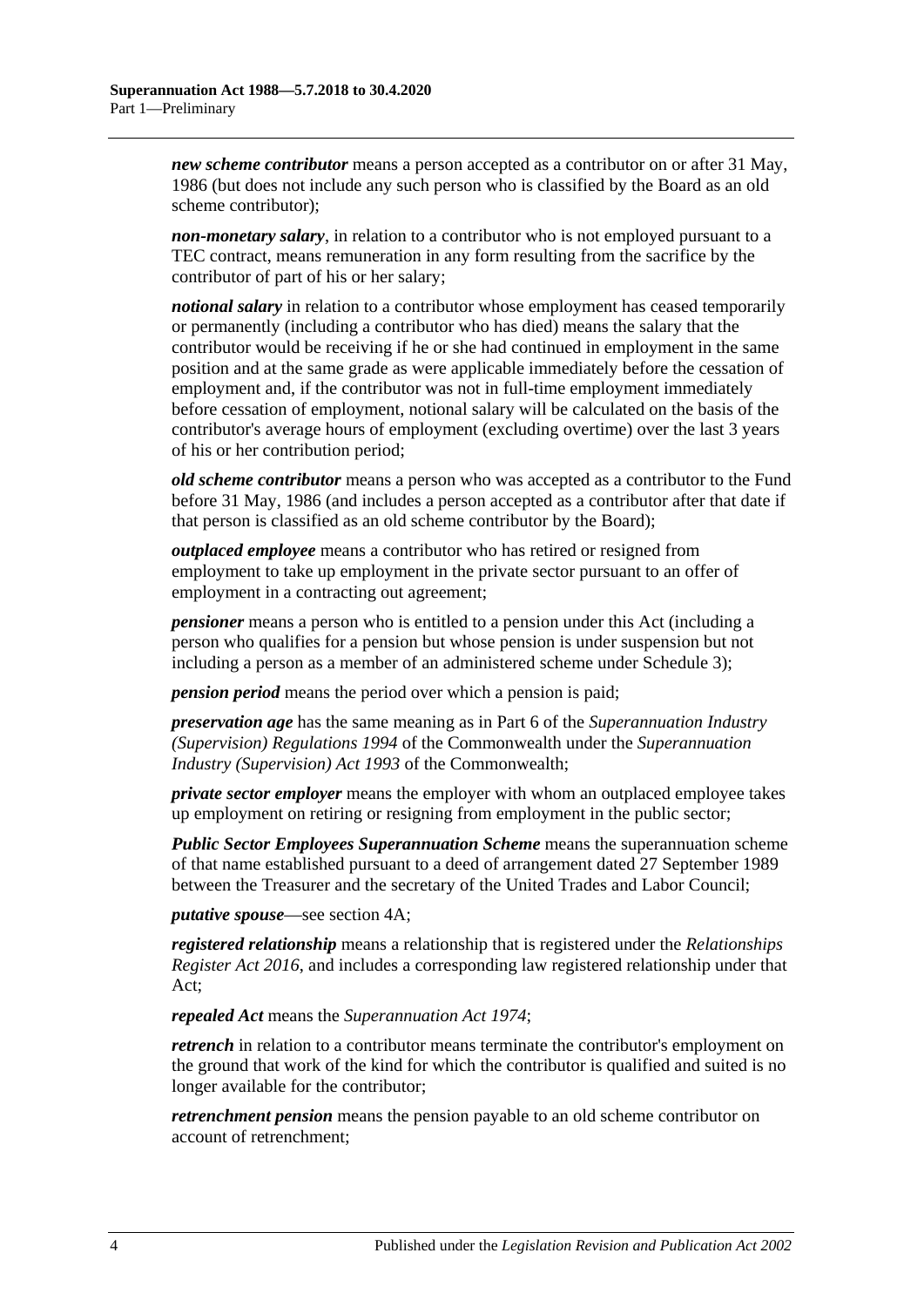*salary*, in relation to a contributor who is employed pursuant to a TEC contract, means that proportion of the value of the total remuneration package specified in the contract that has been prescribed by regulation for the purposes of this definition;

*salary*, in relation to a contributor who is not employed pursuant to a TEC contract, includes all forms of remuneration (including non-monetary salary) except—

- (a) remuneration related to overtime (other than such remuneration that is paid by way of an annual allowance);
- (b) a leave loading;
- (c) a loading arising from the casual nature of the employment or the conditions under which work is performed;
- (d) allowances (unless declared by regulation to be a component of salary) for accommodation, travelling, subsistence or other expenses;
- (e) remuneration of a kind excluded by regulation from the ambit of this definition (and such a regulation may exclude remuneration of a particular kind for the purpose of calculating contributions but provide for its inclusion as a component of salary for the purpose of calculating benefits);

*Scheme* means the scheme of superannuation established by this Act and (where the context admits) includes the scheme of superannuation established by a corresponding previous enactment (but does not include any administered scheme under [Schedule 3\)](#page-132-0);

*SIS Act* means the *Superannuation Industry (Supervision) Act 1993* of the Commonwealth;

*Southern State Superannuation Fund* means the fund of that name continued in existence under the *[Southern State Superannuation Act](http://www.legislation.sa.gov.au/index.aspx?action=legref&type=act&legtitle=Southern%20State%20Superannuation%20Act%202009) 2009*;

*special deposit account* means a special deposit account established under section 8 of the *[Public Finance and Audit Act](http://www.legislation.sa.gov.au/index.aspx?action=legref&type=act&legtitle=Public%20Finance%20and%20Audit%20Act%201987) 1987*;

*spouse* includes a putative spouse:

*standard contribution rate* means—

- (a) in relation to an old scheme contributor whose standard contribution rate is under [clause](#page-108-2) 2 of [Schedule 1](#page-108-0) some rate other than 6% of salary—that other rate of contribution;
- (b) in all other cases—6% of salary;

*Superannuation Contributions Tax Act* means the *Superannuation Contributions Tax (Members of Constitutionally Protected Superannuation Funds) Assessment and Collection Act 1997* of the Commonwealth;

*Superannuation Funds Management Corporation of South Australia* or *Corporation* means the Superannuation Funds Management Corporation of South Australia continued in existence by the *[Superannuation Funds Management](http://www.legislation.sa.gov.au/index.aspx?action=legref&type=act&legtitle=Superannuation%20Funds%20Management%20Corporation%20of%20South%20Australia%20Act%201995)  [Corporation of South Australia Act](http://www.legislation.sa.gov.au/index.aspx?action=legref&type=act&legtitle=Superannuation%20Funds%20Management%20Corporation%20of%20South%20Australia%20Act%201995) 1995*;

*surcharge notice* means a notice issued by the Commissioner of Taxation under section 15(7) of the Superannuation Contributions Tax Act:

*Taxation Administration Act* means the *Taxation Administration Act 1953* of the Commonwealth;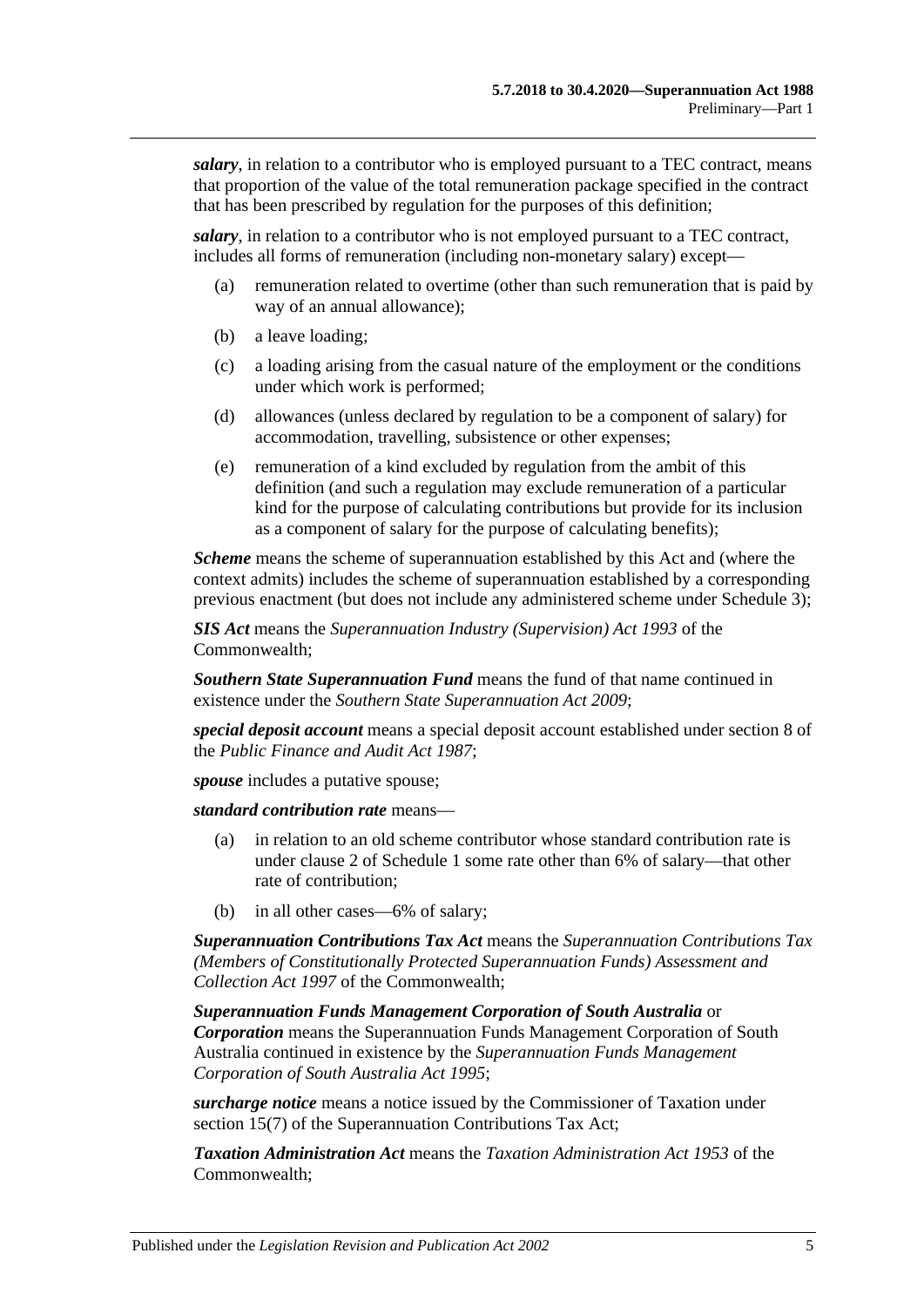*TEC contract* means a contract of employment between a contributor and his or her employer under which the value of the total remuneration package specified in the contract reflects the total employment cost to the employer of employing the contributor;

*Tribunal* means the South Australian Civil and Administrative Tribunal established under the *[South Australian Civil and Administrative Tribunal Act](http://www.legislation.sa.gov.au/index.aspx?action=legref&type=act&legtitle=South%20Australian%20Civil%20and%20Administrative%20Tribunal%20Act%202013) 2013*;

*Triple S scheme* means the Southern State Superannuation Scheme continued in existence under the *[Southern State Superannuation Act](http://www.legislation.sa.gov.au/index.aspx?action=legref&type=act&legtitle=Southern%20State%20Superannuation%20Act%202009) 2009*;

*unclaimed superannuation benefit* means an amount of money that is taken by Part 3 of the *Superannuation (Unclaimed Money and Lost Members) Act 1999* of the Commonwealth to be unclaimed money.

- (2) If a period is to be expressed in months for the purpose of this Act, then, except where express provision is made to the contrary, only completed months will be taken into account and any remainder will be ignored.
- <span id="page-11-2"></span>(2a) The number of contribution months in a contribution period is calculated by multiplying the number of days in the period by 0.032854.
- (2b) A regulation prescribing the proportion of the value of the total remuneration package for the purposes of the first definition of *salary* in [subsection](#page-6-3) (1)—
	- (a) may prescribe different proportions in relation to old scheme contributors and new scheme contributors; and
	- (b) in relation to a contributor whose salary would be less under the first definition of *salary* in [subsection](#page-6-3) (1) than if it were determined under the second definition of *salary* in that subsection—may prescribe a proportion to ensure that the value of the contributor's salary for the purposes of this Act is not less than it would be if determined under the second definition of *salary*.
- (2c) For the purposes of determining the amount of salary received by a contributor who is in receipt of non-monetary salary, the value of the non-monetary salary will be taken to be the amount of salary sacrificed by the contributor in order to receive the non-monetary salary.
- <span id="page-11-0"></span>(3) Subject to this section, a contributor's actual or attributed salary, as at a particular date, is—
	- (a) if the contributor is, at that date, employed on a full-time basis—the contributor's salary;
	- (b) in any other case—the salary that the contributor would have been receiving, at that date, if the contributor had then been employed on a full-time basis.
- <span id="page-11-1"></span> $(4)$  If—
	- (a) before the commencement of [subsection](#page-12-0) (4a)—
		- (i) there was a reduction in a contributor's rate of salary (not being a reduction resulting from disciplinary action against the contributor or a reduction in the contributor's hours of employment); and
		- (ii) the contributor elected under this subsection to contribute as if the reduction had not occurred; and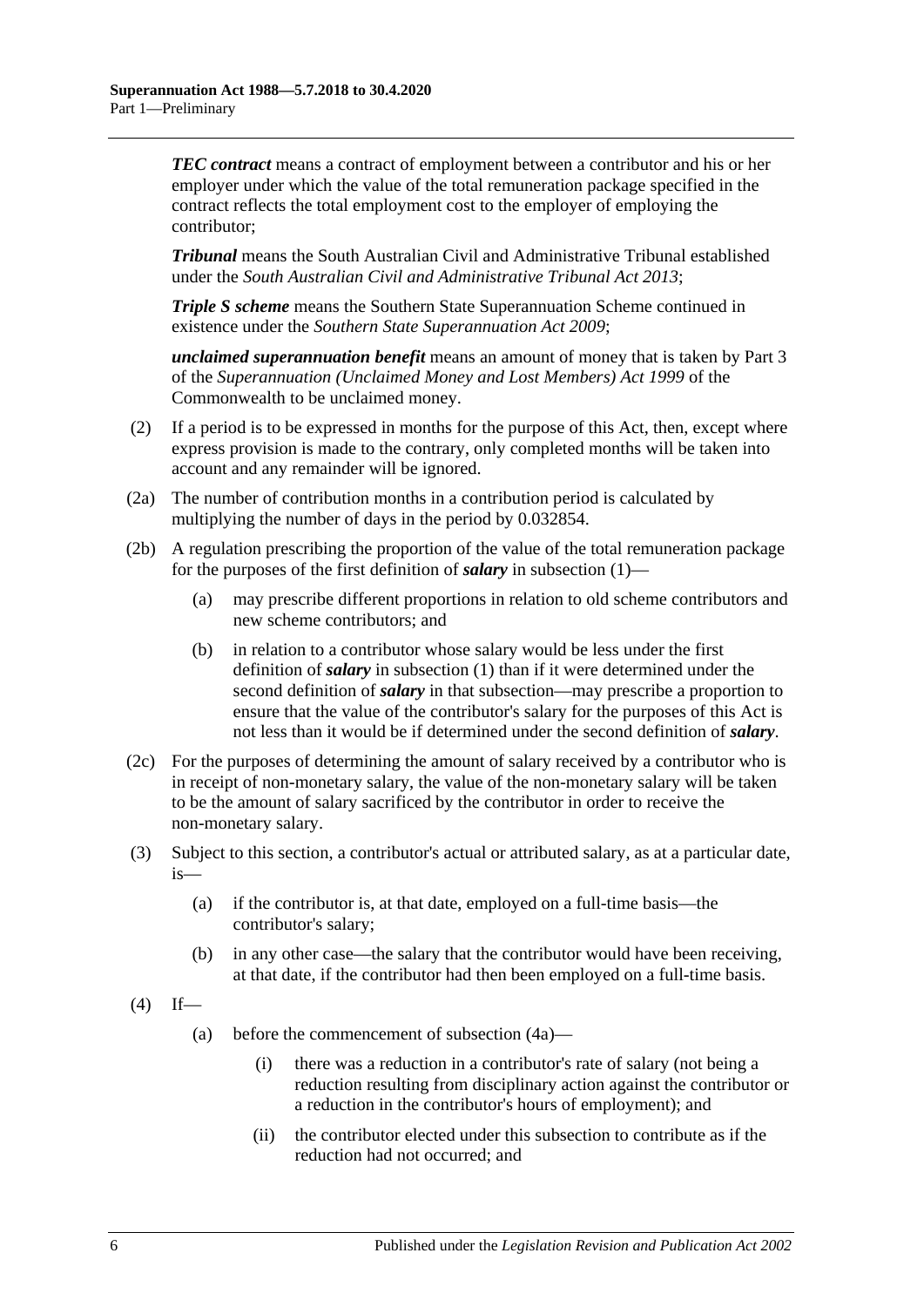<span id="page-12-1"></span>(b) after the commencement of [subsection](#page-12-0) (4a), the contributor elects, in a manner approved by the Board, to have his or her contributions determined under this subsection,

the contributor's contributions will be based on the salary of the position or office held by the contributor immediately before the reduction occurred or, if that position or office ceases to exist or the classification of the position or office is changed, the contributions will be based on the salary of that position or office immediately before it ceased to exist or its classification was changed, adjusted to reflect changes in the Consumer Price Index from that time and the contributor's actual or attributed salary as at a particular date will be determined as if the notional salary in respect of which the contributor was contributing at that date were the contributor's actual salary.

- <span id="page-12-0"></span>(4a) If (whether before or after the commencement of this subsection) there has been a reduction in a contributor's rate of salary (not being a reduction resulting from disciplinary action against the contributor or a reduction in the contributor's hours of employment) and—
	- (a) the contributor—
		- (i) elected, before the commencement of this subsection, to contribute as if the reduction had not occurred; and
		- (ii) has not made an election under [subsection](#page-12-1) (4)(b); or
	- (b) the contributor elects, in a manner approved by the Board, to contribute as if the reduction had not occurred,

then the following provisions apply:

- (c) the contributor's contributions will be based on his or her notional contribution salary;
- (d) the contributor's actual or attributed salary as at a particular date will be determined as if his or her notional contribution salary on that date were the contributor's actual salary.
- (4b) For the purposes of [subsection](#page-12-0) (4a), a contributor's *notional contribution salary* is—
	- (a) the salary of the position or office held by the contributor immediately before the reduction occurred; or
	- (b) if that position or office ceases to exist or the classification of the position or office is changed—the salary of that position or office immediately before it ceased to exist or its classification was changed (adjusted if any increase occurs in the rate of salary payable in respect of the contributor's position or office by a percentage equal to the percentage that the increase bears to that salary).
- (4c) The fixing of a contributor's contributions in relation to a financial year under section [23\(4\)\(a\)](#page-27-0) following a reduction in a contributor's rate of salary will be based on the contributor's notional contribution salary pursuant to an election under [subsection](#page-12-0) (4a) only if the contributor made the election under that subsection on or before the 31 March last preceding the commencement of the financial year.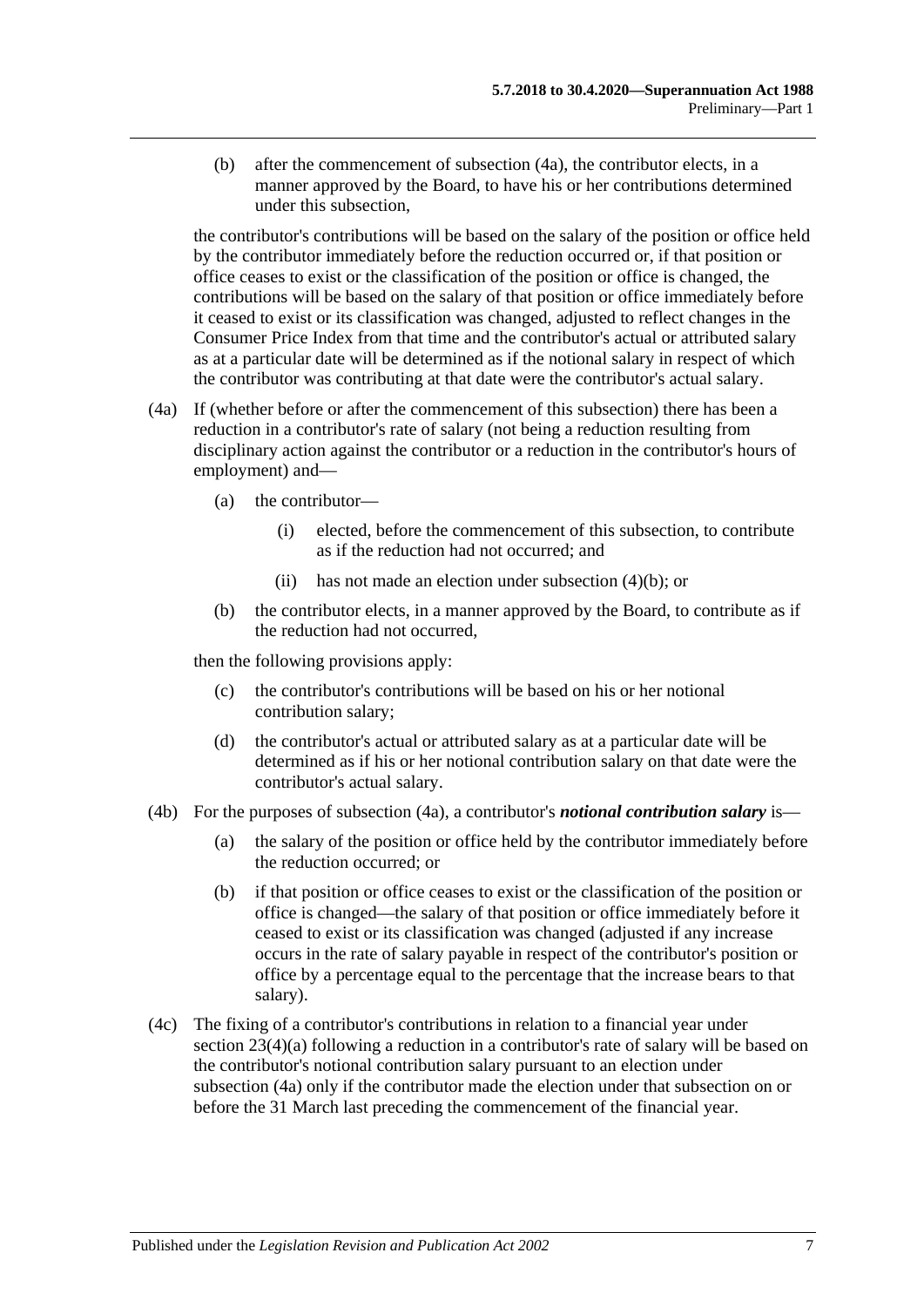(5) If it is necessary to calculate what would have been the amount standing to the credit of a contributor's contribution account, as at a particular time and the contributor had contributed at the standard contribution rate throughout his or her contribution period, the calculation may be made as follows:

$$
A = B \times \frac{C}{D} \times P
$$

Where—

*A* is the amount

*B* is the actual credit of the contribution account at the relevant time

*C* is the number of months in the contribution period

*P* is—

- (a) in the case of a contributor who was in full-time employment throughout his or her contribution period—1;
- (b) in any other case—the numerical value arrived at by expressing the contributor's employment during his or her contribution period as a proportion of full-time employment during that period

*D* is the number of the contributor's contribution points.

- <span id="page-13-1"></span><span id="page-13-0"></span>(6) References in this Act to resignation from, or termination of, employment will be read subject to the following qualifications—
	- (a) resignation from a particular position in order to take up some other position in employment to which this Act applies, or to take up employment in the same position but on a different basis, will be ignored unless there is an interval of more than 1 month between the time the resignation takes effect and the commencement of the new employment;
	- (b) if a person is employed in employment to which this Act applies for a particular term and the term expires, the person will be taken to have resigned—
		- (i) if he or she makes an election under this subparagraph—at the expiration of the term; or
		- (ii) if no election is made under [subparagraph](#page-13-0) (i)—at the expiration of 12 months from the expiration of the term except where the person is re-employed in employment to which this Act applies (not being employment on a casual basis) before that time in which case any interruption of employment will be ignored;
	- (c) a person whose employment is terminated on the ground of incompetence will be taken to have retired or resigned from employment depending on whether he or she has then reached the age of 55 years.
- (7) A person referred to in [subsection](#page-13-1) (6)(b) cannot make contributions under this Act in respect of a period before he or she is taken to have resigned under that subsection and during which he or she is not employed in employment to which this Act applies.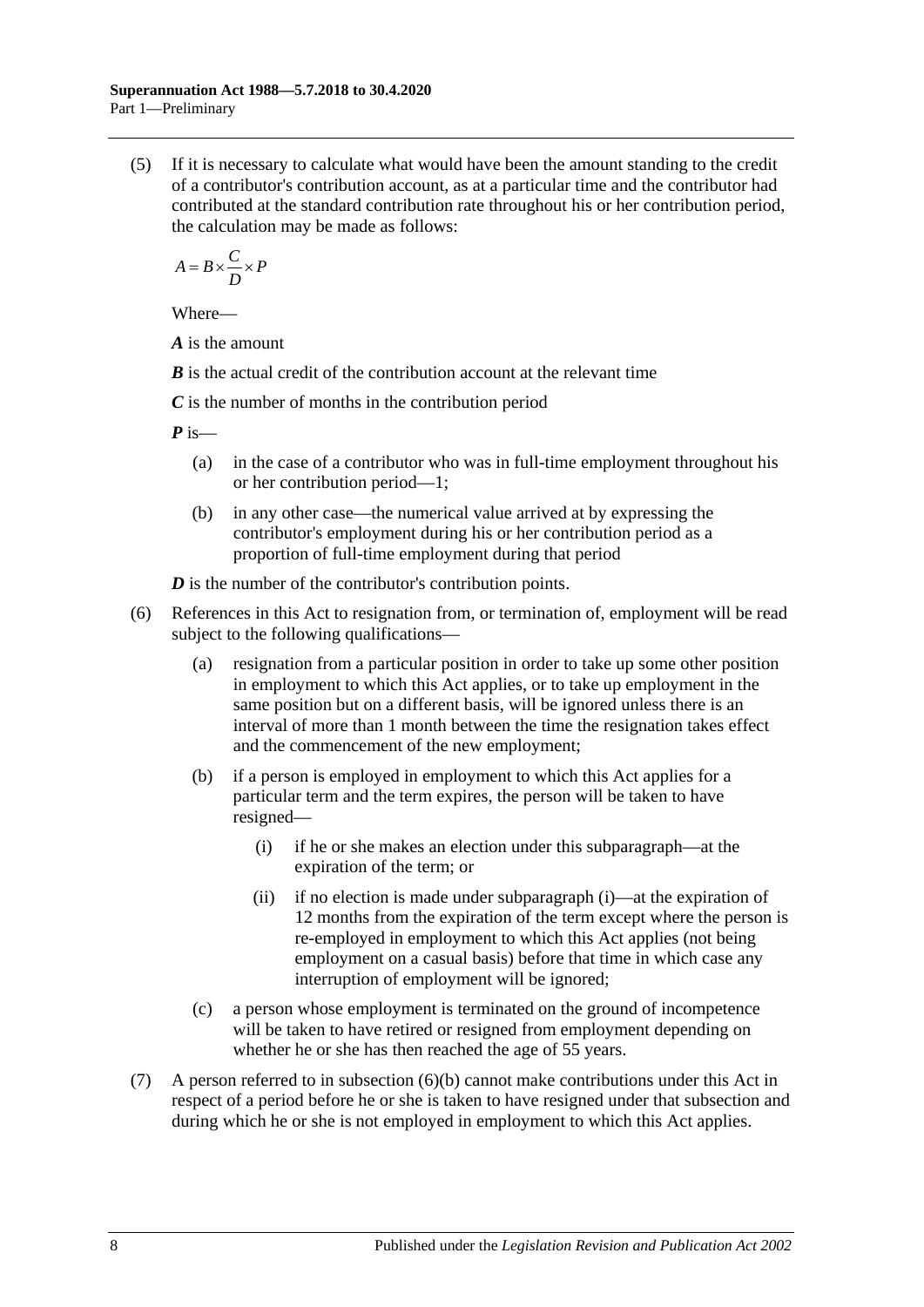- <span id="page-14-1"></span>(8) For the purposes of this Act a contributor who is on leave without pay is not an active contributor if a contribution payable by the contributor has remained unpaid for 14 days or more.
- <span id="page-14-2"></span>(9) [Subsection](#page-14-1) (8) does not apply if the contributor did not know, and could not reasonably have been expected to know, that the contribution had remained unpaid for 14 days.
- (10) For the purposes of [subsections](#page-14-1) (8) and [\(9\),](#page-14-2) contributions become payable at the times at which salary would have been payable to the contributor if he or she had not been on leave without pay.

## <span id="page-14-4"></span><span id="page-14-0"></span>**4A—Putative spouses**

- (1) For the purposes of this Act, a person is, on a certain date, the *putative spouse* of another person if—
	- (a) he or she is, on that date, cohabiting with the other person as his or her wife or husband de facto and—
		- (i) the person—
			- (A) has been so cohabiting with the other person continuously for the preceding period of 3 years; or
			- (B) has during the preceding period of 4 years so cohabited with the other person for periods aggregating not less than 3 years; or
		- (ii) a child, of whom both persons are the parents, has been born (whether or not the child is still living); or
	- (b) if the 2 persons are of the same sex—he or she is, on that date, cohabiting with the other person in a relationship that has the distinguishing characteristics of a relationship between a married couple (except for the characteristics of different sex and legally recognised marriage and other characteristics arising from either of those characteristics) and the person—
		- (i) has been so cohabiting with the other person continuously for the preceding period of 3 years; or
		- (ii) has during the preceding period of 4 years so cohabited with the other person for periods aggregating not less than 3 years; or
	- (c) the person is, on that date, in a registered relationship with the other person.
- (2) Subject to [subsection](#page-14-3) (2a), a person whose rights depend on whether—
	- (a) the person and another person; or
	- (b) 2 other persons,

were, on a certain date, putative spouses 1 of the other may apply to the Tribunal for a determination under this section.

- <span id="page-14-3"></span>(2a) A person whose rights depend on whether—
	- (a) the person and another person; or
	- (b) 2 other persons,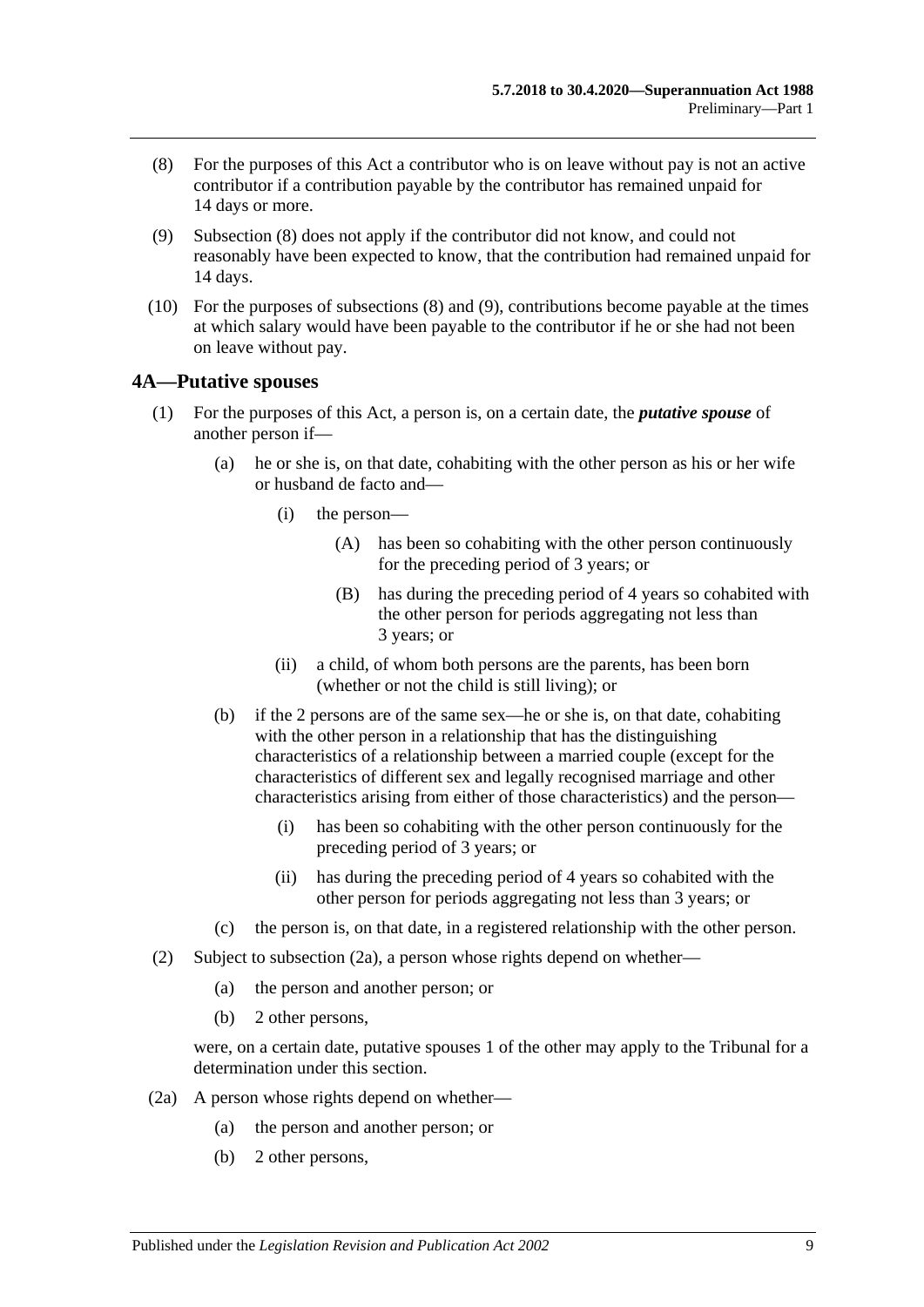were, on a certain date, in a registered relationship may provide evidence that they or those persons, were, on that date, in the registered relationship by producing a certificate issued by the Registrar of Births, Deaths and Marriages under section 21 of the *[Relationships Register Act](http://www.legislation.sa.gov.au/index.aspx?action=legref&type=act&legtitle=Relationships%20Register%20Act%202016) 2016*.

- (3) If it is proved to the satisfaction of the Tribunal that the persons in relation to whom the determination under this section is sought did, on the date in question, fulfil the requirements of [subsection](#page-14-4) (1), the Tribunal must make a determination accordingly.
- (4) A determination may be made under this section—
	- (a) whether or not 1 or both of the persons in relation to whom the determination is sought are, or have ever been, domiciled in this State; or
	- (b) despite the fact that 1 or both of them are dead.
- (5) It must not be inferred from the fact that the Tribunal has determined that 2 persons were putative spouses 1 of the other, on a certain date, that they were putative spouses as at any prior or subsequent date.

## <span id="page-15-0"></span>**4B—Restriction on publication of proceedings**

- (1) *Protected information* is information relating to an application under [section](#page-14-0) 4A (including images) that identifies, or may lead to the identification of—
	- (a) an applicant; or
	- (b) a person who is related to, or associated with, an applicant or is, or is alleged to be, in any other way connected in the matter to which the proceedings relate; or
	- (c) a witness to the hearing of the application.
- (2) A person who publishes protected information is guilty of an offence.

Maximum penalty: \$5 000 or imprisonment for 1 year.

- (3) A person who discloses protected information knowing that, in consequence of the disclosure, the information will, or is likely to, be published is guilty of an offence. Maximum penalty: \$5 000 or imprisonment for 1 year.
- (4) This section does not apply to—
	- (a) the publication or disclosure of material—
		- (i) by a court or the Tribunal or an employee of the Courts Administration Authority, provided that such publication or disclosure is made in connection with the administrative functions of the court or Tribunal; or
		- (ii) for purposes associated with the administration of this Act; or
	- (b) the publication in printed or electronic form of material that—
		- (i) consists solely or primarily of the reported judgements or decisions of a court or the Tribunal; or
		- (ii) is of a technical nature designed primarily for use by legal practitioners.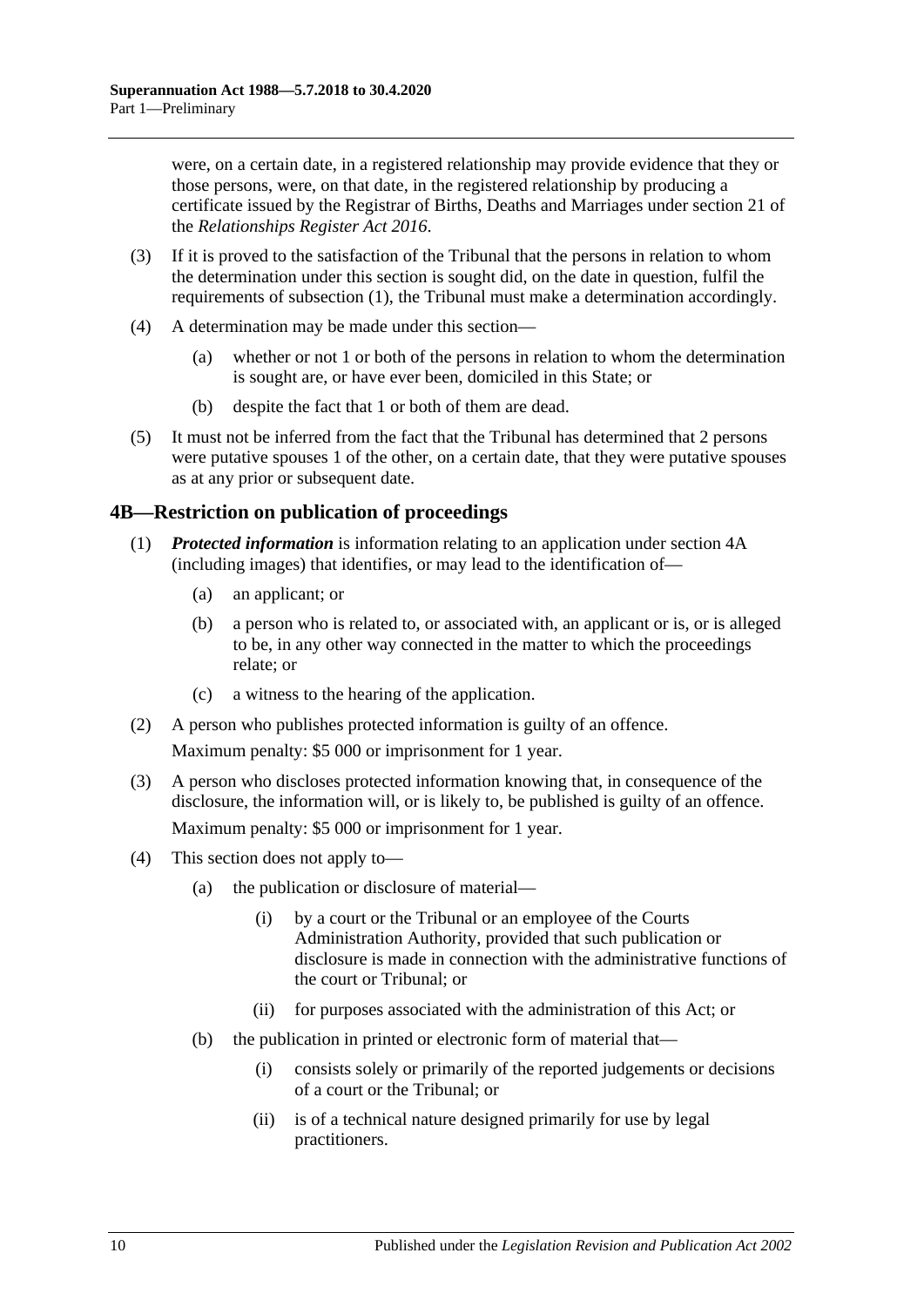(5) In this section—

*newspaper* means a newspaper, journal, magazine or other publication that is published at periodic intervals;

*publish* means publish by newspaper, radio or television, or on the internet, or by some other similar means of communication to the public.

#### <span id="page-16-2"></span><span id="page-16-0"></span>**5—Superannuation arrangements**

- (1) Subject to [subsection](#page-16-1) (2), the Board may enter into arrangements with—
	- (a) an instrumentality or agency of the Crown; or
	- (b) a prescribed authority, body or person,

under which the employees of that instrumentality, agency, authority, body or person become eligible to apply to be accepted as contributors.

- (1a) An arrangement under [subsection](#page-16-2) (1) may modify the provisions of this Act in their application to, or in relation to, employees to which the arrangement relates but not so as to put those employees in a more advantageous position than other contributors.
- (1b) An arrangement may be varied at any time by agreement between the Board and the instrumentality, agency, authority, body or person.
- <span id="page-16-1"></span>(2) An arrangement under [subsection](#page-16-2) (1) is not effective unless its terms are approved by the Minister.
- <span id="page-16-6"></span>(2a) If an instrumentality or agency of the Crown that has entered into an arrangement with the Board under this section ceases to be an instrumentality or agency of the Crown, the Minister may by written notice to the Board and to the former instrumentality or agency of not less than 1 month—
	- (a) declare that benefits will cease accruing to contributors in respect of their employment with the former instrumentality or agency; and
	- (b) vary the terms of the arrangement in such manner as he or she thinks fit.
- <span id="page-16-4"></span>(3) Subject to [subsection](#page-16-3) (4), an instrumentality or agency of the Crown or an authority, body or person who has entered into an arrangement with the Board under this section (whether before or after the commencement of the *[Superannuation \(Scheme Revision\)](http://www.legislation.sa.gov.au/index.aspx?action=legref&type=act&legtitle=Superannuation%20(Scheme%20Revision)%20Amendment%20Act%201992)  [Amendment Act](http://www.legislation.sa.gov.au/index.aspx?action=legref&type=act&legtitle=Superannuation%20(Scheme%20Revision)%20Amendment%20Act%201992) 1992*) may, by written notice to the Board of not less than 1 month, declare that benefits will cease accruing to contributors in respect of employment with the instrumentality, agency, authority, body or person.
- <span id="page-16-3"></span>(4) A declaration cannot be made under [subsection](#page-16-4) (3)—
	- (a) without the approval in writing of a majority of those persons who—
		- (i) are contributors by virtue of the arrangement; and
		- (ii) are currently employed by the instrumentality, agency, authority, body or person; and
	- (b) unless the Board has given its approval to the declaration.
- <span id="page-16-5"></span>(5) Before giving its approval under [subsection](#page-16-5) (4)(b), the Board must have obtained from an actuary an actuarial assessment of the account (if any) established to meet the employer component of benefits that have accrued to employees of the instrumentality, agency, authority, body or person under this Act.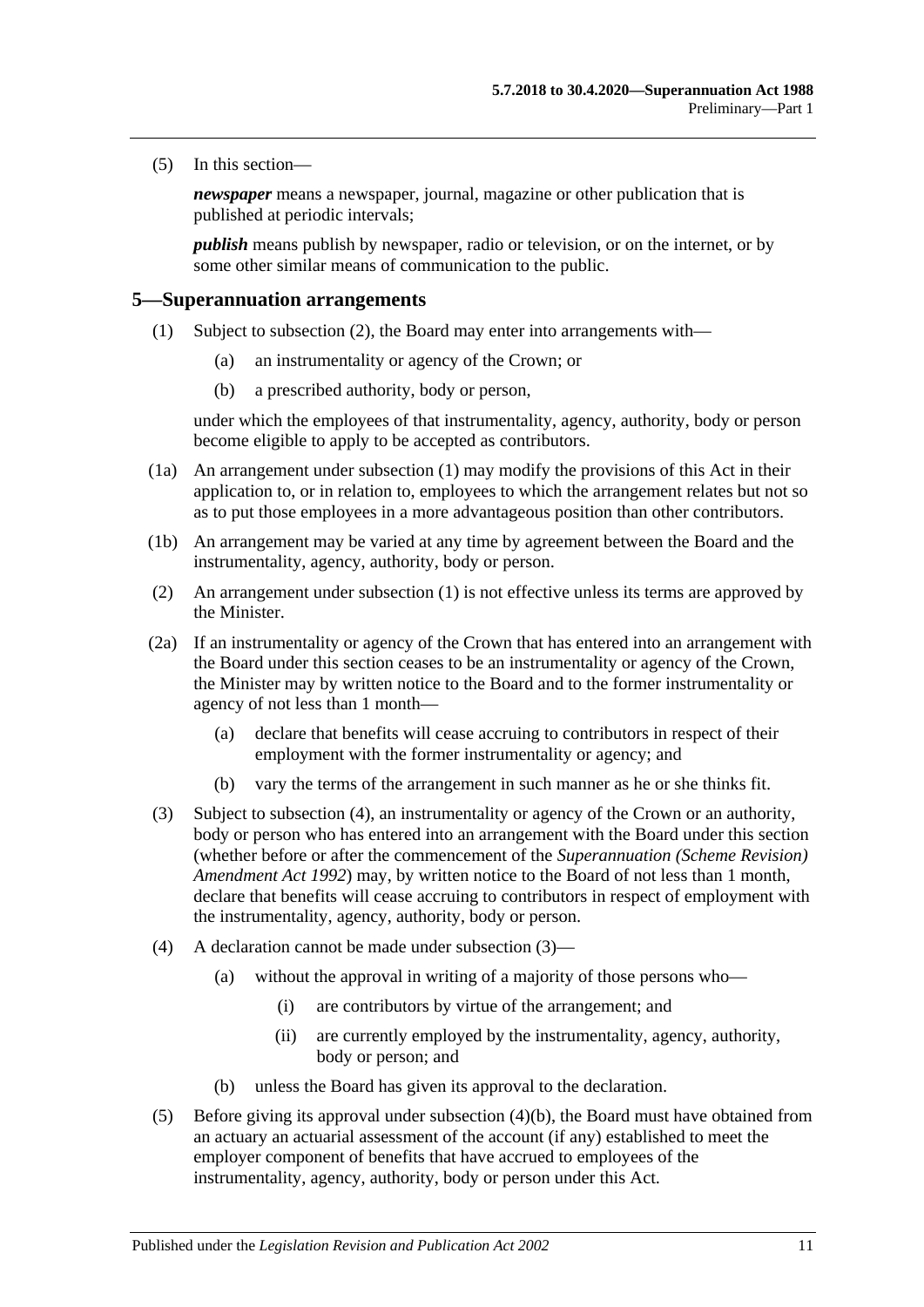- (6) When giving its approval under [subsection](#page-16-5) (4)(b), the Board must be satisfied on the basis of the actuary's assessment that the amount standing to the credit of the account will be sufficient to meet the employer component of benefits.
- <span id="page-17-0"></span>(7) The following provisions apply on the cessation of the accrual of benefits under [subsection](#page-16-6) (2a) or [\(3\):](#page-16-4)
	- (a) those contributors currently employed by the instrumentality, agency, authority, body or person who are of or over the age of 60 years will be taken for the purposes of this Act to have retired from employment; and
	- (b) those contributors currently employed by the instrumentality, agency, authority, body or person who have not reached the age of 60 years will be taken for the purposes of this Act to have resigned from employment; and
	- (c) [section](#page-34-0) 28 or [39](#page-71-0) (as the case requires) applies to and in relation to a contributor referred to in [paragraph](#page-17-0) (b) despite the fact that he or she is of or over the age of 55 years; and
	- (d) a contributor referred to in [paragraph](#page-17-0) (b) who has elected to preserve his or her benefits is not entitled to them (except on account of incapacity) until—
		- (i) he or she has reached the age of 55 years and has ceased to be employed by the instrumentality, agency, authority, body or person; or
		- (ii) he or she has reached the age of 60 years.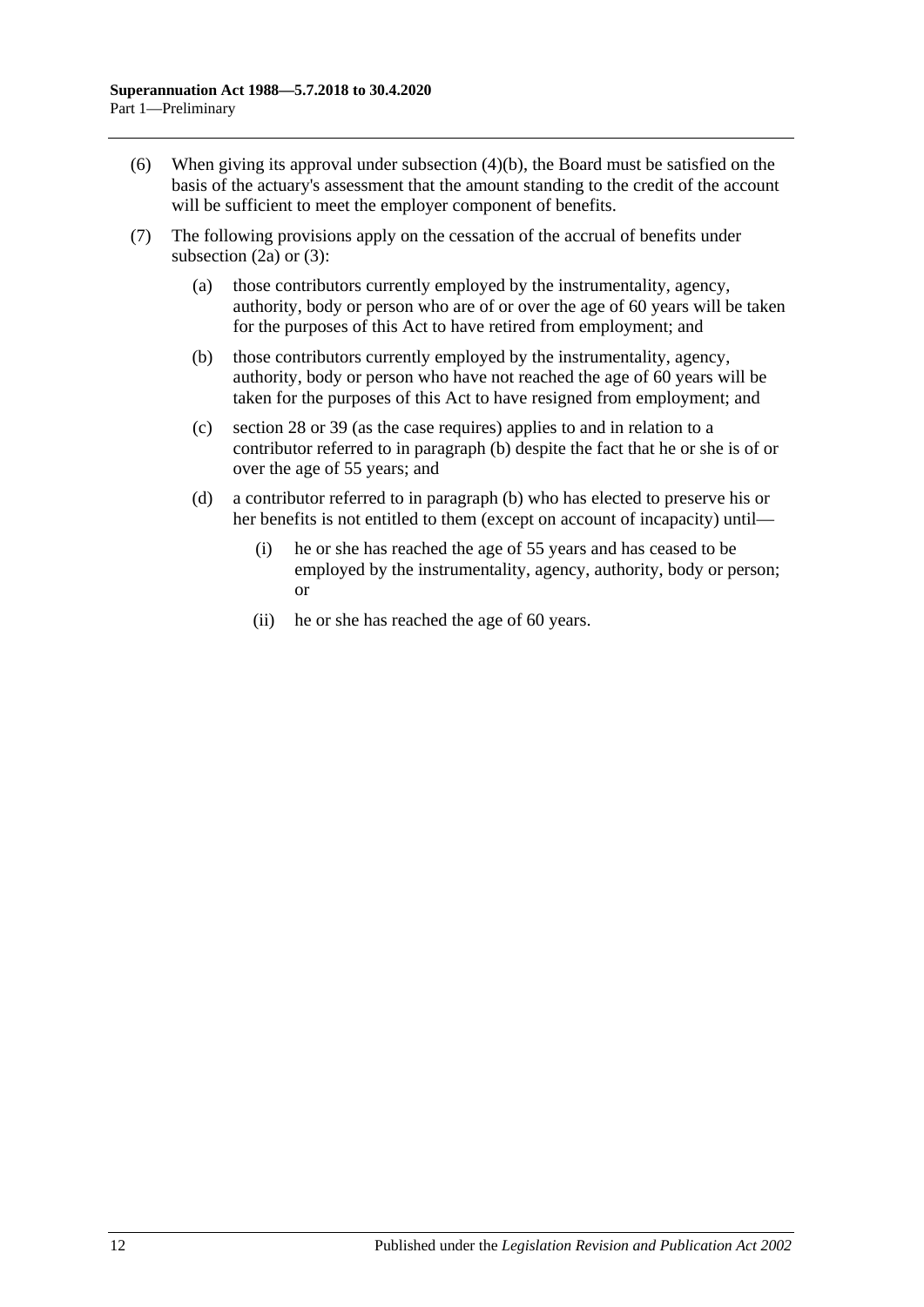# <span id="page-18-0"></span>**Part 2—Administration**

# <span id="page-18-1"></span>**Division 1—The Board**

# <span id="page-18-2"></span>**6—The Board**

- (1) The Board continues in existence.
- (2) The Board is a body corporate.
- (3) The Board has full juristic capacity to exercise powers that are by their nature capable of being exercised by a body corporate.
- (4) If a document appears to bear the common seal of the Board, it will be presumed, in the absence of proof to the contrary, that the document was duly executed by the Board.

# <span id="page-18-3"></span>**7—Functions of the Board**

(1) The Board is responsible to the Minister for all aspects of the administration of this Act except the management and investment of the Fund.

# <span id="page-18-4"></span>**8—Board's membership**

- (1) The Board consists of the following members:
	- (a) a presiding member (who must not be an employee) appointed by the Governor; and
	- (b) 2 members elected by—
		- (i) the contributors; and
		- (ii) the members and spouse members of the Triple S scheme; and
		- (iii) persons provided with investment services or other products or services pursuant to regulations under section  $30(2)(g)$  of the *[Southern State Superannuation Act](http://www.legislation.sa.gov.au/index.aspx?action=legref&type=act&legtitle=Southern%20State%20Superannuation%20Act%202009) 2009*; and
	- (c) 2 members appointed by the Governor on the Minister's nomination.
- (2) A person who is employed in duties connected with the administration of this Act or the *[Southern State Superannuation Act](http://www.legislation.sa.gov.au/index.aspx?action=legref&type=act&legtitle=Southern%20State%20Superannuation%20Act%202009) 2009* is not eligible to be elected as a member of the Board.
- (3) The Governor may appoint a deputy to a member of the Board and the deputy may, in the absence or during a temporary vacancy in the office of that member, act as a member of the Board.
- (4) Subject to [subsection](#page-18-5) (5), a member of the Board will be appointed or elected for a term not exceeding 3 years.
- <span id="page-18-5"></span>(5) A member appointed or elected to fill a casual vacancy will be appointed or elected for the balance of the term of his or her predecessor.
- (6) The office of a member of the Board becomes vacant if the member—
	- (a) dies; or
	- (b) completes a term of office and is not reappointed or re-elected; or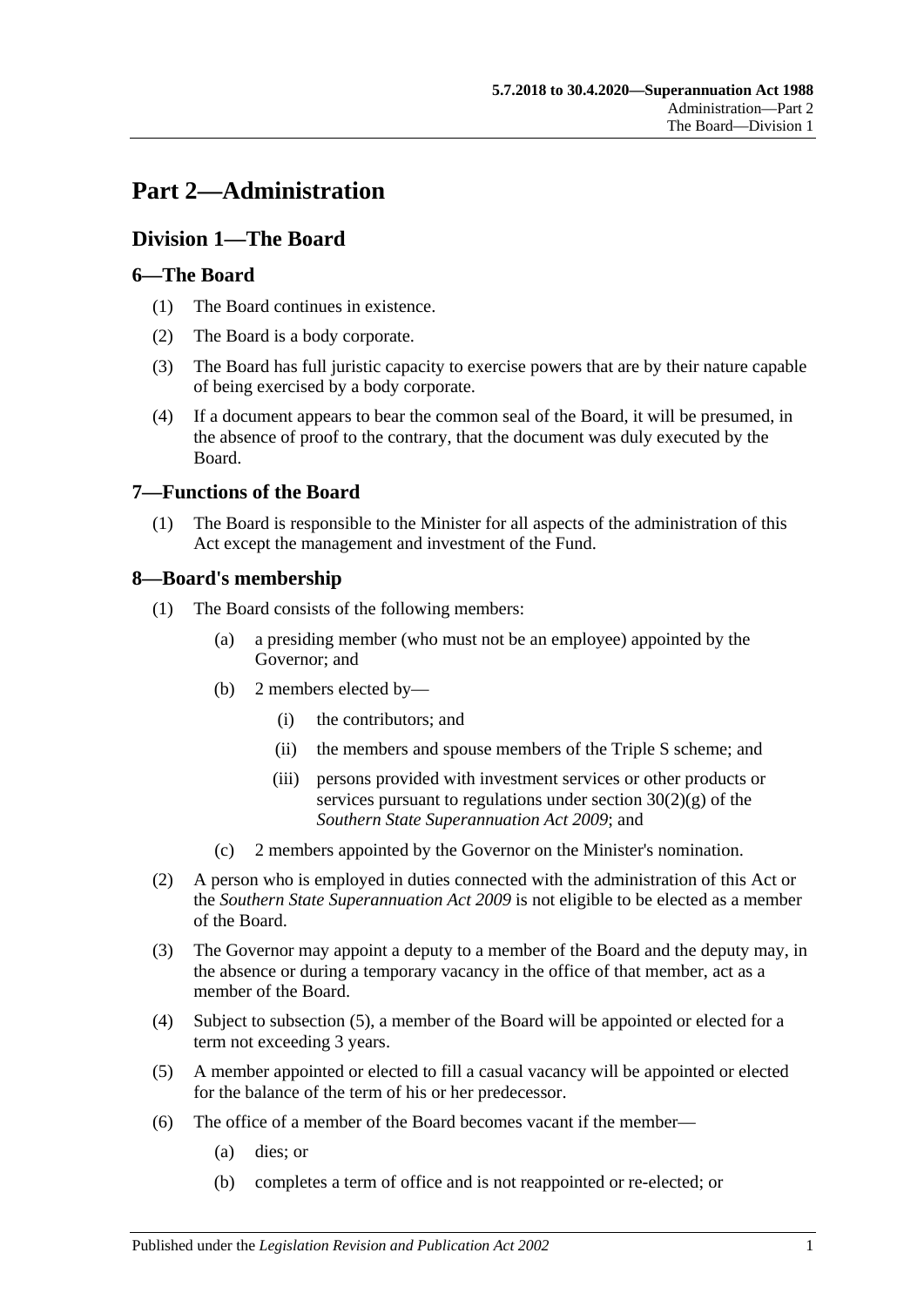- (c) resigns by written notice to the Minister; or
- (d) is removed from office by the Governor on the ground of—
	- (i) mental or physical incapacity to carry out official duties satisfactorily; or
	- (ii) neglect of duty; or
	- (iii) misconduct.
- (7) If the office of an elected member becomes vacant and the balance of the term of the office is 12 months or less, the Governor may appoint to the vacant office a person nominated by the Public Service Association of South Australia Incorporated and the Australian Education Union (S.A. Branch).

#### <span id="page-19-0"></span>**9—Board proceedings**

- (1) A meeting will be chaired by the presiding member or, in his or her absence, by a member chosen by those present.
- (2) Subject to [subsection](#page-19-2) (3), the Board may act despite vacancies in its membership.
- <span id="page-19-2"></span>(3) 3 members constitute a quorum for a meeting of the Board.
- (4) A decision in which a majority of the members present at a meeting concur is a decision of the Board.
- (4a) A conference by telephone or other electronic means between members of the Board will, for the purposes of this section, be taken to be a meeting of the Board at which the participating members are present if—
	- (a) notice of the conference is given to all members in the manner determined by the Board for that purpose; and
	- (b) each participating member is capable of communicating with every other participating member during the conference.
- (4b) A proposed resolution of the Board becomes a valid decision of the Board despite the fact that it is not voted on at a meeting of the Board if—
	- (a) notice of the proposed resolution is given to all members in accordance with procedures determined by the Board; and
	- (b) a majority of the members express concurrence in the proposed resolution by letter, telegram, telex, fax, email or other written communication setting out the terms of the resolution.
- (5) Subject to this Act, the Board may determine its own procedures.
- (6) The Board must keep minutes of its proceedings.

## <span id="page-19-3"></span><span id="page-19-1"></span>**10—Staff of the Board**

- (1) The Board may, with the Minister's approval, appoint staff to assist it in carrying out its responsibilities under this Act.
- (2) A person appointed under [subsection](#page-19-3) (1) is not a Public Service employee.
- (3) The Board may, with the approval of a Minister responsible for a particular administrative unit of the Public Service, make use of the staff or facilities of that administrative unit.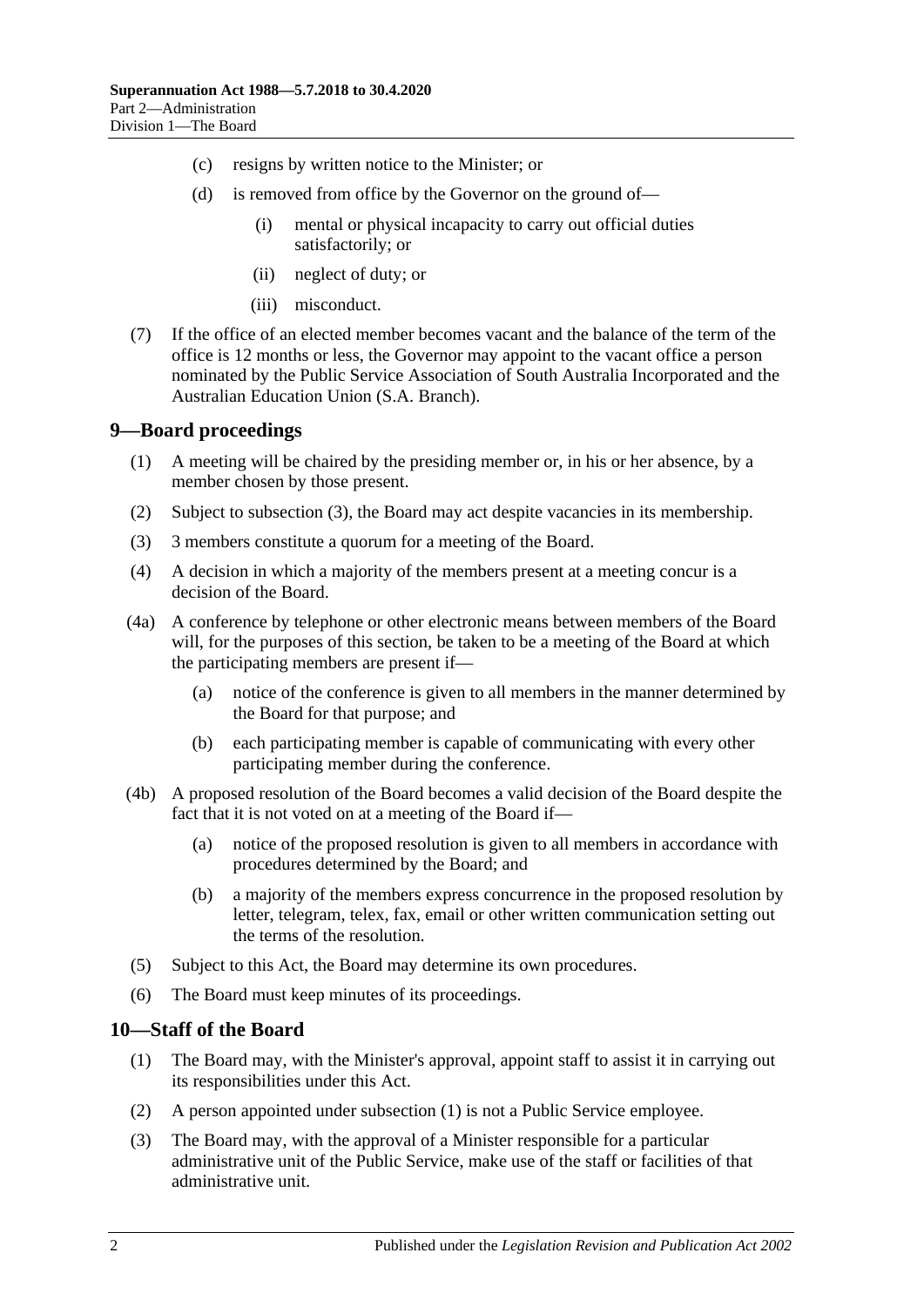# <span id="page-20-0"></span>**10A—Delegation by the Board**

- (1) The Board may delegate any of the Board's powers or functions under this Act (except this power of delegation) to any person or body.
- (2) A delegation under this section—
	- (a) must be by instrument in writing; and
	- (b) may be conditional or unconditional; and
	- (c) does not derogate from the power of the Board to act in any matter; and
	- (d) is revocable at will by the Board.

# <span id="page-20-1"></span>**Division 3—The Fund**

## <span id="page-20-2"></span>**17—The Fund**

- (1) The Fund continues in existence.
- (2) The assets of the Fund belong (both at law and in equity) to the Crown.
- (3) The Fund is subject to the management and control of the Superannuation Funds Management Corporation of South Australia.
- (4) The Treasurer must pay into the Fund periodic contributions reflecting—
	- (a) the contributions paid to the Treasurer by contributors; and
	- (b) any co-contribution paid to the Board on behalf of a contributor (but received by the Treasurer on behalf of the Board),

with respect to the relevant period.

- (5) All interest and accretions arising from investment of the Fund must be paid into the Fund.
- <span id="page-20-3"></span>(6) The Fund will be treated as made up of 3 major divisions—
	- (a) 1 proportioned to—
		- (i) the aggregate balance, as at a date determined by the Board, of contribution accounts maintained in the names of old scheme contributors;
		- (ii) the amount, as at the date referred to in [subparagraph](#page-20-3) (i), that represents income of the Fund referable to old scheme contributors that is not reflected in contribution accounts;
		- (iii) the amount, as at the date referred to in [subparagraph](#page-20-3) (i), that is referable to contributions of old scheme contributors whose contribution accounts have been closed;
		- (iv) subsequent contributions and payments referable to old scheme contributors;
		- (v) subsequent income of the Fund attributable to investment of this division of the Fund;
	- (b) 1 proportioned to—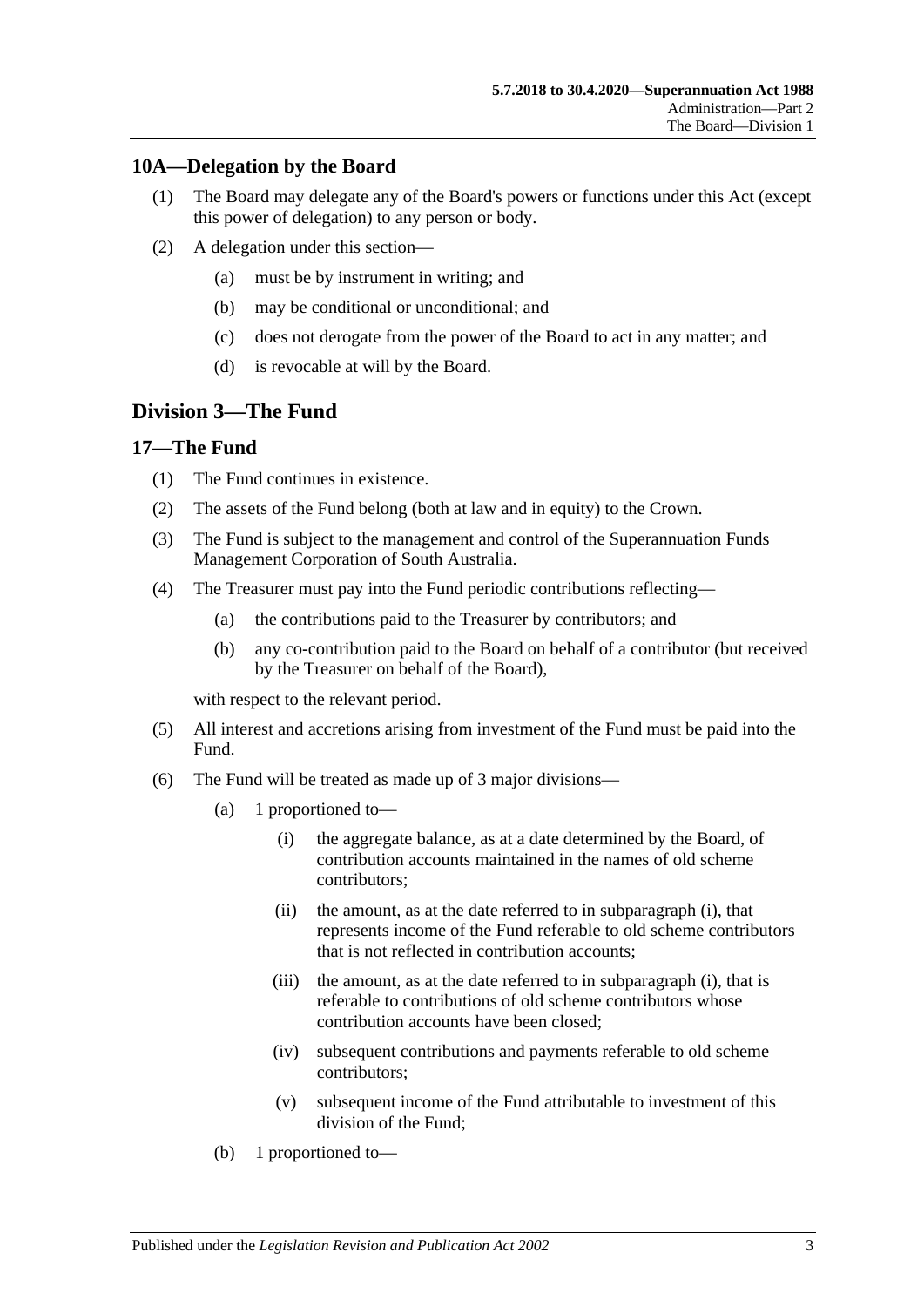- (i) the aggregate balance, as at the date referred to in [paragraph](#page-20-3)  $(a)(i)$ , of contribution accounts maintained in the names of new scheme contributors; and
- (ii) subsequent contributions and payments referable to new scheme contributors; and
- (iii) subsequent income of the Fund attributable to investment of this division of the Fund;
- (c) 1 proportioned to the aggregate balance of co-contribution accounts to the extent that they hold the amount of any co-contributions that have been paid to the Board.
- (7) The following amounts will be paid from the Fund:
	- (a) administrative costs and other expenses related to the management and investment of the Fund;
	- (b) the prescribed percentage of the other costs of administering this Act;
	- (c) any reimbursement of the Consolidated Account or a special deposit account that the Treasurer charges against the Fund under this Act.
- (8) The Superannuation Funds Management Corporation of South Australia must determine the value of each division of the Fund as at the end of each financial year.

#### <span id="page-21-0"></span>**19—Investment of the Fund**

- (1) The Fund will be invested in a manner determined by the Superannuation Funds Management Corporation of South Australia.
- (2) The Corporation may enter into transactions affecting the Fund—
	- (a) for the purpose of investment; or
	- (b) for purposes incidental, ancillary or otherwise related to investment.

# <span id="page-21-1"></span>**Division 3A—Accounts**

# <span id="page-21-2"></span>**20A—Contributors' accounts**

- (1) The Board will maintain accounts in the names of all contributors and each account will state whether the contributor is an old scheme contributor or a new scheme contributor.
- (2) A contributor's account must be debited with any payment that is, under this Act, to be charged against that account.
- <span id="page-21-3"></span>(3) At the end of each financial year, each contributor's account that has a credit balance will be varied—
	- (a) if the account is in the name of an old scheme contributor—to reflect a rate of return determined by the Board in relation to the contribution accounts of old scheme contributors for the relevant financial year;
	- (b) if the account is in the name of a new scheme contributor—to reflect a rate of return determined by the Board in relation to the contribution accounts of new scheme contributors for the relevant financial year.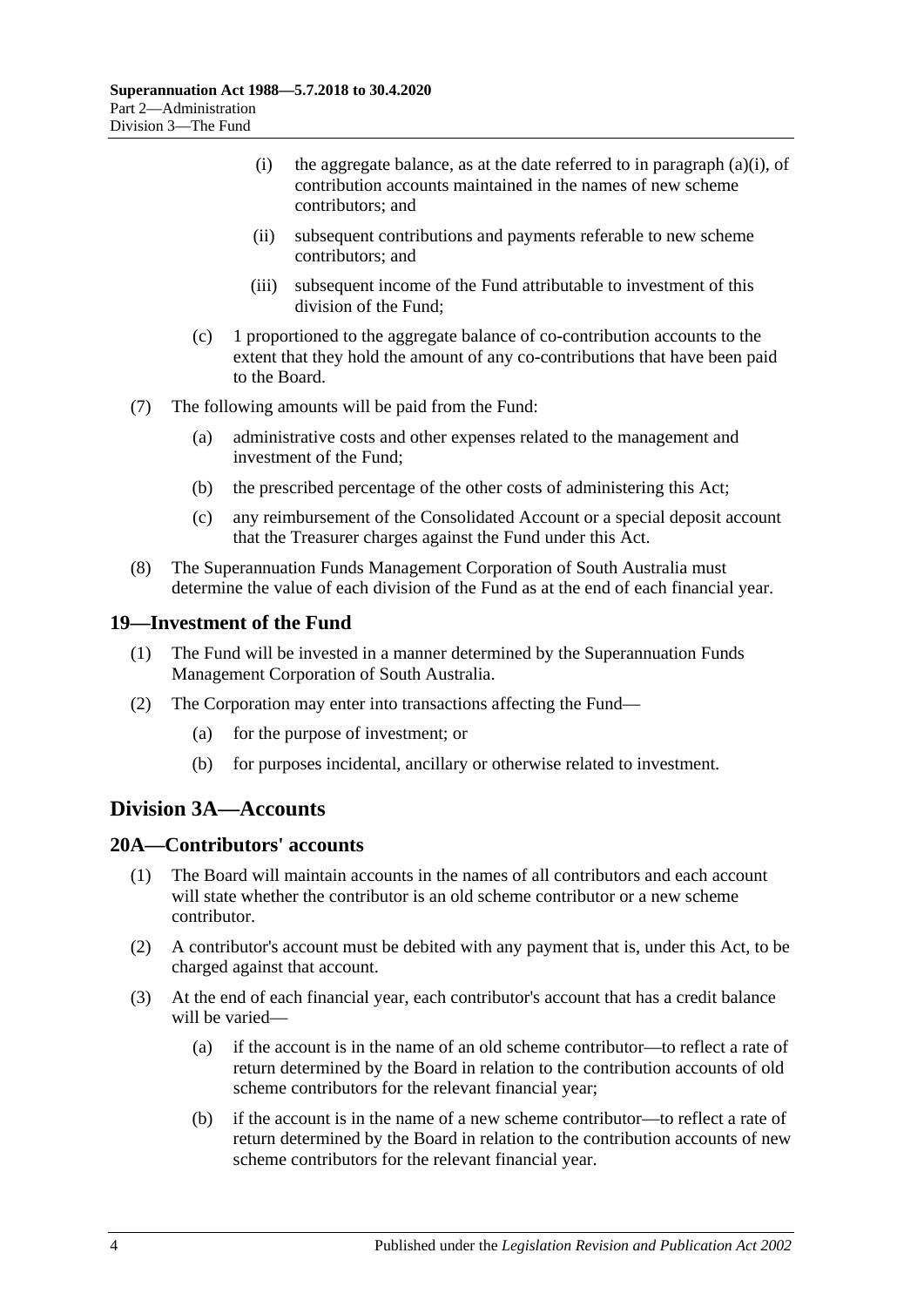- (4) In determining a rate of return for the purposes of [subsection](#page-21-3) (3), the Board should have regard to—
	- (a) the net rate of return achieved by investment of the relevant division of the Fund over the financial year or, if a new scheme contributor has made a nomination under [subsection](#page-22-1) (4a), the net rate of return achieved by the class of investments, or the combination of classes of investments, nominated by the contributor; and
	- (b) the desirability of reducing undue fluctuations in the rate of return on contributors' accounts.
- <span id="page-22-2"></span><span id="page-22-1"></span>(4a) If the Fund is invested in different classes of investments, the Board may, with the agreement of the Superannuation Funds Management Corporation of South Australia, permit new scheme contributors, on such terms and conditions as it thinks fit, to nominate the class of investments, or the combination of classes of investments, for the purpose of determining the rate of return under this section.
- (4b) If a contributor, after nominating a class of investments under [subsection](#page-22-1) (4a), subsequently varies the nominated class of investments, the Board may charge a fee (to be fixed by the Board) to the contributor's contribution account in a manner determined by the Board.
- (5) If, in accordance with [subsection](#page-22-2)  $(4)(b)$ , the Board determines a rate of return that is at variance with the net rate of return achieved by investment of the relevant division of the Fund, the Board must include its reasons for the determination in its report for the relevant financial year.
- <span id="page-22-3"></span>(6) If it is necessary to determine the balance of a contributor's account and the Board has not yet determined a rate of return in relation to the relevant financial year, the balance will be determined by applying a percentage rate of return on accounts estimated by the Board.
- (6a) A balance determined under [subsection](#page-22-3) (6) will not be adjusted when a rate of return is subsequently determined under [subsection](#page-21-3) (3).
- (7) A reference in this section to *rate of return* is a reference to a positive or a negative rate of return.

## <span id="page-22-0"></span>**20ABA—Co-contribution accounts**

The Board must—

- (a) establish a co-contribution account in the name of a contributor in respect of whom a co-contribution has been paid to the Board; and
- (b) credit the account with the amount of any co-contribution paid to the Board in respect of the member; and
- (c) immediately on a co-contribution account being credited with the amount of a co-contribution—transfer the amount to a co-contribution account maintained by the Board in the name of the contributor in the Southern State Superannuation Fund; and
- (d) advise the contributor in writing that—
	- (i) the co-contribution has been transferred to the Southern State Superannuation Fund; and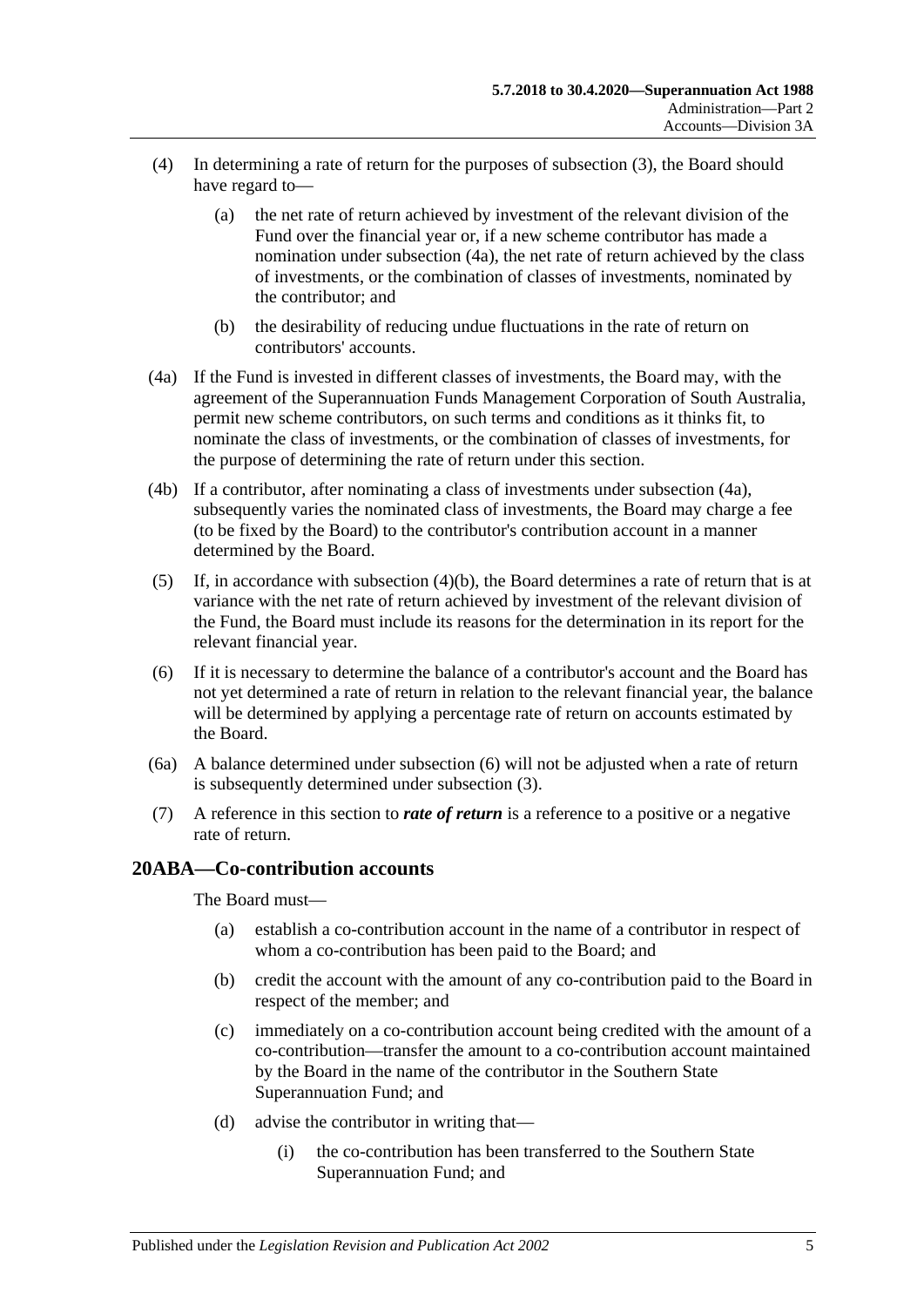(ii) the contributor is, by virtue of the *[Southern State Superannuation](http://www.legislation.sa.gov.au/index.aspx?action=legref&type=act&legtitle=Southern%20State%20Superannuation%20Act%202009)  Act [2009](http://www.legislation.sa.gov.au/index.aspx?action=legref&type=act&legtitle=Southern%20State%20Superannuation%20Act%202009)*, a member of the Triple S scheme.

## <span id="page-23-5"></span><span id="page-23-0"></span>**20AB—Other accounts to be kept by Board**

- (1) The Board must keep proper accounts of receipts and payments relating to the payment of benefits under this Act.
- (2) The Auditor-General may at any time, and must at least once in each year, audit the accounts kept by the Board under [subsection](#page-23-5) (1).

# <span id="page-23-1"></span>**Division 3B—Payment of benefits**

## <span id="page-23-2"></span>**20B—Payment of benefits**

- (1) A benefit or other entitlement payable under this Act must be paid out of the Consolidated Account (which is appropriated to the necessary extent) or out of a special deposit account established by the Treasurer for the purpose.
- (2) If any such payment, or a proportion of any such payment, is, under this Act, to be charged against the contributor's contribution account or against the Fund, the Treasurer may reimburse the Consolidated Account or special deposit account by charging the relevant division of the Fund with the amount of that payment or the relevant proportion of that payment (as the case requires).
- (3) If any such payment, or a proportion of any such payment, relates to a rollover account or a co-contribution account, an amount equal to the amount of the payment is to be charged against the appropriate account and the Treasurer may reimburse the Consolidated Account or special deposit account by charging the relevant division of the Fund with the amount of that payment or the relevant proportion of that payment (as the case requires).
- (4) This section does not apply in relation to an administered scheme under [Schedule 3.](#page-132-0)

# <span id="page-23-3"></span>**Division 4—Reports**

## <span id="page-23-4"></span>**21—Reports**

- (1) The Board must, on or before 31 October in each year submit a report to the Minister on the operation of this Act during the financial year ending on 30 June in that year.
- <span id="page-23-6"></span>(4) The Minister must, in relation to the triennium ending 30 June 1992, and thereafter in relation to each succeeding triennium, obtain a report within 12 months after the end of the relevant triennium—
	- (a) on the cost of the Scheme to the Government at the time of the report and in the foreseeable future; and
	- (b) estimating the proportion of future benefits under [Part 5](#page-56-0) that can be met from the Fund.
- (4a) A report under [subsection](#page-23-6) (4) must be prepared by an actuary, not being a member of the Board, appointed by the Minister.
- (5) The Minister must, within 6 sitting days after receiving a report under this section, have copies of the report laid before both Houses of Parliament.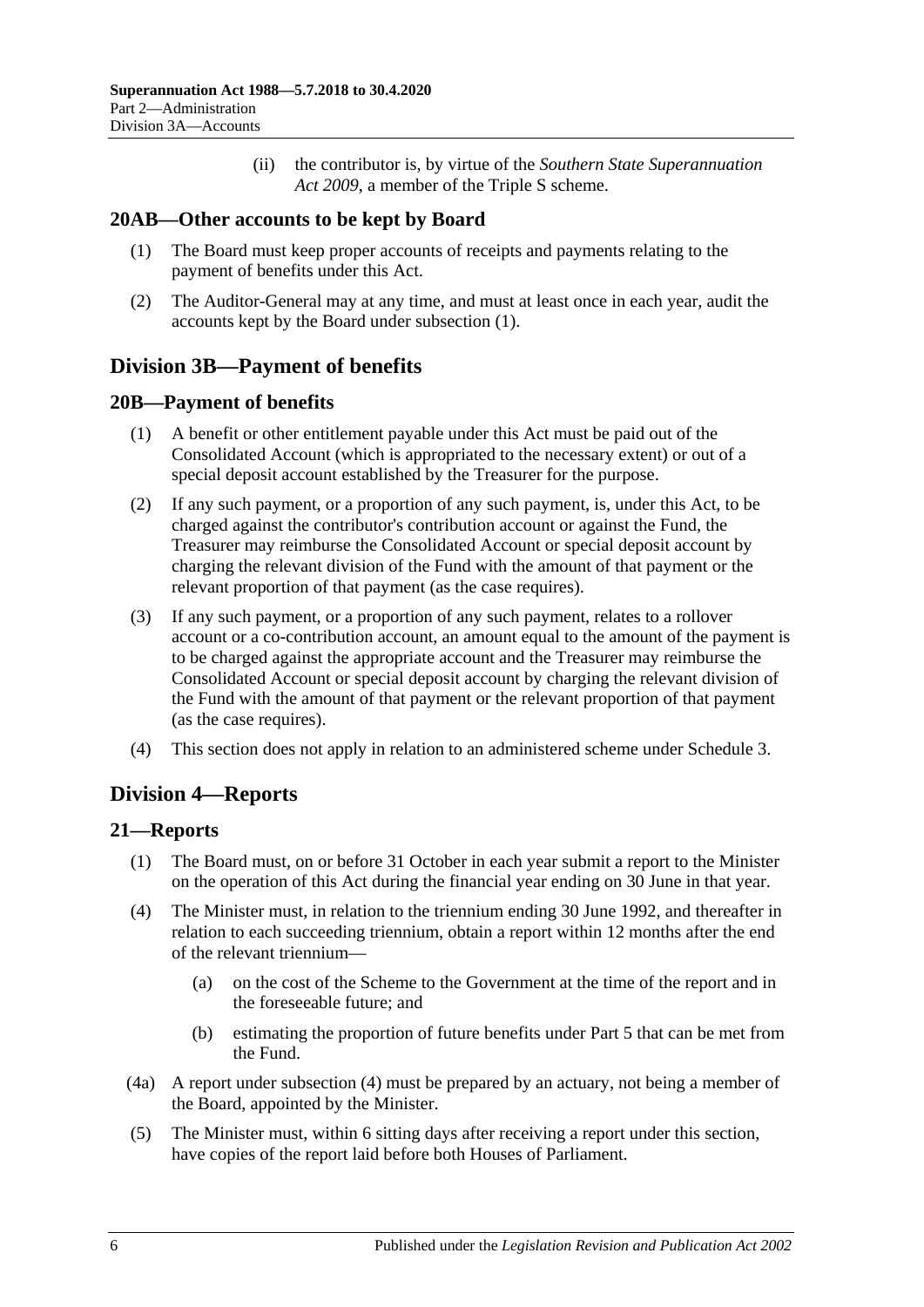# <span id="page-24-0"></span>**Part 3—Contributors, contribution and contribution points**

### <span id="page-24-5"></span><span id="page-24-1"></span>**22—Entry of contributors to the scheme**

- (1) The Board may, on the application of an employee, accept the employee as a contributor.
- (2) An application can only be made in a manner approved by the Board.
- <span id="page-24-2"></span>(3) The Board may require an applicant to provide satisfactory evidence of the state of the applicant's health.
- (4) The cost of any medical examination to which an applicant is required to submit under [subsection](#page-24-2) (3) will be paid by the Board.
- <span id="page-24-4"></span><span id="page-24-3"></span>(5) If it appears to the Board—
	- (a) that an applicant's state of health is such as to create a risk of invalidity or premature death; or
	- (b) that an applicant has in the past engaged in an activity of a prescribed kind that increases the risk of invalidity or premature death; or
	- (c) that the applicant is likely in the future to engage in an activity of a kind referred to in [paragraph](#page-24-3) (b),

the Board may accept the application on conditions (being conditions authorised by the regulations) limiting the benefits payable under this Act in the event of the contributor's invalidity or death before the age of 55 years (and such a condition prevails over this Act to the extent of any inconsistency).

- (5a) Unless conditions referred to in [subsection](#page-24-4) (5) provide otherwise, a contributor whose benefits in the event of invalidity or death are limited by conditions under that subsection or by conditions referred to in [clause](#page-112-0) 7 of [Schedule 1](#page-108-0) is not entitled to a disability pension under [Part 4](#page-30-0) or [5](#page-56-0) in respect of the illness, condition or disability to which the limitations relate during the period of 5 years from the commencement of this Act or the contributor's acceptance into the Scheme whichever is the later.
- (6) If an applicant—
	- (a) is a contributor to some other superannuation scheme funded wholly or in part by the applicant's employer; or
	- (b) receives an allowance or salary loading related to superannuation,

the Board will, unless there is good reason to the contrary, reject the application.

- (7) The Board cannot accept an application from a person who is employed on a casual basis.
- (8) If it appears to the Board that a contributor withheld information required in relation to his or her application for membership of the Scheme, the Board may withhold or reduce a benefit under this Act (other than one that is to be charged against the contributor's contribution account).
- (9) The contribution period of an employee accepted as a contributor will commence on the date fixed for that purpose by the Board.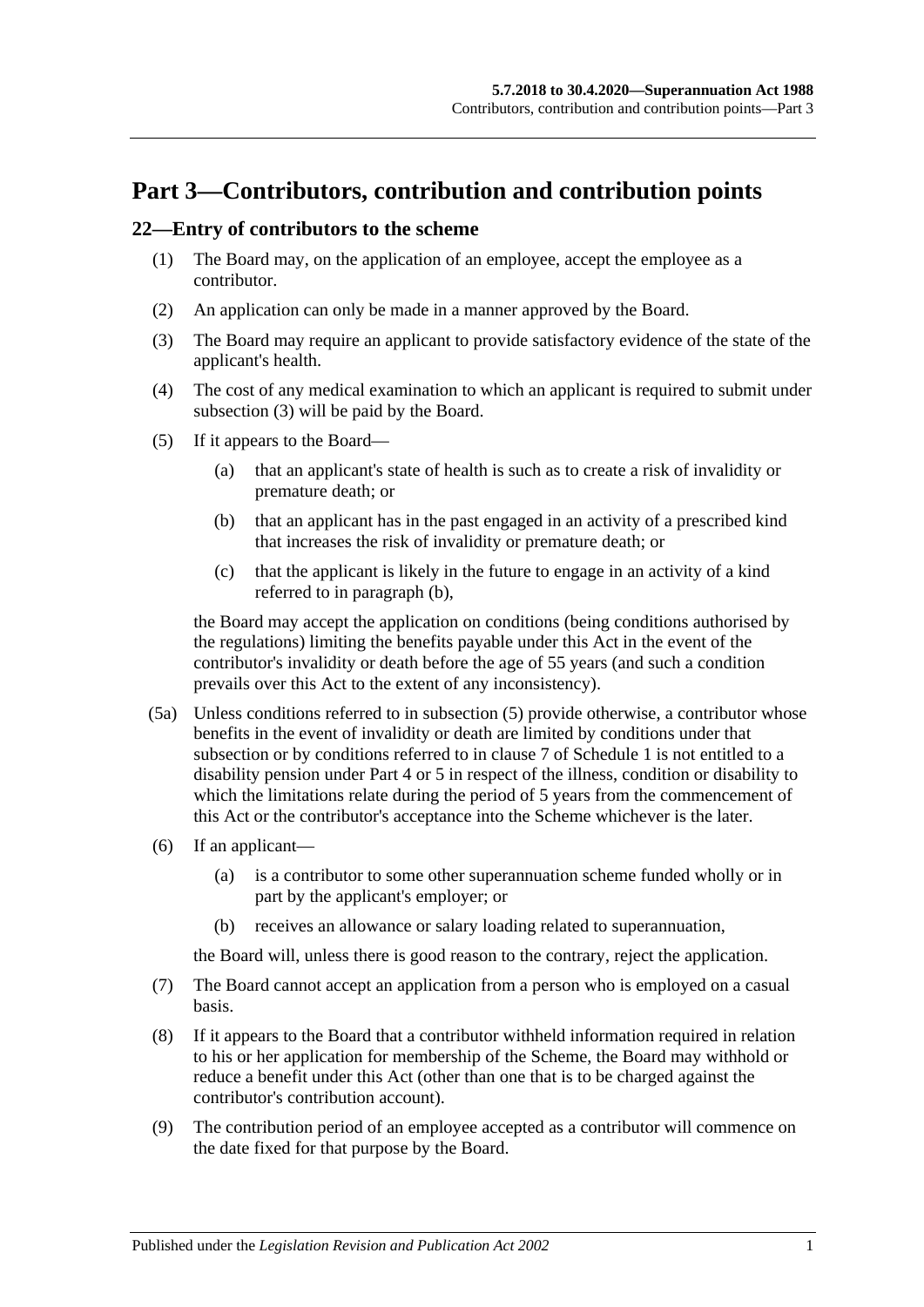- (10) Subject to this section, an application for acceptance as a contributor under [subsection](#page-24-5) (1) must be made on or before 3 May 1994.
- <span id="page-25-0"></span>(11) A person who commenced employment to which this Act applies on or after 3 February 1994 pursuant to a written offer received by the person on or before 3 May 1994 may make an application for acceptance as a contributor under [subsection](#page-24-5) (1) on or before 3 August 1994 or the expiration of 3 months after the employment commenced whichever is the later.
- (12) An application under [subsection](#page-24-5) (1) will be taken to have been made on the day on which the application was received by the Board.
- (13) An employee who is not a person referred to in [subsection](#page-25-0) (11) may apply for acceptance as a contributor under [subsection](#page-24-5) (1) on or after 4 May 1994 and before 1 July 1995 but if accepted the contributor will—
	- (a) be a member of the Triple S scheme on and from 1 July 1995 and will be taken to have elected to contribute to that scheme at the rate of 6 per cent of salary; and
	- (b) will be taken to be under the age of 55 years and to resign from employment for the purposes of this Act on 30 June 1995 and to carry over the employee component of his or her accrued superannuation benefits on 1 July 1995 to his or her member's contribution account under the Triple S scheme and to carry over the employer component of those benefits on 1 July 1995 to his or her employer contribution account under that scheme.
- <span id="page-25-2"></span>(14) An employee may make an application for acceptance as a contributor under [subsection](#page-24-5) (1) on or after 4 May 1994 if he or she—
	- (a) had been a member of the Police superannuation scheme; and
	- (b) had resigned or retired from the employment that entitled him or her to membership of that scheme in order to take up employment to which this Act applies; and
	- (c) had taken up that employment within 3 months after resignation or retirement from the previous employment; and
	- (d) in the case of resignation from the previous employment, had preserved his or her benefits under the Police superannuation scheme.
- (15) Subject to [subsection](#page-25-1) (16), the application referred to in [subsection](#page-25-2) (14) must be made within 3 months after the employee commences employment to which this Act applies.
- <span id="page-25-1"></span>(16) An employee referred to in [subsection](#page-25-2) (14) who commenced employment to which this Act applies during the period commencing on 3 February 1994 and ending on the commencement of the *[Superannuation \(Employee Mobility\) Amendment Act](http://www.legislation.sa.gov.au/index.aspx?action=legref&type=act&legtitle=Superannuation%20(Employee%20Mobility)%20Amendment%20Act%201997) 1997* may make an application for acceptance as a contributor under [subsection](#page-24-5) (1) within 3 months after the commencement of that Act.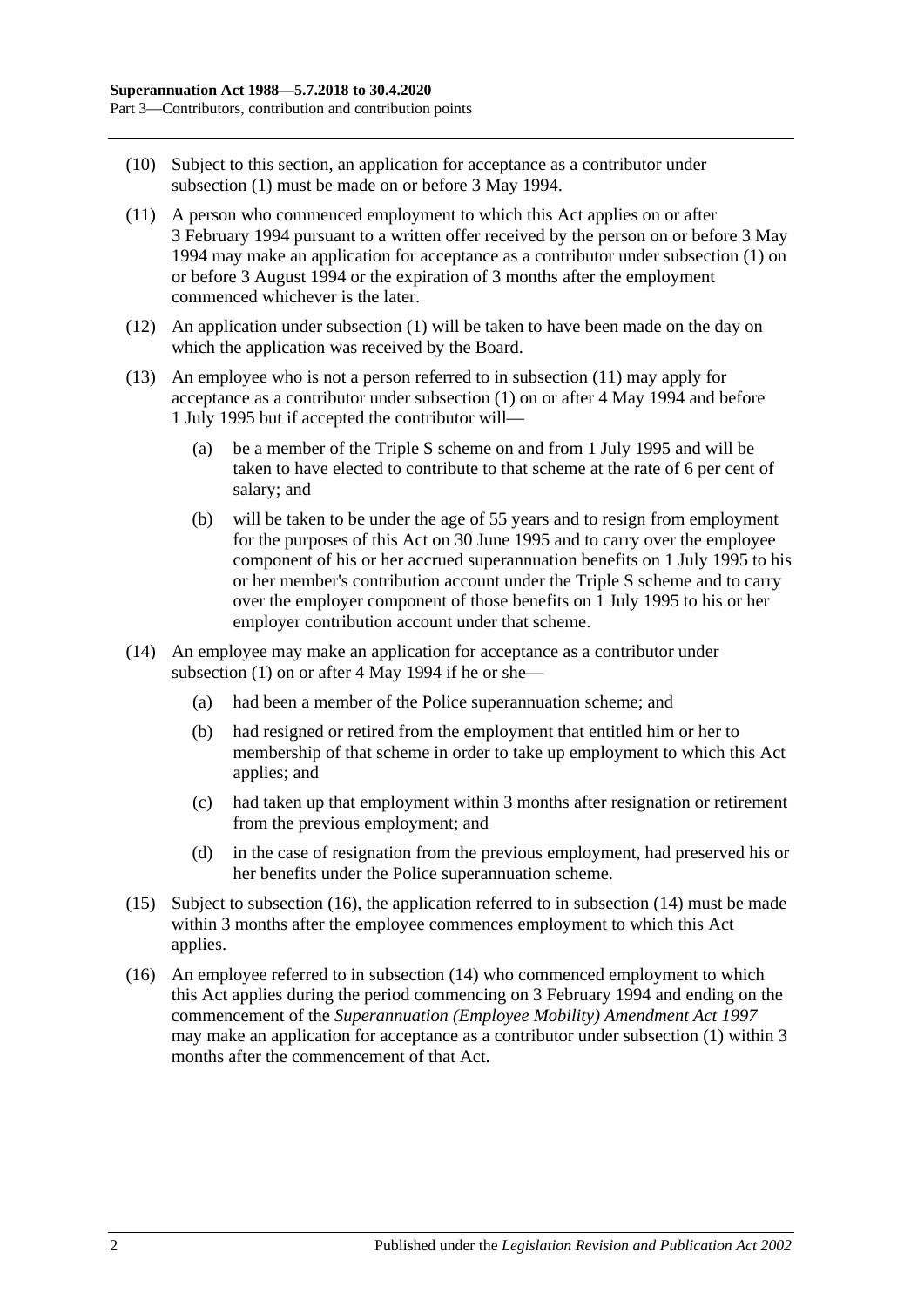- (17) The Board may not refuse an application by an employee referred to in [subsection](#page-25-2) (14) on medical grounds and the only conditions that the Board may place on its acceptance of such an application are those conditions (if any) to which the employee's membership of the Police superannuation scheme had been subject immediately before his or her retirement or resignation from the previous employment.
- (18) An employee referred to in [subsection](#page-25-2) (14) who is accepted as a contributor under [subsection](#page-24-5) (1) is only entitled to his or her benefits under the Police superannuation scheme after his or her employment to which this Act applies has terminated.
- (19) In this section—

*Police superannuation scheme* means the old or new scheme of superannuation established by the *[Police Superannuation Act](http://www.legislation.sa.gov.au/index.aspx?action=legref&type=act&legtitle=Police%20Superannuation%20Act%201990) 1990*.

#### <span id="page-26-0"></span>**23—Contribution rates**

- (1) Subject to this section, a contributor will make contributions to the Treasurer at the standard contribution rate until termination of the contributor's employment.
- <span id="page-26-2"></span>(2) Subject to [subsection](#page-26-1) (2a), a contributor may elect—
	- (a) to contribute at any 1 of the following rates:
		- 3.0%
		- 4.5%
		- 6.0%
		- 7.5%
		- 9.0%;
	- (b) to cease contributing;
	- (c) in the case of a contributor whose standard contribution rate is not 6%—to contribute at the contributor's standard contribution rate.
- <span id="page-26-1"></span>(2a) A contributor who is employed pursuant to a TEC contract must contribute at the contributor's standard contribution rate or at a higher rate referred to in [subsection](#page-26-2) (2) unless he or she was contributing at a lower rate during the financial year in which the term of the contract commenced in which event he or she must contribute at that rate or a higher rate referred to in [subsection](#page-26-2) (2).
- (2b) [Subsection](#page-26-1) (2a) operates in relation to the financial year following the financial year in which section 5A of the *[Superannuation \(Miscellaneous\) Amendment Act](http://www.legislation.sa.gov.au/index.aspx?action=legref&type=act&legtitle=Superannuation%20(Miscellaneous)%20Amendment%20Act%202000) 2000* comes into operation and in relation to subsequent financial years.
- (3) Subject to [subsection](#page-26-3) (3a), an election under [subsection](#page-26-2) (2) can only be made in a manner approved by the Board and will operate as from the commencement of a financial year (and only elections received by the Board 2 months or more before the commencement of a particular financial year will operate in relation to that financial year).
- <span id="page-26-3"></span>(3a) If the Board is satisfied that a contributor needs to reduce his or her contributions because of financial hardship, the Board may permit the contributor to make an election under [subsection](#page-26-2) (2) that will operate before the commencement of the next financial year.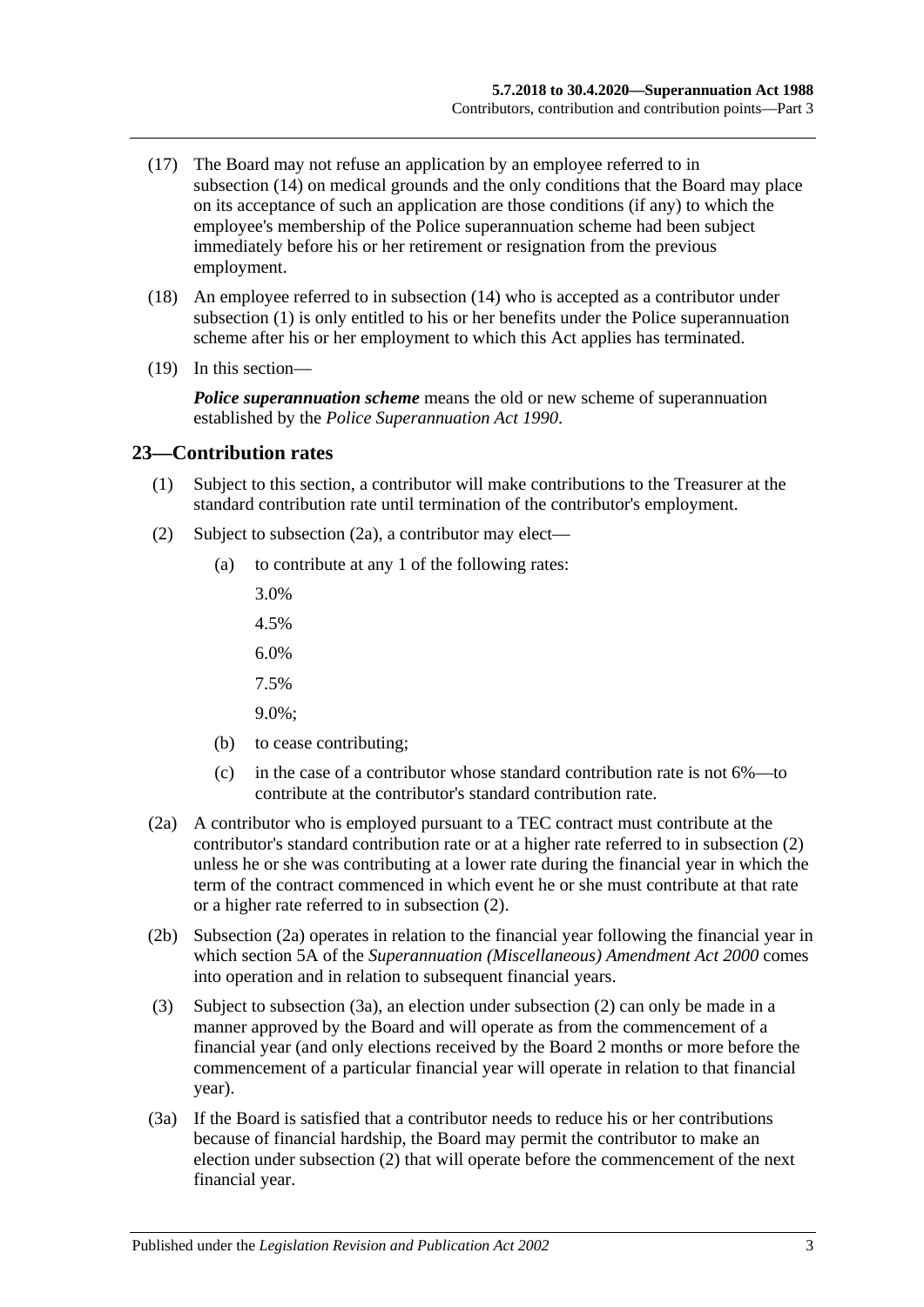- <span id="page-27-0"></span>(4) A contributor's contributions will be fixed in relation to each financial year, as from a day in that financial year determined by the Board—
	- (a) on the basis of the contributor's salary as at the 31st day of March last preceding the commencement of the financial year or, if the contributor's hours of employment have increased or decreased between that date and the commencement of the financial year, on the basis of the contributor's salary following the last such increase or decrease in the hours of employment; but
	- $(b)$
- (i) if the contributor had not then commenced his or her employment, the contributions will be fixed on the basis of the contributor's commencing salary;
- (ii) if the contributor was then on leave without pay or at a reduced rate of pay, the contributions will be fixed on the basis of the salary that the contributor would then have been receiving if not on leave;
- (iii) if the contributor's employment is of a casual nature, the contributions will be fixed on the basis of a notional salary fixed by the Board in relation to the contributor;
- <span id="page-27-1"></span>(iv) if after the date on which contributions for a particular financial year are fixed there is a reduction in the contributor's salary resulting from a reduction in hours of work (other than a temporary reduction of less than 2 weeks' duration), there will be a proportionate reduction in the contributor's contributions (but such a contributor may, with the Board's approval, elect to contribute as if there had been no reduction in salary and in that event benefits payable under this Act will be calculated as if there had been no reduction of salary);
- (v) if the reason for the reduction in hours of work is an illness or injury suffered by the contributor, an election under [subparagraph](#page-27-1) (iv) may, with the Board's approval, operate during subsequent years despite [paragraph](#page-27-0) (a).
- (5) If over a particular period a contributor receives (while remaining in employment) weekly workers compensation payments for total or partial incapacity for work, contributions will be payable as if the weekly payments were salary or a component of salary (as the case requires) but if the aggregate of the weekly payments and the salary (if any) of the contributor is less than the salary that the contributor would have received if not incapacitated, the Board may allow a proportionate reduction in the amount of the contributions for that period.
- <span id="page-27-2"></span>(6) The following provisions apply to leave without pay—
	- (a) any period of leave without pay of 2 weeks or less will be treated as a period of employment in respect of which contributions are payable;
	- (b) if leave without pay is taken for a continuous period exceeding 2 weeks, no contribution is payable in respect of that period unless the contributor elects to contribute and the election is approved by the Board (but such an election in respect of more than 12 months' leave without pay can only be made—
		- (i) if the Board is satisfied with arrangements that have been made for reimbursement of the cost of benefits attributable to that period; and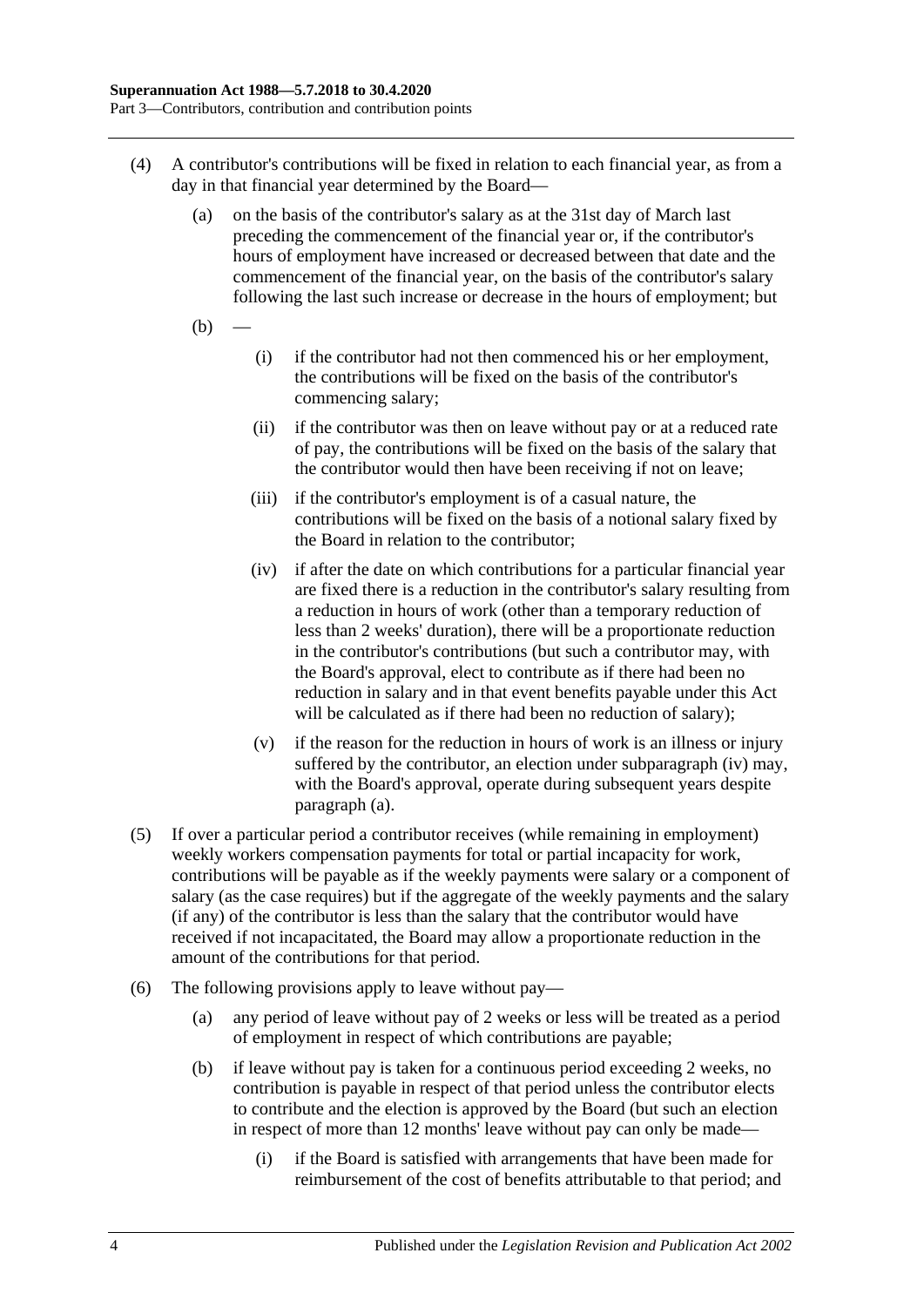- (ii) in circumstances in which the approval is authorised by the regulations).
- (6a) If a contributor has been, or will be, on leave for more than 12 months and the period of leave is, or will be, made up of 2 or more components of leave without pay connected by 1 or more components of paid leave, an election under [subsection](#page-27-2) (6)(b) in relation to a component of that period that will extend it beyond 12 months or that commences after the first 12 months of the period has passed must comply with the requirements of that subsection even though the component itself is less than 12 months in duration.
- (7) An old scheme contributor will cease to contribute if—
	- (a) before termination of the contributor's employment the following conditions are satisfied:
		- (i) in the case of a person who was accepted as a contributor under the repealed Act—the contributor is of or above the age of retirement and has—
			- (A) an aggregate of 360 contribution points; or
			- (B) an aggregate number of contribution points equal to the number of months between the date on which he or she became a contributor and the date on which he or she reached the age of retirement,

whichever is the greater number;

- (ii) in the case of a person who was accepted as a contributor before the commencement of the repealed Act—the contributor is of or above the age of retirement and has an aggregate of 360 contribution points; or
- (b) on retirement he or she would be entitled to the maximum pension prescribed by [section](#page-60-0) 34(5).

## <span id="page-28-0"></span>**24—Contribution points**

- (1) A contributor conforms to the theoretical standard if the contributor—
	- (a) is employed on a full-time basis; and
	- (b) contributes at the standard rate of contribution.
- (2) Contribution points accrue to a contributor who conforms to the theoretical standard at the rate of 1 point for each contribution month.
- (3) Subject to [subsection](#page-29-1) (5), if a contributor does not conform to the theoretical standard, a proportion of 1 contribution point (which may exceed unity) accrues to the contributor in respect of a contribution month equal to the proportion that the amount actually contributed in respect of that month bears to the amount that would have been contributed if the contributor had conformed to the theoretical standard.
- <span id="page-28-1"></span>(4) A contributor's extrapolated contribution points as at an entitlement day are calculated as follows:
	- (a) if the contributor has then reached the age of retirement—the number is, subject to [subsection](#page-29-1) (5), the aggregate of the accrued contribution points;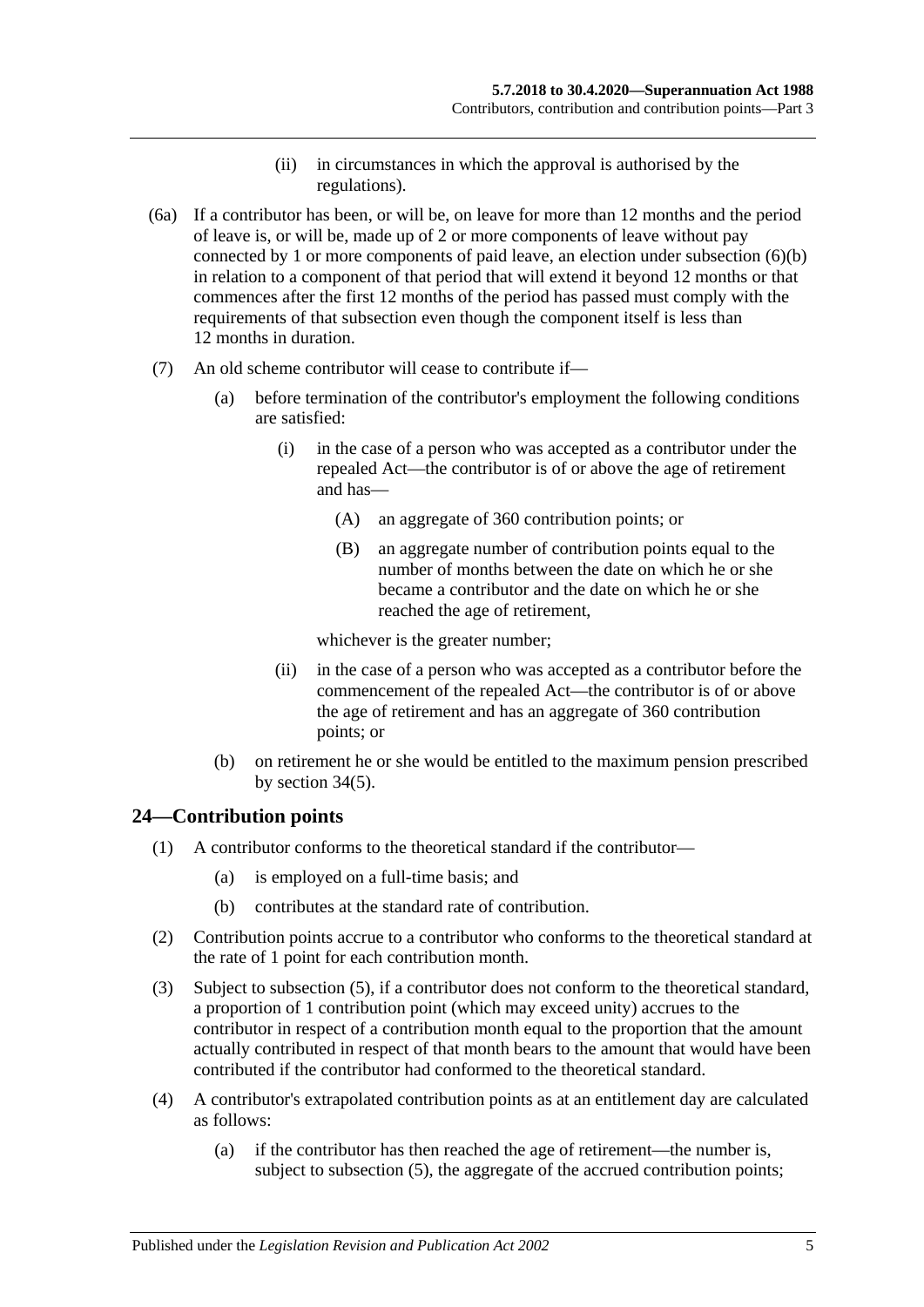- (b) in any other case—
	- (i) if the contributor has been in full-time employment throughout the contribution period—the number is, subject to [subsection](#page-29-1) (5), the aggregate of the accrued contribution points plus a number equal to the number of months' difference between the contributor's age as at the entitlement day and the age of retirement (an incomplete month being counted as a whole month);
	- (ii) if the contributor has not been in full-time employment throughout the contribution period—the number is, subject to [subsection](#page-29-1) (5), the aggregate of the accrued contribution points plus the relevant proportion of the number of months' difference between the contributor's age as at the entitlement day and the age of retirement (an incomplete month being counted as a whole month).
- <span id="page-29-1"></span>(5) When the aggregate of a contributor's accrued contribution points are to be calculated as at an entitlement day, the aggregate cannot exceed—
	- (a) in the case of a contributor who was in full-time employment throughout the contribution period—the number of months of the contribution period;
	- (b) in any other case—the relevant proportion of the number of months of the contribution period.
- (6) The reference in [subsections](#page-28-1) (4) and [\(5\)](#page-29-1) to *the relevant proportion* is a reference to a proportion arrived at by expressing the contributor's employment while an active contributor as a proportion of full-time employment.

## <span id="page-29-2"></span><span id="page-29-0"></span>**25—Attribution of additional contribution points and contribution months**

- (1) The Minister may, in appropriate cases—
	- (a) attribute additional contribution points to a contributor;
	- (b) attribute additional contribution months to a contributor.
- (2) The Minister must provide the Board with details of the attribution of contribution points or months under [subsection](#page-29-2) (1) and the Board must include those details in its report to the Minister under [Division 4](#page-23-3) of [Part 2.](#page-18-0)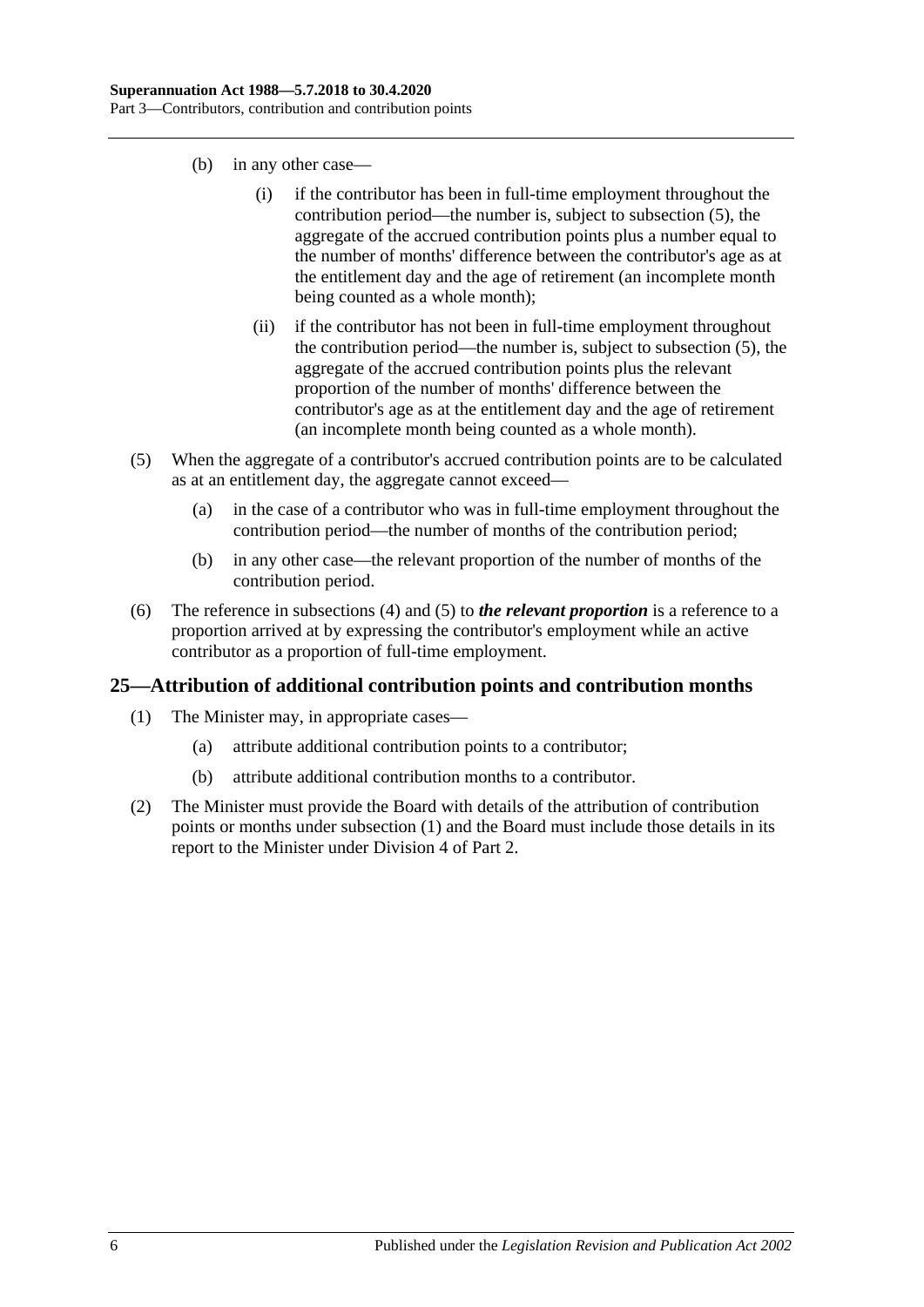# <span id="page-30-0"></span>**Part 4—Superannuation benefits—new scheme contributors**

#### <span id="page-30-1"></span>**26—Application of this Part**

This Part applies only to new scheme contributors.

#### <span id="page-30-4"></span><span id="page-30-2"></span>**26A—Transition to retirement**

- <span id="page-30-3"></span>(1) A contributor may apply to the Board for the benefit of this section if—
	- (a) the contributor has reached—
		- (i) the age of 55 years; and
		- (ii) his or her preservation age; and
	- (b) the contributor has entered into an arrangement with his or her employer—
		- (i) to reduce his or her hours of work; or
		- (ii) to alter his or her duties,

or both, with the effect that there is a reduction in the contributor's salary; and

- <span id="page-30-5"></span>(c) the purpose for establishing the arrangement referred to in [paragraph](#page-30-3) (b) relates to the proposed retirement of the contributor in due course (including by allowing the contributor to scale down his or her work in the lead-up to retirement).
- (2) The Board may require that an application under [subsection](#page-30-4) (1)—
	- (a) be made in such manner as the Board thinks fit; and
	- (b) be accompanied by such information or other material specified by the Board to assist the Board to be satisfied as to the matters set out in [paragraphs](#page-30-3) (b) and [\(c\)](#page-30-5) of that subsection.
- <span id="page-30-7"></span><span id="page-30-6"></span>(3) If the Board is satisfied that a valid application has been made under [subsection](#page-30-4) (1), an entitlement will arise as follows:
	- (a) the Board will determine a benefit (a *draw down benefit*) on the basis of the contributor's application and on the basis that the maximum draw down benefit to which the contributor is entitled will be determined as follows:

$$
B = SP \times \frac{(FS - NS)}{FS}
$$

Where—

*B* is the maximum draw down benefit

*SP* is the amount that would be payable under [section](#page-33-0) 27 and [47B](#page-100-1) if the contributor had retired from employment immediately before the date of the determination

*FS* is the contributor's actual salary immediately before the commencement of the arrangement envisaged by [subsection](#page-30-3) (1)(b)

*NS* is the contributor's actual salary on the commencement of the arrangement envisaged by [subsection](#page-30-3) (1)(b);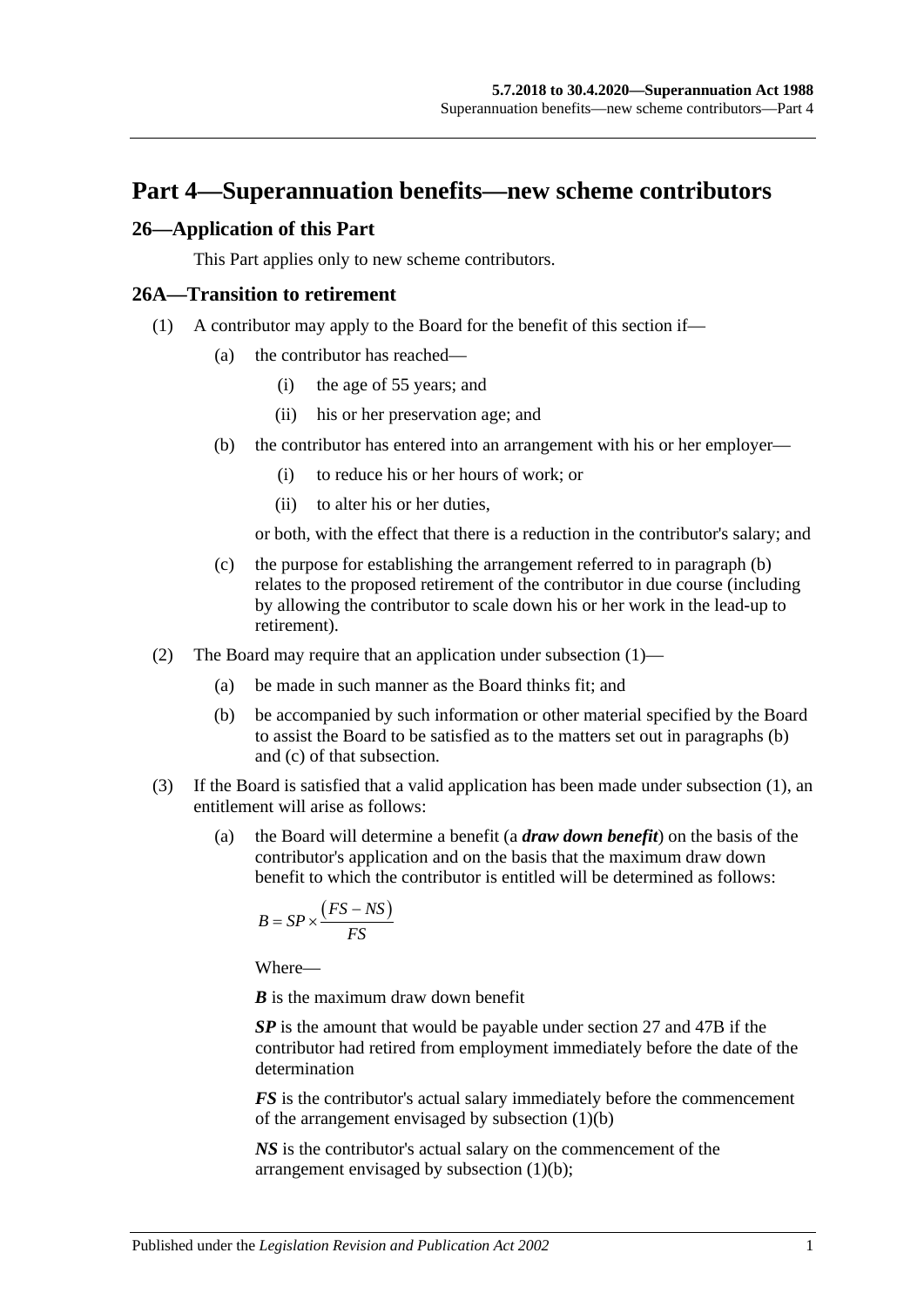- <span id="page-31-2"></span><span id="page-31-0"></span>(b) the Board will then, according to an election made by the contributor as part of his or her application to the Board for the benefit of this section, invest (on behalf of and in the name of the contributor) the draw down benefit—
	- (i) with the Superannuation Funds Management Corporation of South Australia; or
	- (ii) with another entity that will provide a non-commutable income stream for the contributor while the contributor continues to be employed in the workforce,

so that the contributor receives (and only receives) a payment in the form of a pension or an annuity (a *draw down payment*) on account of the benefit.

- (4) The investment of a draw down benefit under [subsection](#page-31-0) (3)(b)(i) will be on terms and conditions determined by the Board.
- (5) An entitlement to a draw down payment is not commutable.
- (6) However—
	- (a) a contributor may, after commencing to receive a draw down payment and before retiring from employment under this Act, take steps to bring the investment to an end and pay the balance of the investment into a rollover account (which may need to be established) in the name of the contributor as if the balance were being carried over from another superannuation scheme into the scheme pursuant to [section](#page-100-1) 47B; and
	- (b) the value of an investment under [subsection](#page-31-0)  $(3)(b)(i)$  may be redeemed in due course under [subsection](#page-32-0) (11).
- <span id="page-31-1"></span>(7) When the Board has determined a draw down benefit—
	- (a) the account maintained by the Board in the name of the contributor under [section](#page-21-2) 20A, and any account maintained for the purposes of [section](#page-100-1) 47B, will be immediately adjusted by a percentage equal to the percentage that the draw down benefit bears to the total benefit that would have been payable had the contributor retired from employment to take into account the payment of the draw down benefit; and
	- (b) the contributions payable by the contributor under [section](#page-26-0) 23 will (despite any provision made by [section](#page-26-0) 23 to the contrary)—
		- (i) be fixed on the basis of the contributor's salary under the arrangement established with his or her employer (for so long as the arrangement continues); and
		- (ii) as so fixed, be payable in respect of this salary from the first full pay period after the Board's determination of the draw down benefit; and
		- (iii) be at the contributor's standard contribution rate under that section; and
	- (c) the contributor's contribution points will accrue, from the date of the determination until the cessation of the relevant arrangement (unless the contributor ceases to make the contributions envisaged by [paragraph](#page-31-1) (b)), at a rate for each contribution month determined as follows: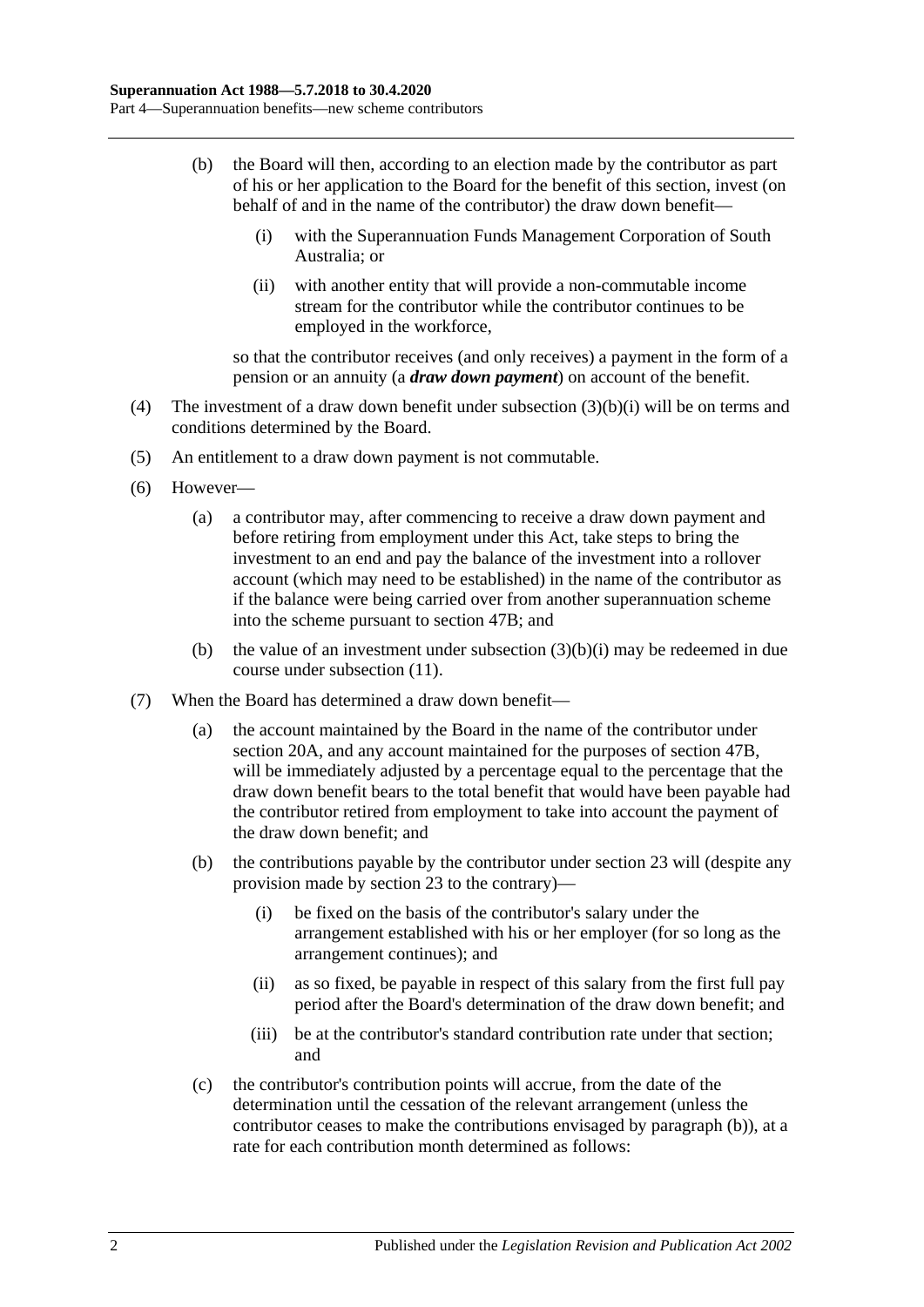$$
CP = 1 \times \frac{AS}{FSA}
$$

Where—

*CP* is a proportion of 1 contribution point

AS is the contributor's actual salary under the relevant arrangement (as adjusted from time to time)

*FSA* is the contributor's actual salary immediately before the commencement of the relevant arrangement, adjusted from time to time to take into account any changes to the salary that would have occurred had the contributor not entered into the relevant arrangement but rather continued to be entitled to that salary.

- (8) If the employment arrangements of a contributor who is receiving a draw down payment under this section alter so that there is an alteration in his or her salary—
	- (a) in the case of a reduction in salary—the contributor may apply to the Board for a further benefit in accordance with the provisions of this section and this section will then apply to the application and with respect to the relevant arrangement
		- (i) as if FS under [subsection](#page-30-6)  $(3)(a)$  is the contributor's actual salary immediately before the relevant reduction in salary; and
		- (ii) as if NS is the contributor's actual salary immediately after the relevant reduction in salary; and
		- (iii) by applying such other modifications as may be necessary for the purpose or as may be prescribed; and
	- (b) in the case of an increase in salary—the draw down payment will continue as if the increase had not occurred and where the contributor makes contributions to the scheme under this Act in respect of the increase in salary the contributions payable by the contributor and the accrual of contribution points must be adjusted to take into account the increase.
- (9) When a contributor retires from employment (and is thus entitled to a benefit under [section](#page-33-0) 27), the contributor's entitlement under [section](#page-33-0) 27 will be adjusted in the manner prescribed by the regulations to take into account the draw down benefit provided under this section (and that section will then have effect accordingly).
- (10) If a contributor's employment is terminated by the contributor's death, any entitlement under [section](#page-45-0) 32 will be adjusted in the manner prescribed by the regulations to take into account the draw down benefit provided under this section (and that section will then have effect accordingly).
- <span id="page-32-0"></span>(11) When a contributor retires or dies (whichever first occurs), an investment being held under [subsection](#page-31-0)  $(3)(b)(i)$  may be redeemed (subject to any rules or requirements applicable to the exercise of a power of redemption).
- (12) A contributor may, in conjunction with an application under [subsection](#page-30-4) (1), apply for any benefit that would be payable under [section](#page-50-0) 32A as if the contributor had resigned from employment and, in such a case—
	- (a) the application will be taken to be an election under that section; and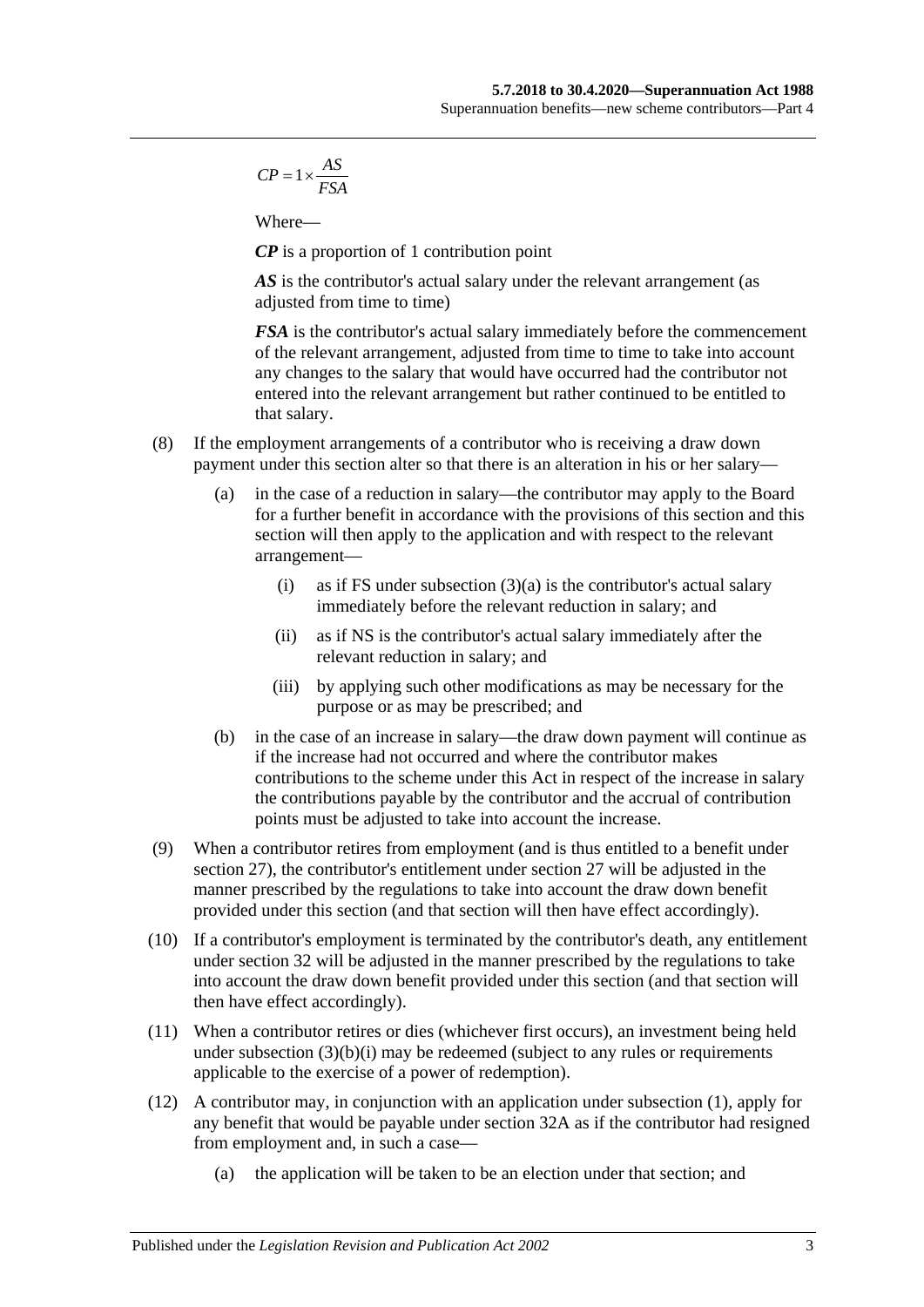- (b) the amount of entitlement payable under that section will be added to the draw down benefit under [subsection](#page-30-6) (3)(a) (and then invested under [subsection](#page-31-2)  $(3)(b)$ ).
- (13) Despite a preceding subsection, if the maximum draw down benefit under [subsection](#page-30-6)  $(3)(a)$  is not sufficient to be invested under [subsection](#page-31-2)  $(3)(b)$  to obtain a draw down payment—
	- (a) unless [paragraph](#page-33-1) (b) applies—the draw down benefit must be an amount equal to the minimum required to obtain a draw down payment (and [subsection](#page-30-6) (3)(a) will apply accordingly);
	- (b) if the minimum amount required to obtain a draw down payment is greater than SP under [subsection](#page-30-6) (3)(a), the Board must reject the application under this section (and no entitlement will arise under [subsection](#page-30-7) (3)).
- <span id="page-33-1"></span>(14) The determination of a benefit under this section must take into account the operation of any provision under [Part 5A.](#page-88-0)
- (15) The Governor may, by regulation, declare that any provision of this section is modified in prescribed circumstances (and the regulation will have effect according to its terms).

# <span id="page-33-0"></span>**27—Retirement**

- (1) A contributor who retires from employment is entitled to a superannuation payment made up of 2 components—
	- (a) an employee component (to be charged against the contributor's contribution account) equivalent to the amount standing to the credit of the contributor's contribution account; and
	- (b) an employer component calculated in accordance with the following provisions of this section.
- (2) The employer component is the lesser of the following:

(a) 
$$
EC = (FS \times A \times 4.5) + Pn\left(\frac{FS \times 0.85 \times M}{300}\right)
$$
  
(b) 
$$
EC = \left[FS \times 4.5 \times \left(1 - \frac{X}{420}\right)\right] + Pn\left(\frac{FS \times 0.85 \times M}{300}\right)
$$

Where—

*EC* is the employer component

*FS* is the contributor's actual or attributed salary immediately before retirement (expressed as an annual amount)

*A* is the lesser of the following:

- (a) unity;
- (b) the numerical value obtained by dividing the number of the contributor's accrued contribution points by 420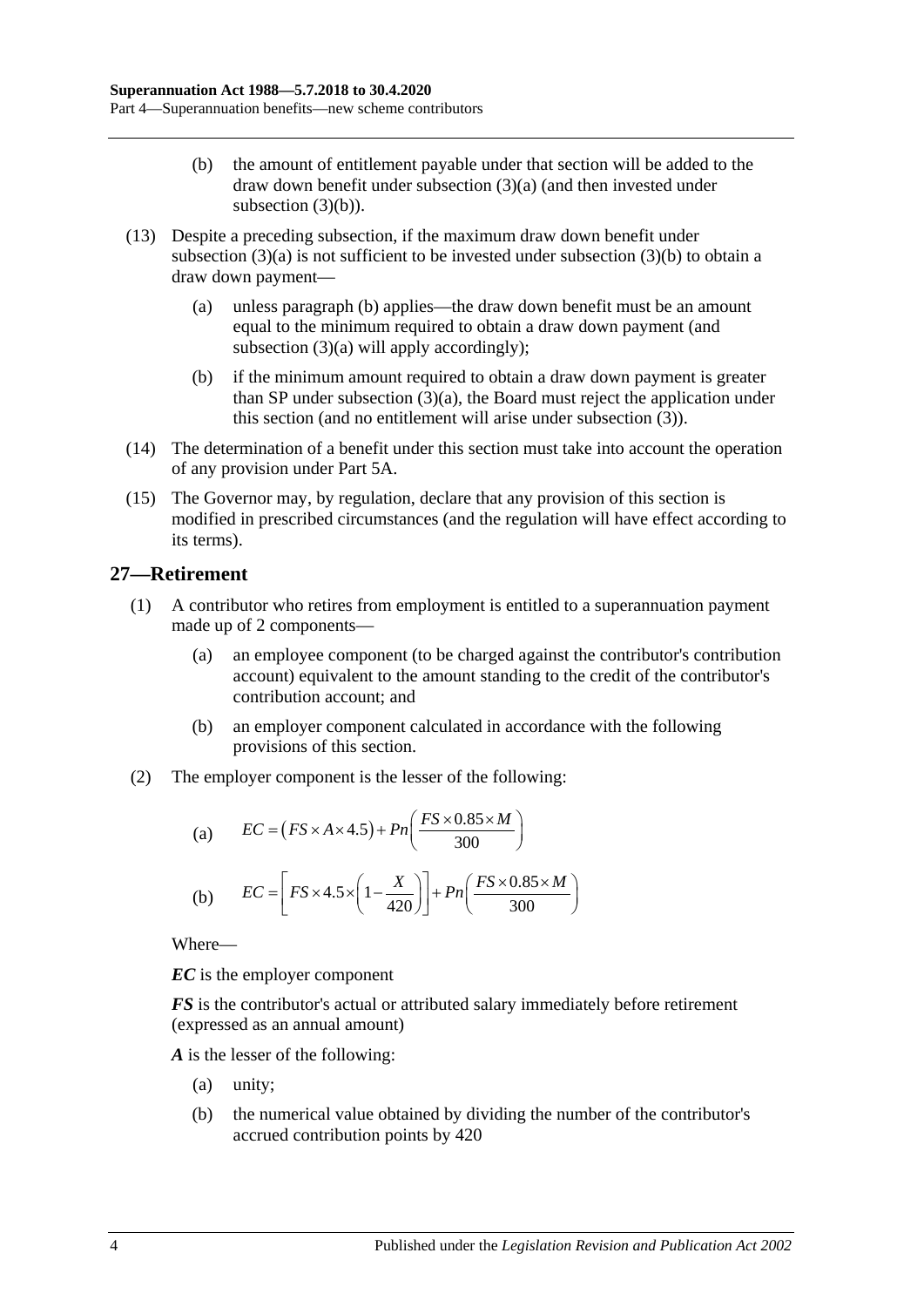#### *Pn* is—

- (a) in the case of a contributor who was in full-time employment during that part of the contribution period occurring after 30 June 1992—1;
- (b) in any other case—the numerical value arrived at by expressing the contributor's employment while an active contributor during that part of the contribution period as a proportion of full-time employment during that part of the contribution period

*M* is the number of months of the contributor's contribution period occurring after 30 June 1992

 $X$  is—

- (a) in relation to a contributor who is at retirement under the age of 60 years—the number of months by which the contributor's age falls short of 60 years;
- (b) in any other case—zero.
- (3) For the purposes of this section, a contributor retires from employment if—
	- (a) the contributor has attained the age of 55 years; and
	- (b) the contributor's employment terminates or is terminated for any reason (except the contributor's death).
- (4) This section does not apply to an outplaced employee who had reached the age of 55 years when he or she retired from employment unless he or she has made an election in accordance with [section](#page-39-0) 28B to take the retirement benefit provided by this section.

#### <span id="page-34-1"></span><span id="page-34-0"></span>**28—Resignation and preservation of benefits**

- <span id="page-34-3"></span>(1) A contributor who resigns from employment before reaching the age of 55 years may elect—
	- (a) to take immediately an amount (to be charged against the contributor's contribution account) equivalent to the amount standing to the credit of the contributor's contribution account; or
	- (b) to preserve his or her accrued superannuation benefits; or
	- (c) to carry over his or her accrued superannuation benefits to some other superannuation fund or scheme approved by the Board.
- <span id="page-34-2"></span>(1a) A contributor who fails to inform the Board in writing of his or her election under [subsection](#page-34-1) (1) within 3 months after resignation will be taken to have elected to preserve his or her accrued superannuation benefits.
- (1b) If the Board is of the opinion that the limitation period referred to in [subsection](#page-34-2) (1a) would unfairly prejudice a contributor, the Board may extend the period as it applies to the contributor.
- <span id="page-34-4"></span>(1c) If a contributor resigns and elects to take the amount referred to in [subsection](#page-34-3)  $(1)(a)$ the contributor is also entitled to a superannuation payment in accordance with the following provisions:
	- (a) the contributor may at any time require the Board to make the payment to some other superannuation fund or scheme approved by the Board;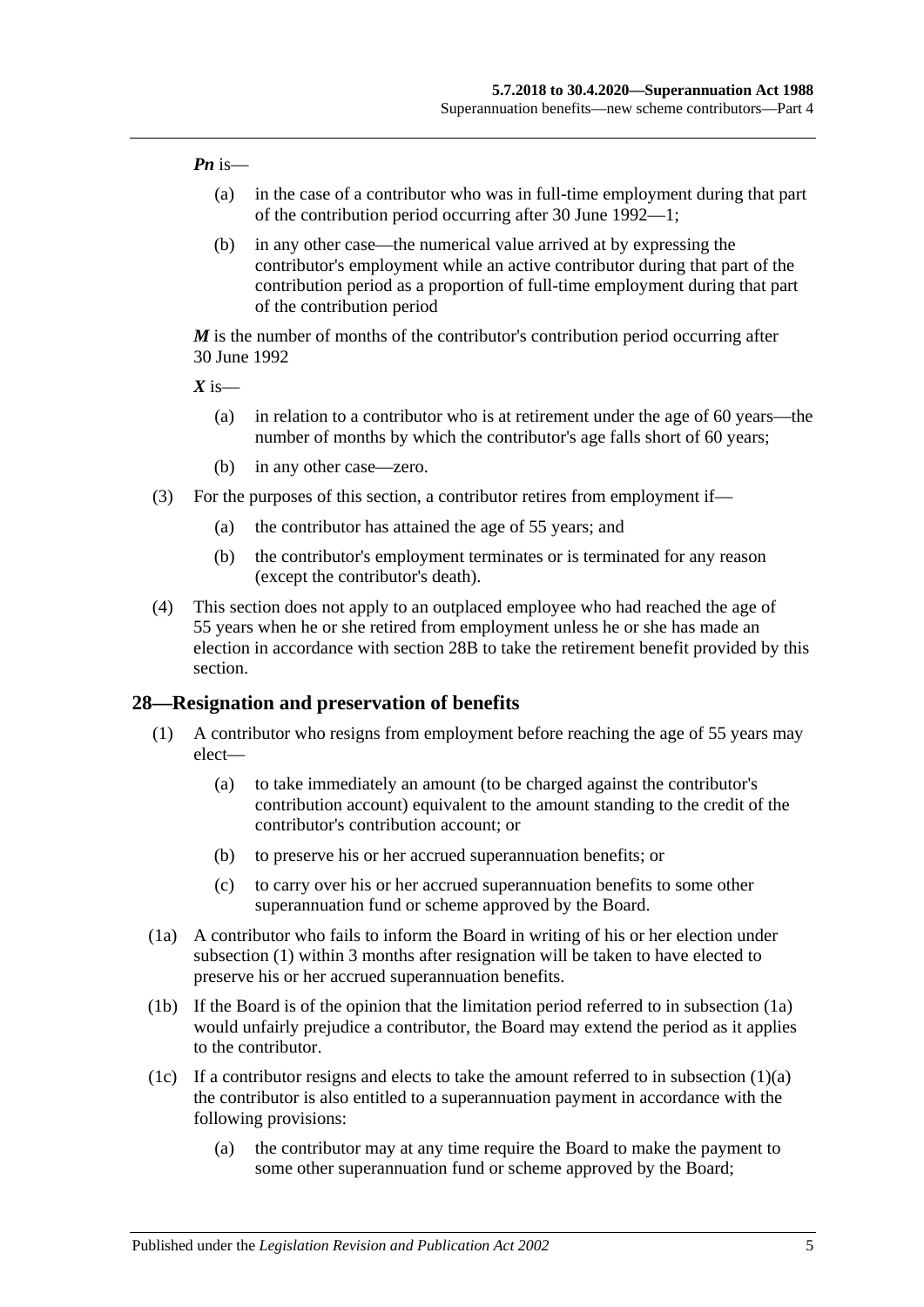- (ab) the Board must—
	- (i) not less than 6 months before the contributor's 60th birthday—notify the contributor in writing of the contributor's entitlement to require the Board to make the payment under [paragraph](#page-35-0) (b); and
	- (ii) not less than 6 months before the contributor's 55th birthday—notify the contributor in writing of the contributor's entitlement to require the Board to make the payment under [paragraph](#page-35-1) (c);
- <span id="page-35-0"></span>(b) the contributor may at any time after reaching the age of retirement require the Board to make the payment and, if no such requirement has been made on or before the date on which the contributor reaches 65 years of age, the Board will make the payment;
- <span id="page-35-1"></span>(c) if the contributor has reached the age of 55 years and is not employed by an employer within the meaning of the Commonwealth Act, the contributor may require the Board to make the payment to the contributor;
- (d) if the contributor has become incapacitated and satisfies the Board that his or her incapacity for all kinds of work is 60 per cent or more of total incapacity and is likely to be permanent, the Board will make the payment to the contributor;
- (e) if the contributor dies, the payment will be made to the spouse of the deceased contributor or, if he or she left no surviving spouse, to the contributor's estate,

(and a payment under any of the above paragraphs excludes further rights so that a claim cannot be subsequently made under some other paragraph).

- <span id="page-35-2"></span>(1d) The amount of the superannuation payment referred to in [subsection](#page-34-4) (1c) is the amount of the minimum contribution required to avoid payment of the superannuation guarantee charge in respect of the contributor under the Commonwealth Act together with interest from the date of resignation.
- (1e) The amount of interest will be calculated and credited to the contributor at the end of each financial year and will be calculated on the amount referred to in [subsection](#page-35-2) (1d) at the end of the first financial year and on the aggregate of that amount and the interest previously credited at the end of each subsequent financial year.
- (1f) The rate of interest will be determined by the Board in respect of each financial year in accordance with [section](#page-21-2) 20A.
- <span id="page-35-3"></span>(2) If the contributor elects to preserve his or her accrued superannuation benefits, the following provisions apply—
	- (aa) the Board must, not less than 6 months before the contributor's 55th birthday, notify the contributor in writing of the contributor's entitlement to require the Board to make a superannuation payment under [paragraph](#page-35-3) (a);
	- (a) the contributor may at any time after reaching 55 years of age require the Board to make a superannuation payment and, if no such requirement has been made on or before the date on which the contributor reaches 65 years of age, the Board will make such a payment;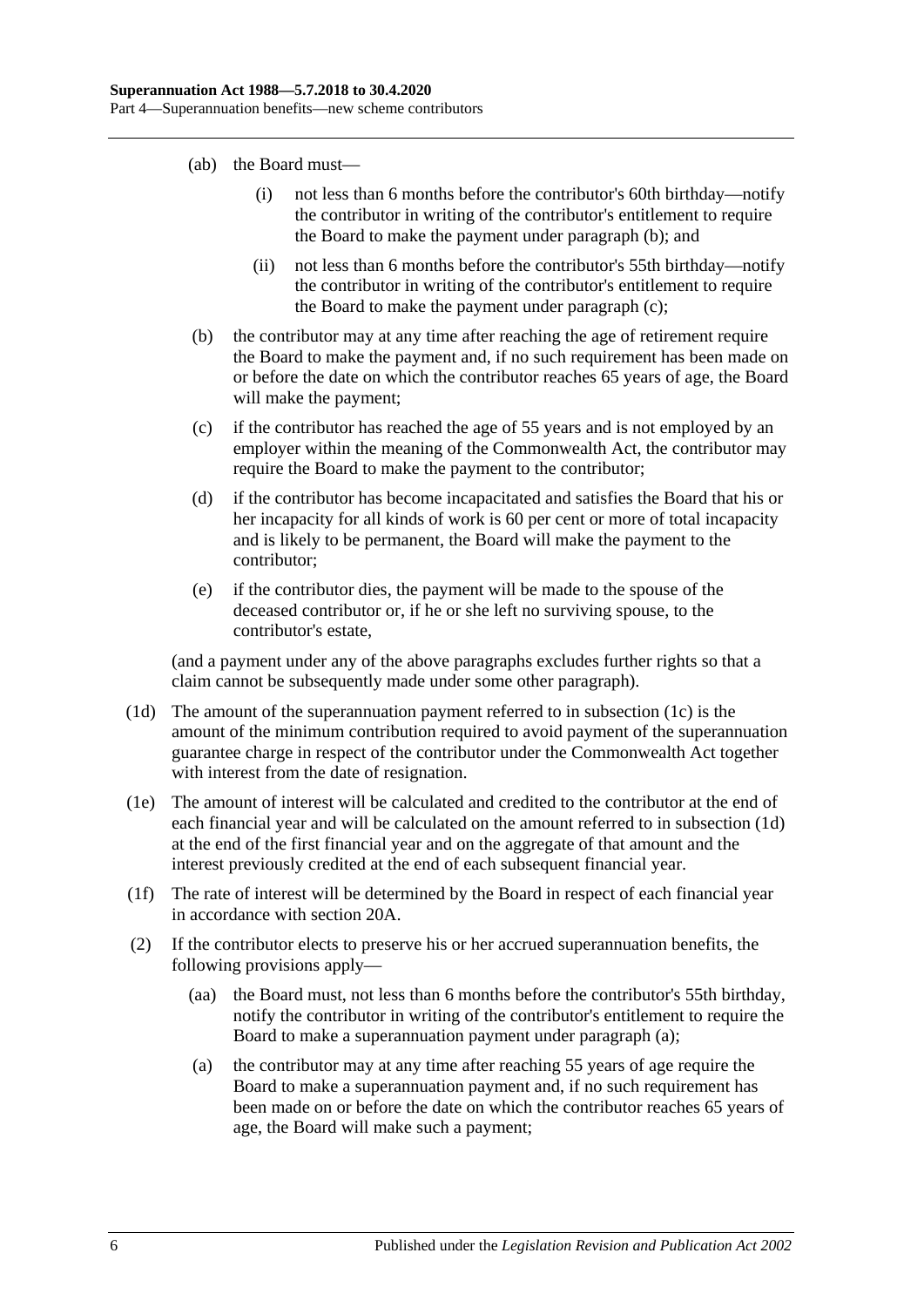- (b) if the contributor has become incapacitated and satisfies the Board that his or her incapacity for all kinds of work is 60 per cent or more of total incapacity and is likely to be permanent, the Board will make the payment to the contributor;
- (c) if the contributor dies, a payment will be made to the spouse of the deceased contributor or, if he or she left no surviving spouse, to the contributor's estate,

(and a payment under any of the above paragraphs excludes further rights so that a claim cannot be subsequently made under some other paragraph).

- (3) A payment under [subsection](#page-35-0) (2) will be made up of 2 components—
	- (a) an employee component (to be charged against the contributor's contribution account) equivalent to the amount standing to the credit of the contributor's contribution account; and
	- (b) an employer component calculated in accordance with [subsection](#page-36-0) (4).
- <span id="page-36-0"></span>(4) The employer component will be the lesser of the following:

(a) 
$$
EC = (AFS \times A \times 4.5) + Pn\left(\frac{AFS \times 0.85 \times M}{300}\right)
$$
  
(b) 
$$
EC = \left[ AFS \times 4.5 \times \left(1 - \frac{X}{420}\right)\right] + Pn\left(\frac{AFS \times 0.85 \times M}{300}\right)
$$

Where—

*EC* is the employer component

*AFS* is the contributor's actual or attributed salary as at the date of resignation (expressed as an annual amount)adjusted to reflect changes in the Consumer Price Index since the date of resignation

*A* is the lesser of the following—

- (a) unity;
- (b) the numerical value obtained by dividing the number of the contributor's accrued contribution points by 420

*Pn* is—

- (a) in the case of a contributor who was in full-time employment during that part of the contribution period occurring after 30 June 1992—1;
- (b) in any other case—the numerical value arrived at by expressing the contributor's employment while an active contributor during that part of the contribution period as a proportion of full-time employment during that part of the contribution period

*M* is the number of months of the contributor's contribution period occurring after 30 June 1992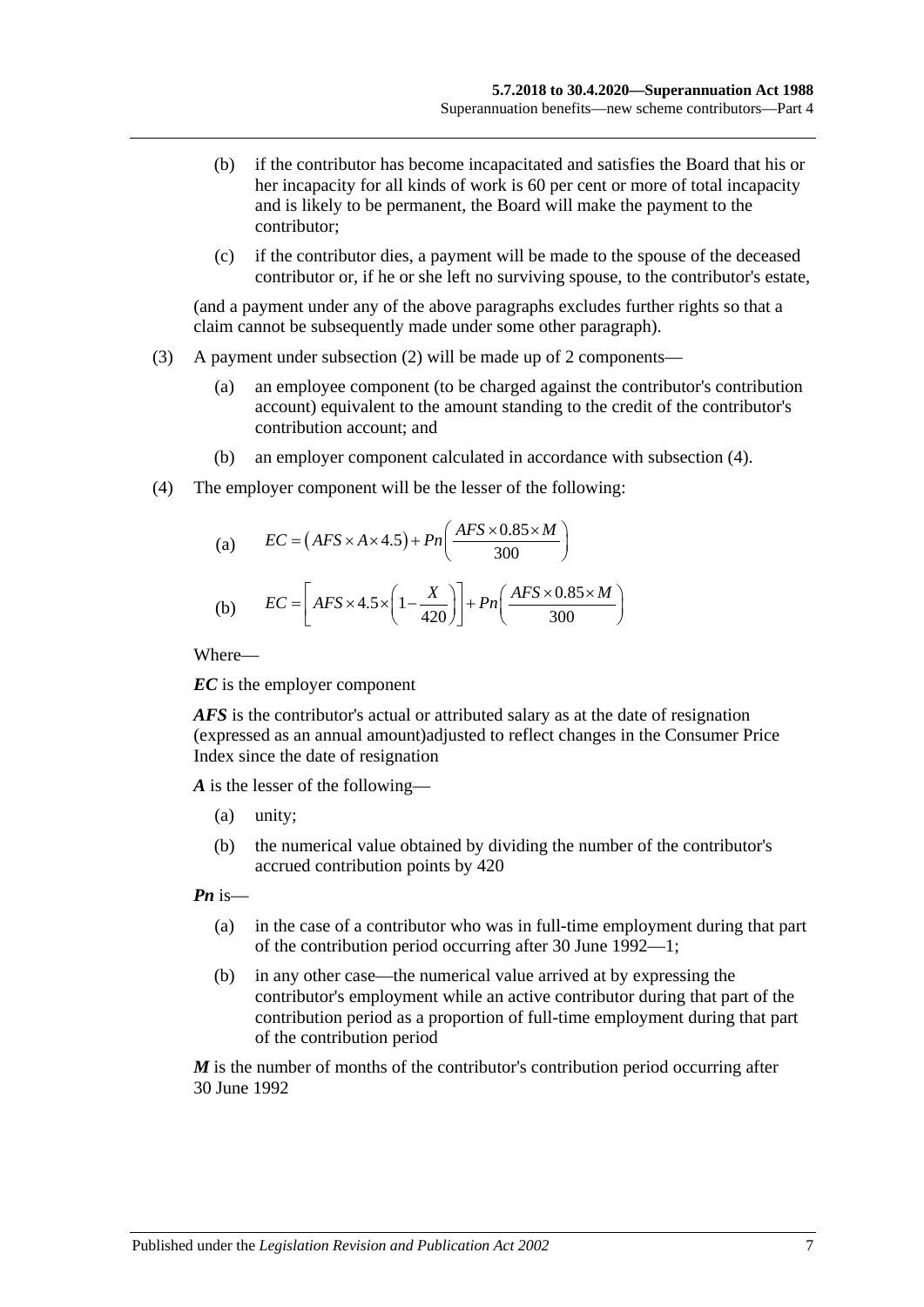#### $X$  is—

- (a) if the contributor is under the age of 60 years when the payment is made or where the contributor dies under the age of 60 years—the lesser of 60 and the number of months by which the contributor's age falls short of 60 years;
- (b) in any other case—zero.
- (5) If the contributor elects to carry over his or her accrued superannuation benefits to an approved superannuation fund or scheme, the following provisions apply—
	- (a) the contributor must satisfy the Board by such evidence as it may require that he or she has been admitted to membership of the fund or scheme; and
	- (b) on being so satisfied the Board will make a payment on behalf of the contributor to the fund or scheme made up of 2 components—
		- (i) an employee component (to be charged against the contributor's contribution account) equivalent to the amount standing to the credit of the contributor's contribution account; and
		- (ii) an employer component which will be the aggregate of the following amounts:
			- (A) an amount equal to the lesser of twice the amount of the employee component or twice the amount that would have constituted the employee component if the contributor had contributed to the Scheme at the standard contribution rate throughout the contributor's contribution period; and
			- (B) an amount calculated as follows:

$$
A = P_n\left(\frac{FS \times 0.85 \times M}{300}\right)
$$

Where—

*A* is the amount

*Pn* is—

- (a) in the case of a contributor who was in full-time employment during that part of the contribution period occurring after 30 June 1992—1;
- (b) in any other case—the numerical value arrived at by expressing the contributor's employment while an active contributor during that part of the contribution period as a proportion of full-time employment during that part of the contribution period

*FS* is the contributor's actual or attributed salary immediately before resignation (expressed as an annual amount)

*M* is the number of months of the contributor's contribution period occurring after 30 June 1992.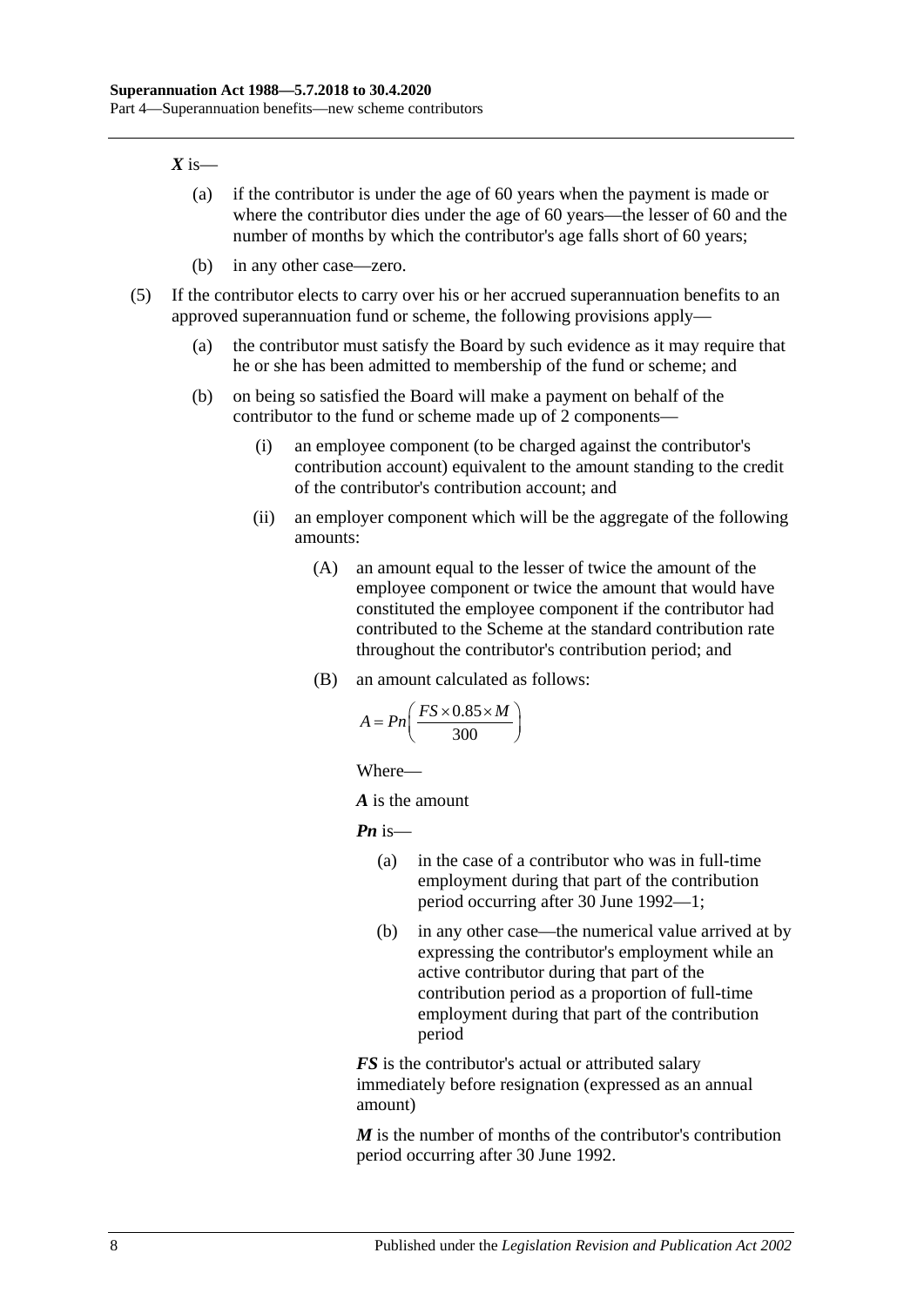- (7) For the purposes of this section, a contributor will be taken to resign if the contributor's employment terminates or is terminated for any reason except invalidity (in circumstances entitling the contributor to benefits under this Act), retrenchment or death.
- (8) This section does not apply to, or in relation to, an outplaced employee who resigned from employment before reaching the age of 55 years unless he or she has made an election in accordance with [section](#page-39-0) 28C to preserve his or her accrued superannuation benefits under this section or is taken under [section](#page-39-0) 28C to have made such an election.

#### <span id="page-38-5"></span><span id="page-38-1"></span>**28A—Resignation pursuant to a voluntary separation package**

- (1) This section applies to a contributor if the contributor makes an election under [subsection](#page-38-0) (1a) on the basis that the contributor is a contributor who resigns from his or her employment before reaching the age of 55 years pursuant to a voluntary separation package—
	- (a) that includes a term that this section is to apply to the contributor; and
	- (b) that has been approved by the Treasurer.
- <span id="page-38-0"></span>(1a) An election under [subsection](#page-38-1) (1) must be made within 3 months after resignation.
- (2) [Section](#page-34-0) 28 does not apply to a contributor to whom this section applies (but if an election is not made under subsection (1a) then section 28 will be taken to apply to the contributor).
- <span id="page-38-2"></span>(3) A contributor to whom this section applies is entitled to a lump sum made up of—
	- (a) an employee component (to be charged against the contributor's contribution account) equivalent to the amount standing to the credit of that account; and
	- (b) an employer component that is equal to the lesser of twice the amount of the employee component or twice the amount that would have constituted the employee component if the contributor had contributed to the Scheme at the standard contribution rate throughout the contributor's contribution period.
- <span id="page-38-3"></span>(3a) A part of the lump sum referred to in [subsection](#page-38-2) (3) being an amount equivalent to the minimum contribution required to avoid payment of the superannuation guarantee charge in respect of the contributor under the Commonwealth Act is preserved.
- (3b) The contributor is entitled to the balance of the lump sum at the time of resignation.
- <span id="page-38-4"></span>(3c) The amount preserved under [subsection](#page-38-3) (3a) together with interest is payable in accordance with the following provisions:
	- (aa) the Board must, not less than 6 months before the contributor's 55th birthday, notify the contributor in writing of the contributor's entitlement to require the Board to pay the amount under [paragraph](#page-38-4) (a);
	- (a) the contributor may at any time after reaching 55 years of age require the Board to pay the amount and, if no such requirement has been made on or before the date on which the contributor reaches 65 years of age, the Board will pay the amount to the contributor;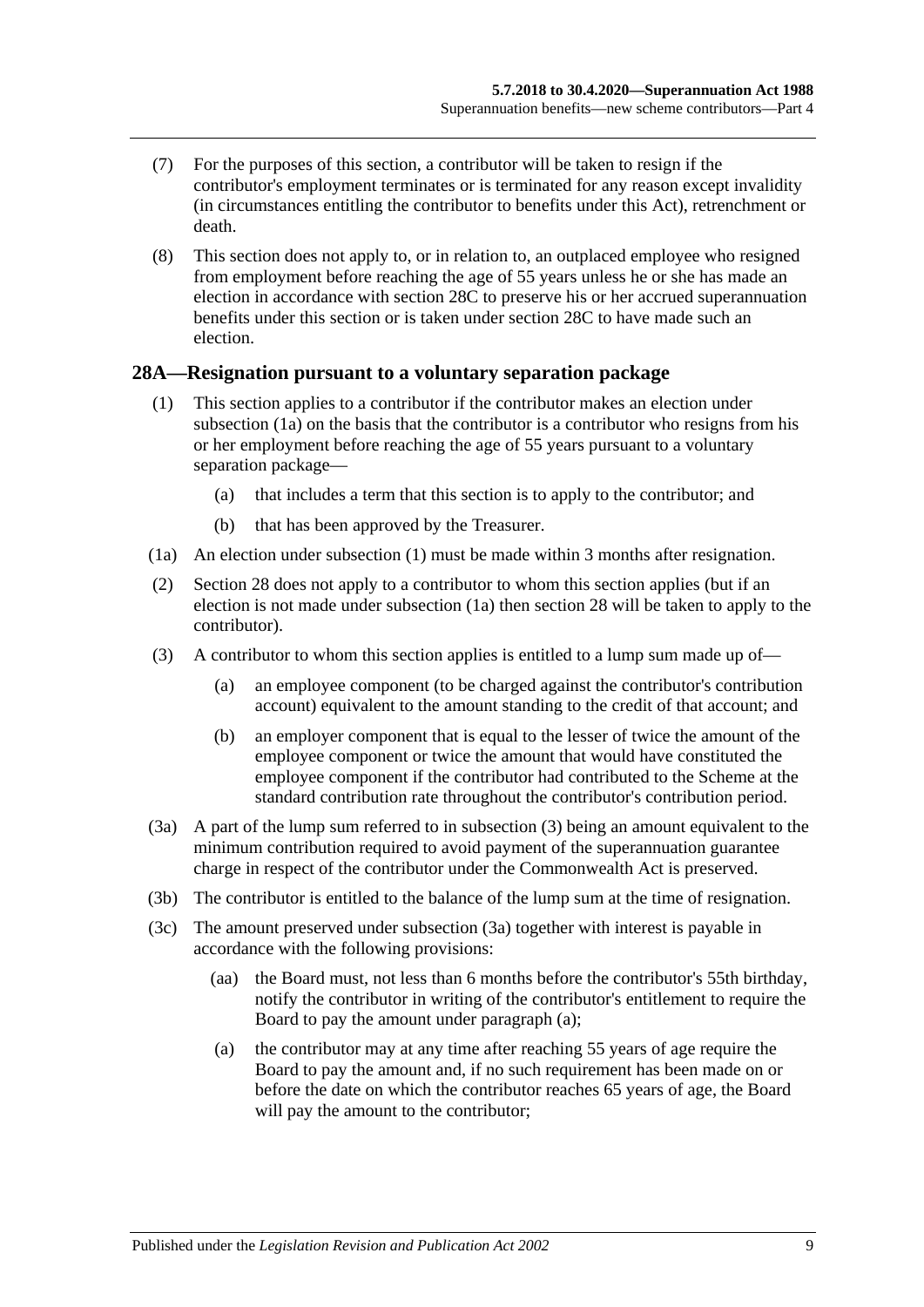- (b) if the contributor has become incapacitated and satisfies the Board that his or her incapacity for all kinds of work is 60 per cent or more of total incapacity and is likely to be permanent, the Board will pay the amount to the contributor;
- (c) if the contributor dies, the amount will be paid to the spouse of the deceased contributor or, if he or she left no surviving spouse, to the contributor's estate,

(and a payment under any of the above paragraphs excludes further rights so that a claim cannot be subsequently made under some other paragraph).

- (3d) The amount of interest will be calculated and credited to the contributor at the end of each financial year and will be calculated on the amount referred to in [subsection](#page-38-3) (3a) at the end of the first financial year and on the aggregate of that amount and the interest previously credited at the end of each subsequent financial year.
- (3e) The rate of interest will be determined by the Board in respect of each financial year in accordance with [section](#page-21-0) 20A.
- (4) In this section—

*voluntary separation package* means an agreement between a contributor and his or her employer pursuant to which the contributor resigns from employment.

#### <span id="page-39-1"></span>**28B—Outplaced employees—55 and over**

- (1) A contributor who had reached the age of 55 years when he or she retired from employment to take up employment in the private sector pursuant to an offer of employment in a contracting out agreement may elect—
	- (a) to take the retirement benefit provided by [section](#page-33-0) 27; or
	- (b) to preserve his or her accrued superannuation benefits under [section](#page-34-0) 28 as though he or she had resigned from employment before reaching the age of 55 years.
- <span id="page-39-3"></span><span id="page-39-2"></span>(2) A contributor who fails to inform the Board in writing of his or her election under [subsection](#page-39-1) (1) within 1 month after retiring will be taken to have made an election under [subsection](#page-39-2) (1)(b).
- (3) If the Board is of the opinion that the limitation period referred to in [subsection](#page-39-3) (2) would unfairly prejudice a contributor, the Board may extend the period as it applies to the contributor.
- (4) If a contributor has made, or is taken to have made, an election under [subsection](#page-39-2) (1)(b), [section](#page-34-0) 28 applies to, and in relation to, the contributor except that he or she is not entitled to require the Board to make a superannuation payment under section [28\(2\)\(a\),](#page-35-1) and the Board must not make such a payment under that provision, until the contributor has ceased employment with the private sector employer.

#### <span id="page-39-4"></span><span id="page-39-0"></span>**28C—Outplaced employees under 55**

- <span id="page-39-6"></span><span id="page-39-5"></span>(1) A contributor who had not reached the age of 55 years when he or she resigned from employment to take up employment in the private sector pursuant to an offer of employment in a contracting out agreement may elect—
	- (a) to preserve his or her accrued superannuation benefits under [section](#page-34-0) 28; or
	- (b) to take the benefits provided by [section](#page-38-5) 28A.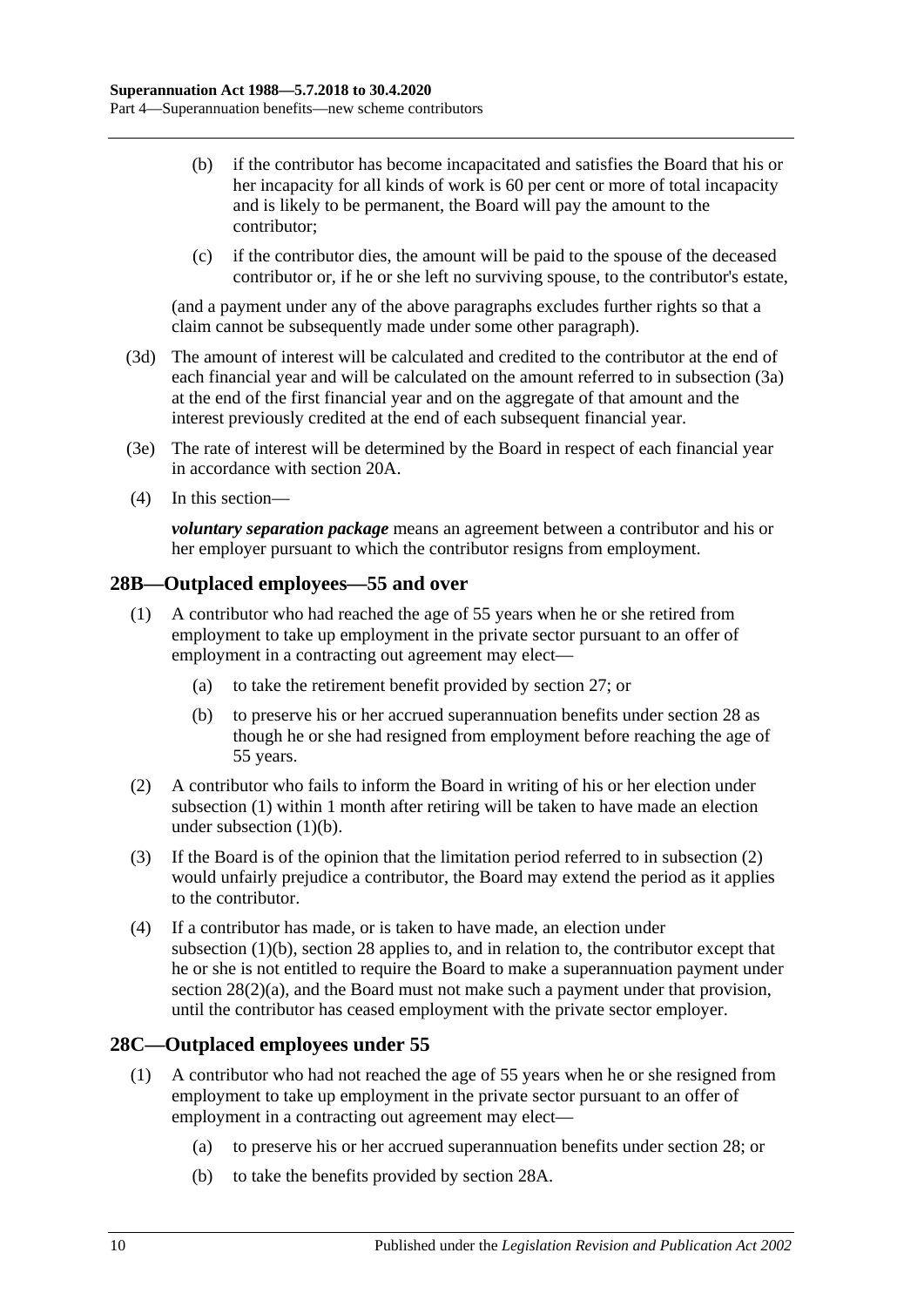- <span id="page-40-0"></span>(2) A contributor who fails to inform the Board in writing of his or her election under [subsection](#page-39-4) (1) within 1 month after resigning will be taken to have made an election under [subsection](#page-39-5)  $(1)(a)$ .
- (3) If the Board is of the opinion that the limitation period referred to in [subsection](#page-40-0) (2) would unfairly prejudice a contributor, the Board may extend the period as it applies to the contributor.
- (4) If a contributor has made, or is taken to have made, an election under [subsection](#page-39-5) (1)(a), [section](#page-34-0) 28 applies to, and in relation to, the contributor except that he or she is not entitled to require the Board to make a superannuation payment under section [28\(2\)\(a\),](#page-35-1) and the Board must not make such a payment under that provision, until the contributor has reached the age of 55 years and has ceased employment with the private sector employer.
- (5) If a contributor has made an election under [subsection](#page-39-6)  $(1)(b)$ , [section](#page-38-5) 28A applies to the contributor as though the requirements of [section](#page-38-1) 28A(1) had been met.

#### <span id="page-40-1"></span>**29—Retrenchment**

- (1) If the employment of a contributor who has not reached the age of 55 years is terminated by retrenchment, the contributor may elect—
	- (a) to take a lump sum payment; or
	- (b) to preserve his or her superannuation benefits.
- <span id="page-40-2"></span>(1a) A contributor who fails to inform the Board in writing of his or her election under [subsection](#page-40-1) (1) within 3 months after retrenchment will be taken to have elected to preserve his or her superannuation benefits.
- (1b) If the Board is of the opinion that the limitation period referred to in [subsection](#page-40-2) (1a) would unfairly prejudice a contributor, the Board may extend the period as it applies to the contributor.
- (2) A lump sum payment under this section will be made up of 2 components—
	- (a) an employee component (to be charged against the contributor's contribution account) equivalent to the amount standing to the credit of the contributor's contribution account; and
	- (b) an employer component which will be the aggregate of the following amounts:
		- (i) an amount equal to the lesser of twice the amount of the employee component or twice the amount that would have constituted the employee component if the contributor had contributed to the Scheme at the standard contribution rate throughout the contributor's contribution period; and
		- (ii) an amount calculated as follows:

$$
A = P n \left( \frac{FS \times 0.85 \times M}{300} \right)
$$

Where—

*A* is the amount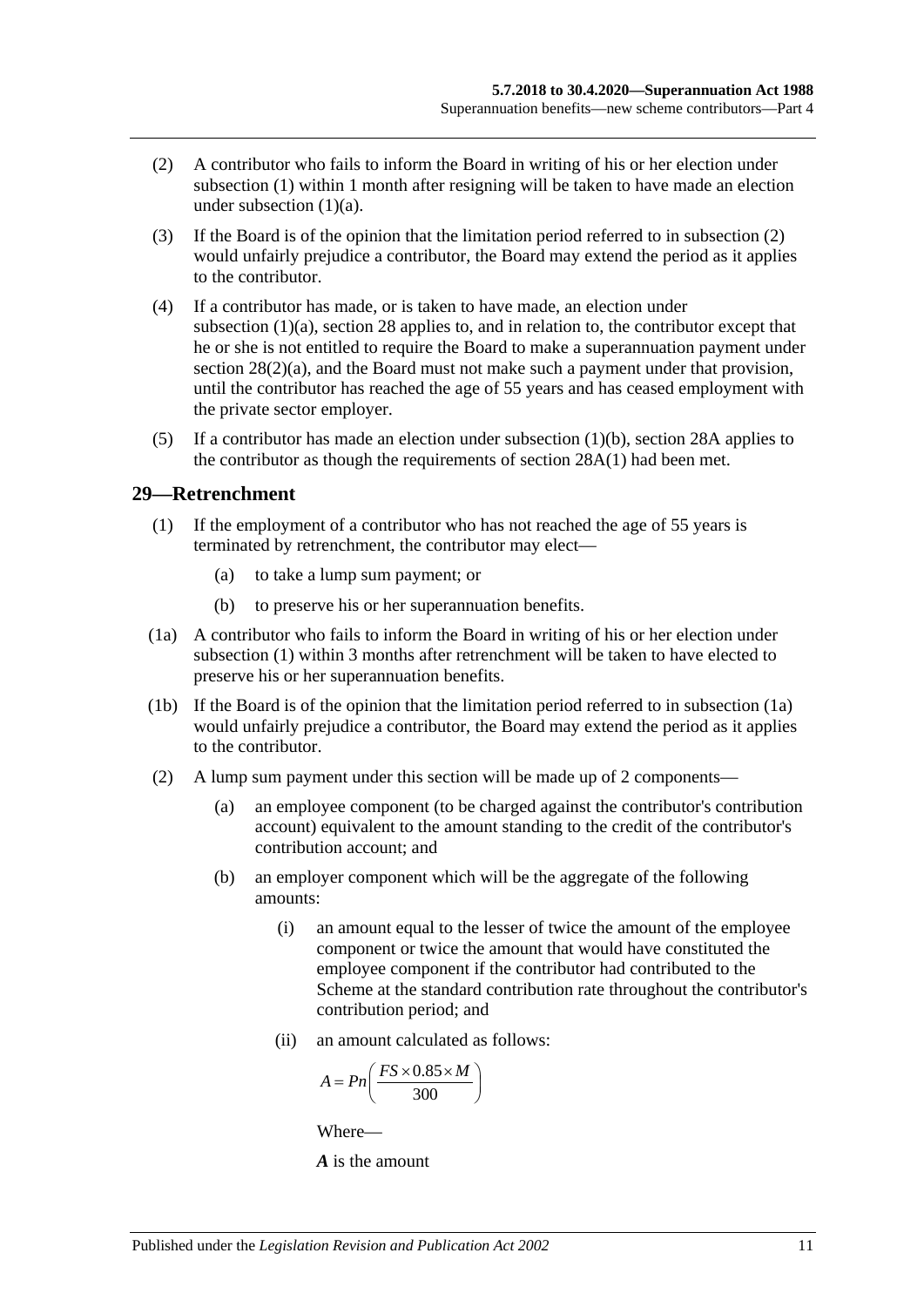*Pn* is—

- (a) in the case of a contributor who was in full-time employment during that part of the contribution period occurring after 30 June 1992—1;
- (b) in any other case—the numerical value arrived at by expressing the contributor's employment while an active contributor during that part of the contribution period as a proportion of full-time employment during that part of the contribution period

*FS* is the contributor's actual or attributed salary immediately before retrenchment (expressed as an annual amount)

*M* is the number of months of the contributor's contribution period occurring after 30 June 1992.

- (4) If a contributor elects to preserve his or her superannuation benefits, this Act applies in the same way as if the contributor had made that election on resignation.
- (5) If a contributor's employment is to be terminated by retrenchment, the employing authority must give the Board notice of that fact in accordance with the regulations at least 1 month before the termination takes effect.

#### **30—Disability pension**

- (1) Subject to this section, a contributor who is temporarily or permanently incapacitated for work, and has not reached the age of 55 years, is entitled to a disability pension.
- (2) A contributor who becomes incapacitated for work in a particular position will not be regarded as incapacitated for work for the purposes of this section if some other position, carrying a salary of at least 80 per cent of the salary applicable to the former position, is available to the contributor and the contributor could reasonably be expected to take that other position.
- (3) A disability pension is not payable in respect of—
	- (a) a period in respect of which the contributor is entitled to sick leave; or
	- (b) a period in respect of which the contributor is entitled to weekly payments of workers compensation; or
	- (c) a period for which the contributor is on recreation leave or long service leave.
- (4) The Board will not pay a disability pension in respect of a period of incapacity of less than 1 week and may decline to pay a disability pension if it appears that the duration of the incapacity is likely to be less than 6 months.
- (5) The amount of a disability pension will be two-thirds of the contributor's notional salary.
- (6) A disability pension cannot be paid for a continuous period of more than 12 months unless the Board thinks that there are special reasons for extending that limit, in which case it may extend the pension period by not more than a further 6 months.
- (7) A disability pension cannot be paid, in respect of the same incapacity, for an aggregate period of more than 18 months in any 1 period of 36 months.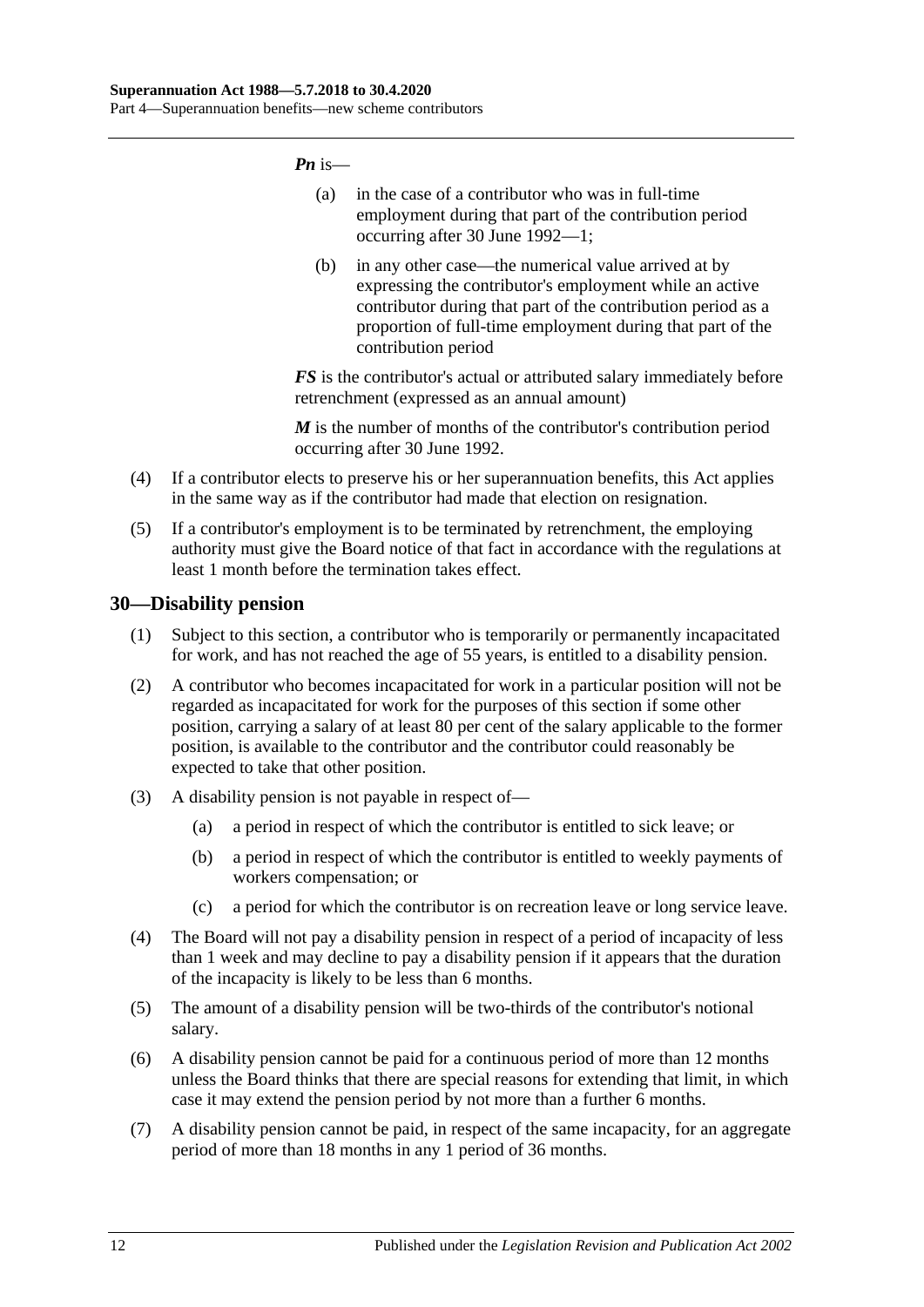(8) A contributor is not required to make any contribution over a period for which the contributor receives a disability pension but if the contributor was an active contributor immediately before the commencement of the pension period, the employer component of any superannuation payment that is subsequently made to, or in relation to, the contributor will be calculated as if the contributor had continued as an active contributor over the pension period and had continued to contribute at the rate applicable immediately before the commencement of that period.

#### <span id="page-42-0"></span>**30A—Rehabilitation etc of disability pensioner**

- (1) If, in the opinion of the Board, an attempt should be made to rehabilitate a disability pensioner or to find alternative employment for such a pensioner, the Board may serve notice on the pensioner's employer requiring the employer to do 1 or both of the following—
	- (a) take measures specified in the notice to rehabilitate the pensioner;
	- (b) take measures specified in the notice to find alternative employment for the pensioner.
- (2) A notice under [subsection](#page-42-0) (1) may require the employer to periodically report in writing to the Board on the progress it is making in complying with the requirements of the notice.
- <span id="page-42-1"></span>(3) If an employer does not comply with a notice under [subsection](#page-42-0) (1) to the satisfaction of the Board, the Board may, by further notice served on the employer, require the employer to reimburse the Treasurer for the amount of the disability pension paid to the pensioner from the date of service of that notice until the Board informs the employer in writing that it is satisfied with the employer's compliance with the original notice.
- (4) The amount of the pension referred to in [subsection](#page-42-1) (3) is a debt due by the employer to the Treasurer.

#### **31—Termination of employment on invalidity**

- <span id="page-42-3"></span> $(1)$  If—
	- (a) a contributor's employment terminates on account of invalidity before the contributor reaches the age of 55 years; and
	- (b) the Board is satisfied that the contributor's incapacity for all kinds of work is 60 per cent or more of total incapacity and is likely to be permanent,

the contributor is entitled to a superannuation payment made up of 2 components—

- (c) an employee component (to be charged against the contributor's contribution account) equivalent to the amount standing to the credit of the contributor's contribution account; and
- (d) an employer component calculated in accordance with [subsection](#page-42-2) (2).
- <span id="page-42-2"></span>(2) The employer component is calculated as follows:

$$
EC = (A \times 3.86 \times FS) + X + Pn\left(\frac{FS \times 0.85 \times M}{300}\right)
$$

Where—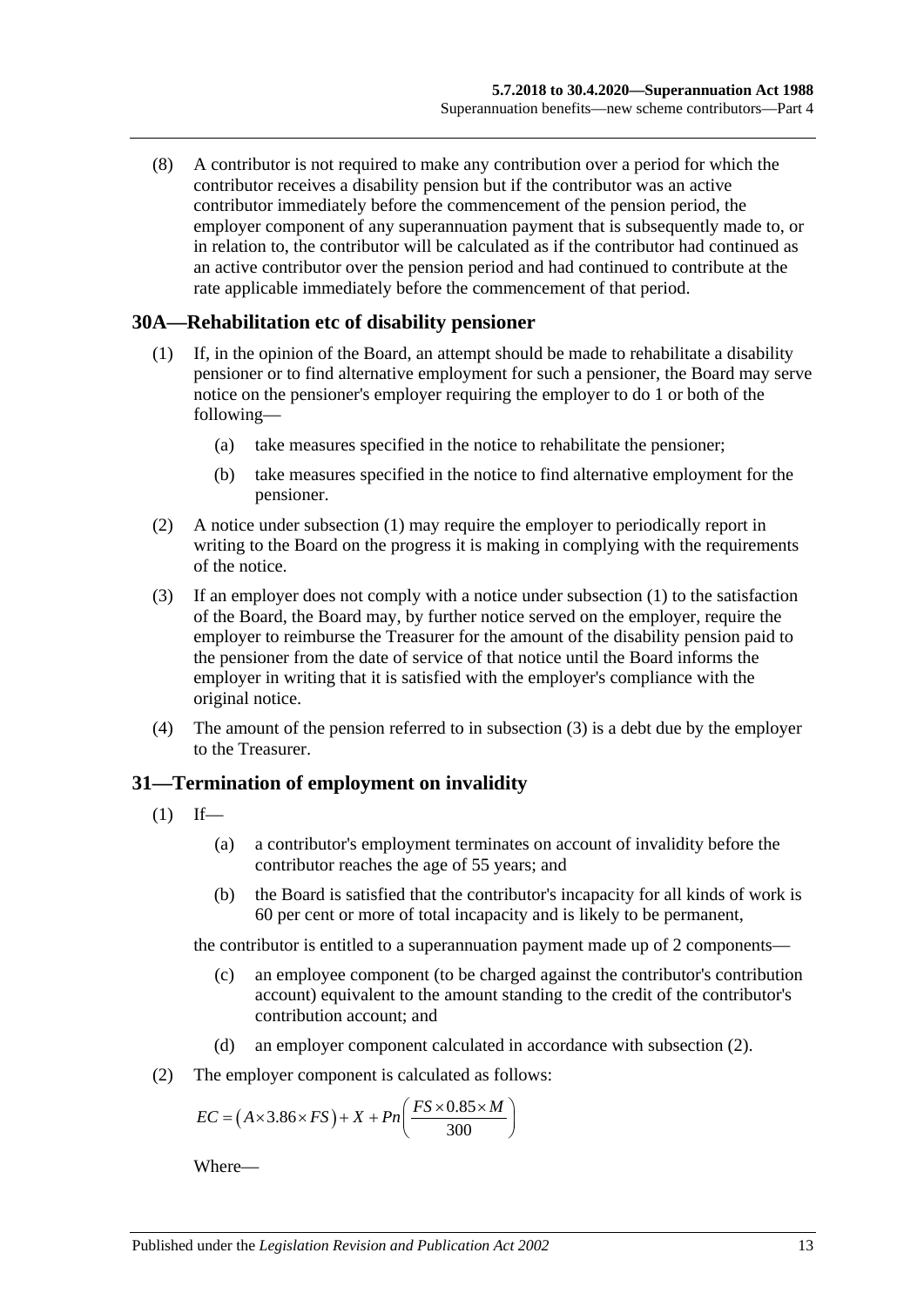*EC* is the employer component

*A* is the lesser of the following—

- (a) unity;
- (b) whichever of the following is applicable in the circumstances of the case:
	- (i) if the contributor is not receiving, and is not entitled to receive, weekly workers compensation payments in relation to the invalidity and was an active contributor immediately before termination of the employment—the numerical value obtained by dividing the number of the contributor's extrapolated contribution points by 360;
	- (ii) if the contributor is receiving, or is entitled to receive, weekly workers compensation payments in relation to the invalidity based on partial incapacity for work and was an active contributor immediately before termination of employment, the numerical value obtained from the following formula:

$$
n = \frac{acp + (1 - x)(ecp - acp)}{360}
$$

Where—

*n* is the numerical value

*acp* is the number of the contributor's accrued contribution points

*ecp* is the number of the contributor's extrapolated contribution points

*x* is the extent of the contributor's incapacity for work expressed as a proportion of total incapacity;

(iii) in any other case—the numerical value obtained by dividing the number of the contributor's accrued contribution points by 360

*FS* is the contributor's actual or attributed salary immediately before termination of employment (expressed as an annual amount)

*Pn* is—

- (a) in the case of a contributor who was in full-time employment during that part of the contribution period occurring after 30 June 1992—1;
- (b) in any other case—the numerical value arrived at by expressing the contributor's employment while an active contributor during that part of the contribution period as a proportion of full-time employment during that part of the contribution period

 $X$  is—

- (a) if the contributor was an active contributor immediately before the commencement of the invalidity—the amount (if any) by which the employee component falls short of twice the contributor's adjusted final salary;
- (b) if the contributor was not then an active contributor—zero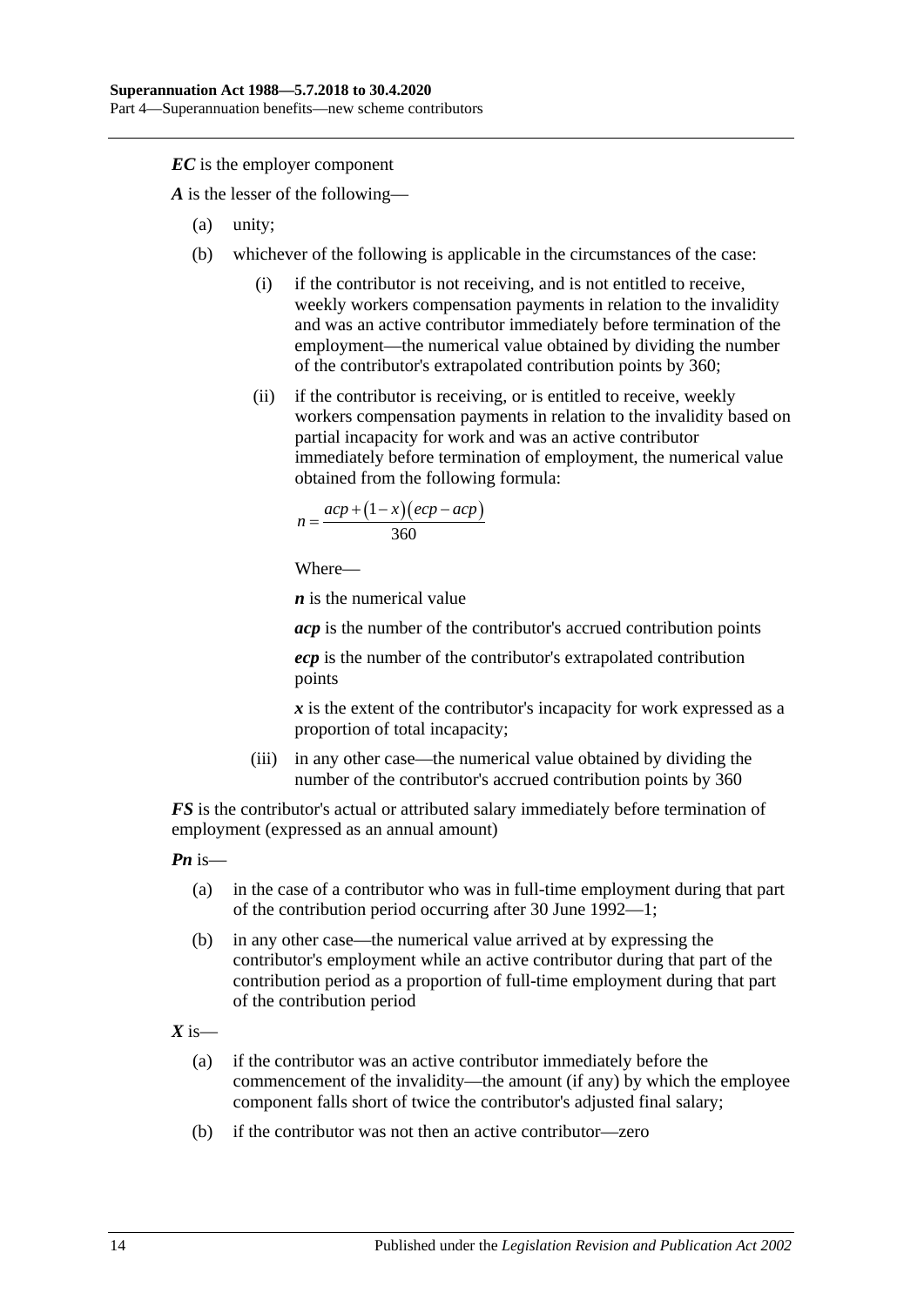#### $M$  is—

- (a) if the contributor was an active contributor immediately before termination of employment—the aggregate of the number of months of the contributor's contribution period occurring after 30 June 1992 and the number of months difference between the contributor's age as at the entitlement day and the age of retirement;
- (b) in any other case—the number of months of the contributor's contribution period occurring after 30 June 1992.
- (2a) When determining the number of a contributor's extrapolated superannuation points for the purposes of calculating the employer component under [subsection](#page-42-2) (2), the number of months' difference between the contributor's age as at the entitlement day and the age of 55 years will be used (and for that purpose an incomplete month will be counted as a whole month).
- <span id="page-44-0"></span>(2b) If the Board is not satisfied as to 1 or both of the matters referred to in [subsection](#page-42-3) (1)(b) the contributor is entitled to a superannuation payment that is the greater of the following:
	- (a) twice the contributor's adjusted salary immediately before termination of employment (expressed as an annual amount); or
	- (b) an amount made up of 2 components—
		- (i) an employee component (to be charged against the contributor's contribution account) equivalent to the amount standing to the credit of the contributor's contribution account; and
		- (ii) an employer component calculated as follows:

$$
EC = (A \times 3.86 \times FS) + Pn\left(\frac{FS \times 0.85 \times M}{300}\right)
$$

Where—

*EC* is the employer component

*A* is the lesser of the following:

- (a) unity;
- (b) the numerical value obtained by dividing the number of the contributor's accrued contribution points by 360

*FS* is the contributor's actual or attributed salary immediately before termination of employment (expressed as an annual amount)

*Pn* is—

- (a) in the case of a contributor who was in full-time employment during that part of the contribution period occurring after 30 June 1992—1;
- (b) in any other case—the numerical value arrived at by expressing the contributor's employment while an active contributor during that part of the contribution period as a proportion of full-time employment during that part of the contribution period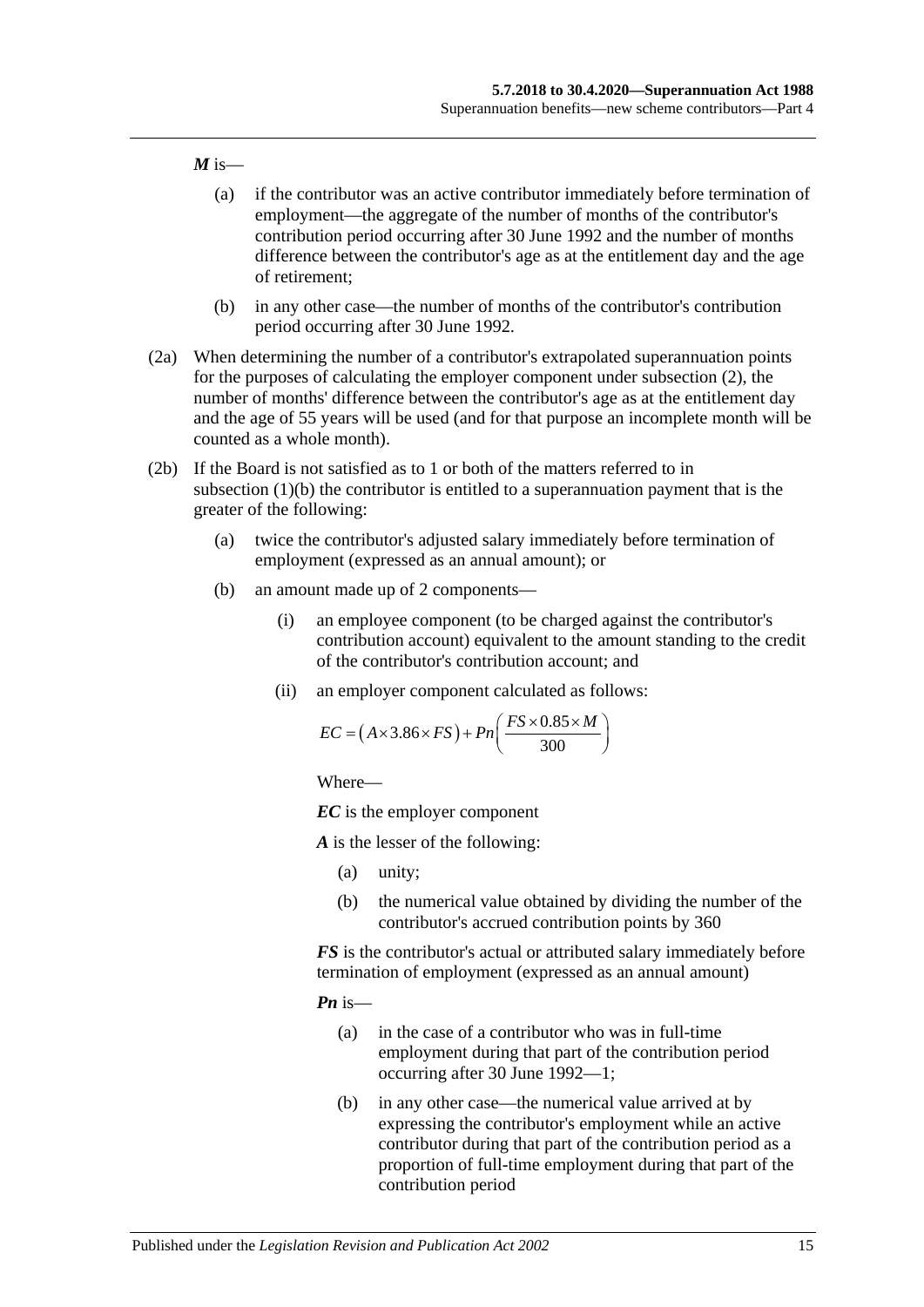*M* is the number of months of the contributor's contribution period occurring after 30 June 1992.

- (2c) A superannuation payment under [subsection](#page-44-0) (2b)(a) will be made up of 2 components—
	- (a) an employee component (to be charged against the contributor's contribution account) equivalent to the amount standing to the credit of the contributor's contribution account; and
	- (b) an employer component being the difference between the employee component and twice the contributor's actual or attributed salary immediately before termination of employment (expressed as an annual amount).
- <span id="page-45-1"></span><span id="page-45-0"></span>(3) A contributor's employment will be taken to have terminated on account of invalidity if and only if—
	- (a) the employer (acting with the written approval of the Board) terminates the employment on the ground of the contributor's invalidity; or
	- $(b)$
- (i) the employer or the contributor satisfies the Board (before termination of employment) that the contributor is incapacitated for work in the contributor's present position and that there is no other position, carrying a salary of at least 80 per cent of the salary applicable to the contributor's present position, which the contributor could reasonably be expected to take, available to the contributor; and
- (ii) the contributor has been on sick leave, weekly payments of workers compensation, or disability pension for at least 12 months or periods aggregating at least 12 months on account of the invalidity; and
- (iii) after notice has been given to the Board as required by the regulations, the employer terminates the employment or the contributor resigns from employment.
- (4) Despite any other Act or law to the contrary an employer cannot terminate the employment of a contributor on the ground of invalidity unless the requirements of [subsection](#page-45-0)  $(3)(a)$  or [\(b\)](#page-45-1) have been satisfied.

## **32—Death of contributor**

- (1) The following payments will be made if a contributor's employment is terminated by the contributor's death:
	- (a) if the contributor is survived by a spouse—a lump sum payment will be made to the spouse;
	- (b) if the contributor is survived by a spouse and an eligible child or eligible children—a pension will be paid to each eligible child throughout any period of dependency;
	- (ba) if the contributor is not survived by a spouse but is survived by an eligible child or eligible children—a lump sum will be paid to the contributor's estate and a pension will be paid to each eligible child throughout any period of dependency;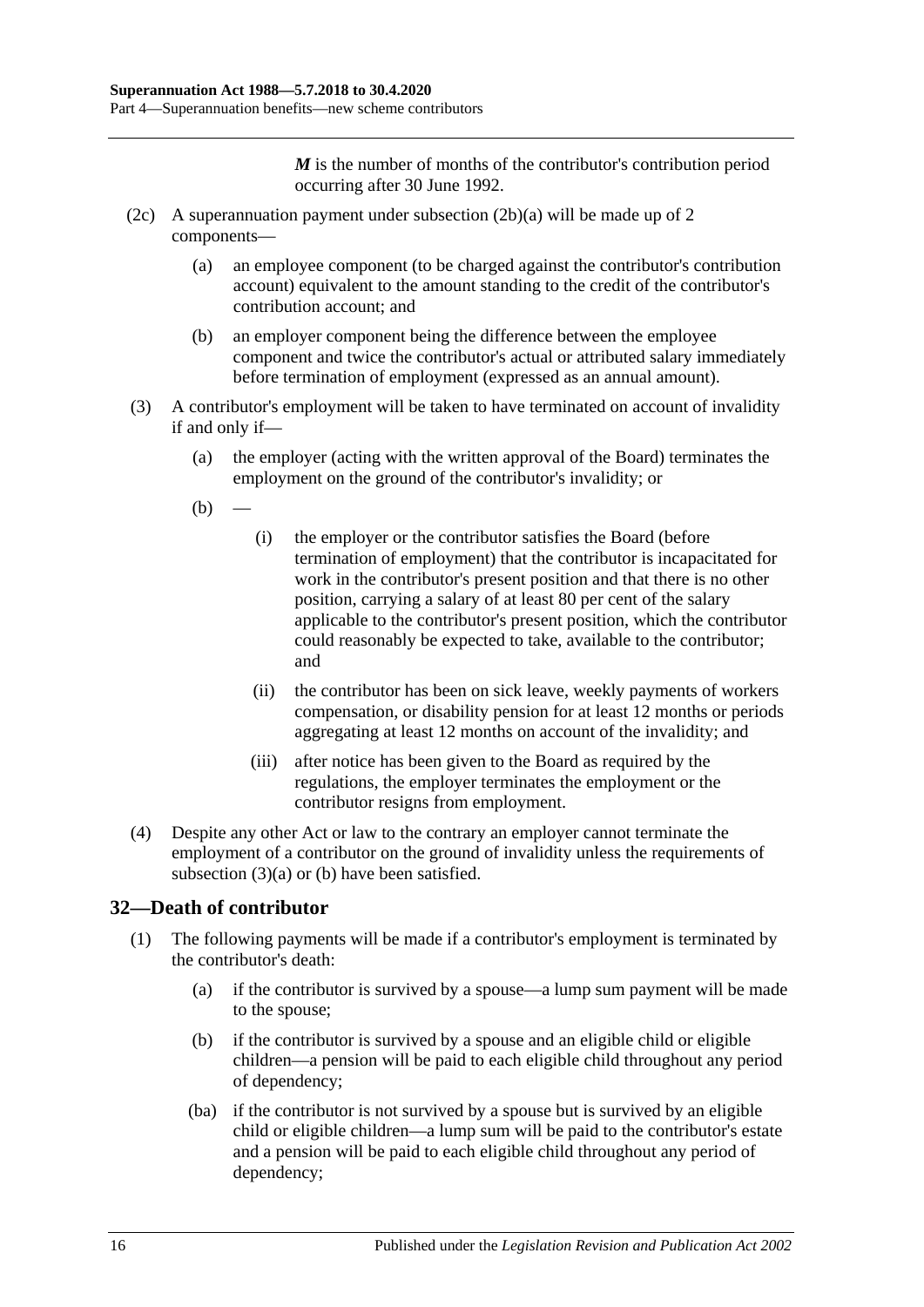- (c) if the contributor is not survived by a spouse or an eligible child—a lump sum payment will be made to the contributor's estate.
- (2) The lump sum to be paid to a surviving spouse, will be made up of 2 components—
	- (a) an employee component (to be charged against the contributor's contribution account) equivalent to the amount standing to the credit of the contributor's contribution account; and
	- (b) an employer component calculated as follows:
		- (i) if the contributor reached the age of 55 years on or before the date of death and is not survived by an eligible child—the employer component is calculated in the same way as the employer component of the lump sum that would have been payable to the contributor if he or she had retired on the date of death;
		- (ii) in any other case the employer component is calculated in accordance with the following formula:

$$
EC = (A \times 3 \times FS) + X + Pn\left(\frac{FS \times 0.85 \times M}{300}\right)
$$

Where—

*EC* is the employer component

*A* is the lesser of the following:

- (a) unity;
- (b) whichever of the following is applicable in the circumstances of the case:
	- (i) if the spouse is not receiving, and is not entitled to receive, weekly workers compensation payments in relation to the contributor's death and the contributor was an active contributor immediately before the contributor's death—the numerical value obtained by dividing the number of the contributor's extrapolated contribution points by 420;
	- (ii) if the spouse is receiving, or is entitled to receive, weekly workers compensation payments in relation to the contributor's death based on partial dependency and the contributor was an active contributor immediately before his or her death—the numerical value obtained from the following formula:

$$
n = \frac{acp + (1 - x)(ecp - acp)}{420}
$$

Where—

*n* is the numerical value

*acp* is the number of the contributor's accrued contribution points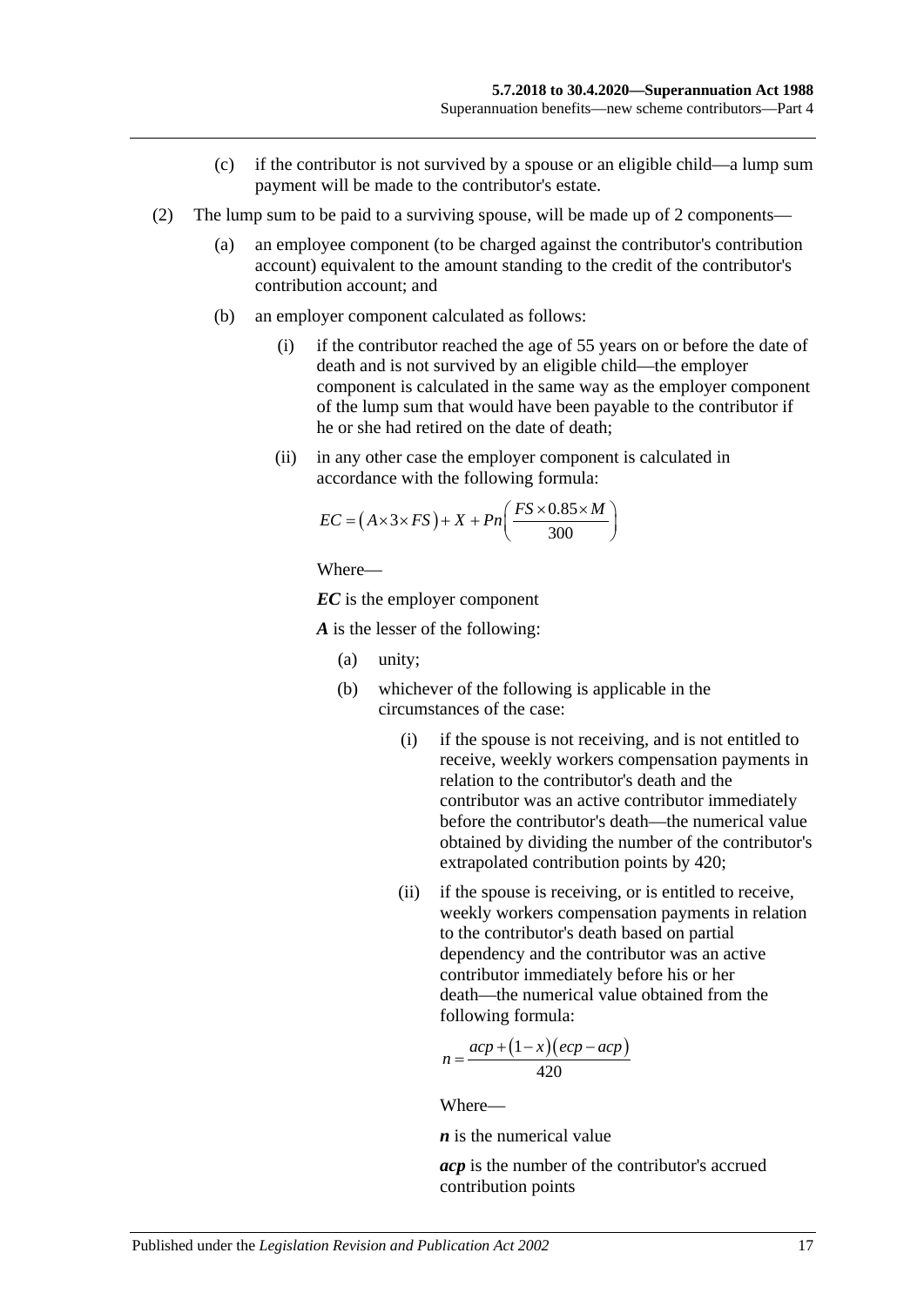*ecp* is the number of the contributor's extrapolated contribution points

*x* is the extent of the spouse's dependency expressed as a proportion of full dependency;

(iii) in any other case—the numerical value obtained by dividing the number of the contributor's accrued contribution points by 420

*FS* is the contributor's actual or attributed salary immediately before the contributor's death (expressed as an annual amount);

 $X$  is—

- (a) if the contributor was an active contributor immediately before the date of death—the amount (if any) by which the employee component falls short of twice the contributor's adjusted final salary immediately before the contributor's death (expressed as an annual amount);
- (b) if the contributor was not then an active contributor—zero.

#### *Pn* is—

- (a) in the case of a contributor who was in full-time employment during that part of the contribution period occurring after 30 June 1992—1;
- (b) in any other case—the numerical value arrived at by expressing the contributor's employment while an active contributor during that part of the contribution period as a proportion of full-time employment during that part of the contribution period
- $M$  is—
	- (a) if the contributor was an active contributor immediately before termination of employment—the aggregate of the number of months of the contributor's contribution period occurring after 30 June 1992 and the number of months difference between the contributor's age as at the entitlement day and the age of retirement;
	- (b) in any other case—the number of months of the contributor's contribution period occurring after 30 June 1992.
- (2a) However, a surviving spouse will not be entitled to a benefit under this section if [section](#page-90-0) 43AG applies to the spouse.
- (3) The pension for an eligible child is calculated as follows:
	- (a) if the contributor is survived by a spouse, then—
		- (i) if there are no more than 3 eligible children:

 $P = A \times .05 \times FS$ 

(ii) if there are more than 3 eligible children: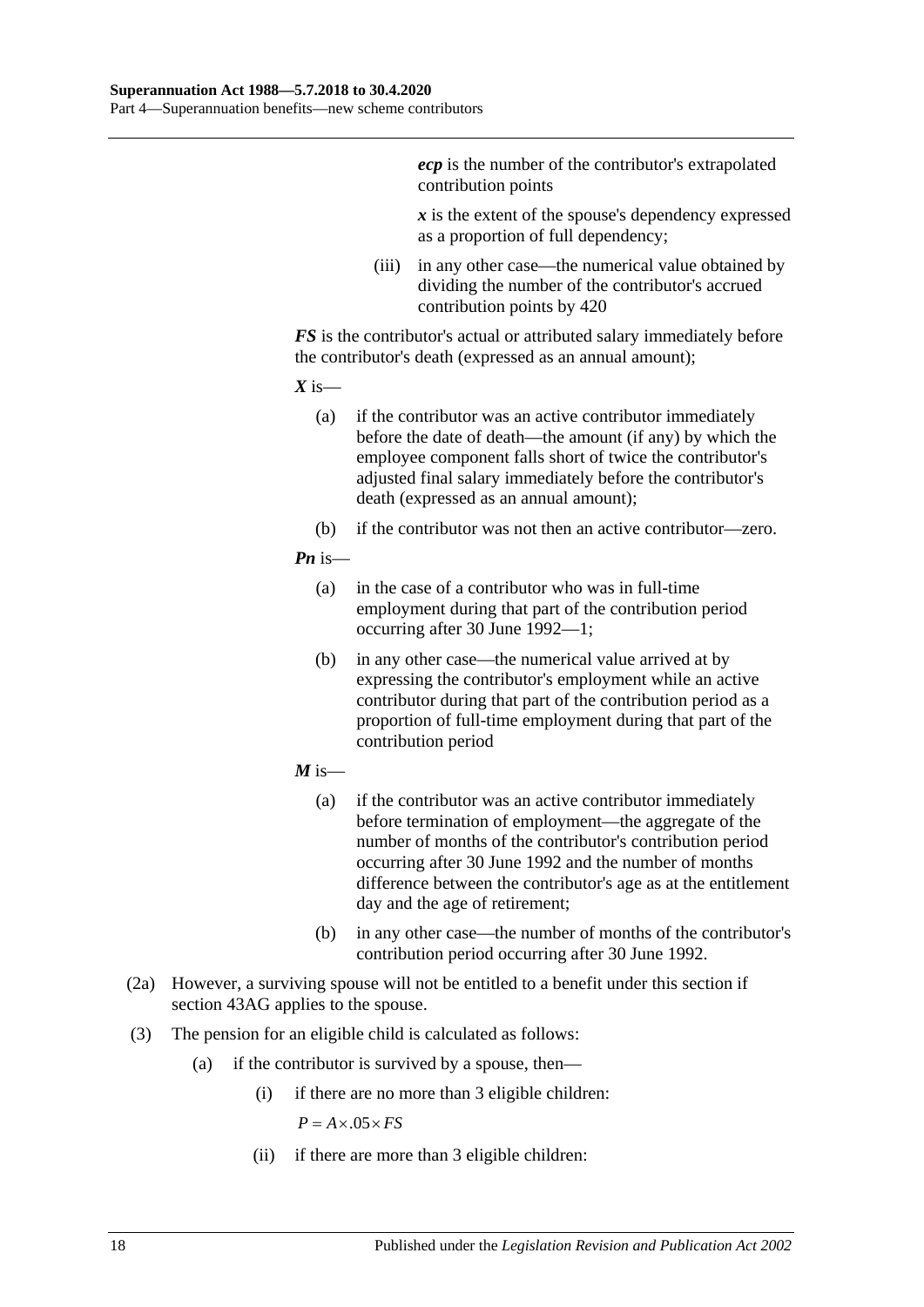$P = 1/n(A \times .15 \times FS)$ 

- (b) if the contributor is not survived by a spouse, then—
	- (i) if there are no more than 3 eligible children:  $P = A \times .15 \times FS$
	- (ii) if there are more than 3 eligible children:

 $P = 1/n(A \times .45 \times FS)$ 

#### Where—

*P* is the amount of the pension (expressed as an amount per fortnight)

*A* is the lesser of the following:

(a) unity

 $(b)$ 

- (i) if the contributor was an active contributor immediately before the contributor's death—the numerical value obtained by dividing the number of the contributor's extrapolated contribution points by 420;
- (ii) if the contributor was not an active contributor immediately before the contributor's death—the numerical value obtained by dividing the number of the contributor's accrued contribution points by 420

*FS* is the contributor's actual or attributed salary immediately before the contributor's death (expressed as an amount per fortnight)

*n* is the number of eligible children.

(3a) The lump sum to be paid to the estate of a contributor who is not survived by a spouse but is survived by an eligible child or eligible children will be charged against the contributor's contribution account to the extent of the amount standing to the credit of the account and will be the aggregate of the following amounts:

 $(a)$ 

- (i) if the contributor was an active contributor immediately before his or her death—the greater of the following amounts:
	- (A) an amount equivalent to the amount standing to the credit of the contributor's contribution account;
	- (B) an amount equivalent to twice the amount of the contributor's adjusted salary immediately before the contributor's death (expressed as an annual amount);
- (ii) if the contributor was not an active contributor immediately before his or her death—an amount equivalent to the amount standing to the credit of the contributor's contribution account; and
- (b) an amount calculated as follows: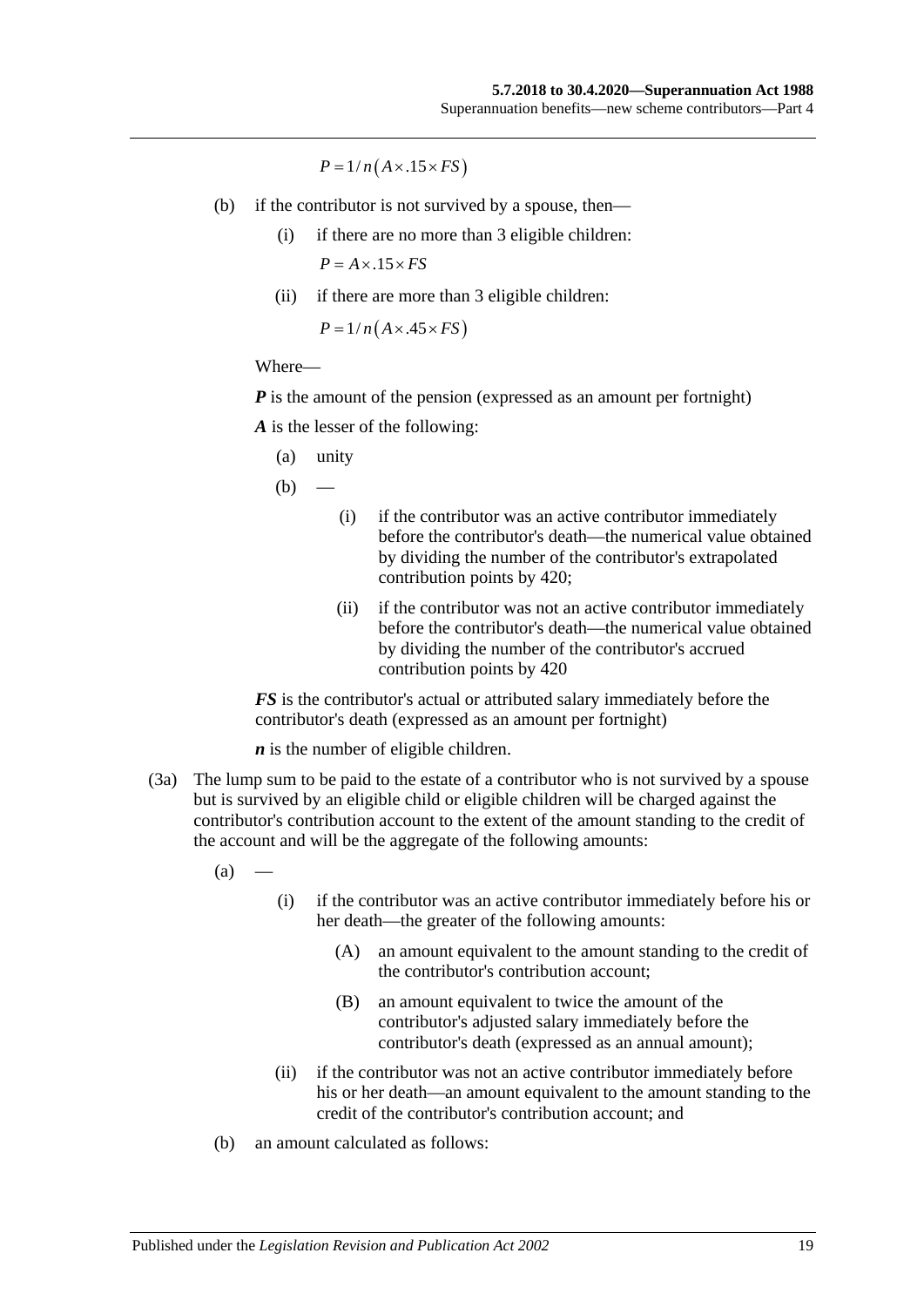## **Superannuation Act 1988—5.7.2018 to 30.4.2020**

Part 4—Superannuation benefits—new scheme contributors

$$
A = P_n\left(\frac{FS \times 0.85 \times M}{300}\right)
$$

Where—

*A* is the amount

*Pn* is—

- (a) in the case of a contributor who was in full-time employment during that part of the contribution period occurring after 30 June 1992—1;
- (b) in any other case—the numerical value arrived at by expressing the contributor's employment while an active contributor during that part of the contribution period as a proportion of full-time employment during that part of the contribution period

*FS* is the contributor's actual or attributed salary immediately before the contributor's death (expressed as an annual amount)

 $M$  is—

- (a) if the contributor was an active contributor immediately before termination of employment—the aggregate of the number of months of the contributor's contribution period occurring after 30 June 1992 and the number of months difference between the contributor's age as at the entitlement day and the age of retirement;
- (b) in any other case—the number of months of the contributor's contribution period occurring after 30 June 1992.
- (4) The pension for an eligible child will be indexed.
- (5) The lump sum to be paid to the estate of a contributor who is not survived by a spouse or an eligible child will be made up of 2 components—
	- (a) an employee component (to be charged against the contributor's contribution account) equivalent to the amount standing to the credit of the contributor's contribution account; and
	- (b) an employer component that is the lesser of the following:

(i) 
$$
EC = (FS \times A \times 4.5) + Pn\left(\frac{FS \times 0.85 \times M}{300}\right)
$$
  
(ii) 
$$
EC = \left[FS \times 4.5 \times \left(1 - \frac{X}{420}\right)\right] + Pn\left(\frac{FS \times 0.85 \times M}{300}\right)
$$

Where—

*EC* is the employer component

*FS* is the contributor's actual or attributed salary immediately before death (expressed as an annual amount)

*A* is the lesser of the following:

(a) unity;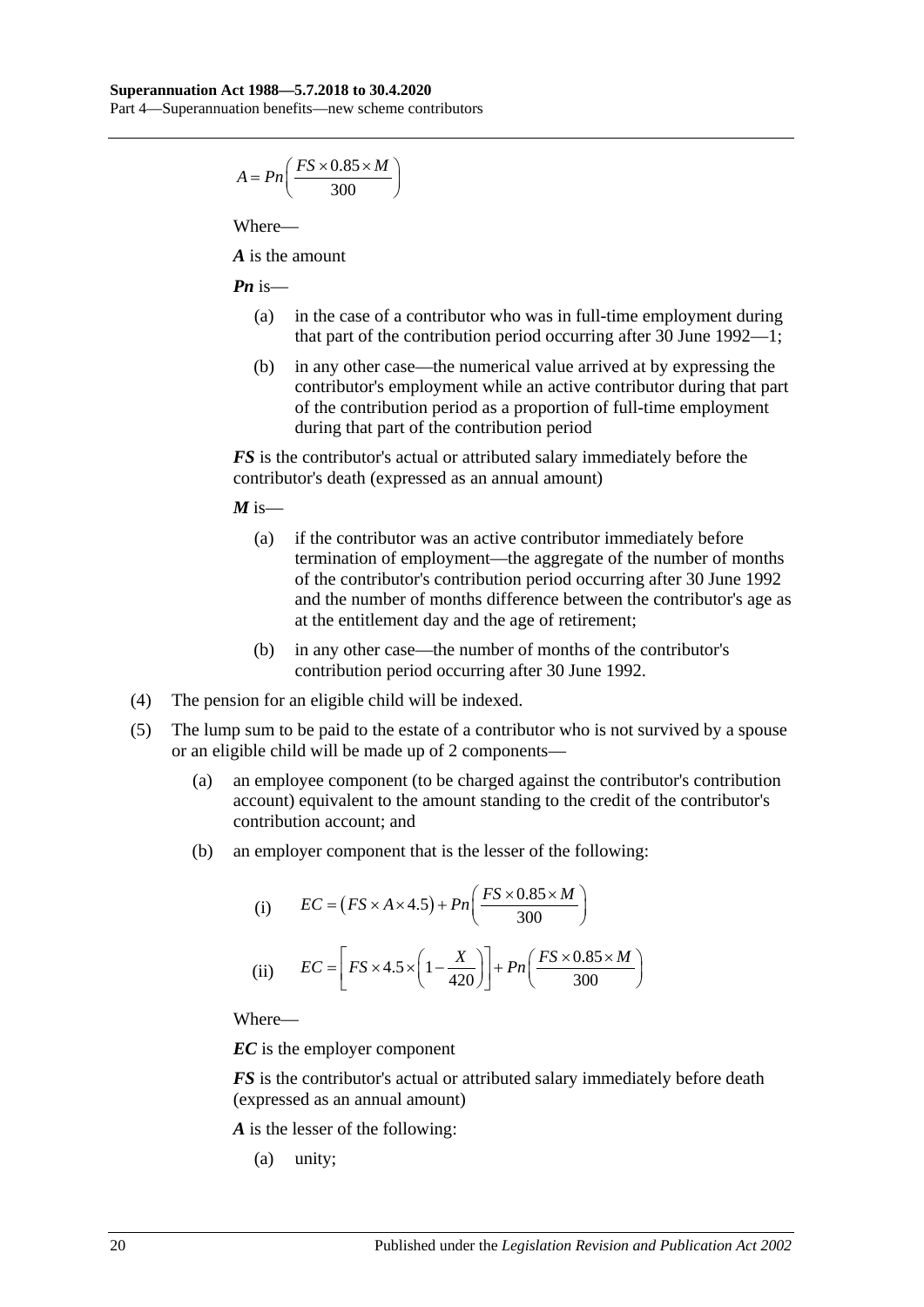- (b) the numerical value obtained by dividing the number of the contributor's accrued contribution points by 420
- *Pn* is—
	- (a) in the case of a contributor who was in full-time employment during that part of the contribution period occurring after 30 June 1992—1;
	- (b) in any other case—the numerical value arrived at by expressing the contributor's employment while an active contributor during that part of the contribution period as a proportion of full-time employment during that part of the contribution period
- $X$  is—
	- (a) in relation to a contributor who was at the date of death under the age of 60 years—the lesser of 60 and the number of months by which the contributor's age fell short of 60 years;
	- (b) in any other case—zero

*M* is the number of months of the contributor's contribution period occurring after 30 June 1992.

#### <span id="page-50-0"></span>**32A—PSESS benefit**

- (1) Subject to this section, a person who is entitled to a benefit under this Part is entitled also to payment of the amount standing to the credit of the contributor's account under [subsection](#page-51-0) (6) being an amount equivalent to the amount accrued under the Public Sector Employees Superannuation Scheme in respect of the contributor.
- (2) If a contributor who has resigned from employment elects to take the amount standing to the credit of his or her contribution account, the amount referred to in [subsection](#page-50-0) (1) will—
	- (a) be paid to or in relation to the contributor at the time at which, and in the circumstances under which, payment of benefits would be made to or in relation to the contributor if he or she had preserved his or her accrued superannuation benefits; or
	- (b) be carried over to some other superannuation fund or scheme approved by the Board.
- (3) If a contributor who has resigned from employment elects to carry over his or her accrued superannuation benefits to an approved superannuation fund or scheme and the Board is satisfied that the contributor has been admitted to membership of the fund or scheme, the amount referred to in [subsection](#page-50-0) (1) will be paid on behalf of the contributor to the fund or scheme.
- (4) If at the time payment is to be made under [subsection](#page-50-0) (1) the contributor has died, the payment will be made to the contributor's spouse or if the contributor is not survived by a spouse, to the contributor's estate.
- (5) If the amount referred to in [subsection](#page-50-0) (1) has not been determined when it would otherwise be payable under this section, the amount is not payable until the expiration of 7 days after it has been determined.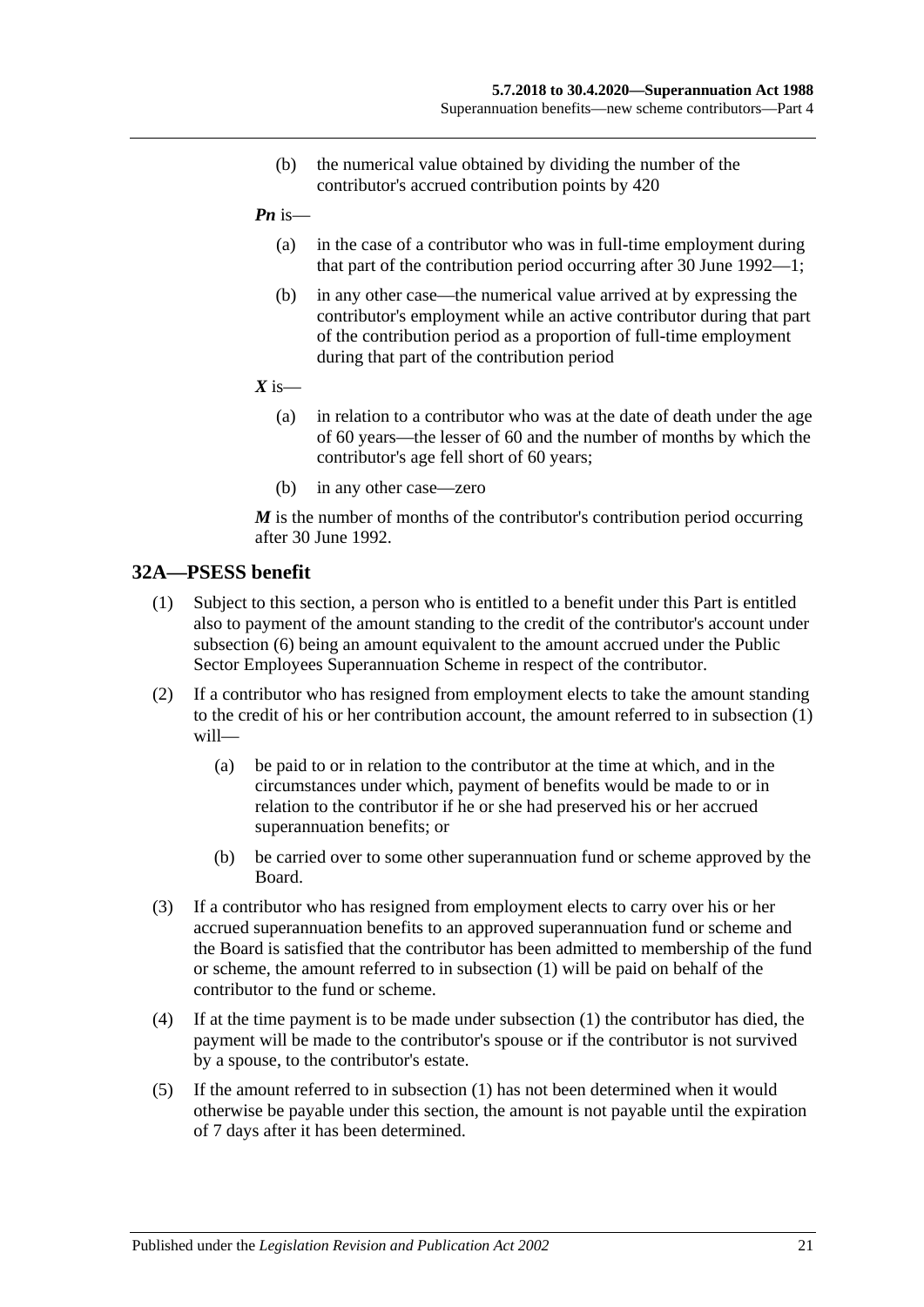- <span id="page-51-1"></span><span id="page-51-0"></span>(6) The Board will maintain an account in the name of each contributor and the Board must—
	- (a) credit to each account (when the amount has been determined) an amount equivalent to the amount accrued under the Public Sector Employees Superannuation Scheme as at 30 June 1992 in respect of the contributor; and
	- (b) credit to each account at the end of the 1992/1993 financial year and at the end of each succeeding financial year—an amount that reflects the rate of return determined by the Board in relation to the contribution accounts of new scheme contributors for the relevant financial year.
- <span id="page-51-2"></span>(7) If there is a delay in crediting the amount referred to in [subsection](#page-51-1)  $(6)(a)$ , the amount referred to in [subsection](#page-51-2) (6)(b) will be determined on the assumption that the amount referred to in [subsection](#page-51-1) (6)(a) had been credited on 1 July 1992.
- (8) If it is necessary to determine the balance of an account referred to in [subsection](#page-51-0) (6) at some time other than the end of a financial year, the balance will be extrapolated by applying a percentage rate of return estimated by the Board.

## <span id="page-51-6"></span>**32B—Commutation to pay deferred superannuation contributions surcharge—contributor**

- <span id="page-51-5"></span>(1) A contributor who is liable for a deferred superannuation contributions surcharge as a result of a benefit becoming payable to the contributor may apply to the Board, in accordance with this section—
	- (a) to receive part of the benefit in the form of a commutable pension; and
	- (b) to fully commute the pension.
- <span id="page-51-3"></span>(2) A contributor who has become entitled to a benefit, or will shortly become entitled to a benefit, may—
	- (a) estimate the amount of the surcharge the contributor will become liable to pay (the *estimated surcharge amount*); and
	- (b) request the Board, in the approved form, to—
		- (i) withhold from the contributor's benefit an amount equal to the estimated surcharge amount (the *withheld amount*); and
		- (ii) pay the balance of the benefit to the contributor (being, in the case of a benefit to which the contributor is yet to become entitled, a payment after the entitlement arises),

and the Board must, subject to [subsection](#page-52-0) (4), comply with the contributor's request.

- <span id="page-51-4"></span>(3) If a contributor has made a request under [subsection](#page-51-3)  $(2)(b)$ , the contributor must, before the expiration of 2 months following the issue of a surcharge notice in respect of the contributor, advise the Board in the approved form that the notice has been issued and the Board must, within 7 days of receiving that advice—
	- (a) convert into a pension—
		- (i) if the amount of the surcharge payable by the contributor is less than the withheld amount—a portion of the withheld amount equal to the amount payable; or
		- (ii) in any other case—the whole of the withheld amount; and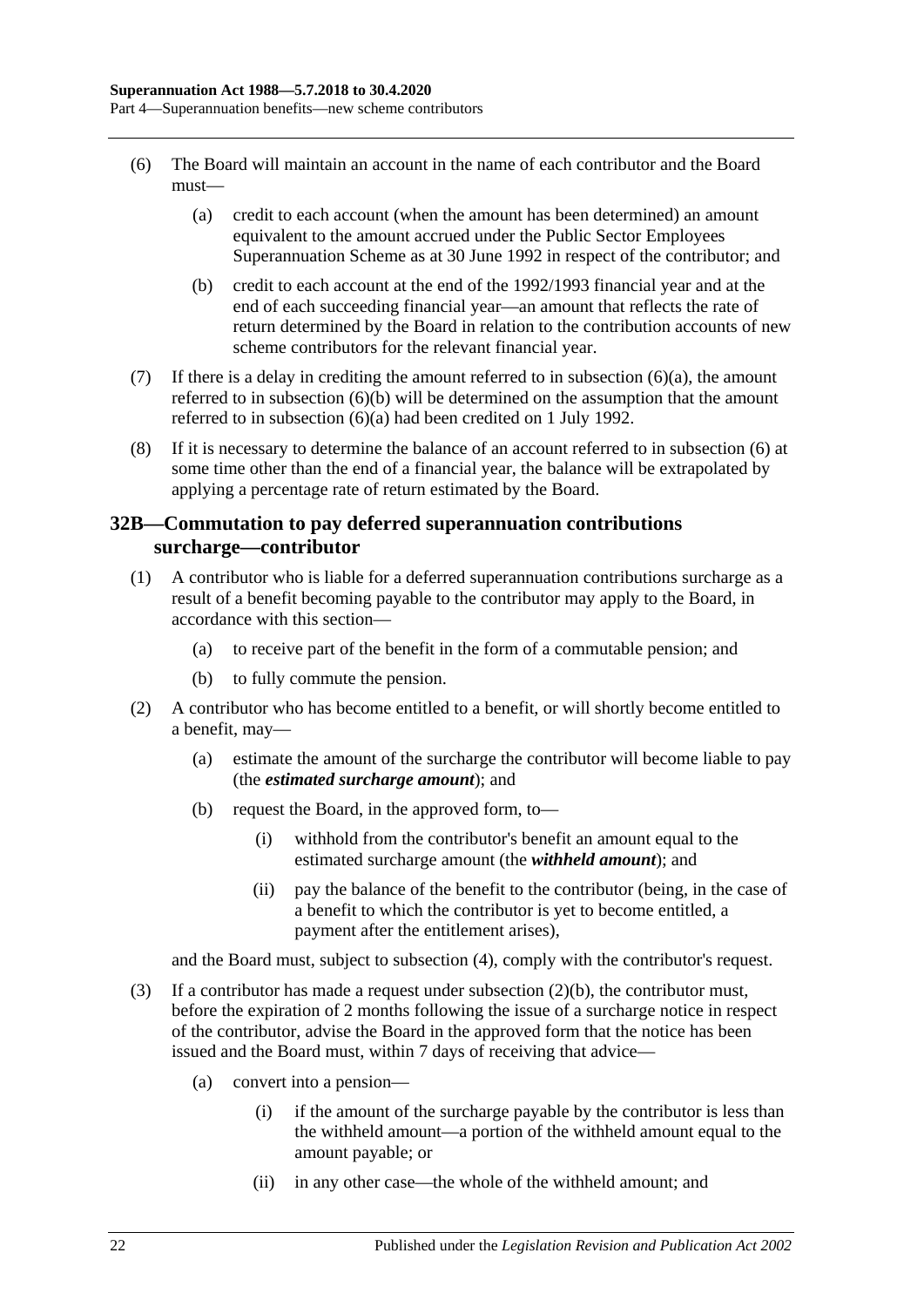- (b) immediately after converting the withheld amount, or a portion of the withheld amount, into a pension under [paragraph](#page-51-4) (a)—commute the pension; and
- (c) pay to the contributor—
	- (i) the lump sum resulting from the commutation of the pension; and
	- (ii) the balance (if any) of the withheld amount.
- <span id="page-52-0"></span>(4) The Board may reject an application under [subsection](#page-51-5) (1) if—
	- (a) it is not satisfied that, if the application were accepted, the resulting lump sum will be applied in payment of the surcharge; or
	- (b) the contributor fails to satisfy the Board that the contributor has, or will have, a surcharge liability to the Commissioner of Taxation.
- (5) The factors to be applied in—
	- (a) the conversion of a withheld amount (or part of a withheld amount) into a pension; and
	- (b) the commutation of a pension,

will be determined by the Treasurer on the recommendation of an actuary.

#### <span id="page-52-3"></span>**32C—Commutation to pay deferred superannuation contributions surcharge following death of contributor**

- <span id="page-52-1"></span>(1) If a contributor who is liable for a deferred superannuation contributions surcharge dies—
	- (a) having made a request of the Board under [section](#page-51-6) 32B for part of his or her benefit to be withheld but before receiving a surcharge notice; or
	- (b) having received a surcharge notice but before requesting commutation of his or her pension under [section](#page-51-6) 32B,

the contributor's spouse or, if the contributor is not survived by a spouse, the contributor's legal representative, may, before the expiration of the period of 2 months immediately following the contributor's death or the issue of the surcharge notice (whichever is the later), apply to the Board—

- (c) to receive the amount withheld by the Board on behalf of the deceased contributor under [section](#page-51-6) 32B in the form of a commutable pension; and
- (d) to fully commute the pension.
- <span id="page-52-2"></span>(2) The Board must, on receipt of an application under [subsection](#page-52-1) (1)—
	- (a) convert into a pension—
		- (i) if the amount of the surcharge payable by the spouse or estate is less than the withheld amount—a portion of the withheld amount equal to the amount payable; or
		- (ii) in any other case—the whole of the withheld amount; and
	- (b) immediately after converting the withheld amount, or a portion of the withheld amount, into a pension under [paragraph](#page-52-2) (a)—commute the pension; and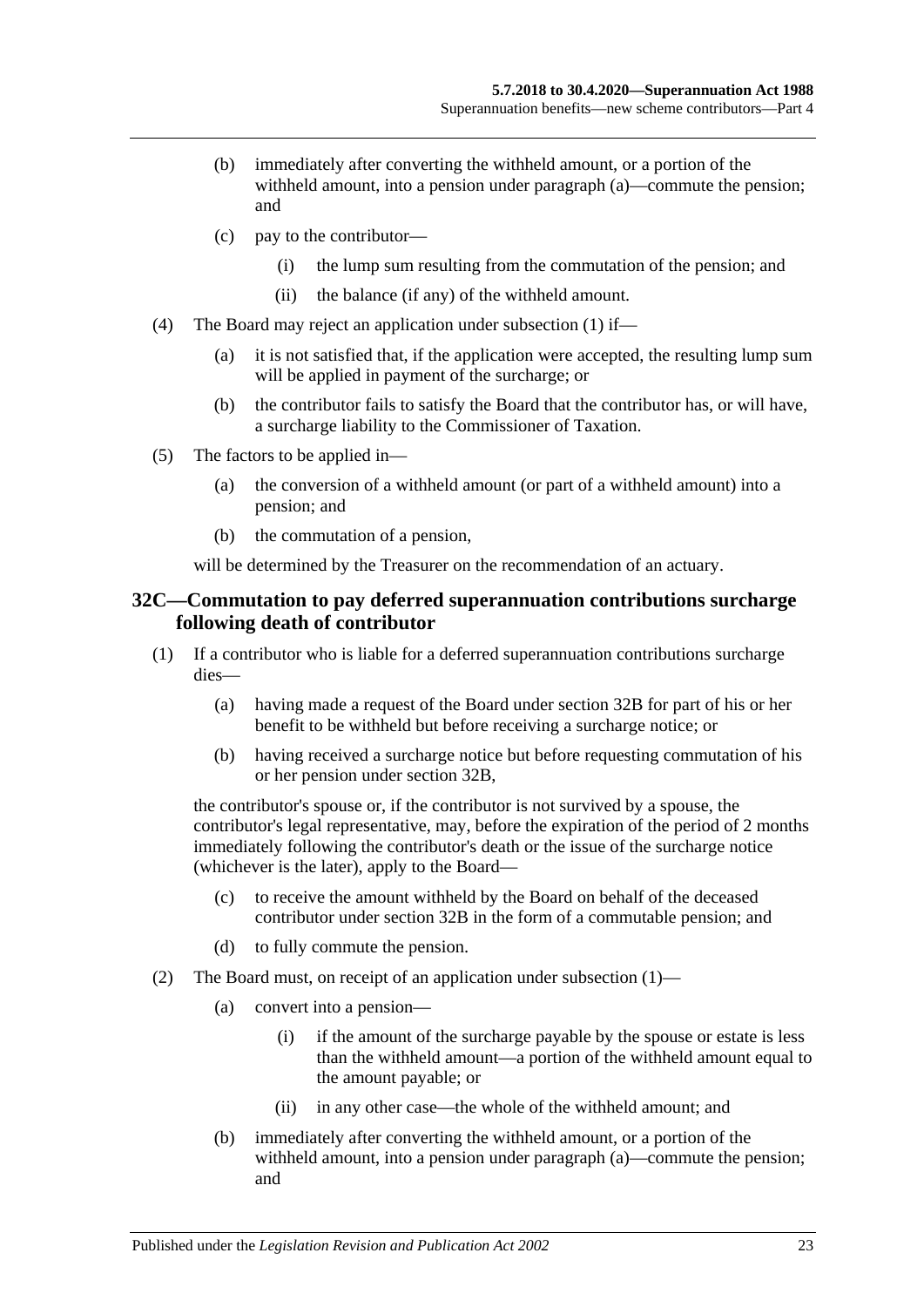- (c) pay to the spouse or estate—
	- (i) the lump sum resulting from the commutation of the pension; and
	- (ii) the balance (if any) of the withheld amount.
- <span id="page-53-1"></span>(3) If a contributor dies without having made a request under [section](#page-51-6) 32B, the contributor's spouse or, if the contributor is not survived by a spouse, the contributor's legal representative, may—
	- (a) estimate the amount of the surcharge the spouse or estate will become liable to pay (the *estimated surcharge amount*); and
	- (b) request the Board, in the approved form, to—
		- (i) withhold from the spouse's benefit or the benefit payable to the estate an amount equal to the estimated surcharge amount (the *withheld amount*); and
		- (ii) pay the balance of the benefit to the spouse or estate,

and the Board must, subject to [subsection](#page-53-0) (6), comply with the request.

- (4) An application under [subsection](#page-53-1) (3) must be made in writing to the Board before payment of the benefit to the spouse or legal representative.
- <span id="page-53-2"></span>(5) The spouse or legal representative must, before the expiration of 2 months following the issue of a surcharge notice in respect of the contributor, advise the Board in the approved form that the notice has been issued and the Board must, within 7 days of receiving that advice—
	- (a) convert into a pension—
		- (i) if the amount of the surcharge payable by the spouse or estate is less than the withheld amount—a portion of the withheld amount equal to the amount payable; or
		- (ii) in any other case—the whole of the withheld amount; and
	- (b) immediately after converting the withheld amount, or a portion of the withheld amount, into a pension under [paragraph](#page-53-2) (a)—commute the pension; and
	- (c) pay to the spouse or estate—
		- (i) the lump sum resulting from the commutation of the pension; and
		- (ii) the balance (if any) of the withheld amount.
- <span id="page-53-0"></span>(6) The Board may reject an application under [subsection](#page-52-1) (1) or [\(3\)](#page-53-1) if it is not satisfied that, if the application were accepted, the resulting lump sum will be applied in payment of the surcharge or be used to reimburse the deceased contributor's estate, or the spouse or other person who has paid the surcharge on behalf of the estate.
- (7) The factors to be applied in—
	- (a) the conversion of a withheld amount (or part of a withheld amount) into a pension; and
	- (b) the commutation of a pension,

will be determined by the Treasurer on the recommendation of an actuary.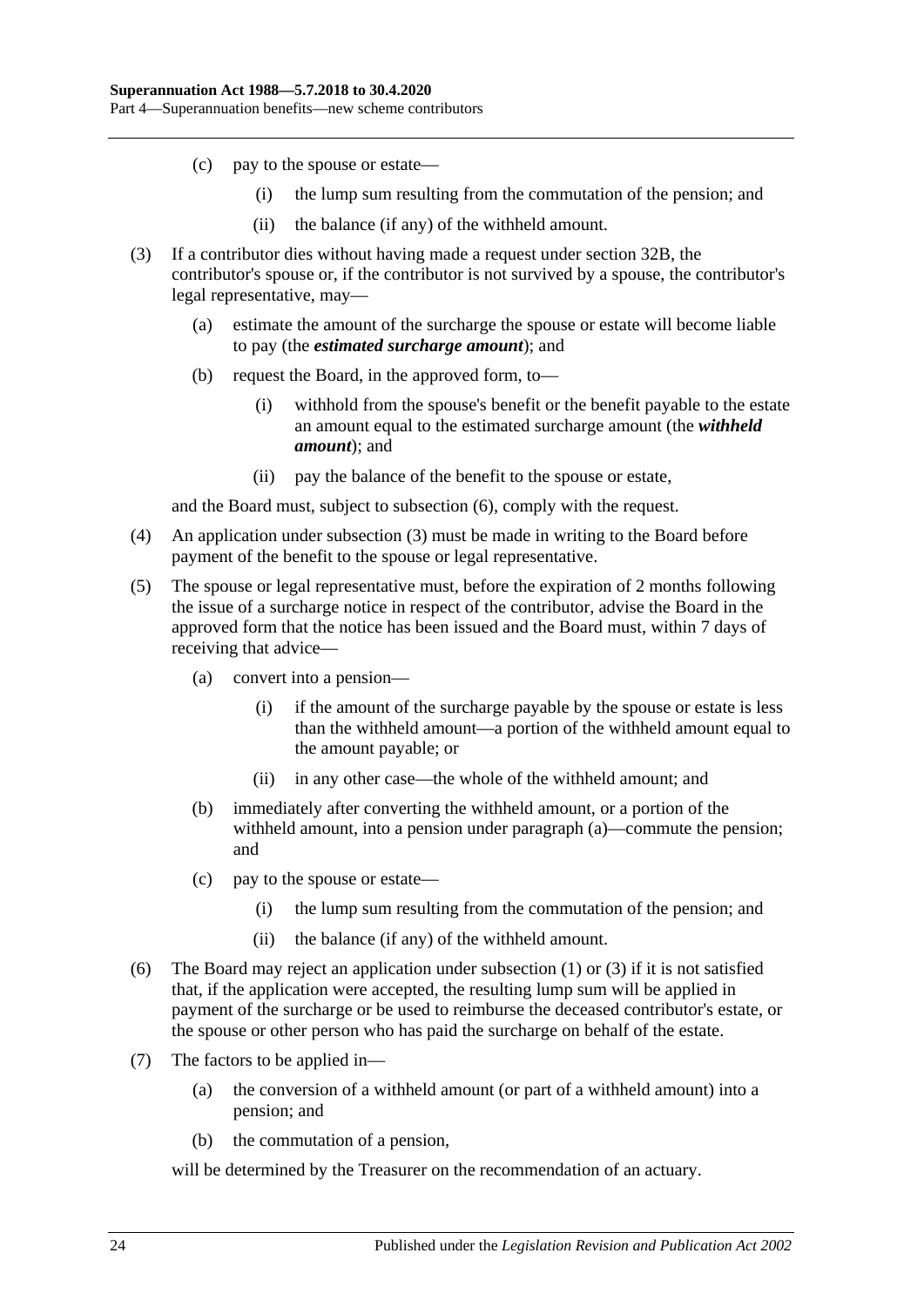(8) In this section—

*legal representative*, in relation to a deceased contributor, means a person—

- (a) holding office as executor of the will of the deceased contributor where probate of the will has been granted or resealed in South Australia or any other State or a Territory; or
- (b) holding office in South Australia or any other State or a Territory as administrator of the estate of the deceased contributor.

#### **32D—Withheld amount**

An amount withheld under [section](#page-51-6) 32B or [32C—](#page-52-3)

- (a) must be paid by the Treasurer into the Consolidated Account or a special deposit account established by the Treasurer for that purpose; and
- (b) will be charged against the relevant contributor's contribution account (to the extent possible) as if the amount had been paid to the contributor; and
- (c) will be credited with interest at a rate determined by the Treasurer; and
- (d) may be paid to the contributor (or the contributor's spouse or legal representative)—
	- (i) in accordance with [section](#page-51-6) 32B or [32C;](#page-52-3) or
	- (ii) at the direction of the Board if the Board—
		- (A) has not, within 2 years of withholding the amount, received advice that a surcharge notice has been issued in respect of the contributor; or
		- (B) considers, at any time, there is other good reason for doing so.

#### **32E—Payment of Division 293 tax**

- (1) The purpose of this section is to facilitate the payment of amounts by the Board to the Commissioner of Taxation as required under Schedule 1 Subdivision 135-C of the Taxation Administration Act in connection with Division 293 tax payable by contributors.
- (2) If a Division 293 release authority for a contributor who is entitled to a benefit is given to the Board in accordance with Schedule 1 Subdivision 135-B of the Taxation Administration Act, the Board must pay to the Commissioner of Taxation from the contributor's benefit an amount equal to the release amount required to be paid by the Board in respect of the contributor under Schedule 1 section 135-75 of the Taxation Administration Act.
- <span id="page-54-0"></span>(3) If a Division 293 release authority has not been issued in relation to a contributor who has, or will have, a liability to pay Division 293 tax and has become, or will shortly become, entitled to a benefit, the contributor may—
	- (a) estimate the amount of Division 293 tax he or she is, or will be, liable to pay (the *estimated amount*); and
	- (b) request the Board, in the approved form, to—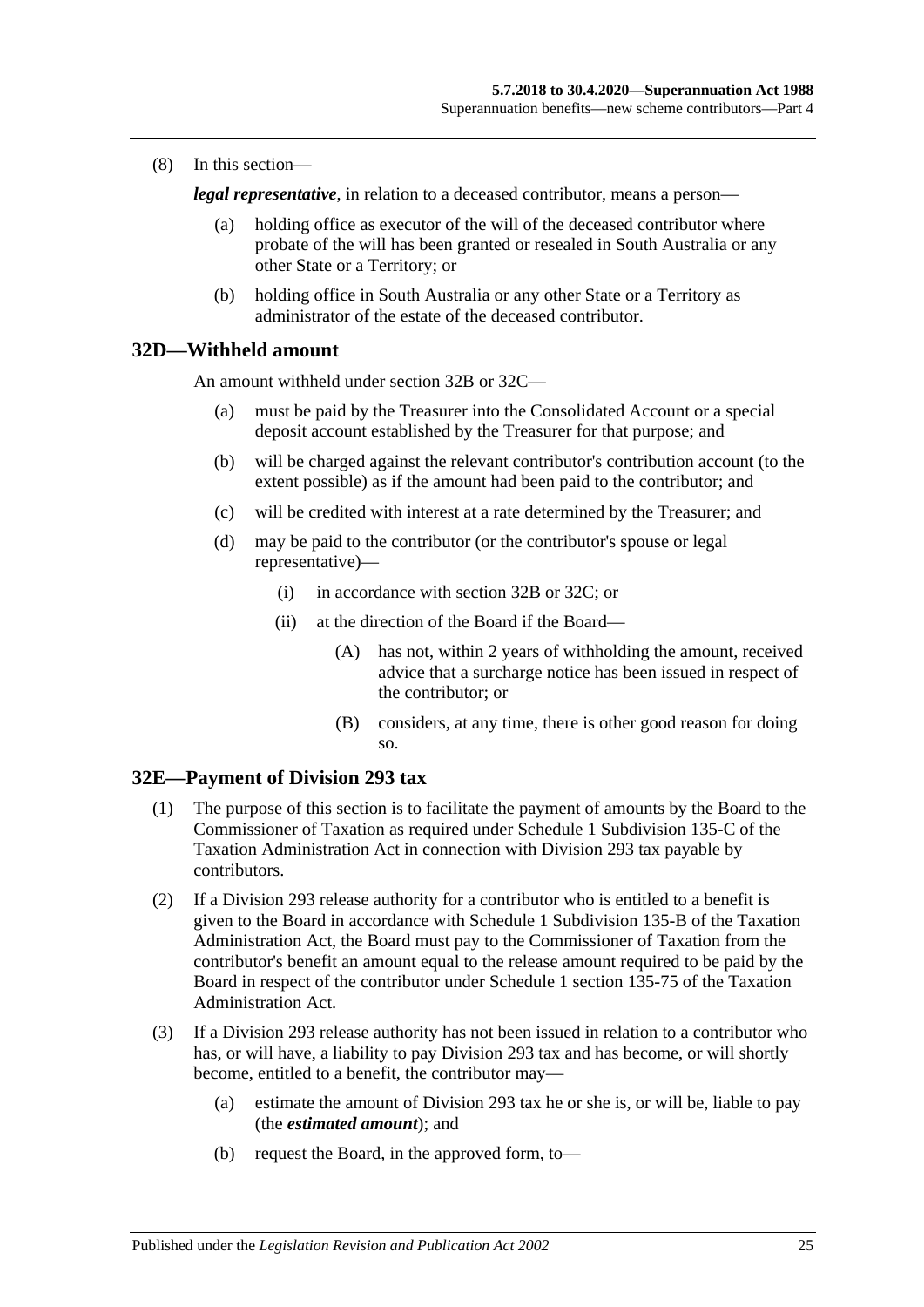- (i) withhold from the contributor's benefit an amount equal to the estimated amount (the *withheld amount*); and
- (ii) pay the balance of the benefit to the contributor (being, in the case of a benefit to which the contributor is yet to become entitled, a payment after the entitlement arises),

and the Board must comply with the contributor's request unless it is not satisfied that the contributor has, or will have, a liability to pay Division 293 tax.

- <span id="page-55-0"></span>(4) If a contributor has made a request under [subsection](#page-54-0) (3)(b), the Board must, on receipt of a Division 293 release authority in respect of the contributor—
	- (a) pay to the Commissioner of Taxation from the withheld amount an amount equal to the release amount required to be paid by the Board in respect of the contributor under Schedule 1 section 135-75 of the Taxation Administration Act; and
	- (b) pay to the contributor the balance (if any) of the withheld amount.
- (5) An amount withheld under this section—
	- (a) must be paid by the Treasurer into the Consolidated Account or a special deposit account established by the Treasurer for that purpose; and
	- (b) will be charged against the relevant contributor's contribution account (to the extent possible) as if the amount had been paid to the contributor; and
	- (c) will be credited with interest at a rate determined by the Treasurer; and
	- (d) must be paid—
		- (i) to the Commissioner of Taxation or the contributor in accordance with [subsection](#page-55-0)  $(4)$ ; or
		- (ii) to the contributor at the direction of the Board if—
			- (A) a Division 293 release authority in respect of the contributor has not been given to the Board within 2 years of the amount being withheld; or
			- (B) the Board considers, at any time, there is other good reason for doing so.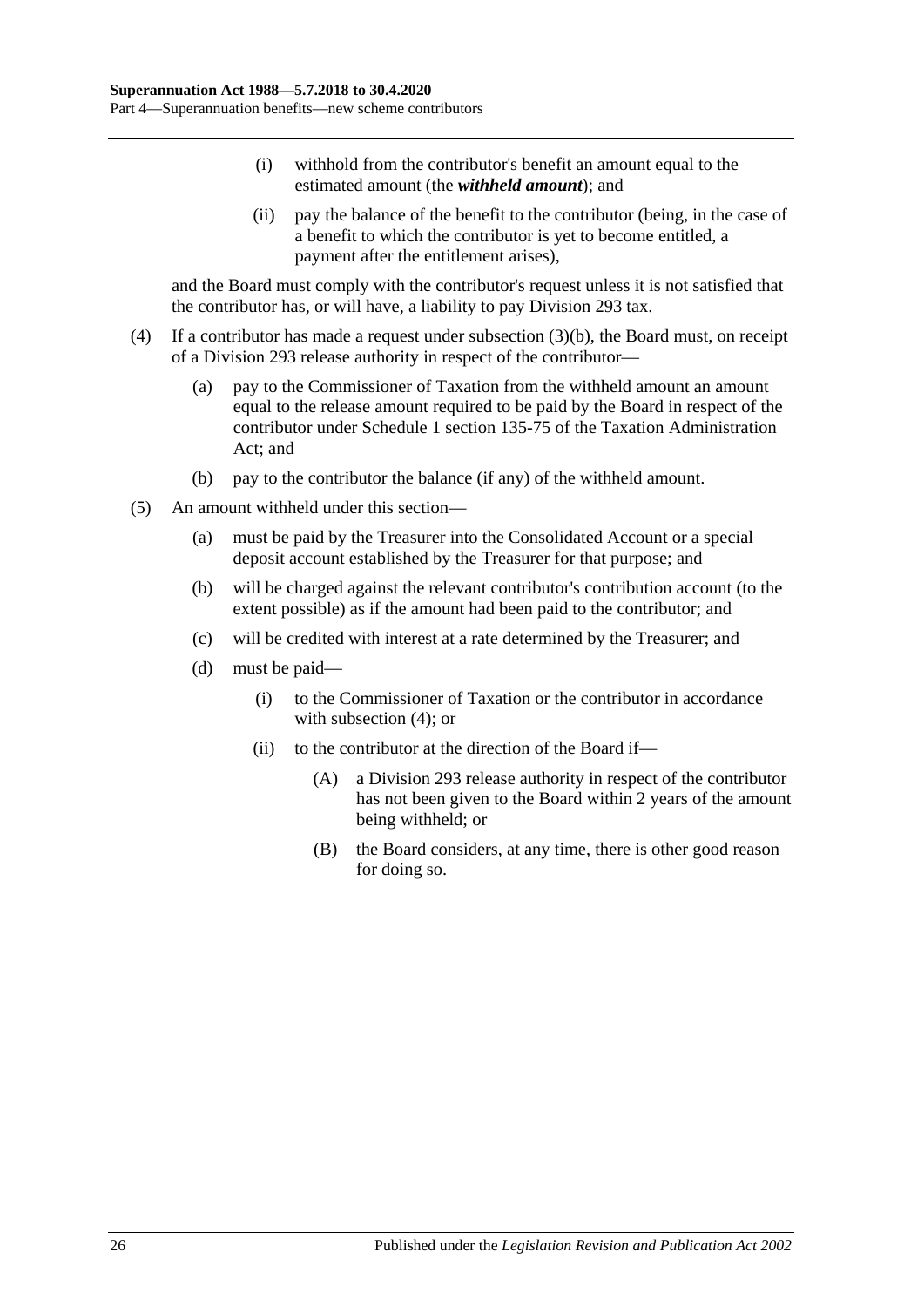# **Part 5—Superannuation benefits—old scheme contributors**

## **Division 1—Pension benefits**

## **33—Application of this Part**

This Part applies only to old scheme contributors.

## <span id="page-56-1"></span>**33A—Transition to retirement**

- <span id="page-56-0"></span>(1) A contributor may apply to the Board for the benefit of this section if—
	- (a) the contributor has reached—
		- (i) the age of 55 years; and
		- (ii) his or her preservation age; and
	- (b) the contributor has entered into an arrangement with his or her employer—
		- (i) to reduce his or her hours of work; or
		- (ii) to alter his or her duties,

or both, with the effect that there is a reduction in the contributor's salary; and

- (c) the purpose for establishing the arrangement referred to in [paragraph](#page-56-0) (b) relates to the proposed retirement of the contributor in due course (including by allowing the contributor to scale down his or her work in the lead-up to retirement).
- (2) The Board may require that an application under [subsection](#page-30-0) (1)—
	- (a) be made in such manner as the Board thinks fit; and
	- (b) be accompanied by such information or other material specified by the Board to assist the Board to be satisfied as to the matters set out in [paragraphs](#page-30-1) (b) and [\(c\)](#page-30-2) of that subsection.
- <span id="page-56-2"></span>(3) If the Board is satisfied that a valid application has been made under [subsection](#page-56-1) (1), the contributor will be entitled to a pension (a *draw down benefit*) on the basis of the contributor's application and on the basis that the maximum draw down benefit to which the contributor is entitled will be determined by the Board as follows:

$$
B = RP \times \frac{\left( FS - NS \right)}{FS}
$$

Where—

*B* is the maximum draw down benefit (expressed as an amount per fortnight)

*RP* is the amount that would be payable under section 34 if the contributor had retired from employment immediately before the date of the determination (expressed as an amount per fortnight)

*FS* is the contributor's actual salary immediately before the commencement of the arrangement envisaged by [subsection](#page-56-0) (1)(b)

*NS* is the contributor's actual salary on the commencement of the arrangement envisaged by [subsection](#page-56-0) (1)(b).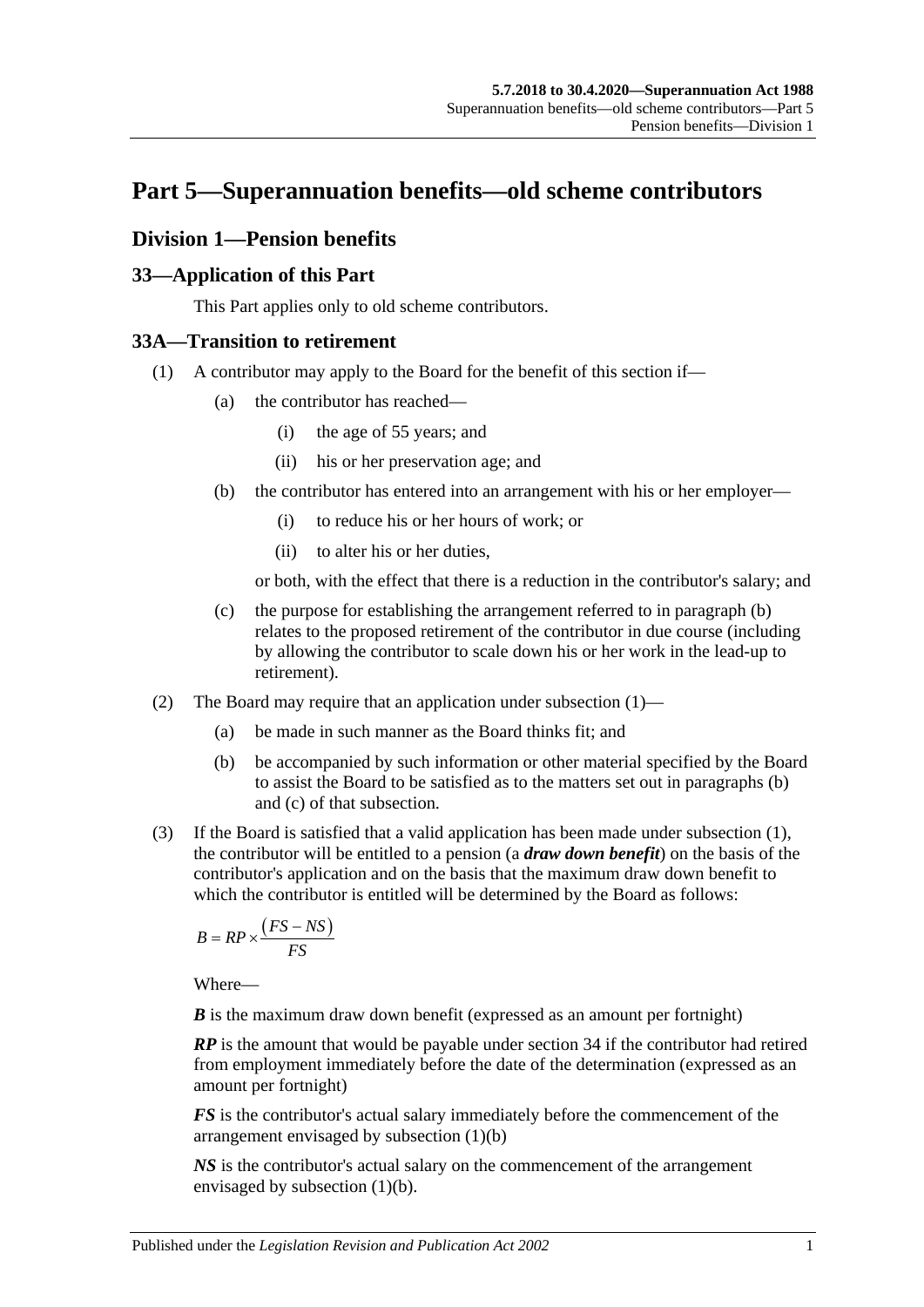- (4) A draw down benefit may not be commuted until the contributor retires from employment.
- <span id="page-57-0"></span>(5) If a contributor who has retired from employment applies for the commutation of a draw down benefit within 6 months after the commencement of the payment of the draw down benefit, the benefit may be commuted in accordance with the regulations as if it were a pension.
- (6) If a contributor who has retired from employment applies for the commutation of a draw down benefit after the expiration of the period that applies under [subsection](#page-57-0) (5), the terms and conditions of the commutation of the benefit will be as determined by the regulations.
- (7) A draw down benefit will be indexed as if it were a pension under this Act.
- <span id="page-57-1"></span>(8) When the Board has determined a draw down benefit—
	- (a) the contributions payable by the contributor under section 23 will (despite any provision made by section 23 to the contrary)—
		- (i) be fixed on the basis of the contributor's salary under the arrangement established with his or her employer (for so long as the arrangement continues); and
		- (ii) as so fixed, be payable in respect of this salary from the first full pay period after the Board's determination of the draw down benefit; and
		- (iii) be at the contributor's standard contribution rate under that section; and
	- (b) the contributor's contribution points will accrue, from the date of the determination until the cessation of the relevant arrangement (unless the contributor ceases to make the contributions envisaged by [paragraph](#page-57-1) (a)), at a rate for each contribution month determined as follows:

$$
CP = 1 \times \frac{AS}{FSA}
$$

Where—

*CP* is a proportion of 1 contribution point

AS is the contributor's actual salary under the relevant arrangement (as adjusted from time to time)

*FSA* is the contributor's actual salary immediately before the commencement of the relevant arrangement, adjusted from time to time to take into account any changes to the salary that would have occurred had the contributor not entered into the relevant arrangement but rather continued to be entitled to that salary.

- (9) If the employment arrangements of a contributor who is receiving a draw down benefit under this section alter so that there is an alteration in his or her salary—
	- (a) in the case of a reduction in salary—the contributor may apply to the Board for a further benefit in accordance with the provisions of this section and this section will then apply to the application and with respect to the relevant arrangement—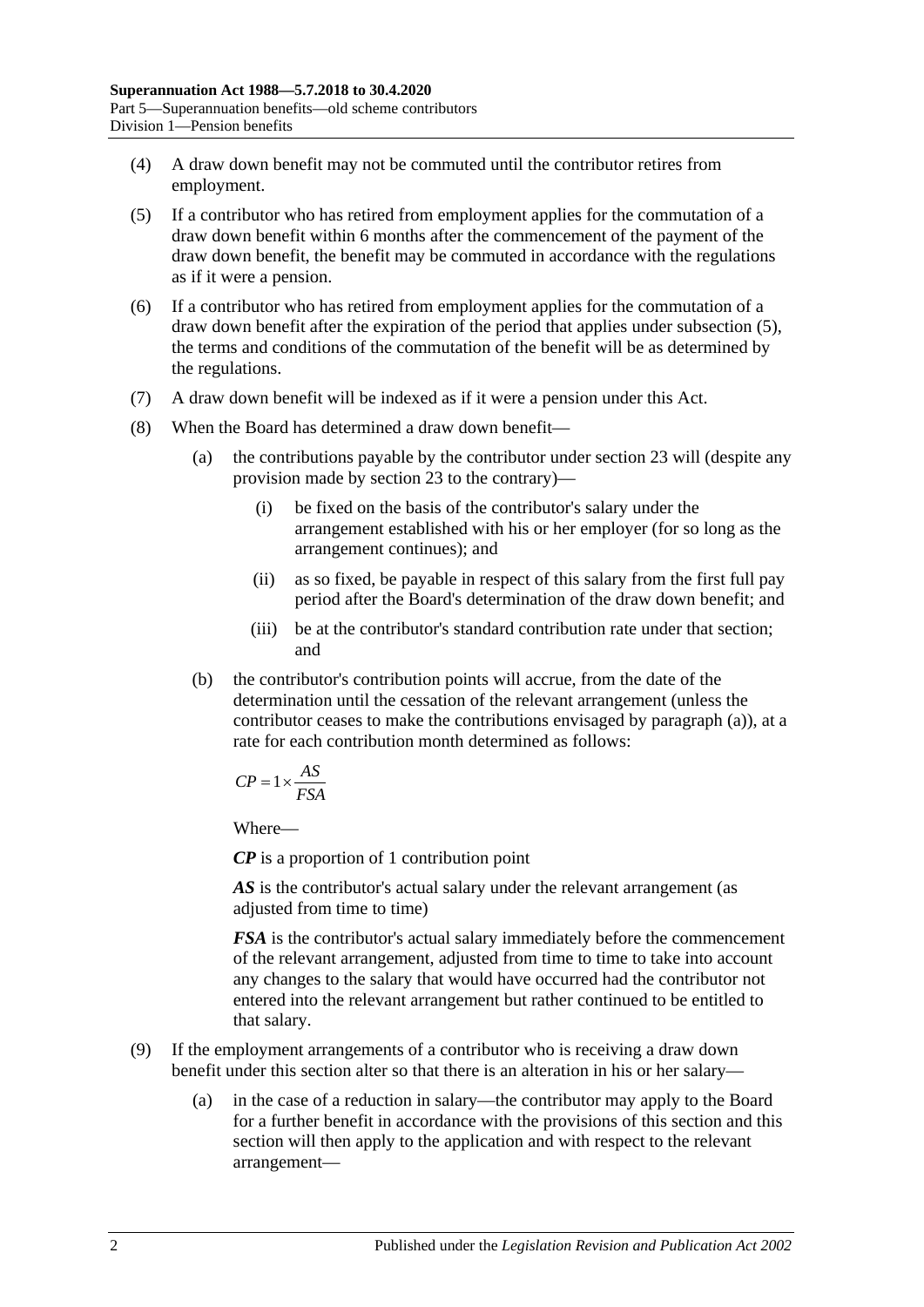- (i) as if FS under [subsection](#page-56-2) (3) is the contributor's actual salary immediately before the relevant reduction in salary; and
- (ii) as if NS under [subsection](#page-56-2) (3) is the contributor's actual salary immediately after the relevant reduction in salary; and
- (iii) by applying such other modifications as may be necessary for the purpose or as may be prescribed; and
- (b) in the case of an increase in salary—the draw down benefit will continue as if the increase had not occurred, subject to any adjustments made on account of the benefit, including as to contributions and the accrual of contribution points, as may be prescribed by the regulations.
- (10) When a contributor retires from employment (and is thus entitled to a benefit under section 34), the contributor's entitlement under section 34 will be adjusted in the manner prescribed by the regulations to take into account the draw down benefit provided under this section (and that section will then have effect accordingly).
- (11) If a contributor's employment terminates on account of invalidity in circumstances that give rise to an entitlement under section 37, the entitlement under that section will be adjusted in the manner prescribed by the regulations to take into account the fact that the contributor had elected to receive a draw down benefit under this section (and that section will then have effect accordingly).
- (12) If a contributor's employment is terminated by the contributor's death, any entitlement under section 38 will be adjusted in the manner prescribed by the regulations to take into account the fact that the contributor had elected to receive a draw down benefit under this section (and that section will then have effect accordingly).
- (13) The determination of a benefit under this section must take into account the operation of any provision under Part 5A.
- (14) Despite a preceding subsection, if a contributor who has been receiving a draw down benefit returns to a level of employment that is at least equal to the level that applied immediately before the contributor commenced the arrangement referred to in [subsection](#page-56-0) (1)(b) (the *original level of employment*), the payment of the draw down benefit will be suspended for so long as his or her level of employment is at least equal to the original level of employment (and any adjustments in connection with the operation of this section prescribed by the regulations will apply).
- (15) A contributor who has a rollover account by virtue of the operation of section 47B may, if authorised to do so under the regulations, in conjunction with an application under [subsection](#page-56-1) (1), apply for any benefit that would be payable with respect to that account as if the contributor had resigned from employment and, in such a case—
	- (a) the benefit must be invested in accordance with the regulations; and
	- (b) the investment may be redeemed when the contributor retires from employment under this Act.
- (16) The Governor may, by regulation, declare that any provision of this section is modified in prescribed circumstances (and the regulation will have effect according to its terms).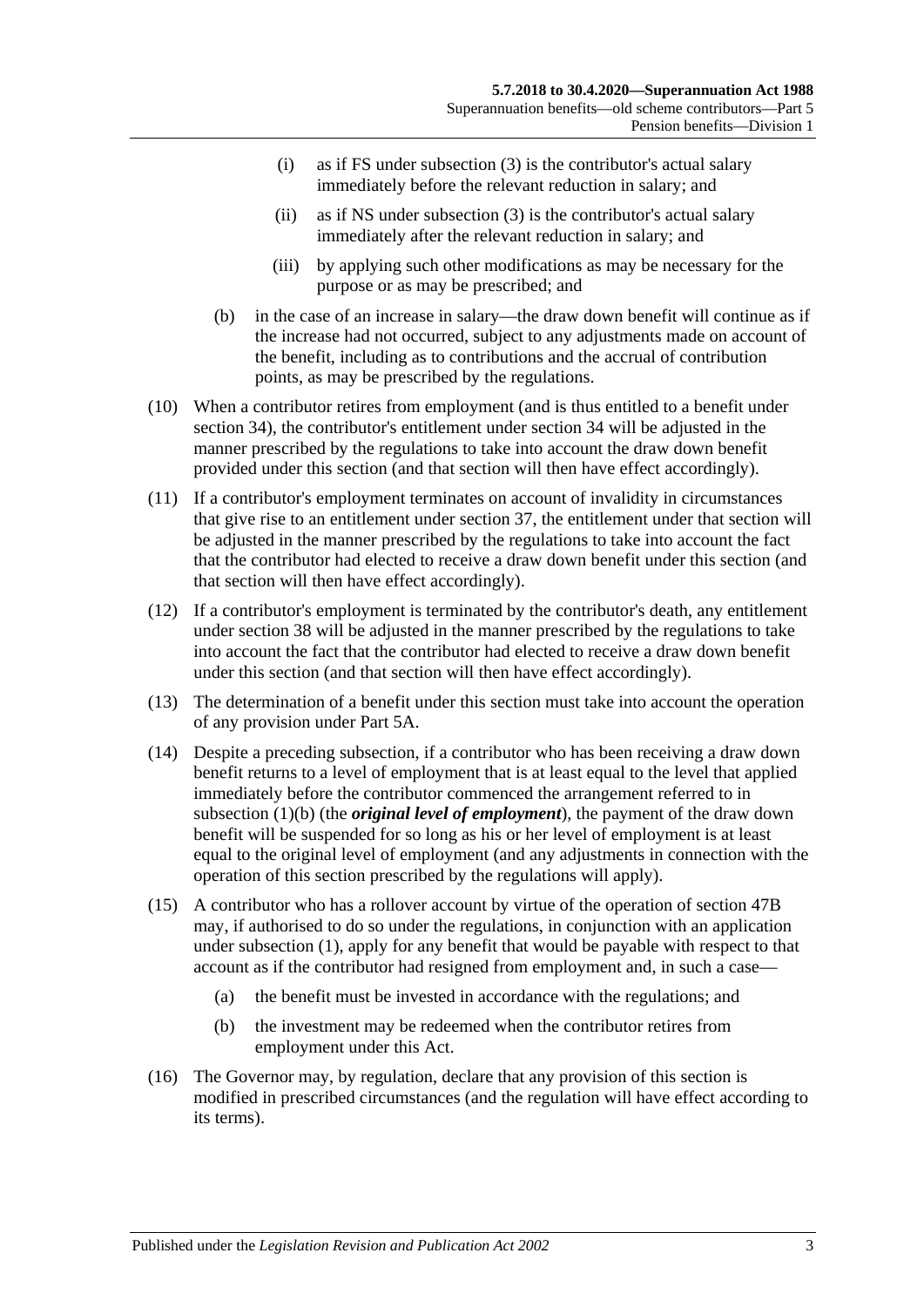## **34—Retirement**

(1) A contributor who retires on or after reaching the age of retirement and who is not entitled to a pension under [subsection](#page-59-0) (2), is entitled to a pension calculated as follows:

$$
P = FS \left[ \left( A \times \frac{2}{3} \right) \left( 1 + \frac{X}{E} \right) \right] + \frac{FS}{100} + FS \left( \frac{7.4}{100} \times \frac{n}{420} \right)
$$

Where—

*P* is the amount of the pension (expressed as an amount per fortnight)

*FS* is the contributor's actual or attributed salary (expressed as an amount per fortnight) immediately before retirement

*A* is the lesser of the following:

- (a) unity;
- (b) the numerical value obtained by dividing the number of the contributor's accrued contribution points by—
	- (i) in the case of a contributor who was accepted as a contributor under the repealed Act before reaching the age of 30 years—the number of months between the date of acceptance and the age of retirement;
	- (ii) in any other case—360

 $E$  is—

- (a) in relation to a contributor whose contribution period at the age of retirement was 360 months or more—600;
- (b) in relation to a contributor whose contribution period at the age of retirement was 300 months or more but less than 360 months—1 200

*X* is the number of months by which the contributor's age at retirement exceeds the age of retirement

*n* is 420 or the aggregate number of contribution points that accrued to the contributor between 1 July 1992 and the date of retirement whichever is the lesser (for the purposes of this definition contribution points will be taken to accrue to a contributor who is no longer making contributions because of [section](#page-28-0) 23(7) at the rate of 1 point per month).

<span id="page-59-0"></span>(2) A contributor (other than a contributor whose membership of the Scheme antedates the commencement of the repealed Act) who retires on or after reaching the age of retirement is entitled to a pension calculated in accordance with the following formula if the number of months between the date of the contributor's acceptance as a contributor and the date on which the contributor reached the age of retirement was less than 300:

$$
P = FS \times Z \left[ \left( \frac{A}{540} \times \frac{60 - B}{60} \right) + \left( \frac{C \times B}{60} \right) \right] + \frac{FS}{100} + FS \left( \frac{7.4}{100} \times \frac{n}{420} \right)
$$

Where—

*P* is the amount of the pension (expressed as an amount per fortnight)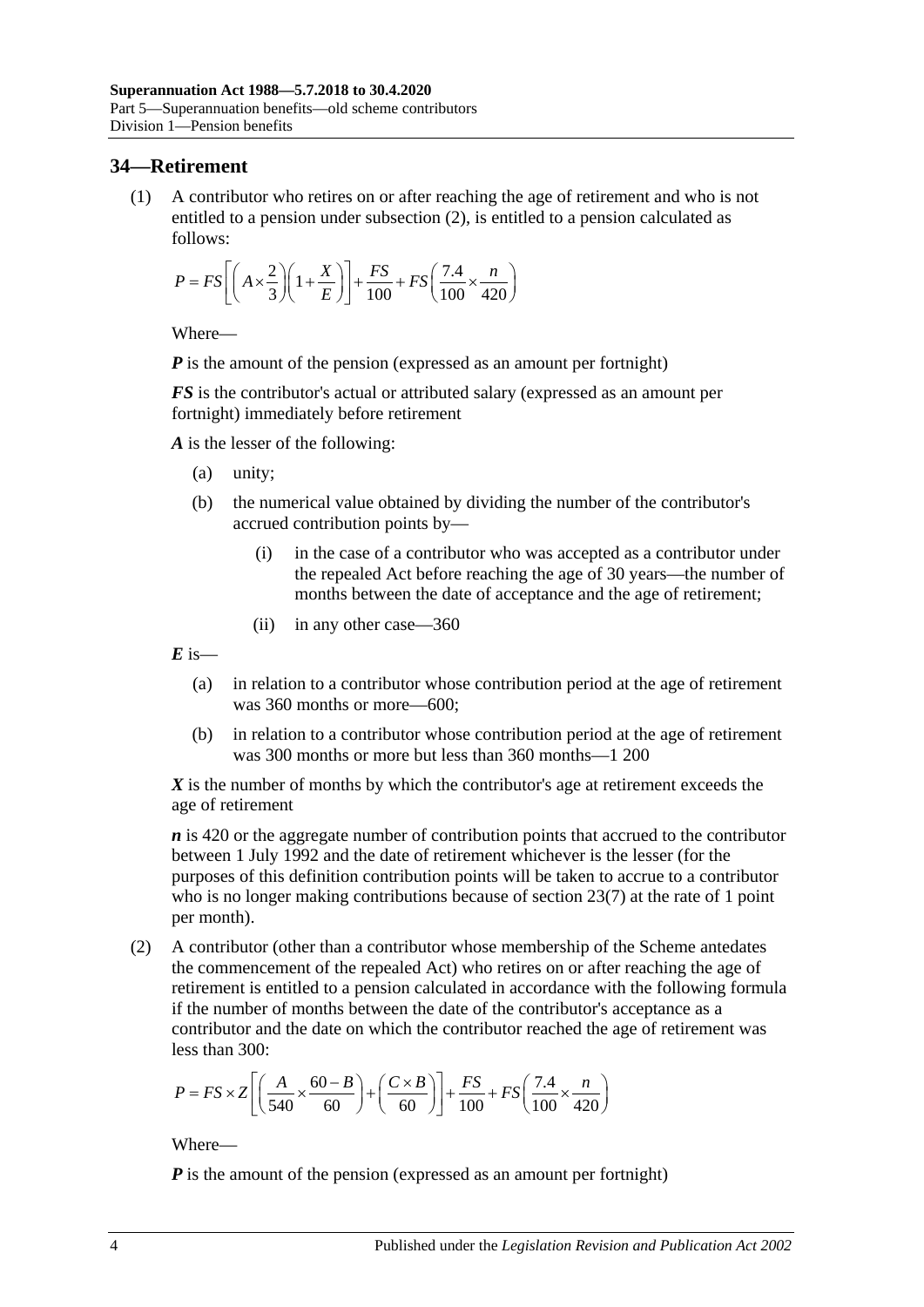*FS* is the contributor's actual or attributed salary (expressed as an amount per fortnight) immediately before retirement

**Z** is the numerical value obtained by dividing the number of the contributor's accrued contribution points by the number of months in the contribution period

*A* is the number of months in the contribution period on the date on which the contributor reached the age of retirement

*B* is the number of months between the day on which the contributor reached the age of retirement and the day on which he or she retired reduced by the number of months (if any) in that period during which the contributor was not an active contributor

*C* is the number obtained from [Schedule 2](#page-128-0) by reference to the value of A applicable to the contributor

*n* is 420 or the aggregate number of contribution points that accrued to the contributor between 1 July 1992 and the date of retirement whichever is the lesser (for the purposes of this definition contribution points will be taken to accrue to a contributor who is no longer making contributions because of [section](#page-28-0) 23(7) at the rate of 1 point per month).

(3) A contributor who retires after reaching the age of 55 years but before the age of retirement is entitled to a pension calculated as follows:

$$
P = \left[ FS \times A \left( \frac{50}{100} + \frac{17.6 \times n_2}{100 \times 60} \right) \right] + \left[ FS \times \frac{n_1}{420} \left( \frac{6}{100} + \frac{1.4 \times n_2}{100 \times 60} \right) \right]
$$

Where—

*P* is the amount of the pension (expressed as an amount per fortnight)

*FS* is the contributor's actual or attributed salary (expressed as an amount per fortnight) immediately before retirement

*A* is the lesser of the following:

- (a) unity;
- (b) the numerical value obtained by dividing the number of the contributor's accrued contribution points by—
	- (i) in the case of a contributor who was accepted as a contributor under the repealed Act before reaching the age of 30 years—the number of months between the date of acceptance and the date of retirement;
	- (ii) in any other case—300 +  $n_2$

 $n_1$  is 420 or the aggregate number of contribution points that accrued to the contributor between 1 July 1992 and the date of retirement whichever is the lesser

 $n_2$  is the number of months between the day on which the contributor reached the age of 55 years and the day on which he or she retired.

- (4) A retirement pension will be indexed.
- (5) The amount of a retirement pension will be the amount calculated under this section or 75 per cent of the contributor's actual or attributed salary immediately before retirement (expressed as an amount per fortnight), whichever is the lesser.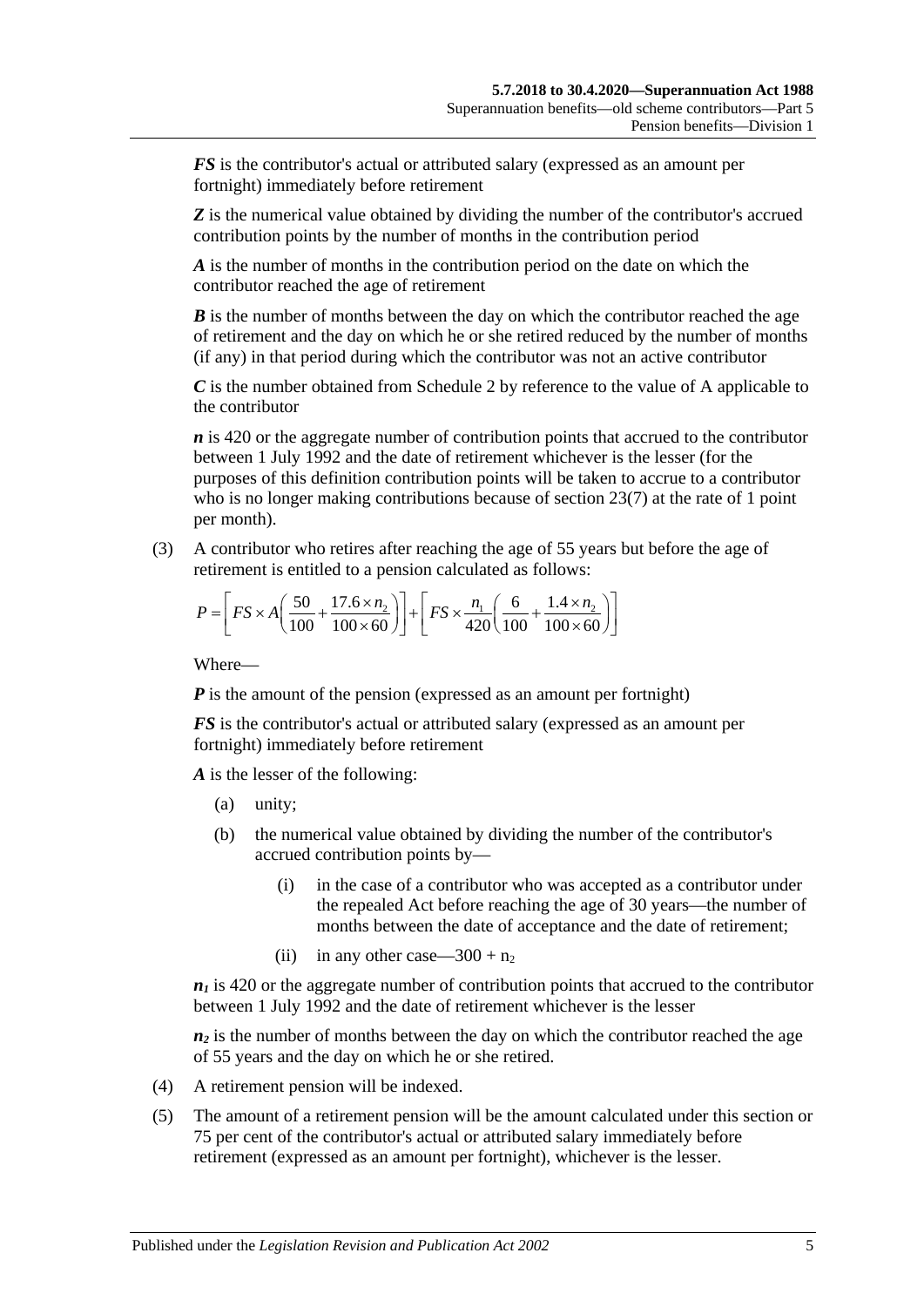- (6) For the purposes of this section, a contributor retires from employment if—
	- (a) the contributor has attained the age of 55 years and the contributor's employment terminates or is terminated before the contributor reaches the age of retirement for any reason except invalidity (in circumstances entitling the contributor to benefits under this Act), retrenchment or death; or
	- (b) the contributor's employment terminates or is terminated on or after the contributor reaches the age of retirement for any reason (except the contributor's death).
- (7) This section does not apply to an outplaced employee.

## <span id="page-61-1"></span>**35—Retrenchment**

 $(1)$  If—

- (a) a contributor's employment is terminated by retrenchment;
- (b) the contributor has reached the age of 45 years but not the age of retirement;
- (c) the contributor has been a contributor for not less than 5 years;
- (d) the Board is satisfied that there is no suitable employment (being employment attracting a salary of at least 80% of the salary applicable to the former employment) available to the contributor,

the contributor is entitled to a pension and a lump sum under this section.

<span id="page-61-0"></span>(2) The amount of the pension is calculated as follows:

$$
P = A \times \frac{2}{3} \times FS
$$

Where—

*P* is the amount of the pension (expressed as an amount per fortnight)

*A* is the lesser of the following:

- (a) unity;
- (b) the numerical value obtained by dividing the number of the contributor's contribution points by—
	- (i) in the case of a contributor who was accepted as a contributor under the repealed Act before reaching the age of 30 years—the number of months between the contributor's age as at the date of acceptance and the age of retirement;
	- (ii) in any other case—360.

*FS* is the contributor's actual or attributed salary (expressed as an amount per fortnight) immediately before retrenchment.

(2a) In subsection 
$$
(2)
$$
—

*contribution points* means—

(a) in the case of a contributor who was an active contributor immediately before retrenchment—extrapolated contribution points;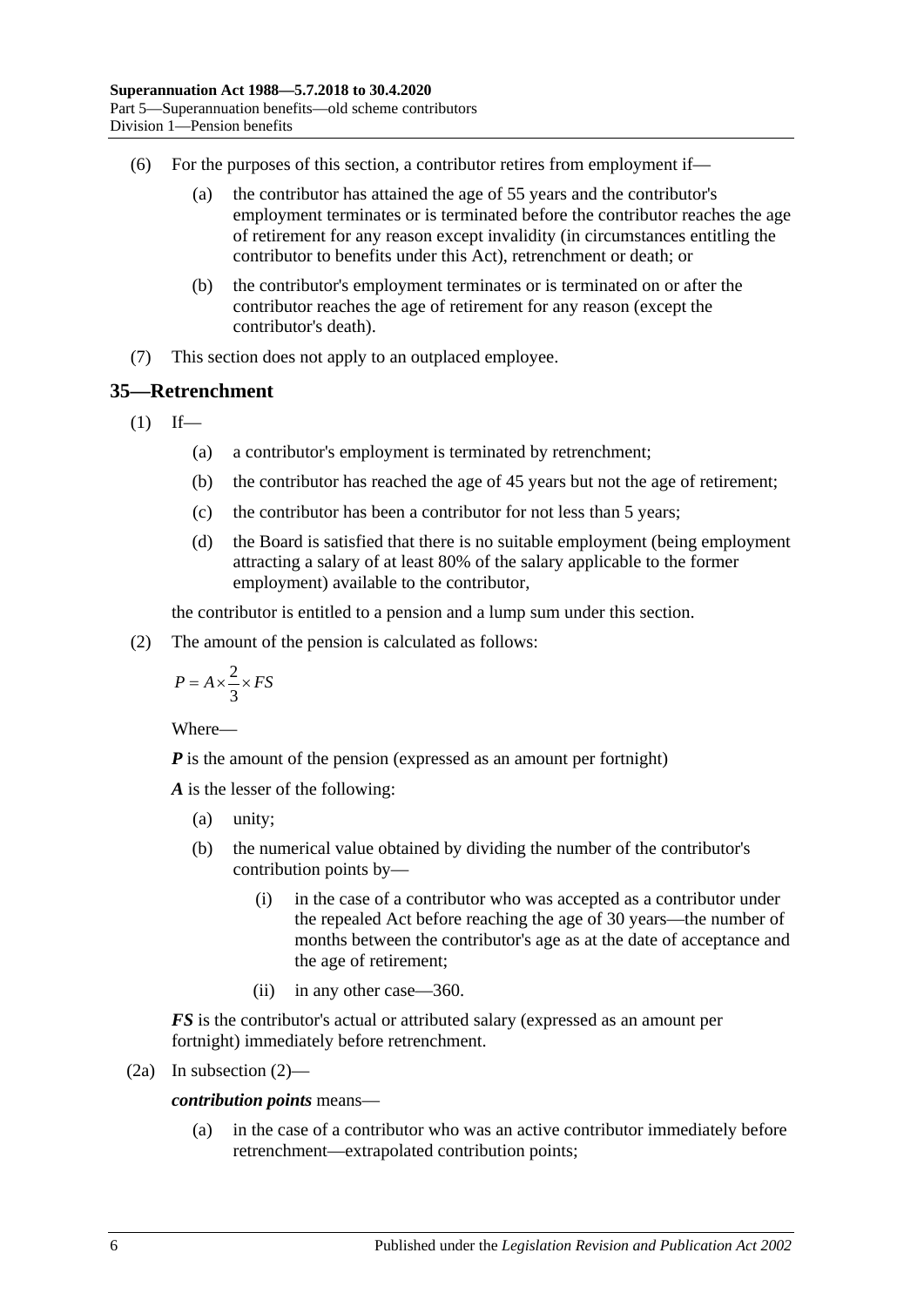- (b) in the case of a contributor who was not an active contributor immediately before retrenchment—accrued contribution points.
- (2b) The amount of the lump sum under [subsection](#page-61-1) (1) is calculated as follows:

$$
LS = Pn\left(FS \times \frac{0.85}{450} \times M\right)
$$

Where—

*LS* is the lump sum

*Pn* is—

- (a) in the case of a contributor who was in full-time employment during that part of the contribution period occurring after 31 December 1987—1;
- (b) in any other case—the numerical value arrived at by expressing the contributor's employment while an active contributor during that part of the contribution period as a proportion of full-time employment during that part of the contribution period

*FS* is the contributor's actual or attributed salary (expressed as an annual amount) immediately before retrenchment

*M* is the number of months of the contributor's contribution period occurring after 31 December 1987.

- (3) A retrenchment pension will be indexed.
- $(4)$  If—
	- (a) a contributor's employment is terminated by retrenchment; and
	- (b) the contributor is not entitled to a pension and a lump sum under [subsection](#page-61-1) (1); and
	- (c) the contributor has not made an election under [subsection](#page-63-0) (6),

the contributor is entitled to a lump sum payment.

- (5) The lump sum is made up of 2 components—
	- (a) an employee component (to be charged against the contributor's contribution account) equivalent to the amount standing to the credit of the contributor's contribution account; and
	- (b) an employer component calculated as follows:

$$
EC = \left(2\frac{1}{3}A - P\right) + Pn\left(FS \times \frac{0.85}{450} \times M\right)
$$

Where—

*EC* is the employer component

*A* is the aggregate of the contributor's contributions unless that aggregate amount exceeds what it would have been if the contributor had contributed throughout the contribution period at the standard contribution rate, in which case A is the latter amount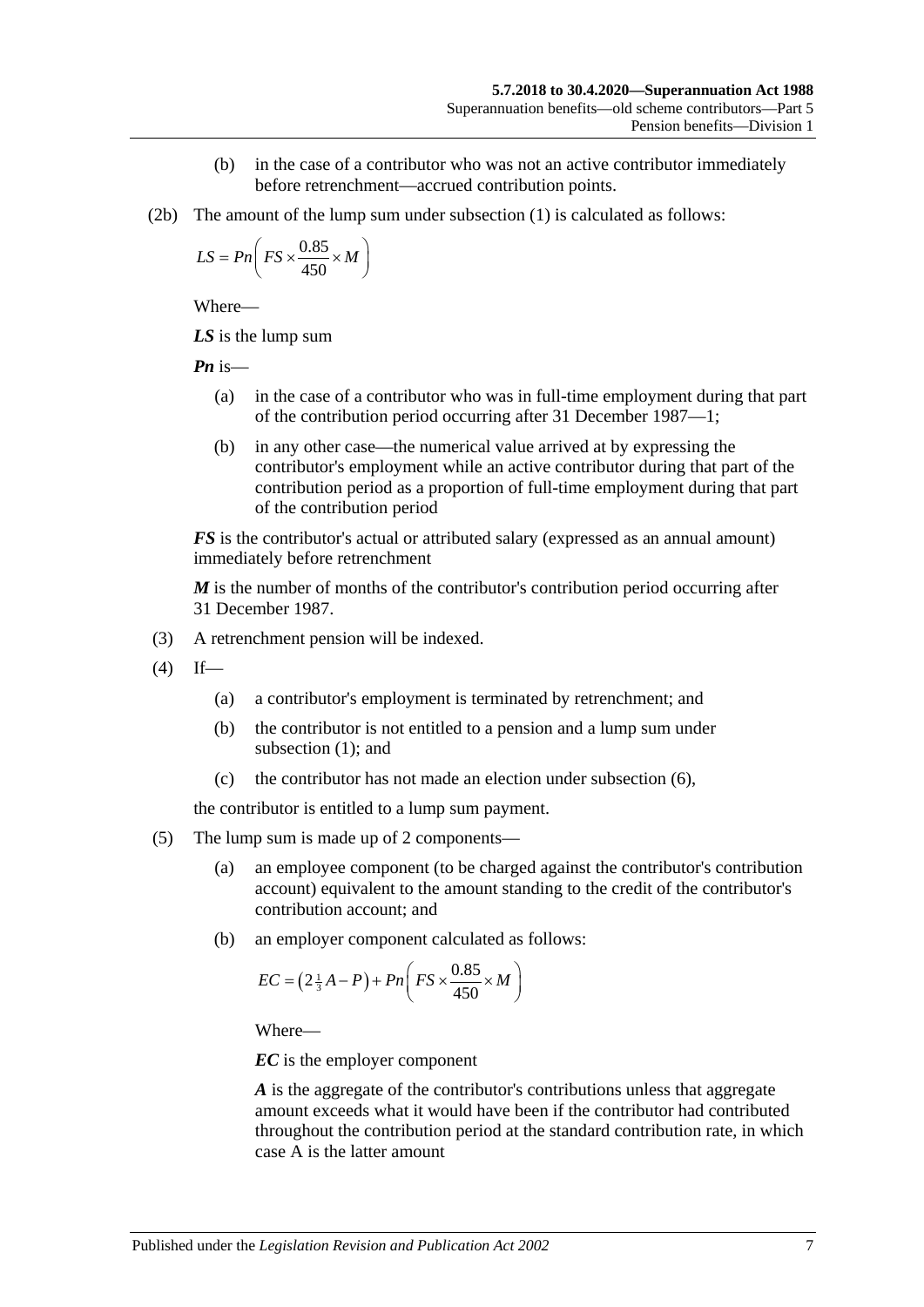*P* is the amount (if any) of pension paid under this Act or the repealed Act to the contributor

- *Pn* is—
	- (a) in the case of a contributor who was in full-time employment during that part of the contribution period occurring after 31 December 1987—1;
	- (b) in any other case—the numerical value arrived at by expressing the contributor's employment while an active contributor during that part of the contribution period as a proportion of full-time employment during that part of the contribution period

*FS* is the contributor's actual or attributed salary (expressed as an annual amount) immediately before retrenchment

*M* is the number of months of the contributor's contribution period occurring after 31 December 1987.

- <span id="page-63-0"></span>(6) If a contributor whose employment is terminated by retrenchment but who is not entitled to a pension and a lump sum under [subsection](#page-61-1) (1) makes an election under this subsection by written notice to the Board within 3 months after termination of the employment, the contributor will be taken—
	- (a) if the contributor had not reached the age of 55 years at the termination of his or her employment—to have resigned and elected to preserve his or her accrued superannuation benefits; or
	- (b) if the contributor had reached that age at the termination of his or her employment—to have retired.

#### **36—Temporary disability pension**

- (1) Subject to this section, a contributor—
	- (a) who is temporarily or permanently incapacitated for work but whose employment has not been terminated on that ground; and
	- (b) who has not reached the age of retirement,

is entitled to a disability pension.

- (2) A contributor who becomes incapacitated for work in a particular position will not be regarded as incapacitated for work for the purposes of this section if some other position, carrying a salary of at least 80 per cent of the salary applicable to the former position, is available to the contributor and the contributor could reasonably be expected to take that other position.
- (3) A disability pension is not payable in respect of—
	- (a) a period in respect of which the contributor is entitled to sick leave; or
	- (b) a period in respect of which the contributor is entitled to weekly payments of workers compensation; or
	- (c) a period for which the contributor is on recreation leave or long service leave.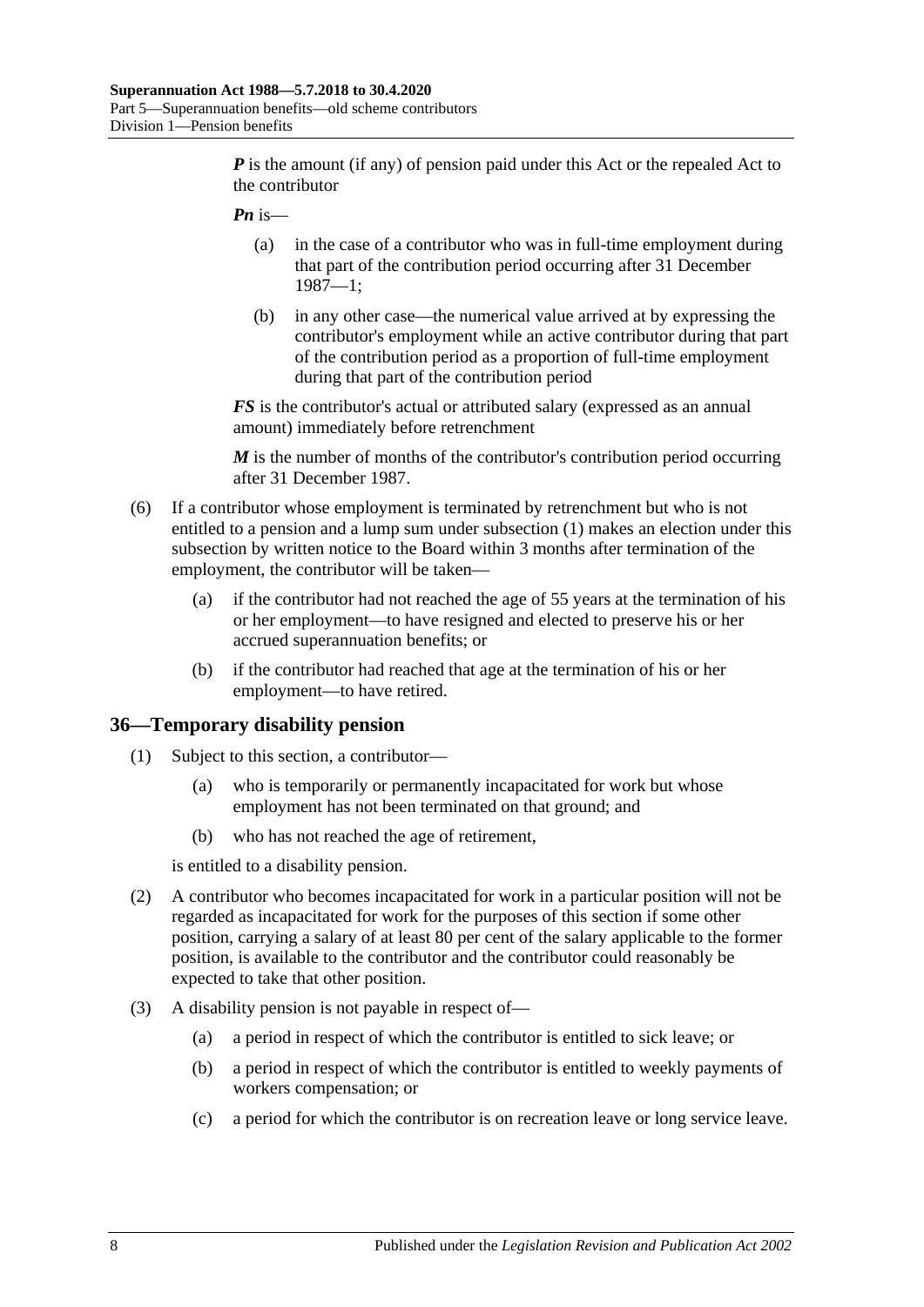- (4) The Board will not pay a disability pension in respect of a period of incapacity of less than 1 week and may decline to pay a disability pension if it appears that the duration of the incapacity is likely to be less than 6 months.
- (5) The amount of the pension is calculated as follows:

$$
P = A \times \frac{2}{3} \times FS
$$

Where—

*P* is the amount of the pension (expressed as an amount per fortnight)

*A* is the lesser of the following:

- (a) unity;
- (b) the numerical value obtained by dividing the number of the contributor's extrapolated superannuation points by—
	- (i) in the case of a contributor who was accepted as a contributor under the repealed Act before reaching the age of 30 years—the number of months between the contributor's age as at the date of acceptance and the age of retirement;
	- (ii) in any other case—360.

*FS* is the contributor's actual or attributed salary (expressed as an amount per fortnight) immediately before the pension becomes payable.

- (6) A disability pension cannot be paid for a continuous period of more than 12 months unless the Board thinks that there are special reasons for extending that limit, in which case it may extend the pension period by not more than a further 6 months.
- (7) A disability pension cannot be paid, in respect of the same incapacity, for an aggregate period of more than 18 months in any 1 period of 36 months.
- (8) A contributor is not required to make any contribution over a period for which the contributor receives a disability pension but will be credited with contribution points and contribution months in respect of any such period as if the contributor were contributing at the standard contribution rate in respect of that period.

#### <span id="page-64-0"></span>**36A—Rehabilitation etc of disability pensioner**

- (1) If, in the opinion of the Board, an attempt should be made to rehabilitate a disability pensioner or to find alternative employment for such a pensioner, the Board may serve notice on the pensioner's employer requiring the employer to do 1 or both of the following:
	- (a) take measures specified in the notice to rehabilitate the pensioner;
	- (b) take measures specified in the notice to find alternative employment for the pensioner.
- (2) A notice under [subsection](#page-64-0) (1) may require the employer to periodically report in writing to the Board on the progress it is making in complying with the requirements of the notice.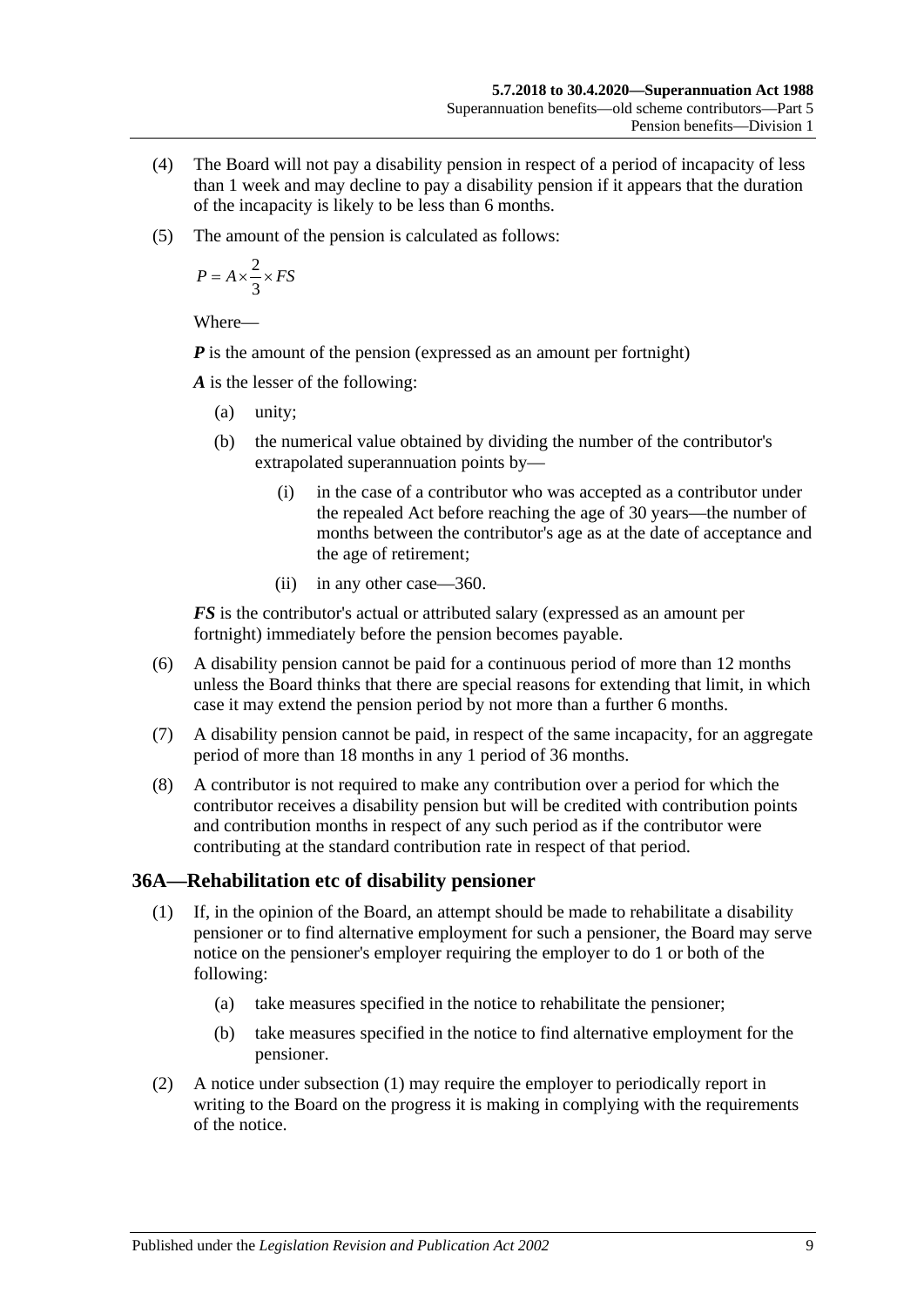- <span id="page-65-0"></span>(3) If an employer does not comply with a notice under [subsection](#page-64-0) (1) to the satisfaction of the Board, the Board may, by further notice served on the employer, require the employer to reimburse the Treasurer for the amount of the disability pension paid to the pensioner from the date of service of that notice until the Board informs the employer in writing that it is satisfied with the employer's compliance with the original notice.
- (4) The amount of the pension referred to in [subsection](#page-65-0) (3) is a debt due by the employer to the Treasurer and the prescribed proportion of that amount must not be charged against the contributor's contribution account under section 43A.

## <span id="page-65-2"></span>**37—Invalidity**

- (1) If a contributor's employment terminates on account of invalidity and the Board is satisfied that the contributor's incapacity for all kinds of work is 60 per cent or more of total incapacity and is likely to be permanent, the contributor is entitled to a pension under this section.
- <span id="page-65-1"></span>(2) The amount of the pension is calculated as follows:

$$
P = FS\left(A \times \frac{2}{3}\right) + \frac{FS}{100} + FS\left(\frac{7.4}{100} \times \frac{n}{420}\right)
$$

Where—

*P* is the amount of the pension (expressed as an amount per fortnight)

*FS* is the contributor's actual or attributed salary (expressed as an amount per fortnight) immediately before termination of employment

*A* is the lesser of the following:

- (a) unity;
- (b) the numerical value obtained by dividing the number of the contributor's contribution points by—
	- (i) in the case of a contributor who was accepted as a contributor under the repealed Act before reaching the age of 30 years—the number of months between the date of acceptance and the age of retirement;
	- (ii) in any other case—360

 $\boldsymbol{n}$  is—

- (a)  $420$ ; or
- (b) the sum of the aggregate of the contributor's contribution points that accrue after 30 June 1992 and the number of months difference between the contributor's age as at the entitlement day and the age of retirement,

whichever is the lesser.

(2a) In [subsection](#page-65-1) (2)—

#### *contribution points* means—

(a) in the case of a contributor who was an active contributor immediately before termination of employment—extrapolated contribution points;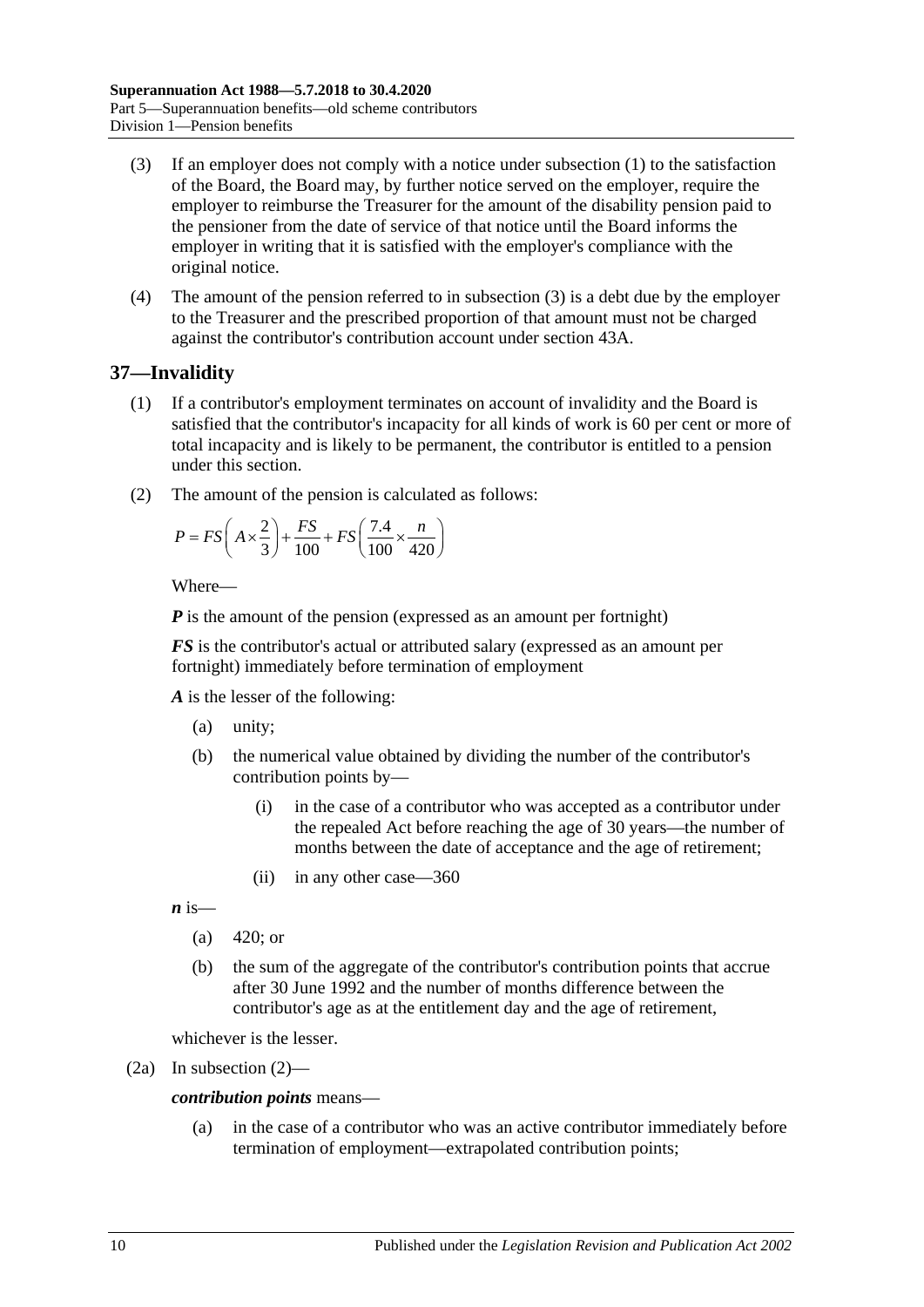- (b) in the case of a contributor who was not an active contributor immediately before termination of employment—accrued contribution points.
- (3) The pension will be indexed.
- <span id="page-66-0"></span>(3a) If the Board is not satisfied as to 1 or both of the matters referred to in [subsection](#page-65-2) (1) the contributor is entitled to a superannuation payment that is the greater of the following:
	- (a) twice the contributor's adjusted salary immediately before termination of employment (expressed as an annual amount); or
	- (b) an amount made up of 2 components—
		- (i) an employee component (to be charged against the contributor's contribution account) equivalent to the amount standing to the credit of the contributor's contribution account; and
		- (ii) an employer component calculated as follows:

$$
EC = (A \times 5.83 \times FS) + Pn\left(\frac{FS \times 0.85 \times M}{450}\right)
$$

Where—

*EC* is the employer component

*A* is the lesser of the following:

- (a) unity;
- (b) the numerical value obtained by dividing the number of the contributor's accrued contribution points by—
	- (i) in the case of a contributor who was accepted under the repealed Act before reaching the age of 30 years—the number of months between the age of acceptance and the age of 55 years;
	- (ii) in any other case—300

*FS* is the contributor's actual or attributed salary immediately before termination of employment (expressed as an annual amount)

*Pn* is—

- (a) in the case of a contributor who was in full-time employment during that part of the contribution period occurring after 31 December 1987—1;
- (b) in any other case—the numerical value arrived at by expressing the contributor's employment while an active contributor during that part of the contribution period as a proportion of full-time employment during that part of the contribution period

*M* is the number of months of the contributor's contribution period occurring after 31 December 1987.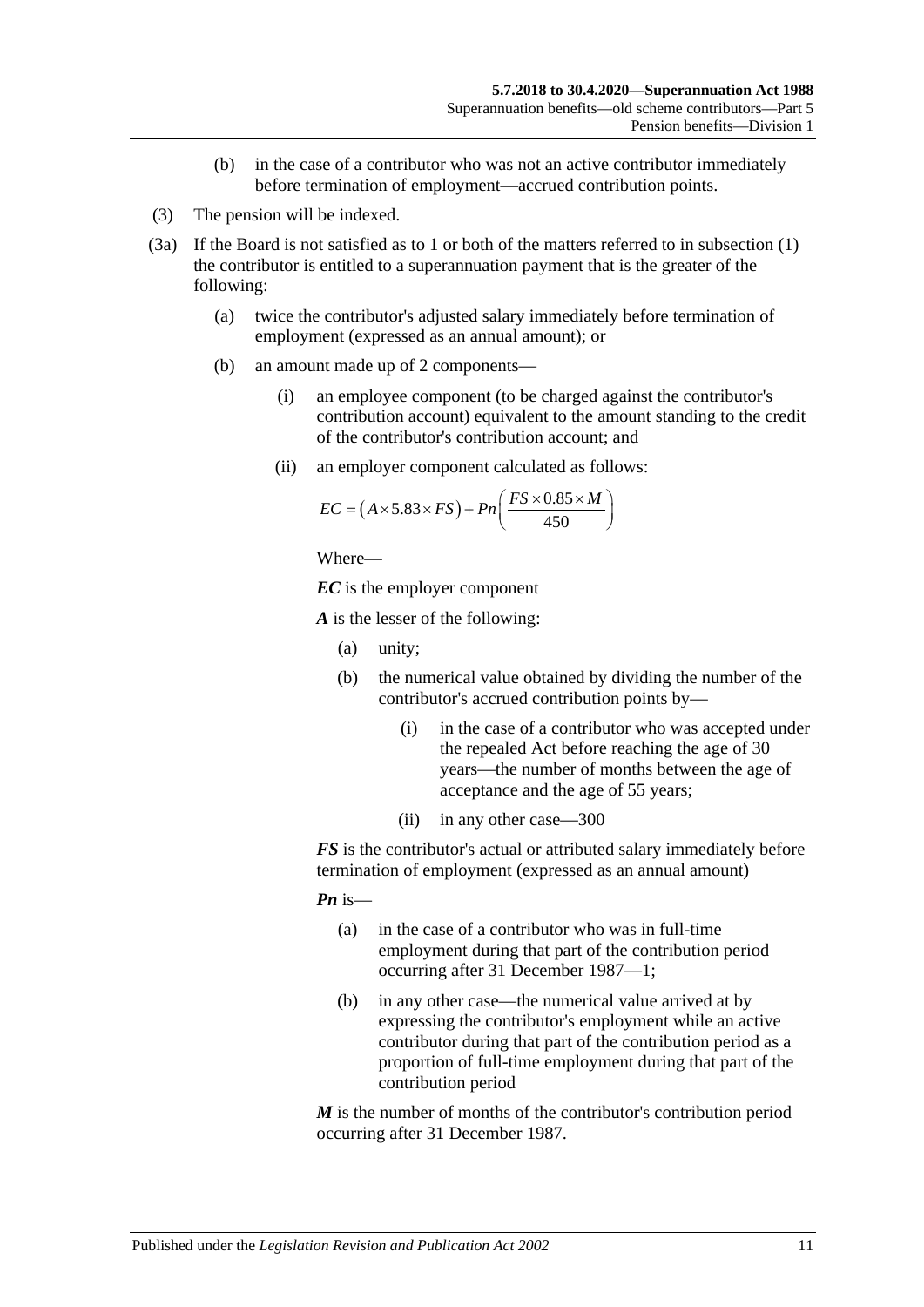- (3b) A superannuation payment under [subsection](#page-66-0)  $(3a)(a)$  will be made up of 2 components—
	- (a) an employee component (to be charged against the contributor's contribution account) equivalent to the amount standing to the credit of the contributor's contribution account; and
	- (b) an employer component being the difference between the employee component and twice the contributor's actual or attributed salary immediately before termination of employment (expressed as an annual amount).
- <span id="page-67-0"></span> $(3c)$  If—
	- (a) a contributor's employment terminates on account of invalidity; and
	- (b) the Board is not satisfied as to 1 or both of the matters referred to in [subsection](#page-65-2) (1); and
	- (c) the contributor makes an election under this subsection by written notice to the Board within 3 months after receiving written notice from the Board of its decision under [paragraph](#page-67-0) (b),

the contributor will be taken—

- (d) if the contributor had not reached the age of 55 years at the termination of his or her employment—to have resigned and elected to preserve his or her accrued superannuation benefits; or
- (e) if the contributor had reached that age at the termination of his or her employment—to have retired.
- <span id="page-67-2"></span><span id="page-67-1"></span>(4) A contributor's employment will be taken to have terminated on account of invalidity if and only if—
	- (a) the employer (acting with the written approval of the Board) terminates the employment on the ground of the contributor's invalidity; or
	- $(b)$
- (i) the employer or the contributor satisfies the Board (before termination of employment) that the contributor is incapacitated for work in the contributor's present position and that there is no other position, carrying a salary of at least 80 per cent of the salary applicable to the contributor's present position, which the contributor could reasonably be expected to take, available to the contributor; and
- (ii) the contributor has been on sick leave, weekly payments of workers compensation, or disability pension for at least 12 months or periods aggregating at least 12 months on account of the invalidity; and
- (iii) after notice has been given to the Board as required by the regulations, the employer terminates the employment or the contributor resigns from employment.
- (5) Despite any other Act or law to the contrary an employer cannot terminate the employment of a contributor on the ground of invalidity unless the requirements of [subsection](#page-67-1) (4)(a) or [\(b\)](#page-67-2) have been satisfied.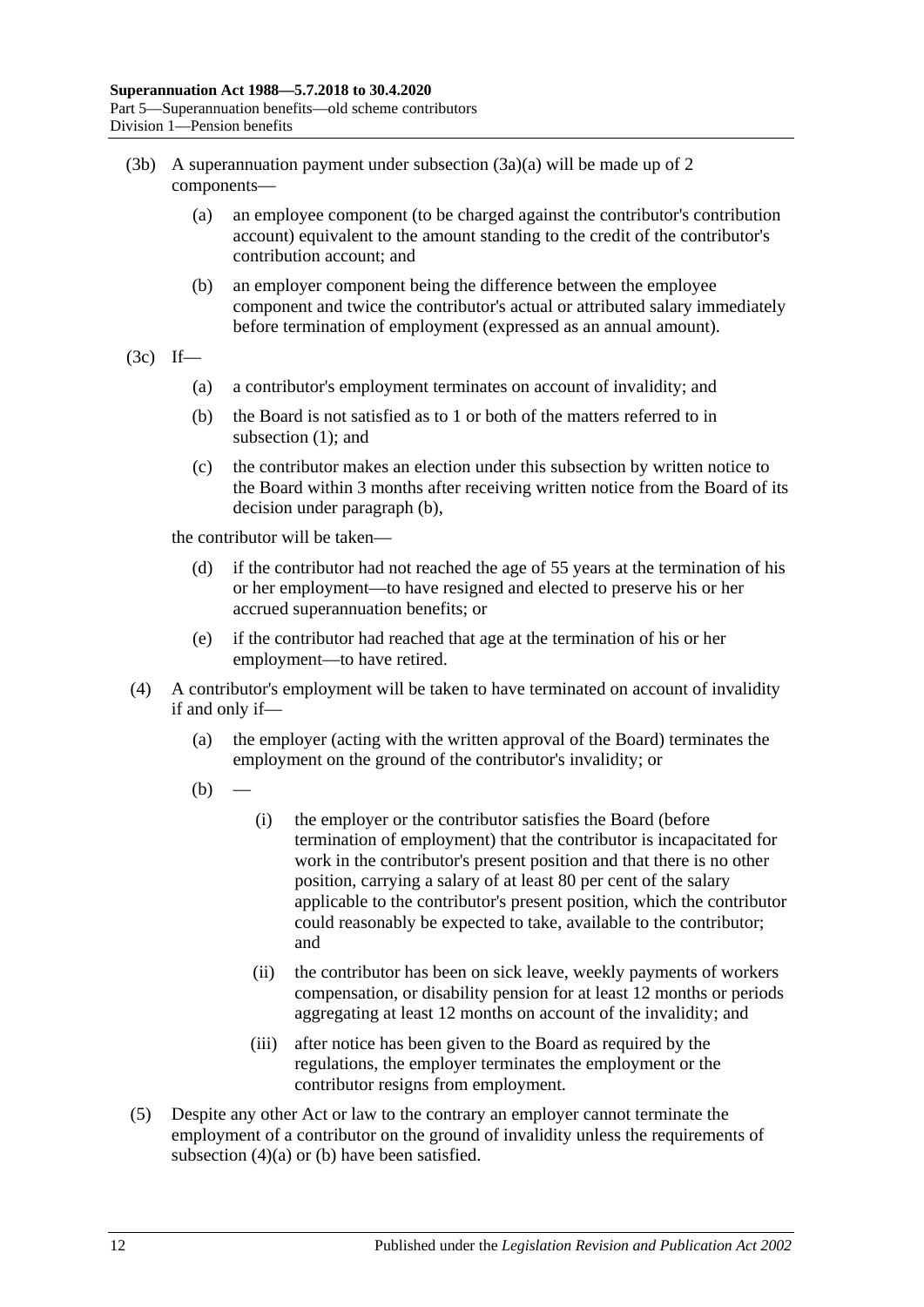#### **38—Death of contributor**

- (1) If a contributor dies, the following provisions apply:
	- (a) if the contributor is survived by a spouse—the spouse is entitled to a pension equal to two-thirds of the deceased contributor's notional pension; and
	- (b) if the contributor is survived by a spouse and an eligible child or eligible children—each eligible child is entitled to a pension in accordance with [subsection](#page-68-0) (2); and
	- (c) if the contributor is not survived by a spouse but is survived by an eligible child or eligible children—the contributor's estate is entitled to a lump sum in accordance with [subsection](#page-70-0) (6) and each eligible child is entitled to a pension in accordance with [subsection](#page-68-0) (2); and
	- (d) if the contributor's employment is terminated by the contributor's death and the contributor is not survived by a spouse or an eligible child—the contributor's estate is entitled to a lump sum in accordance with [subsection](#page-70-1) (7).
- (1b) However, a surviving spouse will not be entitled to a benefit under this section if [section](#page-90-0) 43AG applies to the spouse and the amount of any benefit payable to a person must take into account any reduction that has been made under [section](#page-89-0) 43AF.
- <span id="page-68-0"></span>(2) Subject to [subsection](#page-68-1) (3) the amount of the pension for each eligible child is as follows:
	- (a) if a pension is being paid to a surviving spouse—
		- (i) if there are no more than 2 eligible children—a pension equal to one-ninth of the deceased contributor's notional pension;
		- (ii) if there are 3 or more eligible children—a pension calculated by dividing one-third of the deceased contributor's notional pension by the number of eligible children;
	- (b) if no pension is being paid to a surviving spouse—
		- (i) if there is 1 eligible child—a pension equal to 45% of the deceased contributor's notional pension;
		- (ii) if there are 2 eligible children—a pension equal to 40% of the deceased contributor's notional pension;
		- (iii) if there are 3 eligible children—a pension equal to 30% of the deceased contributor's notional pension;
		- (iv) if there are 4 or more eligible children—a pension calculated by dividing the deceased contributor's notional pension by the number of eligible children.
- <span id="page-68-1"></span>(3) If the amount of a pension for an eligible child would, but for this subsection, be less than the prescribed amount, the pension will be equal to the prescribed amount.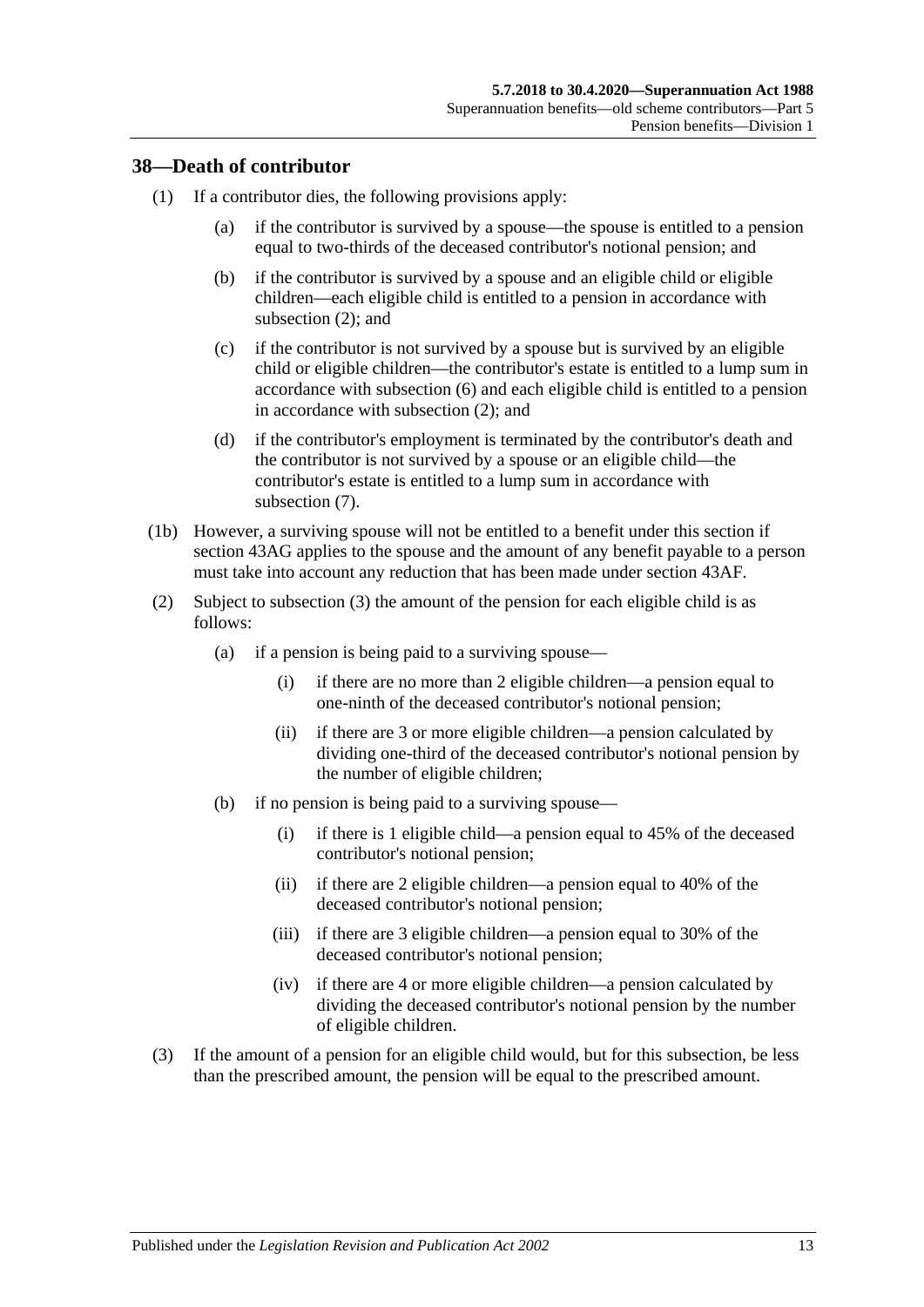- (4) A reference in this section to a deceased contributor's notional pension is—
	- (a) if the contributor's employment had terminated before the date of death—a reference to the amount of the contributor's pension immediately before his or her death or, if portion of that pension was commuted to a lump sum before the commencement of this Act and no further commutation has occurred after the commencement of this Act, a reference to the amount of the pension to which the contributor would have been entitled immediately before his or her death if no portion of the pension had been commuted;
	- (b) if the contributor's employment terminated on his or her death and the contributor reached the age of retirement on or before the date of death—a reference to the amount of the retirement pension to which the contributor would have been entitled if he or she had retired on the date of death;
	- (c) if the contributor's employment terminated on his or her death, the contributor had not reached the age of retirement on the date of death and the contributor was an active contributor immediately before the date of death—a reference to the amount of the retirement pension to which the contributor would have been entitled if he or she had not died and—
		- (i) had continued in employment until reaching the age of retirement (but without change to the contributor's actual or attributed salary as at the date of death); and
		- (ii) had been credited with a number of contribution points in respect of the period from the date of death to the age of retirement equivalent to—
			- (A) in the case of a contributor who had been in full-time employment throughout the contribution period—the number of months between the end of the last complete month of the contribution period and the age of retirement (an incomplete month being counted as a whole month);
			- (B) in the case of a contributor who had not been in full-time employment throughout the contribution period—the number that bears the same proportion to the number of months referred to in [subsubparagraph](#page-69-0) (A) as the contributor's employment while an active contributor bears to full-time employment; and
		- (iii) had retired on reaching the age of retirement;
	- (d) if the contributor's employment terminated on his or her death, the contributor had not reached the age of retirement on the date of death and the contributor was not an active contributor immediately before the date of death—a reference to the amount of the retirement pension to which the contributor would have been entitled if he or she had reached the age of retirement on the date of death and had retired on that date.
- <span id="page-69-0"></span>(5) A deceased contributor's notional pension will be indexed as if it were (or remained) an actual pension and consequential adjustments will be made to pensions calculated by reference to the notional pension.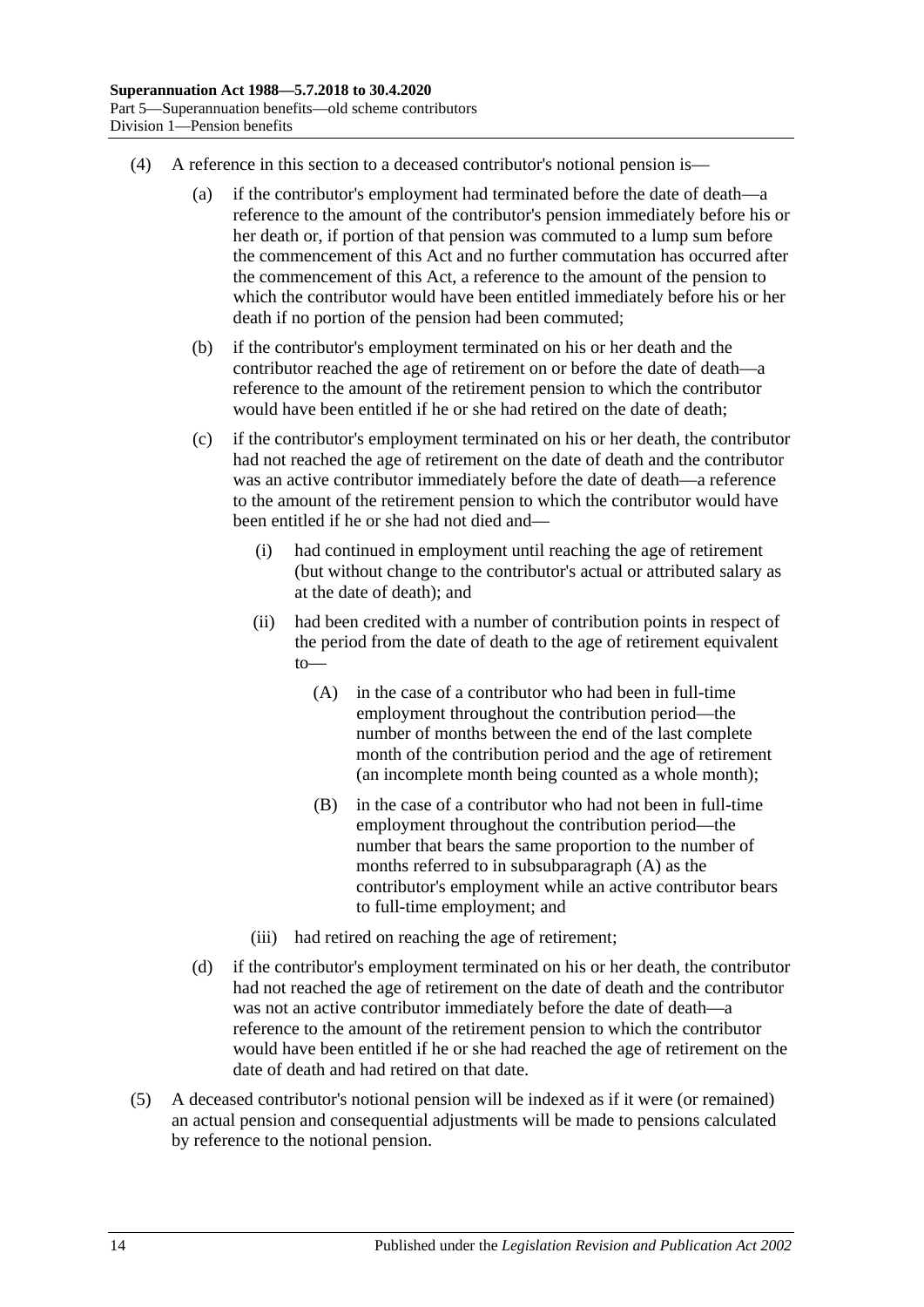- <span id="page-70-0"></span>(6) The lump sum to be paid to the estate of a contributor who is not survived by a spouse but is survived by an eligible child or eligible children will be charged against the contributor's contribution account to the extent of the amount standing to the credit of the account and will be—
	- (a) if the contributor's employment was terminated by the contributor's death and the contributor was an active contributor immediately before his or her death—the greater of the following amounts:
		- (i) an amount equivalent to the amount standing to the credit of the contributor's contribution account;
		- (ii) an amount equivalent to twice the amount of the contributor's adjusted salary immediately before the contributor's death (expressed as an annual amount);
	- (b) in any other case—an amount equivalent to the amount standing to the credit of the contributor's contribution account.
- <span id="page-70-1"></span>(7) If a contributor's employment is terminated by the contributor's death and the contributor is not survived by a spouse or an eligible child a lump sum will be paid to the estate of the contributor made up of 2 components—
	- (a) an employee component (to be charged against the contributor's contribution account) equivalent to the amount standing to the credit of the contributor's contribution account; and
	- (b) an employer component that is the lesser of the following:

(i) 
$$
EC = (A \times 4.5 \times FS) + Pn\left(FS \times \frac{0.85}{450} \times M\right)
$$
  
(ii) 
$$
EC = \left[FS \times 4.5 \times \left(1 - \frac{X}{360}\right)\right] + Pn\left[FS \times \frac{0.85}{450} \times M\right]
$$

Where—

*EC* is the employer component

*A* is the lesser of the following—

- (a) unity;
- (b) the numerical value obtained by dividing the number of the contributor's accrued contribution points by 360

*FS* is the contributor's actual or attributed salary immediately before the contributor's death (expressed as an annual amount)

 $X$  is—

- (a) in relation to a contributor who was at the date of death under the age of 60 years—the lesser of 60 and the number of months by which the contributor's age fell short of 60 years;
- (b) in any other case—zero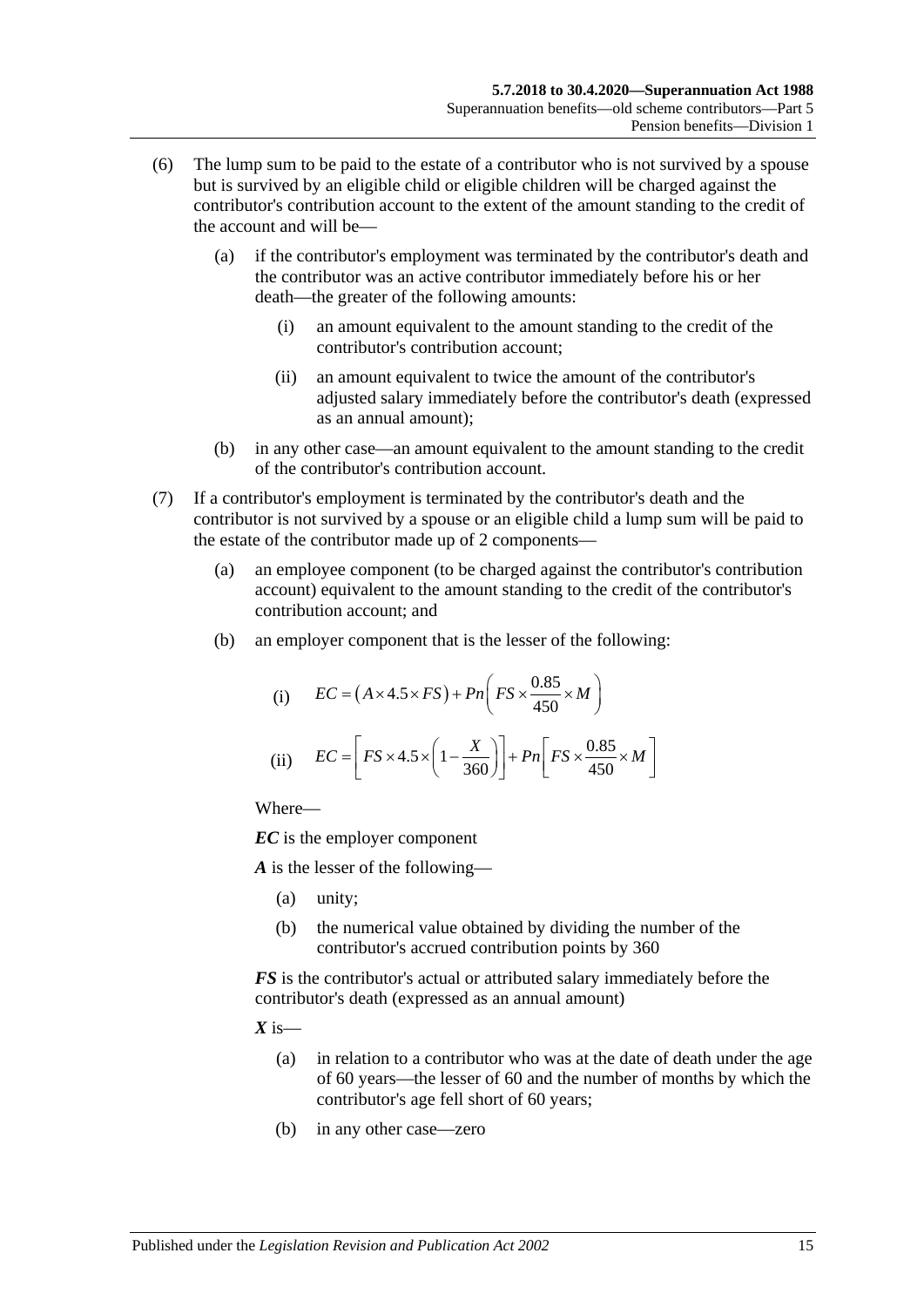#### *Pn* is—

- (a) in the case of a contributor who was in full-time employment during that part of the contribution period occurring after 31 December 1987—1;
- (b) in any other case—the numerical value arrived at by expressing the contributor's employment while an active contributor during that part of the contribution period as a proportion of full-time employment during that part of the contribution period

*M* is the number of months of the contributor's contribution period occurring after 31 December 1987.

#### <span id="page-71-0"></span>**39—Resignation and preservation of benefits**

- <span id="page-71-2"></span>(1) A contributor who resigns from employment before reaching the age of 55 years may elect—
	- (a) to take immediately an amount (to be charged against the contributor's contribution account) equivalent to the total balance of the account; or
	- (b) to preserve his or her accrued superannuation benefits.
- <span id="page-71-1"></span>(1a) A contributor who fails to inform the Board in writing of his or her election under [subsection](#page-71-0) (1) within 3 months after resignation will be taken to have elected to preserve his or her accrued superannuation benefits.
- (1b) If the Board is of the opinion that the limitation period referred to in [subsection](#page-71-1) (1a) would unfairly prejudice a contributor, the Board may extend the period as it applies to the contributor.
- <span id="page-71-4"></span><span id="page-71-3"></span>(1c) If a contributor resigns and elects to take the amount referred to in [subsection](#page-71-2)  $(1)(a)$ the contributor is also entitled to a superannuation payment in accordance with the following provisions:
	- (a) the contributor may at any time require the Board to make the payment to some other superannuation fund or scheme approved by the Board;
	- (ab) the Board must—
		- (i) not less than 6 months before the contributor's 60th birthday—notify the contributor in writing of the contributor's entitlement to require the Board to make the payment under [paragraph](#page-71-3) (b); and
		- (ii) not less than 6 months before the contributor's 55th birthday—notify the contributor in writing of the contributor's entitlement to require the Board to make the payment under [paragraph](#page-71-4) (c);
	- (b) the contributor may at any time after reaching the age of retirement require the Board to make the superannuation payment and, if no such requirement has been made on or before the date on which the contributor reaches 65 years of age, the Board will make the payment;
	- (c) if the contributor has reached the age of 55 years and is not employed by an employer within the meaning of the Commonwealth Act the contributor may require the Board to make the payment to the contributor;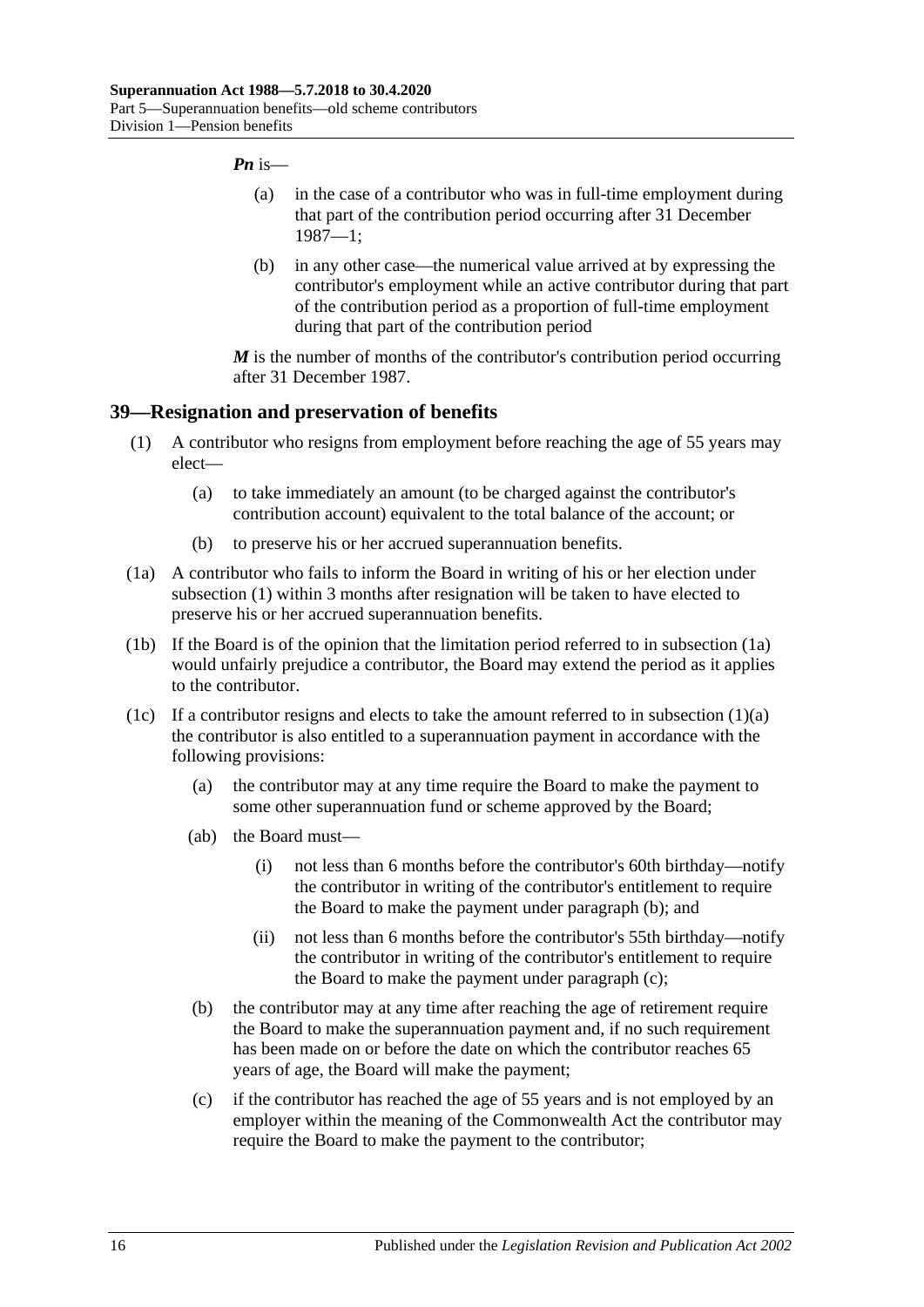- (d) if the contributor has become incapacitated and satisfies the Board that his or her incapacity for all kinds of work is 60 per cent or more of total incapacity and is likely to be permanent, the Board will make the payment to the contributor;
- (e) if the contributor dies, the payment will be made to the spouse of the deceased contributor or, if he or she left no surviving spouse, to the contributor's estate,

(and a payment under any of the above paragraphs excludes further rights so that a claim cannot be subsequently made under some other paragraph).

- <span id="page-72-0"></span>(1d) The amount of the superannuation payment referred to in [subsection](#page-71-0) (1c) is the aggregate of—
	- (a) an amount calculated as follows:

$$
A = P n \left( AFS \times \frac{0.85}{450} \times M \right)
$$

Where—

*A* is the amount

*Pn* is—

- (a) in the case of a contributor who was in full-time employment during that part of the contribution period occurring after 31 December 1987—1;
- (b) in any other case—the numerical value arrived at by expressing the contributor's employment while an active contributor during that part of the contribution period as a proportion of full-time employment during that part of the contribution period

*AFS* is the contributor's actual or attributed salary as at the date of resignation (expressed as an annual amount) adjusted to reflect changes in the Consumer Price Index since the date of resignation

*M* is the number of months of the contributor's contribution period occurring after 31 December 1987 and before 1 July 1992; and

- (b) the amount (if any) of the minimum contribution required to avoid payment of the superannuation guarantee charge in respect of the contributor under the Commonwealth Act together with interest from the date of resignation.
- (1da) The amount of interest will be calculated and credited to the contributor at the end of each financial year and will be calculated on the amount referred to in [subsection](#page-72-0) (1d) at the end of the first financial year and on the aggregate of that amount and the interest previously credited at the end of each subsequent financial year.
- (1db) The rate of interest will be determined by the Board in respect of each financial year in accordance with [section](#page-21-0) 20A.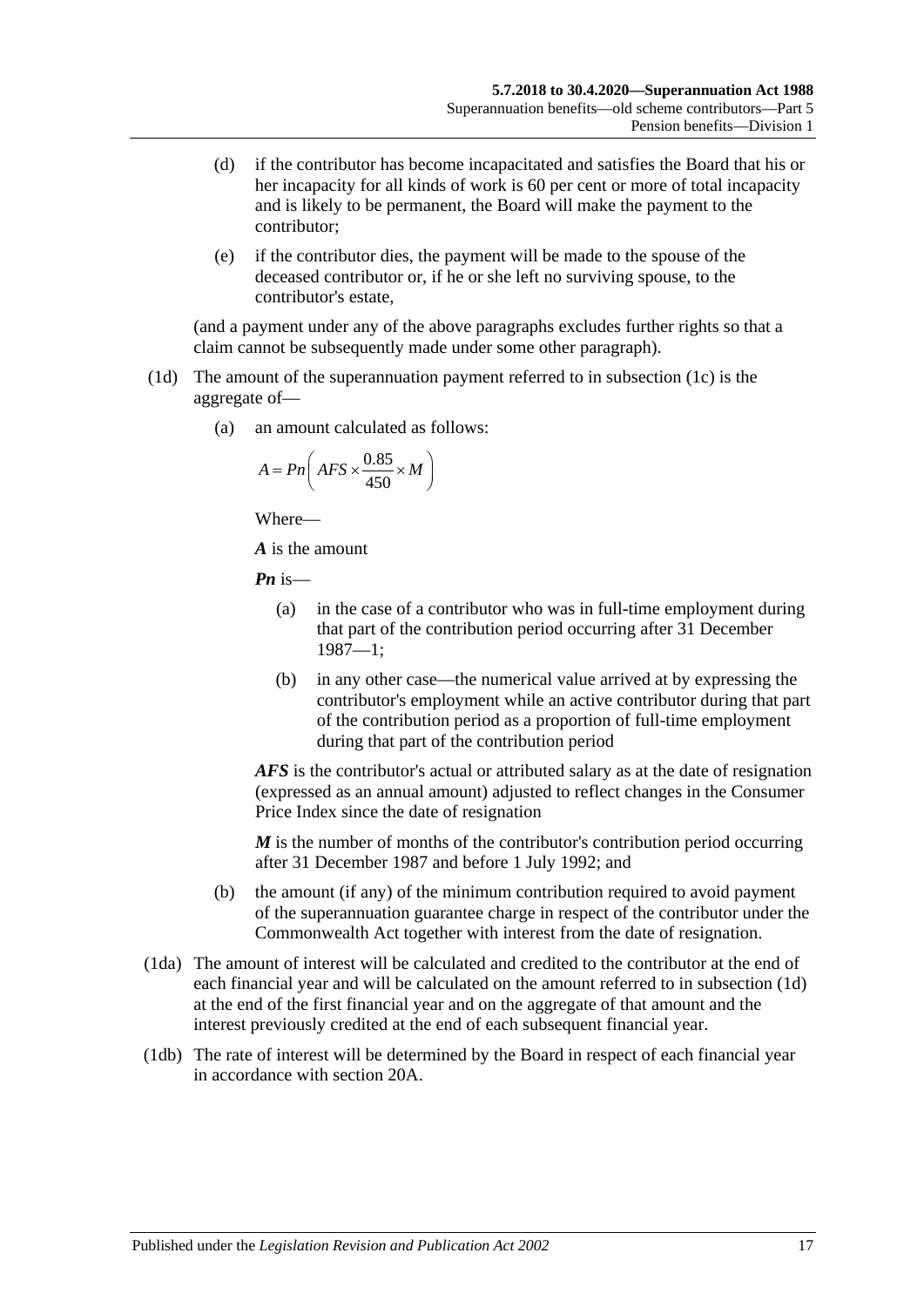- <span id="page-73-1"></span><span id="page-73-0"></span>(2) If a contributor resigns after a contribution period of less than 120 months and elects to preserve his or her accrued superannuation benefits, the following provisions apply—
	- (aa) the Board must, not less than 6 months before the contributor's 55th birthday, notify the contributor in writing of the contributor's entitlement to require the Board to make a superannuation payment under [paragraph](#page-73-0) (a);
	- (a) the contributor may at any time after reaching 55 years of age require the Board to make a superannuation payment and, if no such requirement has been made on or before the date on which the contributor reaches 65 years of age, the Board will make such a payment;
	- (b) if the contributor has become incapacitated and satisfies the Board that his or her incapacity for all kinds of work is 60 per cent or more of total incapacity and is likely to be permanent, the Board will make the payment to the contributor;
	- (c) if the contributor dies, a payment will be made to the spouse of the deceased contributor or, if he or she left no surviving spouse, to the contributor's estate,

(and a payment under any of the above paragraphs excludes further rights so that a claim cannot be subsequently made under some other paragraph).

- <span id="page-73-2"></span>(3) A payment under [subsection](#page-73-1) (2) will be made up of 2 components—
	- (a) an employee component (to be charged against the contributor's contribution account) equivalent to the total balance of the account; and
	- (b) an employer component that is the aggregate of—
		- (i) an amount that is, subject to [subsection](#page-74-0) (4), equal to 2⅓ times the amount of the employee component; and
		- (ii) an amount calculated as follows:

$$
A = P n \left( AFS \times \frac{0.85}{450} \times M \right)
$$

Where—

*A* is the amount

*Pn* is—

- (a) in the case of a contributor who was in full-time employment during that part of the contribution period occurring after 31 December 1987—1;
- (b) in any other case—the numerical value arrived at by expressing the contributor's employment while an active contributor during that part of the contribution period as a proportion of full-time employment during that part of the contribution period

*AFS* is the contributor's actual or attributed salary as at the date of resignation (expressed as an annual amount) adjusted to reflect changes in the Consumer Price Index since the date of resignation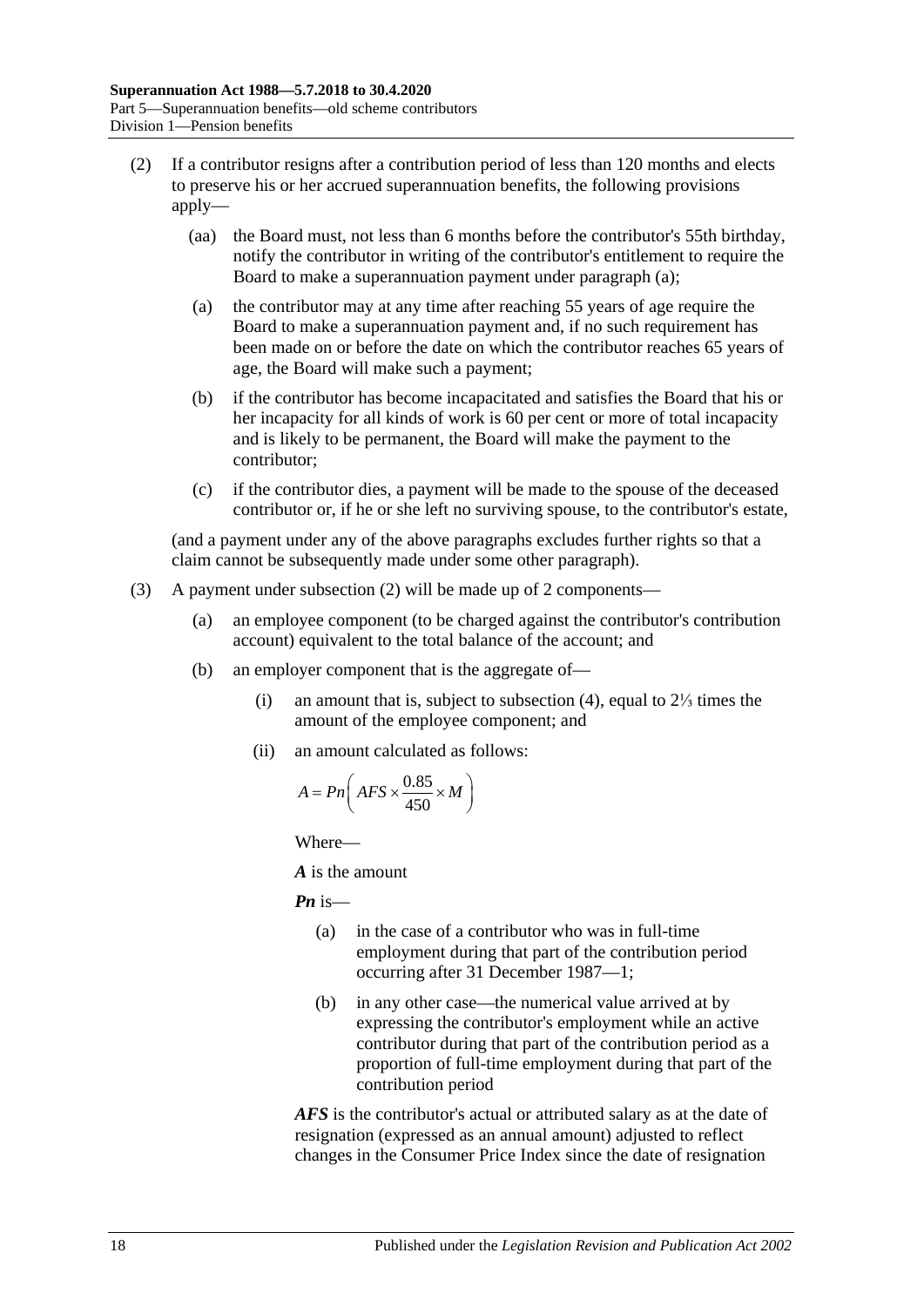*M* is the number of months of the contributor's contribution period occurring after 31 December 1987.

- <span id="page-74-0"></span>(4) The amount referred to in [subsection](#page-73-2) (3)(b)(i) cannot exceed 2⅓ times the amount that would have constituted the employee component if the contributor had contributed at the standard rate of contribution throughout the contributor's contribution period.
- <span id="page-74-3"></span><span id="page-74-2"></span><span id="page-74-1"></span>(5) If a contributor resigns after a contribution period of 120 months or more and elects to preserve his or her accrued superannuation benefits, the following provisions apply—
	- (aa) the Board must, not less than 6 months before the contributor's 55th birthday, notify the contributor in writing of the contributor's entitlement to require the payment of a retirement pension under [paragraph](#page-74-1) (a);
	- (a) the contributor may, at any time after reaching 55 years of age require the Board to commence paying a retirement pension and, if no such requirement has been made on or before the date on which the contributor reaches 60 years of age, the Board will commence paying a retirement pension as from that date:
	- (b) if the contributor has become incapacitated and satisfies the Board that his or her incapacity for all kinds of work is 60 per cent or more of total incapacity and is likely to be permanent, the Board will pay an invalid pension to the contributor;
	- (c) if the contributor dies and is survived by a spouse (not being a person who became the contributor's spouse after the contributor's resignation and less than 5 years before the date of his or her death), a pension will be paid to the spouse of the deceased contributor;
	- (d) if the contributor dies and is survived by a spouse and an eligible child or eligible children, a pension will be paid to each eligible child;
	- (e) if the contributor dies and is not survived by a spouse but is survived by an eligible child or eligible children, a lump sum will be paid to the contributor's estate and a pension will be paid to each eligible child;
	- (f) if the contributor dies and is not survived by a spouse or an eligible child a lump sum will be paid to the contributor's estate.
- <span id="page-74-4"></span>(6) Subject to [subsection](#page-75-0) (7), a pension payable under [subsection](#page-74-2) (5) will be calculated in the same way as if—
	- (a) the contributor had continued in his or her former employment between the date of resignation and the date on which a pension first became payable under that subsection but had elected to make no contribution in respect of that period;
	- (b) the contributor's actual or attributed salary for the purpose of calculating the pension were that salary as at the date of resignation adjusted to reflect changes in the Consumer Price Index between the date of resignation and the date on which the pension first became payable;
	- (c) in the case of a retirement pension—the contributor had retired on the date on which the retirement pension first became payable under this section;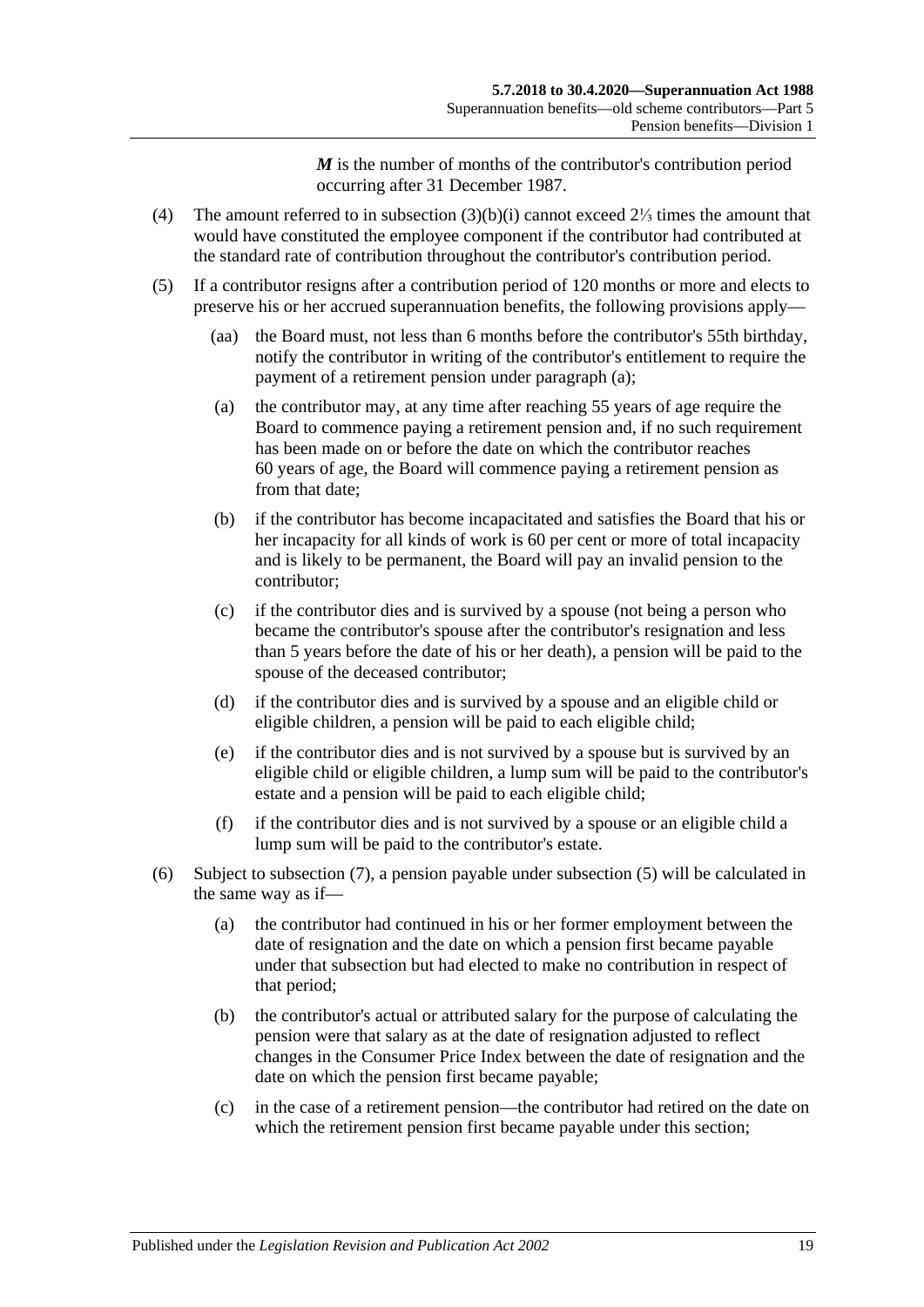- (d) in the case of an invalid pension—the contributor's employment had been terminated on the ground of invalidity on the date on which he or she satisfied the Board of the matters referred to in [subsection](#page-74-3) (5)(b).
- <span id="page-75-0"></span>(7) When calculating a pension under [subsection](#page-74-4) (6) in respect of a contributor who was accepted as a contributor before the prescribed age and before the commencement of the repealed Act, a factor in the relevant formula designated "A" will be replaced by a factor calculated as follows:

$$
A_{\rm I} = A \times \frac{M}{NM} \times \frac{CP}{S}
$$

Where—

*A1* is the substituted factor

*A* is the factor designated "A" in the relevant formula

 $M$  is—

- (a) in the case of a contributor for whom the age of retirement is 55 years—360;
- (b) in the case of a contributor for whom the age of retirement is 60 years—
	- (i) in the case of a retirement pension where the contributor is 55 years or more but less than 60 years when the pension first becomes payable— $300 + n$ ;
	- (ii) in all other cases—360

*NM* is the number of months between the date on which the contributor was accepted as a contributor and—

- (a) in the case of a retirement pension—the date on which the pension first became payable or the date on which the contributor reached or will reach the age of retirement whichever occurs first;
- (b) in all other cases—the date on which the contributor will reach, or would have reached, the age of retirement

*CP* is the number of months in the contribution period to the date of resignation

*S* is the number of months in the contribution period after the date on which the contributor reached the prescribed age

*n* is the number of months between the day on which the contributor reached the age of 55 years and the day on which the pension first became payable.

(7a) In [subsection](#page-75-0) (7)—

*prescribed age* means—

- (a) in relation to a contributor for whom the age of retirement is 55 years—the age of 25 years;
- (b) in relation to all other contributors—the age of 30 years.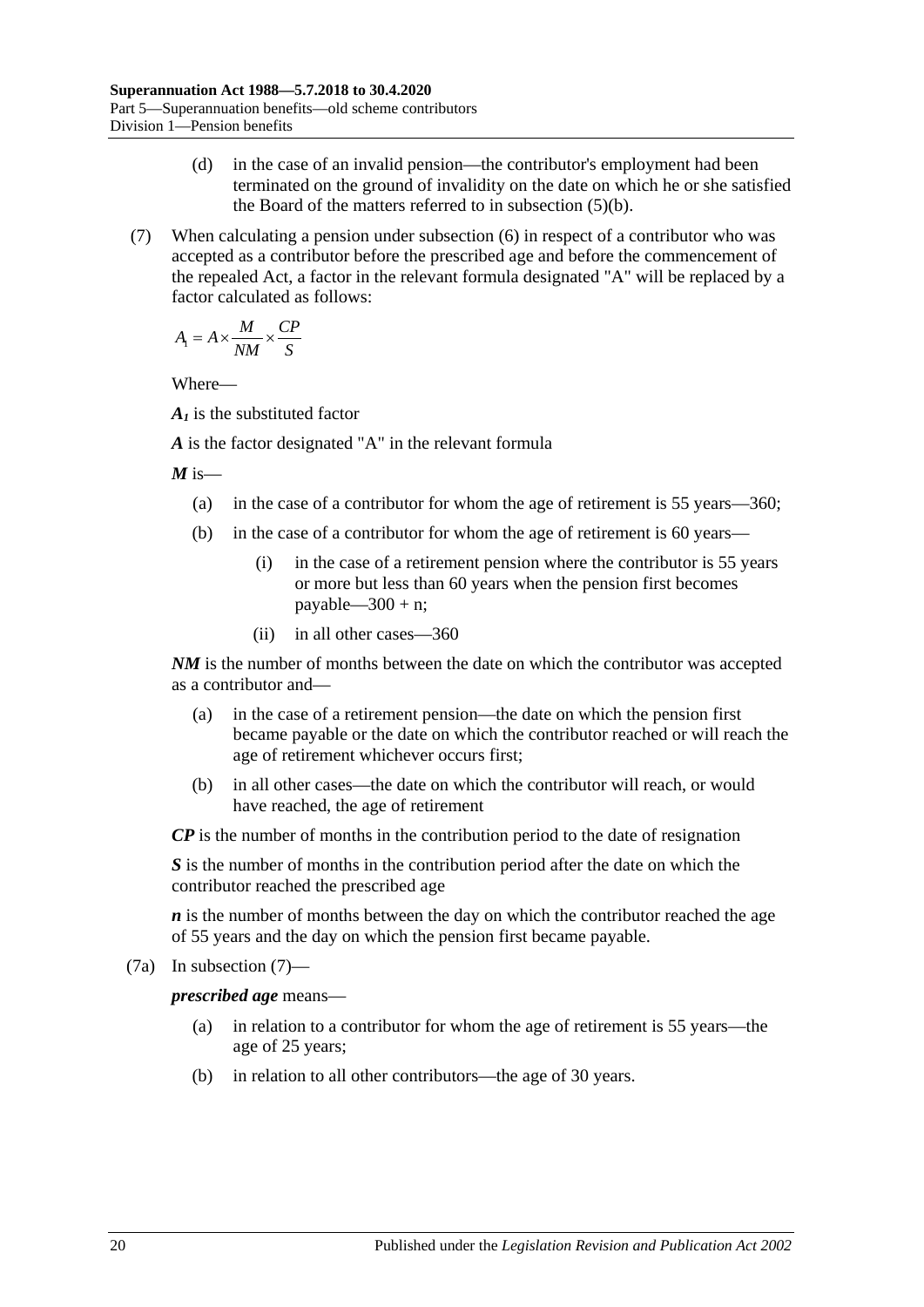- (8) If a retirement pension calculated in accordance with [subsection](#page-75-0) (7) exceeds the pension to which the contributor would have been entitled if he or she had continued in employment from the date of resignation to the date on which the retirement pension first became payable under this section and had contributed at the standard contribution rate over that period, the pension will be reduced to that latter amount.
- (8a) The lump sum to be paid to the estate of a contributor who is not survived by a spouse but is survived by an eligible child or eligible children will be the amount standing to the credit of the contributor's contribution account and will be charged against that account.
- (8b) The lump sum to be paid to the estate of a contributor who is not survived by a spouse or an eligible child will be made up of 2 components—
	- (a) an employee component (to be charged against the contributor's contribution account) equivalent to the amount standing to the credit of the contributor's contribution account; and
	- (b) an employer component that is the lesser of the following:

(i) 
$$
EC = (A \times 4.5 \times AFS) + Pn\left(AFS \times \frac{0.85}{450} \times M\right)
$$
  
(ii) 
$$
EC = \left[AFS \times 4.5 \times \left(1 - \frac{X}{360}\right)\right] + Pn\left(AFS \times \frac{0.85}{450} \times M\right)
$$

Where—

*EC* is the employer component

*A* is the lesser of the following—

- (a) unity;
- (b) the numerical value obtained by dividing the number of the contributor's accrued contribution points by 360

*AFS* is the contributor's actual or attributed salary as at the date of resignation (expressed as an annual amount) adjusted to reflect changes in the Consumer Price Index from the date of resignation until the contributor's death

 $X$  is—

- (a) in relation to a contributor who was at the date of death under the age of 60 years—the lesser of 60 and the number of months by which the contributor's age fell short of 60 years;
- (b) in any other case—zero

*Pn* is—

(a) in the case of a contributor who was in full-time employment during that part of the contribution period occurring after 31 December 1987—1;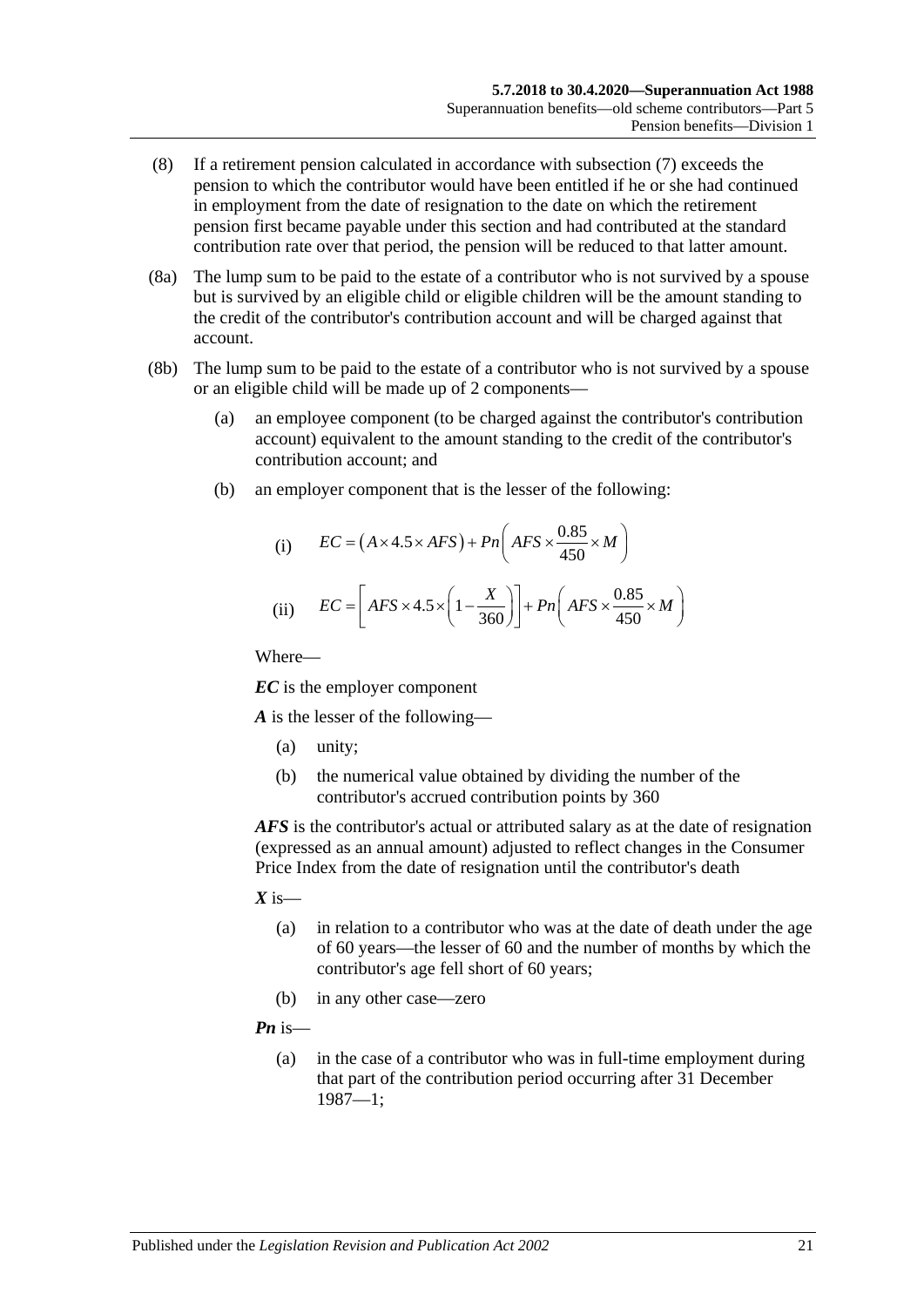(b) in any other case—the numerical value arrived at by expressing the contributor's employment while an active contributor during that part of the contribution period as a proportion of full-time employment during that part of the contribution period

*M* is the number of months of the contributor's contribution period occurring after 31 December 1987.

- (8c) Subject to this Act, benefits under this section will be calculated by using the appropriate formula in force under this Part on the day on which the contributor resigned or is taken to have resigned by virtue of some other provision of this Act.
- <span id="page-77-0"></span>(9) The right to preserve accrued superannuation benefits under this section does not apply for the benefit of a contributor who was, when he or she resigned, an employee—
	- (a) of the Australian National Railways Commission; or
	- (b) of a prescribed employer.
- (10) [Subsection](#page-77-0) (9)(a) does not apply to former employees of the Australian National Railways Commission who resigned to take up employment with the National Rail Corporation.
- (10a) For the purposes of this section, a contributor will be taken to resign if the contributor's employment terminates or is terminated for any reason except invalidity (in circumstances entitling the contributor to benefits under this Act), retrenchment or death.
- (10b) A contributor who is taken by clause 7(6)(a) of Schedule 2 of the *[State Bank](http://www.legislation.sa.gov.au/index.aspx?action=legref&type=act&legtitle=State%20Bank%20(Corporatisation)%20Act%201994)  [\(Corporatisation\) Act](http://www.legislation.sa.gov.au/index.aspx?action=legref&type=act&legtitle=State%20Bank%20(Corporatisation)%20Act%201994) 1994* to have resigned from his or her employment and to have elected to preserve his or her accrued benefits under this section will, for the purposes of the application of [subsection](#page-74-2) (5), be taken to have resigned after a contribution period of 120 months or more.
- (11) This section does not apply to, or in relation to, an outplaced employee who resigned from employment before reaching the age of 55 years unless he or she has made an election in accordance with [section](#page-80-0) 39C to preserve his or her accrued superannuation benefits under this section or is taken under [section](#page-80-0) 39C to have made such an election.

#### <span id="page-77-2"></span><span id="page-77-1"></span>**39A—Resignation or retirement pursuant to a voluntary separation package**

- (1) This section applies to a contributor who resigns or retires from his or her employment before reaching the age of retirement pursuant to a voluntary separation package—
	- (a) that includes a term that this section is to apply to the contributor; and
	- (b) that has been approved by the Treasurer.
- (2) [Section](#page-59-0) 34 or [39](#page-71-1) does not apply to a contributor to whom this section applies.
- (3) A contributor to whom this section applies who resigns before reaching the age of 55 years is entitled—
	- (a) if he or she had not reached the age of 45 years at resignation—to benefits under [subsection](#page-78-0) (3a); or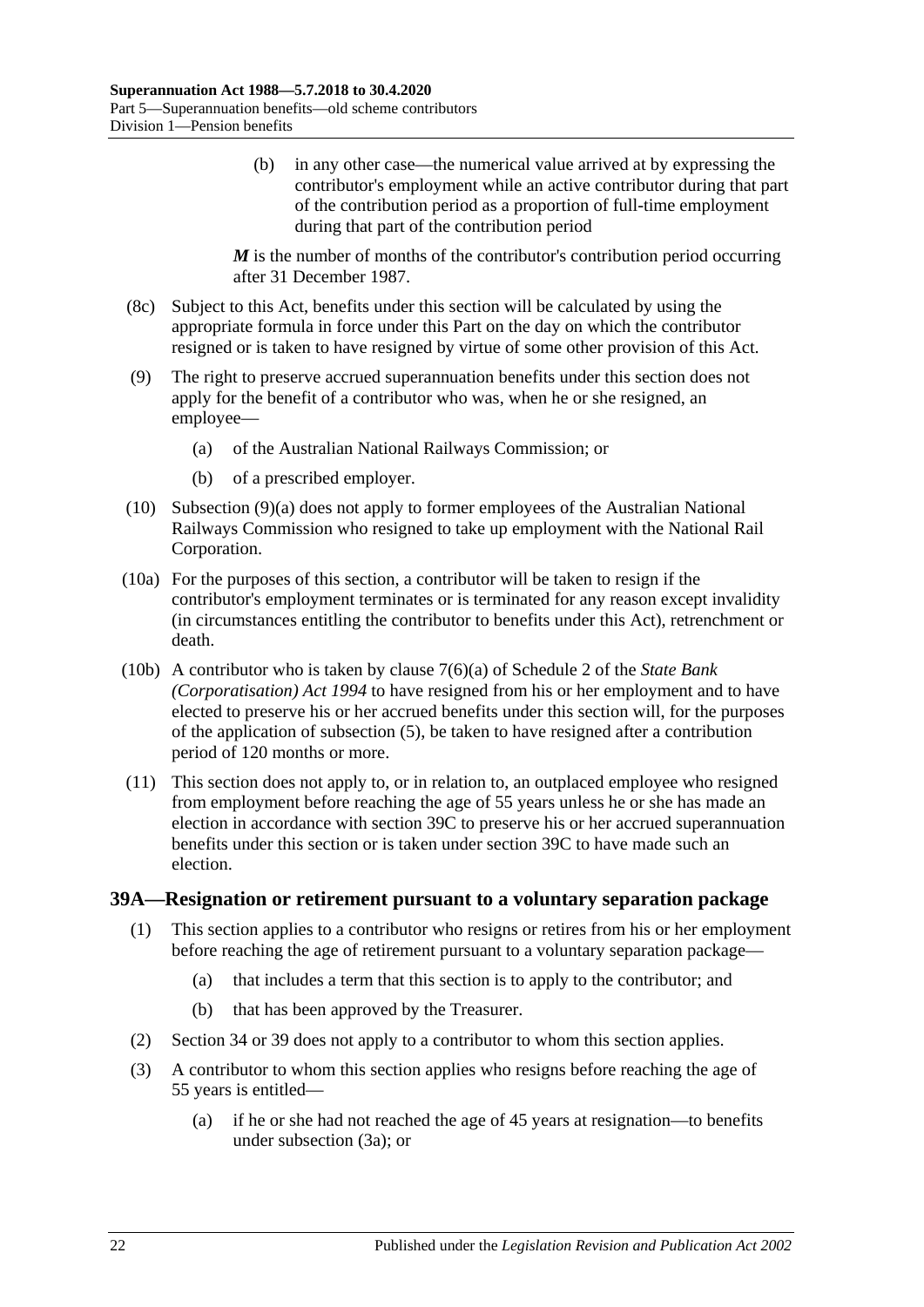- (b) if he or she had reached that age at resignation—to benefits under [subsection](#page-78-0) (3a) unless he or she elects (as a term of the voluntary separation package) to take benefits under [subsection](#page-78-1) (3g).
- <span id="page-78-4"></span><span id="page-78-0"></span>(3a) A contributor who is entitled to benefits under this subsection is entitled to a lump sum made up of—
	- (a) an employee component (to be charged against the contributor's contribution account) equivalent to the total balance of the account; and
	- (b) an employer component that is equal to the lesser of 2.5 times the amount of the employee component or 2.5 times the amount that would have constituted the employee component if the contributor had contributed at the standard contribution rate throughout the contributor's contribution period.
- <span id="page-78-2"></span>(3b) A part of the lump sum referred to in [subsection](#page-78-0) (3a) being an amount equivalent to the minimum contribution required to avoid payment of the superannuation guarantee charge in respect of the contributor under the Commonwealth Act is preserved.
- (3c) The contributor is entitled to the balance of the lump sum at the time of resignation.
- <span id="page-78-3"></span>(3d) The amount preserved under [subsection](#page-78-2) (3b) together with interest is payable in accordance with the following provisions:
	- (aa) the Board must, not less than 6 months before the contributor's 55th birthday, notify the contributor in writing of the contributor's entitlement to require payment of the amount under [paragraph](#page-78-3) (a);
	- (a) the contributor may at any time after reaching 55 years of age require the Board to pay the amount and, if no such requirement has been made on or before the date on which the contributor reaches 65 years of age, the Board will pay the amount to the contributor;
	- (b) if the contributor has become incapacitated and satisfies the Board that his or her incapacity for all kinds of work is 60 per cent or more of total incapacity and is likely to be permanent, the Board will pay the amount to the contributor;
	- (c) if the contributor dies, the amount will be paid to the spouse of the deceased contributor or, if he or she left no surviving spouse, to the contributor's estate,

(and a payment under any of the above paragraphs excludes further rights so that a claim cannot be subsequently made under some other paragraph).

- (3e) The amount of interest will be calculated and credited to the contributor at the end of each financial year and will be calculated on the amount referred to in [subsection](#page-78-2) (3b) at the end of the first financial year and on the aggregate of that amount and the interest previously credited at the end of each subsequent financial year.
- (3f) The rate of interest will be determined by the Board in respect of each financial year in accordance with [section](#page-21-0) 20A.
- <span id="page-78-1"></span>(3g) A contributor who is entitled to benefits under this subsection is entitled to a pension calculated as follows:

$$
P = FS \times \left[ \frac{A \times \left\{ 22 + \left[ \left( 2.1 + 0.07 \left( X - 45 \right) \right) \times \left( X - 45 \right) \right] \right\}}{100} \right] \times \left[ 1 + \left( \frac{n}{420} \times \frac{6}{A} \times \frac{1}{50} \right) \right]
$$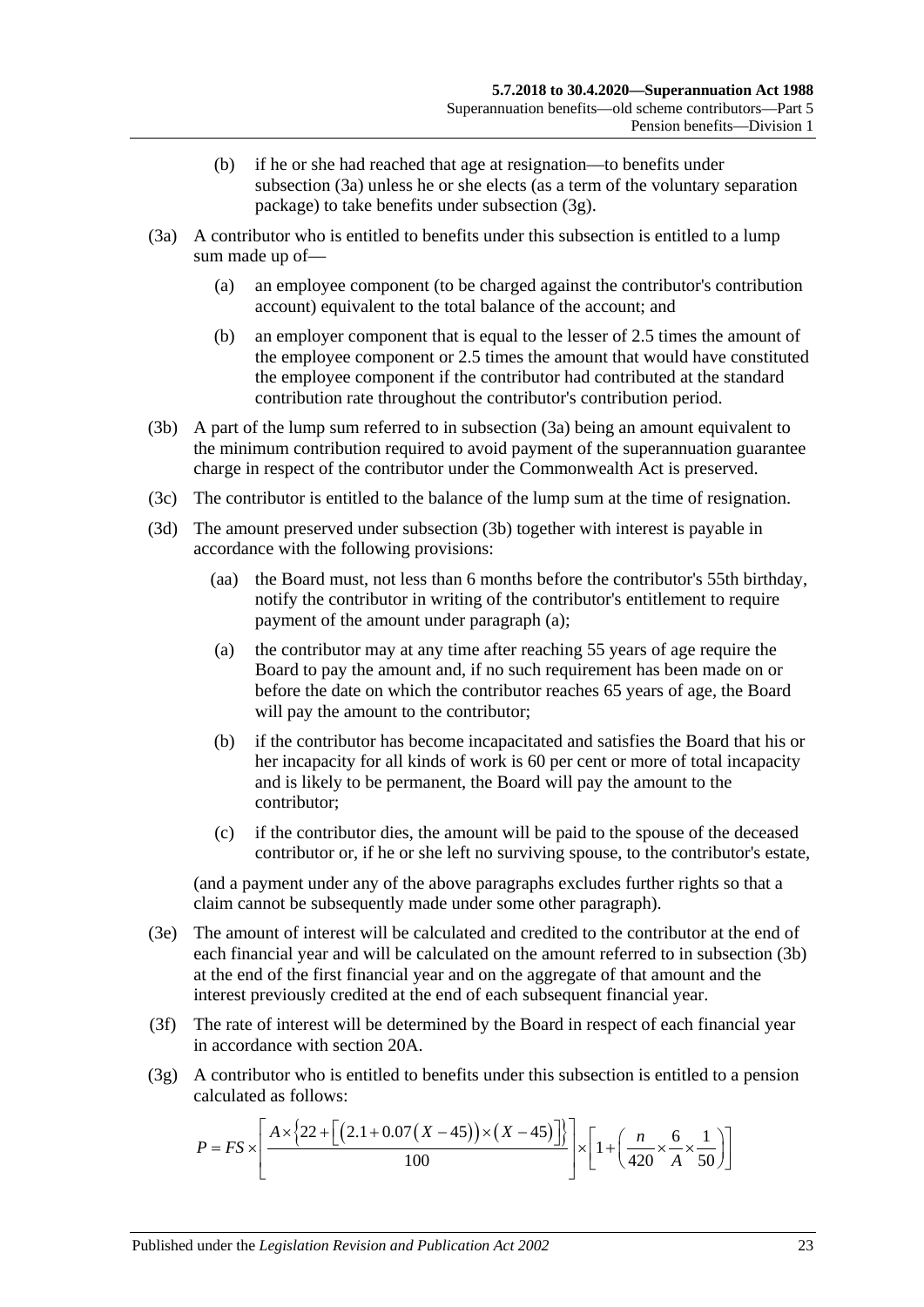Where—

*P* is the amount of the pension (expressed as an amount per fortnight)

*FS* is the contributor's actual or attributed salary (expressed as an amount per fortnight)

*A* is the lesser of the following

- (a) unity;
- (b) the numerical value obtained by dividing the number of the contributor's accrued contribution points by—
	- (i) in the case of a contributor who was accepted as a contributor under the repealed Act before reaching the age of 30 years—the number of months between the date of acceptance and the date of resignation;
	- (ii) in any other case—the number of months between the contributor's 30th birthday and the date of resignation

*X* is the contributor's age at resignation in years and completed months expressed to 2 decimal places

*n* is 420 or the aggregate number of contribution points that accrued to the contributor between 1 July 1992 and the date of resignation whichever is the lesser.

- (3h) An election under [subsection](#page-78-4) (3)(b) must be made within 3 months after the date of resignation.
- (3i) A pension under [subsection](#page-78-1) (3g) will be indexed.
- (4) A contributor to whom this section applies who retires on or after reaching the age of 55 years is entitled to a lump sum that is equivalent to the amount that the contributor would have received if [section](#page-59-0) 34 had applied to the contributor and he or she—
	- (a) had been entitled to commute the whole of his or her retirement pension; and
	- (b) had commuted the whole of the pension pursuant to the regulations.
- (5) In this section—

*voluntary separation package* means an agreement between a contributor and his or her employer pursuant to which the contributor resigns or retires from employment.

#### <span id="page-79-0"></span>**39B—Outplaced employees—55 and over**

- <span id="page-79-1"></span>(1) A contributor who had reached the age of 55 years when he or she retired from employment to take up employment in the private sector pursuant to an offer of employment in a contracting out agreement may elect—
	- (a) to preserve his or her accrued superannuation benefits under [section](#page-71-1) 39 as though he or she had resigned from employment before reaching the age of 55 years; or
	- (b) to take the benefit provided by [section](#page-77-1) 39A.
- <span id="page-79-3"></span><span id="page-79-2"></span>(2) A contributor who fails to inform the Board in writing of his or her election under [subsection](#page-79-0) (1) within 1 month after retiring will be taken to have made an election under [subsection](#page-79-1)  $(1)(a)$ .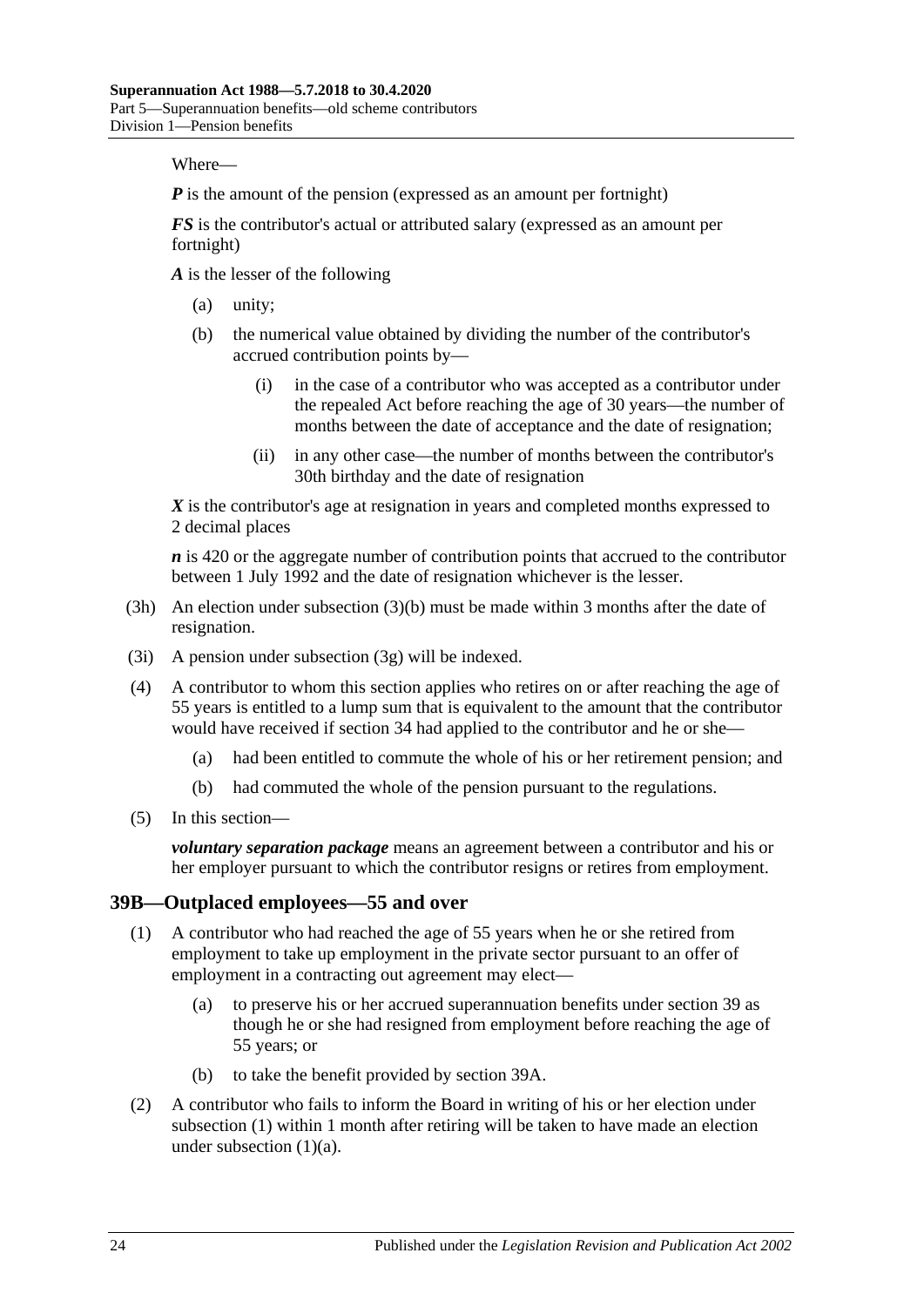- (3) If the Board is of the opinion that the limitation period referred to in [subsection](#page-79-2) (2) would unfairly prejudice a contributor, the Board may extend the period as it applies to the contributor.
- (4) If a contributor has made, or is taken to have made, an election under [subsection](#page-79-1) (1)(a), [section](#page-71-1) 39 applies to, and in relation to, the contributor except that
	- (a) [section](#page-74-2) 39(5) (instead of [section](#page-73-1) 39(2)) will apply to, and in relation to, a contributor whose contribution period is less than 120 months; and
	- (b) the contributor is not entitled to require the Board to commence paying a retirement pension under section [39\(5\)\(a\),](#page-74-1) and the Board must not commence paying such a pension under that provision, until the contributor has ceased employment with the private sector employer.
- (5) If the contributor has made an election under [subsection](#page-79-3) (1)(b), [section](#page-77-1) 39A applies to the contributor as though the requirements of [section](#page-77-2) 39A(1) had been met.

# <span id="page-80-1"></span><span id="page-80-0"></span>**39C—Outplaced employees under 55**

- <span id="page-80-2"></span>(1) A contributor who had not reached the age of 55 years when he or she resigned from employment to take up employment in the private sector pursuant to an offer of employment in a contracting out agreement may elect—
	- (a) to preserve his or her accrued superannuation benefits under [section](#page-71-1) 39; or
	- (b) to take the benefits provided by [section](#page-77-1) 39A.
- <span id="page-80-5"></span><span id="page-80-3"></span>(2) A contributor who fails to inform the Board in writing of his or her election under [subsection](#page-80-1) (1) within 1 month after resigning will be taken to have made an election under [subsection](#page-80-2) (1)(a).
- (3) If the Board is of the opinion that the limitation period referred to in [subsection](#page-80-3) (2) would unfairly prejudice a contributor, the Board may extend the period as it applies to the contributor.
- (4) If a contributor has made, or is taken to have made, an election under [subsection](#page-80-2) (1)(a), [section](#page-71-1) 39 applies to, and in relation to, the contributor except that (subject to [subsection](#page-80-4)  $(5)$ )—
	- (a) [section](#page-74-2) 39(5) (instead of [section](#page-73-1) 39(2)) applies to, and in relation to, a contributor whose contribution period is less than 120 months; and
	- (b) the contributor is not entitled to require the Board to commence paying a retirement pension under section  $39(5)(a)$ , and the Board must not commence paying such a pension under that provision, until the contributor has reached the age of 55 years and has ceased employment with the private sector employer.
- <span id="page-80-4"></span>(5) A contributor who has made, or is taken to have made, an election under [subsection](#page-80-2) (1)(a) and whose contribution period is less than 120 months may inform the Board in writing within 1 month after resigning that [section](#page-73-1) 39(2) and not [section](#page-74-2) 39(5) is to apply to, and in relation to, the contributor and in that case—
	- (a) [section](#page-73-1) 39(2) applies to, and in relation to, the contributor; but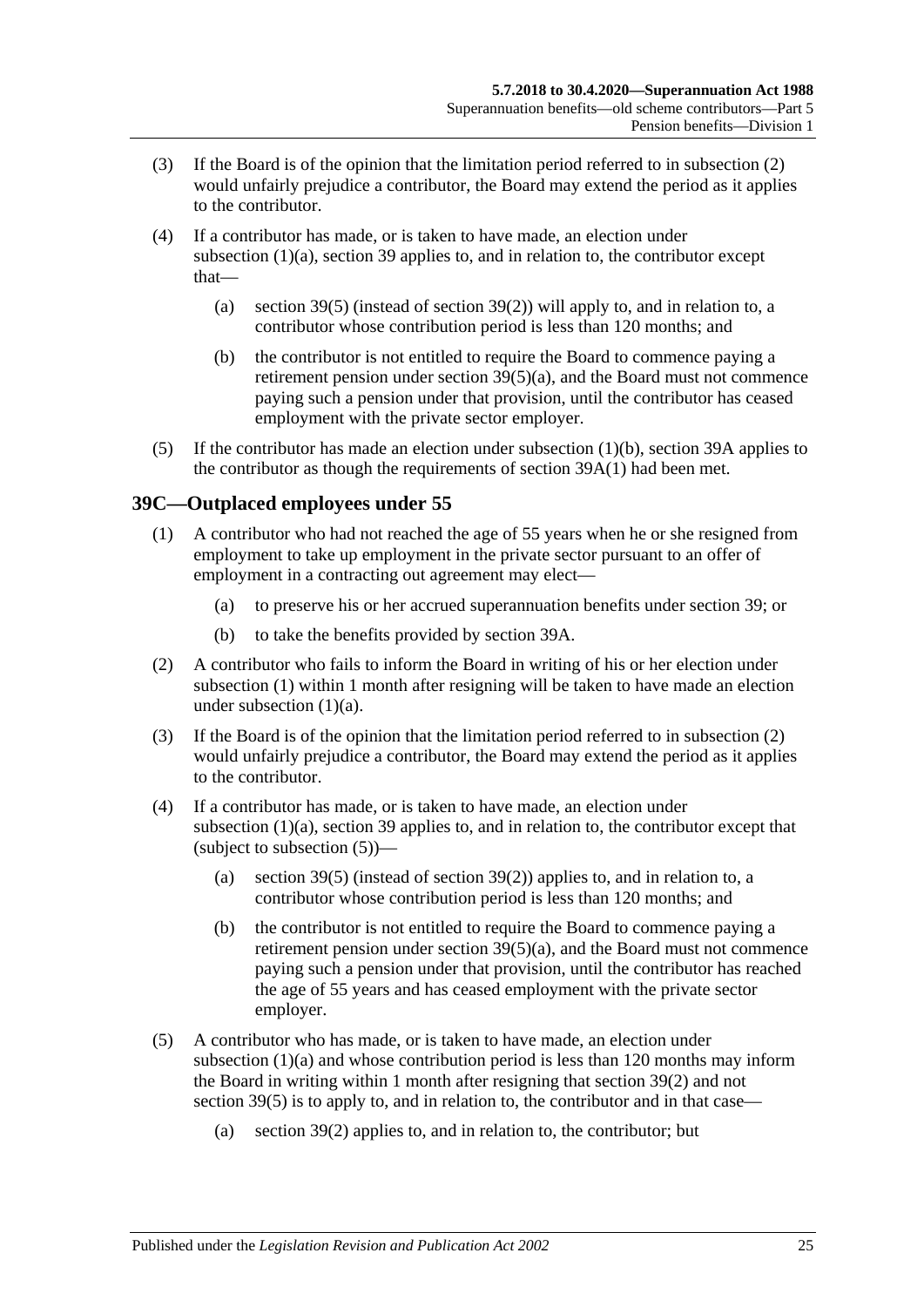- (b) the contributor is not entitled to require the Board to make a superannuation payment under section [39\(2\)\(a\),](#page-73-0) and the Board must not make a superannuation payment under that provision until the contributor has reached the age of 55 years and has ceased employment with the private sector employer.
- (6) If the Board is of the opinion that the limitation period referred to in [subsection](#page-80-4) (5) would unfairly prejudice a contributor, the Board may extend the period as it applies to the contributor.
- (7) If the contributor has made an election under [subsection](#page-80-5)  $(1)(b)$ , [section](#page-77-1) 39A applies to the contributor as though the requirements of [section](#page-77-2) 39A(1) had been met.

# **Division 2—General**

# <span id="page-81-3"></span>**40—Commutation of pension**

- (1) The Board will, on the application of a person who is entitled to a pension (other than a temporary disability pension or an eligible child's pension), commute a pension, or a proportion of a pension, to a lump sum payment.
- (2) The right of commutation is subject to the qualifications prescribed by regulation.
- <span id="page-81-0"></span>(3) In the commutation of a pension, commutation factors promulgated by regulation will be applied.
- (4) The amount of a commutation factor fixed under [subsection](#page-81-0) (3) may reflect the loss of the benefit provided by [section](#page-99-0)  $38(4)(a)$  or section  $47(3)$  as a result of the commutation of the pension or a proportion of the pension.

### <span id="page-81-1"></span>**40A—Commutation to pay deferred superannuation contributions surcharge**

- (1) The Board will, on the application of a contributor who is entitled to a pension (other than a temporary disability pension) and who is liable for a deferred superannuation contributions surcharge, commute so much of the pension as is required to provide a lump sum equivalent to the amount of the surcharge.
- (2) An application under [subsection](#page-81-1) (1) must be made in writing to the Board before the expiration of the period of 3 months immediately following the date on which the notice given to the contributor by the Commissioner of Taxation under section 15(7) of the Superannuation Contributions Tax Act was issued.
- <span id="page-81-2"></span> $(3)$  If—

 $(a)$ 

- (i) a contributor who is liable for a deferred superannuation contributions surcharge dies before notice by the Commissioner of Taxation under section 15(7) of the Superannuation Contributions Tax Act is issued; or
- (ii) a contributor who is liable for a deferred superannuation contributions surcharge dies within 3 months after the issue of such a notice without having commuted his or her pension under [subsection](#page-81-1) (1); and
- (b) the contributor is survived by a spouse who is entitled to a pension as the contributor's spouse under this Act,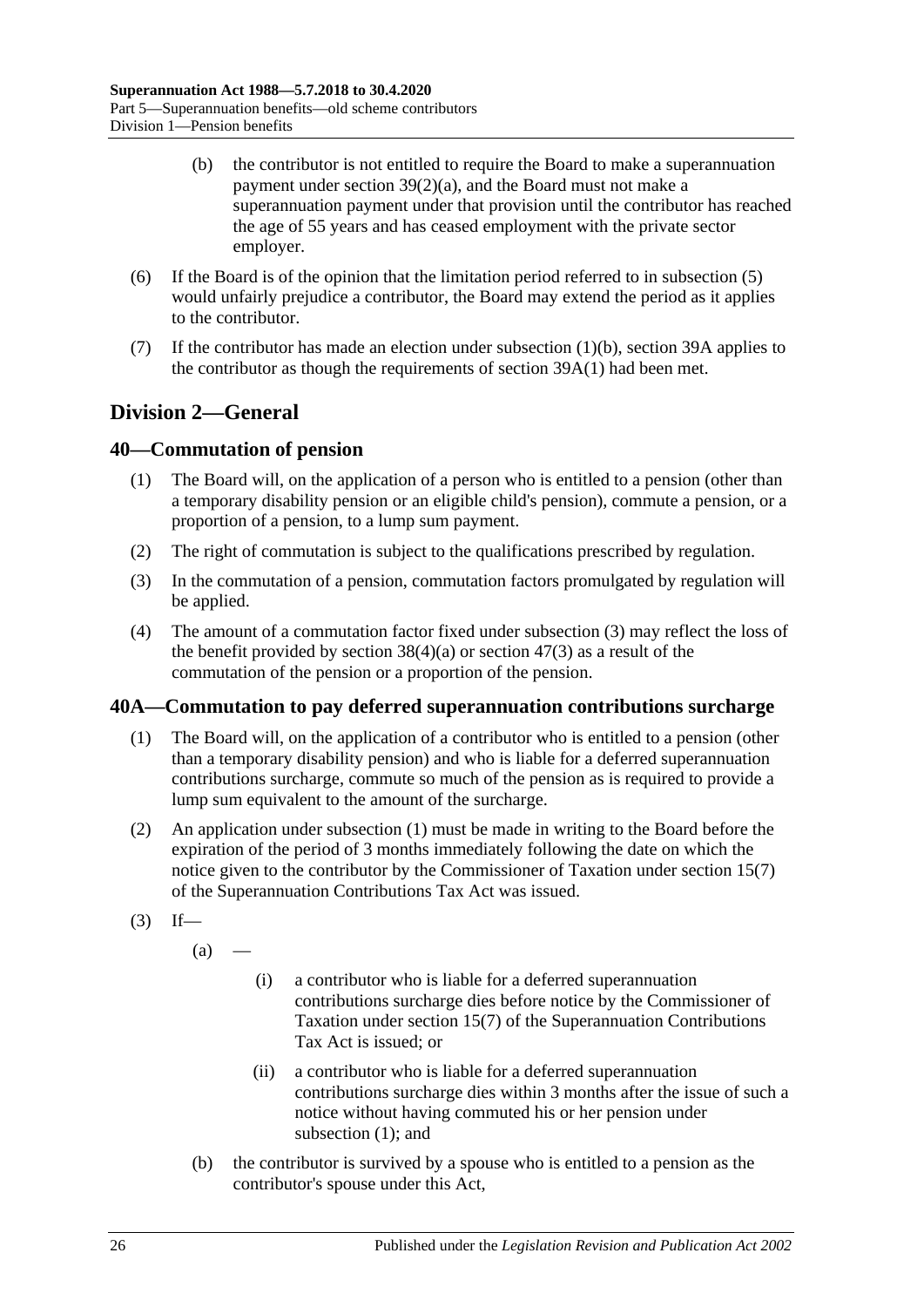the Board will, subject to [subsection](#page-82-0) (5) on the application of the spouse, commute so much of the spouse's pension as is required to provide a lump sum equivalent to the amount of the surcharge.

- (4) An application under [subsection](#page-81-2) (3) must be made in writing to the Board before the expiration of the period of 6 months immediately following the contributor's death or the issue of the notice under section 15(7) of the Superannuation Contributions Tax Act, whichever is the later.
- <span id="page-82-0"></span>(5) The Board must not commute a pension under [subsection](#page-81-2) (3) unless it is satisfied that the resulting lump sum will be applied in payment of the surcharge or be used to reimburse the deceased contributor's estate, or the spouse or other person who has paid the surcharge on behalf of the estate.
- (6) The commutation factors to be applied in the commutation of a pension under this section will be determined by the Treasurer on the recommendation of an actuary.
- (7) If the Board is satisfied that—
	- (a) a contributor, or the spouse of contributor, is entitled to commute the whole of his or her pension under [section](#page-81-3) 40 and has done so except for a part that the contributor or spouse wishes to retain for the purpose of commutation under this section in order to pay the contributor's deferred superannuation contributions surcharge; and
	- (b) after commutation under this section for that purpose there will still be a part of the pension remaining uncommuted; and
	- (c) the part of the pension originally retained for commutation under this section was a reasonable estimate of the amount of the pension that would be required for that purpose,

the Board will, on the application of the contributor or spouse made at the same time as his or her application under [subsection](#page-81-1) (1) or [\(3\),](#page-81-2) commute the remaining uncommuted part of the pension using the factors applicable under [section](#page-81-3) 40.

# **40AB—Commutation to pay Division 293 tax**

- (1) The purpose of this section is to facilitate the payment of amounts by the Board to the Commissioner of Taxation as required under Schedule 1 Subdivision 135-C of the Taxation Administration Act in connection with Division 293 tax payable by contributors.
- (2) If a Division 293 release authority for a contributor who is entitled to a pension is given to the Board in accordance with Schedule 1 Subdivision 135-B of the Taxation Administration Act, the Board must—
	- (a) commute so much of the contributor's pension as is necessary to provide a lump sum equal to the release amount required to be paid by the Board in respect of the contributor under Schedule 1 section 135-75 of the Taxation Administration Act; and
	- (b) pay the lump sum resulting from the commutation to the Commissioner of Taxation.
- (3) The commutation factors to be applied in the commutation of a pension under this section will be determined by the Treasurer on the recommendation of an actuary.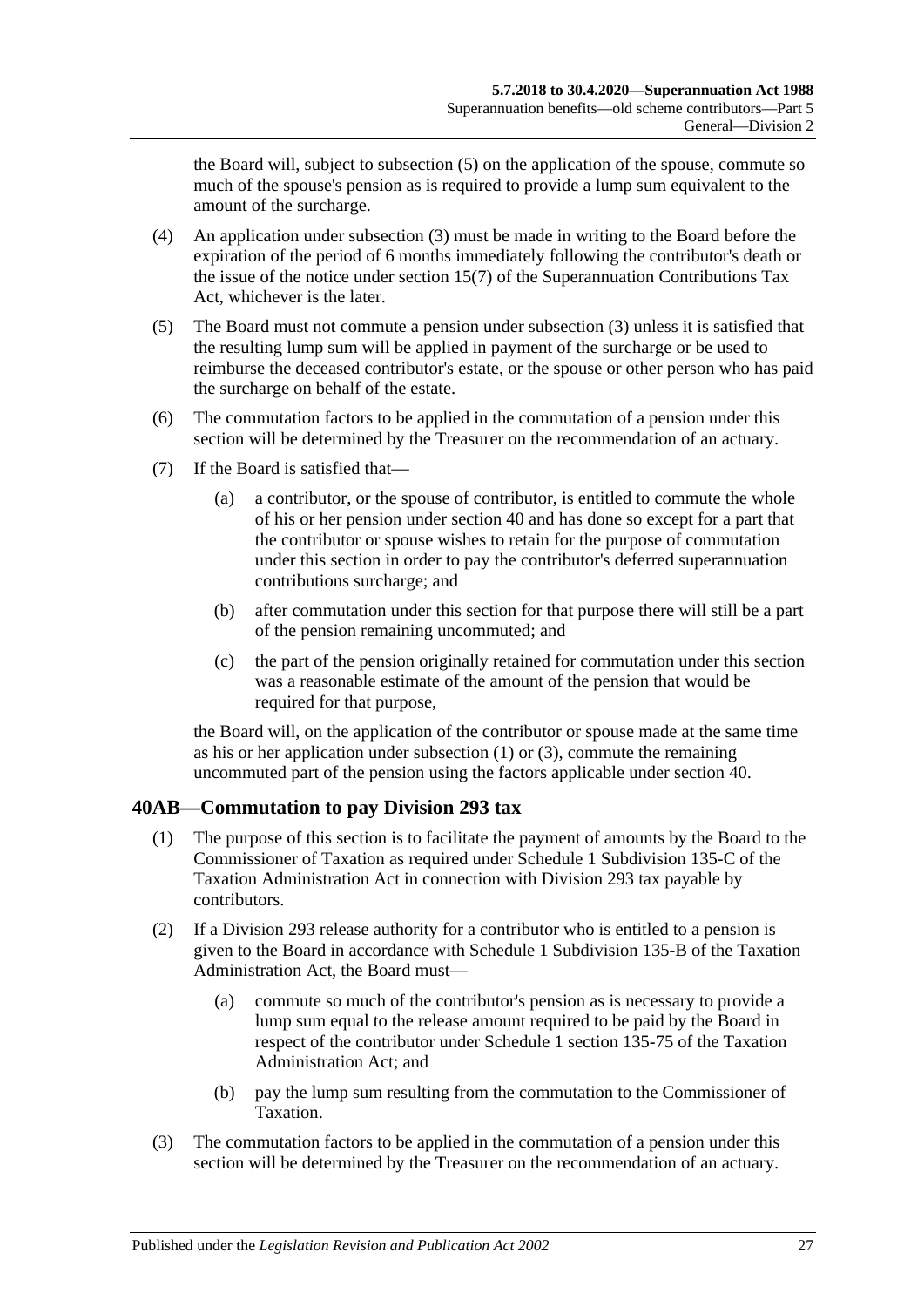- (4) If the Board is satisfied that—
	- (a) a contributor is entitled to commute the whole of his or her pension under [section](#page-81-3) 40 and has done so except for a part that the contributor wishes to retain for the purpose of commutation under this section in order to meet the contributor's liability for Division 293 tax; and
	- (b) after commutation under this section for that purpose there will still be a part of the pension remaining uncommuted; and
	- (c) the part of the pension originally retained for commutation under this section was a reasonable estimate of the amount of the pension that would be required for that purpose,

the Board will, on the application of the contributor made after a Division 293 release authority for the contributor is given to the Board, commute the remaining uncommuted part of the pension using the factors applicable under [section](#page-81-3) 40.

### <span id="page-83-0"></span>**40B—Interaction with judicial remuneration or pension entitlements**

- <span id="page-83-2"></span><span id="page-83-1"></span>(1) If a person would, but for this subsection, be entitled to—
	- (a) the payment of a pension under this Act; and
	- (b) the payment of—
		- (i) salary as a Judge for judicial service; or
		- (ii) a judicial-related pension,

the right to the payment of a pension under this Act is suspended.

- <span id="page-83-3"></span>(2) Subject to this section, the Board will, on the application of a person whose pension is suspended under [subsection](#page-83-0) (1), commute the entitlement to the pension to a lump sum payment.
- <span id="page-83-4"></span>(3) An application for commutation must be made—
	- (a) in the case of a suspension under [subparagraph](#page-83-1) (i) of [subsection](#page-83-2)  $(1)(b)$ —within 6 months after the pension is suspended due to the circumstances applying under that subparagraph;
	- (b) in the case of a suspension under [subparagraph](#page-83-3) (ii) of [subsection](#page-83-2)  $(1)(b)$ —within 3 months after the pension is suspended due to the circumstances applying under that subparagraph.
- <span id="page-83-5"></span> $(4)$  If
	- (a) an application is not made under [subsection](#page-83-4)  $(3)(a)$ ; and
	- (b) the person ceases to receive salary as a Judge for judicial service without an entitlement to a judicial-related pension,

the suspension will cease.

- (5) If an application is not made under [subsection](#page-83-5) (3)(b) within the period that applies under that provision, it will be taken that the person has made the application in any event.
- (6) In making the commutation, commutation factors promulgated by regulation will be applied.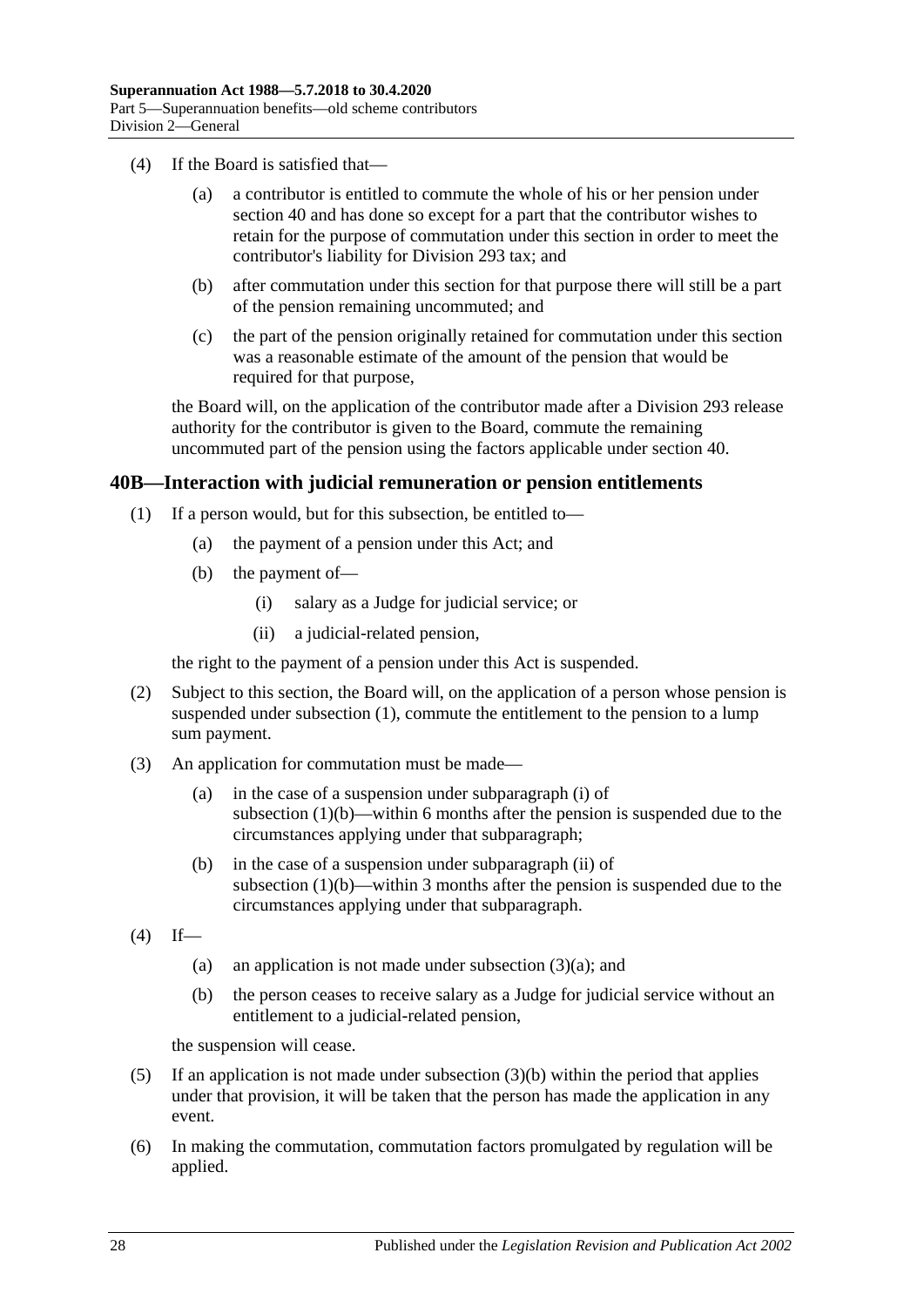(7) In this section—

*Judge* has the same meaning as in the *[Judges' Pensions Act](http://www.legislation.sa.gov.au/index.aspx?action=legref&type=act&legtitle=Judges%20Pensions%20Act%201971) 1971*;

*judicial-related pension* means a pension under the *[Judges' Pensions Act](http://www.legislation.sa.gov.au/index.aspx?action=legref&type=act&legtitle=Judges%20Pensions%20Act%201971) 1971*;

*judicial service* has the same meaning as in the *[Judges' Pensions Act](http://www.legislation.sa.gov.au/index.aspx?action=legref&type=act&legtitle=Judges%20Pensions%20Act%201971) 1971*.

### **41—Medical examination etc of invalid pensioner**

- (1) The Board may from time to time require an invalid pensioner who has not reached the age of retirement—
	- (a) to submit to a medical examination by a specified medical practitioner; or
	- (b) to undergo specified medical treatment; or
	- (c) to avail himself or herself of specified assistance.
- (2) The cost of a medical examination under this section will be met by the Board.
- (3) A pensioner will not be required to submit to a particular form of medical treatment if there is a conflict of opinion between recognised medical experts as to the desirability of the treatment.
- (4) If a pensioner fails to comply with a requirement under this section, the Board may suspend the pension until the requirement is complied with.

#### <span id="page-84-0"></span>**42—Suspension of pension if pensioner declines appropriate employment**

- (1) If appropriate employment is offered, at the request of the Minister, to an invalid or retrenchment pensioner who has not reached the age of retirement, the following provisions apply:
	- (a) if the pensioner accepts the offer and returns to employment—the pension will terminate but the former pensioner will be credited with contribution points and contribution months as if he or she had continued in employment and contributed at the standard contribution rate over the period of absence from employment;
	- (b) if the pensioner does not accept the offer—the Board may suspend the pension until the pensioner reaches the age of retirement.
- (2) In determining whether a particular form of employment is appropriate to a particular pensioner, the following factors will be taken into account—
	- (a) the pensioner's qualifications;
	- (b) the pensioner's previous employment;
	- (c) the pensioner's state of health;
	- (d) the place at which the employment is available.
- (3) Employment will not be regarded as appropriate to a particular pensioner if the rate of salary applicable to the employment (expressed as an hourly rate) is less than 80 per cent of the rate of the pensioner's notional salary (expressed as an hourly rate).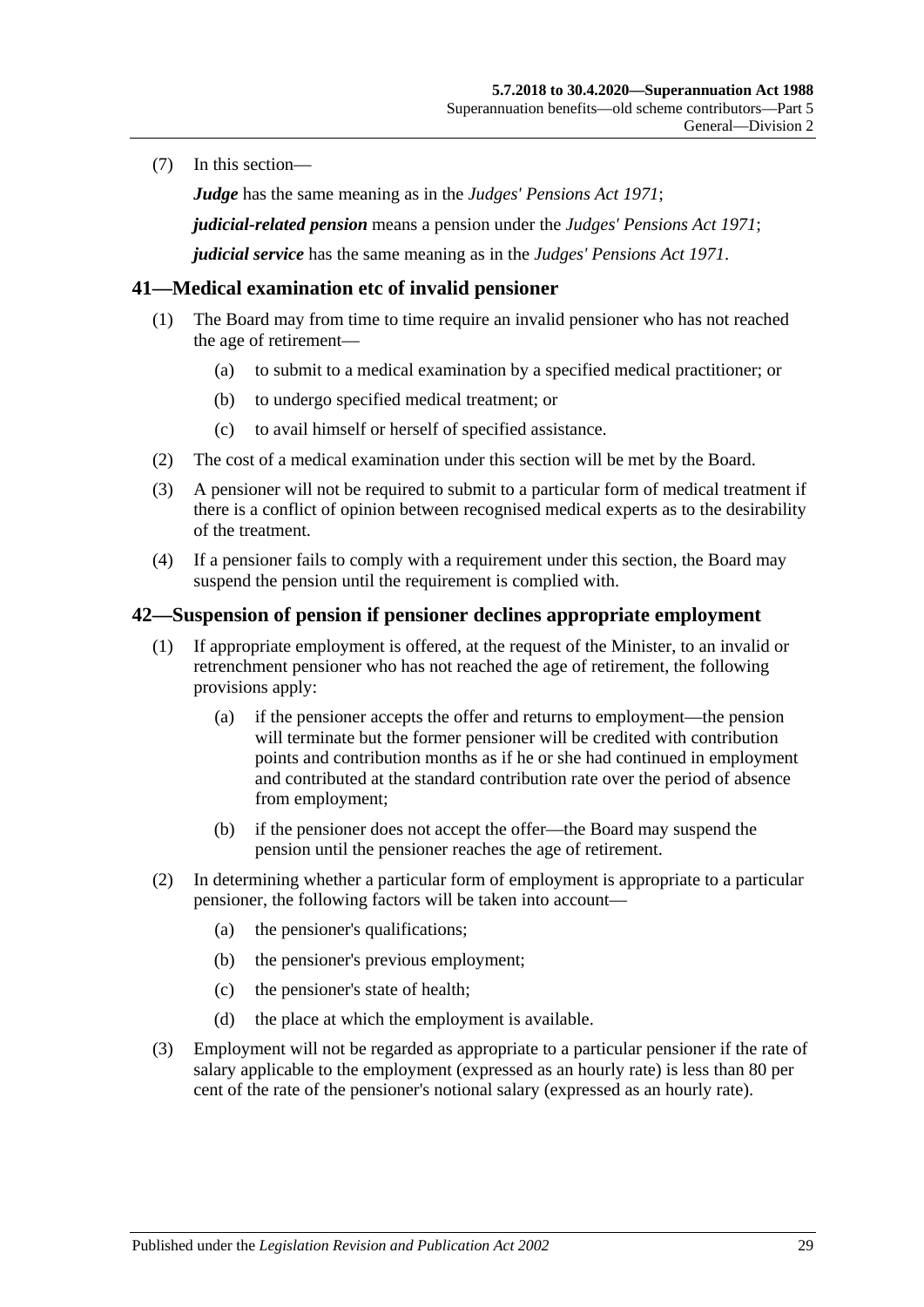# <span id="page-85-1"></span>**42A—Offer of lump sum to certain invalid pensioners**

- $(1)$  If—
	- (a) the Board is satisfied on the advice of 2 medical practitioners that an invalid pensioner who has not reached the age of retirement is fit to be employed in full time or part time employment; but
	- (b) appropriate employment has not been offered to the pensioner under [section](#page-84-0) 42,

the Board may offer to pay a lump sum to the pensioner instead of his or her pension.

- <span id="page-85-0"></span>(2) The amount of the lump sum will be the greater of the following:
	- (a) an amount equivalent to the amount that would be produced by commutation of the whole of a pension calculated as follows:

$$
P = \frac{P_1 \times (360 - M)}{360}
$$

Where—

*P* is the pension

 *is the pension to which the pensioner was entitled immediately before the* payment of the lump sum (expressed as an annual amount)

*M* is the number of complete months between the time when the lump sum is paid and when the pensioner would reach the age of retirement;

- (b) an amount equivalent to 3 times the amount of the pensioner's annual pension immediately before the lump sum is paid.
- (3) For the purposes of the commutation referred to in [subsection](#page-85-0) (2)—
	- (a) the commutation factors applicable on the commutation of a retirement pension will be used; and
	- (b) the contributor's age will be taken to be his or her age when the lump sum is paid or 55 years whichever is the greater.
- (4) If the pensioner accepts the Board's offer under [subsection](#page-85-1) (1), the pensioner's right to future payments of the pension and all derivative rights cease on payment of the lump sum.

# **43—Notional extension of period of employment**

If—

- (a) a contributor becomes entitled, on termination of his or her employment, to a pension; and
- (b) the contributor was, immediately before termination of employment, entitled to a period of recreation leave and is paid, or entitled to, a lump sum in lieu of that leave,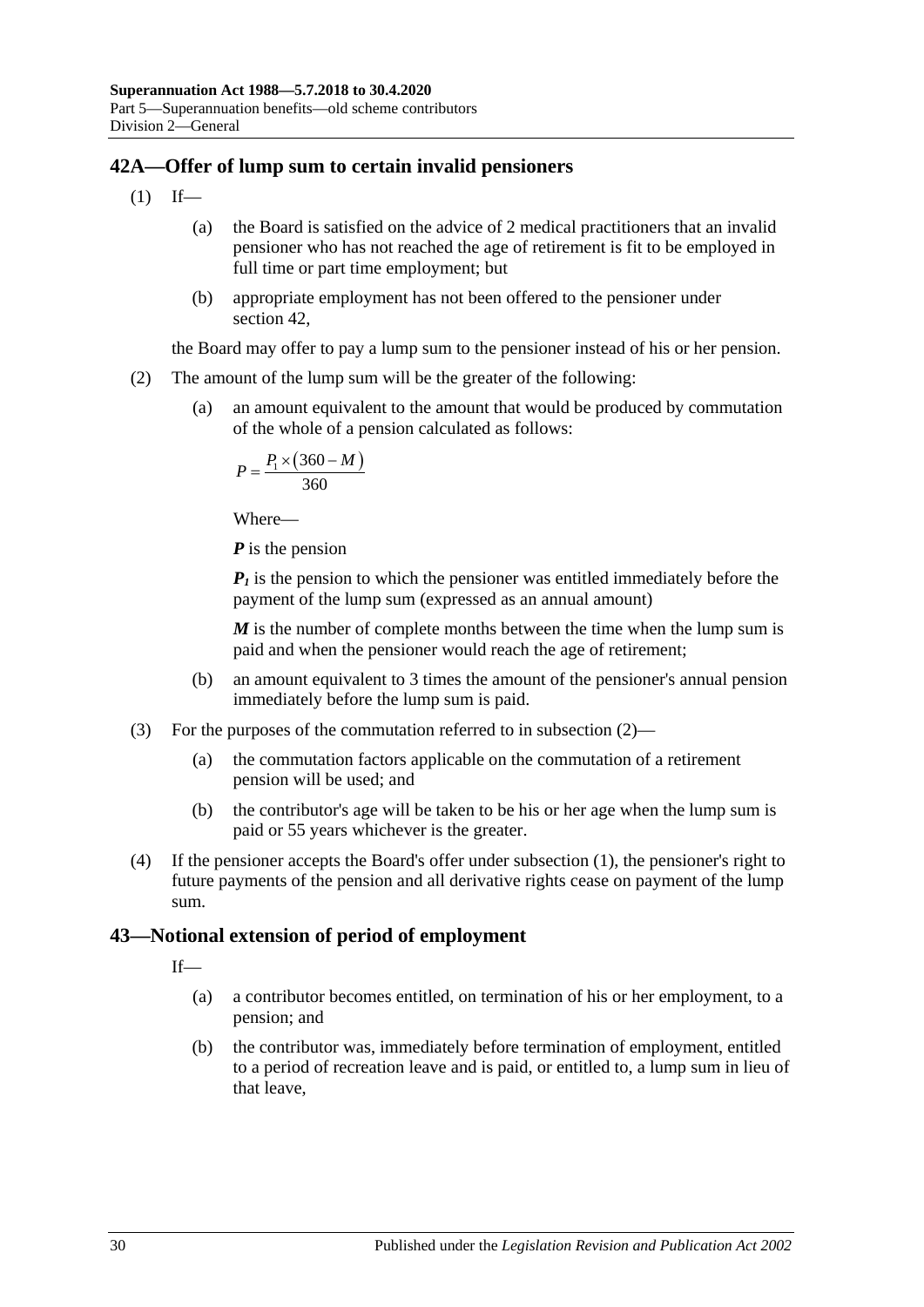the contributor's employment will be taken to have been extended for a period equivalent to the period of recreation leave and the contributor is liable for contributions in respect of that period and is entitled to benefits at the end of that period as though he or she had remained in employment and had received the lump sum as salary during that period.

# <span id="page-86-0"></span>**43AA—Closure of contribution accounts**

- (1) The Board may close the account of a contributor if—
	- (a) the contributor has retired or resigned from employment and is in receipt of a pension under this Part; or
	- (b) the contributor's employment has been terminated by retrenchment or on account of invalidity and the contributor—
		- (i) has reached the age of retirement; and
		- (ii) is in receipt of a pension under this Part; or
	- (c) the contributor has died.
- (2) If, after a contribution account has been closed under [subsection](#page-86-0) (1), a benefit becomes payable under this Part that depends wholly or partly on the balance standing to the credit of the account, the benefit will be determined on the basis of the balance that would have stood to the credit of the account if it had not been closed.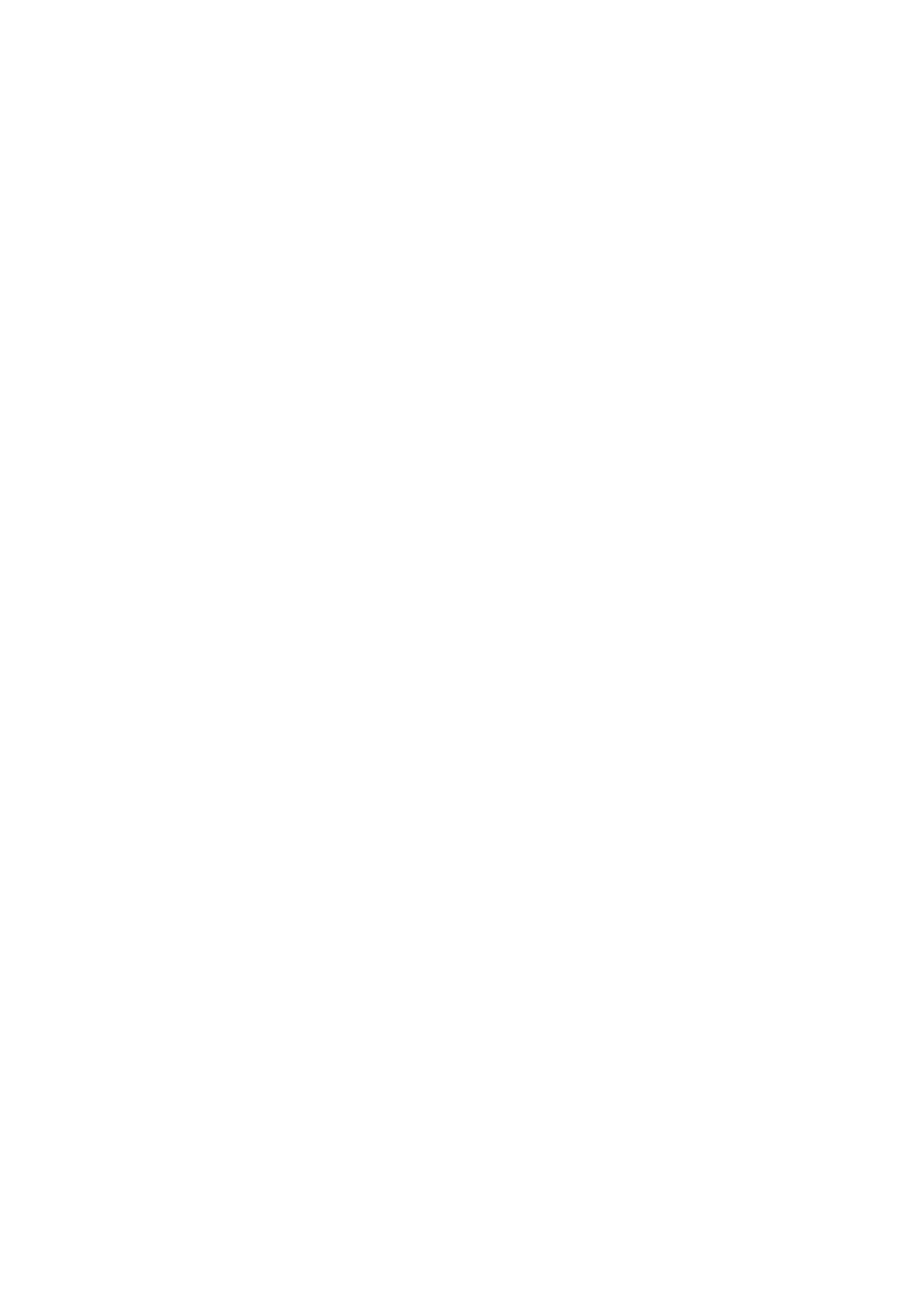# **Part 5A—Family Law Act provisions**

# **Division 1—Preliminary**

# **43AB—Purpose of Part**

The purpose of this Part is to facilitate the division under the *Family Law Act 1975* of the Commonwealth of superannuation interests between spouses who have separated (other than with respect to interests arising under an administered scheme under [Schedule 3\)](#page-132-0).

# **43AC—Interpretation**

In this Part, unless the contrary intention appears—

*Commonwealth regulations* means the *Family Law (Superannuation) Regulations 2001* (No. 303 as amended) of the Commonwealth;

*defined benefit interest* means a benefit or superannuation interest that is a function of salary and membership or service;

*eligible person*, in relation to a superannuation interest of a contributor, has the same meaning as in section 90MZB of the *Family Law Act 1975* of the Commonwealth;

*flag lifting agreement* has the same meaning as in Part VIIIB of the *Family Law Act 1975* of the Commonwealth;

*growth phase* has the same meaning as in the Commonwealth regulations;

*member spouse* has the same meaning as in Part VIIIB of the *Family Law Act 1975* of the Commonwealth;

*non-member spouse* has the same meaning as in Part VIIIB of the *Family Law Act 1975* of the Commonwealth;

*operative time* has the same meaning as in Part VIIIB of the *Family Law Act 1975* of the Commonwealth;

*payment phase* has the same meaning as in the Commonwealth regulations;

*payment split* has the same meaning as in Part VIIIB of the *Family Law Act 1975* of the Commonwealth;

*relevant date* has the same meaning as in the Commonwealth regulations;

*splitting instrument* means—

- (a) a superannuation agreement; or
- (b) a flag lifting agreement that provides for a payment split; or
- (c) a splitting order;

*splitting order* has the same meaning as in Part VIIIB of the *Family Law Act 1975* of the Commonwealth;

*superannuation agreement* has the same meaning as in Part VIIIB of the *Family Law Act 1975* of the Commonwealth.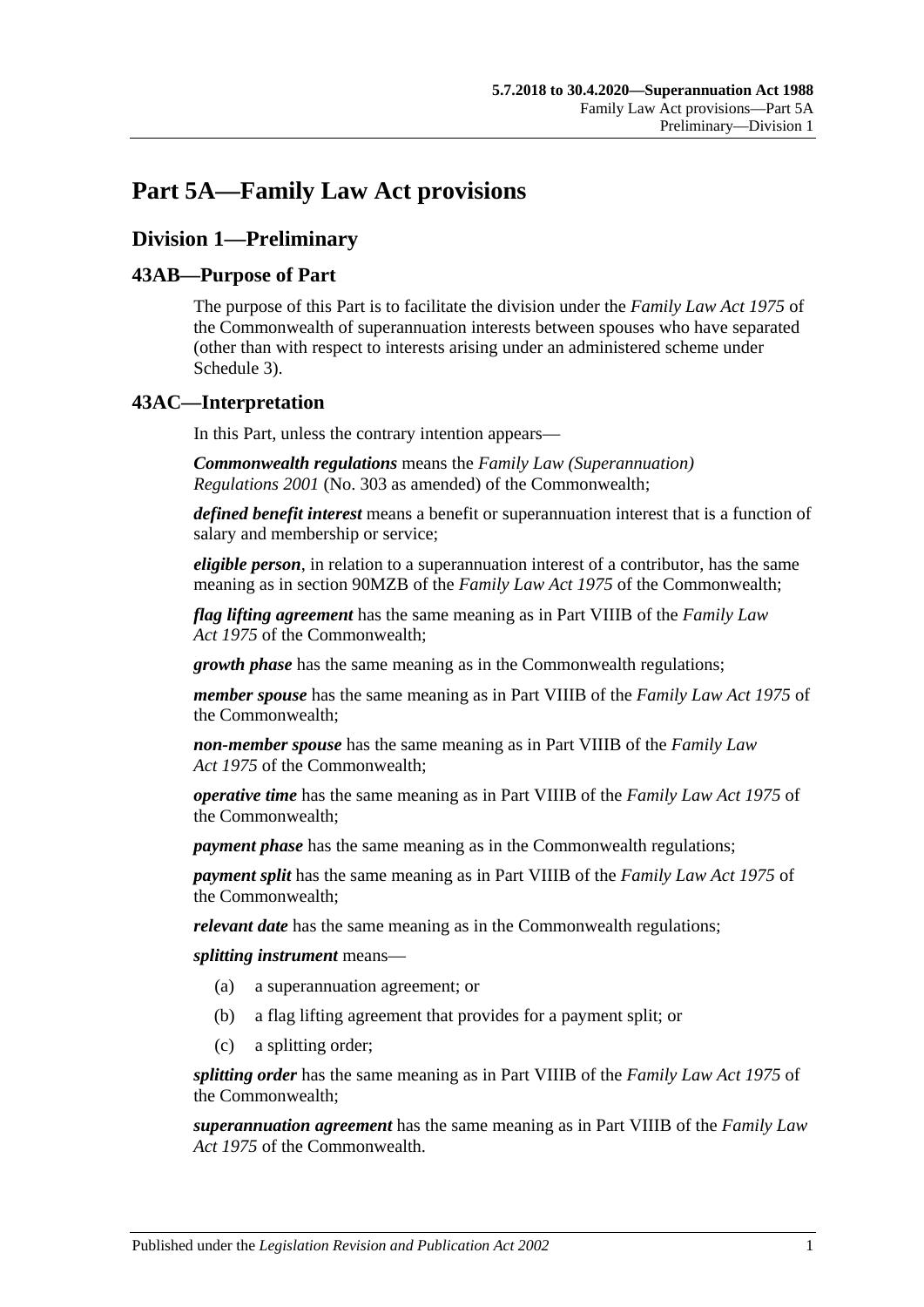### <span id="page-89-1"></span>**43AD—Value of superannuation interest**

- (1) For the purposes of this Part (but subject to [subsection](#page-89-0) (2)), the value of any superannuation interest will be determined in accordance with Part 5 of the Commonwealth regulations (insofar as those regulations provide a method for determining that value), subject to any modification prescribed by regulation under this Act.
- <span id="page-89-0"></span>(2) An approval of the Commonwealth Minister under regulation 38 or 43A of the Commonwealth regulations that relates to a superannuation interest under this Act will have effect for the purposes of this Part.

#### **43AE—Board to comply with Commonwealth requirements**

The Board must comply with the requirements imposed on the Board under Part VIIIB of the *Family Law Act 1975* of the Commonwealth.

#### **43AF—Effect on contributor's entitlements**

- (1) Despite the other provisions of this Act, if a payment split is payable with respect to the superannuation interest of a contributor, there is a corresponding reduction in the entitlement of the contributor under this Act.
- <span id="page-89-2"></span>(2) A reduction in the entitlement of a contributor will be given effect as follows:
	- (a) the contributor's contribution account will be subject to a charge that takes effect by reducing the balance of that account at the operative time (insofar as a balance exists) by a percentage equal to the percentage that the non-member spouse's share in the relevant superannuation interest bears to the total value of the contributor's accrued superannuation benefit at the operative time (and any relevant method or factor that applies under [section](#page-89-1) 43AD will be applied); and
	- (b) except with respect to a pension in the payment phase, any entitlement in respect of a pension in the growth phase and any employer-funded component of a superannuation benefit payable to the contributor after the creation of the relevant interest for the benefit of the non-member spouse will, as from the operative time, be subject to a reduction that takes effect by reducing—
		- (i) the number of contribution points; and
		- (ii) factors "M" and "n" in a formula under this Act (insofar as they are relevant to a determination of an employer-funded component in the particular case),

to the extent necessary to take into account, to its full extent, the employer-funded component of the value of the non-member spouse's interest (and any relevant method or factor that applies under [section](#page-89-1) 43AD will be applied); and

- (c) any pension in the payment phase will, depending on the terms of the splitting instrument, be reduced by—
	- (i) the value of the non-member spouse's share in the relevant superannuation interest; or
	- (ii) the percentage of the relevant superannuation interest to be shared with the non-member spouse.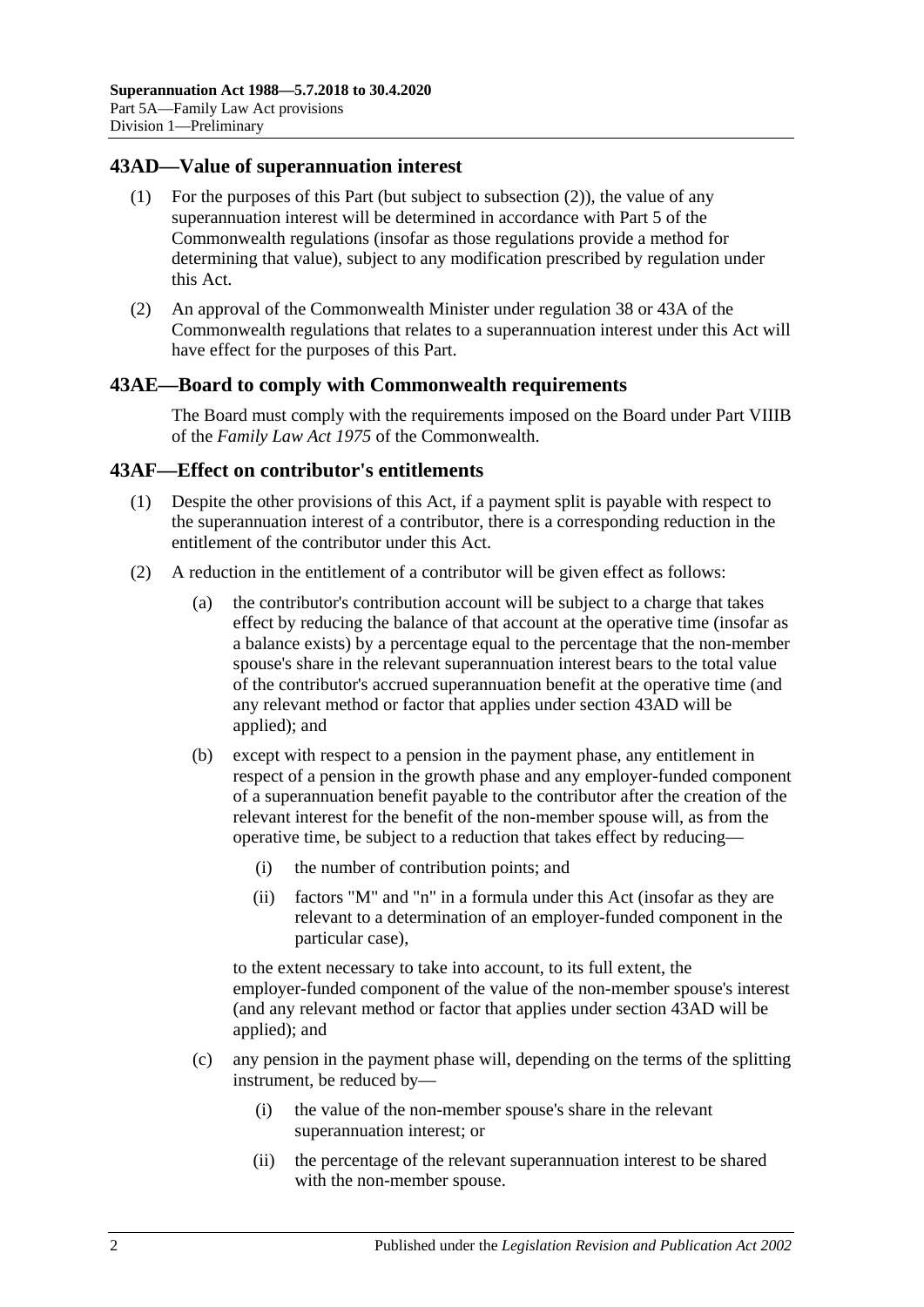- (3) A reduction in the entitlement of a contributor will not extend to any superannuation benefit that is not a splittable payment under Part VIIIB of the *Family Law Act 1975* of the Commonwealth.
- (4) A reduction in contribution points in connection with the operation of this Part does not affect the aggregate of contribution points that would apply under [section](#page-28-0) 24 but for the operation of [subsection](#page-89-2) (2).
- (5) If 2 or more reductions must be made with respect to an entitlement of a contributor because 2 or more splitting instruments have been served on the Board, the Board may determine to apply the reductions separately, or in aggregate.
- (6) If a contributor has received a draw down benefit under [section](#page-30-0) 26A or [33A—](#page-56-0)
	- (a) the superannuation interest of the contributor will be taken to include the balance of any draw down benefit that is being held under section [26A\(3\)\(b\)\(i\)](#page-31-0) or an entitlement under [section](#page-56-0) 33A; and
	- (b) any entitlement under [section](#page-30-0) 26A or [33A](#page-56-0) will be adjusted to take into account the effect of a payment split under this Part.

# **43AG—Benefit not payable to spouse on death of contributor if split has occurred**

If a contributor dies and is survived by a spouse who—

- (a) has received, is receiving or is entitled to receive a benefit under a splitting instrument; or
- (b) is, under the terms of a splitting instrument, not entitled to any amount arising out of the contributor's superannuation interest under this Act (or any proportion of such an interest),

the spouse is not entitled to a benefit under this Act in respect of the deceased contributor (except in accordance with the instrument) and will not be considered to be a spouse of the deceased contributor for the purposes of [section](#page-98-0) 46 (if relevant).

# **Division 2—New scheme contributors**

### **43AH—Application of Division**

This Division applies only to the division of superannuation interests in respect of member spouses who are new scheme contributors.

### **43AI—Accrued benefit multiple**

- (1) For the purposes of the Commonwealth regulations, the *accrued benefit multiple* in respect of a superannuation interest payable as a lump sum is the multiple of annual salary that the member spouse would be entitled to receive at the prescribed date assuming that the member spouse retired on that day at or over the age of retirement (as the case requires) with the member spouse's accrued contribution points and contribution period as at that day.
- (2) In addition to any other information that may be provided by the Board in connection with this Part, the Board may, on application, provide to an eligible person a statement of the value of a superannuation interest of a member spouse who is a new scheme contributor, as at a particular date specified in the application.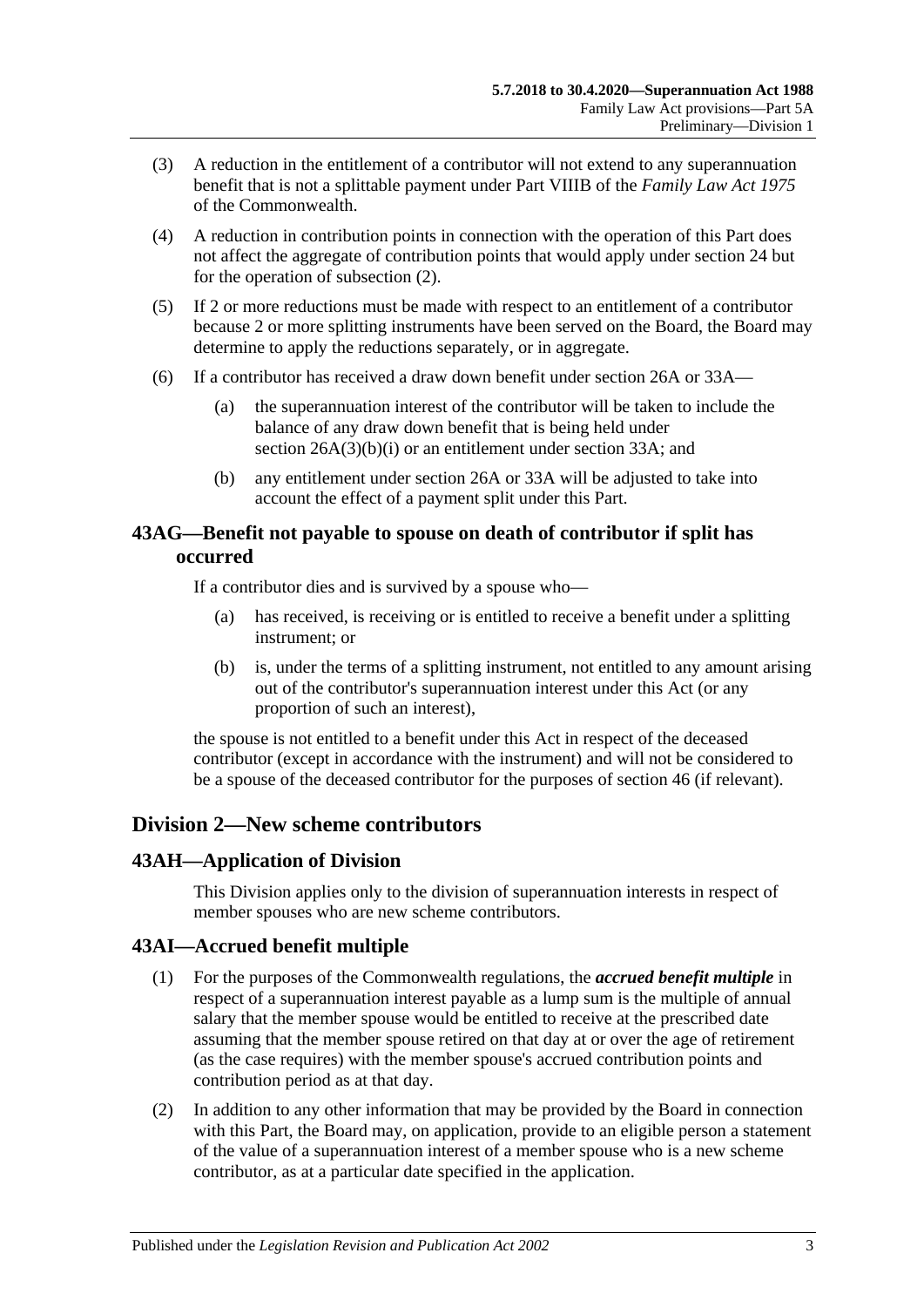(3) In this section—

*prescribed date* is the date that is relevant to the determination of an accrued benefit multiple in the particular circumstances.

#### <span id="page-91-0"></span>**43AJ—Non-member spouse's entitlement**

- (1) The Board must, on service of a splitting instrument in respect of a lump sum benefit, create an interest for the non-member spouse named in the instrument in accordance with the provisions of the instrument, with effect from the operative time.
- (2) The value of the non-member spouse's interest will be determined by reference to the provisions of the instrument but in any event may not exceed the value of the member spouse's interest.
- <span id="page-91-2"></span><span id="page-91-1"></span>(3) The interest of a non-member spouse under [subsection](#page-91-0) (1) will, according to the election of the non-member spouse—
	- (a) be paid out to the extent (if any) that payment can be made in accordance with the SIS Act; or
	- (b) be rolled over to the credit of the non-member spouse in an account (which may need to be established) in the name of the non-member spouse in the Southern State Superannuation Fund; or
	- (c) be rolled over or transferred to some other superannuation fund or scheme approved by the Board.
- (4) The Board must take the action required under [subsection](#page-91-1) (3) within 28 days after receiving the relevant election.
- (5) However, if an election is not made by the non-member spouse before the end of 28 days after the Board gives notice to the non-member spouse in the manner contemplated by the regulations, the Board must, subject to the regulations, roll over the interest to the credit of the non-member spouse under [subsection](#page-91-2) (3)(b).

# **Division 3—Old scheme contributors**

### **43AK—Application of Division**

This Division applies only to the division of superannuation interests in respect of member spouses who are old scheme contributors.

### **43AL—Accrued benefit multiple**

(1) For the purposes of the Commonwealth regulations, the *accrued benefit multiple* in respect of a superannuation interest payable as a pension is the percentage of annual salary that the member spouse would be entitled to receive as a pension at the prescribed date assuming that the member spouse retired on that day at or over the age of retirement (as the case requires) with the member spouse's accrued contribution points and contribution period as at that day.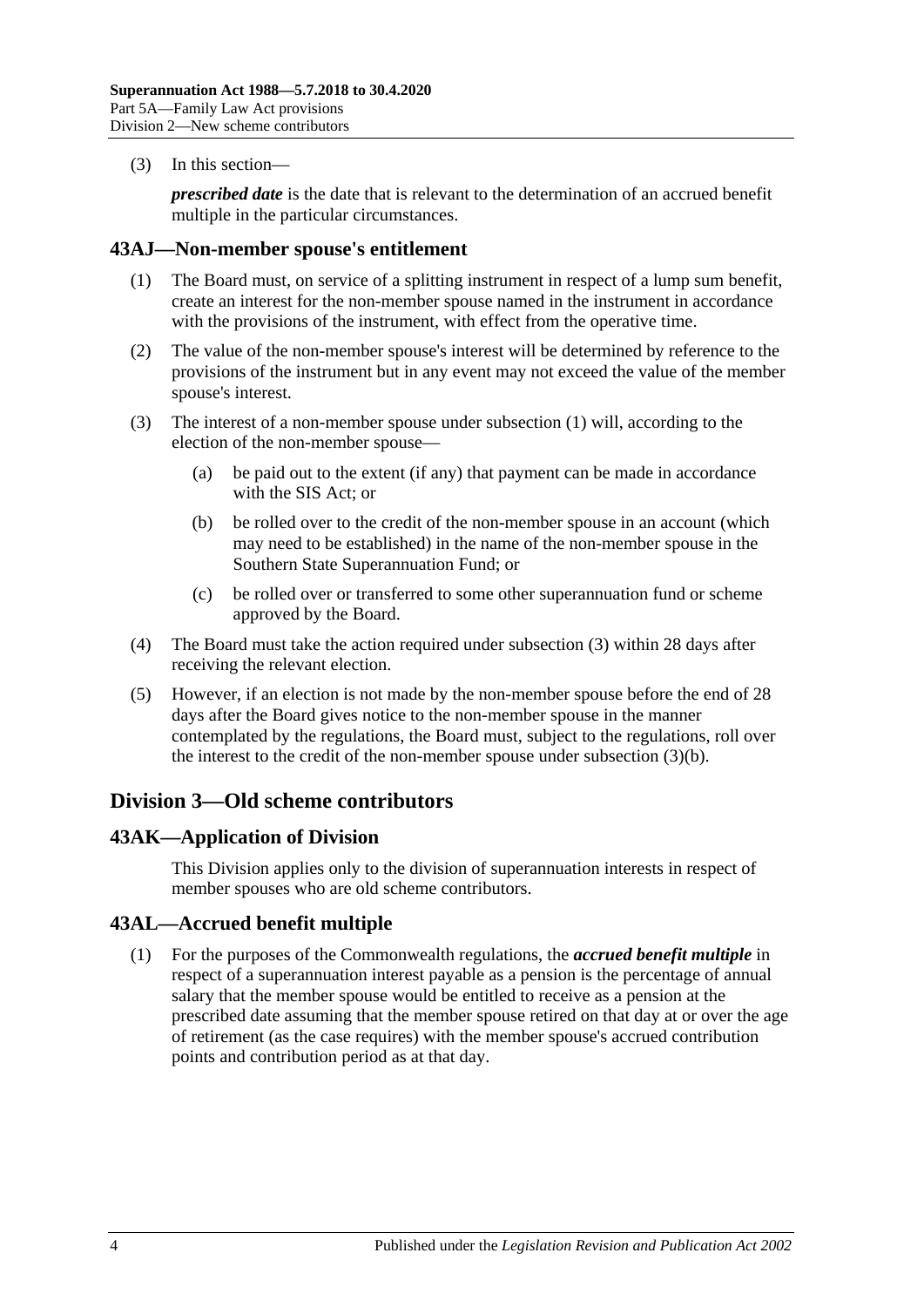- (2) For the purposes of the Commonwealth regulations, the *accrued benefit multiple* in respect of a superannuation interest payable as a lump sum that is a defined benefit interest is the multiple of annual salary that the member spouse would be entitled to receive at the prescribed date assuming that the member spouse retired on that day at or over the age of retirement (as the case requires) and was taking his or her entitlement under the Act on that day.
- (3) In addition to any other information that may be provided by the Board in connection with this Part, the Board may, on application, provide to an eligible person a statement of the value of a superannuation interest of a member spouse who is an old scheme contributor, as at a particular date specified in the application.
- (4) In this section—

*prescribed date* is the date that is relevant to the determination of an accrued benefit multiple in the particular circumstances.

# **43AM—Non-member spouse's entitlement**

- (1) The Board must, on service of a splitting instrument, create an interest for the non-member spouse named in the instrument, with effect from the operative time.
- (2) The form of the non-member spouse's interest will be determined on the basis of whether the superannuation interest is in the growth phase or the payment phase, by the nature of the member spouse's superannuation interest, and by reference to the provisions of the instrument.

### **43AN—Non-member spouse's entitlement where pension is in growth phase**

- (1) If the Board is served with a splitting instrument in respect of a pension that is in the growth phase, the non-member spouse is not entitled to receive his or her entitlement in the form of a pension commencing at the same time as the member spouse's pension under this Act but is, instead, entitled to have a lump sum determined under this section paid on his or her behalf in accordance with this Part.
- (2) The lump sum to which a non-member spouse is entitled, as at the operative time, will be determined—
	- (a) if the splitting instrument specifies a percentage of the member spouse's superannuation interest for the purposes of the split—by applying that percentage split to the member spouse's superannuation entitlement based on the relevant accrued benefit multiple and by applying any relevant method or factor that applies under [section](#page-89-1) 43AD;
	- (b) subject to [subsection](#page-92-0) (3), if the splitting instrument specifies a lump sum amount for the purposes of the split—by adopting that lump sum.
- <span id="page-92-0"></span>(3) The value of a lump sum payable to a non-member spouse under this section must not exceed the value of the member spouse's interest.

### <span id="page-92-1"></span>**43AO—Non-member spouse's entitlement where pension is in payment phase**

(1) If the Board is served with a splitting instrument in respect of a pension that is in the payment phase, the Board must split the pension between the member spouse and non-member spouse in accordance with the instrument, with effect from the operative time.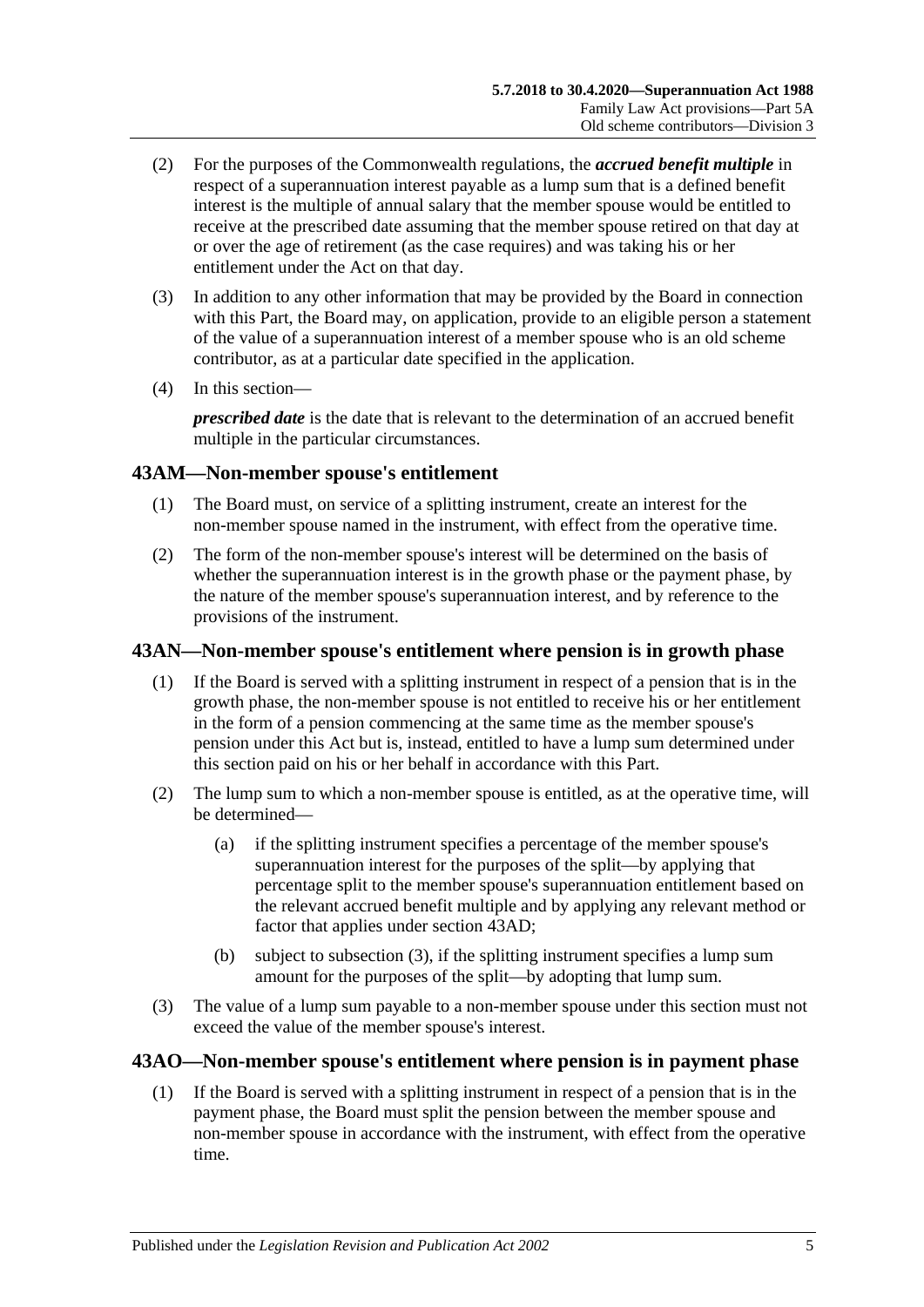- (2) The non-member spouse may—
	- $(a)$
- (i) in accordance with the terms of the splitting instrument; or
- (ii) by notice in writing given to the Board within the prescribed period,

elect to have the whole of his or her share of the superannuation interest determined under [subsection](#page-92-1) (1) converted to (and taken as) a separate pension entitlement (to be referred to as an *associate pension* for the purposes of this Act) for the lifetime of the non-member spouse; or

- <span id="page-93-0"></span>(b) by notice in writing given to the Board within the prescribed period, elect to have the whole of his or her share of the superannuation interest determined under [subsection](#page-92-1) (1) commuted to a lump sum.
- (3) The following provisions will apply with respect to an associate pension:
	- (a) the amount of the pension will be determined by applying the methods and factors prescribed by the regulations;
	- (b) the non-member spouse will not be taken to be a contributor on account of the entitlement to the pension;
	- (c) the pension will be indexed;
	- (d) no derivative, reversionary or other rights will arise or continue on account of the entitlement to the pension after the death of the non-member spouse.
- (4) A lump sum under [subsection](#page-93-0) (2)(b) will be determined by applying the methods and factors prescribed by the regulations.
- (5) If the non-member spouse is taking his or her entitlement as a pension (other than an associate pension) and there is a reduction in the member spouse's pension under this Act, there will be a corresponding reduction in the non-member spouse's pension.
- (6) If the non-member spouse is taking his or her entitlement as a pension (other than an associate pension) and the payment of the member spouse's pension ceases, there will be a corresponding cessation in the payment of the non-member spouse's pension.
- <span id="page-93-1"></span>(7) If the non-member spouse dies while entitled to, or in receipt of, a pension under this section (other than an associate pension), the non-member spouse's legal representative may, by notice in writing given to the Board within the prescribed period, elect to have the pension commuted to a lump sum.
- (8) A lump sum under [subsection](#page-93-1) (7) will be determined by applying the methods and factors prescribed by the regulations to the non-member spouse's entitlement.
- (9) In this section—

*legal representative*, in relation to a deceased non-member spouse, means a person—

- (a) holding office as executor of the will of the deceased non-member spouse where probate of the will has been granted or resealed in South Australia or any other State or a Territory; or
- (b) holding office in South Australia or any other State or a Territory as administrator of the estate of the deceased non-member spouse.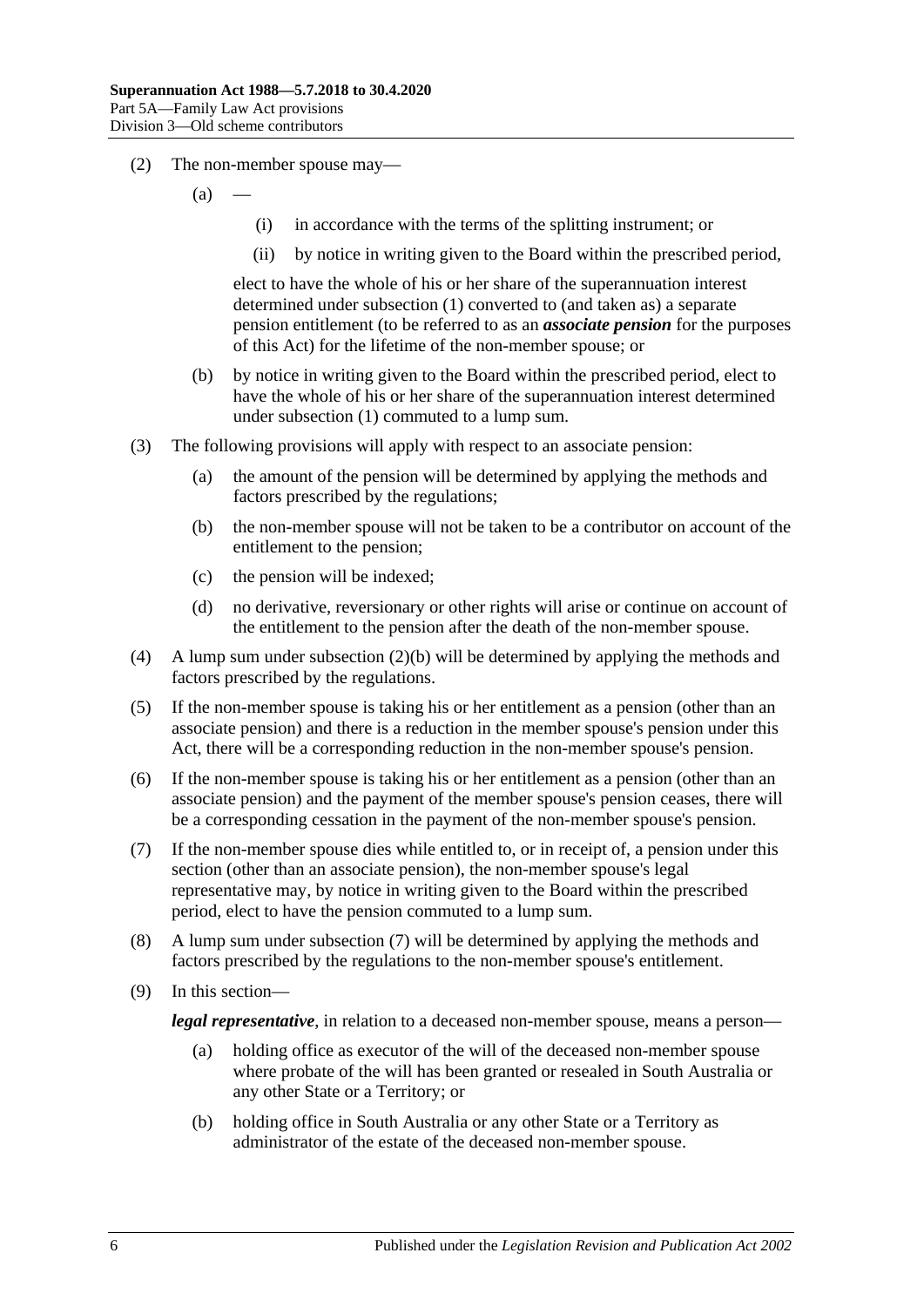### <span id="page-94-0"></span>**43AP—Payment of non-member spouse's entitlement**

- (1) If the interest of a non-member spouse created under this Division after service of a splitting instrument or after the commutation of a pension payable to the non-member spouse is a lump sum, the interest will, according to the election of the non-member spouse—
	- (a) be paid out to the extent (if any) that payment can be made in accordance with the SIS Act; or
	- (b) be rolled over to the credit of the non-member spouse in an account (which may need to be established) in the name of the non-member spouse in the Southern State Superannuation Fund; or
	- (c) be rolled over or transferred to some other superannuation fund or scheme approved by the Board.
- <span id="page-94-1"></span>(2) The Board must take the action required under [subsection](#page-94-0) (1) within 28 days after receiving the relevant election.
- (3) However, if an election is not made by the non-member spouse before the end of 28 days after the Board gives notice to the non-member spouse in the manner contemplated by the regulations, the Board must, subject to the regulations, roll over the interest to the credit of the non-member spouse under [subsection](#page-94-1)  $(1)(b)$ .
- (4) If the interest of a non-member spouse created under this Division after service of a splitting instrument is a pension (and the non-member spouse has not directed that the pension be commuted to a lump sum), the Board must split the relevant pension within the prescribed period after receipt of the splitting instrument (with effect from the relevant date), and begin to make the payments in accordance with the regulations (subject to any cessation of the payment of the member spouse's pension).

# **Division 4—Fees**

### <span id="page-94-2"></span>**43AQ—Fees**

- (1) The Board may fix fees in respect of matters in relation to which fees may be charged under regulation 59 of the Commonwealth regulations.
- (2) Any fee fixed under [subsection](#page-94-2) (1) that is payable by a member spouse or a non-member spouse and has not been paid within 1 month of the amount becoming payable may be deducted by the Board—
	- (a) if the outstanding fee is payable by a member spouse—
		- (i) from the member spouse's contribution account; or
		- (ii) from any benefit payable to the member spouse under this Act;
	- (b) if the outstanding fee is payable by a non-member spouse—
		- (i) from any interest that is to be rolled over or transferred to a fund for the benefit of the non-member spouse; or
		- (ii) from any other benefit payable to the non-member spouse under this Act.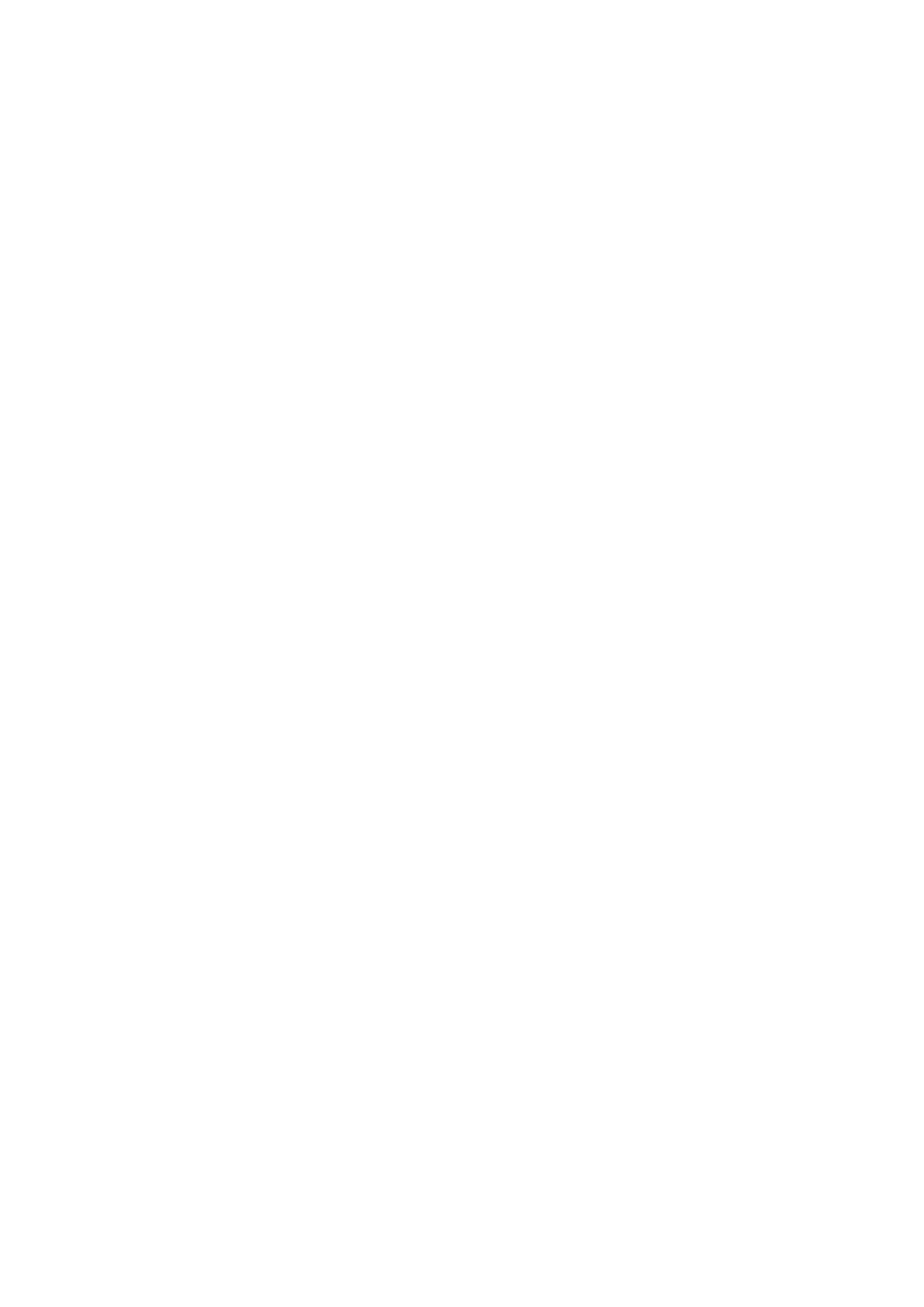# **Part 6—Miscellaneous**

### **43B—Exclusion of benefits under awards etc**

- (1) A person who employs a contributor in employment to which this Act applies cannot be required by or under the *[Fair Work Act](http://www.legislation.sa.gov.au/index.aspx?action=legref&type=act&legtitle=Fair%20Work%20Act%201994) 1994* or by an award, enterprise agreement or contract of employment to make a payment or payments—
	- (a) in the nature of superannuation; or
	- (b) to a superannuation fund,

for the benefit of the contributor or for the benefit of some other person in respect of the contributor.

- (2) An award cannot be made or varied under the *[Fair Work Act](http://www.legislation.sa.gov.au/index.aspx?action=legref&type=act&legtitle=Fair%20Work%20Act%201994) 1994* under which a person who employs, or has employed, a contributor is required to make a payment or payments in respect of a period of employment to which this Act applies occurring before 1 July 1992—
	- (a) in the nature of superannuation; or
	- (b) to a superannuation fund,

for the benefit of the contributor or for the benefit of some other person in respect of the contributor.

### **44—Review of Board's decisions**

- (1) A person who is dissatisfied with a decision of the Board under this Act may seek a review of the decision by the Tribunal under section 34 of the *[South Australian Civil](http://www.legislation.sa.gov.au/index.aspx?action=legref&type=act&legtitle=South%20Australian%20Civil%20and%20Administrative%20Tribunal%20Act%202013)  [and Administrative Tribunal Act](http://www.legislation.sa.gov.au/index.aspx?action=legref&type=act&legtitle=South%20Australian%20Civil%20and%20Administrative%20Tribunal%20Act%202013) 2013* or the Board.
- (2) An application for review may be made to the Tribunal or the Board (as the case may be) within 3 months after the person receives notice of the decision.
- (4) On a review by the Board, the Board may substitute another decision for its original decision or confirm its original decision.

### <span id="page-96-2"></span><span id="page-96-0"></span>**45—Effect of workers compensation etc on pension**

- <span id="page-96-1"></span>(1) If at any time during a financial year a contributor who is receiving, or would, but for this subsection, be entitled to receive, a pension under another provision of this Act is also receiving or entitled to receive—
	- (a) weekly payments of workers compensation; or
	- (b) in the case of a relevant contributor—income from remunerative activities engaged in by the contributor,

the following provisions apply:

- (c) the pension will be reduced by the amount of the workers compensation payments and if those payments equal or exceed the amount of the pension, the pension will be suspended;
- (d) if the contributor is a relevant contributor—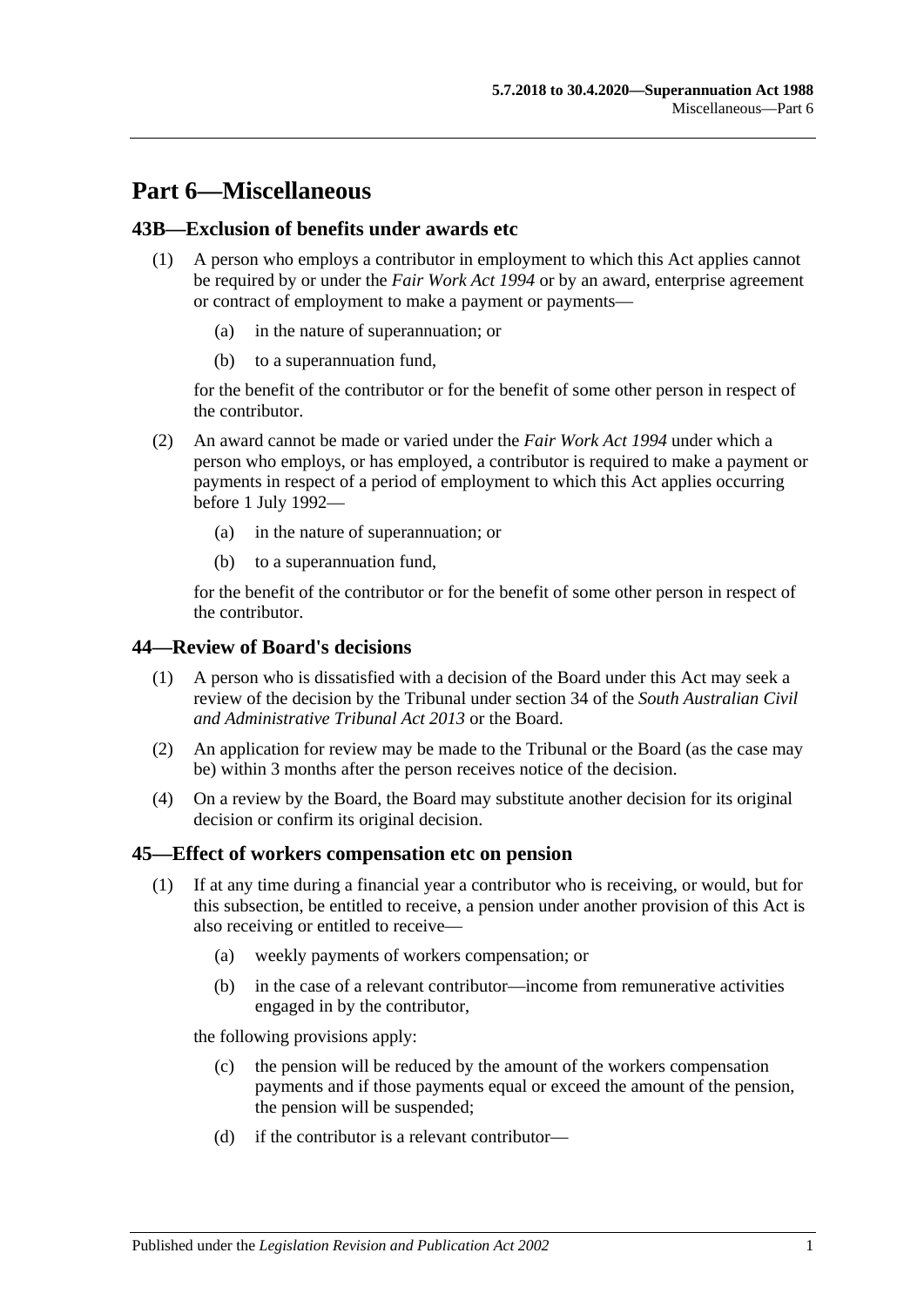- (i) the Board must estimate the income (if any) that the contributor is likely to receive during the financial year from remunerative activities engaged in by the contributor; and
- (ii) it must be assumed that the income estimated by the Board will be paid at a uniform rate throughout the financial year;
- <span id="page-97-2"></span><span id="page-97-0"></span>(f) if the aggregate of the pension and the workers compensation payments (if any) and, if the contributor is a relevant contributor, the income from remunerative activities (if any) (paid at the rate assumed, by [paragraph](#page-97-0)  $(d)(ii)$ ) exceeds the contributor's notional salary, the pension will be reduced by the amount of the excess and, if that amount equals or exceeds the amount of the pension, the pension will be suspended;
- (g) at the end of the financial year the Board must, if the contributor is a relevant contributor, determine the income from remunerative activities actually received by the contributor during that year and if, on the basis of the income actually received—
	- (i) the pension has been underpaid, an amount equivalent to the underpayment must be paid to the contributor or if the contributor has died, to his or her estate;
	- (ii) the pension has been overpaid, the amount overpaid may be deducted from future payments of pension or from any other amount to be paid to the contributor under this Act or, if the contributor has died, the amount overpaid is a debt due by the contributor's estate to the Treasurer.
- (1aa) [Subsection](#page-96-0) (1) does not apply in relation to a pension that constitutes a draw down benefit under [section](#page-56-0) 33A.
- <span id="page-97-1"></span>(1a) Income of a kind referred to in [subsection](#page-96-1)  $(1)(a)$  and  $(b)$  will—
	- (a) in the case of workers compensation payments—be taken to include payments lawfully made to some person other than the contributor;
	- (b) in the case of income from remunerative activities—be taken to include—
		- (i) the monetary value of income that is in a non-monetary form; and
		- (ii) income lawfully paid to some person other than the contributor.
- $(2)$  If—
	- (a) the spouse of a deceased contributor is receiving or would, but for this subsection, be entitled to receive, a pension under this Act; and
	- (b) the spouse is also receiving, or entitled to receive weekly workers compensation payments in consequence of the contributor's death,

the following provisions apply—

- (c) if the weekly workers compensation payments equal or exceed the amount of the pension, the pension will be suspended;
- (d) in any other case, the pension will be reduced so that the aggregate equals the pension that the spouse would have received if there had been no entitlement to workers compensation.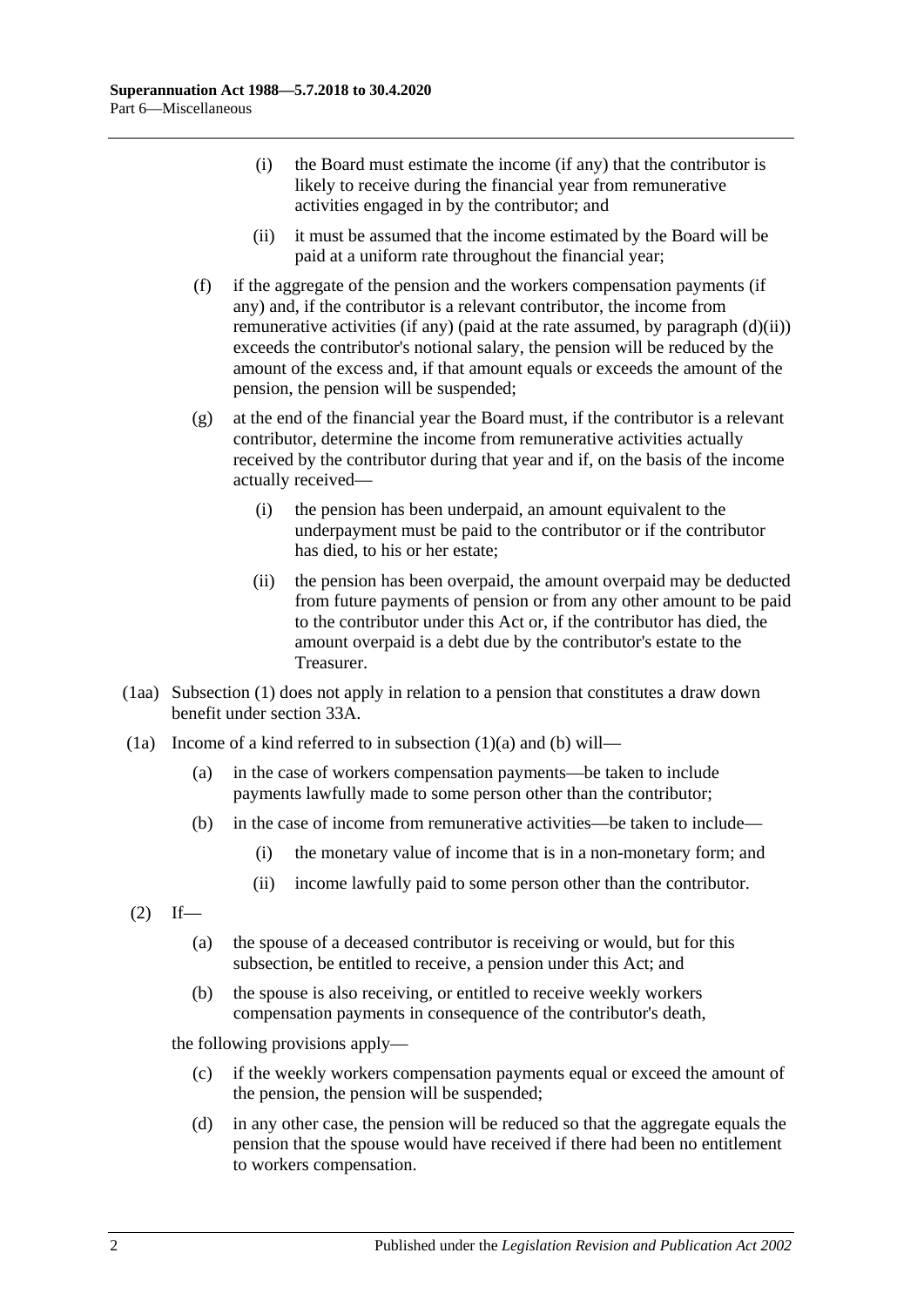- (3) If an eligible child of a deceased contributor is receiving or entitled to receive weekly workers compensation payments in consequence of the contributor's death, the following provisions apply—
	- (a) if the weekly workers compensation payments equal or exceed the amount of the pension, the pension will be suspended;
	- (b) in any other case, the pension will be reduced so that the aggregate equals the pension that the child would have received if there had been no entitlement to workers compensation.
- (4) If a right to weekly workers compensation payments has been surrendered in whole or in part by commutation or by agreement, the person who would have been entitled to those payments if the right to them had not been surrendered will be taken, for the purposes of this section, to be receiving them unless—
	- (a) if the person is a contributor—the contributor has reached the age of retirement; or
	- (b) if the person is the spouse of a deceased contributor—the contributor would have reached the age of retirement if he or she were still alive.
- (5) If a contributor whose pension is subject to suspension or reduction under this section dies, the suspension or reduction will be ignored in calculating any pension that becomes payable on the contributor's death to a spouse or eligible child of the contributor.
- (6) If part of a retrenchment pension has been commuted
	- (a) the amount of the pension for the purposes of [subsection](#page-97-2)  $(1)(f)$  will be the amount of the pension that the contributor would have been receiving if part of it had not been commuted; and
	- (b) the amount (if any) by which the pension is to be reduced under [subsection](#page-97-2) (1)(f) must be deducted from the part of the pension that has not been commuted.
- (7) In this section—

*relevant contributor* means a contributor—

- (a) who has not reached the age of retirement; and
- (b) whose entitlement to receive a pension under another provision of this Act does not relate to a pension granted on the basis of his or her age.

### <span id="page-98-0"></span>**46—Division of benefit where deceased contributor is survived by lawful and putative spouses**

- <span id="page-98-1"></span>(1) If a deceased contributor is survived by a lawful spouse and a putative spouse, any benefit to which a surviving spouse is entitled under this Act will be divided between them in a ratio determined by reference to the relative length of the periods for which each of them cohabited with the deceased as his or her spouse.
- (2) If a number of periods of cohabitation are to be aggregated for the purpose of determining an aggregate period of cohabitation for the purpose of [subsection](#page-98-1) (1), any separate period of cohabitation of less than 3 months will be disregarded.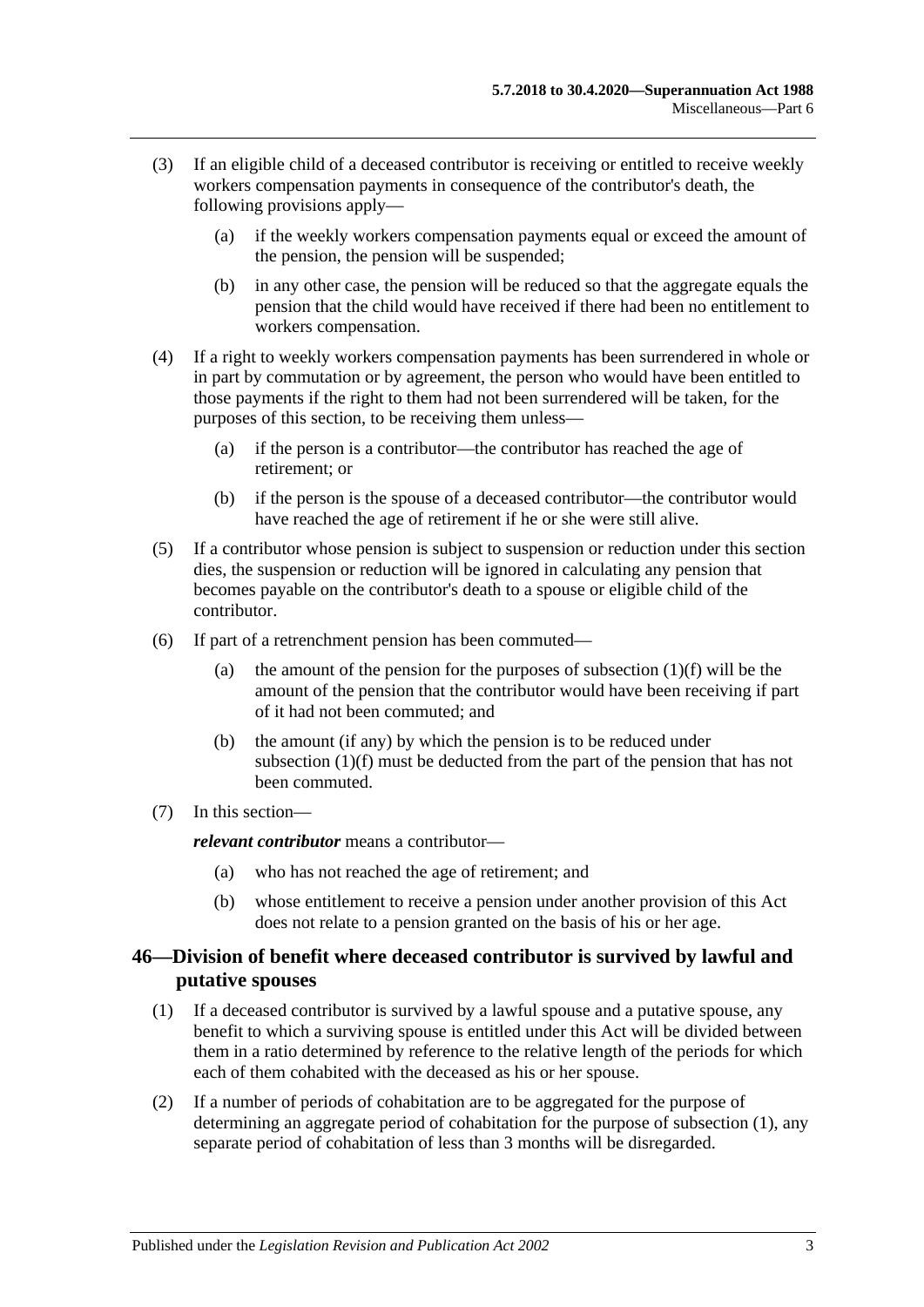- (3) A surviving spouse must, at the request of the Board, furnish it with any information that it requires for the purposes of making a division under [subsection](#page-98-1) (1).
- (4) A putative spouse is not entitled to any benefit under this section, unless the deceased contributor and that spouse were putative spouses as at the date of the contributor's death.
- $(5)$  If—
	- (a) a deceased contributor is survived by a lawful and a putative spouse;
	- (b) a benefit is paid to 1 of them on the assumption that he or she is the sole surviving spouse of the deceased,

the other spouse has no claim on the benefit insofar as it has been already paid unless that spouse gave the Board notice of his or her claim before the date of the payment.

### <span id="page-99-1"></span>**47—Adjustment of pensions**

- (1) If a pension is expressed to be indexed, the Board must adjust the amount of the pension from the first payment of pension in each adjustment period to reflect—
	- (a) in the case of an April adjustment period—the percentage variation (rounded to 2 decimal places) between the Consumer Price Index for the immediately preceding December quarter and the Consumer Price Index for the immediately preceding June quarter; and
	- (b) in the case of an October adjustment period—the percentage variation (rounded to 2 decimal places) between the Consumer Price Index for the immediately preceding June quarter and the Consumer Price Index for the immediately preceding December quarter.
- (2) If on the first day of the relevant adjustment period, the pension has been payable for a period of less than 6 months, the extent of the adjustment will be reduced to reflect the proportion which the period of payment of the pension bears to 6 months.
- <span id="page-99-0"></span>(3) If the pension was partially commuted to a lump sum under the repealed Act and no further commutation has occurred under this Act, the variation will be based on the amount of the pension that would have been payable if the commutation had not occurred rather than on the actual pension.
- (4) To avoid a reduction in pensions the Treasurer may direct that [subsection](#page-99-1) (1) does not apply in relation to a particular adjustment period.
- (5) In that event an adjustment in the next adjustment period in relation to which [subsection](#page-99-1) (1) applies will be based on the variation between the Consumer Price Index for the June or December quarter (whichever is applicable) immediately preceding that period and the Consumer Price Index for the June or December quarter (whichever is applicable) immediately preceding the adjustment period in relation to which [subsection](#page-99-1) (1) last applied.
- (6) In this section—

*adjustment period* means the period of 6 months commencing at the commencement of 1 April and 1 October in each year;

*April adjustment period* means an adjustment period commencing at the commencement of 1 April in any year;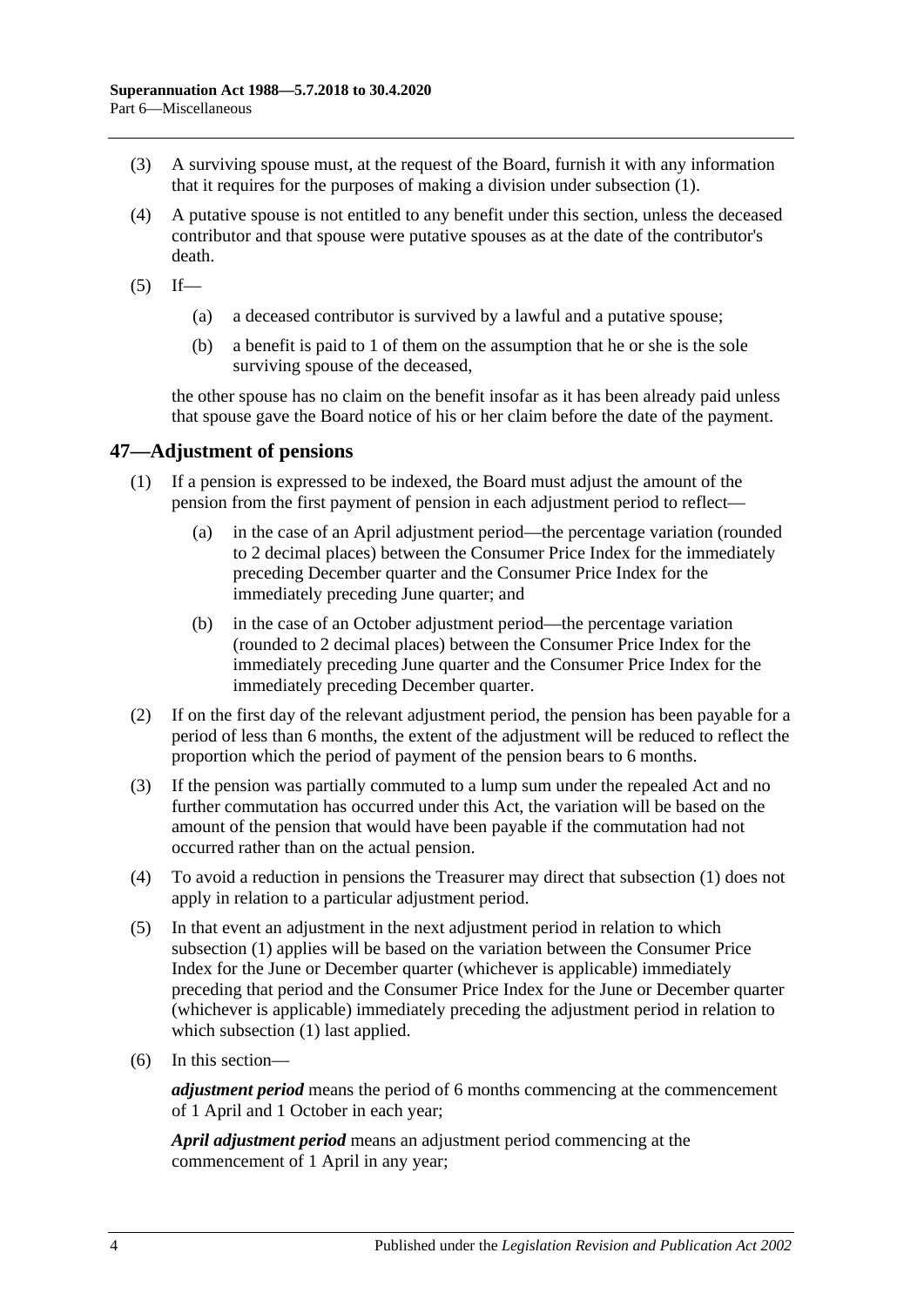*October adjustment period* means an adjustment period commencing at the commencement of 1 October in any year.

### **47A—Subsequent roll over of benefits to another fund or scheme**

A contributor who is entitled to benefits in the form of a lump sum that is preserved under this Act may, at any time before reaching the age of 55 years, require the Board to pay those benefits to some other superannuation fund or scheme approved by the Board.

### **47B—Roll over of benefits from another fund or scheme**

The Board may, on such terms and conditions as it thinks fit, accept the payment of benefits on behalf of a contributor from another superannuation fund or scheme.

### <span id="page-100-0"></span>**47C—Portion of pension etc to be charged against contribution account etc**

- (1) A proportion of a pension or lump sum under [Part 5](#page-56-1) paid to, or in relation to, a contributor will be charged against the contributor's contribution account or, if the account has been closed, will be charged against the relevant division of the Fund.
- <span id="page-100-1"></span>(2) The proportion for the purposes of [subsection](#page-100-0) (1) will be equivalent to the proportion of the future benefits payable under [Part 5](#page-56-1) that can, in the opinion of the Board, be met from the Fund.
- (3) The opinion of the Board must be based on the most recent triennial report under [section](#page-23-0) 21(4).

### **47D—Charge against Fund if draw down benefit paid**

If a contributor becomes entitled to a draw down benefit under [section](#page-30-0) 26A or [33A—](#page-56-0)

- (a) when the draw down benefit is paid under [section](#page-30-0) 26A—there will be a charge on the relevant division of the Fund equal to the amount charged to the contributor's contribution account and, if relevant, any roll over account, on account of the payment of the draw down benefit;
- (b) when the draw down benefit is paid under [section](#page-56-0) 33A—there will be a charge on the relevant division of the Fund determined by applying the same proportion that applies under [section](#page-100-1) 47C(2) with respect to the payment of a pension.

#### **48—Repayment of contribution account balance and minimum benefits**

- $(1)$  If—
	- (a) a contributor's employment has terminated or has been terminated; and
	- (b) no pension has been paid under this Act to or in relation to the contributor following termination of the employment; and
	- (c) no benefit is payable (either immediately or prospectively) under any other provision of this Act,

an amount equivalent to the balance standing to the contributor's contribution account will be paid to the contributor or the contributor's estate (and charged against that account).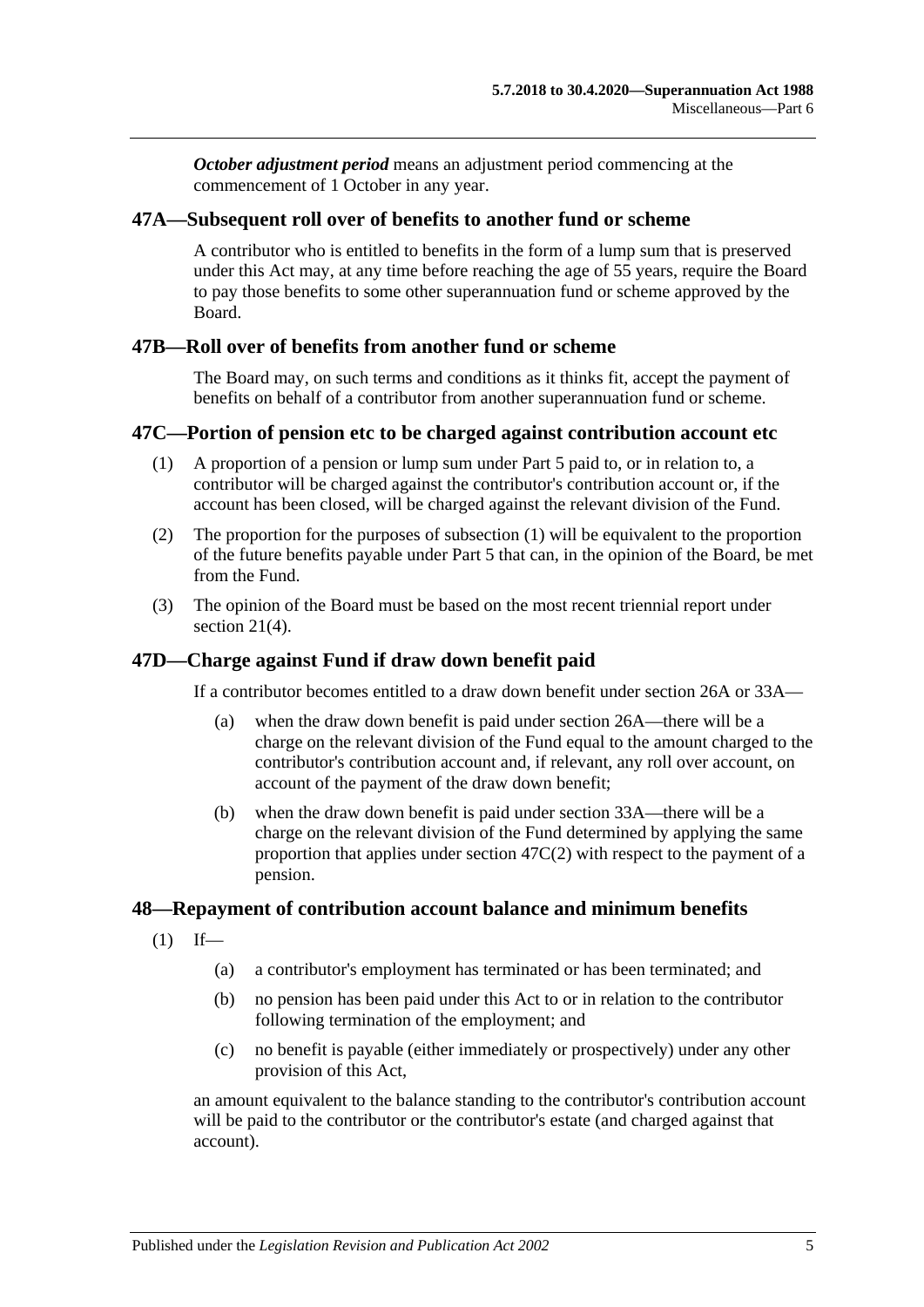### <span id="page-101-1"></span> $(2)$  If—

- (a) a contributor's employment terminates or is terminated; and
- (b) either immediately or after a period of preservation of the contributor's benefits—
	- (i) a pension is paid under this Act to the contributor; or
	- (ii) a pension is paid under this Act to the contributor and then, on the contributor's death, a pension is paid under this Act to the spouse of the contributor; or
	- (iii) the contributor's employment is terminated by death and a pension is paid under this Act to the spouse of the contributor; or
	- (iv) the contributor dies after a period of preservation before receiving a pension and a pension is paid under this Act to his or her spouse; and
- <span id="page-101-2"></span>(c) the pension, or the last of the pensions to be payable, ceases before the expiration of the period of 4.5 years after the pension, or the first of the pensions, commenced and no actual or prospective right to a pension exists and no other benefit is payable under this Act,

an amount determined in accordance with [subsection](#page-101-0) (2a) is payable to the contributor's estate.

- <span id="page-101-0"></span>(2a) The amount referred to in [subsection](#page-101-1) (2) is the amount of the pension or pensions that would have been payable to, or in relation to, the contributor during the period referred to in [subsection](#page-101-2)  $(2)(c)$  if the pension or pensions had not ceased, reduced  $by-$ 
	- (a) the amount of the lump sum, or the aggregate of the lump sums, (if any) paid on commutation of the pension or pensions; and
	- (b) the amount of the pension or pensions actually paid to, or in relation to, the contributor.
- (2b) When computing the amount of the pension or pensions that would have been payable during the period referred to in [subsection](#page-101-2)  $(2)(c)$ —
	- (a) it will be assumed that the pension or pensions were not reduced by commutation or reduced or suspended under [section](#page-96-2) 45; and
	- (b) the provisions of this Act for indexation of pensions will be ignored.
- $(3)$  If—
	- (a) a contributor's employment terminates or is terminated; and
	- (b) a pension becomes payable under this Act to or in relation to the contributor; and
	- (c) the amount standing to the credit of the contributor's contribution account exceeds what would have been the balance of the account if the contributor had contributed throughout his or her contribution period at the standard contribution rate,

the amount of the excess will be paid to the contributor or the contributor's estate (as the case requires).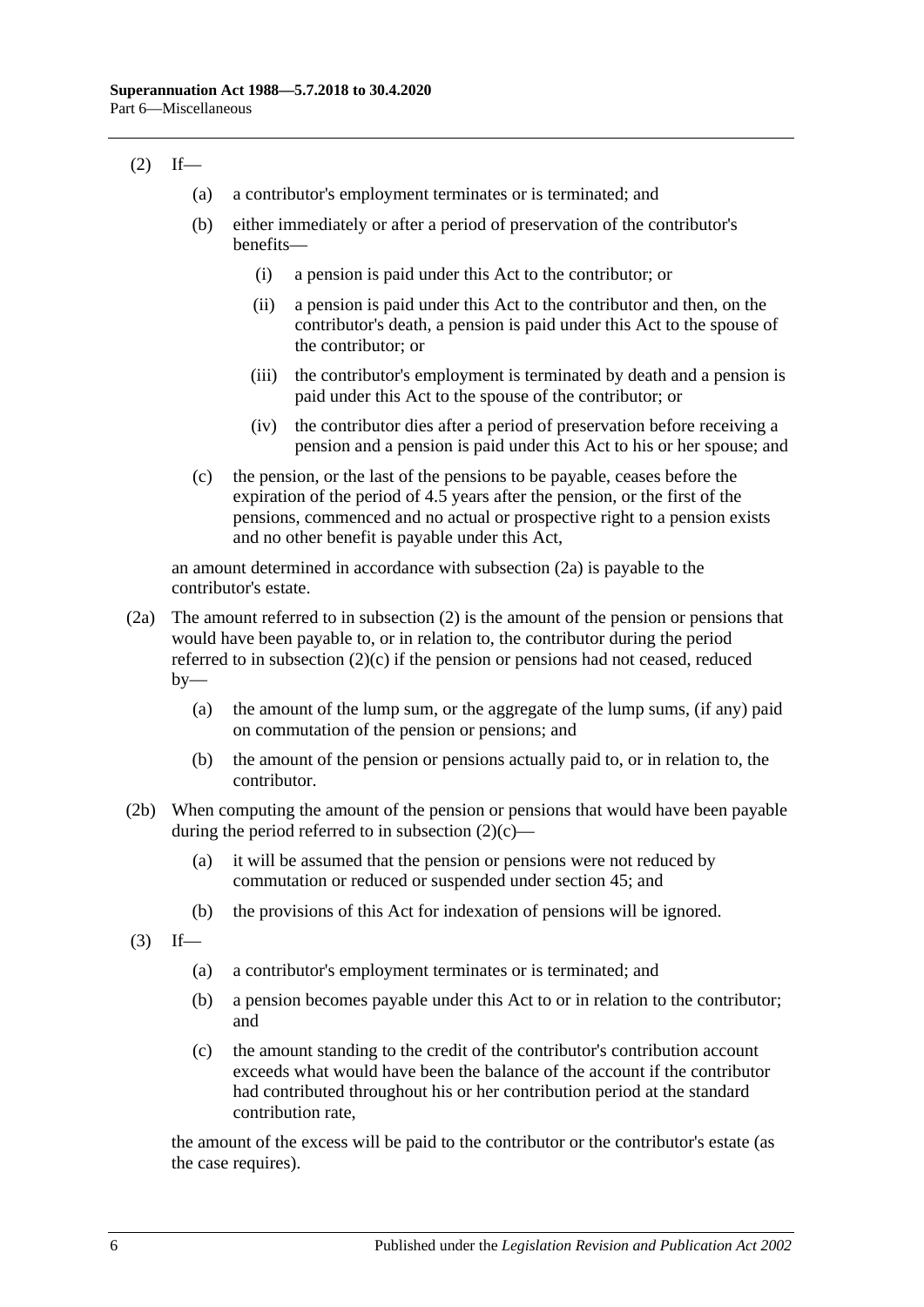### **49—Special provision for payment in case of infancy or death**

- (1) If a pension or monetary sum is payable under this Act to a child, the Board may, in its discretion, pay it—
	- (a) to the child; or
	- (b) to a parent, guardian or trustee on behalf of the child.
- (2) If a person to whom money is payable under this Act dies, the Board may, in its discretion, pay the money to—
	- (a) the personal representative of the deceased; or
	- (b) the spouse of the deceased; or
	- (c) the children of the deceased.

#### **50—Pension not to be assignable**

- (1) A right to a pension under this Act cannot be assigned.
- (2) This section does not prevent the making of a garnishee order in relation to a pension.

#### **50A—Unclaimed superannuation benefits**

- (1) If an amount of the Fund is attributable to an unclaimed superannuation benefit of a contributor, the Treasurer may, in accordance with the *Superannuation (Unclaimed Money and Lost Members) Act 1999* of the Commonwealth, pay an amount equal to the unpaid superannuation benefit, or any amount required to be paid under that Act on account of the unclaimed superannuation benefit, from the Consolidated Account to the Commissioner of Taxation.
- (2) The Treasurer must reimburse the Consolidated Account by charging the Fund with an amount equal to—
	- (a) the balance of the contributor's contribution account; and
	- (b) the balance (if any) of the contributor's co-contribution account; and
	- (c) the balance (if any) of the contributor's rollover account.
- (3) The Board must then close all accounts maintained by the Board in the name of the contributor, after which—
	- (a) he or she will cease to be a contributor; and
	- (b) his or her rights in relation to superannuation under this Act will be taken to have been exhausted and no derivative rights will exist in relation to him or her under this Act.

#### **51—Liabilities may be set off against benefits**

Any liability of a contributor arising under this Act or the repealed Act may be set off against any payment that is to be made to or in relation to the contributor under this Act.

#### **51A—Method of making contributions**

(1) Contributions to be made to the Treasurer by a contributor under [section](#page-26-0) 23 are to be deducted from the contributor's salary and paid to the Treasurer.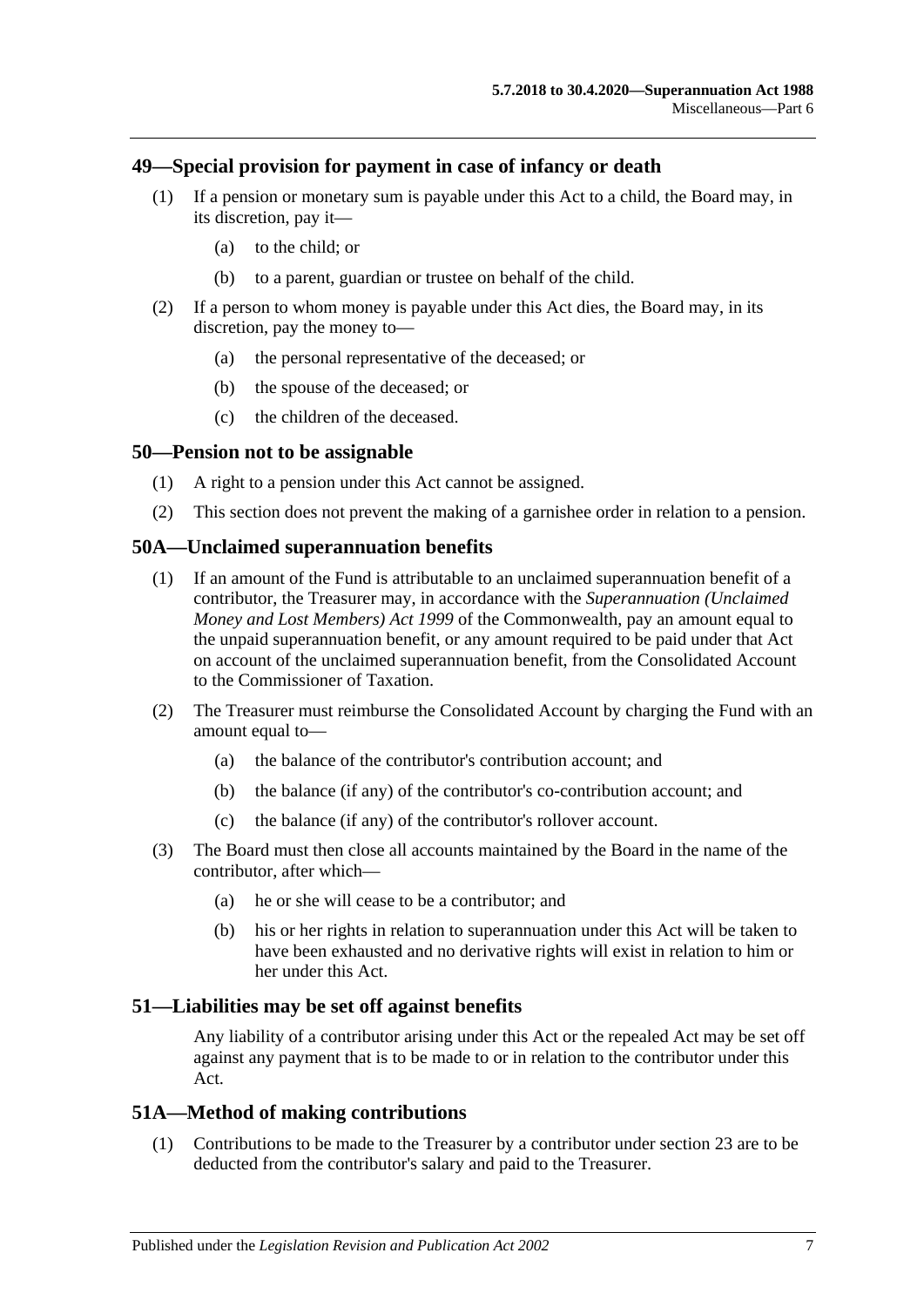(2) A contributor cannot make any contribution to the Scheme in addition to the contributions he or she makes under [section](#page-26-0) 23.

### **52—Annuities**

- (1) The Board may, with the Minister's approval, provide annuities on terms and conditions fixed by the Board.
- (2) The Board can only undertake to provide an annuity—
	- (a) to, or in relation to, a contributor; or
	- (b) to, or in relation to, a person who is, or has been, a member of some other public sector superannuation scheme.

### **53—Continuation of the Voluntary Savings Account**

- (1) The Board may continue to maintain the Voluntary Savings Account for the benefit of contributors and such other persons as the Board determines.
- (2) The terms on which money is accepted on deposit in the Voluntary Savings Account will be as determined by the Board from time to time.
- (3) The cost of administering the Voluntary Savings Account will be paid from the income of that account.

### <span id="page-103-0"></span>**54—Power to obtain information**

- (1) The Board may, from time to time, require an employing authority, workers compensation authority, employee, contributor or pensioner to supply the Board with any information that it reasonably requires for the purposes of this Act.
- (2) The Board may require an employee, contributor or pensioner to verify information supplied under this section by statutory declaration.
- (3) If a pensioner fails to comply with a requirement under this section, the Board may suspend payment of the pension until the requirement is complied with.
- <span id="page-103-1"></span>(4) A person who—
	- (a) fails to comply with a requirement under [subsection](#page-103-0) (1); or
	- (b) supplies information in response to such a requirement that is false or misleading in a material particular,

is guilty of an offence.

Maximum penalty: \$10 000.

- (5) If a contributor commits an offence against [subsection](#page-103-1) (4), the Board may expel the contributor from membership of the Scheme and, in that event—
	- (a) the amount standing to the credit of the former contributor's contribution account will be repaid to the contributor; and
	- (b) no further benefit will be payable under this Act to or in relation to the former contributor.
- (6) For the purposes of any other Act or law, a workers compensation authority will be taken, when acting under this section, to be disclosing information in the course of official duties.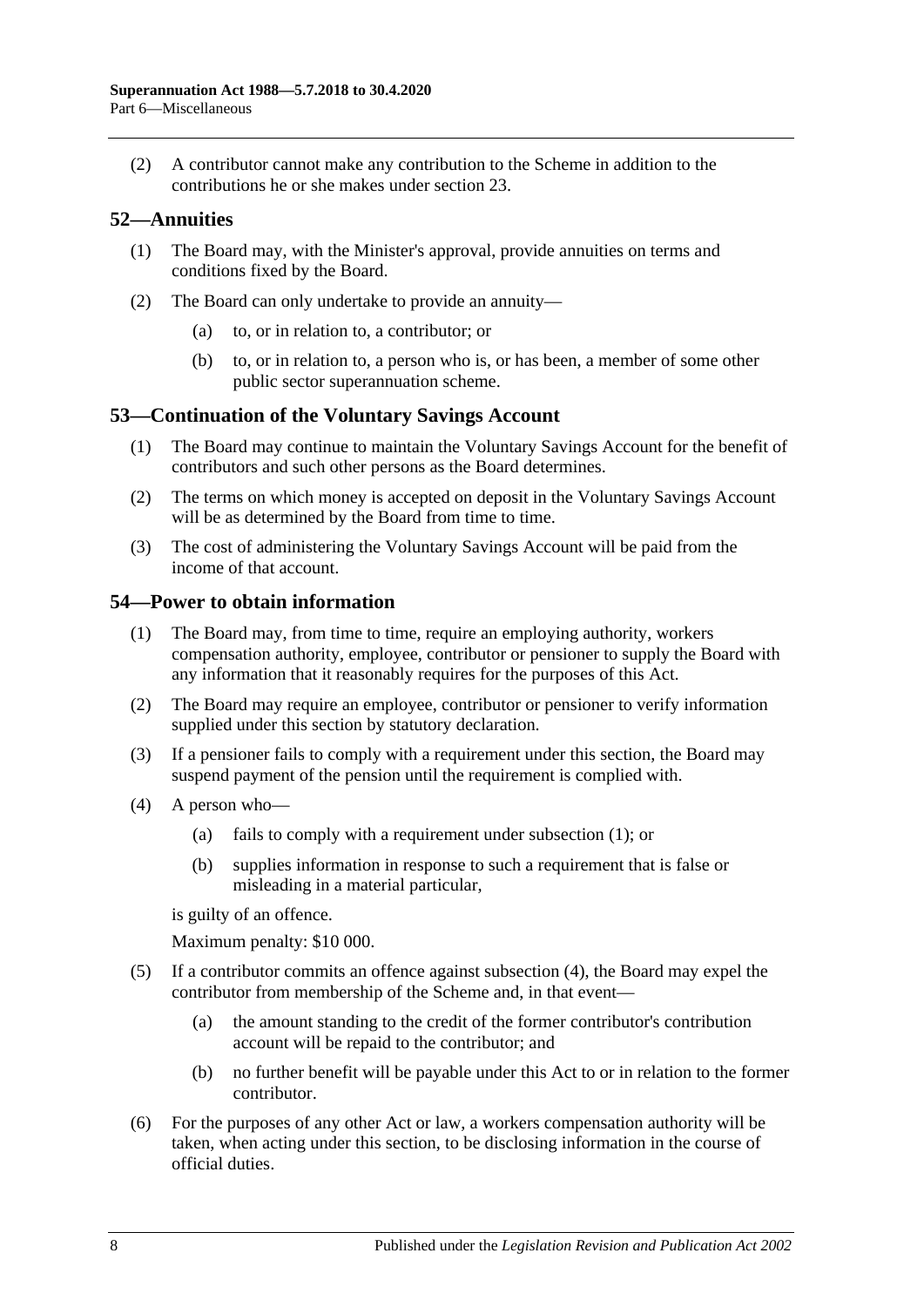(7) In this section—

*workers compensation authority* includes any person or authority with power to determine or manage claims for workers compensation.

### **55—Confidentiality**

- (1) A member or former member of the Board or the board of directors of the Superannuation Funds Management Corporation of South Australia, or a person employed or formerly employed in the administration of this Act, must not divulge information of a personal or private nature, or information as to the entitlements or benefits of any person under this Act (including under an administered scheme under [Schedule 3\)](#page-132-0) except—
	- (a) as required by or under any Act of the State or the Commonwealth; or
	- (b) to, or with the consent of, that person; or
	- (c) to that person's employer or employing authority; or
	- (d) to any other person for purposes related to the administration of this Act or, if relevant, an administered scheme under [Schedule 3;](#page-132-0) or
	- (e) as may be required by a court or the Tribunal; or
	- (f) if relevant, as may be allowed under the rules of an administered scheme under [Schedule 3.](#page-132-0)

Maximum penalty: \$10 000.

(1a) A member or former member of the Board or the board of directors of the Superannuation Funds Management Corporation of South Australia, or a person employed or formerly employed in the administration of this Act, must not divulge information if to do so is inconsistent with a requirement imposed on the trustee of an eligible superannuation plan under Part VIIIB of the *Family Law Act 1975* of the Commonwealth.

Maximum penalty: \$10 000.

(2) This section does not prevent the disclosure of statistical or other information related to a class or classes of persons (rather than to an individual).

### **56—Resolution of difficulties**

- (1) If, in the opinion of the Board, any doubt or difficulty arises in the application of this Act to particular circumstances or the provisions of this Act do not address particular circumstances that have arisen, the Board may give such directions as are reasonably necessary to resolve the doubt or difficulty or to address the circumstances (but only insofar as the Board determines it to be fair and reasonable in the circumstances) and any such direction will have effect according to its terms.
- <span id="page-104-2"></span><span id="page-104-1"></span><span id="page-104-0"></span>(2) If, in the opinion of the Board—
	- (a) a time limit under this Act should be extended in particular circumstances; or
	- (b) a procedural step under this Act should be waived in particular circumstances,

the Board may extend the time limit (even if it has already expired) or waive compliance with the procedural step.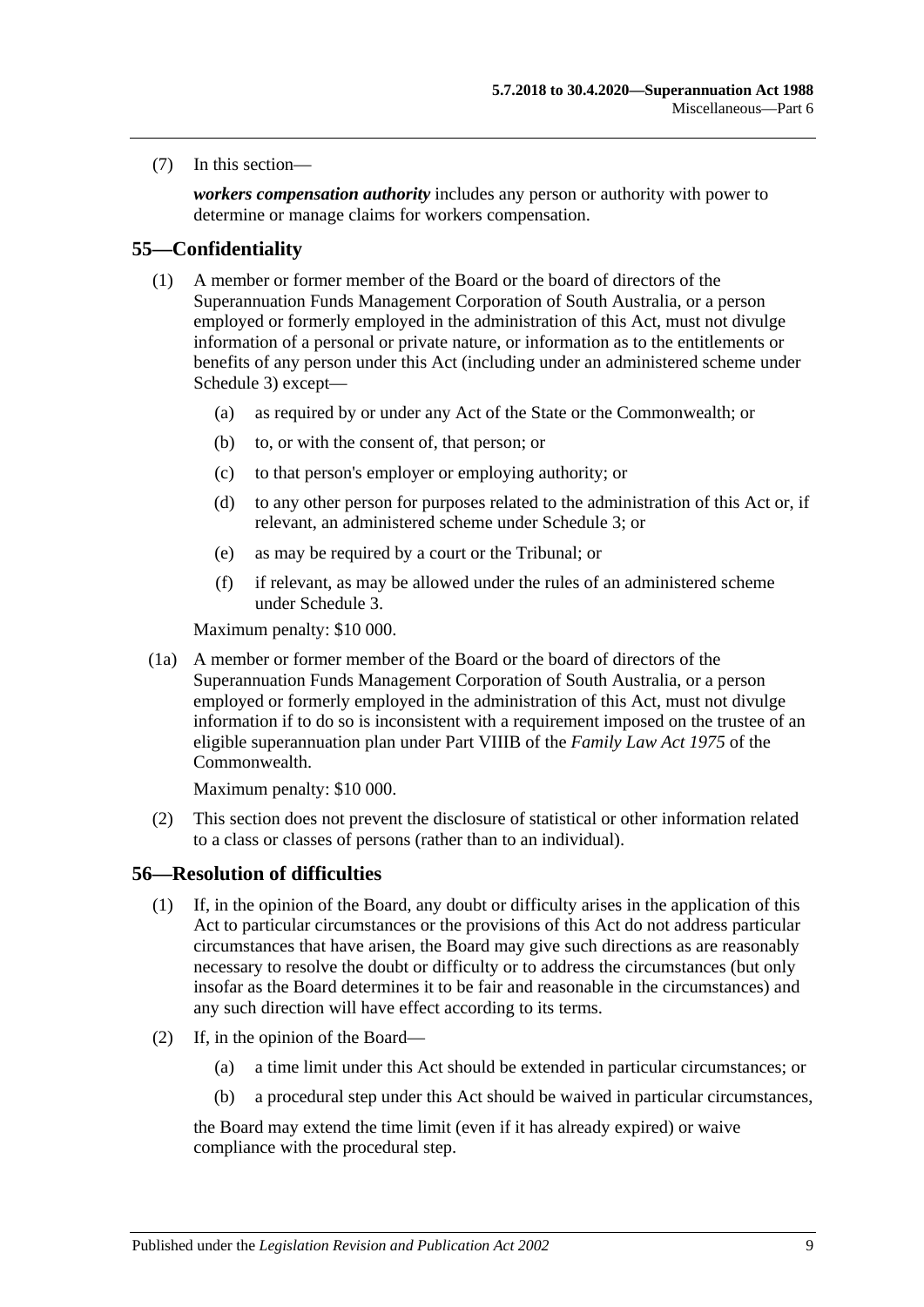- <span id="page-105-0"></span>(3) In determining whether to take action under [subsection](#page-104-0) (2), the Board should have regard to
	- (a) in a case under [subsection](#page-104-1)  $(2)(a)$ 
		- (i) the length of delay that has occurred; and
		- (ii) the explanation for the delay; and
		- (iii) any hardship that will occur if the time limit is not extended; and
		- (iv) the extent to which it will cause any unfairness if the time limit is not extended; and
		- (v) any other relevant factor;
	- (b) in a case under [subsection](#page-104-2)  $(2)(b)$ 
		- (i) the conduct of the person who would benefit from the action; and
		- (ii) any hardship that will occur if the procedural step is not waived; and
		- (iii) the extent to which it will cause any unfairness if the procedural step is not waived; and
		- (iv) any other relevant factor.
- (4) [Subsections](#page-104-0) (2) and [\(3\)](#page-105-0) do not derogate from any other provision of this Act or the regulations that makes specific provision for the extension of time.

#### **58—Pensions payable in foreign currency**

- $(1)$  If—
	- (a) a lump sum or pension becomes payable to or in relation to a contributor;
	- (b) the contributor was immediately before the lump sum or pension became payable, employed outside Australia and paid a salary in a currency other than Australian currency,

the lump sum or pension will be paid in that other currency.

(2) An indexed pension that is paid in some currency other than Australian currency may be indexed on some basis that the Board considers reasonable instead of by reference to the Consumer Price Index.

#### **58A—Rounding off of contributions and benefits**

The Board may round off the amount of contributions and benefits under this Act to the nearest multiple of 5 cents.

#### **59—Regulations**

- (1) The Governor may make such regulations as are contemplated by this Act, or as are necessary or expedient for the purposes of this Act.
- (1a) In particular a regulation may—
	- (aa) set out the procedures for the election of a member of the Board (including procedures that determine eligibility to vote in the election);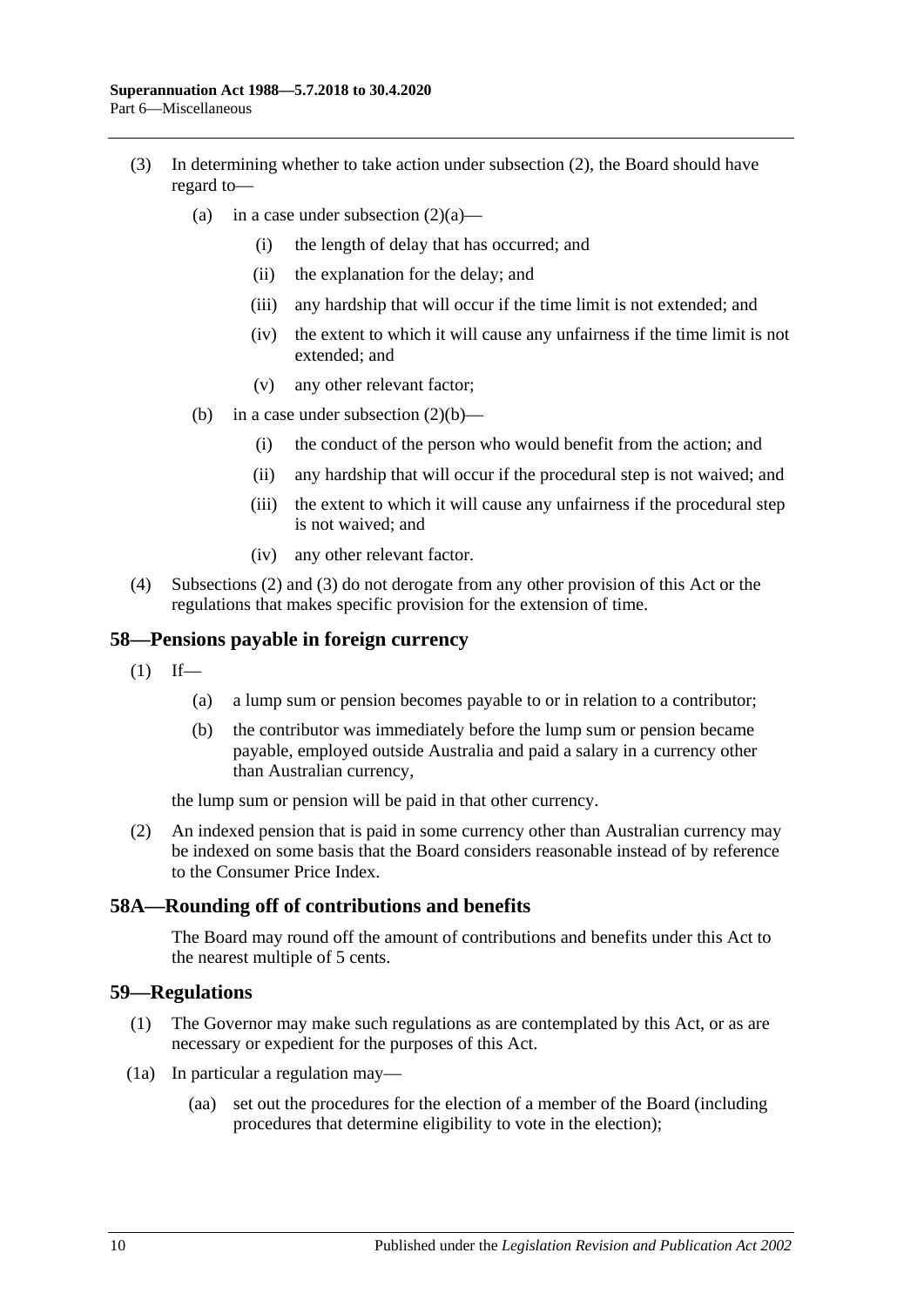- (a) prescribe the salary, or an amount to be taken to be the salary, of a contributor for the purpose of determining contributions or benefits in relation to the contributor notwithstanding any provision to the contrary in this Act;
- (b) if a contributor was previously a contributor to another superannuation scheme and money is paid in respect of the contributor from that other scheme to the scheme established by this Act—modify the provisions of this Act in their application to the contributor in order to comply with conditions under which the payment is made;
- (c) make any provision that is necessary in view of the provisions of Part VIIIB of the *Family Law Act 1975* of the Commonwealth, including by modifying the operation of any provision of this Act in prescribed circumstances in order to ensure that this Act operates in a manner that is consistent with, and complementary to, the requirements of that Commonwealth Act;
- (d) without limiting a preceding paragraph, provide that a specified provision of this Act does not apply in prescribed circumstances, subject to any condition to which the regulation is expressed to be subject.
- (2) A regulation may impose a penalty, not exceeding \$2 000, for breach of or non-compliance with a provision of the regulations.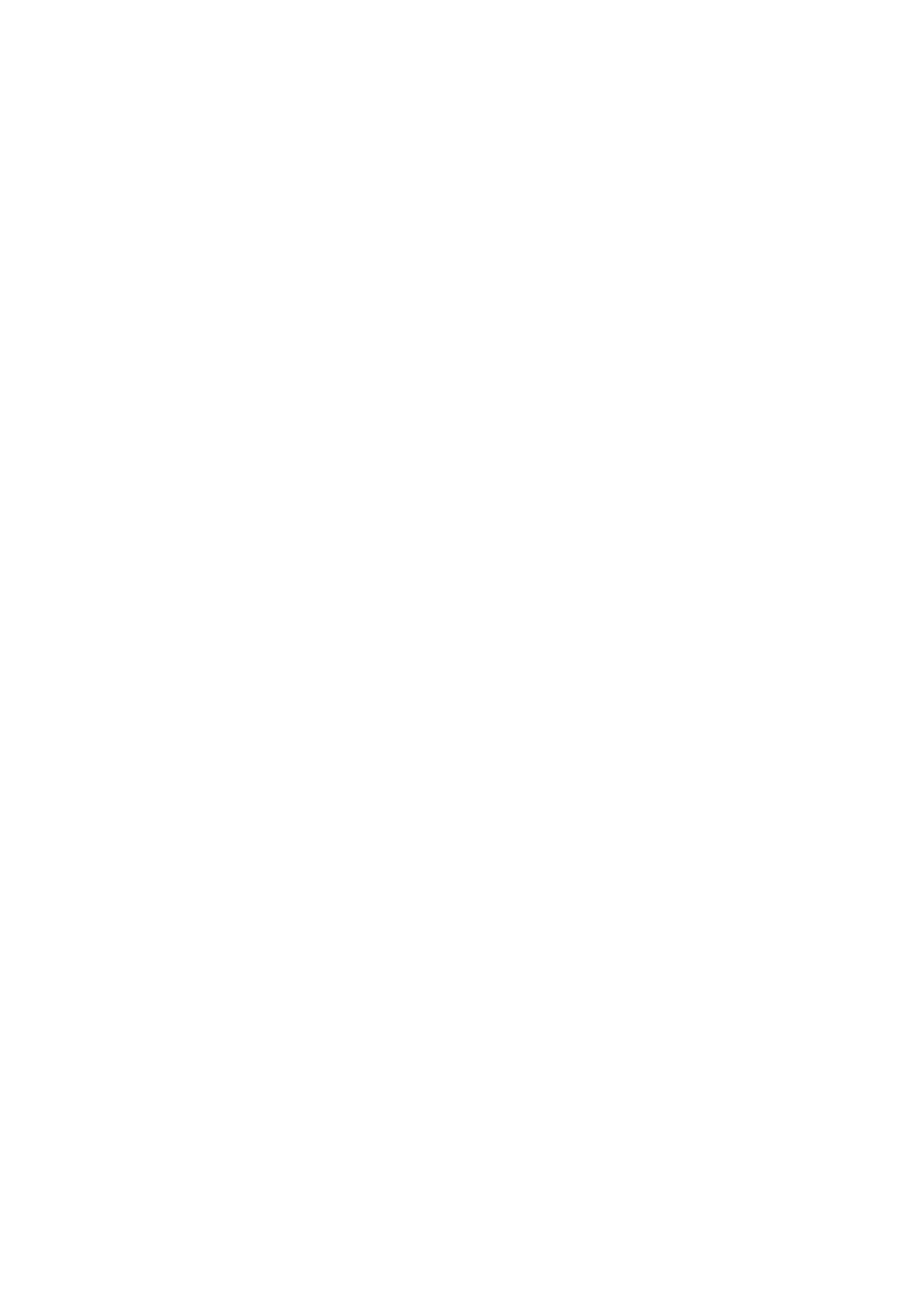# **Schedule 1—Transitional provisions**

### **1—Continuity of contributor status**

- (1) All employees who were, immediately before the commencement of this Act, contributors to the Scheme under the repealed Act continue as contributors under this Act.
- (2) All employees who were, immediately before the commencement of this Act, contributors to the Provident Account under the repealed Act—
	- (a) become, on the commencement of this Act, contributors to the Scheme; and
	- (b) will be classified for the purposes of this Act as old scheme contributors; and
	- (c) will, subject to [clause](#page-111-0) 6, be treated in the same way as other old scheme contributors.
- (2a) A person who, immediately before the commencement of this Act, was an employee of the Australian National Railways Commission and was also a contributor to the Fund or the Provident Account will be taken to be an employee for the purposes of this Act until he or she ceases to be an employee of the Australian National Railways Commission.
- (3) A new scheme contributor who was accepted as a contributor before the commencement of this Act may, within three months after the commencement of this Act, elect to resign from membership of the Fund and in that event—
	- (a) the balance standing to the credit of the contributor's contribution account will be refunded; and
	- (b) he or she will cease to be a contributor.

### **2—Contributions by old scheme and certain new scheme contributors**

- (1) This clause applies to—
	- (a) old scheme contributors; and
	- (b) new scheme contributors who were accepted as contributors before the commencement of this Act.
- (2) For the purposes of this Act, the standard contribution rate for a contributor to which this clause applies is the percentage which—
	- (a) in the case of a higher benefit contributor (as defined in the repealed Act)—constituted the contributor's standard percentage of contribution for the purposes of the repealed Act;
	- (b) in the case of a lower benefit contributor (as defined in the repealed Act)—is equal to twice the percentage that constituted the contributor's standard percentage of contribution for the purposes of the repealed Act,

(but this subclause applies to new scheme contributors only until the date fixed by the Board under [subclause](#page-108-0) (3) when the standard contribution rate for such a contributor will become 6% of salary).

<span id="page-108-0"></span>(3) The amount contributed by a contributor to which this clause applies will continue to be governed by the repealed Act until a date fixed by the Board.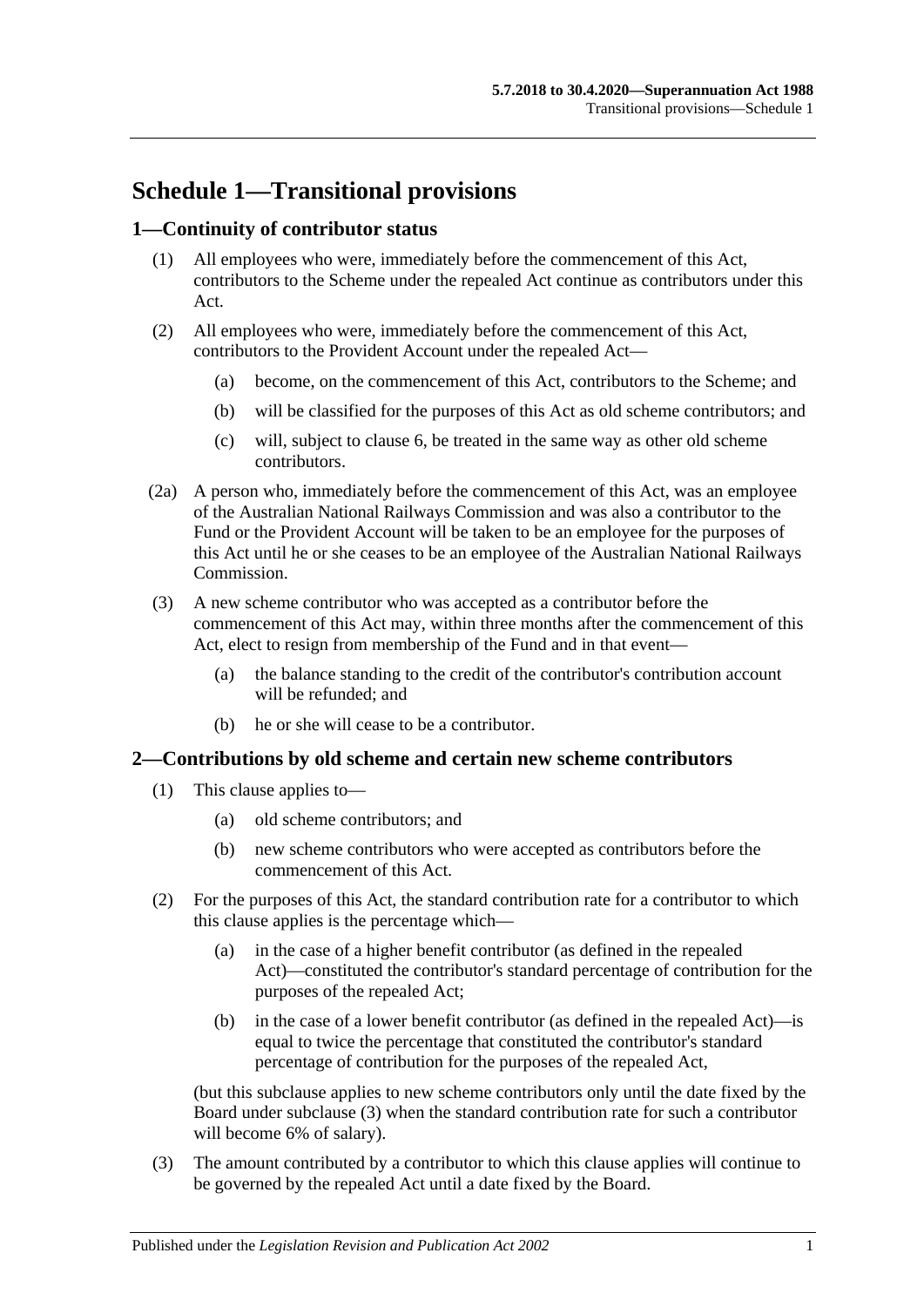### **3—Starting balance of contribution account of old scheme contributors**

- (1) The Board will establish a contribution account in the name of every old scheme contributor—
	- (a) who continues as a contributor under this Act; or
	- (b) to, or in relation to, whom a pension is being paid at the commencement of this Act.
- (2) The balance of the account, as at the commencement of this Act, of a contributor who was still in employment at the commencement of this Act will be an amount calculated in accordance with section 79 of the repealed Act as if the contributor had become entitled to a payment under that section on the commencement of this Act.
- (3) The balance of the account, as at the commencement of this Act, of a contributor whose employment had ceased before the commencement of this Act will be an amount calculated in accordance with section 81 of the repealed Act as if an entitlement to a payment under that section had arisen at the commencement of this Act.

### **3A—Starting balance for certain new scheme contributors**

- <span id="page-109-0"></span>(1) The contribution account of a new scheme contributor who was accepted as a contributor before the commencement of this Act will be credited with the following amounts:
	- (a) the aggregate amount of contributions made by the contributor before the commencement of this Act; and
	- (b) an amount determined by the Board to be the return attributable to the investment of those contributions before the commencement of this Act; and
	- (c) where the amount referred to in [paragraph](#page-109-0) (b) was not credited to the contributor's contribution account on 1 July, 1988, an amount determined by the Board to be the return that would have been attributable to the investment of that amount if it had been credited to the account on 1 July, 1988.
- <span id="page-109-1"></span>(2) The amount to be credited to a contribution account under [subclause](#page-109-0)  $(1)(b)$  and  $(c)$ must be debited against the unallocated portion of the old scheme division of the Fund.

### **4—Special provision as to contribution period of certain contributors**

The contribution period of an old scheme contributor who was accepted as a contributor—

- (a) after reaching the age of 30 years; but
- (b) before the commencement of the repealed Act, will be taken to have commenced when the contributor reached the age of 30 years.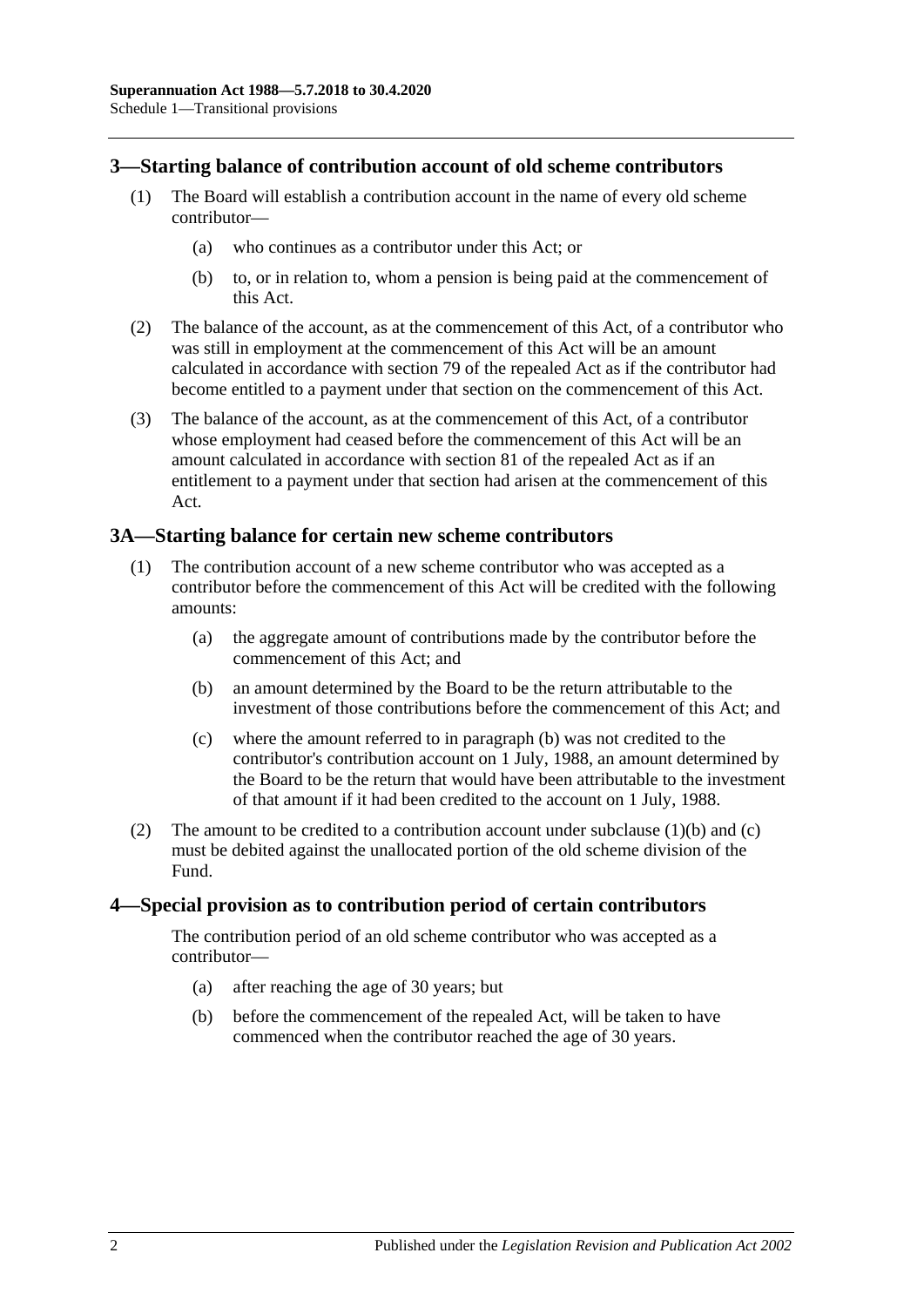### **5—Superannuation points carried over by old scheme contributors**

- (1) To calculate the number of superannuation points of an old scheme contributor as at the commencement of this Act, proceed as follows:
	- (a) calculate the pension (ignoring any neglected unit reduction, fund share reduction or excess unit addition) to which the contributor would be, or would have been, entitled under the repealed Act on retirement at the age of retirement assuming that the contributor had retired, or were to retire, at that age and, in the case of a contributor under that age at the commencement of this Act—
		- (i) that the repealed Act remained in force; and
		- (ii) that the contributor's rate of contribution remained constant until the contributor attained that age; and
		- (iii) that the contributor's contribution salary (as defined in the repealed Act) were the contributor's actual salary and remained constant until the contributor retired at the age of retirement;
	- (b) express this pension as a proportion of the theoretical maximum pension;
	- (c) convert this proportion to the fraction with a denominator of 360;
	- (d) the number of points is then given by the following formula:

<span id="page-110-0"></span>
$$
P = x - m(p - n - q) - y
$$

Where—

*P* is the number of points

 $x$  is the numerator of the fraction arrived at under [paragraph](#page-110-0)  $(c)$ 

 $\boldsymbol{n}$  is—

- (a) in relation to a person who was accepted as a contributor under the repealed Act before the age of 30 years—the number of months from the date of acceptance to the age of 30 years or the commencement of this Act whichever is the earlier (and, if the period is not exactly divisible into whole months, any remainder will be treated as a whole month);
- (b) in any other case—0

*p* is the number of months (if any) by which the contributor's age, as at the commencement of this Act, falls short of the age of retirement or 360 (whichever is the lesser)

 $m$  is—

- (a) in relation to a contributor contributing for higher benefits under the repealed Act—1;
- (b) in relation to a contributor contributing for lower benefits under the repealed Act—½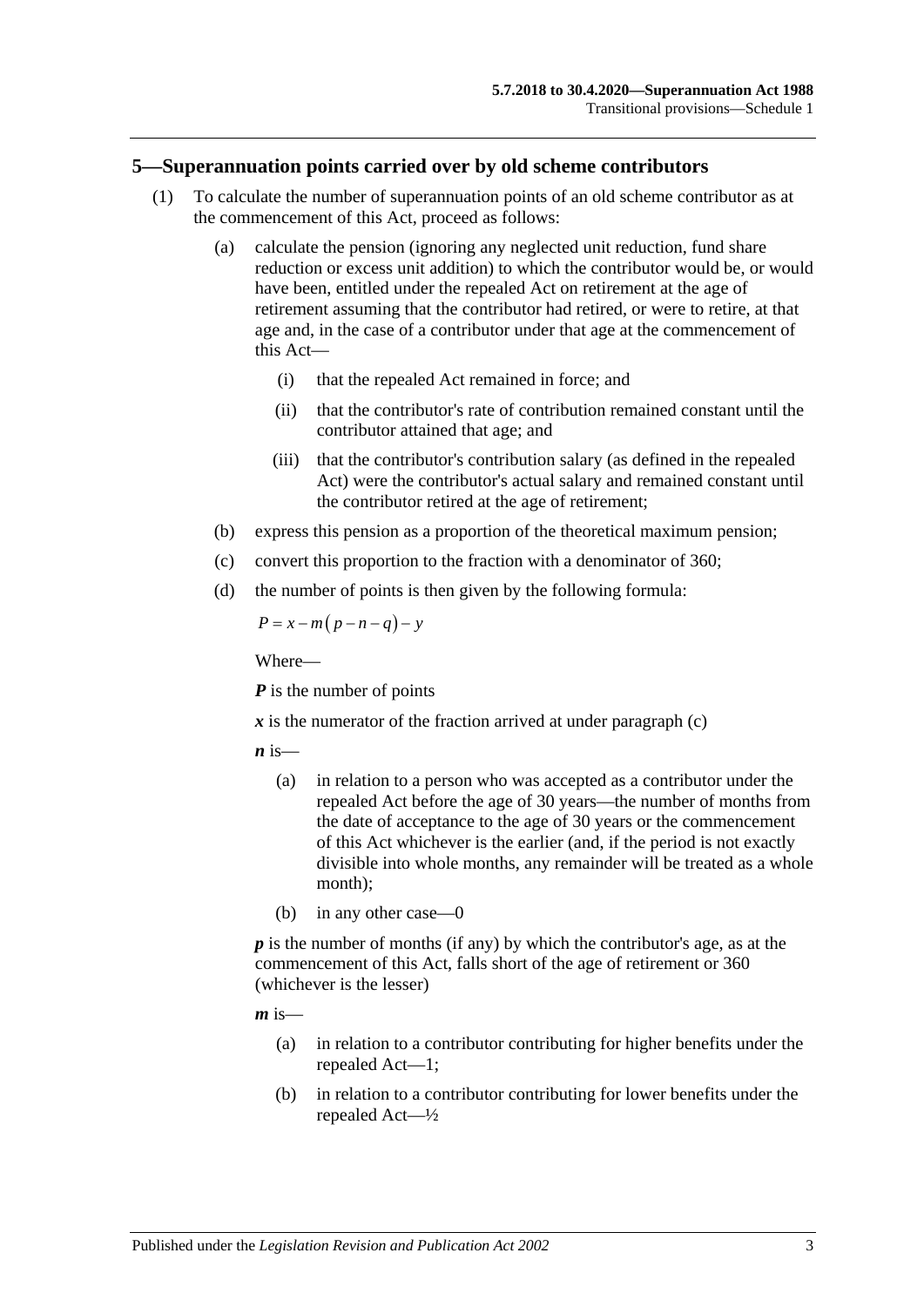*y* is—

(a) in relation to a person who became a higher benefit contributor by virtue of an election under section 57B of the repealed Act—

$$
n\left(1-\frac{x}{360}\right)
$$

(b) in any other case—0

*q* is the number of months (if any) by which the contributor's age, as at the commencement of this Act, exceeds the age of retirement.

(2) In this clause—

*theoretical maximum pension* in relation to a contributor means the pension that would be payable to the contributor on retirement at the age of retirement assuming—

- (a) that the repealed Act remained in force; and
- (b) that the contributor were employed throughout any future period of his or her employment at the contributor's contribution salary as it was immediately before the commencement of this Act; and
- (c) that the contributor were a new contributor (as defined in the repealed Act) and had elected for higher benefits; and
- (d) that the contributor attained 360 contribution months on or before attaining the age of retirement.

### <span id="page-111-0"></span>**6—Special provisions for contributors to the Provident Account**

- (1) Where—
	- (a) a contributor was a contributor to the Provident Account under the repealed Act;
	- (b) the contributor's employment is terminated by death or on account of invalidity before the contributor reaches the age of retirement;
	- (c) the death or invalidity arises in circumstances or under conditions determined by the Board in relation to the contributor,

<span id="page-111-1"></span>the Board may determine not to pay, or to discontinue payment of, a pension or pensions under this Act to or in relation to the contributor and to pay instead a lump sum calculated as follows to the contributor or the contributor's estate:

$$
LS = A \times \frac{2}{3} \times FS \times Z + Pn \left( FS \times \frac{0.85}{450} \times M \right)
$$

Where—

*LS* is the amount of the lump sum

*A* is the lesser of the following:

- (a) unity;
- (b) the numerical value obtained by dividing the number of the contributor's accrued superannuation points by—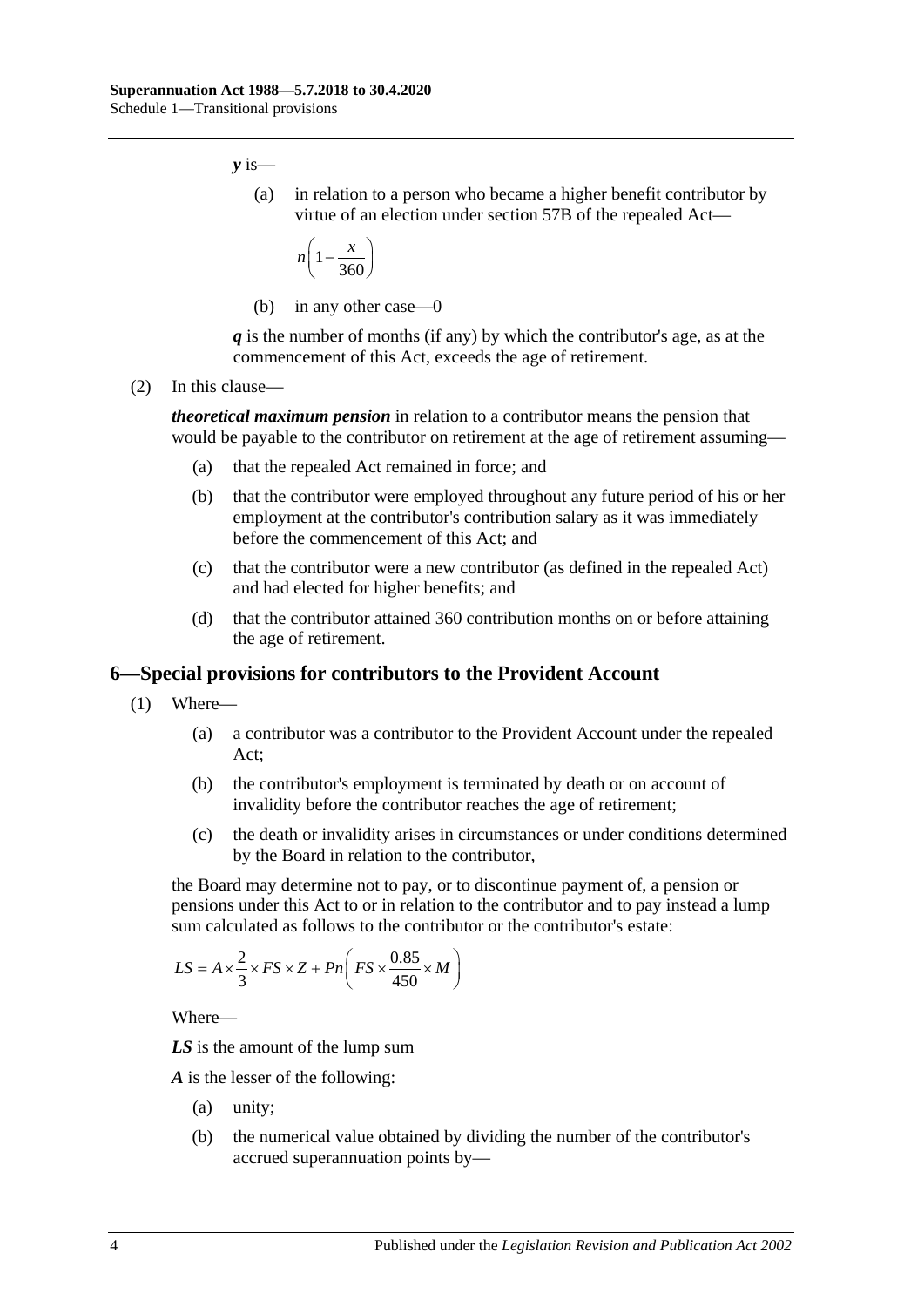- (i) in the case of a contributor who was accepted as a contributor under the repealed Act before reaching the age of 30 years—the number of months between the contributor's age as at the date of acceptance and the age of retirement;
- (ii) in any other case—360

*FS* is the contributor's actual or attributed salary immediately before termination of employment (expressed as an annual amount)

*Z* is—

- (a) in relation to a contributor who is 55 years of age or less—11.5;
- (b) in relation to a contributor who is over the age of 55 years—11.5 less 0.0167 for every month by which the contributor's age exceeds 55 years

*Pn* is—

- (a) in the case of a contributor who was in full-time employment during that part of the contribution period occurring after 31 December 1987—1;
- (b) in any other case—the numerical value arrived at by expressing the contributor's employment while an active contributor during that part of the contribution period as a proportion of full-time employment during that part of the contribution period

*M* is the number of months of the contributor's contribution period occurring after 31 December 1987.

(2) A determination for the purposes of [subclause](#page-111-1)  $(1)(c)$  must be made within three months after the commencement of this Act.

### <span id="page-112-1"></span>**7—Limited benefit contributors**

- (1) Subject to [subclause](#page-112-0) (2), a contributor who was immediately before the commencement of this Act affected by conditions imposed under section 65 of the repealed Act remains subject to those conditions after the commencement of this Act.
- <span id="page-112-0"></span>(2) The Board will relax or revoke any such condition if satisfied by evidence provided by the contributor that there is proper cause to do so.
- (3) Where a contributor is entitled to the payment of a lump sum but is not entitled to a pension under this Act by virtue of conditions referred to in [subclause](#page-112-1) (1), the lump sum will be the aggregate of three and one-half times the balance standing to the credit of the contributor's contribution account and an amount calculated as follows:

$$
A = P n \bigg( FS \times \frac{0.85}{450} \times M \bigg)
$$

Where—

*A* is the amount

*Pn* is—

(a) in the case of a contributor who was in full-time employment during that part of the contribution period occurring after 31 December 1987—1;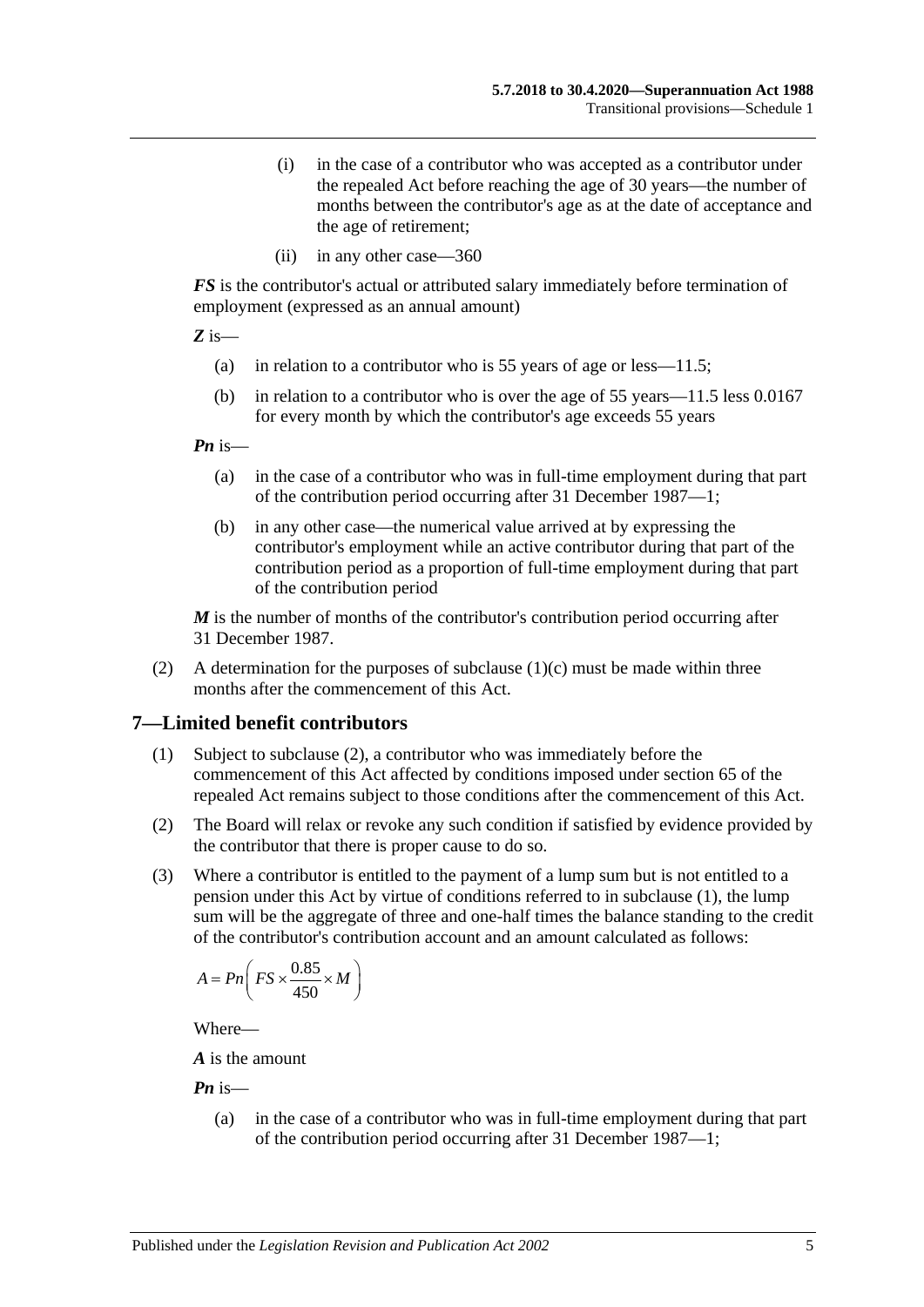(b) in any other case—the numerical value arrived at by expressing the contributor's employment while an active contributor during that part of the contribution period as a proportion of full-time employment during that part of the contribution period

*FS* is the contributor's actual or attributed salary (expressed as an annual amount) immediately before termination of employment

*M* is the number of months of the contributor's contribution period occurring after 31 December 1987.

### **8—Preservation of excess unit addition**

Where—

- (a) a pension becomes payable to or in relation to an old scheme contributor after the commencement of this Act;
- (b) the pension would if the repealed Act had continued in operation be increased by an excess unit addition,

there will be a corresponding increase of the pension payable under this Act.

### **9—Neglected unit and fund share reduction**

- (1) Subject to this Act, where a pension to, or in relation to, an old scheme contributor would, if granted under the repealed Act, have been subject to a neglected unit reduction or a fund share reduction, the corresponding pension under this Act will be subject to a corresponding reduction.
- (1a) Where—
	- (a) an old scheme contributor resigns from employment and elects to preserve his or her accrued superannuation benefits; and
	- (b) the contributor was, before resignation, making pension maintenance payments or neglected unit maintenance payments, or purchasing contribution months by fortnightly contributions,

a pension that subsequently becomes payable to or in relation to the contributor will be reduced to an extent determined by the Board.

- (2) A contributor may reduce or eliminate a reduction of pension under this clause by payment to the Treasurer of a lump sum determined by the Board.
- (3) A contributor who desires to reduce or eliminate a reduction of pension under this clause must, within one month after first becoming entitled to receive the pension inform the Board in writing of his or her intention to do so, and must pay the appropriate lump sum within one month after receiving notification from the Board of the relevant amount.

### **10—Pensions that commenced under previous enactments**

- (1) A pension that commenced under the repealed Act, or under a corresponding previous enactment, is, subject to this Act, payable as if this Act had been in force when the pension commenced.
- (2) This Act, apart from provisions relating to indexation, commutation and reduction or suspension of pensions, does not affect the amount of any such pension.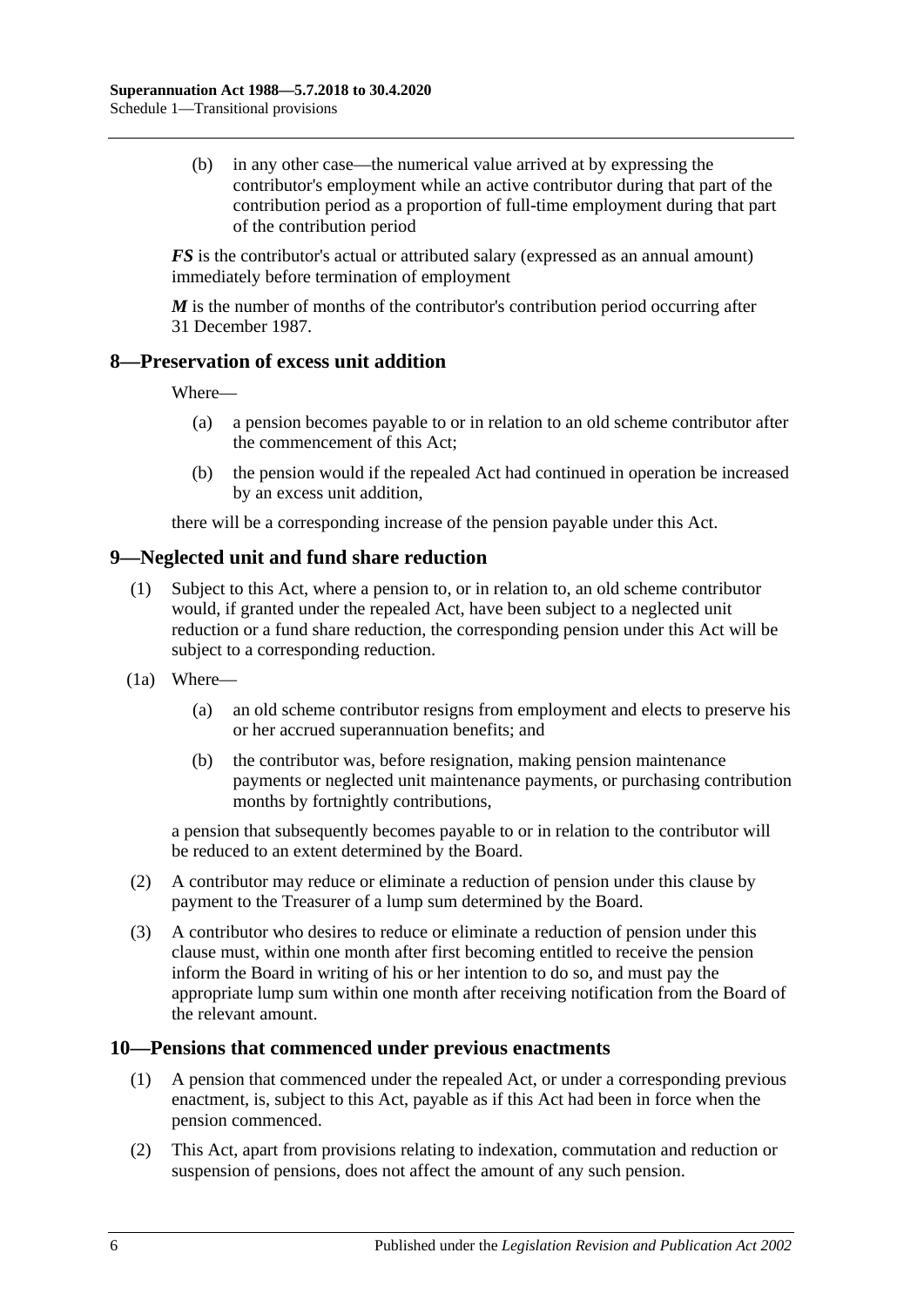### **11—Abolition of Provident Account, and Retirement Benefit Account**

- (1) The Provident Account and the Retirement Benefit Account established under section 99 of the repealed Act are abolished.
- (2) Any contributions to the Provident Account will be treated as contributions made in accordance with the Scheme.
- (3) The balance standing to the credit of any person in the Retirement Benefit Account will be returned to that person.

### <span id="page-114-0"></span>**12—Continuation of superannuation arrangements**

- (1) Any arrangements in force under section 11 of the repealed Act immediately before the commencement of this Act will continue in force as if they had been made under [section](#page-16-0) 5 of this Act.
- (2) Money paid by an employer pursuant to an arrangement referred to in [subclause](#page-114-0) (1) and held by the Superannuation Funds Management Corporation of South Australia does not form part of the Fund and must be applied by the Superannuation Funds Management Corporation of South Australia in accordance with the arrangement.

### **13—Continuation of membership of elected members of the Board**

- (1) Any members elected to the Board before the commencement of this Act continue in office subject to this Act as if it had been in force when they were elected and they had then been elected under it.
- (2) The offices of the other members of the Board become vacant on the commencement of this Act.

### **14—Retrospective operation of preservation rights**

The rights conferred by [section](#page-71-0) 39 extend to a contributor who resigned before the commencement of this Act but on or after 1 January, 1988.

### <span id="page-114-2"></span>**15—Benefits under [Parts 4](#page-30-0) and [5](#page-56-0)**

- <span id="page-114-1"></span>(1) Subject to [clause](#page-115-0) 15A, [Parts 4](#page-30-0) and [5](#page-56-0) as in force immediately before the commencement of the *[Superannuation \(Scheme Revision\) Amendment Act](http://www.legislation.sa.gov.au/index.aspx?action=legref&type=act&legtitle=Superannuation%20(Scheme%20Revision)%20Amendment%20Act%201992) 1992* continue to apply to and in relation to the following contributors:
	- (a) a contributor who was a contributor immediately before 1 July 1992 and in relation to whom benefits did not accrue under the Public Sector Employees Superannuation Scheme;
	- (b) a contributor who has received or is entitled to receive benefits under the Public Sector Employees Superannuation Scheme or in relation to whom such benefits have been paid or are payable;
	- (c) a contributor who would receive a higher benefit, or in relation to whom a higher benefit would be payable, under those provisions immediately before amendment by the *[Superannuation \(Scheme Revision\) Amendment Act](http://www.legislation.sa.gov.au/index.aspx?action=legref&type=act&legtitle=Superannuation%20(Scheme%20Revision)%20Amendment%20Act%201992) 1992*.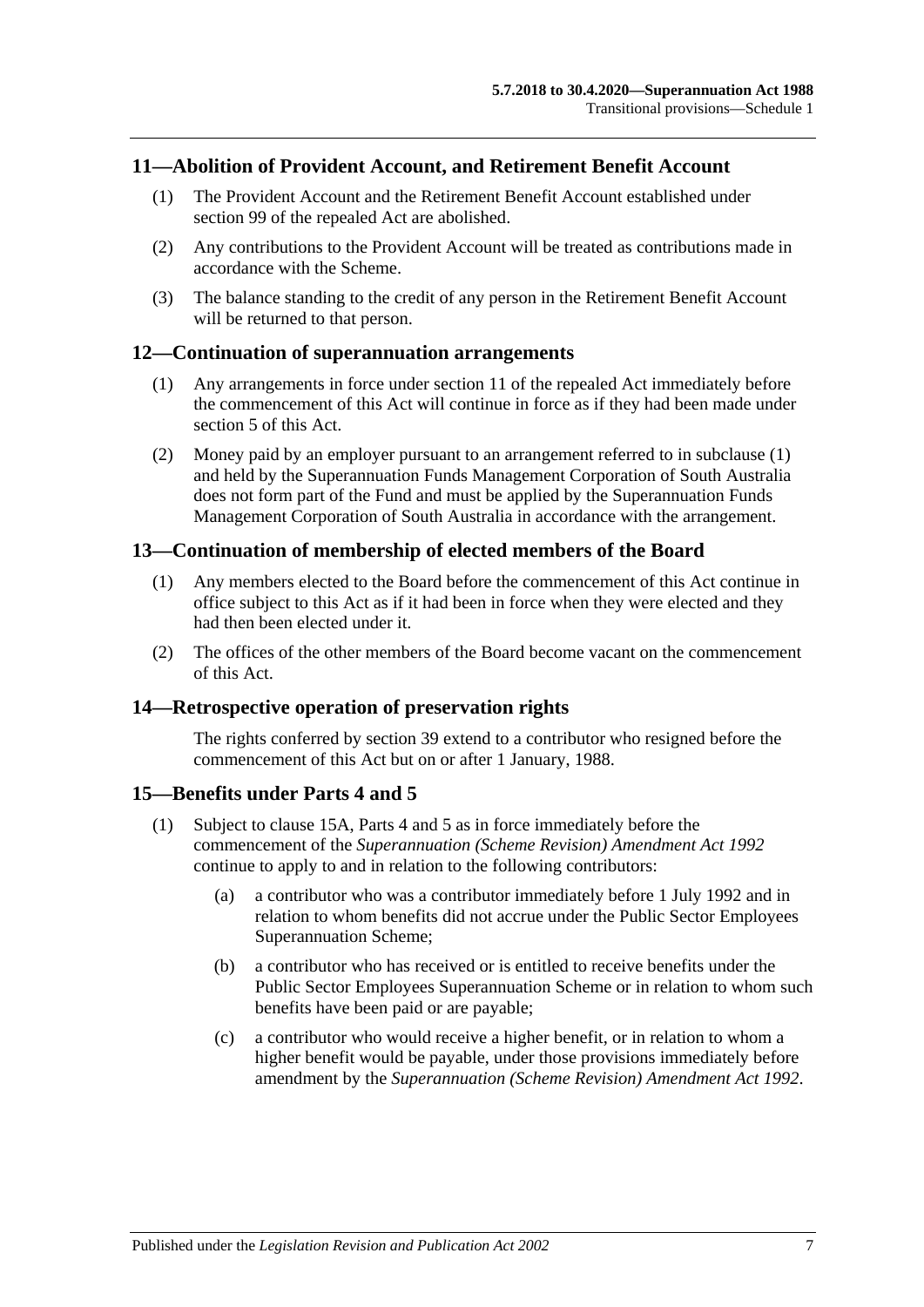- (2) A contributor whose employment terminates or is terminated on or after 1 July 1992 and who is entitled to a benefit under the Public Sector Employees Superannuation Scheme or a person who is entitled to such a benefit in relation to a contributor whose employment was terminated by death on or after 1 July 1992 may renounce the entitlement by instrument in writing to the Board within three months after becoming entitled or within three months after the Governor assents to the *[Superannuation](http://www.legislation.sa.gov.au/index.aspx?action=legref&type=act&legtitle=Superannuation%20(Scheme%20Revision)%20Amendment%20Act%201992)  [\(Scheme Revision\) Amendment Act](http://www.legislation.sa.gov.au/index.aspx?action=legref&type=act&legtitle=Superannuation%20(Scheme%20Revision)%20Amendment%20Act%201992) 1992*, whichever is later and upon renunciation the contributor or other person will be taken for the purposes of [subclause](#page-114-1) (1)(b) never to have been entitled.
- (3) Where benefits under the Public Sector Employees Superannuation Scheme have been credited to an account maintained by the Board in the name of a contributor under section 28 of the *[Superannuation \(Benefit Scheme\) Act](http://www.legislation.sa.gov.au/index.aspx?action=legref&type=act&legtitle=Superannuation%20(Benefit%20Scheme)%20Act%201992) 1992*, the contributor will be taken, for the purposes of [subclause](#page-114-1) (1)(b), to have received those benefits.

### <span id="page-115-0"></span>**15A—Early retirement benefit for certain contributors**

- (1) A contributor—
	- (a) who resigned from employment before 1 July 1992 after a contribution period of 120 months or more and preserved his or her accrued superannuation benefits under [section](#page-71-0) 39; and
	- (b) who, on or before reaching the age of retirement, requires the Board to commence paying a retirement pension,

<span id="page-115-1"></span>is entitled to the following benefits:

- (c) if the contributor was accepted as a contributor before the age of 30 years and before commencement of the repealed Act, the contributor is entitled to a pension in accordance with [section](#page-75-0) 39(7) and [\(8\)](#page-76-0) as in force immediately before the *[Superannuation \(Miscellaneous\) Amendment Act](http://www.legislation.sa.gov.au/index.aspx?action=legref&type=act&legtitle=Superannuation%20(Miscellaneous)%20Amendment%20Act%201994) 1994* came into operation;
- <span id="page-115-2"></span>(d) in any other case the contributor is entitled to a pension calculated as follows:

$$
P = AFS \times A \times \left(\frac{45.5}{100} + \frac{21.1 \times n_2}{100 \times 60}\right)
$$

Where—

*P* is the amount of the pension (expressed as an amount per fortnight)

*AFS* is the contributor's actual or attributed salary (expressed as an amount per fortnight) immediately before resignation adjusted to reflect changes in the Consumer Price Index between the date of resignation and the date on which the pension first became payable

*A* is the lesser of the following:

- (a) unity;
- (b) the numerical value obtained by dividing the number of the contributor's accrued contribution points by—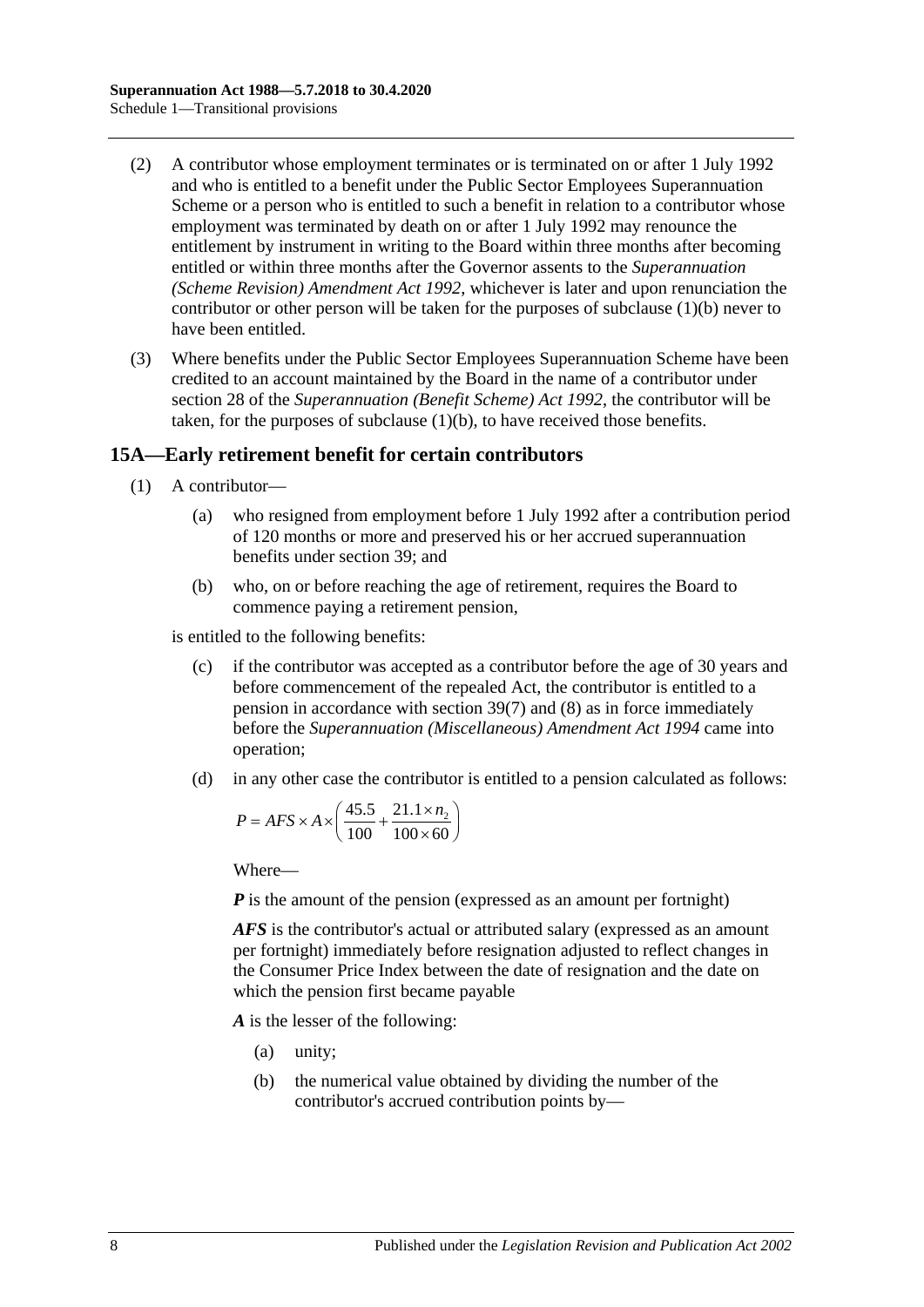- (i) in the case of a contributor who was accepted as a contributor under the repealed Act before reaching the age of 30 years—the number of months between the date of acceptance and the date on which the pension first became payable;
- (ii) in any other case—300 +  $n_2$

 $n_2$  is the number of months between the day on which the contributor reached the age of 55 years and the day on which the pension first became payable.

- (2) For the purpose of applying [section](#page-75-0) 39(7) as required by [subclause](#page-115-1) (1)(c), the factor "NP" in the formula in [section](#page-75-0) 39(7) is the amount of pension that would have been payable to the contributor if it were calculated under [subclause](#page-115-2) (1)(d).
- (3) A contributor referred to in [clause](#page-114-2) 15(1) who is an old scheme contributor and who retires on or after reaching the age of 55 years but before the age of retirement is entitled to a pension calculated as follows:

$$
P = FS \times A \times \left(\frac{45.5}{100} + \frac{21.1 \times n_2}{100 \times 60}\right)
$$

Where—

*P* is the amount of the pension (expressed as an amount per fortnight)

*FS* is the contributor's actual or attributed salary (expressed as an amount per fortnight) immediately before retirement

*A* is the lesser of the following:

- (a) unity;
- (b) the numerical value obtained by dividing the number of the contributor's accrued contribution points by—
	- (i) in the case of a contributor who was accepted as a contributor under the repealed Act before reaching the age of 30 years—the number of months between the date of acceptance and the date on which the pension first became payable;
	- (ii) in any other case—300 +  $n_2$

 $n_2$  is the number of months between the day on which the contributor reached the age of 55 years and the day on which the pension first became payable.

#### <span id="page-116-0"></span>**16—Transference from old scheme to new scheme**

- (1) Subject to [subclause](#page-117-0) (8), an old scheme contributor may, by notice in writing given to the Board on or before 31 December 1993, elect to become a contributor to the new scheme.
- (2) A contributor who makes an election under [subclause](#page-116-0) (1) will be taken to have become a new scheme contributor on 1 July 1992.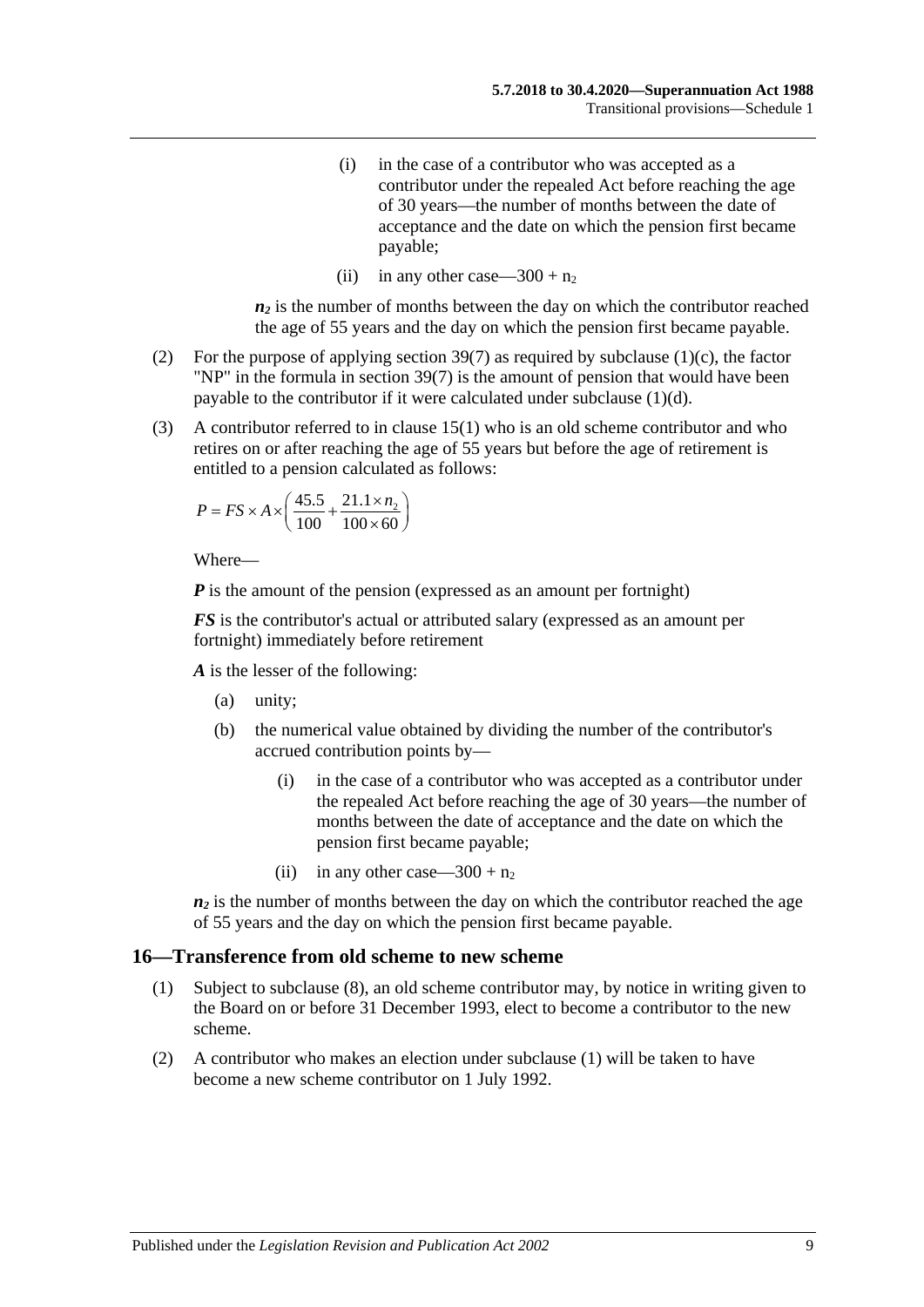- (3) Where conditions limiting the payment of benefits applied in relation to the contributor under the old scheme the same conditions will, if they can be applied without modification, apply in relation to the contributor under the new scheme, but if not the Board will apply conditions that are, in its opinion, appropriate limiting the payment of benefits to or in relation to, the contributor under the new scheme.
- <span id="page-117-1"></span>(4) For the purpose of determining the benefits payable to, or in relation to, the contributor under the old scheme and the time at which they are payable, the contributor will be taken to have resigned from employment on 30 June 1992 and to have elected to preserve his or her accrued superannuation benefits under [section](#page-71-0) 39.
- (5) Benefits that are preserved by virtue of [subclause](#page-117-1) (4) are not payable to the contributor while the contributor is employed in employment to which this Act applies.
- (6) For the purpose of calculating the contributor's benefits under the new scheme—
	- (a) contribution points accrued before 1 July 1992 and contribution months occurring before that date will be disregarded; and
	- (b) the Board will establish a new account in the name of the contributor as at 1 July 1992.
- (7) The standard contribution rate that applied in relation to the contributor before 1 July 1992 will continue to apply in relation to the contributor from 1 July 1992 until 30 June following the election made by the contributor under [subclause](#page-116-0) (1).
- <span id="page-117-0"></span>(8) This clause does not apply for the benefit of—
	- (a) an employee of the Australian National Railways Commission;
	- (b) a contributor who has reached the age of retirement.
- (9) In this clause—

*the new scheme* means the scheme of superannuation established by [Part 4](#page-30-0) of this Act;

*the old scheme* means the scheme of superannuation established by [Part 5](#page-56-0) of this Act.

### **17—Payment of contributions while on leave without pay**

[Section](#page-14-0) 4(8) does not apply to a contributor who is on leave without pay when the *[Superannuation \(Miscellaneous\) Amendment Act](http://www.legislation.sa.gov.au/index.aspx?action=legref&type=act&legtitle=Superannuation%20(Miscellaneous)%20Amendment%20Act%201994) 1994* comes into operation in respect of that period of leave.

### <span id="page-117-2"></span>**18—Repeal of contribution rate**

- (1) A contributor who was contributing at the rate of 1.5% at the commencement of the *[Superannuation \(Miscellaneous\) Amendment Act](http://www.legislation.sa.gov.au/index.aspx?action=legref&type=act&legtitle=Superannuation%20(Miscellaneous)%20Amendment%20Act%201998) 1998* is entitled to continue contributing at that rate until 1 July 1998.
- (2) A contributor referred to in [subclause](#page-117-2) (1) who fails to elect some other rate of contribution under [section](#page-26-0) 23 in respect of the 1998/1999 financial year will be taken to have elected to cease contributing in respect of that year.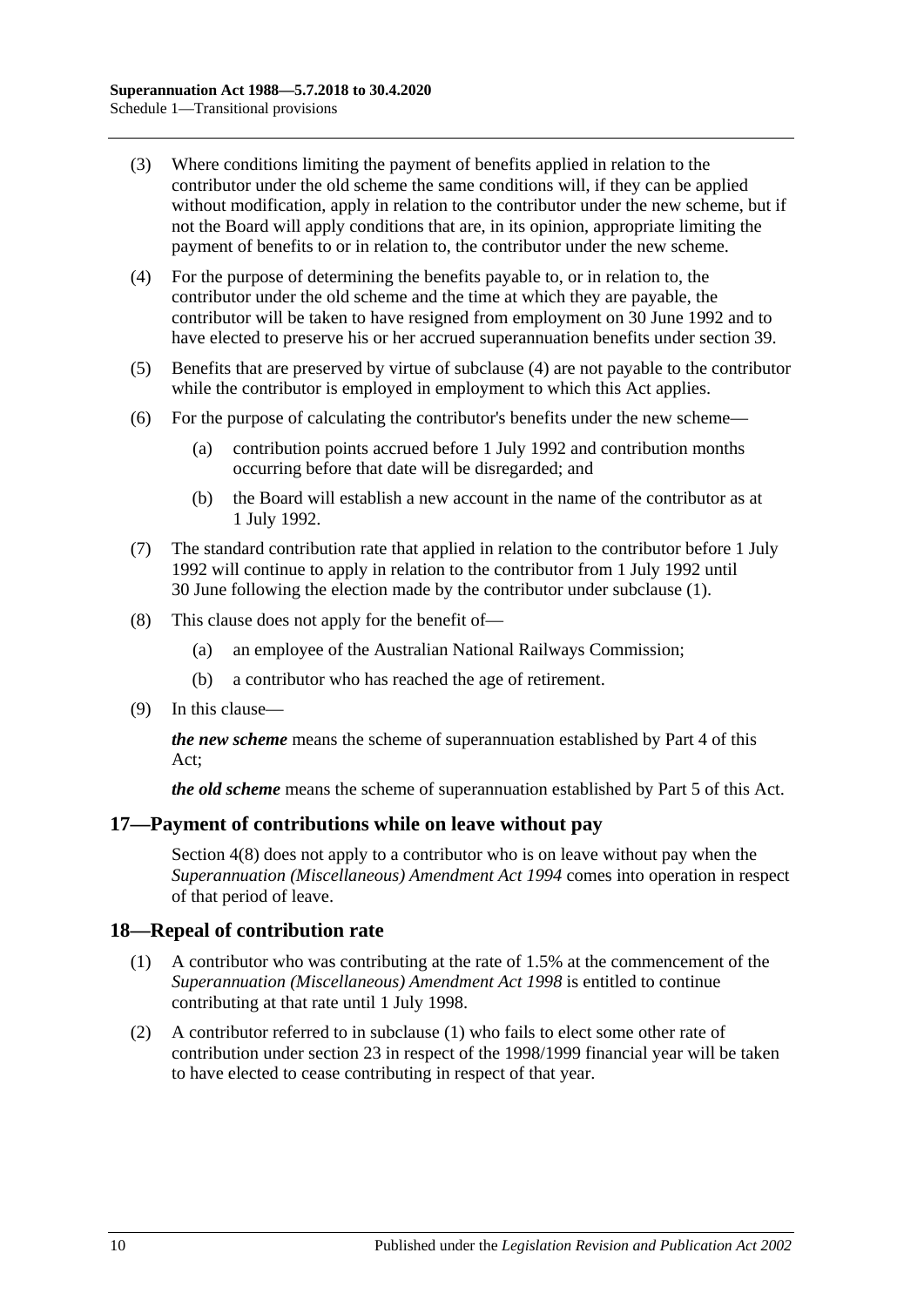### **19—Operation of [sections](#page-35-0) 28(1f) and [39\(1db\)](#page-72-0)**

[Section](#page-35-0) 28(1f) and [39\(1db\)](#page-72-0) substituted by the *[Superannuation \(Miscellaneous\)](http://www.legislation.sa.gov.au/index.aspx?action=legref&type=act&legtitle=Superannuation%20(Miscellaneous)%20Amendment%20Act%201998)  [Amendment Act](http://www.legislation.sa.gov.au/index.aspx?action=legref&type=act&legtitle=Superannuation%20(Miscellaneous)%20Amendment%20Act%201998) 1998* operate in relation to the 1997/1998 and subsequent financial years and the provisions they replace operate in relation to the 1996/1997 and previous financial years.

### **20—Election on retrenchment under [section](#page-40-0) 29**

A new scheme contributor who—

- (a) was retrenched one year or less before the commencement of the *[Superannuation \(Miscellaneous\) Amendment Act](http://www.legislation.sa.gov.au/index.aspx?action=legref&type=act&legtitle=Superannuation%20(Miscellaneous)%20Amendment%20Act%201998) 1998*; and
- (b) had not reached the age of 55 years at that time; and
- (c) had not made an election under [section](#page-40-1) 29(1) at that time,

is entitled to make the election within three months after the commencement of that Act.

### **21—Operation of amendments made by** *Statutes Amendment (Equal Superannuation Entitlements for Same Sex Couples) Act 2003*

An amendment made by the *[Statutes Amendment \(Equal Superannuation Entitlements](http://www.legislation.sa.gov.au/index.aspx?action=legref&type=act&legtitle=Statutes%20Amendment%20(Equal%20Superannuation%20Entitlements%20for%20Same%20Sex%20Couples)%20Act%202003)  [for Same Sex Couples\) Act](http://www.legislation.sa.gov.au/index.aspx?action=legref&type=act&legtitle=Statutes%20Amendment%20(Equal%20Superannuation%20Entitlements%20for%20Same%20Sex%20Couples)%20Act%202003) 2003* to a provision of this Act that provides for, or relates to, the payment of a pension, lump sum or other benefit to a person on the death of a contributor applies only if the death occurs on or after 3 July 2003.

# **Schedule 1A—Provisions relating to other public sector superannuation schemes**

### <span id="page-118-2"></span>**1—Regulations relating to other public sector superannuation schemes**

- <span id="page-118-1"></span>(1) Subject to [subclause](#page-118-0) (2), the Governor may make regulations—
	- (aaa) declaring a group of employees who are members of a public sector superannuation scheme to be contributors for the purposes of this Act;
	- (a) transferring all the assets and liabilities of a fund established for the purposes of a public sector superannuation scheme to the South Australian Superannuation Fund or transferring part of those assets and liabilities to that Fund and the remainder to an account to be kept at the Treasury pursuant to an arrangement under [section](#page-16-0) 5;
	- (b) modifying the provisions of this Act in their application to the group of employees referred to in [paragraph](#page-118-1) (aaa);
	- (c) providing for transitional matters on the making of a declaration under [paragraph](#page-118-1) (aaa).
- <span id="page-118-0"></span>(2) The Governor must not make a regulation under [subclause](#page-118-2) (1) unless the majority of the group of employees affected by the regulation and their employer have given their consent to the proposed regulation.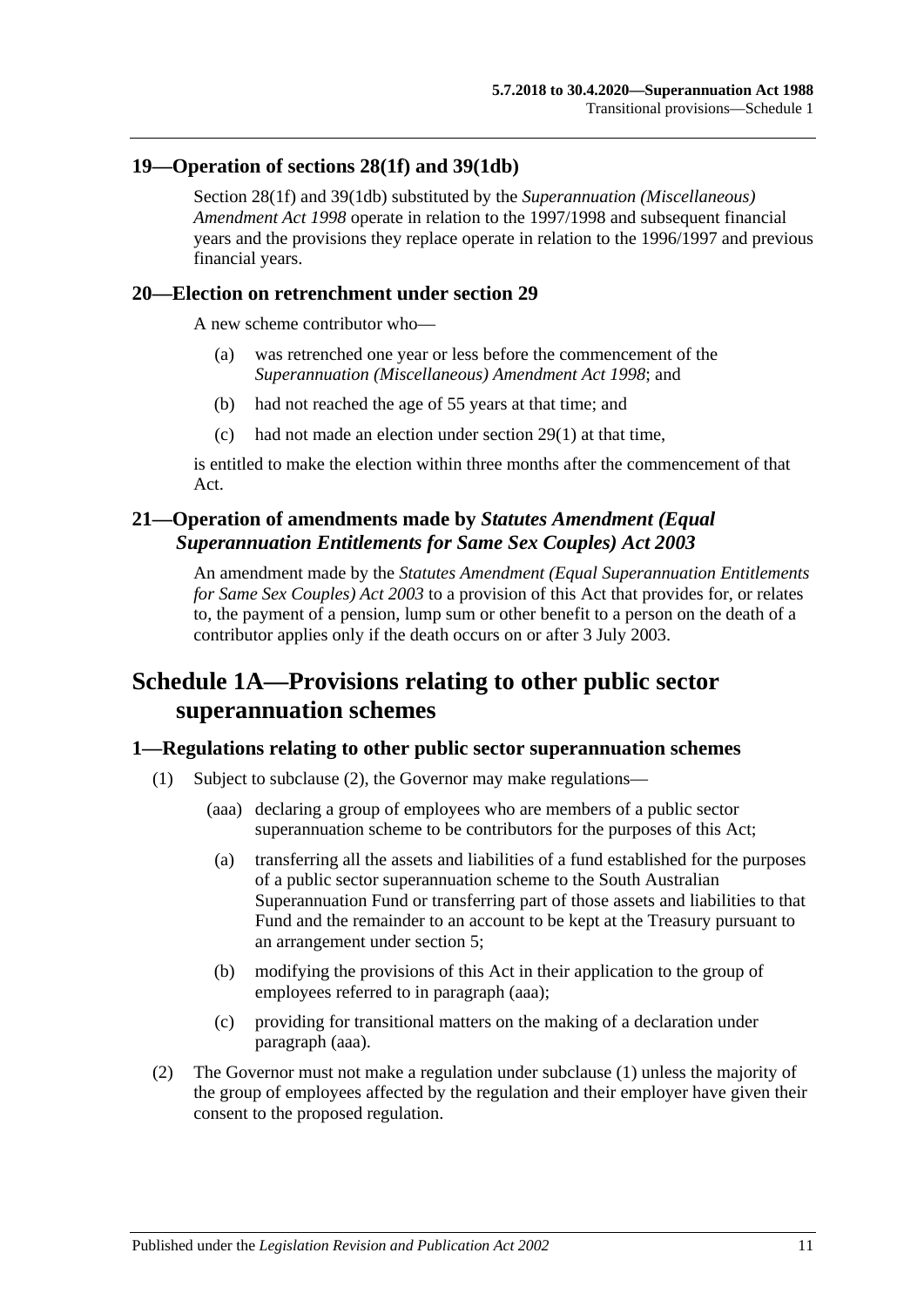Schedule 1A—Provisions relating to other public sector superannuation schemes

#### <span id="page-119-0"></span>**2—Regulations to offset income tax etc**

- (1) If, pursuant to a law of the Commonwealth, tax is payable on the income of a fund established for the purposes of a public sector superannuation scheme, the Governor may, at the request of the trustees of the fund or the employer in relation to whom the scheme was established, make regulations reducing the benefits payable to, or in relation to, members of the scheme to offset the amount of the tax payable and making consequential alterations to any trust deed or other document establishing the scheme.
- (2) A regulation whenever made under [subclause](#page-119-0) (1) will, unless otherwise provided in the regulation, have effect from the time at which the tax referred to in [subclause](#page-119-0) (1) first became payable.

### **3—Interpretation**

In this Schedule—

*public sector superannuation scheme* means a superannuation scheme established for the benefit of employees of an instrumentality or agency of the Crown.

# **Schedule 1B—Transfer of certain members of the Electricity Industry Superannuation Scheme to the State Scheme Part 1—Preliminary**

### **1—Interpretation**

In this Schedule, unless the contrary intention appears—

*contributory lump sum schemes* means Divisions 2 and 4 of the Electricity Industry Superannuation Scheme providing for contributions by members and lump sum benefits for members;

*Division 4* of the Electricity Industry Superannuation Scheme means the division of the Scheme formerly known as the "R.G. Scheme";

*Electricity Industry pension scheme* means Division 3 of the Electricity Industry Superannuation Scheme providing for pension benefits;

*Electricity Industry Superannuation Board* includes a subsequent trustee of the Electricity Industry Superannuation Scheme;

*Electricity Industry Superannuation Scheme* means the ETSA Contributory and Non-Contributory Superannuation Schemes continued in existence as the Electricity Industry Superannuation Scheme by clause 3 of the Electricity Industry Superannuation Scheme Trust Deed appearing at the end of Schedule 1 of the *[Electricity Corporations Act](http://www.legislation.sa.gov.au/index.aspx?action=legref&type=act&legtitle=Electricity%20Corporations%20Act%201994) 1994*;

*relevant day* means the day on which the approval of the Treasurer ceases to be required for the variation or replacement of the Rules of the Electricity Industry Superannuation Scheme;

*State Scheme* means the scheme of superannuation established by this Act;

*Trustee* means the Electricity Industry Superannuation Board and includes subsequent trustees of the Electricity Industry Superannuation Scheme.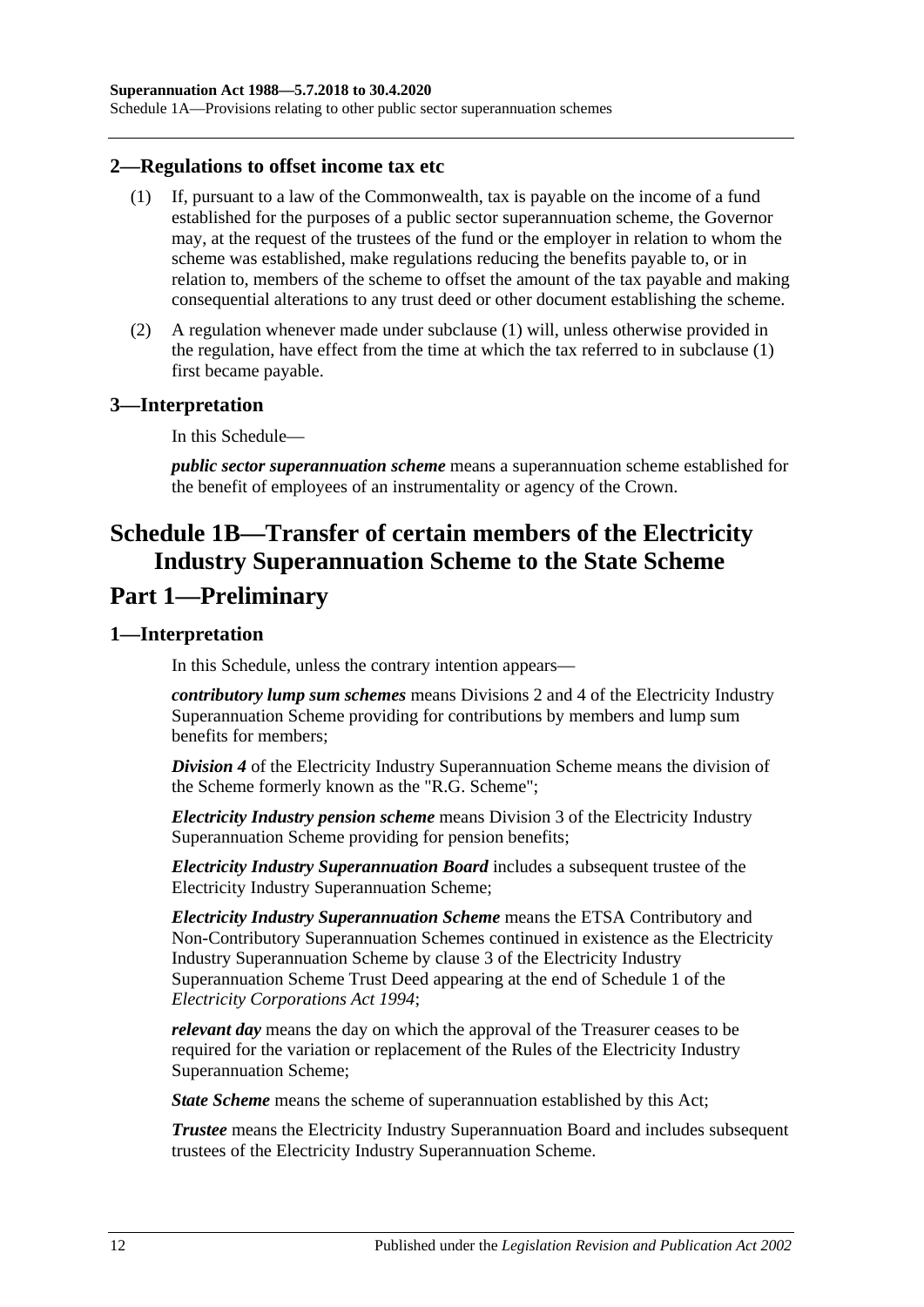#### **5.7.2018 to 30.4.2020—Superannuation Act 1988**

Transfer of certain members of the Electricity Industry Superannuation Scheme to the State Scheme—Schedule 1B

## **Part 2—Transfer of members**

### <span id="page-120-0"></span>**2—Transfer of existing pensioners before the relevant day**

- (1) The Treasurer may, by notice to the Electricity Industry Superannuation Board and the South Australian Superannuation Board under [clause](#page-127-0) 7 before the relevant day, transfer a person who is in receipt of a pension under the Electricity Industry Superannuation Scheme from that scheme to the State Scheme.
- <span id="page-120-1"></span>(2) A person transferred under [subclause](#page-120-0) (1)—
	- (a) is entitled to a pension under this Act which, at the time of transfer, is of equivalent value to the pension he or she was receiving immediately before the transfer; and
	- (b) except in the case of a person entitled to a derivative benefit, will be taken to be an old scheme contributor; and
	- (c) in the case of a person who is entitled to a derivative benefit, will be taken to derive the benefit from an old scheme contributor.
- <span id="page-120-3"></span><span id="page-120-2"></span> $(3)$  If—
	- (a) an old scheme contributor referred to in [subclause](#page-120-1) (2) dies before the expiration of 3 years after he or she first became entitled to a pension under the Electricity Industry Superannuation Scheme; or
	- (b) a person—
		- (i) referred to in [subclause](#page-120-1) (2) who is entitled to a derivative benefit; or
		- (ii) who is entitled to a derivative benefit from an old scheme contributor referred to in [paragraph](#page-120-2) (a),

dies before the expiration of 3 years after the contributor from whom the benefit was derived—

- (iii) first became entitled to a pension under the Electricity Industry Superannuation Scheme; or
- (iv) died while still in employment without ever becoming entitled to such a pension,

<span id="page-120-4"></span>and—

- (c) in the case referred to in [paragraph](#page-120-2) (a), no one is entitled to a derivative benefit under this Act in respect of the contributor; or
- <span id="page-120-5"></span>(d) in the case referred to in [paragraph](#page-120-3) (b), all derivative entitlements have ceased before the expiration of that period,

the contributor's estate is entitled to a lump sum equivalent to—

(e) if [paragraph](#page-120-4) (c) applies—the aggregate of the pension payments that the contributor would have received between the date of death and the third anniversary of the commencement of the pension if he or she had survived; or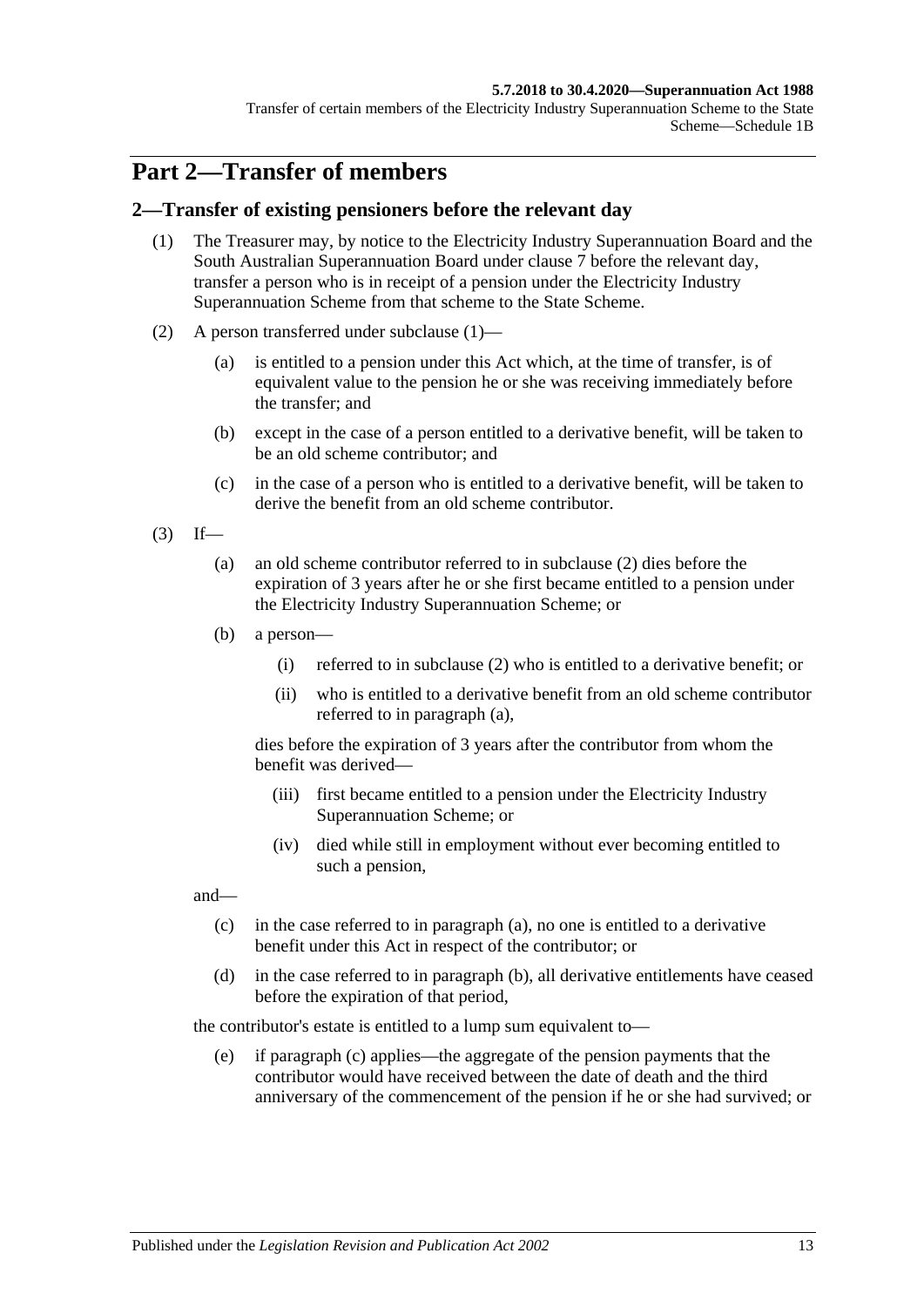#### **Superannuation Act 1988—5.7.2018 to 30.4.2020**

Schedule 1B—Transfer of certain members of the Electricity Industry Superannuation Scheme to the State Scheme

> (f) if [paragraph](#page-120-5) (d) applies—the aggregate of the pension payments that the contributor from whom the benefit was derived would have received between the date when the derivative entitlement, or the last of the derivative entitlements, ceased and the third anniversary of the commencement of the pension (or the date of the contributor's death) if the contributor had survived during that period,

(the lump sum will be determined on the assumption that the pension will not be adjusted under [section](#page-99-0) 47 during that period).

- (4) If a person who is transferred under this clause was, immediately before the transfer, entitled to commute a part, or the whole, of his or her pension under the Electricity Industry Superannuation Scheme, he or she is entitled to commute the whole or a part of the pension in accordance with this Act within a period that terminates—
	- (a) when the period for commutation under the Electricity Industry Superannuation Scheme would have terminated; or
	- (b) at the expiration of 3 months after the transfer,

whichever is the later.

- <span id="page-121-0"></span>(5) An amount equivalent in value to that part of the Scheme assets of the Electricity Industry Superannuation Scheme that is attributable to the membership of the Scheme of a person transferred to the State Scheme under this clause, or of the contributor from whom a person transferred to the State Scheme under this clause derives benefits, (to be determined by an actuary appointed by the Treasurer) must be paid by the Trustee from the Scheme assets to the Treasurer.
- (6) The Treasurer must pay into the South Australian Superannuation Fund a contribution reflecting the amount paid to the Treasurer under [subclause](#page-121-0) (5).

### <span id="page-121-2"></span>**3—Transfer of existing and future pensioners after the relevant day**

- (1) After the relevant day, the Treasurer may, at the request of the Trustee, enter into an agreement with the Trustee under which a person or persons referred to in [subclause](#page-121-1) (2) may be transferred from the Electricity Industry Superannuation Scheme to the State Scheme.
- <span id="page-121-4"></span><span id="page-121-1"></span>(2) The following persons may be transferred pursuant to an agreement under [subclause](#page-121-2) (1):
	- (a) a person who is in receipt of a pension under the Electricity Industry Superannuation Scheme;
	- (b) a person who is a member of the Electricity Industry pension scheme and who is presently entitled to receive, but is not yet in receipt of, a pension following the termination of his or her employment;
	- (c) a person who is entitled to a pension as a derivative benefit under the Electricity Industry Superannuation Scheme but who is not yet in receipt of the pension.
- <span id="page-121-5"></span><span id="page-121-3"></span>(3) The Treasurer may, by notice to the Electricity Industry Superannuation Board and the South Australian Superannuation Board under [clause](#page-127-0) 7, transfer a person from the Electricity Industry Superannuation Scheme to the State Scheme under an agreement referred to in [subclause](#page-121-2) (1).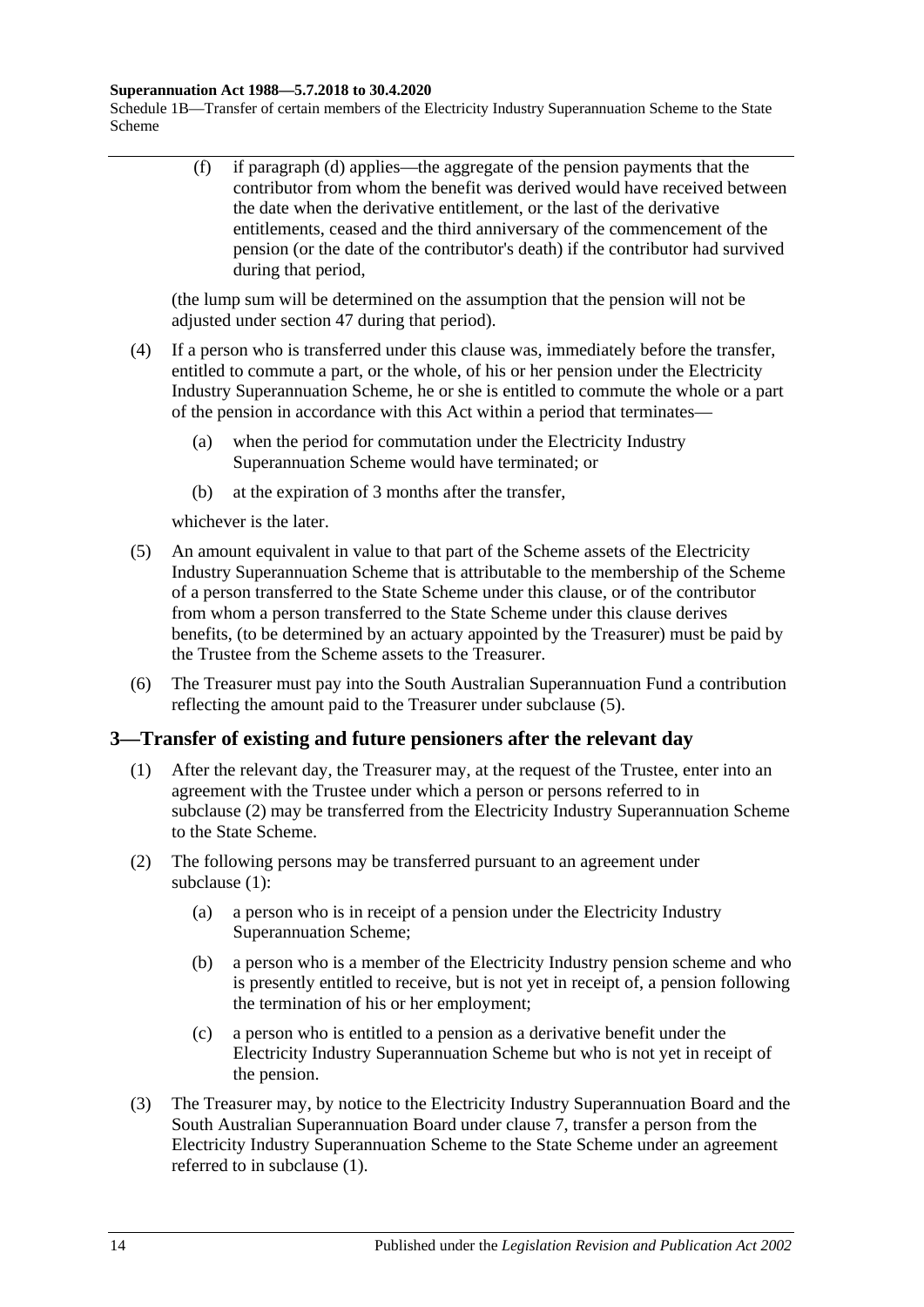#### **5.7.2018 to 30.4.2020—Superannuation Act 1988**

Transfer of certain members of the Electricity Industry Superannuation Scheme to the State Scheme—Schedule 1B

- <span id="page-122-0"></span>(4) A person transferred under [subclause](#page-121-3) (3)—
	- (a) is, in the case of a person who was in receipt of a pension at the time of transfer, entitled to a pension under this Act which, at the time of transfer, is of equivalent value to the pension he or she was receiving immediately before the transfer; and
	- (b) is, in the case of a person referred to in [subclause](#page-121-4) (2)(b) or [\(c\),](#page-121-5) entitled to a pension under this Act which, at the time of transfer, is of equivalent value to the initial pension that he or she would have received if he or she had not been transferred; and
	- (c) except in the case of a person entitled to a derivative benefit, will be taken to be an old scheme contributor; and
	- (d) in the case of a person who is entitled to a derivative benefit, will be taken to derive the benefit from an old scheme contributor.
- <span id="page-122-2"></span><span id="page-122-1"></span> $(5)$  If—
	- (a) an old scheme contributor referred to in [subclause](#page-122-0) (4) who was in receipt of, or was entitled to, a pension at the time of transfer, dies before the expiration of 3 years after he or she first became entitled to a pension under the Electricity Industry Superannuation Scheme; or
	- (b) a person—
		- (i) referred to in [subclause](#page-122-0) (4) who was in receipt of, or was entitled to, a derivative pension at the time of transfer; or
		- (ii) who is entitled to a derivative benefit from an old scheme contributor referred to in [paragraph](#page-122-1) (a),

dies before the expiration of 3 years after the contributor from whom the benefit was derived—

- (iii) first became entitled to a pension under the Electricity Industry Superannuation Scheme; or
- (iv) died while still in employment without ever becoming entitled to such a pension,

<span id="page-122-3"></span>and—

- (c) in the case referred to in [paragraph](#page-122-1) (a), no one is entitled to a derivative benefit under this Act in respect of the contributor; or
- <span id="page-122-4"></span>(d) in a case referred to in [paragraph](#page-122-2) (b), all derivative entitlements have ceased before the expiration of that period,

the contributor's estate is entitled to a lump sum equivalent to—

(e) if [paragraph](#page-122-3) (c) applies—the aggregate of the pension payments that the contributor would have received between the date of death and the third anniversary of the commencement of the pension if he or she had survived; or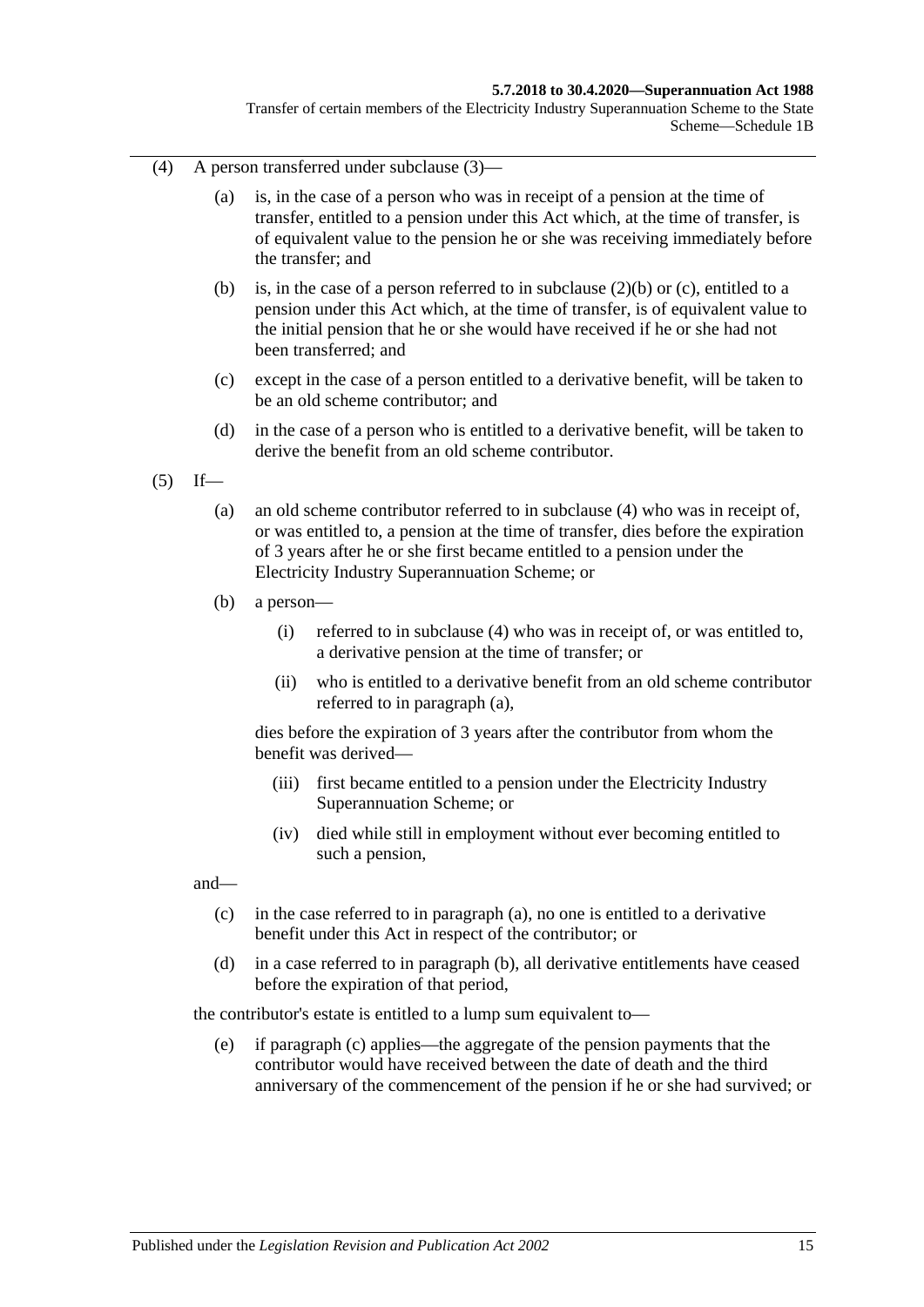#### **Superannuation Act 1988—5.7.2018 to 30.4.2020**

Schedule 1B—Transfer of certain members of the Electricity Industry Superannuation Scheme to the State Scheme

> (f) if [paragraph](#page-122-4) (d) applies—the aggregate of the pension payments that the contributor from whom the benefit was derived would have received between the date when the derivative entitlement, or the last of the derivative entitlements, ceased and the third anniversary of the commencement of the pension (or the date of the contributor's death) if the contributor had survived during that period,

(the lump sum will be determined on the assumption that the pension will not be adjusted under [section](#page-99-0) 47 during that period).

- (6) If a person who is transferred under this clause was, immediately before the transfer, entitled to commute a part, or the whole, of his or her pension under the Electricity Industry Superannuation Scheme, he or she is entitled to commute the whole or a part of the pension in accordance with this Act within a period that terminates—
	- (a) when the period for commutation under the Electricity Industry Superannuation Scheme would have terminated; or
	- (b) at the expiration of 3 months after the transfer,

whichever is the later.

- <span id="page-123-0"></span>(7) An amount equivalent in value to that part of the Scheme assets of the Electricity Industry Superannuation Scheme that is attributable to the contributions (and the interest and other income and other accretions arising from investment of those contributions) to the Scheme of a person transferred to the State Scheme under this clause who was in receipt of, or entitled to, a pension at the time of transfer, or of the contributor from whom a person transferred to the State Scheme under this clause derives benefits, (to be determined by an actuary appointed by the Treasurer) must be paid by the Trustee from the Scheme assets to the Treasurer.
- (8) The Treasurer must pay into the South Australian Superannuation Fund a contribution reflecting the amount paid to the Treasurer under [subclause](#page-123-0) (7).
- (9) An amount equivalent in value to the aggregate value of the employer components of benefits payable under this Act to, or in respect of, persons transferred under this clause (to be determined by an actuary appointed by the Treasurer) must be paid by the Trustee from the Scheme assets of the Electricity Industry Superannuation Scheme to the Treasurer.

### <span id="page-123-2"></span>**4—Transfer of persons entitled to preserved benefits**

- (1) The Treasurer may, by notice to the Electricity Industry Superannuation Board and the South Australian Superannuation Board under [clause](#page-127-0) 7 before the relevant day, transfer a person referred to in [subclause](#page-123-1) (2) from the Electricity Industry Superannuation Scheme to the State Scheme.
- <span id="page-123-1"></span>(2) A person who—
	- (a) is a member of the Electricity Industry pension scheme or either of the contributory lump sum schemes; and
	- (b) is entitled to preserved benefits in the relevant scheme; and
	- (c) is not accruing benefits under any other division of the Electricity Industry Superannuation Scheme,

may be transferred under this clause.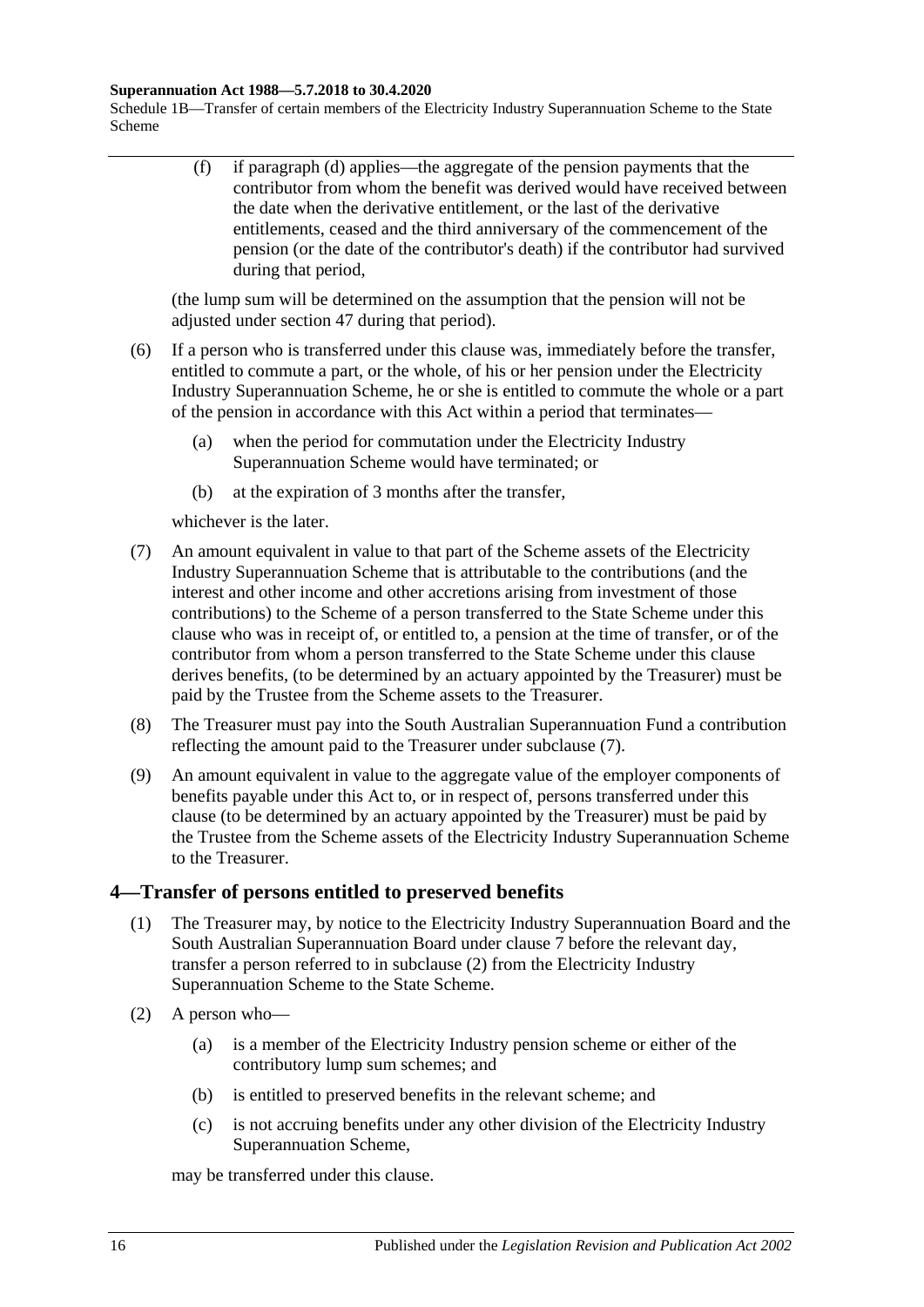(3) After the transfer—

- (a) a person who had been a member of the Electricity Industry pension scheme will be taken to be an old scheme contributor under this Act; and
- (b) a person who had been a member of either of the contributory lump sum schemes will be taken to be a new scheme contributor under this Act.
- <span id="page-124-0"></span>(4) The South Australian Superannuation Board must open a contribution account in the name of each person transferred under this clause and must credit to the account an amount equivalent to the amount standing to the credit of the person's contribution account in the Electricity Industry Superannuation Scheme immediately before the transfer.
- <span id="page-124-1"></span>(5) An amount equivalent to the aggregate of the amounts credited to contribution accounts under [subclause](#page-124-0) (4) must be paid by the Trustee from the Scheme assets of the Electricity Industry Superannuation Scheme to the Treasurer.
- (6) The Treasurer must pay into the South Australian Superannuation Fund a contribution reflecting the amount paid to the Treasurer under [subclause](#page-124-1) (5).
- <span id="page-124-4"></span><span id="page-124-3"></span> $(7)$  If—
	- (a) a person who was a member of the Electricity Industry pension scheme before being transferred to the State Scheme under [subclause](#page-123-2) (1) or the spouse or eligible child of such a person is entitled to a pension under [section](#page-74-0) 39(5), the pension will—
		- (i) in the case of a retirement pension or an invalid pension payable to the person—be equivalent to his or her notional pension;
		- (ii) in the case of a pension payable to a spouse or eligible child—be determined in accordance with [section](#page-68-0) 38 on the basis that the person's notional pension as defined in [subclause](#page-124-2) (8) is the notional pension referred to in [section](#page-68-0) 38;
	- (b) the estate of a person referred to in [paragraph](#page-124-3) (a) is entitled to a lump sum under section  $39(5)(e)$  or [\(f\),](#page-74-2) the lump sum will
		- (i) if [section](#page-76-1)  $39(5)(e)$  applies—be the amount stated in section  $39(8a)$ ;
		- (ii) if section  $39(5)(f)$  applies—be the aggregate of the following amounts:
			- (A) an employee component (to be charged against the person's contribution account) equivalent to the amount standing to the credit of that account; and
			- (B) an employer component being an amount equivalent to 1.8 times the employee component.
- <span id="page-124-2"></span>(8) In [subclause](#page-124-4) (7)—

*notional pension* in relation to a person means the pension that the person would have been entitled to receive under the Electricity Industry pension scheme if he or she had become entitled to receive that pension immediately before being transferred to the State Scheme adjusted to reflect changes in the Consumer Price Index from the date on which the person was transferred;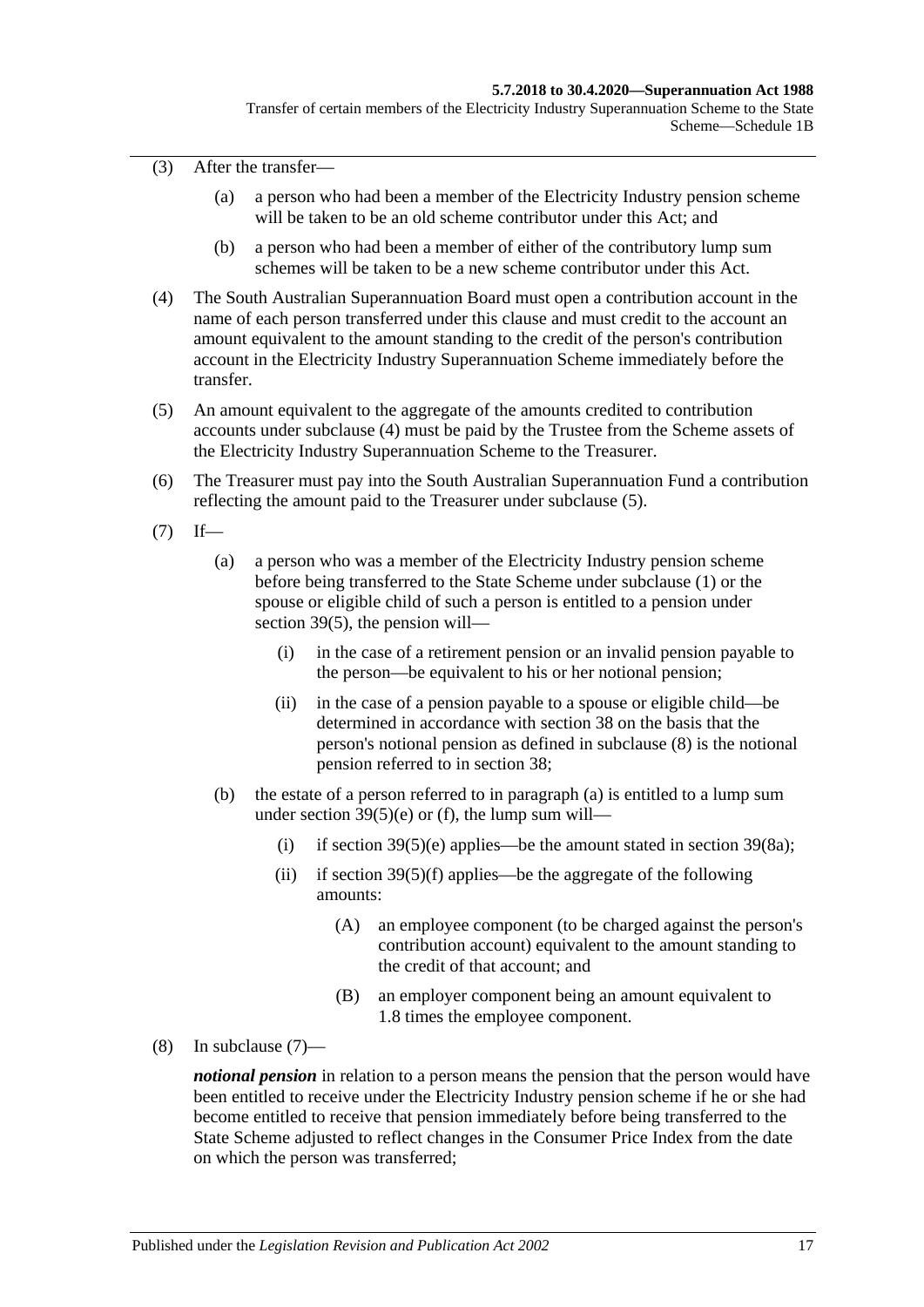#### **Superannuation Act 1988—5.7.2018 to 30.4.2020**

Schedule 1B—Transfer of certain members of the Electricity Industry Superannuation Scheme to the State Scheme

*spouse* means a person referred to in section 38(1a).

- <span id="page-125-0"></span>(9) A person who was a member of either of the contributory lump sum schemes before being transferred to the State Scheme under [subclause](#page-123-2) (1) will (or, if the person has died, the spouse or estate of the person will) be entitled to a lump sum under [section](#page-35-1) 28(2) that is the aggregate of the following amounts:
	- (a) an employee component (to be charged against the person's contribution account) equivalent to the amount standing to the credit of that account; and
	- (b) the person's notional employer component adjusted to reflect changes in the Consumer Price Index from the date on which the person was transferred.
- $(10)$  In [subclause](#page-125-0)  $(9)$ —

*notional employer component* in relation to a person means the employer component that the person would have been entitled to receive under the contributory lump sum scheme if he or she had become entitled to receive that component immediately before being transferred to the State Scheme.

### <span id="page-125-4"></span>**5—Transfer of certain other persons**

- (1) The Treasurer may, with the consent of the person, by notice to the Electricity Industry Superannuation Board and the South Australian Superannuation Board under [clause](#page-127-0) 7, transfer a person who is a member of the Electricity Industry Superannuation Scheme and who also falls within the definition of *employee* in [section](#page-6-0) 4 from that scheme to the State Scheme.
- (2) After the transfer—
	- (a) a person who had been a member of the Electricity Industry pension scheme will be taken to be an old scheme contributor under this Act; and
	- (b) a person who had been a member of either of the contributory lump sum schemes will be taken to be a new scheme contributor under this Act.
- <span id="page-125-1"></span>(3) The South Australian Superannuation Board must open a contribution account in the name of each person transferred under this clause and must credit to the account an amount equivalent to the amount standing to the credit of the person's contribution account in the Electricity Industry Superannuation Scheme immediately before the transfer.
- <span id="page-125-2"></span>(4) An amount equivalent to the aggregate of the amounts credited to contribution accounts under [subclause](#page-125-1) (3) must be paid by the Trustee from the Scheme assets of the Electricity Industry Superannuation Scheme to the Treasurer.
- (5) The Treasurer must pay into the South Australian Superannuation Fund a contribution reflecting the amount paid to the Treasurer under [subclause](#page-125-2) (4).
- <span id="page-125-3"></span>(6) An amount equivalent in value to the aggregate value of the employer components of those parts of benefits payable under this Act to, or in respect of, persons transferred under this clause that are attributable to contributors' employment up to the time of transfer (to be determined by an actuary appointed by the Treasurer) must be paid by the Trustee from the Scheme assets of the Electricity Industry Superannuation Scheme to the Treasurer.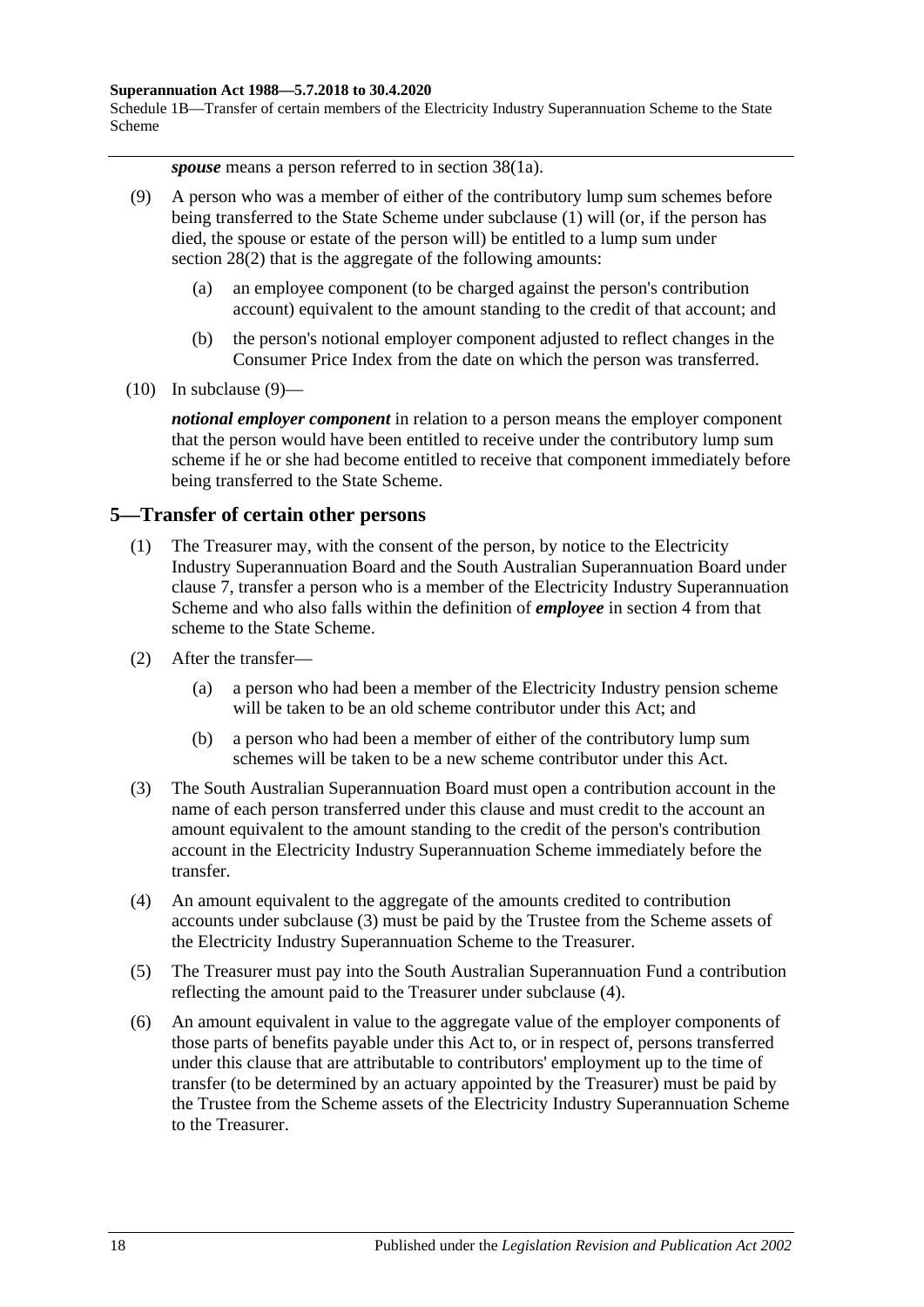- (7) The Minister must attribute to each person transferred under this clause (other than a person who was immediately before the transfer a member of Division 4 of the Electricity Industry Superannuation Scheme) a number of contribution points that is sufficient—
	- (a) to provide the person with an accrued entitlement under this Act at the time of transfer that is not less than his or her accrued entitlement under the Electricity Industry Superannuation Scheme immediately before the transfer; and
	- (b) in the case of a person who was entitled to defined benefits under the Electricity Industry Superannuation Scheme, to ensure that the level of benefits on retirement at age 60 that the person was to be entitled to under that Scheme are maintained.
- (8) The Treasurer must pay into the South Australian Superannuation Fund a contribution reflecting the amount paid to the Treasurer under [subclause](#page-125-3) (6) in respect of persons who were immediately before the transfer members of Division 4 of the Electricity Industry Superannuation Scheme, and the South Australian Superannuation Board must open an account under [section](#page-100-0) 47B in the name of each person transferred from Division 4 and credit to each account that part of the contribution paid by the Treasurer that is attributable to the person in whose name the account has been opened.
- (9) In the application of [Part 4](#page-30-0) in relation to a person transferred under this clause who was, immediately before the transfer, a member of Division 4 of the Electricity Industry Superannuation Scheme—
	- (a) the number "4.5" wherever appearing in a formula in that Part will be changed to "4.9"; and
	- (b) the number "3.86" wherever appearing in such a formula will be changed to "4.2"; and
	- (c) the number "420" wherever appearing in such a formula will be changed to "360".
- (10) Subject to an election under [subclause](#page-126-0) (11), a person transferred under this clause is required to contribute at the rate of 6 per cent of salary until he or she makes an election under [section](#page-26-0) 23 to contribute at some other rate.
- <span id="page-126-0"></span>(11) A person may, within 14 days after service of a notice under [clause](#page-127-1) 7(3), elect, in a manner approved by the Board, to contribute at any of the rates set out in [section](#page-26-0) 23.
- (12) The Board may, in a particular case, extend the period of 14 days referred to in [subclause](#page-126-0) (11).

# **Part 3—General**

### **6—Employer contributions**

(1) Money standing to the credit of the fund or funds referred to in clause 18A of Schedule 1 of the *[Electricity Corporations Act](http://www.legislation.sa.gov.au/index.aspx?action=legref&type=act&legtitle=Electricity%20Corporations%20Act%201994) 1994* (before its repeal by the *[Electricity Corporations \(Restructuring and Disposal\) Act](http://www.legislation.sa.gov.au/index.aspx?action=legref&type=act&legtitle=Electricity%20Corporations%20(Restructuring%20and%20Disposal)%20Act%201999) 1999*) must be paid to the Treasurer.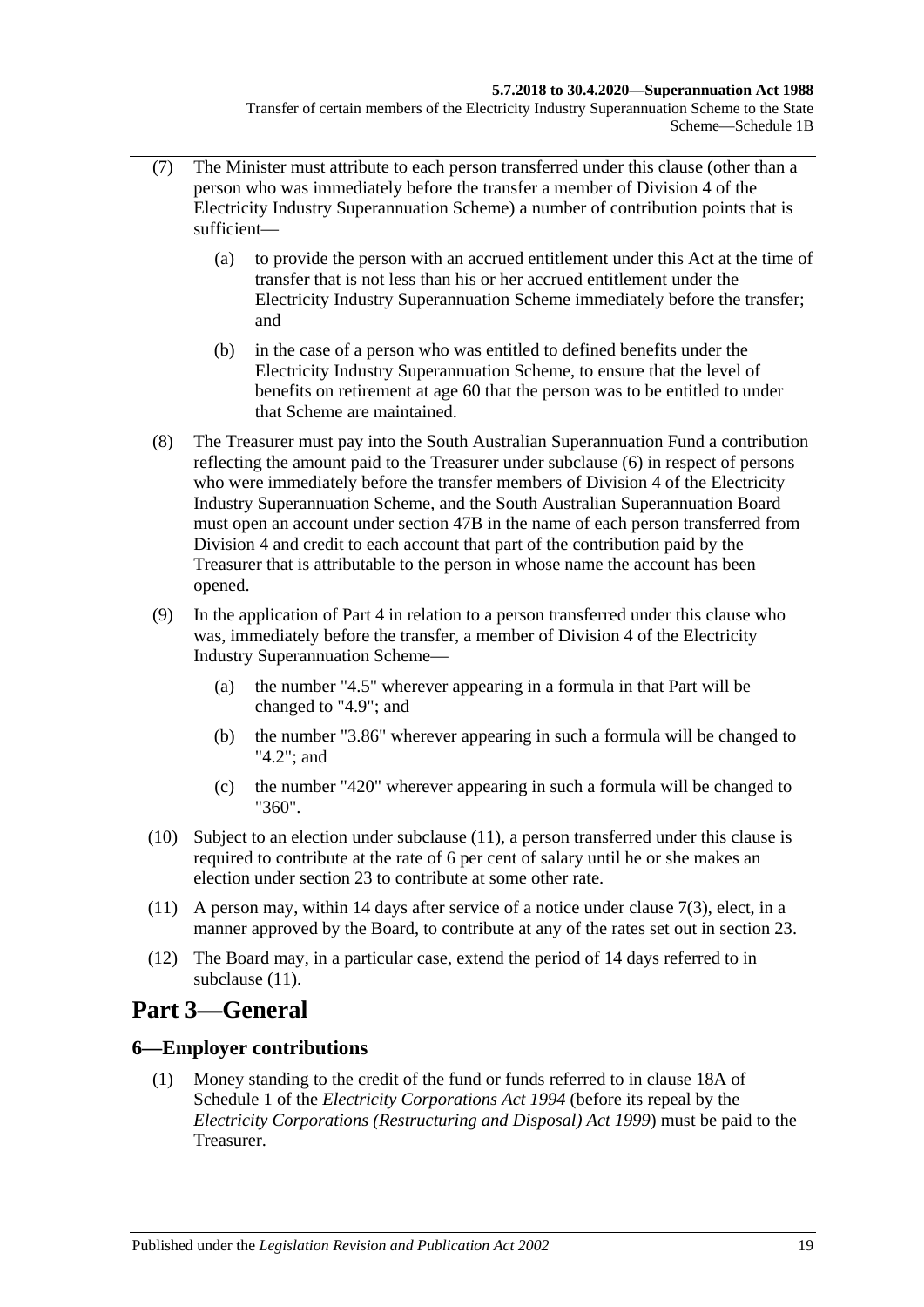#### **Superannuation Act 1988—5.7.2018 to 30.4.2020**

Schedule 1B—Transfer of certain members of the Electricity Industry Superannuation Scheme to the State Scheme

- (2) The employer of a person who has been transferred to the State Scheme under [clause](#page-125-4) 5 will be taken to have entered into an arrangement with the Board under [section](#page-16-0) 5.
- (3) The terms of the arrangement will be determined by the Treasurer after consultation with the employer.

### <span id="page-127-2"></span><span id="page-127-0"></span>**7—Notices**

- (1) The Treasurer may serve notice on the Electricity Industry Superannuation Board and the South Australian Superannuation Board transferring a member or members of the Electricity Industry Superannuation Scheme to the State Scheme under this Schedule.
- (2) The notice must—
	- (a) be in writing; and
	- (b) identify the member or members to whom it applies; and
	- (c) identify the clause of this Schedule in relation to which it will operate.
- <span id="page-127-1"></span>(3) On receipt of a notice under [subclause](#page-127-2) (1), the Electricity Industry Superannuation Board must give notice to each member transferred advising him or her of the transfer.

### **8—Cessation of entitlements under the Electricity Industry Superannuation Scheme**

On the transfer of a person to the State Scheme under this Schedule, his or her entitlements under the Electricity Industry Superannuation Scheme cease.

### <span id="page-127-3"></span>**9—Power to obtain information**

- (1) The South Australian Superannuation Board may, from time to time, require the Electricity Industry Superannuation Board to provide it with information in its possession relating to persons transferred to the State Scheme under this Schedule.
- (2) Despite any other Act or law to the contrary, the Electricity Industry Superannuation Board must comply with a requirement under [subclause](#page-127-3) (1).

### **10—Transfer effective despite** *Electricity Corporations Act 1994*

Transfers under this Schedule have effect despite provisions of Schedule 1 of the *[Electricity Corporations Act](http://www.legislation.sa.gov.au/index.aspx?action=legref&type=act&legtitle=Electricity%20Corporations%20Act%201994) 1994* as to membership of the Electricity Industry Superannuation Scheme.

### **11—Regulations may be made for transitional purposes**

- (1) The Governor may, by regulation, make provisions of a transitional nature in relation to the transfer of persons under this Schedule to the State Scheme.
- (2) A regulation made under this clause may—
	- (a) modify the provisions of this Act in their application to a person transferred under this Schedule;
	- (b) operate prospectively or retrospectively from a date specified in the regulation.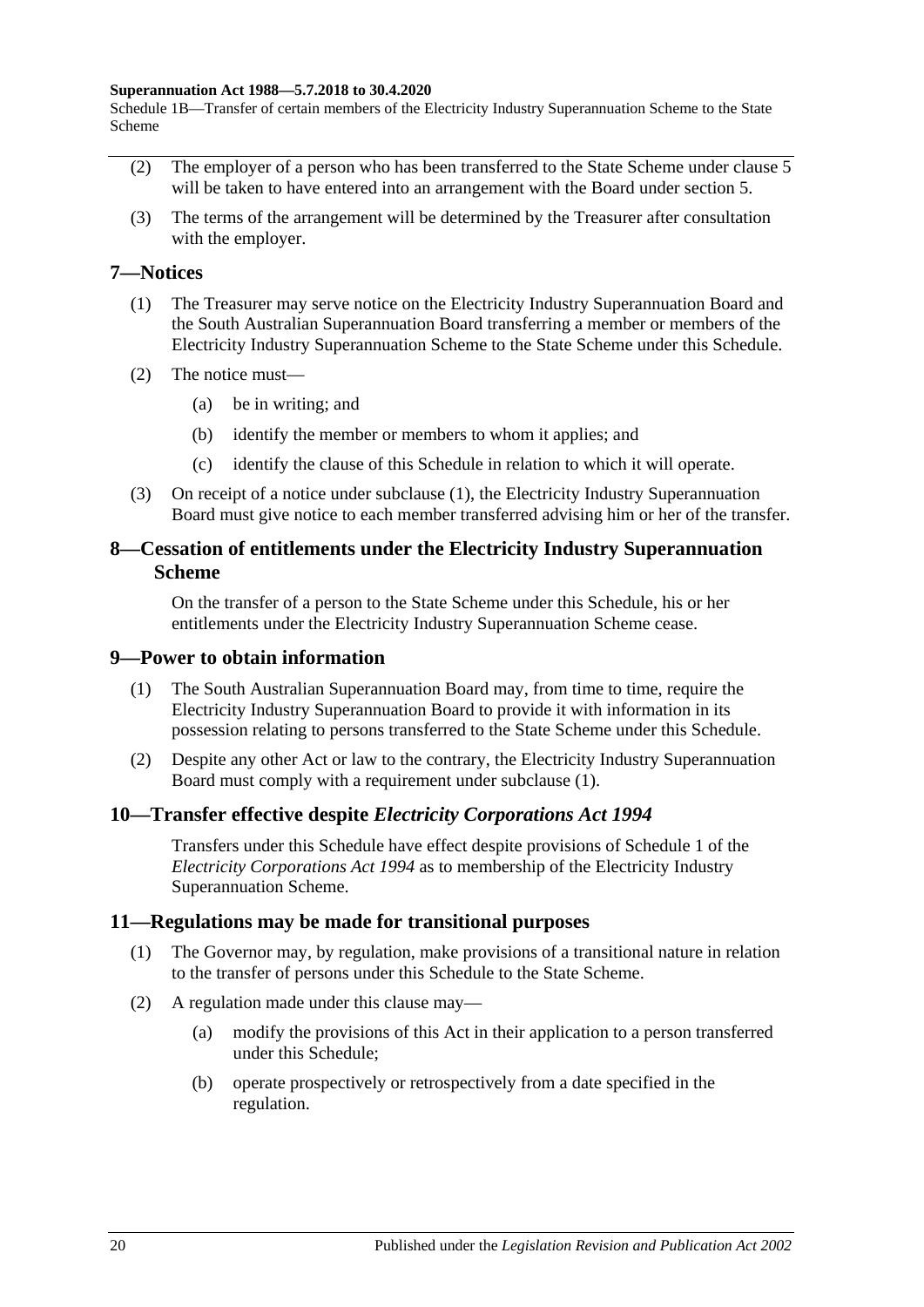| Value of A       | <b>Corresponding</b><br>Value of C | Value of A | Corresponding<br>Value of C | Value of A | Corresponding<br>Value of C |
|------------------|------------------------------------|------------|-----------------------------|------------|-----------------------------|
| $\boldsymbol{0}$ | 0.1378                             | 30         | 0.2150                      | 60         | 0.2890                      |
| $\mathbf{1}$     | 0.1404                             | 31         | 0.2175                      | 61         | 0.2914                      |
| $\overline{c}$   | 0.1430                             | 32         | 0.2200                      | 62         | 0.2938                      |
| 3                | 0.1457                             | 33         | 0.2225                      | 63         | 0.2962                      |
| $\overline{4}$   | 0.1483                             | 34         | 0.2250                      | 64         | 0.2986                      |
| 5                | 0.1509                             | 35         | 0.2275                      | 65         | 0.3010                      |
| 6                | 0.1535                             | 36         | 0.2300                      | 66         | 0.3034                      |
| $\tau$           | 0.1561                             | 37         | 0.2325                      | 67         | 0.3058                      |
| $8\,$            | 0.1587                             | 38         | 0.2350                      | 68         | 0.3082                      |
| 9                | 0.1613                             | 39         | 0.2375                      | 69         | 0.3106                      |
| 10               | 0.1639                             | 40         | 0.2400                      | 70         | 0.3129                      |
| 11               | 0.1665                             | 41         | 0.2425                      | 71         | 0.3153                      |
| 12               | 0.1690                             | 42         | 0.2450                      | 72         | 0.3177                      |
| 13               | 0.1716                             | 43         | 0.2474                      | 73         | 0.3201                      |
| 14               | 0.1742                             | 44         | 0.2499                      | 74         | 0.3224                      |
| 15               | 0.1768                             | 45         | 0.2524                      | 75         | 0.3248                      |
| 16               | 0.1794                             | 46         | 0.2548                      | 76         | 0.3272                      |
| 17               | 0.1819                             | 47         | 0.2573                      | 77         | 0.3295                      |
| 18               | 0.1845                             | 48         | 0.2598                      | 78         | 0.3319                      |
| 19               | 0.1870                             | 49         | 0.2622                      | 79         | 0.3342                      |
| 20               | 0.1896                             | 50         | 0.2647                      | 80         | 0.3366                      |
| 21               | 0.1922                             | 51         | 0.2671                      | 81         | 0.3389                      |
| $22\,$           | 0.1947                             | 52         | 0.2696                      | 82         | 0.3412                      |
| 23               | 0.1972                             | 53         | 0.2720                      | 83         | 0.3436                      |
| 24               | 0.1998                             | 54         | 0.2744                      | 84         | 0.3459                      |
| 25               | 0.2023                             | 55         | 0.2769                      | 85         | 0.3482                      |
| 26               | 0.2049                             | 56         | 0.2793                      | 86         | 0.3506                      |
| 27               | 0.2074                             | 57         | 0.2817                      | 87         | 0.3529                      |
| 28               | 0.2099                             | 58         | 0.2841                      | 88         | 0.3552                      |
| 29               | 0.2124                             | 59         | 0.2866                      | 89         | 0.3575                      |

# **Schedule 2**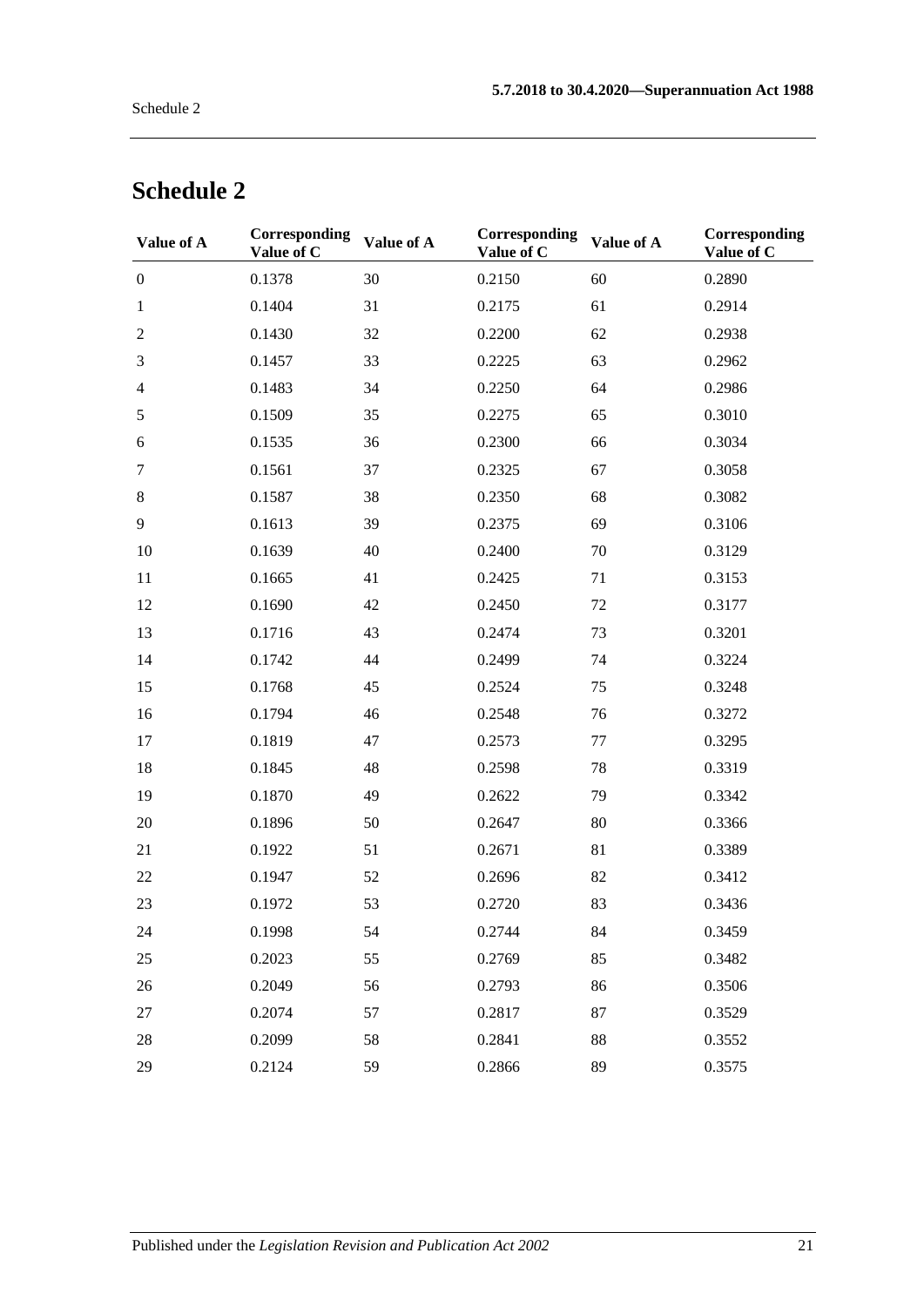| Value of A | Corresponding<br>Value of C | Value of A | Corresponding<br>Value of C | Value of A | Corresponding<br>Value of C |
|------------|-----------------------------|------------|-----------------------------|------------|-----------------------------|
| 90         | 0.3598                      | 120        | 0.4275                      | 150        | 0.4921                      |
| 91         | 0.3621                      | 121        | 0.4297                      | 151        | 0.4942                      |
| 92         | 0.3644                      | 122        | 0.4319                      | 152        | 0.4962                      |
| 93         | 0.3667                      | 123        | 0.4341                      | 153        | 0.4983                      |
| 94         | 0.3690                      | 124        | 0.4363                      | 154        | 0.5004                      |
| 95         | 0.3713                      | 125        | 0.4385                      | 155        | 0.5025                      |
| 96         | 0.3736                      | 126        | 0.4407                      | 156        | 0.5046                      |
| 97         | 0.3759                      | 127        | 0.4429                      | 157        | 0.5067                      |
| 98         | 0.3782                      | 128        | 0.4450                      | 158        | 0.5087                      |
| 99         | 0.3805                      | 129        | 0.4472                      | 159        | 0.5108                      |
| 100        | 0.3827                      | 130        | 0.4494                      | 160        | 0.5129                      |
| 101        | 0.3850                      | 131        | 0.4516                      | 161        | 0.5149                      |
| 102        | 0.3873                      | 132        | 0.4537                      | 162        | 0.5170                      |
| 103        | 0.3896                      | 133        | 0.4559                      | 163        | 0.5190                      |
| 104        | 0.3918                      | 134        | 0.4580                      | 164        | 0.5211                      |
| 105        | 0.3941                      | 135        | 0.4602                      | 165        | 0.5231                      |
| 106        | 0.3963                      | 136        | 0.4623                      | 166        | 0.5252                      |
| 107        | 0.3986                      | 137        | 0.4645                      | 167        | 0.5272                      |
| 108        | 0.4008                      | 138        | 0.4666                      | 168        | 0.5293                      |
| 109        | 0.4031                      | 139        | 0.4688                      | 169        | 0.5313                      |
| 110        | 0.4053                      | 140        | 0.4609                      | 170        | 0.5333                      |
| 111        | 0.4075                      | 141        | 0.4730                      | 171        | 0.5354                      |
| 112        | 0.4098                      | 142        | 0.4752                      | 172        | 0.5374                      |
| 113        | 0.4120                      | 143        | 0.4773                      | 173        | 0.5394                      |
| 114        | 0.4142                      | 144        | 0.4794                      | 174        | 0.5414                      |
| 115        | 0.4165                      | 145        | 0.4815                      | 175        | 0.5434                      |
| 116        | 0.4187                      | 146        | 0.4836                      | 176        | 0.5454                      |
| 117        | 0.4209                      | 147        | 0.4857                      | 177        | 0.5474                      |
| 118        | 0.4231                      | 148        | 0.4879                      | 178        | 0.5494                      |
| 119        | 0.4253                      | 149        | 0.4900                      | 179        | 0.5514                      |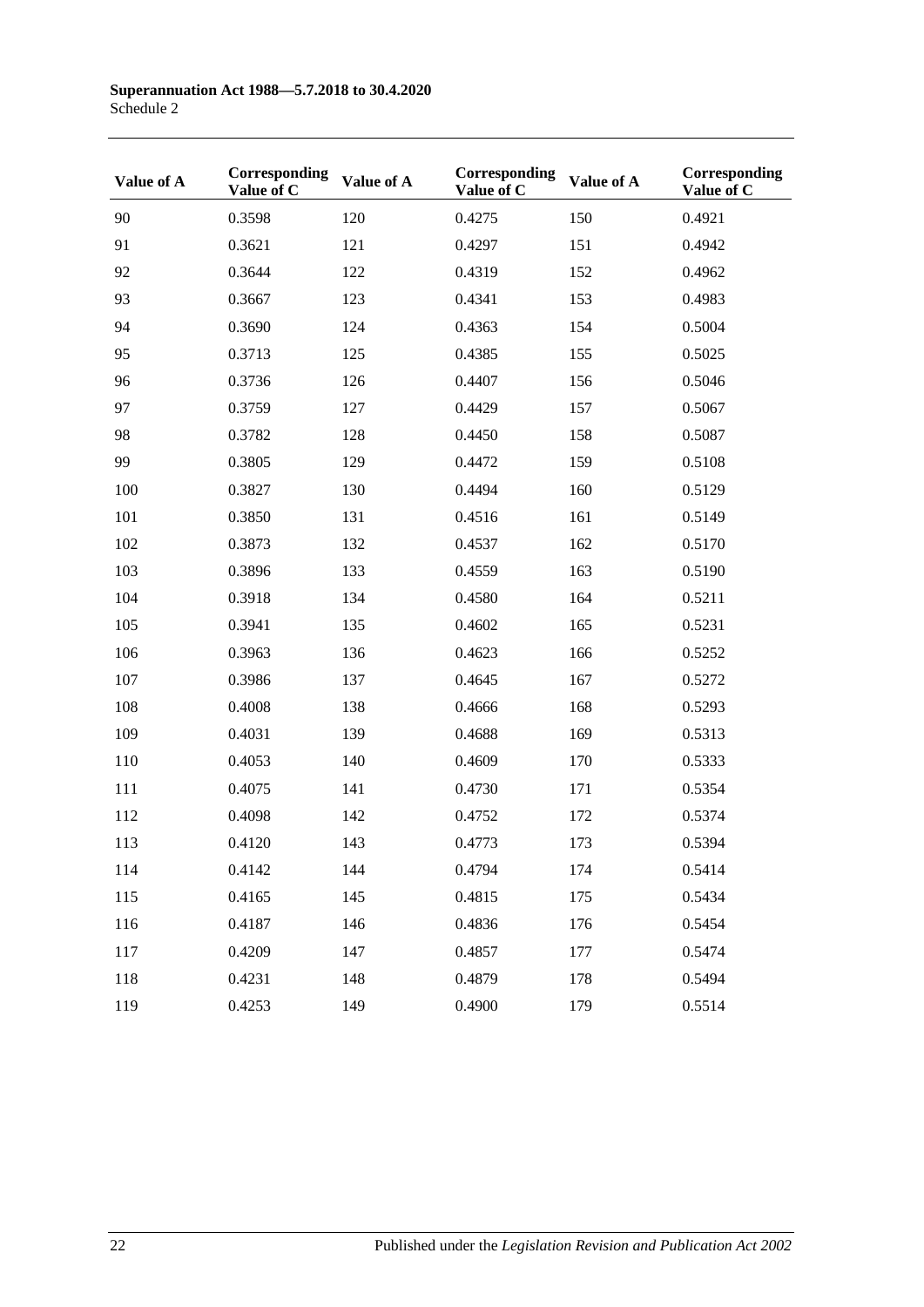| Value of A | Corresponding<br>Value of C | Value of A | Corresponding<br>Value of C | Value of A | Corresponding<br>Value of C |
|------------|-----------------------------|------------|-----------------------------|------------|-----------------------------|
| 180        | 0.5534                      | 210        | 0.6116                      | 240        | 0.6667                      |
| 181        | 0.5554                      | 211        | 0.6135                      | 241        | 0.6673                      |
| 182        | 0.5574                      | 212        | 0.6154                      | 242        | 0.6678                      |
| 183        | 0.5594                      | 213        | 0.6173                      | 243        | 0.6684                      |
| 184        | 0.5614                      | 214        | 0.6192                      | 244        | 0.6689                      |
| 185        | 0.5634                      | 215        | 0.6210                      | 245        | 0.6695                      |
| 186        | 0.5653                      | 216        | 0.6229                      | 246        | 0.6700                      |
| 187        | 0.5673                      | 217        | 0.6248                      | 247        | 0.6706                      |
| 188        | 0.5693                      | 218        | 0.6266                      | 248        | 0.6712                      |
| 189        | 0.5712                      | 219        | 0.6285                      | 249        | 0.6717                      |
| 190        | 0.5732                      | 220        | 0.6303                      | 250        | 0.6723                      |
| 191        | 0.5751                      | 221        | 0.6322                      | 251        | 0.6728                      |
| 192        | 0.5771                      | 222        | 0.6340                      | 252        | 0.6734                      |
| 193        | 0.5790                      | 223        | 0.6359                      | 253        | 0.6740                      |
| 194        | 0.5810                      | 224        | 0.6377                      | 254        | 0.6745                      |
| 195        | 0.5829                      | 225        | 0.6396                      | 255        | 0.6751                      |
| 196        | 0.5849                      | 226        | 0.6414                      | 256        | 0.6756                      |
| 197        | 0.5868                      | 227        | 0.6432                      | 257        | 0.6762                      |
| 198        | 0.5887                      | 228        | 0.6451                      | 258        | 0.6767                      |
| 199        | 0.5907                      | 229        | 0.6469                      | 259        | 0.6773                      |
| 200        | 0.5926                      | 230        | 0.6487                      | 260        | 0.6778                      |
| 201        | 0.5945                      | 231        | 0.6505                      | 262        | 0.6784                      |
| 202        | 0.5964                      | 232        | 0.6523                      | 262        | 0.6789                      |
| 203        | 0.5983                      | 233        | 0.6541                      | 263        | 0.6795                      |
| 204        | 0.6003                      | 234        | 0.6559                      | 264        | 0.6800                      |
| 205        | 0.6022                      | 235        | 0.6577                      | 265        | 0.6806                      |
| 206        | 0.6041                      | 236        | 0.6595                      | 266        | 0.6811                      |
| 207        | 0.6060                      | 237        | 0.6613                      | 267        | 0.6817                      |
| 208        | 0.6079                      | 238        | 0.6631                      | 268        | 0.6822                      |
| 209        | 0.6098                      | 239        | 0.6649                      | 269        | 0.6828                      |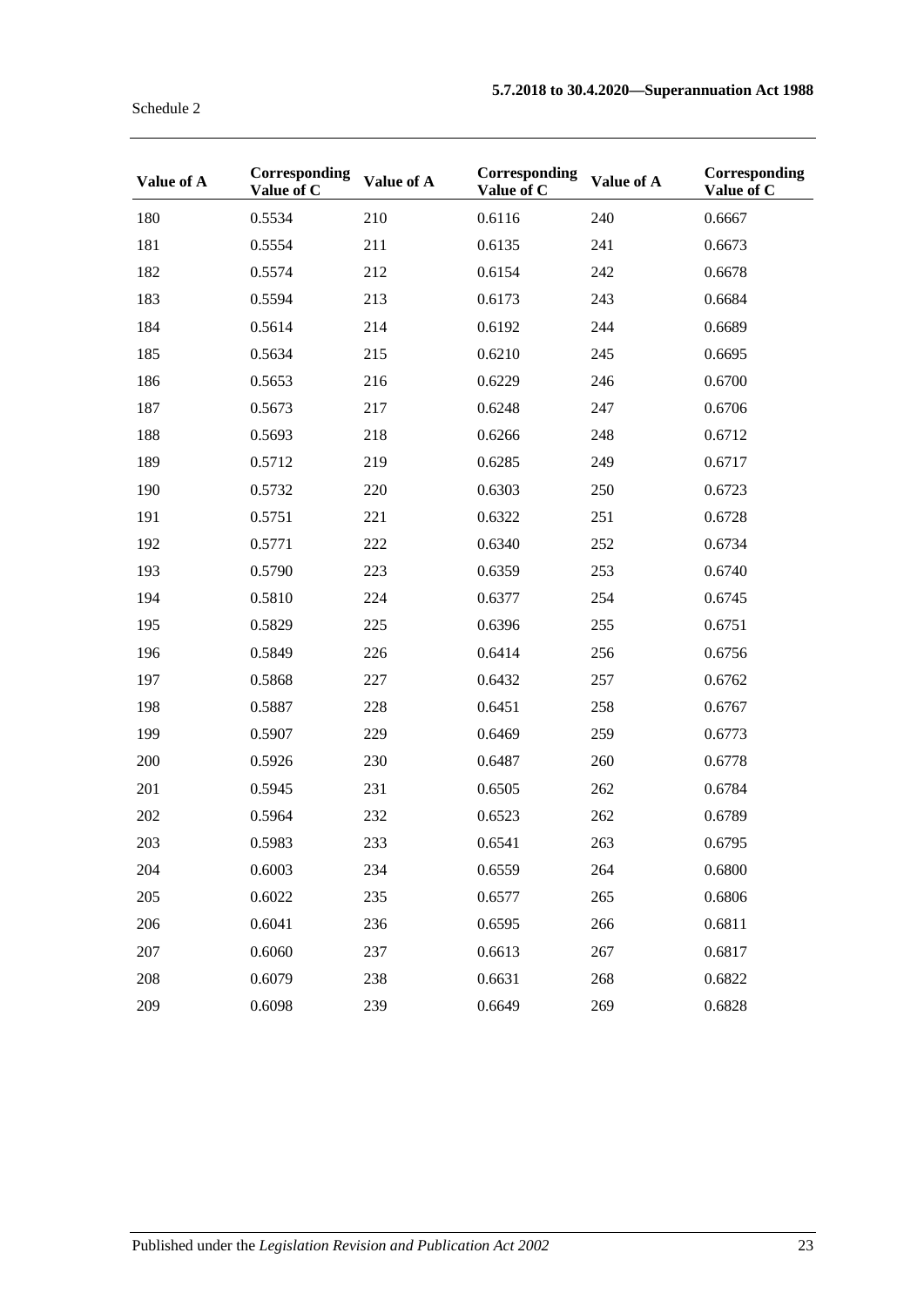| Value of A | Corresponding<br>Value of C | Value of A | Corresponding<br>Value of C | Value of A | Corresponding<br>Value of C |
|------------|-----------------------------|------------|-----------------------------|------------|-----------------------------|
| 270        | 0.6833                      | 300        | 0.7000                      | 330        | 0.7166                      |
| 271        | 0.6839                      | 301        | 0.7006                      | 331        | 0.7172                      |
| 272        | 0.6845                      | 302        | 0.7011                      | 332        | 0.7178                      |
| 273        | 0.6850                      | 303        | 0.7017                      | 333        | 0.7183                      |
| 274        | 0.6856                      | 304        | 0.7022                      | 334        | 0.7189                      |
| 275        | 0.6861                      | 305        | 0.7028                      | 335        | 0.7194                      |
| 276        | 0.6867                      | 306        | 0.7033                      | 336        | 0.7200                      |
| 277        | 0.6873                      | 307        | 0.7039                      | 337        | 0.7206                      |
| 278        | 0.6878                      | 308        | 0.7045                      | 338        | 0.7211                      |
| 279        | 0.6884                      | 309        | 0.7050                      | 339        | 0.7217                      |
| 280        | 0.6889                      | 310        | 0.7056                      | 340        | 0.7222                      |
| 281        | 0.6895                      | 311        | 0.7061                      | 341        | 0.7228                      |
| 282        | 0.6900                      | 312        | 0.7067                      | 342        | 0.7233                      |
| 283        | 0.6906                      | 313        | 0.7073                      | 343        | 0.7239                      |
| 284        | 0.6911                      | 314        | 0.7078                      | 344        | 0.7244                      |
| 285        | 0.6917                      | 315        | 0.7084                      | 345        | 0.7250                      |
| 286        | 0.6922                      | 316        | 0.7089                      | 346        | 0.7255                      |
| 287        | 0.6928                      | 317        | 0.7095                      | 347        | 0.7261                      |
| 288        | 0.6933                      | 318        | 0.7100                      | 348        | 0.7266                      |
| 289        | 0.6939                      | 319        | 0.7106                      | 349        | 0.7272                      |
| 290        | 0.6944                      | 320        | 0.7111                      | 350        | 0.7277                      |
| 291        | 0.6950                      | 321        | 0.7117                      | 351        | 0.7283                      |
| 292        | 0.6955                      | 322        | 0.7122                      | 352        | 0.7288                      |
| 293        | 0.6961                      | 323        | 0.7128                      | 353        | 0.7294                      |
| 294        | 0.6966                      | 324        | 0.7133                      | 354        | 0.7299                      |
| 295        | 0.6972                      | 325        | 0.7139                      | 355        | 0.7305                      |
| 296        | 0.6978                      | 326        | 0.7144                      | 356        | 0.7311                      |
| 297        | 0.6983                      | 327        | 0.7150                      | 357        | 0.7316                      |
| 298        | 0.6989                      | 328        | 0.7155                      | 358        | 0.7322                      |
| 299        | 0.6994                      | 329        | 0.7161                      | 359        | 0.7327                      |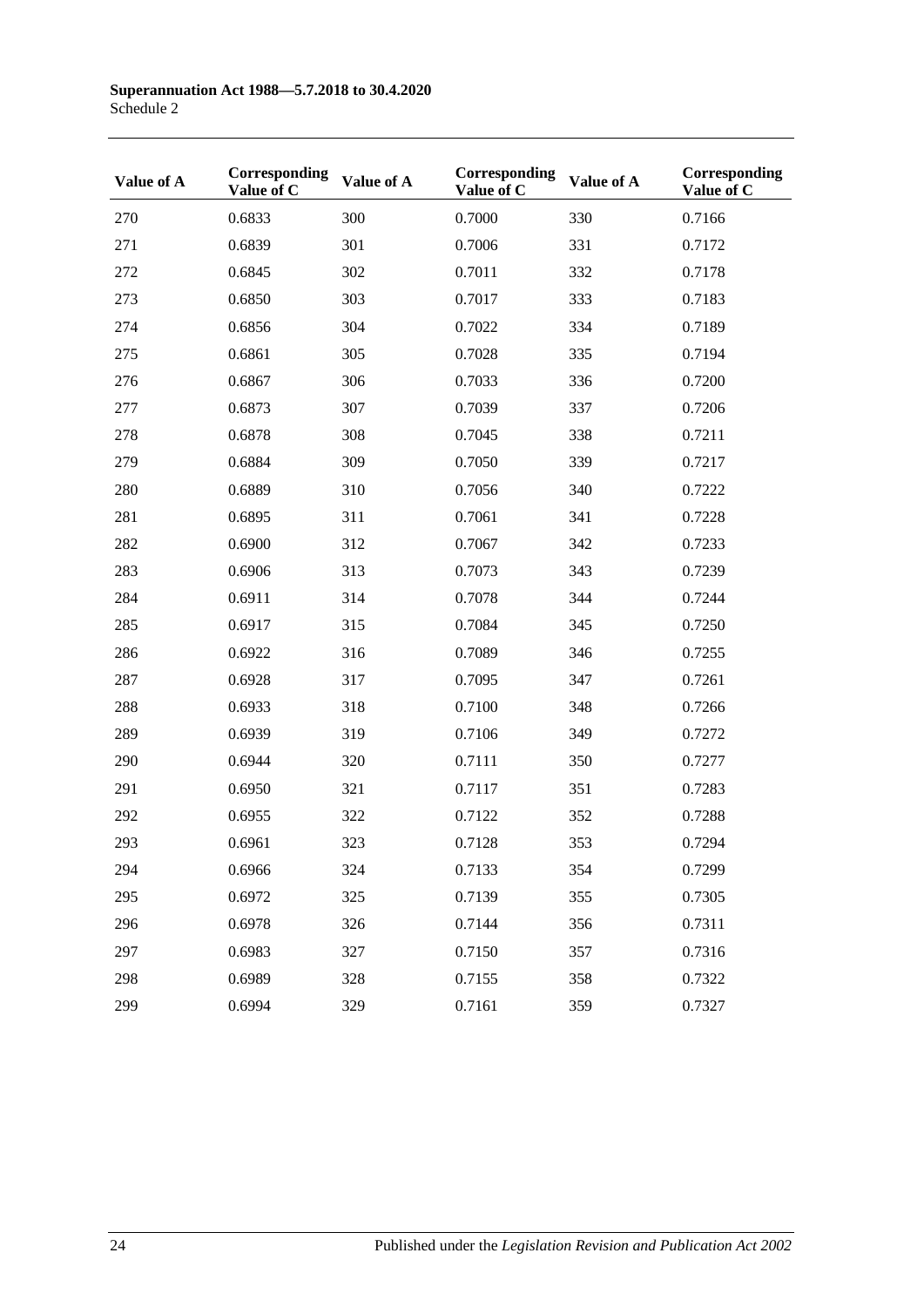# **Schedule 3—Administered schemes Part 1—Interpretation**

### **1—Interpretation**

(1) In this Schedule, unless the contrary intention appears—

*director* of a body corporate means a person who is a member of the governing body of the body corporate;

*rules*, in relation to a superannuation scheme, means any rules contained in a trust instrument or other document governing the establishment or operation of the superannuation scheme (subject to any provision made by this Schedule);

*special resolution* means—

- (a) in relation to the directors of a body corporate—a resolution passed by at least two-thirds of the votes cast by the directors of the body corporate voting with respect to the matter;
- (b) in relation to the trustees of a superannuation scheme—a resolution passed by at least two-thirds of the votes cast by the trustees of the superannuation scheme voting with respect to the matter;

*superannuation scheme* means a scheme (whether established within the private sector or the public sector) that—

- (a) is established for the purposes of providing superannuation or retirement benefits (and may provide for other benefits such as invalidity or death benefits); and
- (b) provides for an indefinitely continuing fund,

other than a scheme established under another part of this Act, or under another Act;

*Super SA* means the agency or body designated from time to time for the purposes of this Schedule by the Minister by notice in the Gazette as being the entity primarily involved in assisting in the administration of public sector superannuation schemes within the State:

*trustee*, in relation to a superannuation scheme, means—

- (a) if there is a trustee (within the ordinary meaning of that expression) of the superannuation scheme—the trustee; or
- (b) in any other case—the person who administers the superannuation scheme under the rules of the scheme.
- (2) For the purposes of this Schedule, an *administered scheme* is a superannuation scheme that is within the ambit of a declaration under [clause](#page-133-0) 2.
- (3) For the purposes of this Schedule, a *superannuation fund* is a pool of assets accumulated for the purposes of a superannuation scheme.
- (4) A reference in this Schedule to *rate of return* is a reference to a positive or a negative rate of return.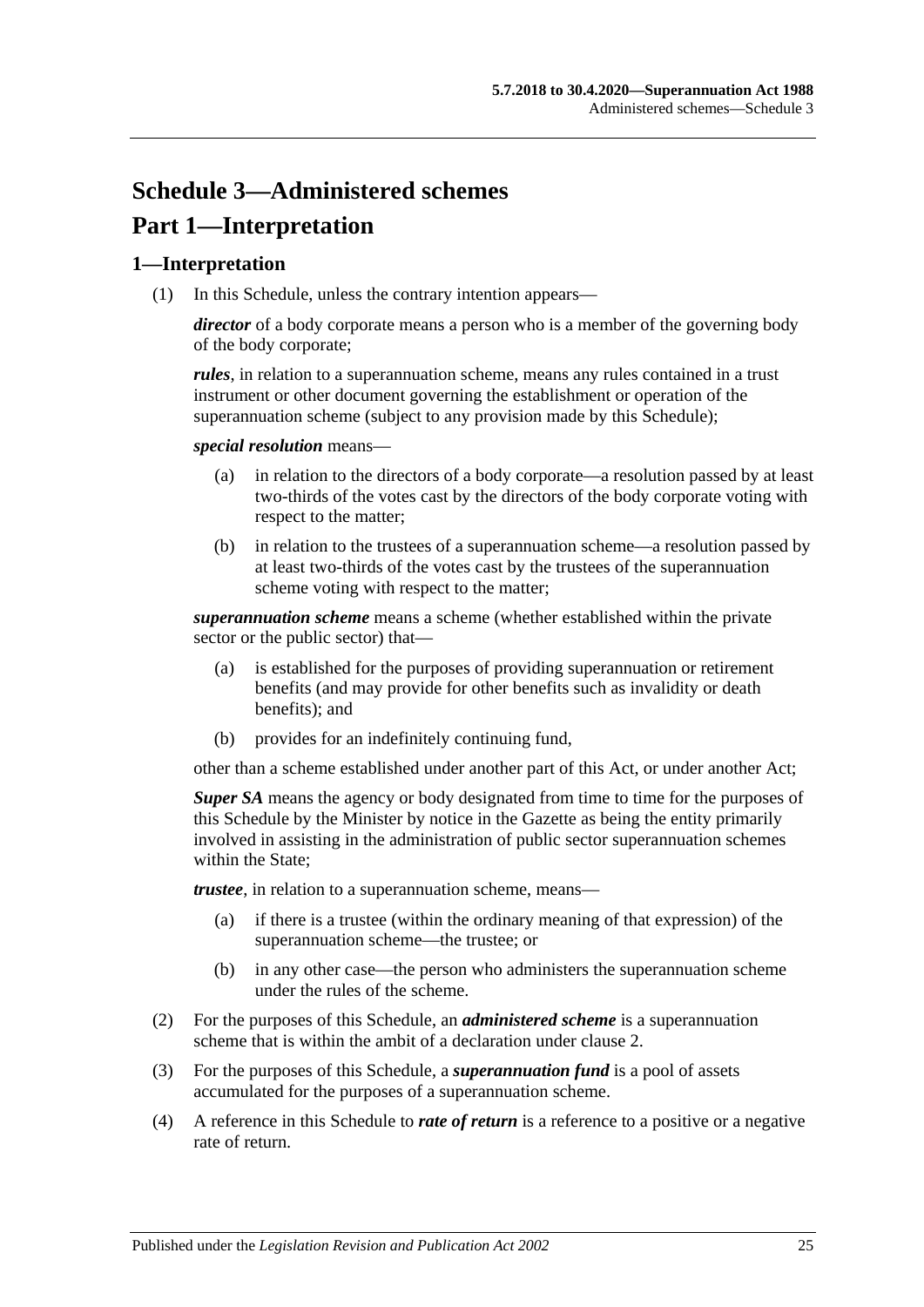# **Part 2—Management of schemes**

### <span id="page-133-1"></span><span id="page-133-0"></span>**2—Application of Schedule to schemes**

- <span id="page-133-6"></span><span id="page-133-5"></span>(1) The Minister may, by notice in the Gazette, declare that this Schedule applies to or in relation to a superannuation scheme in 1 or more of the following respects:
	- (a) that the superannuation scheme and its associated superannuation fund will be a scheme and fund established under this Act;
	- (b) that the superannuation scheme will be administered by Super SA;
	- (c) that the superannuation fund will be invested and managed by the Superannuation Funds Management Corporation of South Australia;
	- (d) that the superannuation scheme and its associated superannuation fund will have the Board as its trustee.
- <span id="page-133-8"></span><span id="page-133-7"></span><span id="page-133-4"></span><span id="page-133-3"></span><span id="page-133-2"></span>(2) The Minister may not make a declaration under [subclause](#page-133-1) (1) unless—
	- (a) the superannuation scheme is a qualifying scheme; and
	- (b) the Minister is acting on the basis of an application made by the trustee of the scheme.
- (3) The following provisions apply in connection with the operation of [paragraph](#page-133-2) (a) of [subclause](#page-133-3) (2):
	- (a) a superannuation scheme is a *qualifying scheme* if the operations of the employer of the members of the scheme are wholly or substantially funded by money provided by—
		- (i) the Government of the State; or
		- (ii) an agency or instrumentality of the Crown; or
		- (iii) some other public authority prescribed by the regulations for the purposes of this paragraph; and
	- (b) once a declaration has been made under [subclause](#page-133-1) (1) in relation to a superannuation scheme, it is irrelevant if the scheme ceases to be a qualifying scheme (and the Minister may, if due application has been made, make a further declaration under [subclause](#page-133-1) (1) on the basis that [paragraph](#page-133-2) (a) of [subclause](#page-133-3) (2) no longer applies).
- (4) The following provisions apply in connection with the operation of [paragraph](#page-133-4) (b) of [subclause](#page-133-3) (2):
	- (a) an application under that paragraph must be made in a manner and form determined by the Minister and be accompanied by such information as the Minister thinks fit; and
	- $(b)$
- (i) if the trustee of the superannuation scheme is a body corporate with 3 or more directors—an application under that paragraph must be made pursuant to a special resolution of the directors of the body corporate;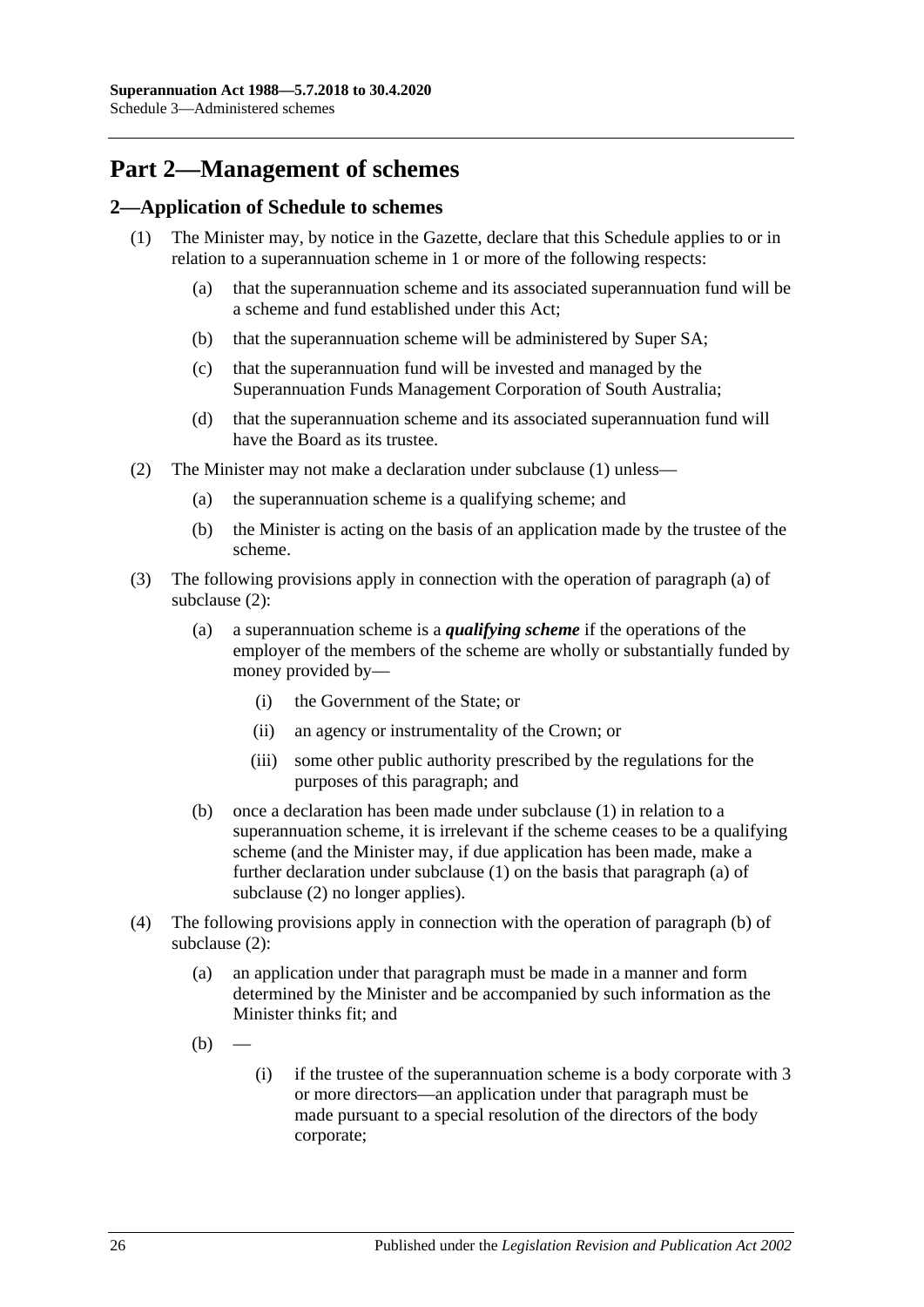- (ii) if the superannuation scheme has 3 or more trustees—an application under that paragraph must be made pursuant to a special resolution of the trustees.
- (5) A declaration under [subclause](#page-133-1) (1)—
	- (a) will have effect according to its terms; and
	- (b) will take effect on a day fixed by the Minister by notice in the Gazette (either as part of the declaration or by a separate notice published at a later time).
- (6) If a declaration is made under [subclause](#page-133-5)  $(1)(a)$ , the declaration will have the effect of establishing a new scheme in place of the scheme and fund to which the declaration relates—
	- (a) with the same assets, subject to any provision as to their administration or management under [subclause](#page-133-6)  $(1)(b)$  or  $(c)$  and to the operation of any other provision of this Schedule and subject to future variations; and
	- (b) with the same trustee or trustees, subject to the operation of a declaration under [subclause](#page-133-8) (1)(d) and subject to future changes in arrangements made in accordance with any relevant provision in the trust deed for the scheme; and
	- (c) with the same members and benefits, subject to the operation of any other provision of this Schedule or the trust deed or rules of the scheme and subject to future changes in membership or variations to that trust deed or rules; and
	- (d) with a trust deed and rules applying (from time to time) under [clause](#page-134-0) 3.
- (7) If a declaration is made under [subclause](#page-133-8)  $(1)(d)$ , the Board will, if the Minister so determines—
	- (a) indemnify a trustee of the superannuation scheme holding office before the declaration against any liabilities that the trustee was indemnified against before the making of the declaration;
	- (b) be subrogated to the rights of a trustee of the superannuation scheme holding office before the declaration.

### <span id="page-134-0"></span>**3—Arrangements as to trust deed and rules**

- (1) Each administered scheme is to have—
	- (a) a trust deed; and
	- (b) a set of rules.
- <span id="page-134-1"></span>(2) The trust deed and the rules will be contained in instruments recognised by the Minister by notice in the Gazette.
- <span id="page-134-2"></span>(3) The Minister must not publish a notice under [subclause](#page-134-1) (2) unless the Minister—
	- (a) is acting on the basis of an application made by the trustee of the relevant superannuation scheme; and
	- (b) is satisfied that the trust deed and rules of the administered scheme confer on members of the scheme equivalent rights to the rights that members had under the original fund in respect of benefits.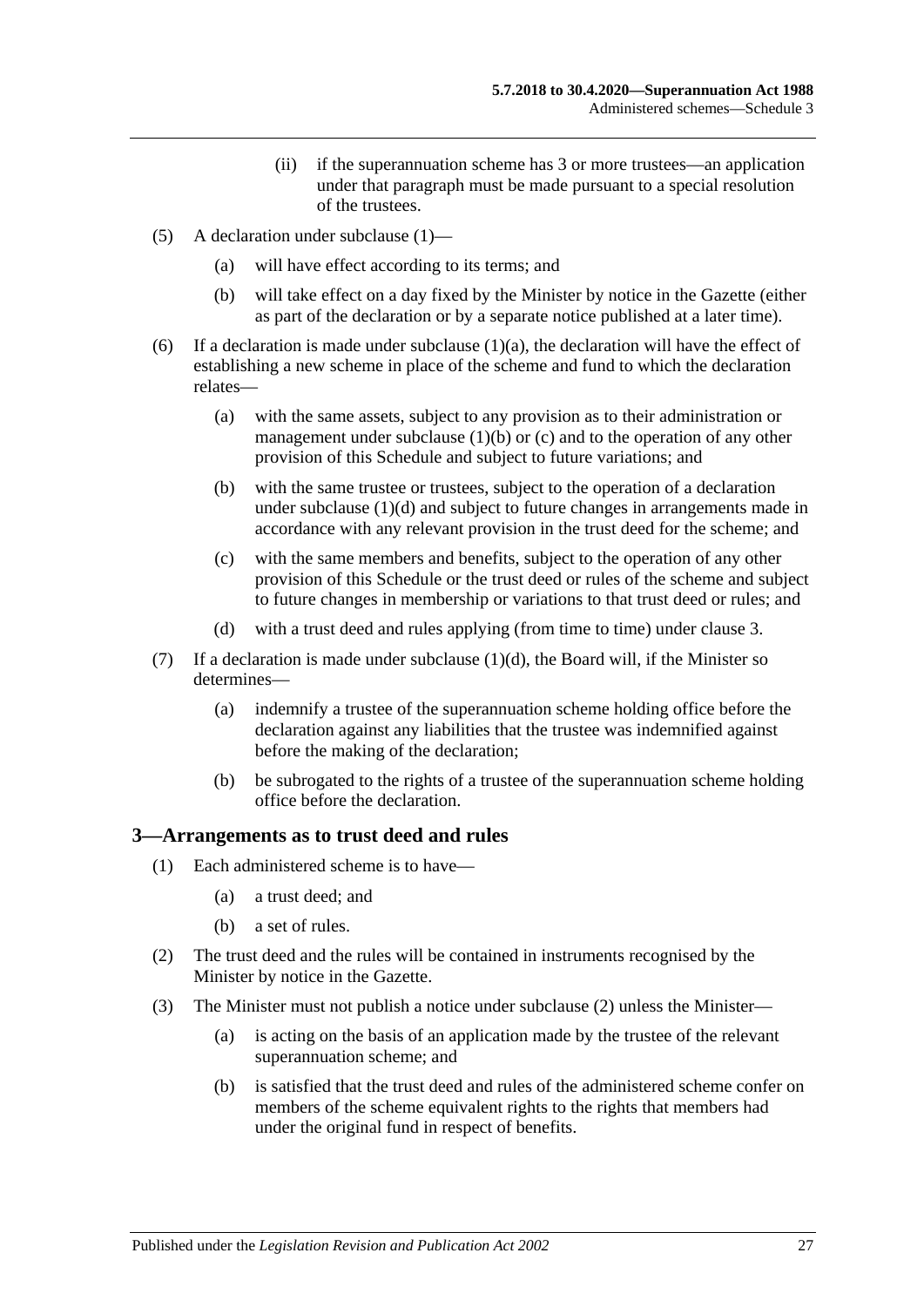- (4) A trust deed or rules may be varied in accordance with the terms of the trust deed or rules and [subclauses](#page-134-1) (2) and [\(3\)](#page-134-2) will apply to any variation in the same manner as they applied to the original trust deed or rules (as the case requires).
- (5) For the purposes of [subclause](#page-134-2) (3), if the application is made—
	- (a) by a body corporate that has 3 or more directors—the application must be made pursuant to a special resolution of the directors of the body corporate;
	- (b) by the trustees of a superannuation scheme that has 3 or more trustees—the application must be made pursuant to a special resolution of the trustees.

### <span id="page-135-0"></span>**4—Arrangements as to assets**

- (1) If a declaration has been made under clause  $2(1)(c)$ , the trustee of the relevant superannuation scheme may, by instrument in writing, transfer any assets of the scheme to the Superannuation Funds Management Corporation of South Australia so that those assets may be invested and managed under this Schedule.
- (2) Any monetary asset received under [subclause](#page-135-0) (1) must be paid into a fund under Part 3.
- (3) Super SA or the Superannuation Funds Management Corporation of South Australia may also receive and hold records and other information that have been created or obtained in connection with the operation of an administered scheme.

# **Part 3—Establishment of funds and contribution accounts**

## **Division 1—Establishment of funds**

### **5—Management and establishment of funds**

- <span id="page-135-1"></span>(1) If a declaration is made under clause  $2(1)(c)$ , the Superannuation Funds Management Corporation of South Australia may, depending on arrangements determined or approved by the Minister and the other requirements of this Schedule—
	- (a) assume the management of an existing fund (and make investments accordingly); or
	- (b) establish a fund for the purposes of the administered scheme (and invest assets of the relevant scheme transferred to or held by the Corporation for the purposes of management by the Corporation).
- <span id="page-135-2"></span>(2) The assets of an administered scheme that is subject to a declaration under clause [2\(1\)\(c\)](#page-133-7) will be invested, managed and held for the benefit of that scheme and will not belong to the Crown.
- (3) Subject to the following subclauses, the Corporation may enter into transactions affecting any assets held in a fund under [subclause](#page-135-1)  $(1)(a)$  or  $(b)$ —
	- (a) for the purposes of investment; or
	- (b) for purposes incidental, ancillary or otherwise related to investment.
- (4) The Corporation must consult with the trustee of the relevant superannuation scheme to determine the risk/return objectives and strategic asset allocation policies to be adopted with respect to the management and investment of the fund.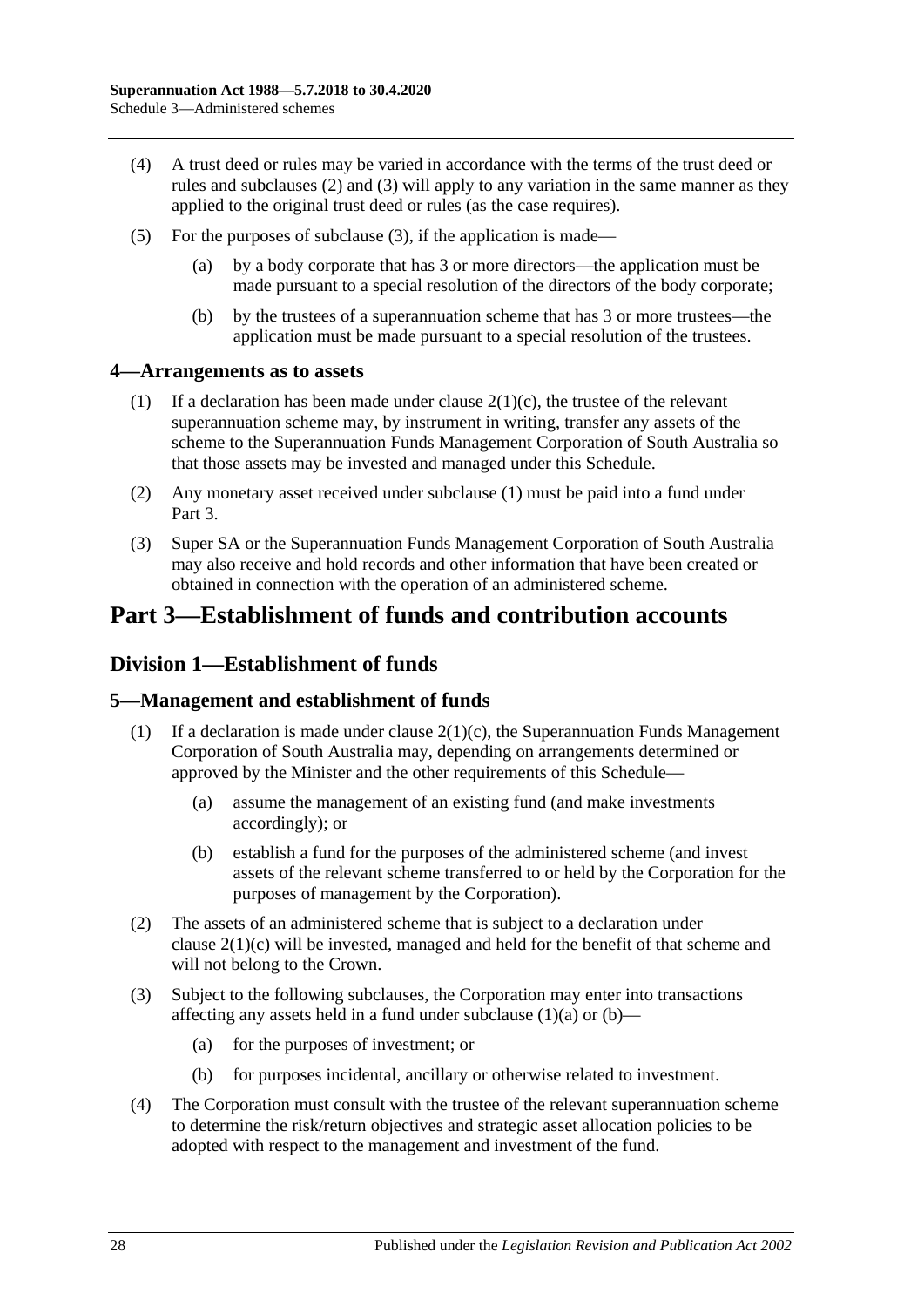- (5) Subject to [subclause](#page-136-0) (6), the trustee of the scheme will be ultimately responsible for setting the risk/return objectives and the Corporation will be ultimately responsible for determining the strategic asset allocation policies.
- <span id="page-136-0"></span>(6) If a disagreement arises between the trustee and the Corporation with respect to the investment of the fund, the matter must be referred to the Treasurer and a decision of the Treasurer will determine the matter (and will have effect according to its terms).
- (7) If the assets of a superannuation scheme are being managed under this Schedule, then, subject to any other arrangements under the rules of the scheme or approved by the trustee of the scheme—
	- (a) Super SA must pay to the credit of the fund maintained for the purposes of the scheme all contributions received by Super SA for the purposes of the scheme; and
	- (b) all interest and accretions arising from the investment of the assets of the scheme must be paid into a fund managed or established under this Schedule for the benefit of the scheme; and
	- (c) all benefits under the scheme will be paid from a fund managed or established under this Schedule for the benefit of the scheme.
- (8) The Corporation may pay from a fund managed by the Corporation under this Schedule—
	- (a) administrative costs and other expenses related to the management and investment activities of the Corporation in connection with the fund; and
	- (b) if relevant, administrative charges payable under [clause](#page-138-0) 11; and
	- (c) any other amount payable in connection with the management or operation of the relevant superannuation scheme determined to be payable from the fund pursuant to the rules of the scheme or a determination of the trustee of the scheme.
- (9) The Corporation must determine the value of a fund managed under this clause as at the end of each financial year.

### **6—Division of funds into distinct parts**

- (1) The Superannuation Funds Management Corporation of South Australia must, at the request of the trustee of the administered scheme—
	- (a) divide a fund managed by the Corporation for the purposes of an administered scheme into 2 or more distinct divisions; and
	- (b) further divide a distinct division into subdivisions.
- (2) Different divisions or subdivisions of a fund may be invested in different ways (and different rates of return may apply to different divisions or subdivisions).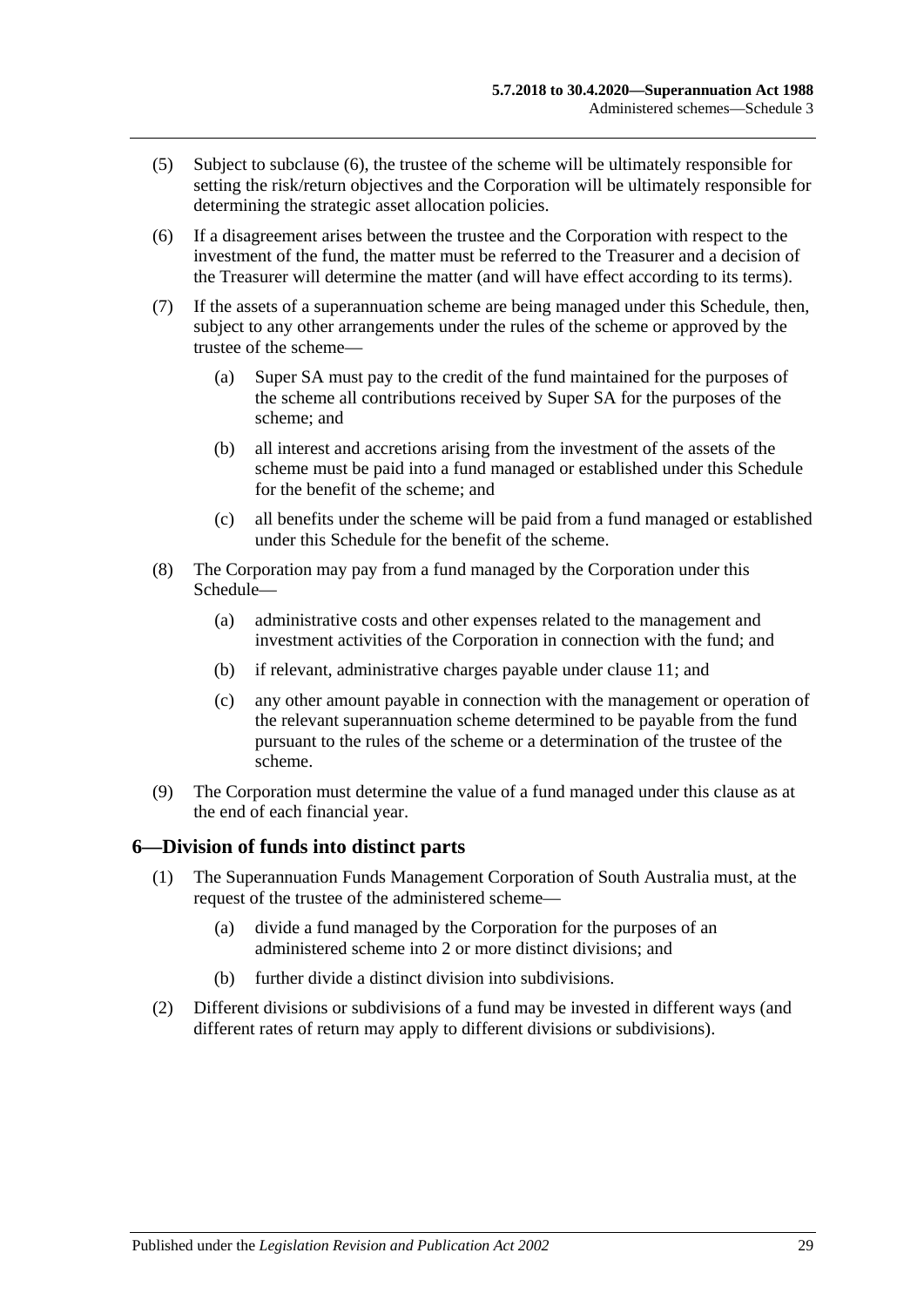## **Division 2—Contribution accounts**

### **7—Contribution accounts**

- (1) Super SA may, for the purposes of an administered scheme (insofar as may be relevant), establish and maintain contribution accounts—
	- (a) in the names of the members of the scheme;
	- (b) in the name of the employer of the members of the scheme.
- (2) Super SA may—
	- (a) credit and debit contribution accounts in accordance with the terms of the relevant superannuation scheme or otherwise to reflect the operation of this Schedule;
	- (b) provide for rates of return to be reflected in contribution accounts on the basis of a determination of the trustee of the scheme after taking into account the relevant rates of return that apply to the investment of a fund established under Division 1.

# **Part 4—Miscellaneous**

### **8—Insurance arrangements**

- (1) Super SA may, with the approval of the Minister, establish (and maintain) arrangements that provide members of 1 or more administered schemes with death, disability or other forms of insurance.
- (2) The terms and conditions of insurance established under this clause (including as to any premiums to be paid by members of administered schemes or, if it is so determined, by the employer of the members of the scheme) may be—
	- (a) included in the rules of an administered scheme; or
	- (b) prescribed by regulations made for the purposes of this provision.
- (3) Super SA may, in establishing and maintaining insurance under this clause—
	- (a) establish a pool of funds or other assets that relate to more than 1 administered scheme;
	- (b) invest any funds or other assets as it thinks fit;
	- (c) enter into insurance or re-insurance arrangements with other entities;
	- (d) establish arrangements, provide or offer benefits, or set premiums or other terms or conditions, that vary between different administered schemes, or different classes of members of administered schemes;
	- (e) undertake any activity through the Minister (as a body corporate), the Board, the Superannuation Funds Management Corporation of South Australia, or any other entity determined by Super SA after consultation with the Minister;
	- (f) take such other action that is necessary or expedient for the purposes of providing insurance under this clause.
- (4) Any funds or other assets relating to insurance arrangements established under this clause may be held separately from any funds or other assets administered under Part 2 and Part 3.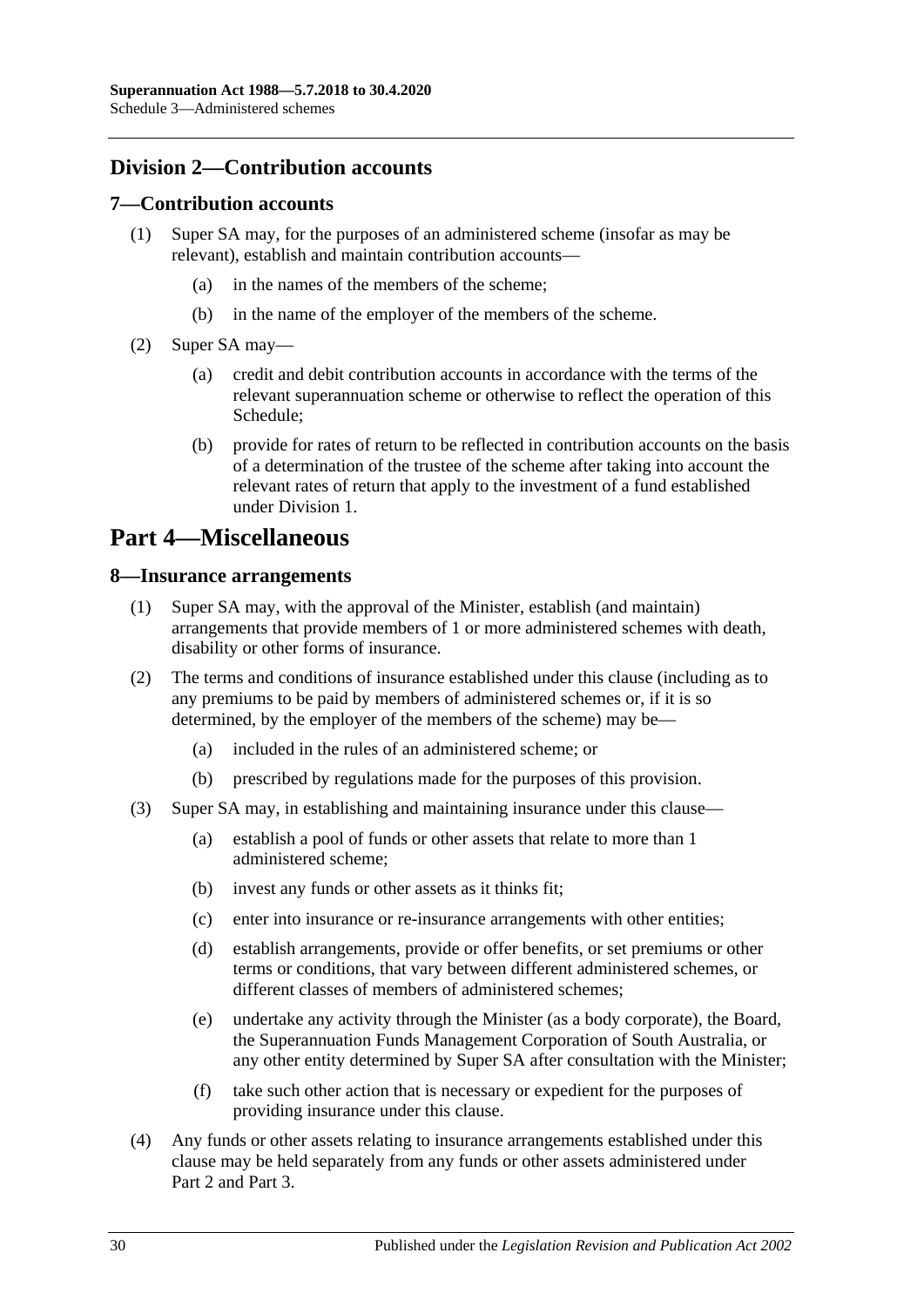### <span id="page-138-2"></span>**9—Accounts and audit**

- (1) Super SA must, in respect of each financial year for which it is the manager of an administered scheme, in respect of each administered scheme—
	- (a) maintain proper accounts of amounts paid to Super SA for the purposes of the scheme; and
	- (b) maintain proper accounts of payments to, on behalf of, or in respect of, members of the scheme; and
	- (c) maintain proper accounts of any other associated receipts or payments; and
	- (d) prepare financial statements in relation to those receipts and payments.
- (2) Subject to [subclause](#page-138-1) (3), the Auditor-General must, on an annual basis, audit—
	- (a) the accounts and financial statements referred to in [subclause](#page-138-2) (1); and
	- (b) any other accounts or financial statements of an administered scheme.
- <span id="page-138-1"></span>(3) The Auditor-General may, as the Auditor-General thinks fit, appoint or authorise another person to conduct an audit on behalf of, or instead of, the Auditor-General.
- (4) The Auditor-General may, at any other time, audit the accounts and financial statements of Super SA under this Schedule, or of an administered scheme within the scope of this Schedule.

### <span id="page-138-3"></span>**10—Reports**

- (1) Super SA must, in conjunction with each annual report of the Board under this Act, provide a report on the operation of this Schedule in relation to any administered scheme that is within the ambit of a declaration under clause  $2(1)(b)$  during the financial year to which the annual report relates.
- (2) A report under [subclause](#page-138-3) (1) must include—
	- (a) a copy of any accounts or financial statements that are required to be audited under this Schedule in respect of each relevant scheme for the financial year; and
	- (b) if a fund has been managed under Part 3 Division 1 in respect of any part of the relevant financial year—a copy of the audited accounts and financial statements for that fund provided by the Superannuation Funds Management Corporation of South Australia.
- (3) In addition, the trustee of an administered scheme that is within the ambit of a declaration that does not extend beyond clause [2\(1\)\(a\)](#page-133-5) must, on or before 31 October in each year, furnish to the Minister the trustee's annual report for the scheme for the financial year ending on 30 June in that year.
- (4) The Minister must, within 6 sitting days after receiving a report under this clause, have copies of the report laid before both Houses of Parliament.
- (5) Super SA must also report in accordance with any requirements imposed on Super SA under the rules of an administered scheme, or under the regulations.

### <span id="page-138-4"></span><span id="page-138-0"></span>**11—Fees**

(1) The Minister may establish and impose an administrative charge in connection with Super SA acting as manager of an administered scheme under this Schedule.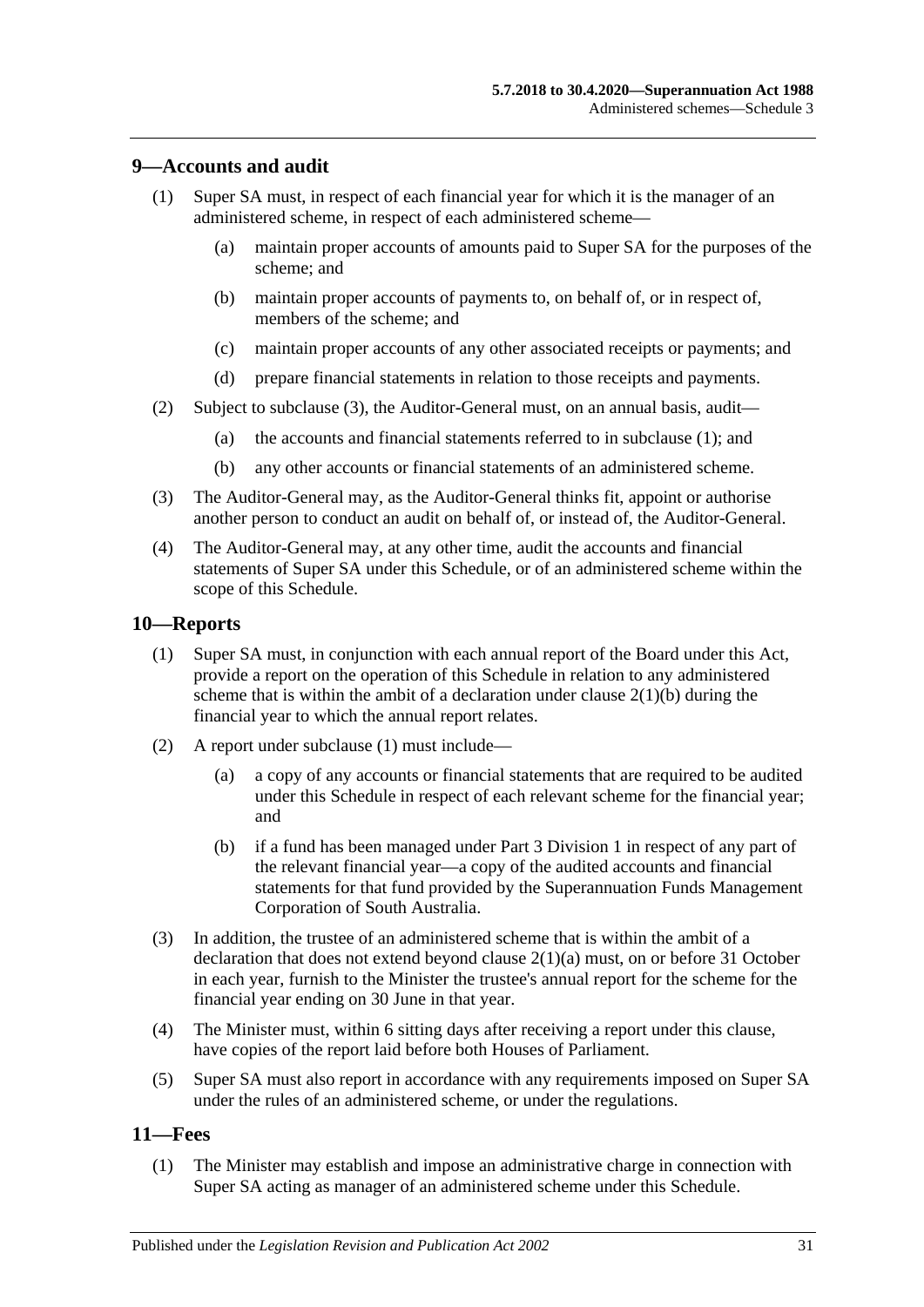- <span id="page-139-0"></span>(2) The Board may, after consultation with the Minister, establish and impose an administrative charge in connection with the Board acting as trustee of an administered scheme under this Schedule.
- (3) The Minister or the Board may, in connection with the operation of [subclause](#page-138-4) (1) or  $(2)$ —
	- (a) fix different charges with respect to different funds or different circumstances;
	- (b) recover any charge imposed under this clause from any fund of an administered scheme or, if the trust deed of the administered scheme so provides, from any employer of any members of an administered scheme;
	- (c) arrange for any contribution account to be debited to reflect any charge imposed under this clause;
	- (d) vary a charge from time to time.

### **12—Cessation of scheme**

- (1) The Minister may, by notice in the Gazette, revoke a declaration relating to an administered scheme under this Schedule.
- (2) The Minister may, by notice in the Gazette, transfer any assets of the relevant fund in order to give effect to the change in circumstances.

### **12A—Unclaimed superannuation benefits**

If an amount of a superannuation fund of an administered scheme is attributable to an unclaimed superannuation benefit, the trustees of the scheme may, in accordance with the *Superannuation (Unclaimed Money and Lost Members) Act 1999* of the Commonwealth, pay an amount equal to the unpaid superannuation benefit, or any amount required to be paid under that Act on account of the unclaimed superannuation benefit, from the fund to the Commissioner of Taxation.

### <span id="page-139-1"></span>**13—Stamp duty**

- (1) No stamp duty is payable under a law of this State in respect of any transfer of assets connected with, or arising out of, the operation of this Schedule.
- (2) No person has an obligation under the *[Stamp Duties Act](http://www.legislation.sa.gov.au/index.aspx?action=legref&type=act&legtitle=Stamp%20Duties%20Act%201923) 1923* to lodge a statement or return relating to a matter referred to in [subclause](#page-139-1) (1), or to include in a statement or return a record or information relating to such a matter.

### <span id="page-139-2"></span>**14—Transitional provisions**

- (1) The Governor may, by regulation, make provisions of a saving or transitional nature in relation to a declaration of the Minister under this Schedule.
- (2) A regulation made under [subclause](#page-139-2) (1) may—
	- (a) modify the provisions of this Schedule in their application to a particular scheme;
	- (b) operate prospectively or retrospectively from a date specified in the regulation.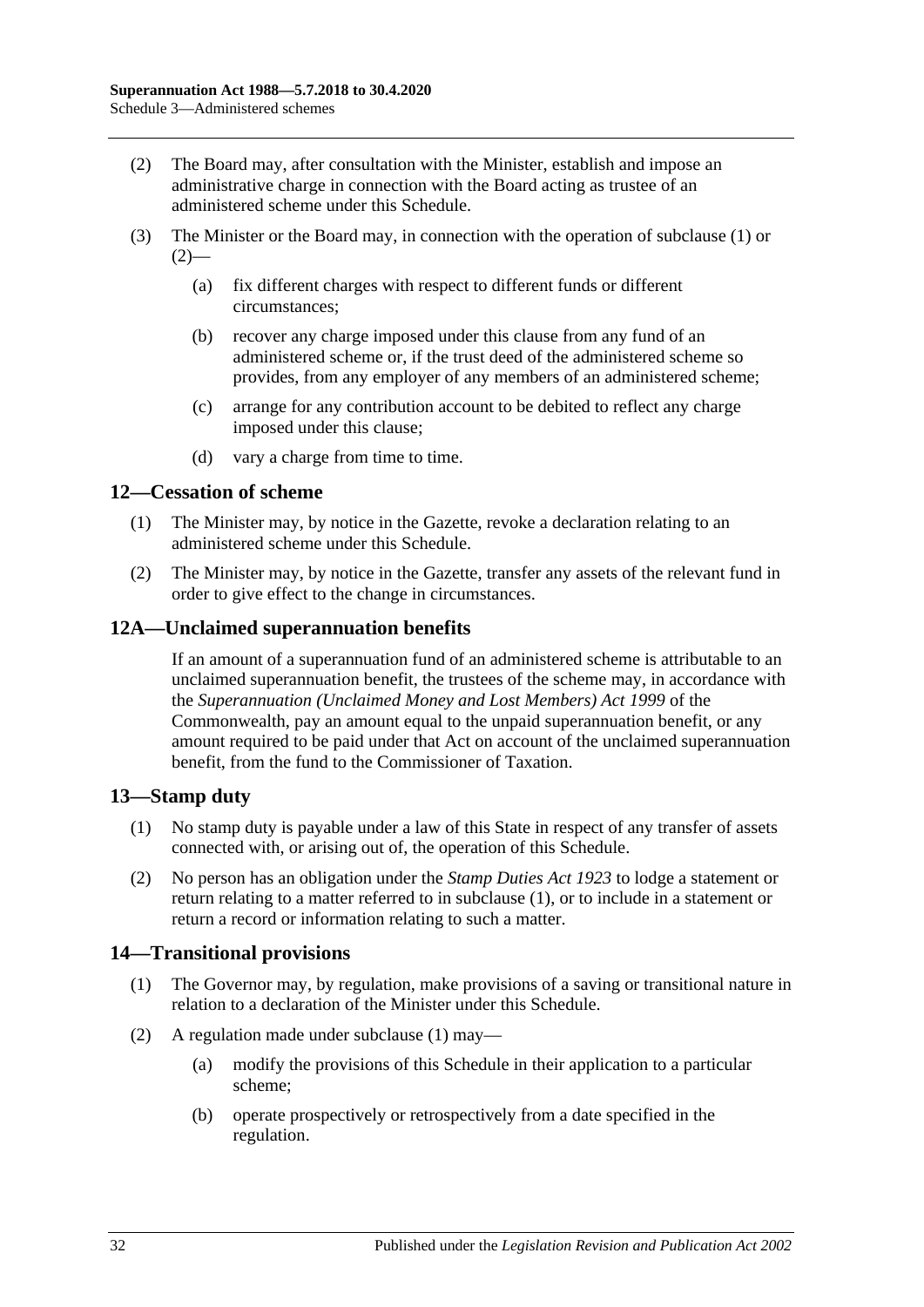# **Legislative history**

### **Notes**

• This version is comprised of the following:

| Part 1    | 5.7.2018   |
|-----------|------------|
| Part 2    | 19.11.2012 |
| Part 3    | 19.11.2012 |
| Part 4    | 20.11.2014 |
| Part 5    | 20.11.2014 |
| Part 5A   | 19.11.2012 |
| Part 6    | 5.7.2018   |
| Schedules | 15.6.2014  |

- Amendments of this version that are uncommenced are not incorporated into the text.
- Please note—References in the legislation to other legislation or instruments or to titles of bodies or offices are not automatically updated as part of the program for the revision and publication of legislation and therefore may be obsolete.
- Earlier versions of this Act (historical versions) are listed at the end of the legislative history.
- For further information relating to the Act and subordinate legislation made under the Act see the Index of South Australian Statutes or www.legislation.sa.gov.au.

## **Legislation repealed by principal Act**

The *Superannuation Act 1988* repealed the following:

*Superannuation Act 1974*

### **Principal Act and amendments**

New entries appear in bold.

| Year | N <sub>0</sub> | Title                                                  | Assent     | Commencement                                                                |
|------|----------------|--------------------------------------------------------|------------|-----------------------------------------------------------------------------|
| 1988 | 37             | Superannuation Act 1988                                | 28.4.1988  | 1.7.1988 (Gazette 19.5.1988 p1246)                                          |
| 1989 | 9              | <b>Superannuation Act Amendment</b><br>Act 1989        | 30.3.1989  | 20.4.1989 (Gazette 13.4.1989 p1006)<br>except s 9(b) & 14–1.7.1988: s 2(2)  |
| 1989 | 54             | Superannuation Act Amendment Act<br>$(No. 2)$ 1989     | 19.10.1989 | 19.10.1989                                                                  |
| 1990 | 78             | <b>Superannuation Act Amendment</b><br>Act 1990        | 20.12.1990 | 17.1.1991 (Gazette 17.1.1991 p182)                                          |
| 1991 | 67             | Superannuation (Miscellaneous)<br>Amendment Act 1991   | 5.12.1991  | 19.12.1991 (Gazette 19.12.1991 p1905)<br>except s $15-17.1.1991$ : s $2(1)$ |
| 1992 | -69            | <b>Statutes Amendment (Public</b><br>Actuary) Act 1992 | 19.11.1992 | 10.12.1992 (Gazette 10.12.1992 p1752)                                       |
| 1992 | -91            | Superannuation (Scheme Revision)<br>Amendment Act 1992 | 10.12.1992 | 1.7.1992 except s 8(b) $&$<br>$(c)$ —10.12.1992: s 2                        |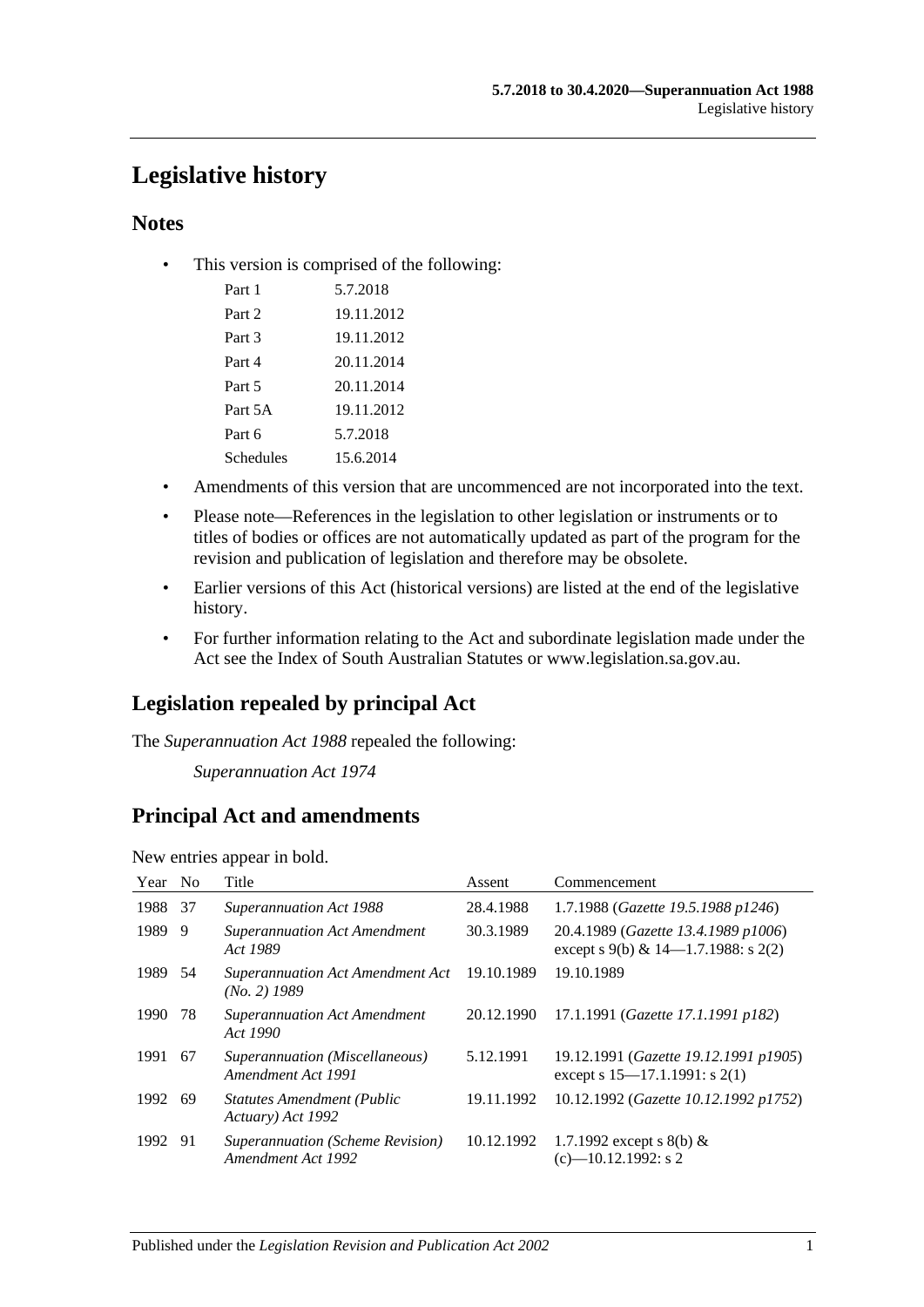#### **Superannuation Act 1988—5.7.2018 to 30.4.2020** Legislative history

| 1993 | -12            | Police Superannuation<br>(Superannuation Guarantee)<br><b>Amendment Act 1993</b>                           | 25.3.1993  | $s$ 9–19.12.1991: s 2                                                        |
|------|----------------|------------------------------------------------------------------------------------------------------------|------------|------------------------------------------------------------------------------|
| 1993 | 44             | Superannuation (Voluntary<br>Separation) Amendment Act 1993                                                | 20.5.1993  | 27.5.1993 (Gazette 27.5.1993 p1753)                                          |
| 1994 | 30             | Passenger Transport Act 1994                                                                               | 26.5.1994  | Sch 4-1.7.1994 (Gazette 30.6.1994<br>p1843)                                  |
| 1994 | 37             | Superannuation (Miscellaneous)<br>Amendment Act 1994                                                       | 2.6.1994   | 2.6.1994 (Gazette 2.6.1994 p1524)<br>except s $14(i)$ —5.6.1992: s $2(2)$    |
| 1994 | 46             | Statutes Amendment (Closure of<br>Superannuation Schemes) Act 1994<br>as amended by 53/1994 and 57/1994    | 9.6.1994   | Pt 2 (ss 4 & 5)-3.5.1994 and Pt 4<br>$(s 8)$ -21.10.1994: s 2                |
| 1994 | 53             | <b>Statutes Amendment (Closure of</b><br>Superannuation Schemes) (Extension<br>of Time) Amendment Act 1994 | 15.9.1994  | 30.9.1994: s 2                                                               |
| 1994 | 57             | Statutes Amendment (Closure of<br><b>Superannuation Schemes</b> )<br><b>Amendment Act 1994</b>             | 20.10.1994 | 20.10.1994: s 2                                                              |
| 1995 | 38             | <b>Superannuation Funds Management</b><br>Corporation of South Australia<br>Act 1995                       | 27.4.1995  | 1.7.1995 (Gazette 25.5.1995 p2199)                                           |
| 1995 | 97             | Superannuation (Contracting Out)<br>Amendment Act 1995                                                     | 7.12.1995  | 14.12.1995 (Gazette 14.12.1995 p1642)                                        |
| 1997 | 9              | Superannuation (Employee Mobility)<br>Amendment Act 1997                                                   | 20.3.1997  | 20.3.1997                                                                    |
| 1997 | 45             | Superannuation (Miscellaneous)<br>Amendment Act 1997                                                       | 24.7.1997  | 24.7.1997 except s 8—1.7.1992: s 2                                           |
| 1998 | 20             | Statutes Amendment (Adjustment of<br>Superannuation Pensions) Act 1998                                     | 2.4.1998   | Pt 5 (s 7)-1.10.1997 : s 2                                                   |
| 1998 | 24             | Superannuation (Miscellaneous)<br>Amendment Act 1998                                                       | 2.4.1998   | 16.4.1998 (Gazette 16.4.1998 p1707)<br>except s $18(h)$ —1.7.1994 : s $2(2)$ |
| 1999 | 23             | <b>Statutes Amendment (Commutation</b><br>for Superannuation Surcharge)<br>Act 1999                        | 1.4.1999   | 1.4.1999                                                                     |
| 1999 | 36             | <b>Electricity Corporations</b><br>(Restructuring and Disposal)<br>Act 1999                                | 1.7.1999   | Sch 3(Pt 3)-1.12.1999 (Gazette<br>23.9.1999 p1214)                           |
| 1999 | 57             | Superannuation (Voluntary<br>Separation Packages) Amendment<br>Act 1999                                    | 12.8.1999  | 1.7.1999: s2                                                                 |
| 2000 | $\overline{4}$ | District Court (Administrative and<br>Disciplinary Division) Amendment<br>Act 2000                         | 20.4.2000  | Sch 1 (cl 41)-1.6.2000 (Gazette<br>18.5.2000 p2554)                          |
| 2000 | 41             | Superannuation (Miscellaneous)<br>Amendment Act 2000                                                       | 13.7.2000  | 17.8.2000 (Gazette 17.8.2000 p498)<br>except s $13-1.7.1988$ : s $2(2)$      |
| 2001 | 12             | Police Superannuation<br>(Miscellaneous) Amendment<br>Act 2001                                             | 12.4.2001  | 1.7.2001 (Gazette 14.6.2001 p2220)                                           |
| 2001 | 40             | Statutes Amendment (Indexation of<br>Superannuation Pensions) Act 2001                                     | 3.8.2001   | Pt 6 (s 9)—1.1.2002: s 2                                                     |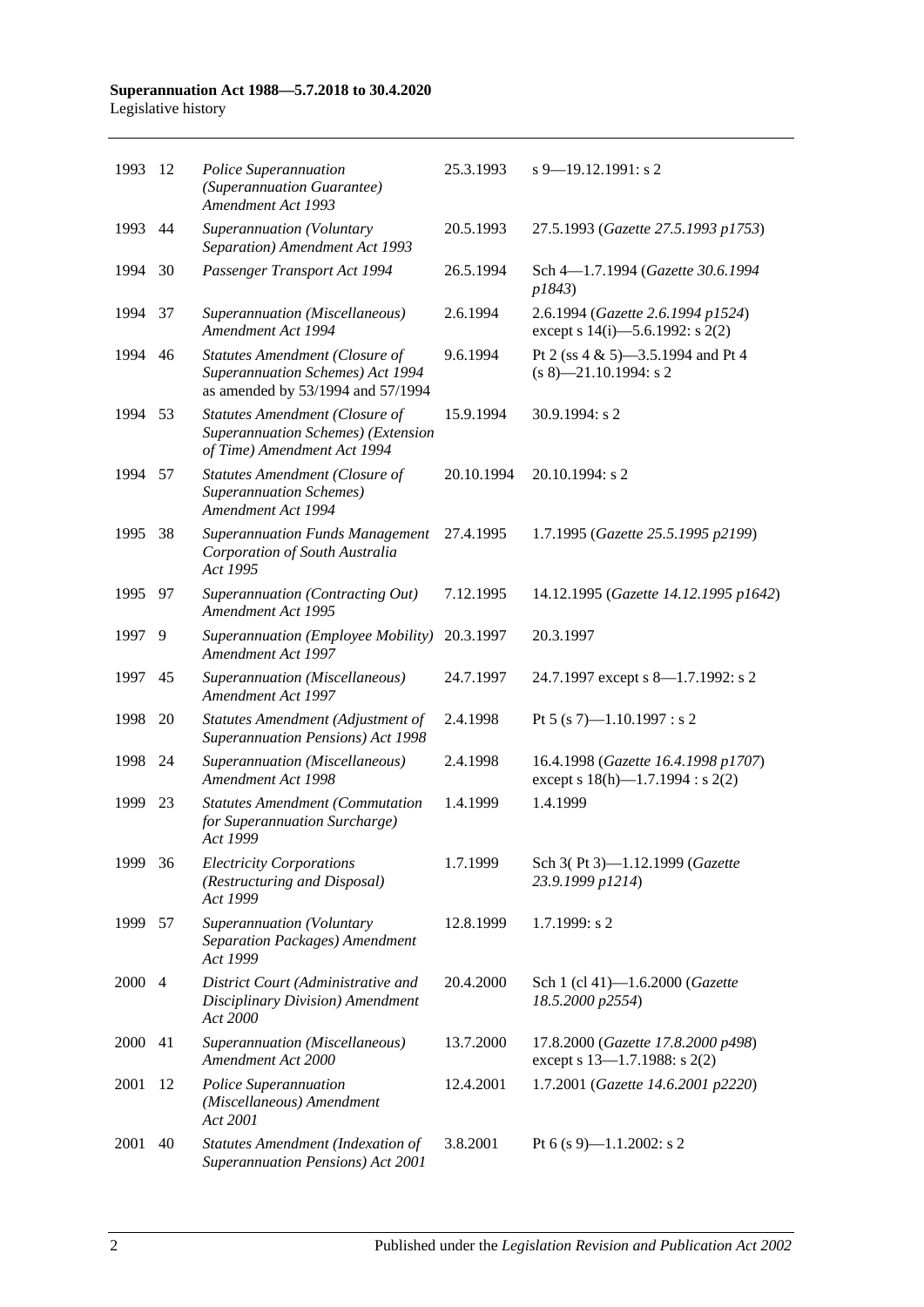| 2003    | 13  | <b>Statutes Amendment (Equal</b><br>Superannuation Entitlements for<br>Same Sex Couples) Act 2003    | 12.6.2003  | Pt 5 (ss 11-13)-3.7.2003 (Gazette<br>3.7.2003 p2877)                                                                                                                                                      |
|---------|-----|------------------------------------------------------------------------------------------------------|------------|-----------------------------------------------------------------------------------------------------------------------------------------------------------------------------------------------------------|
| 2003    | 21  | Statutes Amendment (Notification of<br><b>Superannuation Entitlements</b> )<br>Act 2003              | 17.7.2003  | Pt 4 (ss 8-11)-17.8.2003: s 2                                                                                                                                                                             |
| 2003    | 44  | <b>Statute Law Revision Act 2003</b>                                                                 | 23.10.2003 | Sch 1-24.11.2003 (Gazette 13.11.2003<br>p4048)                                                                                                                                                            |
| 2003    | 49  | <b>Statutes Amendment (Division of</b><br>Superannuation Interests under<br>Family Law Act) Act 2003 | 20.11.2003 | Pt 6 (s 28-33)-18.12.2003 (Gazette<br>18.12.2003 p4527)                                                                                                                                                   |
| 2003 54 |     | Passenger Transport (Dissolution of<br>Passenger Transport Board)<br>Amendment Act 2003              | 4.12.2003  | Sch 1 (cl 4)-1.1.2004 (Gazette<br>18.12.2003 p4525)                                                                                                                                                       |
| 2004    | 37  | Statutes Amendment (Miscellaneous<br><b>Superannuation Measures) Act 2004</b>                        | 5.8.2004   | Pt 4 (ss 16-21)-19.8.2004 (Gazette<br>19.8.2004 p3280)                                                                                                                                                    |
| 2004    | 51  | <b>Statutes Amendment (Miscellaneous</b><br>Superannuation Measures No 2) Act<br>2004                | 16.12.2004 | Pt 6 (s 46)–3.7.2003: s 2(3); Pt 6<br>$(ss 40-45) - 13.1.2005$ (Gazette<br>13.1.2005 p69)                                                                                                                 |
| 2006    | 5   | Superannuation (Administered<br>Schemes) Amendment Act 2006                                          | 23.6.2006  | Pt 2 (ss $3-10$ ) & Sch 1 (cll 5 &<br>$6 - 23.6.2006$                                                                                                                                                     |
| 2006    | 43  | <b>Statutes Amendment (Domestic</b><br>Partners) Act 2006                                            | 14.12.2006 | Pt 83 (ss 206-209)-1.6.2007 (Gazette<br>26.4.2007 p1352)                                                                                                                                                  |
| 2008    | 4   | <b>Statutes Amendment (Transition to</b><br>Retirement-State Superannuation)<br>Act 2008             | 13.3.2008  | Pt 3 (ss 9-18) & Sch 1-1.7.2008<br>(Gazette 26.6.2008 p2554)                                                                                                                                              |
| 2009    | 84  | <b>Statutes Amendment (Public Sector</b><br>Consequential Amendments) Act<br>2009                    | 10.12.2009 | Pt 152 (s 347)-1.2.2010 (Gazette<br>28.1.2010 p320)                                                                                                                                                       |
| 2012    | 37  | <b>Statutes Amendment and Repeal</b><br>(Superannuation) Act 2012                                    | 25.10.2012 | Pt 7 (ss 19(1), (2), (4)—(6), 20—22, 24,<br>$25(1)$ —(5)), Sch 1 (cl 1) &<br>Sch 2-19.11.2012 (Gazette 15.11.2012<br>p5007); ss 19(3), 23, 25(6) & Sch 1<br>(cl 2)-15.6.2014 (Gazette 12.6.2014<br>p2485) |
| 2014    | -18 | <b>Statutes Amendment</b><br>(Superannuation) Act 2014                                               | 20.11.2014 | Pt 5 (ss $10-12$ )-20.11.2014                                                                                                                                                                             |
| 2017    | 13  | <b>Statutes Amendment (Registered</b><br>Relationships) Act 2017                                     | 26.4.2017  | Pt 13 (ss 20 & 21)-1.8.2017 (Gazette<br>1.8.2017 p3039)                                                                                                                                                   |
| 2017    | 51  | <b>Statutes Amendment (SACAT No 2)</b><br>Act 2017                                                   | 28.11.2017 | Pt 45 (ss 237 to 242)-5.7.2018<br>(Gazette 28.6.2018 p2618)                                                                                                                                               |
| 2019    | 19  | <b>Education and Children's Services</b><br>Act 2019                                                 | 8.8.2019   | Sch 1 (cl 15)—uncommenced                                                                                                                                                                                 |
| 2019    | 46  | Statutes Amendment (Legalisation of<br>Same Sex Marriage Consequential<br>Amendments) Act 2019       | 19.12.2019 | Pt 19 (s 39)—uncommenced                                                                                                                                                                                  |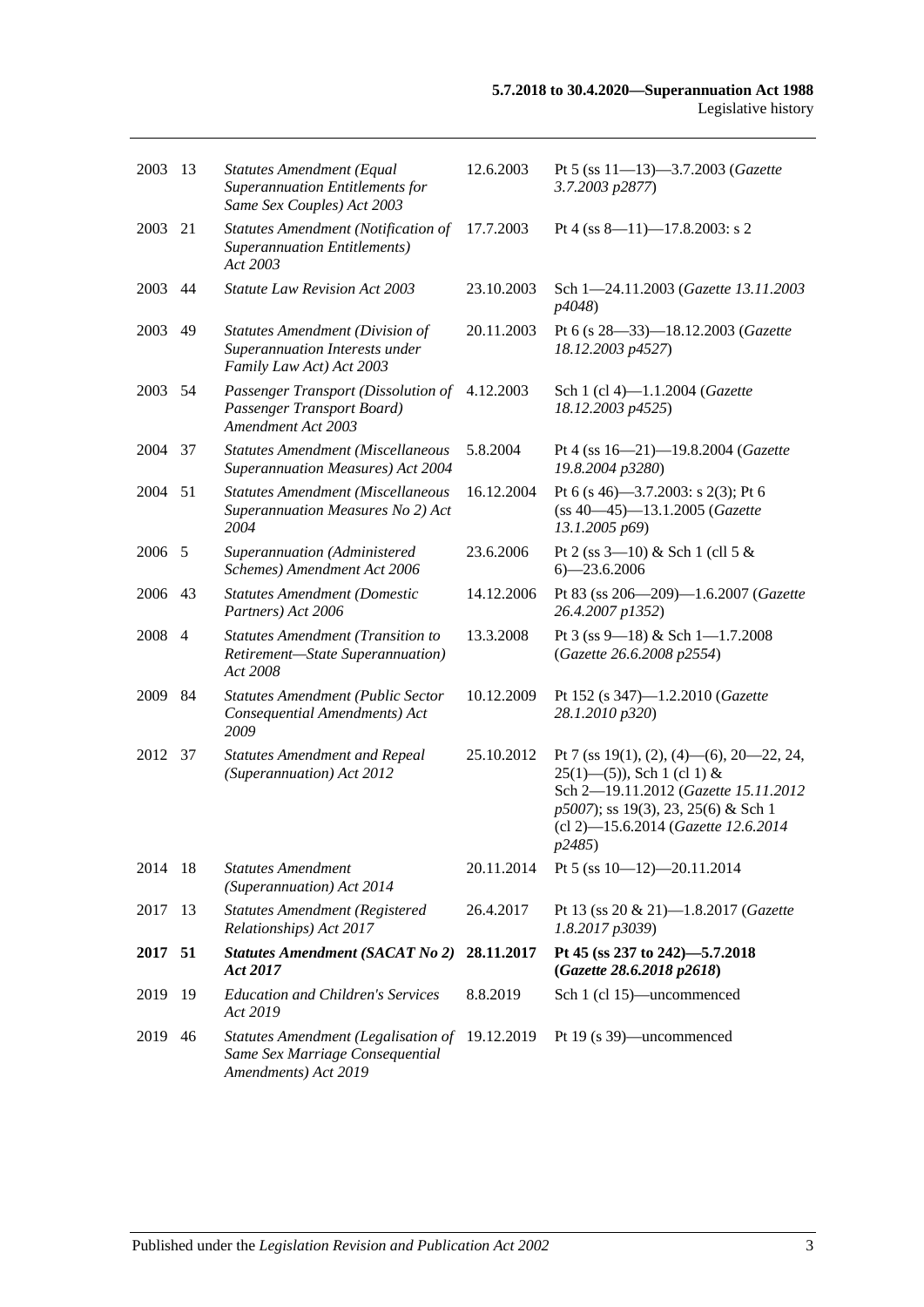## **Provisions amended**

New entries appear in bold.

Entries that relate to provisions that have been deleted appear in italics.

| Provision                                                | How varied                                                                        | Commencement |  |  |
|----------------------------------------------------------|-----------------------------------------------------------------------------------|--------------|--|--|
| Long title                                               | amended by 44/2003 s 3(1) (Sch 1)                                                 | 24.11.2003   |  |  |
| Pt1                                                      |                                                                                   |              |  |  |
| $ss$ 2 and 3                                             | deleted by $44/2003$ s $3(1)$ (Sch 1)                                             | 24.11.2003   |  |  |
| s <sub>4</sub>                                           |                                                                                   |              |  |  |
| s(4(1))                                                  |                                                                                   |              |  |  |
| actuary                                                  | inserted by 69/1992 s 25                                                          | 10.12.1992   |  |  |
|                                                          | amended by 37/2012 Sch 2                                                          | 19.11.2012   |  |  |
| adjusted salary                                          | amended by 37/2012 Sch 2                                                          | 19.11.2012   |  |  |
| approved form                                            | inserted by 37/2012 s 19(1)                                                       | 19.11.2012   |  |  |
| Board                                                    | the Board amended to read Board by 37/2012<br>Sch <sub>2</sub>                    | 19.11.2012   |  |  |
| co-contribution                                          | inserted by $51/2004$ s $40(1)$                                                   | 13.1.2005    |  |  |
| co-contribution<br>account                               | inserted by $51/2004$ s $40(1)$                                                   | 13.1.2005    |  |  |
| Commonwealth<br>Act                                      | the Commonwealth Act inserted by 91/1992<br>$s \; 3(a)$                           | 1.7.1992     |  |  |
|                                                          | the Commonwealth Act amended to read<br>Commonwealth Act by 37/2012 Sch 2         | 19.11.2012   |  |  |
| <b>Consumer Price</b><br>Index                           | the Consumer Price Index amended to read<br>Consumer Price Index by 37/2012 Sch 2 | 19.11.2012   |  |  |
| contracting out<br>agreement                             | inserted by $97/1995$ s 3(a)                                                      | 14.12.1995   |  |  |
| contribution<br>month                                    | substituted by $24/1998$ s $3(a)$                                                 | 16.4.1998    |  |  |
| contributor                                              | amended by 54/1989 s 10 (Sch)                                                     | 19.10.1989   |  |  |
|                                                          | amended by $5/2006$ s 3(1)                                                        | 23.6.2006    |  |  |
| deferred<br>superannuation<br>contributions<br>surcharge | inserted by 37/2004 s 16(1)                                                       | 19.8.2004    |  |  |
| Division 293<br>release authority                        | inserted by $18/2014$ s $10(1)$                                                   | 20.11.2014   |  |  |
| Division 293 tax                                         | inserted by $18/2014$ s $10(1)$                                                   | 20.11.2014   |  |  |
| employee                                                 | amended by $30/1994$ Sch 4 cl $2(c)(i)$                                           | 1.7.1994     |  |  |
|                                                          | amended by 54/2003 Sch 1 cl 4                                                     | 1.1.2004     |  |  |
|                                                          | amended by 84/2009 s 347                                                          | 1.2.2010     |  |  |
|                                                          | amended by 37/2012 Sch 2                                                          | 19.11.2012   |  |  |
| Fund                                                     | the Fund amended to read Fund by 37/2012 Sch<br>2                                 | 19.11.2012   |  |  |
| month                                                    | substituted by 24/1998 s 3(b)                                                     | 16.4.1998    |  |  |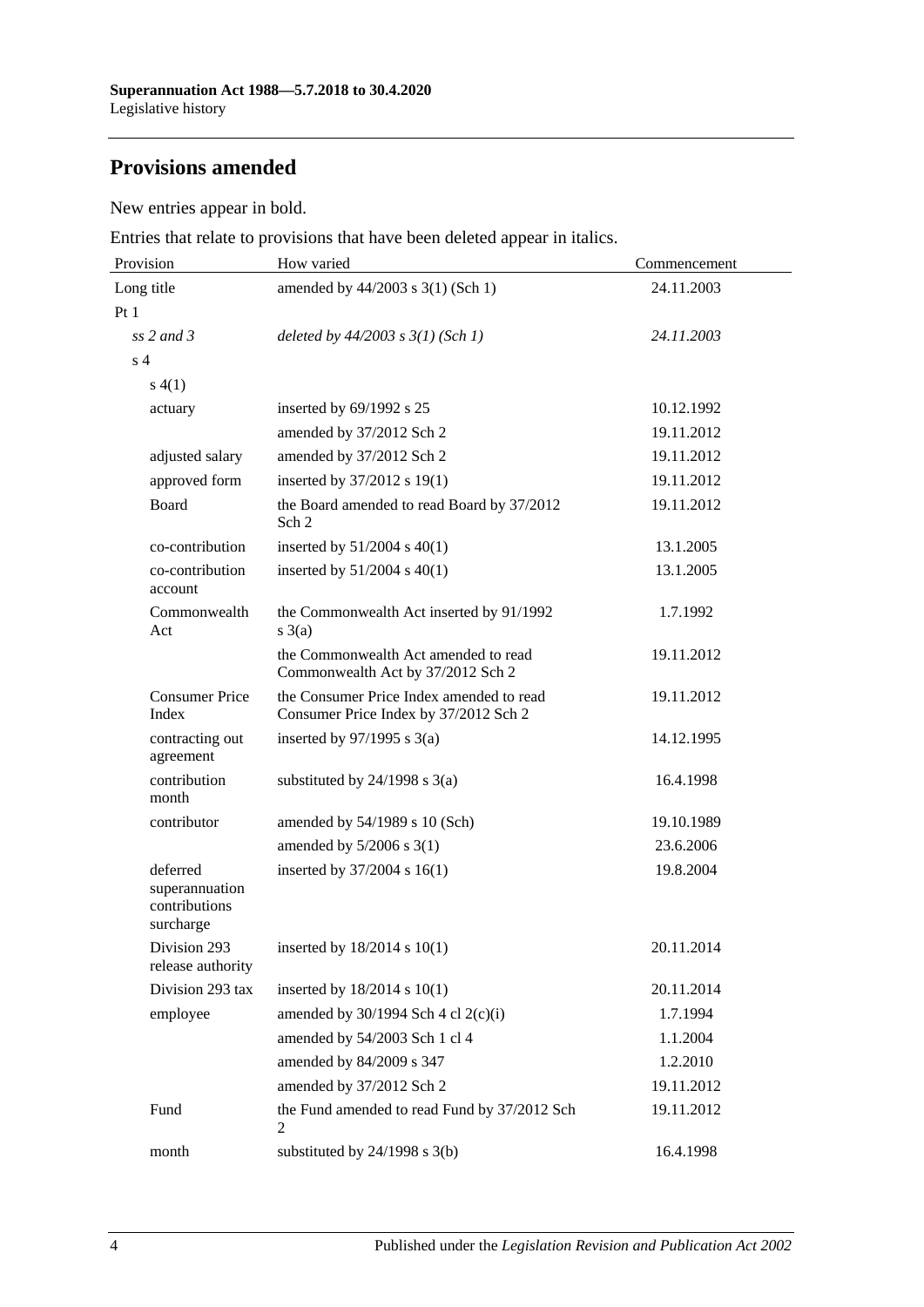| new scheme<br>contributor                              | amended by 54/1989 s 10 (Sch)                                     | 19.10.1989 |
|--------------------------------------------------------|-------------------------------------------------------------------|------------|
| non-monetary<br>salary                                 | inserted by $4/2008$ s $9(1)$                                     | 1.7.2008   |
| notional salary                                        | amended by $9/1989$ s $3(a)$                                      | 20.4.1989  |
| outplaced<br>employee                                  | inserted by 97/1995 s 3(b)                                        | 14.12.1995 |
| pensioner                                              | amended by $5/2006$ s $3(2)$                                      | 23.6.2006  |
| preservation age                                       | inserted by $4/2008$ s $9(2)$                                     | 1.7.2008   |
|                                                        | amended by 37/2012 Sch 2                                          | 19.11.2012 |
| private sector<br>employer                             | inserted by $97/1995$ s 3(c)                                      | 14.12.1995 |
|                                                        | amended by 37/2012 Sch 2                                          | 19.11.2012 |
| Public Sector<br>Employees<br>Superannuation<br>Scheme | inserted by $91/1992$ s 3(b)                                      | 1.7.1992   |
| putative spouse                                        | inserted by 13/2003 s 11                                          | 3.7.2003   |
|                                                        | substituted by 43/2006 s 206                                      | 1.6.2007   |
| registered<br>relationship                             | inserted by 13/2017 s 20                                          | 1.8.2017   |
| repealed Act                                           | the repealed Act amended to read repealed Act<br>by 37/2012 Sch 2 | 19.11.2012 |
| retrench                                               | to retrench amended to read retrench by<br>37/2012 Sch 2          | 19.11.2012 |
| salary                                                 | inserted by $41/2000$ s $3(a)$                                    | 17.8.2000  |
| salary (second<br>occurring)                           | amended by 9/1989 s 3(b), (c)                                     | 20.4.1989  |
|                                                        | amended by $41/2000$ s $3(b)$ , (c)                               | 17.8.2000  |
|                                                        | amended by $4/2008$ s $9(3)$                                      | 1.7.2008   |
|                                                        | (da) deleted by $4/2008$ s $9(4)$                                 | 1.7.2008   |
| Scheme                                                 | the Scheme inserted by 54/1989 s 10 (Sch)                         | 19.10.1989 |
|                                                        | the Scheme amended by $5/2006$ s 3(3)                             | 23.6.2006  |
|                                                        | the Scheme amended to read Scheme by<br>37/2012 Sch 2             | 19.11.2012 |
| SIS Act                                                | inserted by 37/2012 s 19(2)                                       | 19.11.2012 |
| Southern State<br>Superannuation<br>Fund               | inserted by $51/2004$ s $40(2)$                                   | 13.1.2005  |
|                                                        | amended by 37/2012 Sch 2                                          | 19.11.2012 |
| special deposit<br>account                             | inserted by $24/1998$ s $3(c)$                                    | 16.4.1998  |
| Superannuation<br><b>Contributions Tax</b><br>Act      | inserted by $37/2004$ s $16(2)$                                   | 19.8.2004  |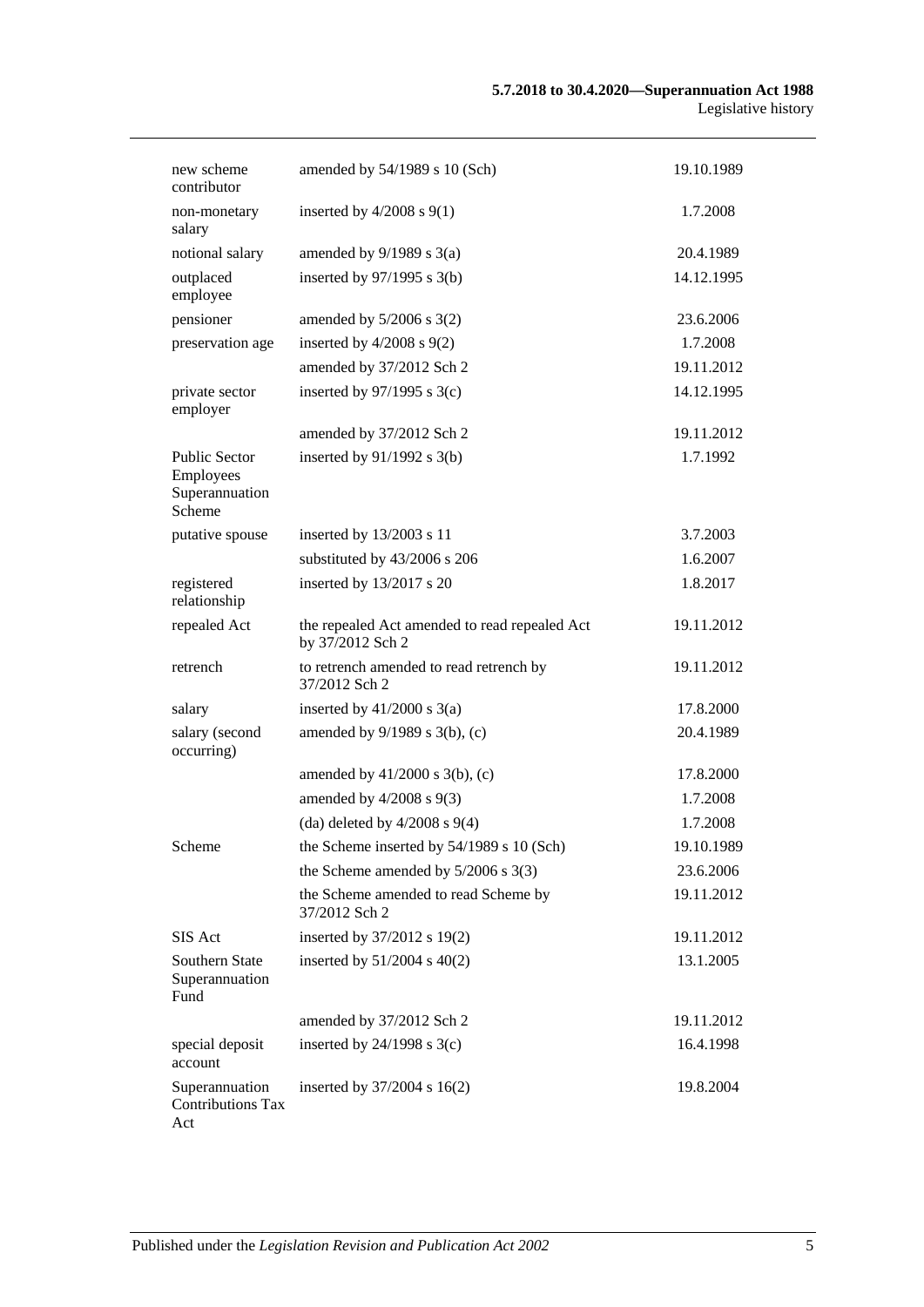| Superannuation<br>Funds<br>Management<br>Corporation of<br>South Australia or<br>the Corporation | the Superannuation Funds Management<br>Corporation of South Australia or Corporation<br>inserted by 38/1995 Sch 2                                                                                                | 1.7.1995   |
|--------------------------------------------------------------------------------------------------|------------------------------------------------------------------------------------------------------------------------------------------------------------------------------------------------------------------|------------|
|                                                                                                  | the Superannuation Funds Management<br>Corporation of South Australia or the<br>Corporation amended to read Superannuation<br>Funds Management Corporation of South<br>Australia or Corporation by 37/2012 Sch 2 | 19.11.2012 |
| surcharge notice                                                                                 | inserted by 37/2004 s 16(3)                                                                                                                                                                                      | 19.8.2004  |
| Taxation<br>Administration<br>Act                                                                | inserted by $18/2014$ s $10(2)$                                                                                                                                                                                  | 20.11.2014 |
| <b>TEC</b> contract                                                                              | inserted by $41/2000$ s $3(d)$                                                                                                                                                                                   | 17.8.2000  |
| <b>Tribunal</b>                                                                                  | inserted by 51/2017 s 237                                                                                                                                                                                        | 5.7.2018   |
| Triple S scheme                                                                                  | inserted by $51/2004$ s $40(3)$                                                                                                                                                                                  | 13.1.2005  |
|                                                                                                  | amended by 37/2012 Sch 2                                                                                                                                                                                         | 19.11.2012 |
| the Trust                                                                                        | deleted by 38/1995 Sch 2                                                                                                                                                                                         | 1.7.1995   |
| unclaimed<br>superannuation<br>benefit                                                           | inserted by 37/2012 s 19(3)                                                                                                                                                                                      | 15.6.2014  |
| s(4(2)                                                                                           | amended by 37/2012 Sch 2                                                                                                                                                                                         | 19.11.2012 |
| s(4(2a))                                                                                         | inserted by $24/1998$ s $3(d)$                                                                                                                                                                                   | 16.4.1998  |
| s(4(2b)                                                                                          | inserted by $41/2000$ s $3(e)$                                                                                                                                                                                   | 17.8.2000  |
| $\frac{4(2c)}{2}$                                                                                | inserted by $41/2000$ s $3(e)$                                                                                                                                                                                   | 17.8.2000  |
|                                                                                                  | substituted by $4/2008$ s $9(5)$                                                                                                                                                                                 | 1.7.2008   |
| $s\;4(2d)$ — $(2f)$                                                                              | inserted by $41/2000$ s $3(e)$                                                                                                                                                                                   | 17.8.2000  |
|                                                                                                  | deleted by $4/2008 s 9(5)$                                                                                                                                                                                       | 1.7.2008   |
| s(4(3)                                                                                           | amended by $41/2000$ s 3(f)                                                                                                                                                                                      | 17.8.2000  |
|                                                                                                  | amended by 37/2012 s 19(4), Sch 2                                                                                                                                                                                | 19.11.2012 |
| s(4(4)                                                                                           | amended by 54/1989 s 10 (Sch)                                                                                                                                                                                    | 19.10.1989 |
|                                                                                                  | amended by 91/1992 s 3(c)                                                                                                                                                                                        | 1.7.1992   |
|                                                                                                  | amended by 37/2012 s 19(5)                                                                                                                                                                                       | 19.11.2012 |
| s $4(4a)$ — $(4c)$                                                                               | inserted by 37/2012 s 19(6)                                                                                                                                                                                      | 19.11.2012 |
| s(4(5)                                                                                           | inserted by $9/1989$ s 3(d)                                                                                                                                                                                      | 20.4.1989  |
|                                                                                                  | amended by $45/1997$ s $3(a)$                                                                                                                                                                                    | 24.7.1997  |
|                                                                                                  | amended by 37/2012 Sch 2                                                                                                                                                                                         | 19.11.2012 |
| s(4(6)                                                                                           | amended by 37/2012 Sch 2                                                                                                                                                                                         | 19.11.2012 |
| $\mathbf{P}$                                                                                     | inserted by $45/1997$ s 3(b)                                                                                                                                                                                     | 24.7.1997  |
| s(4(6)                                                                                           | inserted by $9/1989$ s 3(d)                                                                                                                                                                                      | 20.4.1989  |
|                                                                                                  | amended by $91/1992$ s 3(d)                                                                                                                                                                                      | 1.7.1992   |
|                                                                                                  | amended by $37/1994$ s $3(a)$                                                                                                                                                                                    | 2.6.1994   |
| s(4(7))                                                                                          | inserted by $91/1992$ s 3(e)                                                                                                                                                                                     | 1.7.1992   |
| $s\ 4(8)$ - (10)                                                                                 | inserted by $37/1994$ s 3(b)                                                                                                                                                                                     | 2.6.1994   |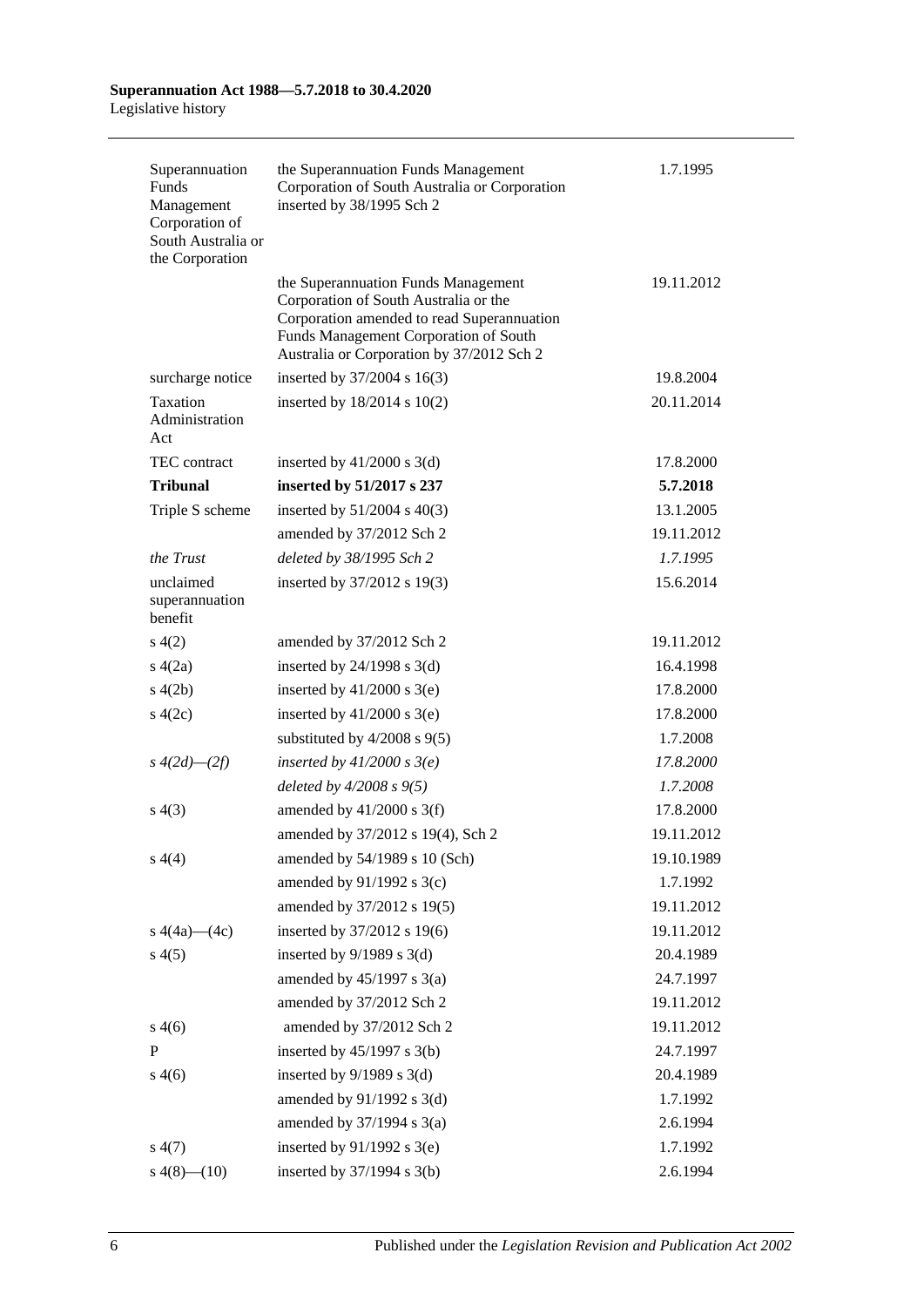| $s$ 4A             | inserted by 13/2003 s 12            | 3.7.2003   |
|--------------------|-------------------------------------|------------|
| s 4A(1)            | substituted by 43/2006 s 207        | 1.6.2007   |
|                    | amended by 37/2012 Sch 2            | 19.11.2012 |
|                    | amended by 13/2017 s 21(1)          | 1.8.2017   |
| A(A(2)             | substituted by 13/2017 s 21(2)      | 1.8.2017   |
|                    | amended by 51/2017 s 238(1)         | 5.7.2018   |
| s $4A(2a)$         | inserted by 13/2017 s 21(2)         | 1.8.2017   |
| s 4A(3)            | amended by 51/2017 s 238(2), (3)    | 5.7.2018   |
| s 4A(4)            | amended by 51/2017 s 238(4)         | 5.7.2018   |
| s 4A(5)            | amended by 51/2017 s 238(5)         | 5.7.2018   |
| $s$ 4B             | inserted by 13/2003 s 12            | 3.7.2003   |
| $s$ 4B(4)          | amended by 51/2017 s 239(1), (2)    | 5.7.2018   |
| s <sub>5</sub>     |                                     |            |
| s 5(1)             | amended by 54/1989 ss 2, 10 (Sch)   | 19.10.1989 |
| $s\ 5(1a)$         | inserted by $91/1992$ s $4(a)$      | 1.7.1992   |
| $s\ 5(1b)$         | inserted by $41/2000$ s $4(a)$      | 17.8.2000  |
| $s\ 5(2a)$         | inserted by $41/2000$ s $4(b)$      | 17.8.2000  |
|                    | amended by 37/2012 Sch 2            | 19.11.2012 |
| s 5(3)             | inserted by $91/1992$ s $4(b)$      | 1.7.1992   |
|                    | amended by $41/2000$ s $4(c)$ , (d) | 17.8.2000  |
| $s\ 5(4)$ (7)      | inserted by $41/2000$ s $4(e)$      | 17.8.2000  |
| Pt 2               |                                     |            |
| Pt 2 Div 1         |                                     |            |
| s <sub>6</sub>     |                                     |            |
| s $6(3)$ and $(4)$ | amended by 37/2012 Sch 2            | 19.11.2012 |
| s 7                |                                     |            |
| $s \, 7(2)$        | amended by 54/1989 s 10 (Sch)       | 19.10.1989 |
|                    | deleted by 46/1994 s 4              | 3.5.1994   |
| s <sub>8</sub>     |                                     |            |
| s(1)               | amended by $45/1997$ s $4(a)$       | 24.7.1997  |
|                    | amended by 37/2012 s 20(1)          | 19.11.2012 |
| s(2)               | amended by 69/1992 s 26             | 10.12.1992 |
|                    | amended by 45/1997 s 4(b)           | 24.7.1997  |
|                    | amended by 37/2012 s 20(2)          | 19.11.2012 |
| s 8(4)             | amended by 24/1998 s 4              | 16.4.1998  |
| s(7)               | inserted by 37/1994 s 4             | 2.6.1994   |
|                    | amended by $45/1997$ s $4(c)$       | 24.7.1997  |
|                    | amended by 37/2012 Sch 2            | 19.11.2012 |
| s 9                |                                     |            |
| s(9(2)             | amended by 37/2012 Sch 2            | 19.11.2012 |
| $s\,9(4a)$         | inserted by 24/1998 s 5             | 16.4.1998  |
| $s\ 9(4b)$         | inserted by 37/2012 s 21            | 19.11.2012 |
| s 10A              | inserted by 91/1992 s 5             | 1.7.1992   |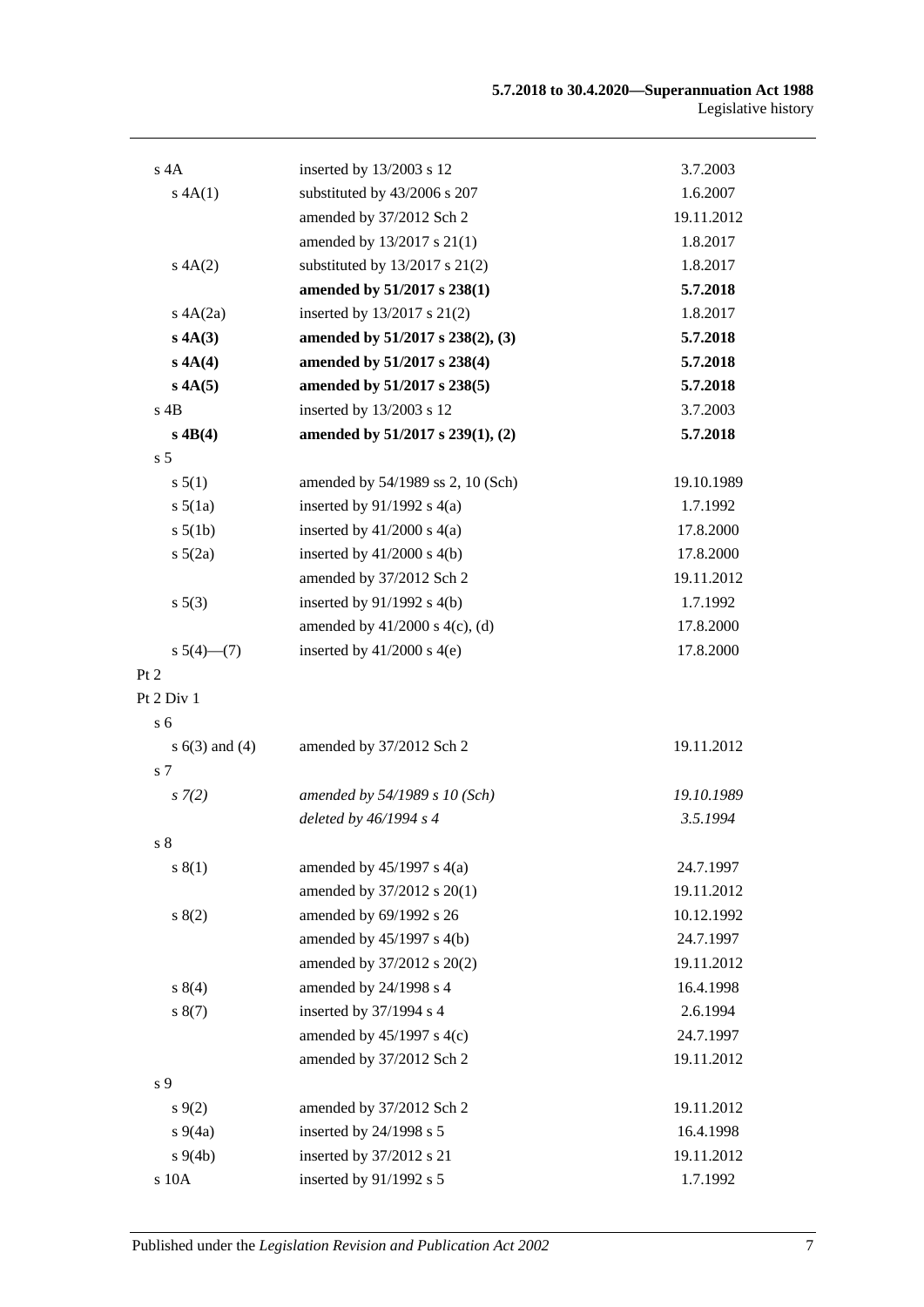| Pt 2 Div 2          | amended by 54/1989 ss 3, 4                     | 19.10.1989 |
|---------------------|------------------------------------------------|------------|
|                     | amended by 69/1992 s 27                        | 10.12.1992 |
|                     | amended by 37/1994 s 5                         | 2.6.1994   |
|                     | deleted by 38/1995 Sch 2                       | 1.7.1995   |
| Pt 2 Div 3          |                                                |            |
| s 17                | substituted by 54/1989 s 5                     | 19.10.1989 |
| $s\ 17(3)$          | amended by 38/1995 Sch 2                       | 1.7.1995   |
| s 17(4)             | substituted by $51/2004$ s 41(1)               | 13.1.2005  |
| s 17(6)             | amended by $51/2004$ s $41(2)$ —(4)            | 13.1.2005  |
| $s\ 17(7)$          | amended by 24/1998 s 6                         | 16.4.1998  |
|                     | amended by 37/2012 Sch 2                       | 19.11.2012 |
| $s\ 17(8)$          | amended by 38/1995 Sch 2                       | 1.7.1995   |
| $s$ 18              | amended by $9/1989 s 4$                        | 20.4.1989  |
|                     | deleted by 54/1989 s 6                         | 19.10.1989 |
| s 19                |                                                |            |
| s $19(1)$ and $(2)$ | amended by 38/1995 Sch 2                       | 1.7.1995   |
| $s\,19(3)$          | substituted by $37/1994 s 6(a)$                | 2.6.1994   |
|                     | deleted by 38/1995 Sch 2                       | 1.7.1995   |
| $s$ 19 $(3a)$       | inserted by $37/1994 s 6(a)$                   | 2.6.1994   |
|                     | deleted by 38/1995 Sch 2                       | 1.7.1995   |
| s 19(4)             | amended by $37/1994 s 6(b)$                    | 2.6.1994   |
|                     | deleted by 38/1995 Sch 2                       | 1.7.1995   |
| s 20                | amended by 78/1990 s 3                         | 17.1.1991  |
|                     | deleted by 38/1995 Sch 2                       | 1.7.1995   |
| Pt 2 Div 3A         | inserted by 54/1989 s 7                        | 19.10.1989 |
|                     | heading substituted by 44/2003 s 3(1) (Sch 1)  | 24.11.2003 |
| s 20A               |                                                |            |
| $s \, 20A(1)$       | amended by 91/1992 s 6                         | 1.7.1992   |
| $s \, 20A(2)$       | amended by 37/2012 Sch 2                       | 19.11.2012 |
| $s \, 20A(3)$       | amended by $45/1997$ s $5(a)$                  | 24.7.1997  |
| $s \ 20A(4)$        | amended by 37/2004 s 17(1)                     | 19.8.2004  |
|                     | s 20A(4a) and (4b) inserted by 37/2004 s 17(2) | 19.8.2004  |
| $s \, 20A(5)$       | amended by 37/2012 Sch 2                       | 19.11.2012 |
| $s$ 20A(6)          | substituted by 24/1998 s 7                     | 16.4.1998  |
|                     | amended by 37/2012 Sch 2                       | 19.11.2012 |
| $s$ 20A $(6a)$      | inserted by 24/1998 s 7                        | 16.4.1998  |
| $s \, 20A(7)$       | inserted by $45/1997$ s $5(b)$                 | 24.7.1997  |
| s 20ABA             | inserted by 51/2004 s 42                       | 13.1.2005  |
|                     | amended by 37/2012 Sch 2                       | 19.11.2012 |
| s 20AB              | inserted by 91/1992 s 7                        | 1.7.1992   |
| Pt 2 Div 3B         | inserted by 54/1989 s 7                        | 19.10.1989 |
|                     | heading substituted by 44/2003 s 3(1) (Sch 1)  | 24.11.2003 |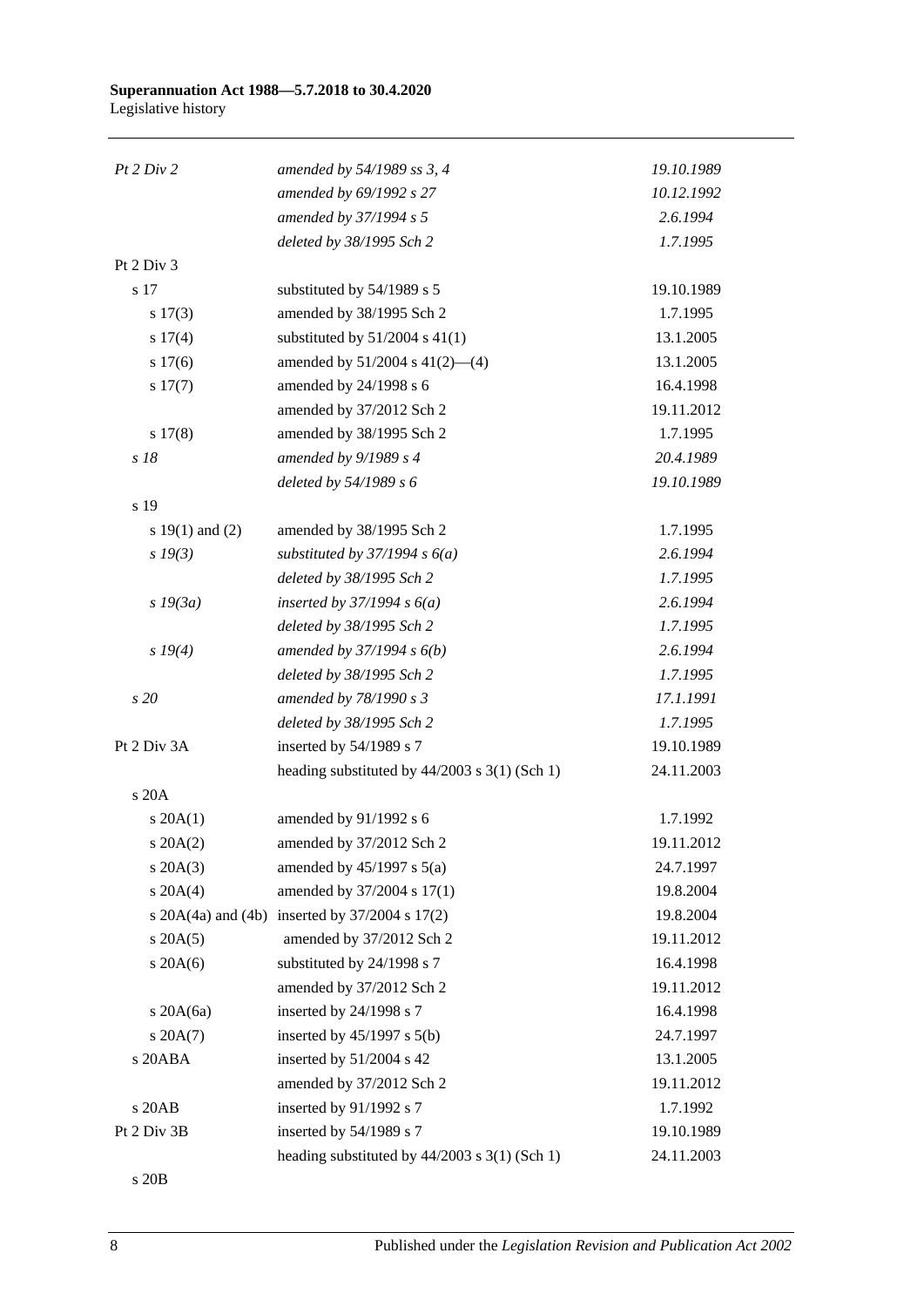| $s$ 20 $B(1)$            | amended by $24/1998$ s $8(a)$                                  | 16.4.1998  |
|--------------------------|----------------------------------------------------------------|------------|
|                          | amended by 49/2003 s 28                                        | 18.12.2003 |
|                          | amended by 37/2012 Sch 2                                       | 19.11.2012 |
| $s$ 20 $B(2)$            | amended by $24/1998$ s $8(b)$                                  | 16.4.1998  |
|                          | amended by $41/2000$ s 5                                       | 17.8.2000  |
|                          | amended by 37/2012 Sch 2                                       | 19.11.2012 |
| $s$ 20B $(3)$            | inserted by 51/2004 s 43                                       | 13.1.2005  |
| $s \ 20B(4)$             | inserted by 5/2006 s 4                                         | 23.6.2006  |
| Pt 2 Div 4               |                                                                |            |
| s 21                     |                                                                |            |
| $s \, 2I(2)$ and (3)     | deleted by 38/1995 Sch 2                                       | 1.7.1995   |
| $s \, 21(4)$             | amended by 78/1990 s 4                                         | 17.1.1991  |
|                          | substituted by 69/1992 s 28                                    | 10.12.1992 |
|                          | amended by 41/2000 s 6                                         | 17.8.2000  |
| $s \, 21(4a)$            | inserted by 69/1992 s 28                                       | 10.12.1992 |
| Pt <sub>3</sub>          |                                                                |            |
| s <sub>22</sub>          |                                                                |            |
| $s\,22(1)$               | amended by 54/1989 s 10 (Sch)                                  | 19.10.1989 |
| $s\,22(5)$               | substituted by $91/1992$ s $8(a)$                              | 1.7.1992   |
|                          | amended by 37/2012 Sch 2                                       | 19.11.2012 |
| $s\ 22(5a)$              | inserted by $91/1992$ s $8(b)$                                 | 10.12.1992 |
| $s\,22(6)$               | amended by 78/1990 s 5                                         | 17.1.1991  |
| $s\,22(7)$               | substituted by $91/1992$ s $8(c)$                              | 10.12.1992 |
| $s\,22(8)$               | amended by 54/1989 s 10 (Sch)                                  | 19.10.1989 |
| $s\,22(9)$               | inserted by $91/1992$ s $8(d)$                                 | 1.7.1992   |
| $s\,22(10)$              | inserted by 46/1994 s 5                                        | 3.5.1994   |
|                          | amended by $46/1994$ s $8(a)$ as substituted by<br>57/1994 s 3 | 21.10.1994 |
| s $22(11)$ and $(12)$    | inserted by 46/1994 s 5                                        | 3.5.1994   |
| $s\,22(13)$              | inserted by 46/1994 s 8(b) as substituted by<br>57/1994 s 3    | 21.10.1994 |
|                          | amended by 37/2012 Sch 2                                       | 19.11.2012 |
| $s\,22(14)$              | inserted by 9/1997 s 2                                         | 20.3.1997  |
|                          | amended by 36/1999 Sch 3 (Pt 3 cl 3(a))                        | 1.12.1999  |
| s $22(15)$ and $(16)$    | inserted by 9/1997 s 2                                         | 20.3.1997  |
| s $22(17)$ and $(18)$    | inserted by 9/1997 s 2                                         | 20.3.1997  |
|                          | amended by 36/1999 Sch 3 (Pt 3 cl 3(a))                        | 1.12.1999  |
| $s$ 22(19)               | inserted by 9/1997 s 2                                         | 20.3.1997  |
| <b>ETSA</b>              | deleted by 36/1999 Sch 3 (Pt 3 cl 3(b))                        | 1.12.1999  |
| superannuation<br>scheme |                                                                |            |
| s 23                     |                                                                |            |
| $s\,23(1)$               | amended by 54/1989 s 10 (Sch)                                  | 19.10.1989 |
| $s\,23(2)$               | amended by 54/1989 s 10 (Sch)                                  | 19.10.1989 |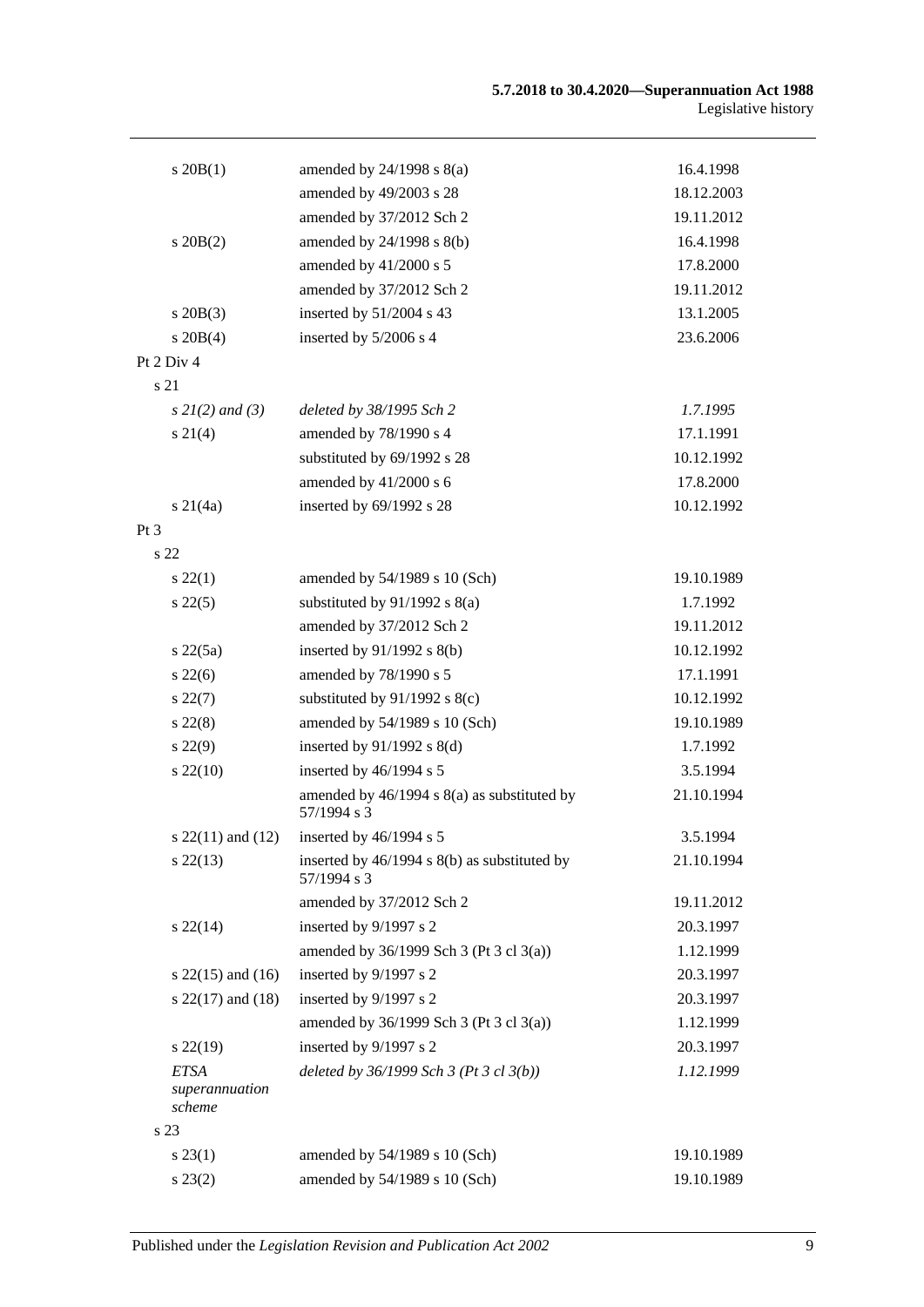|                     | amended by $24/1998$ s $9(a)$      | 16.4.1998  |
|---------------------|------------------------------------|------------|
|                     | amended by $41/2000$ s $7(a)$      | 17.8.2000  |
| s $23(2a)$ (2b)     | inserted by $41/2000$ s $7(b)$     | 17.8.2000  |
| $s\,23(3)$          | amended by $91/1992$ s $9(a)$      | 1.7.1992   |
| $s\,23(3a)$         | inserted by $91/1992$ s $9(b)$     | 1.7.1992   |
|                     | amended by 37/2012 Sch 2           | 19.11.2012 |
| $s\,23(4)$          | amended by 78/1990 s 6             | 17.1.1991  |
|                     | amended by 24/1998 s 9(b)          | 16.4.1998  |
| $s\,23(6)$          | amended by $37/1994$ s $7(a)$      | 2.6.1994   |
|                     | amended by 24/1998 s 9(c)          | 16.4.1998  |
| $s$ 23 $(6a)$       | inserted by $37/1994$ s $7(b)$     | 2.6.1994   |
|                     | amended by 37/2012 Sch 2           | 19.11.2012 |
| $s\,23(7)$          | amended by 9/1989 s 5              | 20.4.1989  |
|                     | amended by 54/1989 s 10 (Sch)      | 19.10.1989 |
|                     | substituted by $24/1998$ s $9(d)$  | 16.4.1998  |
| s 24                |                                    |            |
| $s\,24(1)$          | amended by 54/1989 s 10 (Sch)      | 19.10.1989 |
| $s\,24(3)$          | amended by 37/2012 Sch 2           | 19.11.2012 |
| $s\,24(4)$          | amended by 78/1990 s 7             | 17.1.1991  |
| s <sub>25</sub>     |                                    |            |
| s 25(2)             | substituted by 78/1990 s 8         | 17.1.1991  |
| Pt 4                |                                    |            |
| s26A                | inserted by 4/2008 s 10            | 1.7.2008   |
| s 27                |                                    |            |
| $s \, 27(1)$        | amended by 54/1989 s 10 (Sch)      | 19.10.1989 |
| $s\,27(2)$          | substituted by 91/1992 s 10        | 1.7.1992   |
| $s \, 27(4)$        | inserted by 97/1995 s 4            | 14.12.1995 |
| s 28                |                                    |            |
| $s\,28(1)$          | amended by 54/1989 s 10 (Sch)      | 19.10.1989 |
|                     | amended by 45/1997 s 6             | 24.7.1997  |
| $s$ 28(1a) and (1b) | inserted by 78/1990 s 9            | 17.1.1991  |
| $s$ 28(1c)          | inserted by $91/1992$ s $11(a)$    | 1.7.1992   |
|                     | amended by 24/1998 s 10(a)         | 16.4.1998  |
|                     | amended by $21/2003$ s $8(a)$      | 17.8.2003  |
|                     | amended by 37/2012 Sch 2           | 19.11.2012 |
| $s \, 28(1d)$       | inserted by $91/1992$ s $11(a)$    | 1.7.1992   |
|                     | amended by $37/1994$ s $8(a)$      | 2.6.1994   |
| $s\,28(1e)$         | inserted by $37/1994$ s $8(b)$     | 2.6.1994   |
| $s \, 28(1f)$       | inserted by $37/1994$ s $8(b)$     | 2.6.1994   |
|                     | substituted by $24/1998$ s $10(b)$ | 16.4.1998  |
| $s\,28(2)$          | amended by 54/1989 s 10 (Sch)      | 19.10.1989 |
|                     | amended by 24/1998 s 10(c)         | 16.4.1998  |
|                     | amended by 21/2003 s 8(b)          | 17.8.2003  |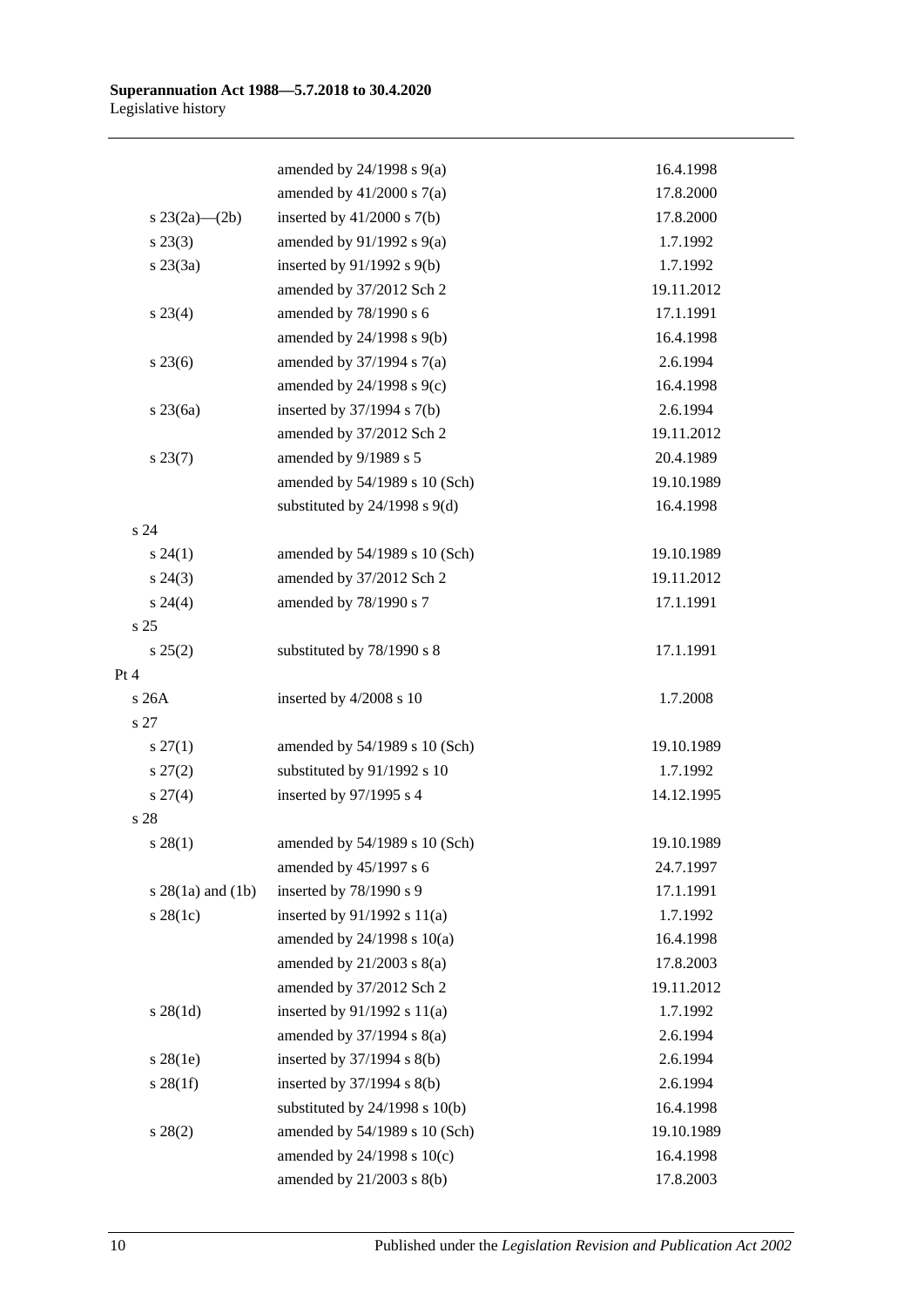|                       | amended by 37/2012 Sch 2                   | 19.11.2012 |
|-----------------------|--------------------------------------------|------------|
| $s\,28(3)$            | amended by 54/1989 s 10 (Sch)              | 19.10.1989 |
| $s\,28(4)$            | substituted by 67/1991 s 3                 | 19.12.1991 |
|                       | substituted by $91/1992$ s $11(b)$         | 1.7.1992   |
| $\boldsymbol{X}$      | amended by 37/2012 Sch 2                   | 19.11.2012 |
| s 28(5)               | amended by 54/1989 s 10 (Sch)              | 19.10.1989 |
|                       | amended by 91/1992 s 11(c)                 | 1.7.1992   |
|                       | amended by 37/2012 Sch 2                   | 19.11.2012 |
| $s\,28(6)$            | amended by 54/1989 s 10 (Sch)              | 19.10.1989 |
|                       | deleted by $91/1992 s 11(d)$               | 1.7.1992   |
| $s\,28(7)$            | amended by $24/1998$ s $10(d)$             | 16.4.1998  |
| $s\,28(8)$            | inserted by 97/1995 s 5                    | 14.12.1995 |
| s 28A                 | inserted by 44/1993 s 3                    | 27.5.1993  |
| s 28A(1)              | amended by $4/2008$ s $11(1)$              | 1.7.2008   |
| $s$ 28A $(1a)$        | inserted by $4/2008$ s $11(2)$             | 1.7.2008   |
| s 28A(2)              | amended by 4/2008 s 11(3)                  | 1.7.2008   |
| s 28A(3)              | substituted by 57/1999 s 3                 | 1.7.1999   |
|                       | s 28A(3a) and (3b) inserted by 57/1999 s 3 | 1.7.1999   |
| s $28A(3c)$           | inserted by 57/1999 s 3                    | 1.7.1999   |
|                       | amended by 21/2003 s 9                     | 17.8.2003  |
|                       | s 28A(3d) and (3e) inserted by 57/1999 s 3 | 1.7.1999   |
| s 28B                 | inserted by 97/1995 s 6                    | 14.12.1995 |
| $s \, 28B(4)$         | amended by 37/2012 Sch 2                   | 19.11.2012 |
| s 28C                 | inserted by 97/1995 s 6                    | 14.12.1995 |
| s $28C(4)$ and $(5)$  | amended by 37/2012 Sch 2                   | 19.11.2012 |
| s 29                  |                                            |            |
| $s\,29(1)$            | amended by $24/1998$ s $11(a)$             | 16.4.1998  |
|                       | amended by 37/2012 Sch 2                   | 19.11.2012 |
| s $29(1a)$ and $(1b)$ | inserted by 24/1998 s 11(b)                | 16.4.1998  |
| s 29(2)               | amended by 54/1989 s 10 (Sch)              | 19.10.1989 |
|                       | amended by $91/1992$ s $12(a)$             | 1.7.1992   |
| $s\,29(3)$            | amended by 54/1989 s 10 (Sch)              | 19.10.1989 |
|                       | deleted by $91/1992 s 12(b)$               | 1.7.1992   |
| $s 29(4)$ and (5)     | amended by 37/2012 Sch 2                   | 19.11.2012 |
| s 30                  |                                            |            |
| $s \ 30(3)$           | amended by 9/1989 s 6                      | 20.4.1989  |
| $s \ 30(8)$           | amended by 54/1989 s 10 (Sch)              | 19.10.1989 |
| s30A                  | inserted by 78/1990 s 10                   | 17.1.1991  |
| $s \, 30A(1)$         | amended by 37/2012 Sch 2                   | 19.11.2012 |
| s 31                  |                                            |            |
| $s \, 31(1)$          | amended by 54/1989 s 10 (Sch)              | 19.10.1989 |
|                       | substituted by $37/1994$ s $9(a)$          | 2.6.1994   |
| $s \, 31(2)$          | amended by 91/1992 s 13(a)                 | 1.7.1992   |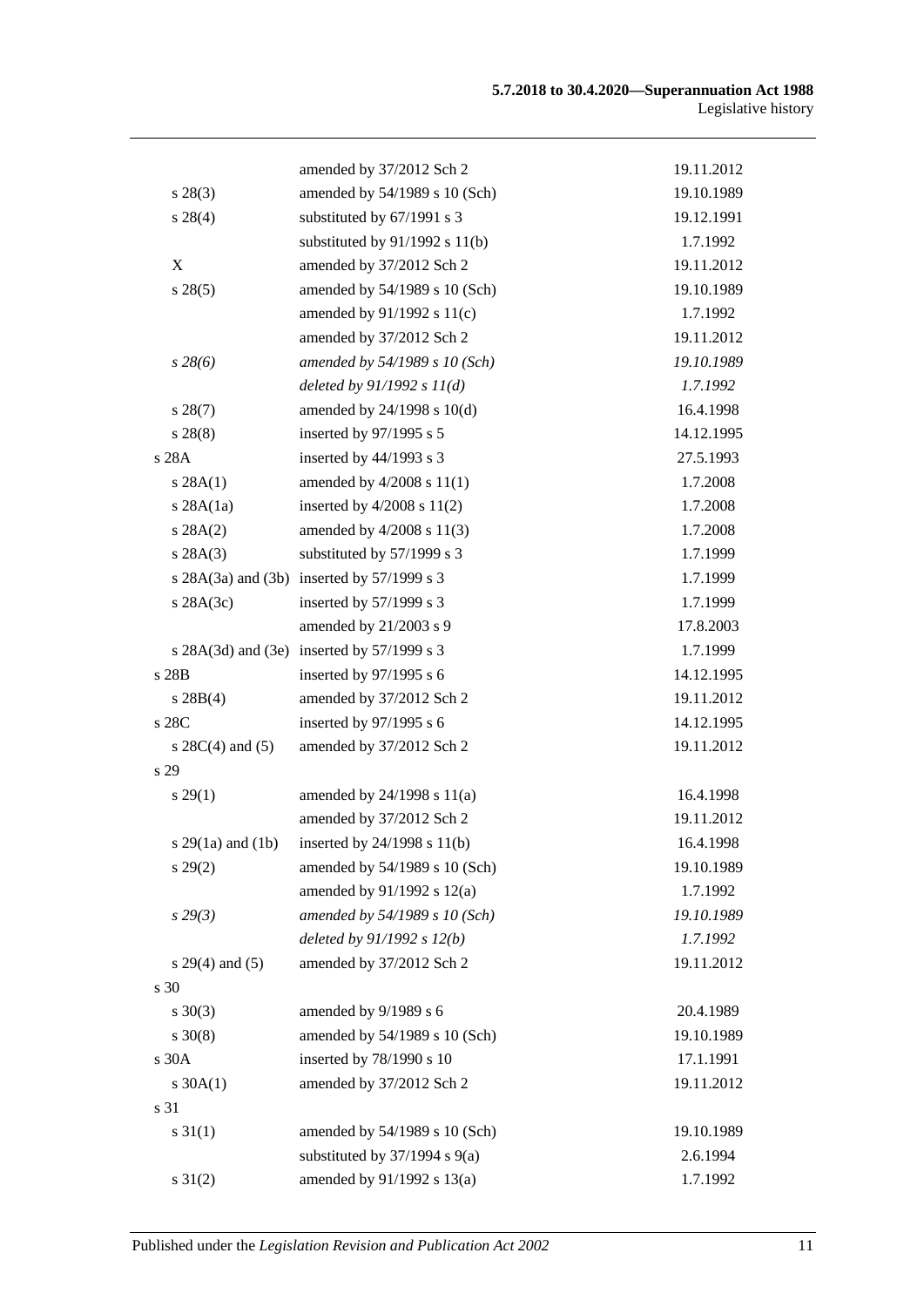| A                           | amended by 78/1990 s 11(a)         | 17.1.1991  |
|-----------------------------|------------------------------------|------------|
|                             | amended by 67/1991 s 4             | 19.12.1991 |
| Pn                          | inserted by 91/1992 s 13(b)        | 1.7.1992   |
| $\mathbf X$                 | amended by 37/2012 Sch 2           | 19.11.2012 |
| $\mathbf M$                 | inserted by 91/1992 s 13(c)        | 1.7.1992   |
|                             | amended by 37/2012 Sch 2           | 19.11.2012 |
| $s \frac{31}{2a}$           | inserted by $78/1990$ s $11(b)$    | 17.1.1991  |
| $s \frac{31}{2b}$           | inserted by 37/1994 s 9(b)         | 2.6.1994   |
|                             | amended by 24/1998 s 12            | 16.4.1998  |
| $s \frac{31}{2c}$           | inserted by 37/1994 s 9(b)         | 2.6.1994   |
| $s \ 31(3)$                 | substituted by $78/1990$ s $11(c)$ | 17.1.1991  |
|                             | amended by 45/1997 s 7             | 24.7.1997  |
| $s \ 31(4)$                 | substituted by $78/1990$ s $11(c)$ | 17.1.1991  |
|                             | amended by 37/2012 Sch 2           | 19.11.2012 |
| s 32                        |                                    |            |
| $s \, 32(1)$                | amended by $67/1991$ s $5(a)$      | 19.12.1991 |
|                             | amended by 37/2012 Sch 2           | 19.11.2012 |
| $s \, 32(2)$                | amended by 54/1989 s 10 (Sch)      | 19.10.1989 |
|                             | amended by 91/1992 s 14(a)         | 1.7.1992   |
| A                           | amended by $67/1991$ s $5(b)$      | 19.12.1991 |
| $\mathbf X$                 | amended by 37/2012 Sch 2           | 19.11.2012 |
| Pn                          | inserted by $91/1992$ s $14(b)$    | 1.7.1992   |
| $\mathbf M$                 | inserted by $91/1992$ s $14(b)$    | 1.7.1992   |
|                             | amended by 37/2012 Sch 2           | 19.11.2012 |
| $s \frac{32}{2a}$           | inserted by 49/2003 s 29           | 18.12.2003 |
| $s \, 32(3)$                | amended by 37/2012 Sch 2           | 19.11.2012 |
| A                           | amended by $67/1991$ s $5(c)$      | 19.12.1991 |
| $s \frac{32}{3a}$           | inserted by $67/1991$ s $5(d)$     | 19.12.1991 |
|                             | substituted by $91/1992$ s $14(c)$ | 1.7.1992   |
|                             | amended by 24/1998 s 13            | 16.4.1998  |
|                             | amended by 37/2012 Sch 2           | 19.11.2012 |
| M                           | amended by 37/2012 Sch 2           | 19.11.2012 |
| $s \, 32(5)$                | amended by 54/1989 s 10 (Sch)      | 19.10.1989 |
|                             | amended by $67/1991$ s $5(e)$      | 19.12.1991 |
|                             | amended by 91/1992 s 14(d)         | 1.7.1992   |
| s 32A                       | inserted by 91/1992 s 15           | 1.7.1992   |
| $s \, 32A(2)$               | amended by 24/1998 s 14            | 16.4.1998  |
|                             | amended by 37/2012 Sch 2           | 19.11.2012 |
| s $32A(3)$ , (7) and<br>(8) | amended by 37/2012 Sch 2           | 19.11.2012 |
| ss 32B-32D                  | inserted by 37/2004 s 18           | 18.9.2004  |
| s 32E                       | inserted by 18/2014 s 11           | 20.11.2014 |
| $Pt\,5$                     |                                    |            |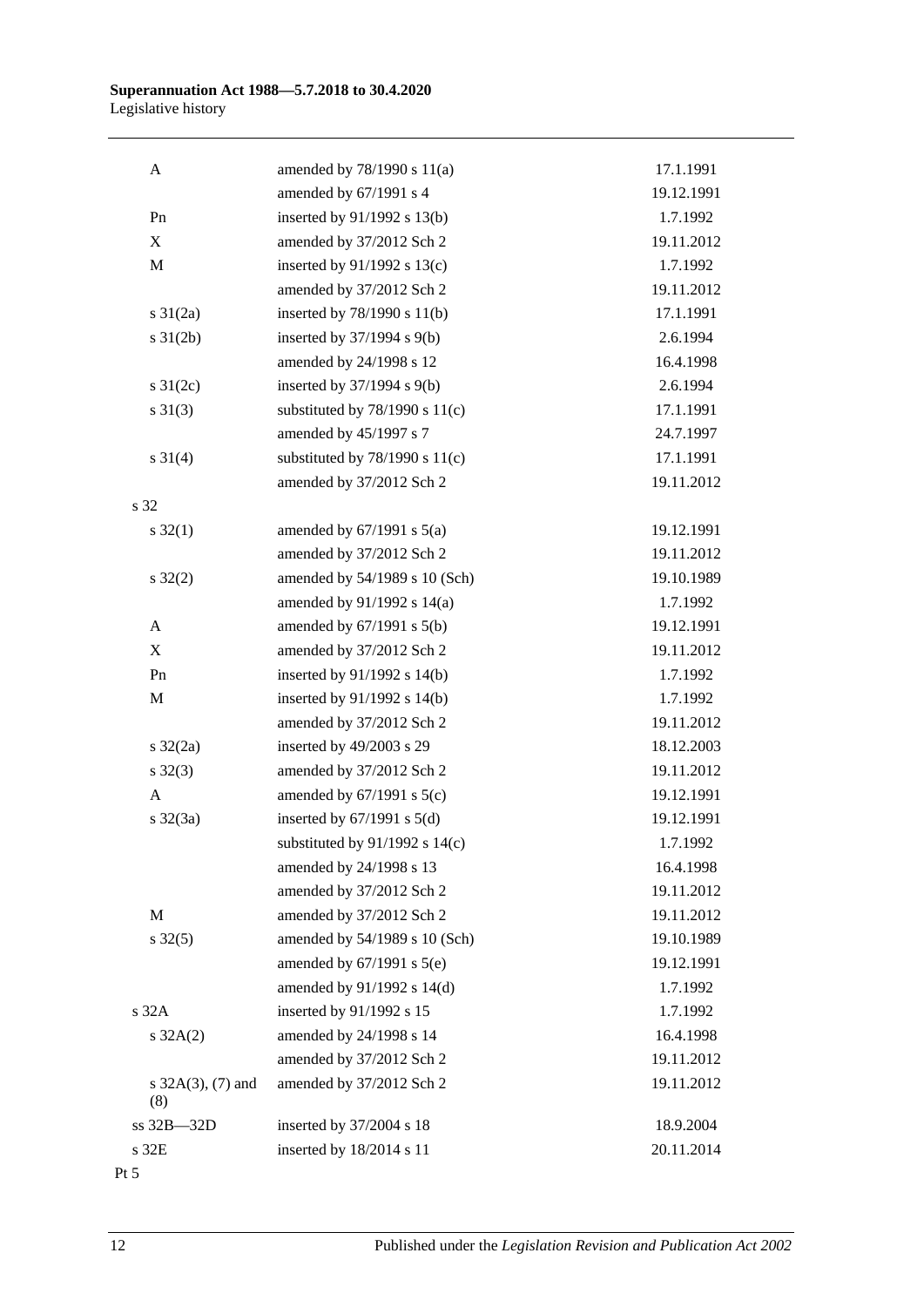| s 33A                | inserted by 4/2008 s 12            | 1.7.2008   |
|----------------------|------------------------------------|------------|
| s 34                 | amended by 9/1989 s 7              | 20.4.1989  |
|                      | amended by 54/1989 s 10 (Sch)      | 19.10.1989 |
|                      | amended by 69/1992 s 29            | 10.12.1992 |
|                      | substituted by 91/1992 s 16        | 1.7.1992   |
| $s \, 34(1)$         | amended by $41/2000$ s $8(a)$      | 17.8.2000  |
| n                    | amended by 45/1997 s 8             | 1.7.1992   |
| $s \, 34(2)$         | amended by $34/2000$ s $8(b)$      | 1.6.2000   |
| B                    | amended by 37/1994 s 10(a)         | 2.6.1994   |
| n                    | amended by 45/1997 s 8             | 1.7.1992   |
| $s \, 34(5)$         | inserted by $37/1994$ s $10(b)$    | 2.6.1994   |
| $s \frac{34(6)}{2}$  | inserted by 37/1994 s 10(b)        | 2.6.1994   |
|                      | amended by 24/1998 s 15            | 16.4.1998  |
| $s \frac{34(7)}{2}$  | inserted by 97/1995 s 7            | 14.12.1995 |
| s 35                 |                                    |            |
| $s \, 35(1)$         | amended by 91/1992 s 17(a)         | 1.7.1992   |
|                      | amended by 37/2012 Sch 2           | 19.11.2012 |
| $s \, 35(2)$         |                                    |            |
| A                    | amended by $67/1991$ s $6(a)$      | 19.12.1991 |
| $s \frac{35(2a)}{2}$ | inserted by $67/1991$ s $6(b)$     | 19.12.1991 |
| $s \, 35(2b)$        | inserted by $91/1992$ s $17(b)$    | 1.7.1992   |
| $s \, 35(4)$         | amended by 91/1992 s 17(c)         | 1.7.1992   |
|                      | amended by $37/1994$ s $11(a)$     | 2.6.1994   |
|                      | amended by 37/2012 Sch 2           | 19.11.2012 |
| $s \, 35(5)$         | amended by 54/1989 s 10 (Sch)      | 19.10.1989 |
|                      | amended by 91/1992 s 17(d)         | 1.7.1992   |
| Pn                   | inserted by $91/1992$ s $17(e)$    | 1.7.1992   |
| <b>FS</b>            | inserted by $91/1992$ s $17(e)$    | 1.7.1992   |
| M                    | inserted by 91/1992 s 17(e)        | 1.7.1992   |
| $s \, 35(6)$         | inserted by $37/1994$ s $11(b)$    | 2.6.1994   |
| s 36                 |                                    |            |
| $s \; 36(1)$         | substituted by $9/1989$ s $8(a)$   | 20.4.1989  |
| $s \; 36(3)$         | amended by $9/1989$ s $8(b)$       | 20.4.1989  |
| $s \; 36(8)$         | amended by 54/1989 s 10 (Sch)      | 19.10.1989 |
| s 36A                | inserted by 78/1990 s 12           | 17.1.1991  |
| $s \, 36A(1)$        | amended by 37/2012 Sch 2           | 19.11.2012 |
| s 37                 |                                    |            |
| $s \frac{37(1)}{2}$  | substituted by $37/1994$ s $12(a)$ | 2.6.1994   |
| $s \frac{37(2)}{2}$  | amended by $67/1991$ s $7(a)$      | 19.12.1991 |
|                      | substituted by 91/1992 s 18        | 1.7.1992   |
| $s \frac{37}{2a}$    | inserted by $67/1991$ s $7(b)$     | 19.12.1991 |
| $s \frac{37(3a)}{2}$ | inserted by 37/1994 s 12(b)        | 2.6.1994   |
|                      | amended by 24/1998 s 16            | 16.4.1998  |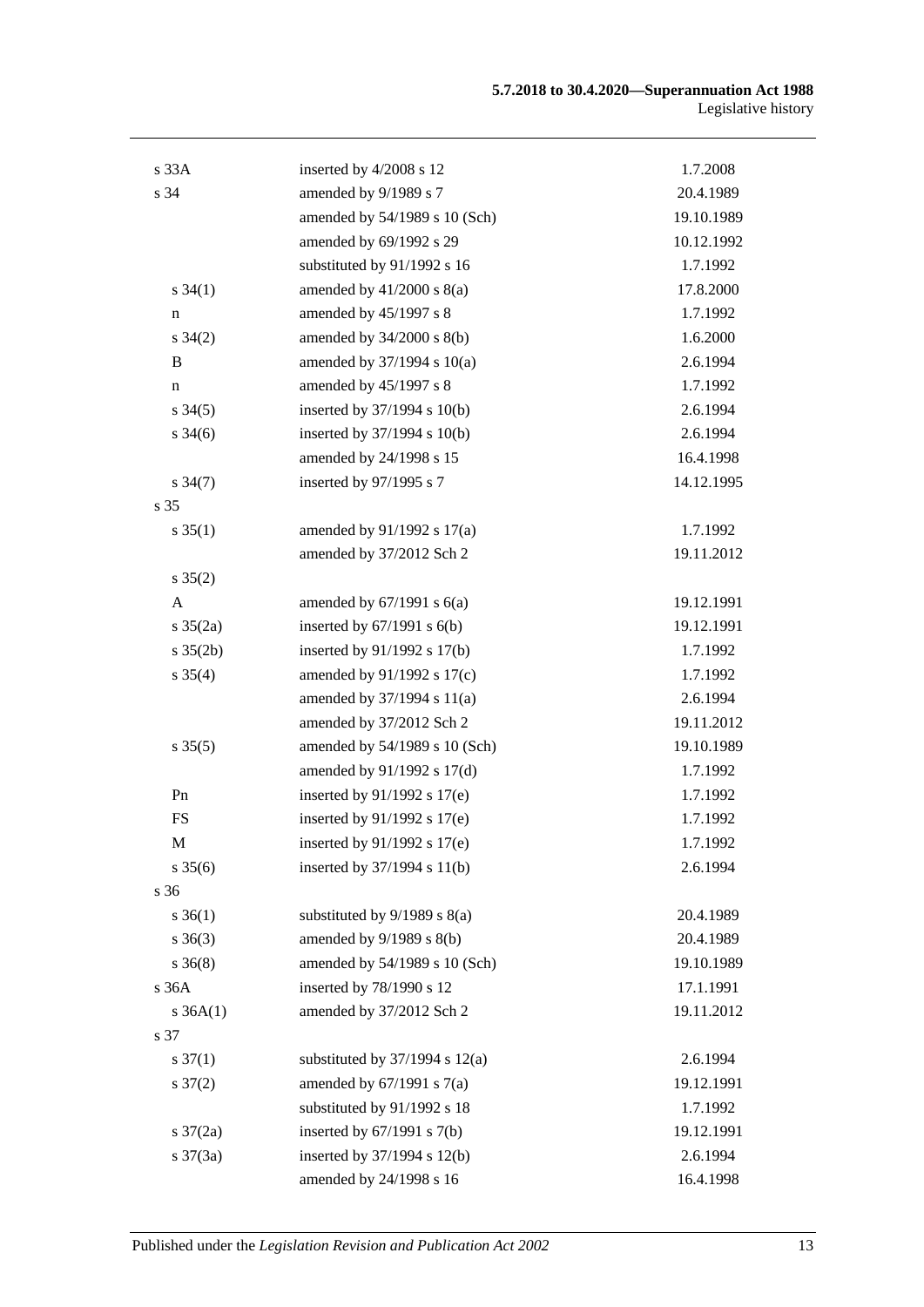| s $37(3b)$ and $(3c)$ | inserted by $37/1994$ s $12(b)$                         | 2.6.1994   |
|-----------------------|---------------------------------------------------------|------------|
| $s \frac{37(4)}{4}$   | substituted by 78/1990 s 13                             | 17.1.1991  |
| $s \frac{37(5)}{2}$   | substituted by 78/1990 s 13                             | 17.1.1991  |
|                       | amended by 37/2012 Sch 2                                | 19.11.2012 |
| s 38                  |                                                         |            |
| $s \, 38(1)$          | amended by $67/1991$ s $8(a)$                           | 19.12.1991 |
|                       | amended by $12/1993$ s $9(a)$                           | 19.12.1991 |
|                       | amended by $45/1997$ s $9(a)$                           | 24.7.1997  |
|                       | amended by 43/2006 s 208(1)                             | 1.6.2007   |
|                       | amended by 37/2012 Sch 2                                | 19.11.2012 |
| $s\,38(1a)$           | inserted by $45/1997 s 9(b)$                            | 24.7.1997  |
|                       | amended by 13/2003 s 13                                 | 3.7.2003   |
|                       | deleted by 43/2006 s 208(2)                             | 1.6.2007   |
| $s \, 38(1b)$         | inserted by 49/2003 s 30                                | 18.12.2003 |
| $s \ 38(2)$           | amended by 37/2012 Sch 2                                | 19.11.2012 |
| $s \ 38(4)$           | amended by 54/1989 s 10 (Sch)                           | 19.10.1989 |
|                       | amended by 67/1991 s 8(b), (c)                          | 19.12.1991 |
|                       | amended by 37/1994 s 13                                 | 2.6.1994   |
|                       | amended by 37/2012 Sch 2                                | 19.11.2012 |
| $s \, 38(6)$          | inserted by $67/1991$ s $8(d)$                          | 19.12.1991 |
|                       | amended by 24/1998 s 17                                 | 16.4.1998  |
|                       | amended by 37/2012 Sch 2                                | 19.11.2012 |
| $s \, 38(7)$          | inserted by $67/1991$ s $8(d)$                          | 19.12.1991 |
|                       | amended by 91/1992 s 19(a)                              | 1.7.1992   |
|                       | amended by 12/1993 s 9(b)                               | 19.12.1991 |
|                       | amended by 37/2012 Sch 2                                | 19.11.2012 |
| X                     | substituted by $91/1992$ s $19(b)$                      | 1.7.1992   |
| Pn                    | inserted by 91/1992 s 19(b)                             | 1.7.1992   |
| М                     | inserted by 91/1992 s 19(b)                             | 1.7.1992   |
| s 39                  |                                                         |            |
| $s \, 39(1)$          | amended by 54/1989 s 10 (Sch)                           | 19.10.1989 |
|                       | amended by 78/1990 s 14(a)                              | 17.1.1991  |
|                       | amended by 37/1994 s 14(a)                              | 2.6.1994   |
| s $39(1a)$ and $(1b)$ | inserted by 78/1990 s 14(b)                             | 17.1.1991  |
| s $39(1c)$            | inserted by $91/1992$ s $20(a)$                         | 1.7.1992   |
|                       | amended by 24/1998 s 18(a), (b)                         | 16.4.1998  |
|                       | amended by $21/2003$ s $10(a)$                          | 17.8.2003  |
|                       | (a)—(d) redesignated as (b)—(e) by $24/1998$<br>s 18(a) | 16.4.1998  |
|                       | amended by 37/2012 Sch 2                                | 19.11.2012 |
| $s \, 39(1d)$         | inserted by $91/1992$ s $20(a)$                         | 1.7.1992   |
|                       | amended by 37/1994 s 14(b), (c)                         | 2.6.1994   |
| s 39(1da)             | inserted by 37/1994 s 14(d)                             | 2.6.1994   |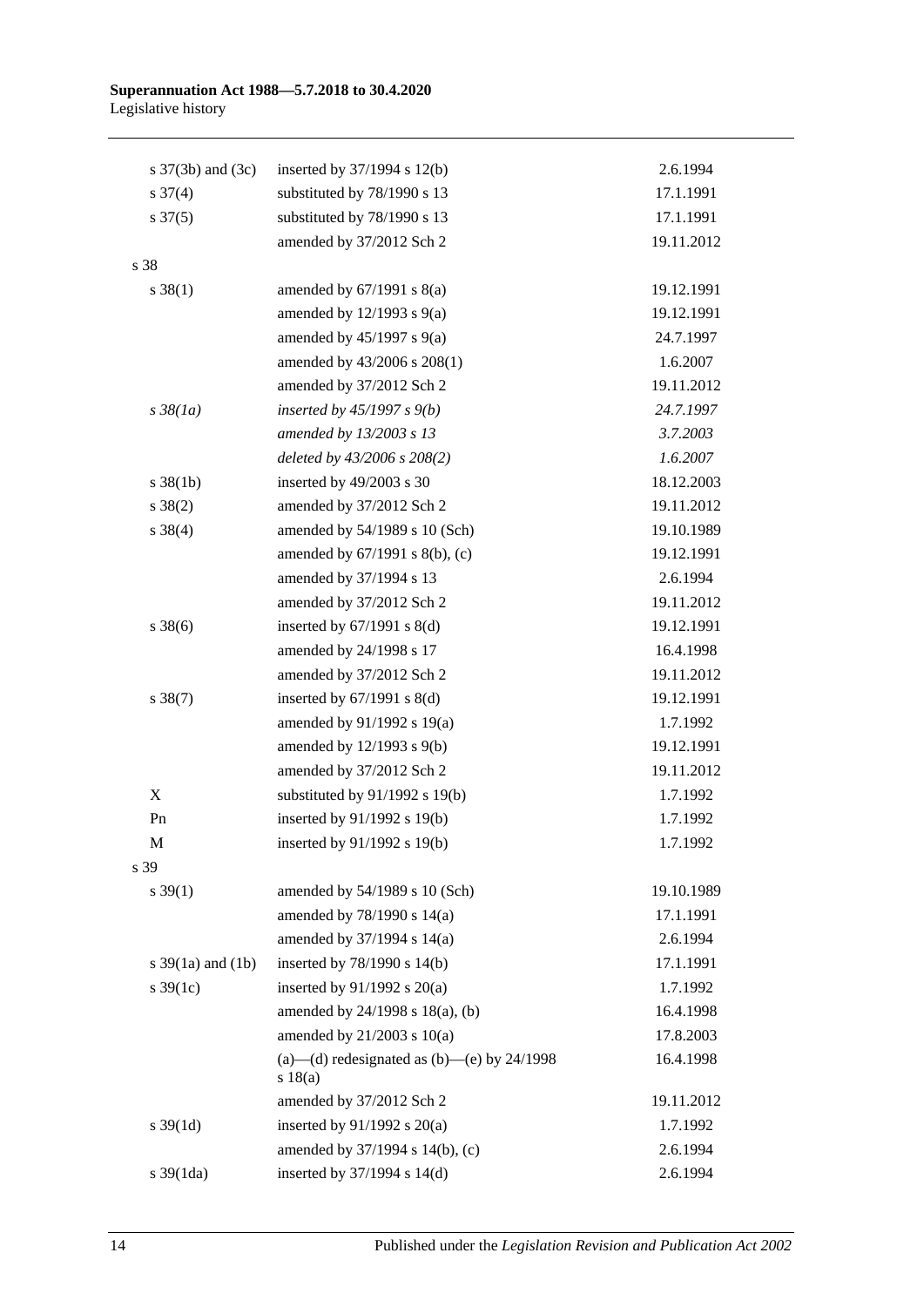| $s \frac{39(1db)}{2}$ | inserted by $37/1994$ s $14(d)$                                       | 2.6.1994   |
|-----------------------|-----------------------------------------------------------------------|------------|
|                       | substituted by $24/1998$ s $18(c)$                                    | 16.4.1998  |
| $s\,39(1e)$           | inserted by $91/1992 s 20(a)$                                         | 1.7.1992   |
|                       | deleted by $24/1998 s 18(d)$                                          | 16.4.1998  |
| $s \, 39(2)$          | amended by 78/1990 s 14(c)                                            | 17.1.1991  |
|                       | amended by 24/1998 s 18(e)                                            | 16.4.1998  |
|                       | amended by 21/2003 s 10(b)                                            | 17.8.2003  |
|                       | amended by 37/2012 Sch 2                                              | 19.11.2012 |
| $s \, 39(3)$          | amended by 54/1989 s 10 (Sch)                                         | 19.10.1989 |
|                       | amended by 91/1992 s 20(b)                                            | 1.7.1992   |
| $s \, 39(4)$          | amended by 54/1989 s 10 (Sch)                                         | 19.10.1989 |
|                       | amended by 37/1994 s 14(e)                                            | 2.6.1994   |
| $s \, 39(5)$          | amended by 54/1989 s 10 (Sch)                                         | 19.10.1989 |
|                       | amended by $67/1991$ s $9(a)$                                         | 19.12.1991 |
|                       | amended by 24/1998 s 18(f)                                            | 16.4.1998  |
|                       | amended by $21/2003$ s $10(c)$                                        | 17.8.2003  |
|                       | amended by 37/2012 Sch 2                                              | 19.11.2012 |
| $s \, 39(6)$          | amended by $9/1989$ s $9(a)$                                          | 20.4.1989  |
|                       | amended by 54/1989 s 10 (Sch)                                         | 19.10.1989 |
|                       | amended by $24/1998$ s $18(g)$                                        | 16.4.1998  |
| $s \, 39(7)$          | amended by 54/1989 s 10 (Sch)                                         | 19.10.1989 |
|                       | amended by 91/1992 s 20(c), (d)                                       | 1.7.1992   |
|                       | substituted by $37/1994$ s $14(f)$                                    | 2.6.1994   |
|                       | amended by $41/2000$ s $9(a)$                                         | 17.8.2000  |
| M                     | substituted by $41/2000$ s $9(b)$                                     | 17.8.2000  |
| NM                    | amended by 45/1997 s 10                                               | 24.7.1997  |
|                       | substituted by $41/2000$ s $9(c)$                                     | 17.8.2000  |
| ${\bf S}$             | amended by $41/2000$ s $9(d)$                                         | 17.8.2000  |
| $s \frac{39(7a)}{2}$  | inserted by $41/2000$ s $9(e)$                                        | 17.8.2000  |
| prescribed age        | the prescribed age amended to read prescribed<br>age by 37/2012 Sch 2 | 19.11.2012 |
| $s \, 39(8)$          | amended by 54/1989 s 10 (Sch)                                         | 19.10.1989 |
|                       | amended by 37/1994 s 14(g)                                            | 2.6.1994   |
|                       | amended by 37/2012 Sch 2                                              | 19.11.2012 |
| $s \, 39(8a)$         | inserted by $67/1991$ s $9(b)$                                        | 19.12.1991 |
| $s \, 39(8b)$         | inserted by $67/1991$ s $9(b)$                                        | 19.12.1991 |
|                       | amended by 91/1992 s 20(e)                                            | 1.7.1992   |
| X                     | substituted by $91/1992$ s $20(f)$                                    | 1.7.1992   |
| Pn                    | inserted by $91/1992$ s $20(f)$                                       | 1.7.1992   |
| $\mathbf M$           | inserted by $91/1992$ s $20(f)$                                       | 1.7.1992   |
| s 39(8c)              | inserted by $91/1992$ s $20(g)$                                       | 1.7.1992   |
|                       | amended by 37/1994 s 14(h)                                            | 2.6.1994   |
| $s\,39(9)$            | inserted by $9/1989$ s $9(b)$                                         | 1.7.1988   |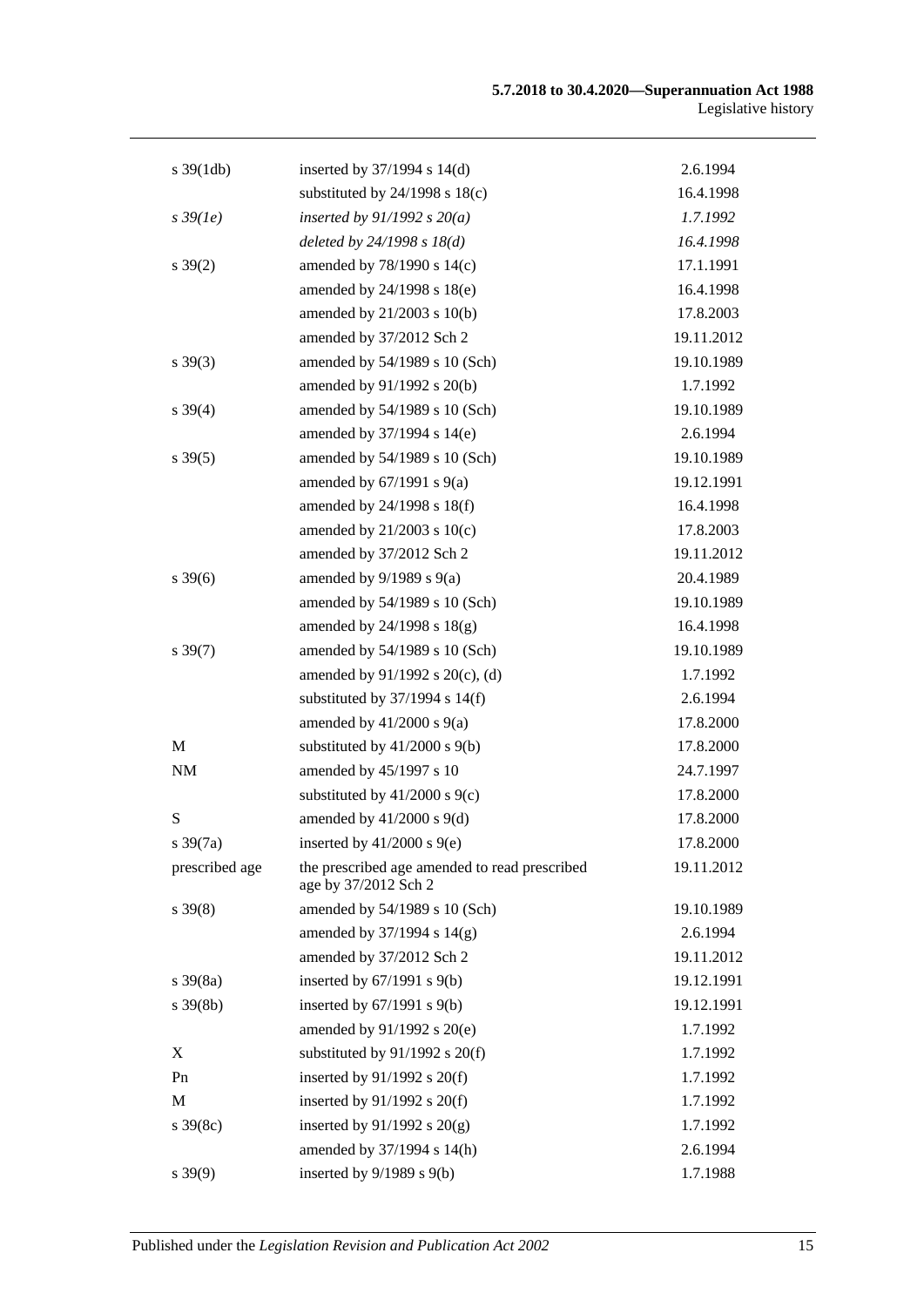| $s \, 39(10)$          | inserted by $37/1994$ s $14(i)$    | 5.6.1994   |
|------------------------|------------------------------------|------------|
| s 39(10a) and          | inserted by 24/1998 s 18(h)        | 1.7.1994   |
| (10b)                  |                                    |            |
| $s \, 39(11)$          | inserted by $97/1995$ s 8          | 14.12.1995 |
| s 39A                  | inserted by $44/1993$ s 4          | 27.5.1993  |
| $s \, 39A(1)$          | amended by $37/1994$ s $15(a)$     | 2.6.1994   |
| $s \, 39A(2)$          | substituted by $37/1994$ s $15(b)$ | 2.6.1994   |
| $s \, 39A(3)$          | substituted by 57/1999 s 4         | 1.7.1999   |
| s $39A(3a)$ (3c)       | inserted by 57/1999 s 4            | 1.7.1999   |
| s 39A(3d)              | inserted by $57/1999$ s 4          | 1.7.1999   |
|                        | amended by 21/2003 s 11            | 17.8.2003  |
| s $39A(3e)$ (3g)       | inserted by 57/1999 s 4            | 1.7.1999   |
| s $39A(3h)$ and $(3i)$ | inserted by 4/2008 s 13            | 1.7.2008   |
| $s \, 39A(4)$          | substituted by $37/1994$ s $15(c)$ | 2.6.1994   |
| $s \, 39A(5)$          | amended by 37/1994 s 15(d)         | 2.6.1994   |
| s 39B                  | inserted by 97/1995 s 9            | 14.12.1995 |
| s $39B(4)$ and $(5)$   | amended by 37/2012 Sch 2           | 19.11.2012 |
| s 39C                  | inserted by 97/1995 s 9            | 14.12.1995 |
| s $39C(4)$ and $(7)$   | amended by 37/2012 Sch 2           | 19.11.2012 |
| $s\,40$                |                                    |            |
| $s\ 40(4)$             | inserted by $67/1991$ s 10         | 19.12.1991 |
| s 40A                  | inserted by $23/1999$ s 6          | 1.4.1999   |
| $s\ 40A(2)$            | amended by 37/2004 s 19(1)         | 19.8.2004  |
| $s\ 40A(3)$            | amended by 37/2004 s 19(2)         | 19.8.2004  |
|                        | amended by 37/2012 Sch 2           | 19.11.2012 |
| $s\ 40A(4)$            | amended by 37/2004 s 19(3)         | 19.8.2004  |
| $s\ 40A(8)$            | deleted by 37/2004 s 19(4)         | 19.8.2004  |
| s 40AB                 | inserted by 18/2014 s 12           | 20.11.2014 |
| s 40B                  | inserted by 4/2008 s 14            | 1.7.2008   |
| s 42A                  | inserted by $41/2000$ s 10         | 17.8.2000  |
| s 43                   | amended by 78/1990 s 15            | 17.1.1991  |
|                        | substituted by 67/1991 s 11        | 19.12.1991 |
|                        | amended by 37/2012 Sch 2           | 19.11.2012 |
| s 43A                  | inserted by 54/1989 s 8            | 19.10.1989 |
|                        | amended by 37/1994 s 16            | 2.6.1994   |
|                        | substituted by $41/2000 s 11$      | 17.8.2000  |
|                        | deleted by 4/2008 s 15             | 1.7.2008   |
| s 43AA                 | inserted by 41/2000 s 12           | 17.8.2000  |
| Pt 5A                  | inserted by 49/2003 s 31           | 18.12.2003 |
| $s$ 43 $AB$            | amended by 5/2006 s 5              | 23.6.2006  |
| s 43AC                 |                                    |            |
| SIS Act                | deleted by 37/2012 s 22            | 19.11.2012 |
|                        |                                    |            |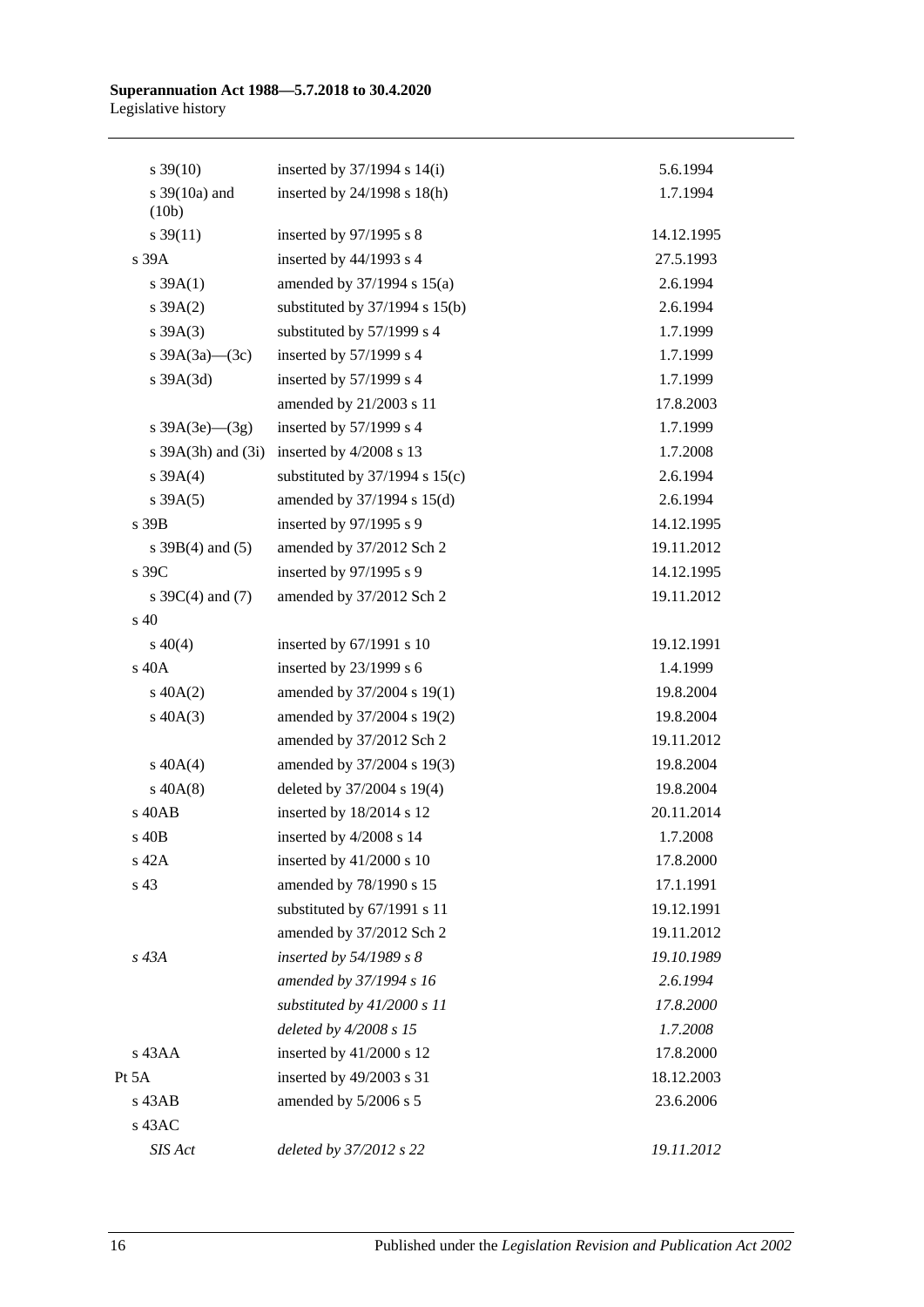| Southern State<br>Superannuation<br>Fund | deleted by $51/2004$ s 44                        | 13.1.2005  |
|------------------------------------------|--------------------------------------------------|------------|
| $s$ 43AF                                 |                                                  |            |
| $s\,43AF(6)$                             | inserted by 4/2008 s 16                          | 1.7.2008   |
| $s\,43AG$                                | substituted by 51/2004 s 45                      | 13.1.2005  |
| $s$ 43AN                                 |                                                  |            |
| $s$ 43AN(2)                              | amended by 37/2012 Sch 2                         | 19.11.2012 |
| Pt $6$                                   |                                                  |            |
| s 43B                                    | inserted by 91/1992 s 21                         | 1.7.1992   |
| $s\,43B(1)$                              | s 43B redesignated as $s$ 43B(1) by 37/1994 s 17 | 2.6.1994   |
|                                          | amended by 37/2012 Sch 2                         | 19.11.2012 |
| $s\,43B(2)$                              | inserted by 37/1994 s 17                         | 2.6.1994   |
|                                          | amended by 37/2012 Sch 2                         | 19.11.2012 |
| s <sub>44</sub>                          |                                                  |            |
| $s\,44(1)$                               | amended by 37/1994 s 18(a)                       | 2.6.1994   |
|                                          | amended by 24/1998 s 19                          | 16.4.1998  |
|                                          | amended by $4/2000$ s $9(1)$ (Sch 1 cl $41(a)$ ) | 1.6.2000   |
|                                          | substituted by $51/2017$ s $240(1)$              | 5.7.2018   |
| $s\,44(2)$                               | amended by 37/1994 s 18(b)                       | 2.6.1994   |
|                                          | deleted by $4/2000$ s $9(1)$ (Sch 1 cl $41(b)$ ) | 1.6.2000   |
|                                          | inserted by 51/2017 s 240(1)                     | 5.7.2018   |
| $s\,44(3)$                               | deleted by $4/2000 s 9(1)$ (Sch 1 cl $41(c)$ )   | 1.6.2000   |
| $s\,44(4)$                               | inserted by $37/1994$ s $18(c)$                  | 2.6.1994   |
|                                          | amended by 4/2000 s 9(1) (Sch 1 cl 41(d))        | 1.6.2000   |
|                                          | amended by 51/2017 s 240(2)                      | 5.7.2018   |
| s 45                                     |                                                  |            |
| $s\,45(1)$                               | amended by 9/1989 s 10                           | 20.4.1989  |
|                                          | amended by $41/2000$ s $13(a)$ —(c)              | 1.7.1988   |
|                                          | amended by $37/2004$ s $20(1)$ —(6)              | 19.8.2004  |
|                                          | (e) deleted by $37/2004$ s $20(3)$               | 19.8.2004  |
|                                          | amended by 37/2012 Sch 2                         | 19.11.2012 |
| $s\,45(1aa)$                             | inserted by 4/2008 s 17                          | 1.7.2008   |
| $s\,45(1a)$                              | inserted by $24/1998$ s $20(a)$                  | 16.4.1998  |
|                                          | substituted by $41/2000$ s $13(d)$               | 1.7.1988   |
|                                          | amended by 37/2004 s 20(7)                       | 19.8.2004  |
| $s\,45(2)$                               | amended by 24/1998 s 20(b)                       | 16.4.1998  |
|                                          | amended by $41/2000$ s $13(e)$                   | 1.7.1988   |
|                                          | (ba) deleted by 37/2004 s 20(8)                  | 19.8.2004  |
|                                          | amended by 37/2012 Sch 2                         | 19.11.2012 |
| $s\,45(3)$                               | amended by 37/2012 Sch 2                         | 19.11.2012 |
| $s\,45(4)$                               | substituted by 67/1991 s 12                      | 19.12.1991 |
|                                          | amended by 37/2004 s 20(9)                       | 19.8.2004  |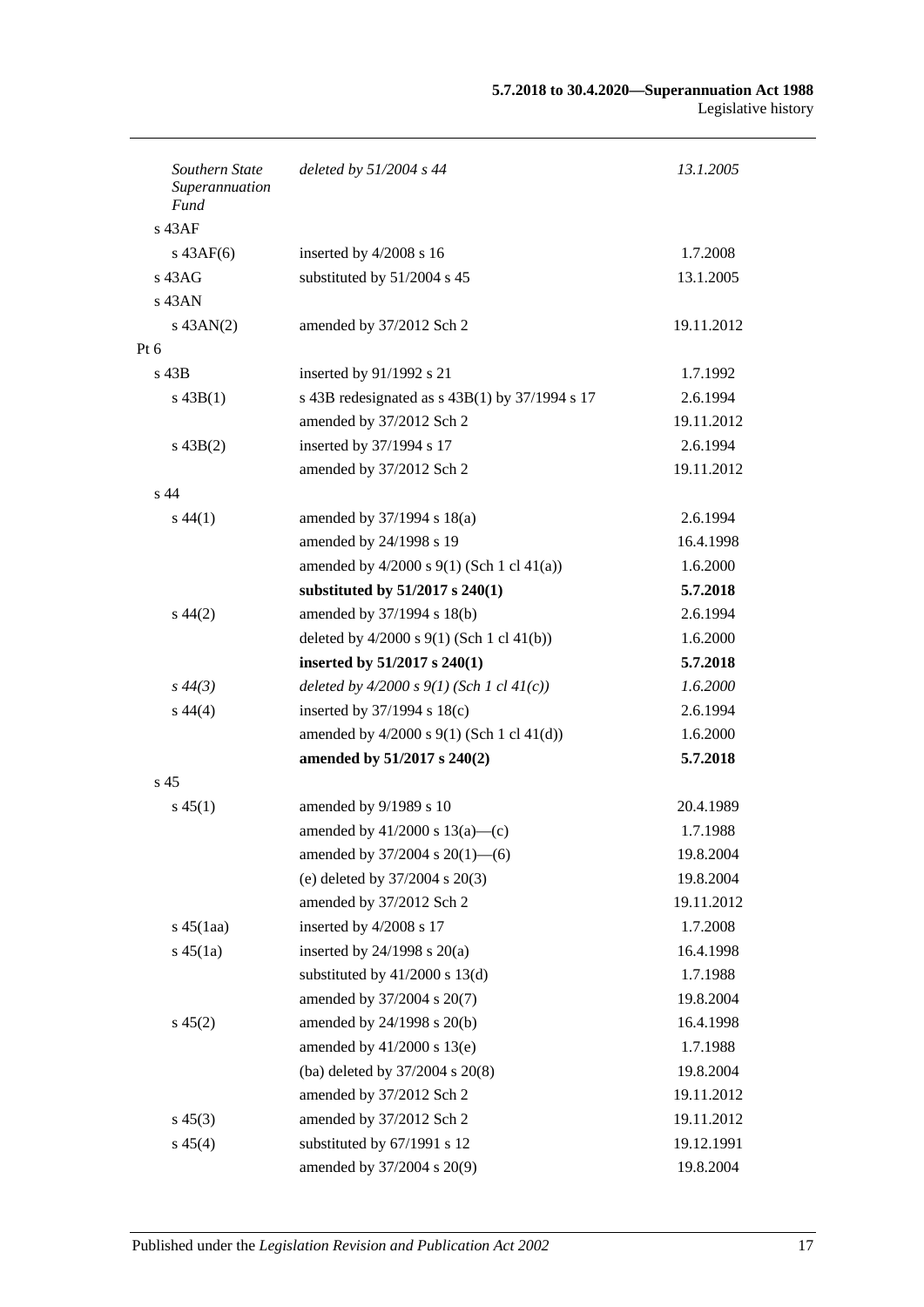|                       | amended by 37/2012 Sch 2            | 19.11.2012 |
|-----------------------|-------------------------------------|------------|
| $s\,45(5)$            | amended by 37/2012 Sch 2            | 19.11.2012 |
| $s\,45(6)$            | inserted by 37/1994 s 19            | 2.6.1994   |
|                       | amended by 41/2000 s 13(f)          | 1.7.1988   |
|                       | amended by 37/2012 Sch 2            | 19.11.2012 |
| $s\,45(7)$            | inserted by 37/2004 s 20(10)        | 19.8.2004  |
| s <sub>46</sub>       |                                     |            |
| $s\,46(2)$            | amended by 37/2012 Sch 2            | 19.11.2012 |
| $s\,46(4)$            | inserted by 9/1989 s 11             | 20.4.1989  |
| $s\,46(5)$            | inserted by 9/1989 s 11             | 20.4.1989  |
|                       | amended by 37/2012 Sch 2            | 19.11.2012 |
| s 47                  |                                     |            |
| $s\,47(1)$            | amended by 78/1990 s 16             | 17.1.1991  |
|                       | substituted by $20/1998$ s $7(a)$   | 1.10.1997  |
|                       | amended by $40/2001$ s $9(a)$       | 1.1.2002   |
|                       | amended by 37/2012 Sch 2            | 19.11.2012 |
| $s\,47(2)$            | amended by 20/1998 s 7(b)           | 1.10.1997  |
|                       | substituted by $40/2001$ s $9(a)$   | 1.1.2002   |
| $s\,47(4)$            | inserted by $20/1998$ s $7(c)$      | 1.10.1997  |
|                       | amended by $40/2001$ s $9(b)$       | 1.1.2002   |
| $s\,47(5)$            | inserted by $20/1998$ s $7(c)$      | 1.10.1997  |
|                       | amended by $40/2001$ s $9(c)$ , (d) | 1.1.2002   |
| $s\,47(6)$            | inserted by $20/1998$ s $7(c)$      | 1.10.1997  |
|                       | substituted by $40/2001$ s $9(e)$   | 1.1.2002   |
| ss 47A and 47B        | inserted by 24/1998 s 21            | 16.4.1998  |
| ss 47C and 47D        | inserted by 4/2008 s 18             | 1.7.2008   |
| s 48                  |                                     |            |
| $s\,48(1)$            | substituted by $9/1989$ s $12(a)$   | 20.4.1989  |
|                       | amended by 54/1989 s 10 (Sch)       | 19.10.1989 |
|                       | amended by 37/2012 Sch 2            | 19.11.2012 |
| $s\ 48(2)$            | amended by 9/1989 s 12(b)           | 20.4.1989  |
|                       | amended by 54/1989 s 10 (Sch)       | 19.10.1989 |
|                       | substituted by 41/2000 s 14         | 17.8.2000  |
|                       | substituted by 12/2001 s 26         | 1.7.2001   |
|                       | amended by 37/2012 Sch 2            | 19.11.2012 |
| s $48(2a)$ and $(2b)$ | inserted by 41/2000 s 14            | 17.8.2000  |
| $s\,48(3)$            | inserted by $9/1989$ s $12(c)$      | 20.4.1989  |
|                       | amended by 37/2012 Sch 2            | 19.11.2012 |
| s 49                  |                                     |            |
| s 49(1) and (2)       | amended by 37/2012 Sch 2            | 19.11.2012 |
| $s$ 50 $A$            | inserted by 37/2012 s 23            | 15.6.2014  |
| s 51A                 | inserted by 41/2000 s 15            | 17.8.2000  |
| s 54                  |                                     |            |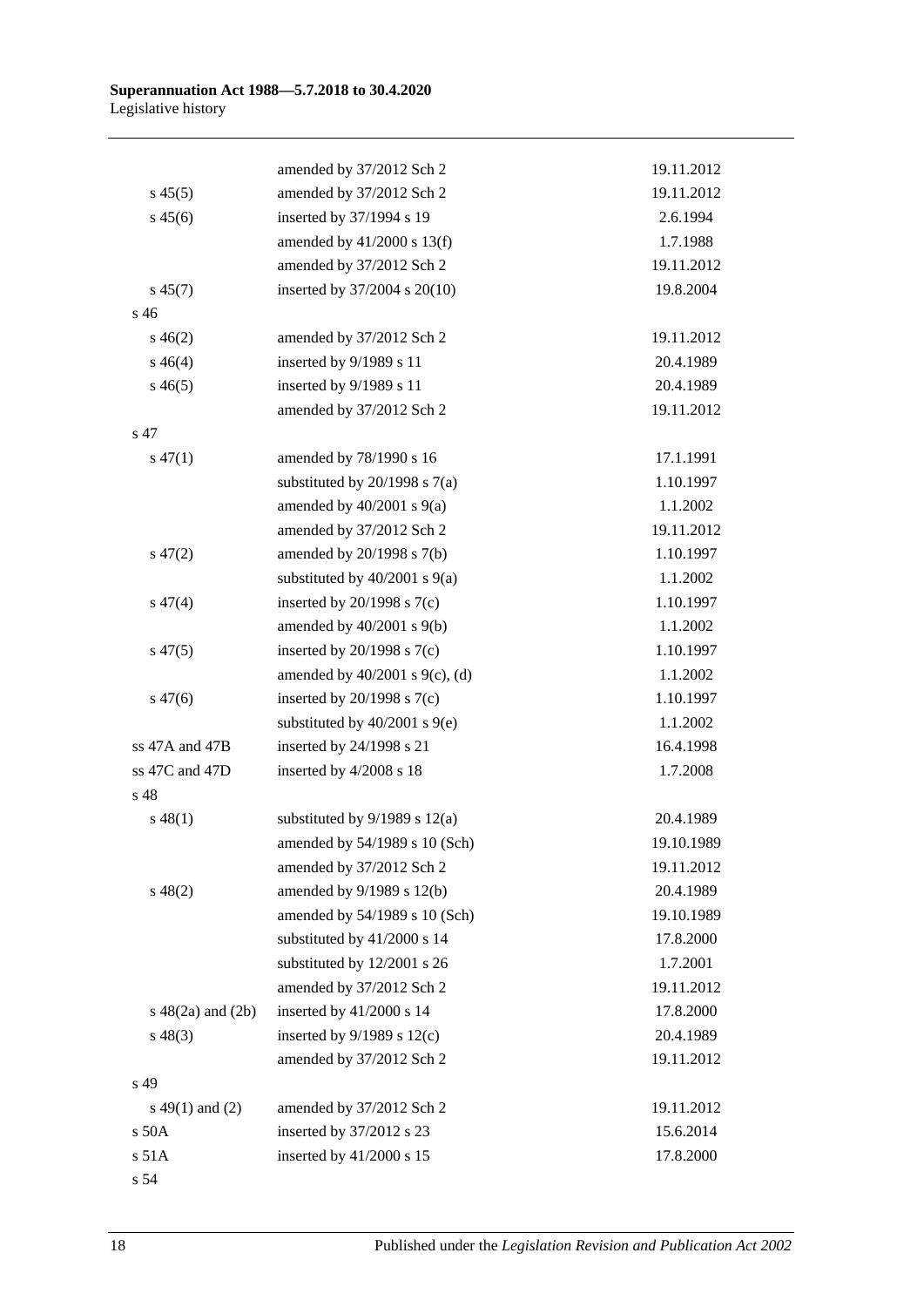| s 54(1)             | amended by 37/2004 s 21(1)                                                 | 19.8.2004  |
|---------------------|----------------------------------------------------------------------------|------------|
| s 54(5)             | amended by 54/1989 s 10 (Sch)                                              | 19.10.1989 |
|                     | amended by 37/2012 Sch 2                                                   | 19.11.2012 |
| $s 54(6)$ and $(7)$ | inserted by 37/2004 s 21(2)                                                | 19.8.2004  |
| s <sub>55</sub>     |                                                                            |            |
| s 55(1)             | amended by 38/1995 Sch 2                                                   | 1.7.1995   |
|                     | amended by 24/1998 s 22                                                    | 16.4.1998  |
|                     | (a)—(d) redesignated as (b)—(e) by $24/1998$<br>s 22                       | 16.4.1998  |
|                     | amended by $5/2006$ s $6(1)$ — $(5)$                                       | 23.6.2006  |
|                     | amended by 51/2017 s 241                                                   | 5.7.2018   |
| s 55(1a)            | inserted by 49/2003 s 32                                                   | 18.12.2003 |
| s 55(2)             | substituted by $5/2006$ s $6(6)$                                           | 23.6.2006  |
| s 56                |                                                                            |            |
| s 56(1)             | s 56 substituted by 24/1998 s 23                                           | 16.4.1998  |
|                     | s 56 amended and redesignated as $s$ 56(1) by<br>$5/2006$ s $7(1)$ — $(4)$ | 23.6.2006  |
| $s 56(2)$ - (4)     | inserted by $5/2006$ s $7(4)$                                              | 23.6.2006  |
| s <sub>57</sub>     | deleted by 37/2012 Sch 2                                                   | 19.11.2012 |
| s <sub>58</sub>     |                                                                            |            |
| s 58(1)             | amended by 37/2012 Sch 2                                                   | 19.11.2012 |
| s 58A               | inserted by 91/1992 s 22                                                   | 1.7.1992   |
| s 59                |                                                                            |            |
| s 59(1a)            | inserted by 78/1990 s 17                                                   | 17.1.1991  |
|                     | amended by 67/1991 s 13                                                    | 19.12.1991 |
|                     | amended by 49/2003 s 33                                                    | 18.12.2003 |
|                     | amended by 5/2006 s 8                                                      | 23.6.2006  |
|                     | amended by 37/2012 s 24, Sch 2                                             | 19.11.2012 |
| s 59(2)             | amended by 37/2012 Sch 2                                                   | 19.11.2012 |
| s 60                | inserted by 9/1989 s 13                                                    | 20.4.1989  |
|                     | deleted by 54/1989 s 9                                                     | 19.10.1989 |
| Sch 1               |                                                                            |            |
| cl <sub>1</sub>     |                                                                            |            |
| cl $1(1)$           | amended by 54/1989 s 10 (Sch)                                              | 19.10.1989 |
| cl $1(2)$           | amended by 54/1989 s 10 (Sch)                                              | 19.10.1989 |
| cl $1(2a)$          | inserted by 9/1989 s 14                                                    | 1.7.1988   |
| cl <sub>2</sub>     |                                                                            |            |
| cl $2(1)$           | amended by 54/1989 s 10 (Sch)                                              | 19.10.1989 |
| cl 2(4)             | amended by 54/1989 s 10 (Sch)                                              | 19.10.1989 |
|                     | amended by 67/1991 s 14                                                    | 19.12.1991 |
|                     | deleted by $24/1998 s 24(a)$                                               | 16.4.1998  |
| cl 3A               | inserted by 78/1990 s 18                                                   | 17.1.1991  |
| cl 4                | amended by 54/1989 s 10 (Sch)                                              | 19.10.1989 |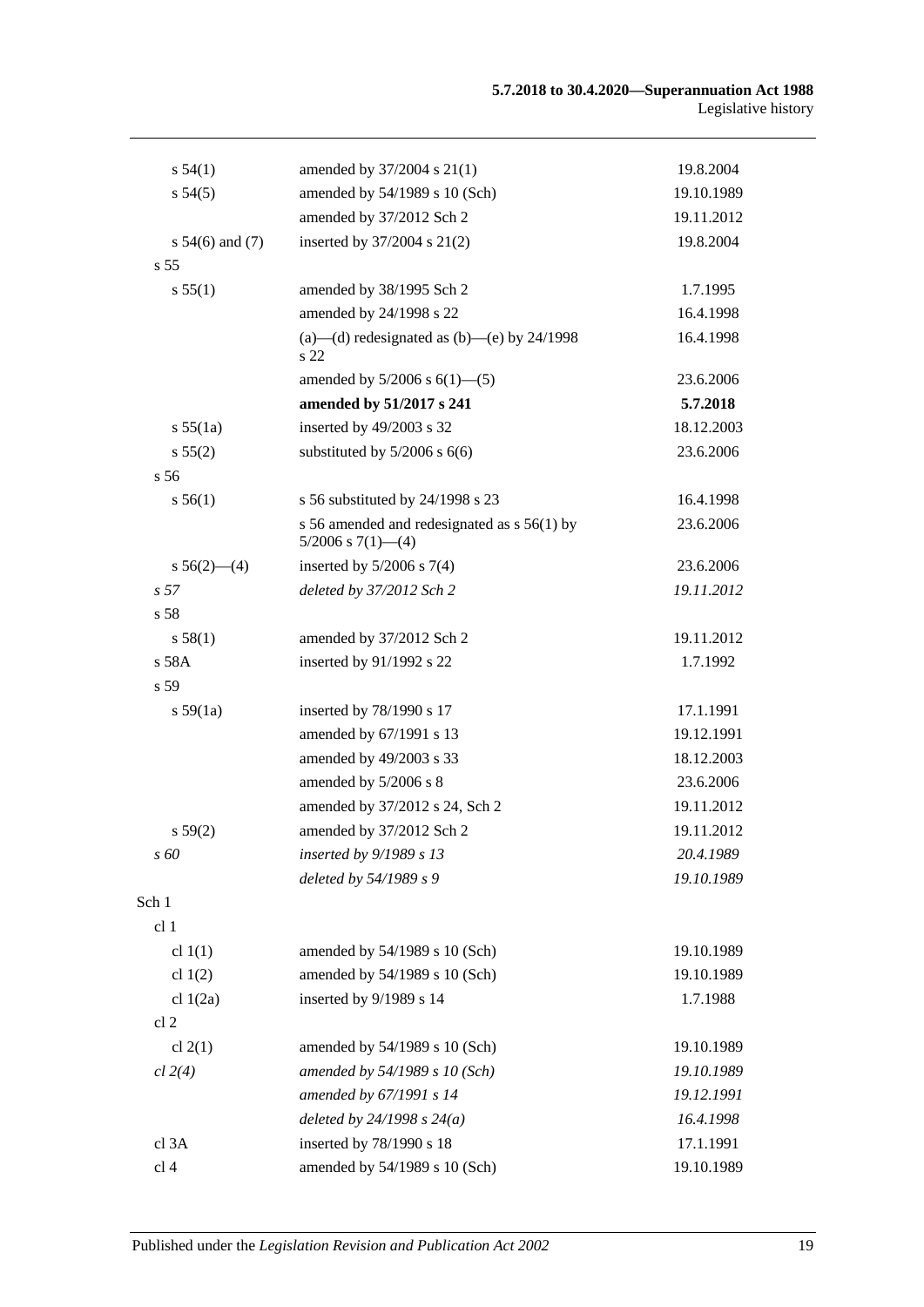| cl <sub>5</sub>  |                                        |            |
|------------------|----------------------------------------|------------|
| cl $5(1)$        | amended by 54/1989 s 10 (Sch)          | 19.10.1989 |
| cl <sub>6</sub>  |                                        |            |
| cl $6(1)$        | amended by $9/1989$ s $15(a)$          | 20.4.1989  |
|                  | amended by $37/1994$ s $20(a)$         | 2.6.1994   |
| <b>FS</b>        | substituted by $37/1994$ s $20(b)$     | 2.6.1994   |
| Z                | inserted by $9/1989$ s $15(b)$         | 20.4.1989  |
| Pn               | inserted by $37/1994$ s $20(c)$        | 2.6.1994   |
| M                | inserted by $37/1994$ s $20(c)$        | 2.6.1994   |
| cl 7             |                                        |            |
| cl $7(3)$        | inserted by $91/1992$ s $23(a)$        | 1.7.1992   |
| cl <sub>9</sub>  |                                        |            |
| cl 9(1a)         | inserted by $9/1989$ s $16(a)$         | 20.4.1989  |
|                  | amended by 54/1989 s 10 (Sch)          | 19.10.1989 |
|                  | amended by $69/1992$ s $30(a)$         | 10.12.1992 |
| cl $9(2)$        | amended by 54/1989 s 10 (Sch)          | 19.10.1989 |
|                  | amended by 69/1992 s 30(b)             | 10.12.1992 |
| cl $9(3)$        | inserted by $9/1989$ s $16(b)$         | 20.4.1989  |
|                  | amended by $69/1992$ s $30(c)$         | 10.12.1992 |
|                  | amended by 91/1992 s 23(b)             | 1.7.1992   |
| cl 10            | substituted by 9/1989 s 17             | 20.4.1989  |
| cl 11            |                                        |            |
| cl $11(2)$       | amended by 54/1989 s 10 (Sch)          | 19.10.1989 |
| cl <sub>12</sub> |                                        |            |
| cl $12(2)$       | inserted by $54/1989$ s 10 (Sch)       | 19.10.1989 |
|                  | amended by 38/1995 Sch 2               | 1.7.1995   |
| cl 15            | inserted by $91/1992$ s $23(c)$        | 1.7.1992   |
| cl $15(1)$       | amended by 37/1994 s 20(d)             | 2.6.1994   |
| cl $15(3)$       | inserted by 37/1994 s 20(e)            | 2.6.1994   |
| cl 15A           | inserted by 37/1994 s 20(f)            | 2.6.1994   |
| cl 16            | inserted by 91/1992 s 23(c)            | 1.7.1992   |
| cl 17            | inserted by $37/1994$ s $20(g)$        | 2.6.1994   |
| cll 18-20        | inserted by 24/1998 s 24(b)            | 16.4.1998  |
| cl 21            | inserted by 51/2004 s 46               | 3.7.2003   |
| Sch 1A           | inserted by 78/1990 s 19               | 17.1.1991  |
| cl <sub>1</sub>  |                                        |            |
| heading          | inserted by 37/2012 Sch 2              | 19.11.2012 |
| cl $1(1)$        | amended by 37/1994 s 21                | 2.6.1994   |
|                  | amended by 37/2012 Sch 2               | 19.11.2012 |
| cl $1(2)$        | amended by $67/1991$ s $15(a)$         | 17.1.1991  |
|                  | amended by $30/1994$ Sch 4 cl 2(c)(ii) | 1.7.1994   |
|                  | substituted by 5/2006 s 9              | 23.6.2006  |

cl 2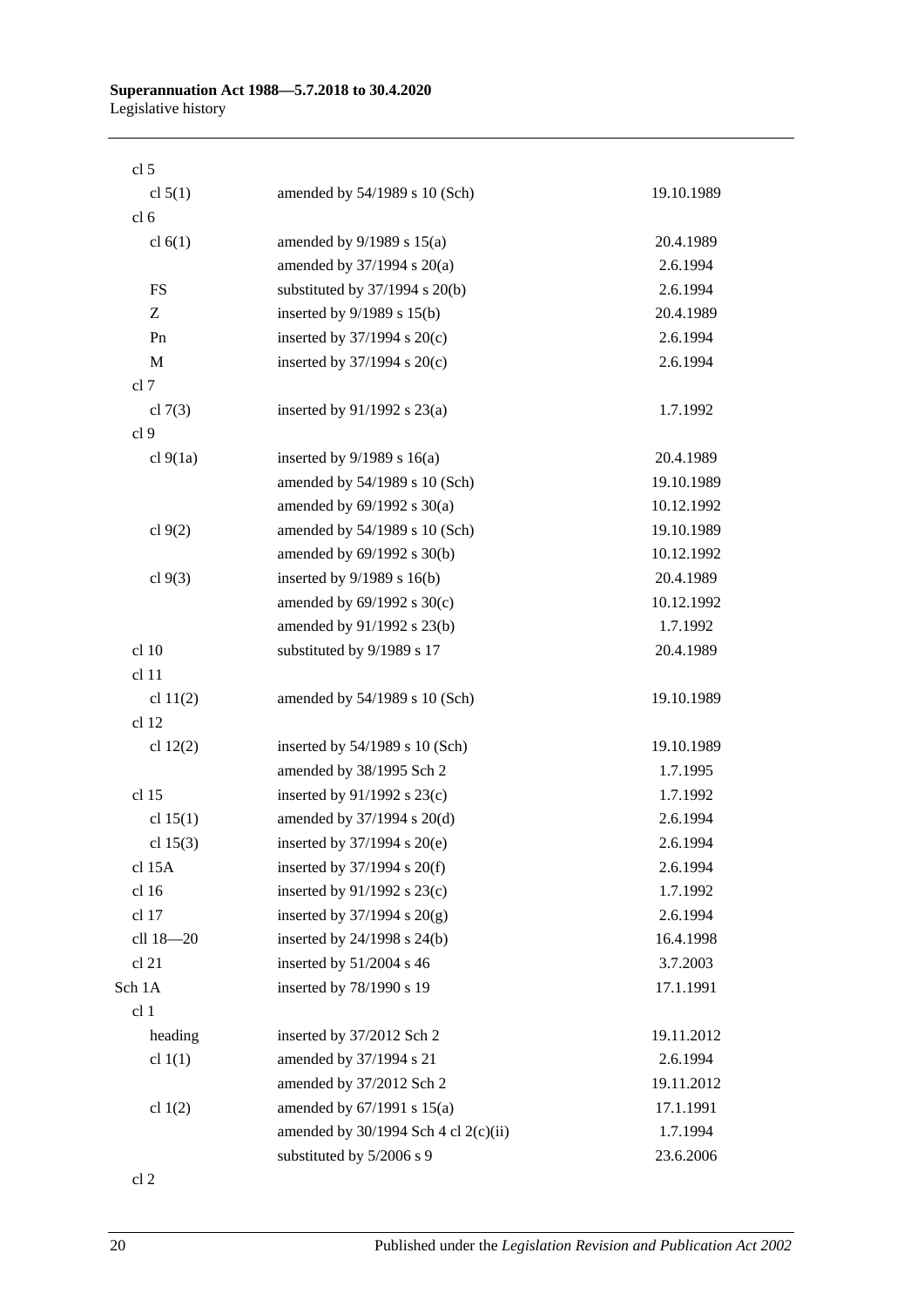|                  | heading                                             | inserted by 37/2012 Sch 2                                                                                                        | 19.11.2012 |
|------------------|-----------------------------------------------------|----------------------------------------------------------------------------------------------------------------------------------|------------|
|                  | cl $2(1)$                                           | cl 2 amended and redesignated as cl $2(1)$ by<br>67/1991 s 15(b), (c)                                                            | 17.1.1991  |
|                  |                                                     | amended by 37/2012 Sch 2                                                                                                         | 19.11.2012 |
|                  | cl $2(2)$                                           | inserted by $67/1991$ s $15(c)$                                                                                                  | 17.1.1991  |
| cl <sub>3</sub>  |                                                     | heading inserted by 37/2012 Sch 2                                                                                                | 19.11.2012 |
| Sch 1B           |                                                     | inserted by $36/1999$ Sch 3 (Pt 3 cl 3(c))                                                                                       | 1.12.1999  |
| cl <sub>1</sub>  |                                                     |                                                                                                                                  |            |
|                  | contributory lump<br>sum schemes                    | the contributory lump sum schemes amended to<br>read contributory lump sum schemes by<br>37/2012 Sch 2                           | 19.11.2012 |
|                  | Electricity<br>Industry pension<br>scheme           | the Electricity Industry pension scheme<br>amended to read Electricity Industry pension<br>scheme by 37/2012 Sch 2               | 19.11.2012 |
|                  | Electricity<br>Industry<br>Superannuation<br>Board  | the Electricity Industry Superannuation Board<br>amended to read Electricity Industry<br>Superannuation Board by 37/2012 Sch 2   | 19.11.2012 |
|                  | Electricity<br>Industry<br>Superannuation<br>Scheme | the Electricity Industry Superannuation Scheme<br>amended to read Electricity Industry<br>Superannuation Scheme by 37/2012 Sch 2 | 19.11.2012 |
|                  | relevant day                                        | the relevant day amended to read relevant day<br>by 37/2012 Sch 2                                                                | 19.11.2012 |
|                  | <b>State Scheme</b>                                 | the State Scheme amended to read State<br>Scheme by 37/2012 Sch 2                                                                | 19.11.2012 |
| cl <sub>2</sub>  |                                                     |                                                                                                                                  |            |
|                  | cl $2(3)$ and $(4)$                                 | amended by 37/2012 Sch 2                                                                                                         | 19.11.2012 |
| cl <sub>3</sub>  |                                                     |                                                                                                                                  |            |
|                  | cl $3(3)$ , $(5)$ and $(6)$                         | amended by 37/2012 Sch 2                                                                                                         | 19.11.2012 |
| cl <sub>4</sub>  |                                                     |                                                                                                                                  |            |
|                  | cl $4(7)$                                           | substituted by 41/2000 s 16                                                                                                      | 17.8.2000  |
|                  |                                                     | amended by 37/2012 Sch 2                                                                                                         | 19.11.2012 |
|                  | cl $4(8)$                                           | inserted by 41/2000 s 16                                                                                                         | 17.8.2000  |
|                  | cl $4(9)$                                           | inserted by 41/2000 s 16                                                                                                         | 17.8.2000  |
|                  |                                                     | amended by 37/2012 Sch 2                                                                                                         | 19.11.2012 |
|                  | cl $4(10)$                                          | inserted by 41/2000 s 16                                                                                                         | 17.8.2000  |
| Sch <sub>3</sub> |                                                     | deleted by 91/1992 s 24                                                                                                          | 1.7.1992   |
|                  |                                                     | inserted by 5/2006 s 10                                                                                                          | 23.6.2006  |
| cl <sub>4</sub>  |                                                     |                                                                                                                                  |            |
|                  | cl 4(1)                                             | amended by 37/2012 s 25(1), Sch 2                                                                                                | 19.11.2012 |
|                  | cl $4(2)$                                           | amended by 37/2012 s 25(2)                                                                                                       | 19.11.2012 |
| cl 5             |                                                     | substituted by 37/2012 s 25(3)                                                                                                   | 19.11.2012 |
| cl <sub>6</sub>  |                                                     |                                                                                                                                  |            |
|                  | cl $6(1)$                                           | amended by 37/2012 s 25(4)                                                                                                       | 19.11.2012 |
|                  | cl 10                                               |                                                                                                                                  |            |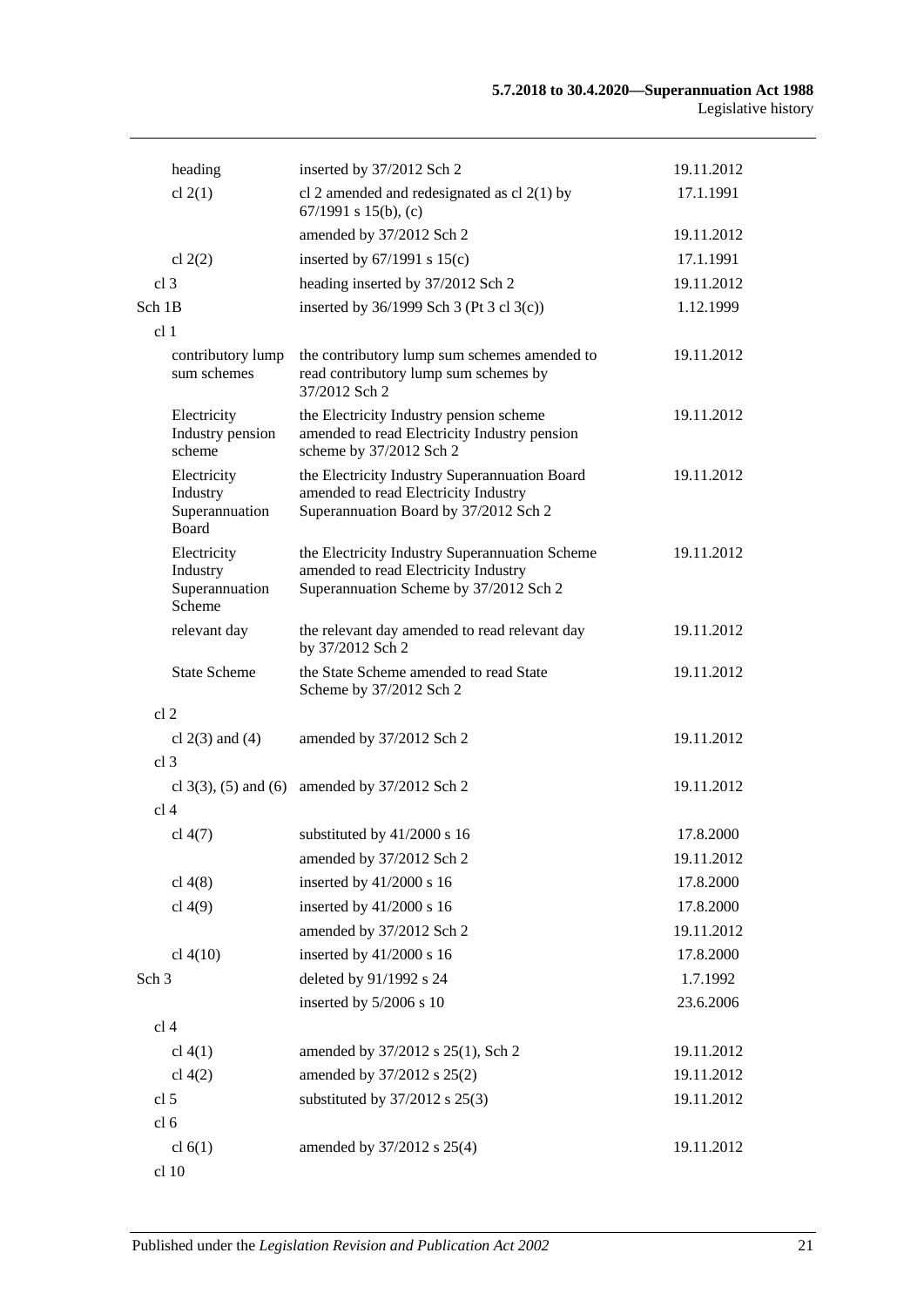| cl $10(2)$ | amended by $37/2012$ s $25(5)$  | 19.11.2012 |
|------------|---------------------------------|------------|
| cl 12A     | inserted by $37/2012$ s $25(6)$ | 15.6.2014  |

# **Transitional etc provisions associated with Act or amendments**

## *Statutes Amendment (Division of Superannuation Interests under Family Law Act) Act 2003, Sch 1*

### **1—Interpretation**

In this Schedule—

*relevant Act* means an Act amended by this Act;

### *relevant authority* means—

- (a) the Police Superannuation Board; or
- (b) the South Australian Parliamentary Superannuation Board; or
- (c) the South Australian Superannuation Board; or
- (d) the Treasurer.

### **2—Prior action**

Any step taken by a relevant authority before a section of this Act is brought into operation that corresponds to a step that may be taken by the relevant authority under a relevant Act after this Act is brought into operation will be taken to be valid and effectual for the purposes of a relevant Act as if it had been taken after the commencement of this Act.

### **3—Instruments**

Any splitting instrument, or other instrument, lodged with a relevant authority before the commencement of this Act may take effect for the purposes of a relevant Act after the commencement of this Act.

### **4—Other matters**

- (1) The Governor may, by regulation, make additional provisions of a saving or transitional nature consequent on the enactment of this Act.
- (2) A provision of a regulation under subclause (1) may, if the regulation so provides, take effect from the commencement of this Act or from an earlier day, but not before 28 December 2002.
- (3) To the extent to which a provision takes effect under subclause (2) from a day earlier than the day of the regulation's publication in the Gazette, the provision does not operate to the disadvantage of a person by—
	- (a) decreasing the person's rights; or
	- (b) imposing liabilities on the person.
- (4) The *[Acts Interpretation Act](http://www.legislation.sa.gov.au/index.aspx?action=legref&type=act&legtitle=Acts%20Interpretation%20Act%201915) 1915* will, except to the extent of any inconsistency with the provisions of this Schedule (or regulations made under this Schedule), apply to any amendment effected by this Act.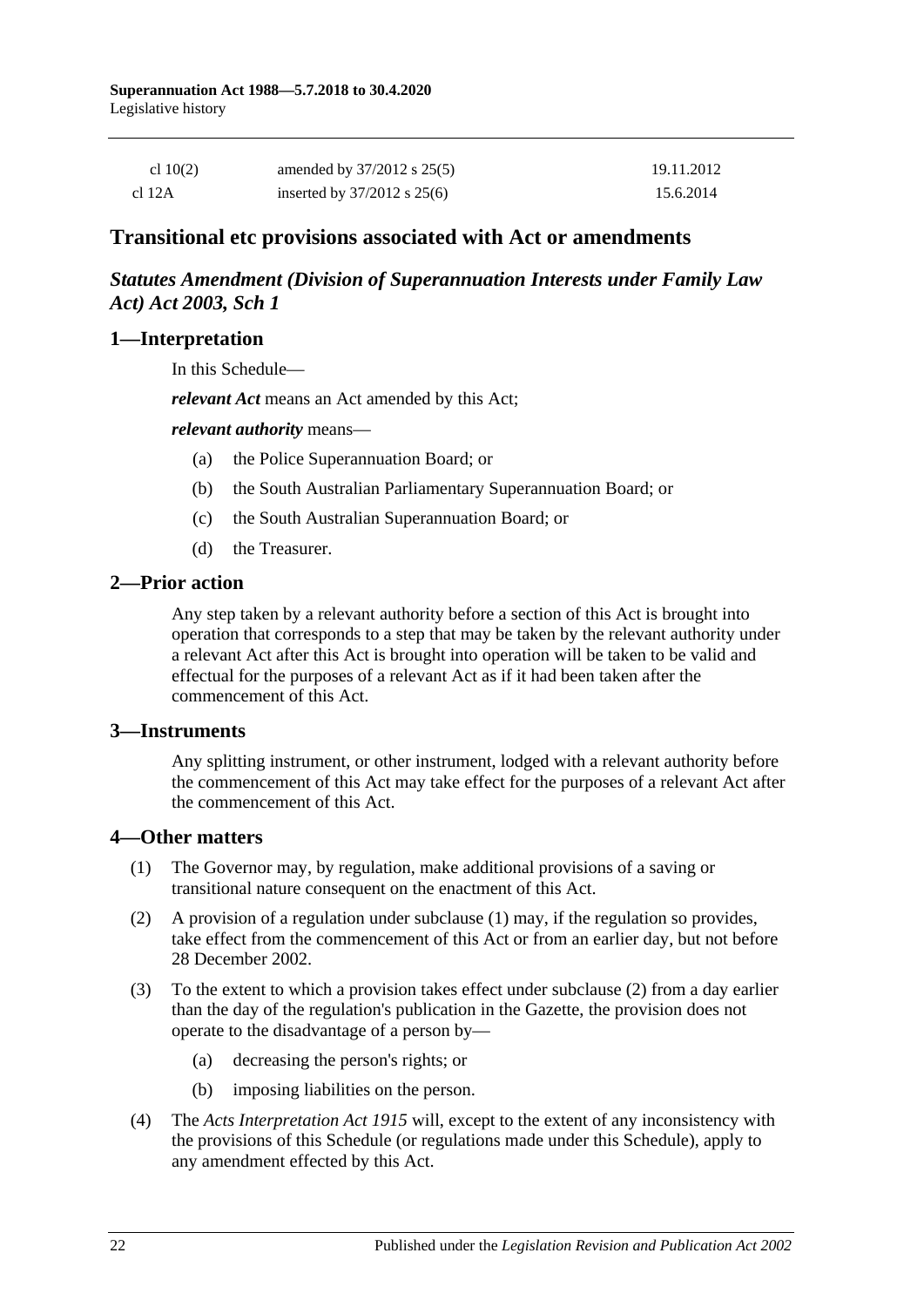*Superannuation (Administered Schemes) Amendment Act 2006, Sch 1*

## **5—Interpretation**

In this Part—

*principal Act* means the *[Superannuation Act](http://www.legislation.sa.gov.au/index.aspx?action=legref&type=act&legtitle=Superannuation%20Act%201988) 1988*.

## **6—Transitional provision**

Subsections (2) and (3) of section 56 of the principal Act (as enacted by this Act) do not apply with respect to a matter where the relevant time limit expired, or the procedural step was required to be taken, before the commencement of this clause unless the South Australian Superannuation Board is satisfied, on application by a person seeking to obtain the benefit of this clause, that the failure to comply with the time limit or procedural step was attributable to a person's physical or mental disability at the relevant time.

## *Statutes Amendment (Domestic Partners) Act 2006*

## **209—Transitional provision**

An amendment made by a provision of this Act to a provision of the *[Superannuation](http://www.legislation.sa.gov.au/index.aspx?action=legref&type=act&legtitle=Superannuation%20Act%201988)  Act [1988](http://www.legislation.sa.gov.au/index.aspx?action=legref&type=act&legtitle=Superannuation%20Act%201988)* that relates to the payment of a pension, lump sum or other benefit to a person on the death of a contributor applies only if the death occurs after the commencement of the amendment.

## *Statutes Amendment (Transition to Retirement—State Superannuation) Act 2008, Sch 1*

# **1—Interpretation**

In this Schedule—

*principal Act* means the *[Superannuation Act](http://www.legislation.sa.gov.au/index.aspx?action=legref&type=act&legtitle=Superannuation%20Act%201988) 1988*.

# **2—Transitional provisions**

- (1) A person—
	- (a) who has, before the commencement of this subclause, resigned from employment in circumstances that fall within the ambit of subsection (1) of section 28A of the principal Act (as in existence immediately before that commencement); and
	- (b) who has not received any benefit under that section before the commencement of this subclause,

will have 3 months from that commencement to make an election under this subclause and if such an election is not made by the expiration of that period then section 28 of the principal Act will apply to the person to the exclusion of section 28A of the principal Act.

- (2) A person to whom section 39A of the principal Act applies—
	- (a) who resigned or retired from employment before the commencement of this subclause; and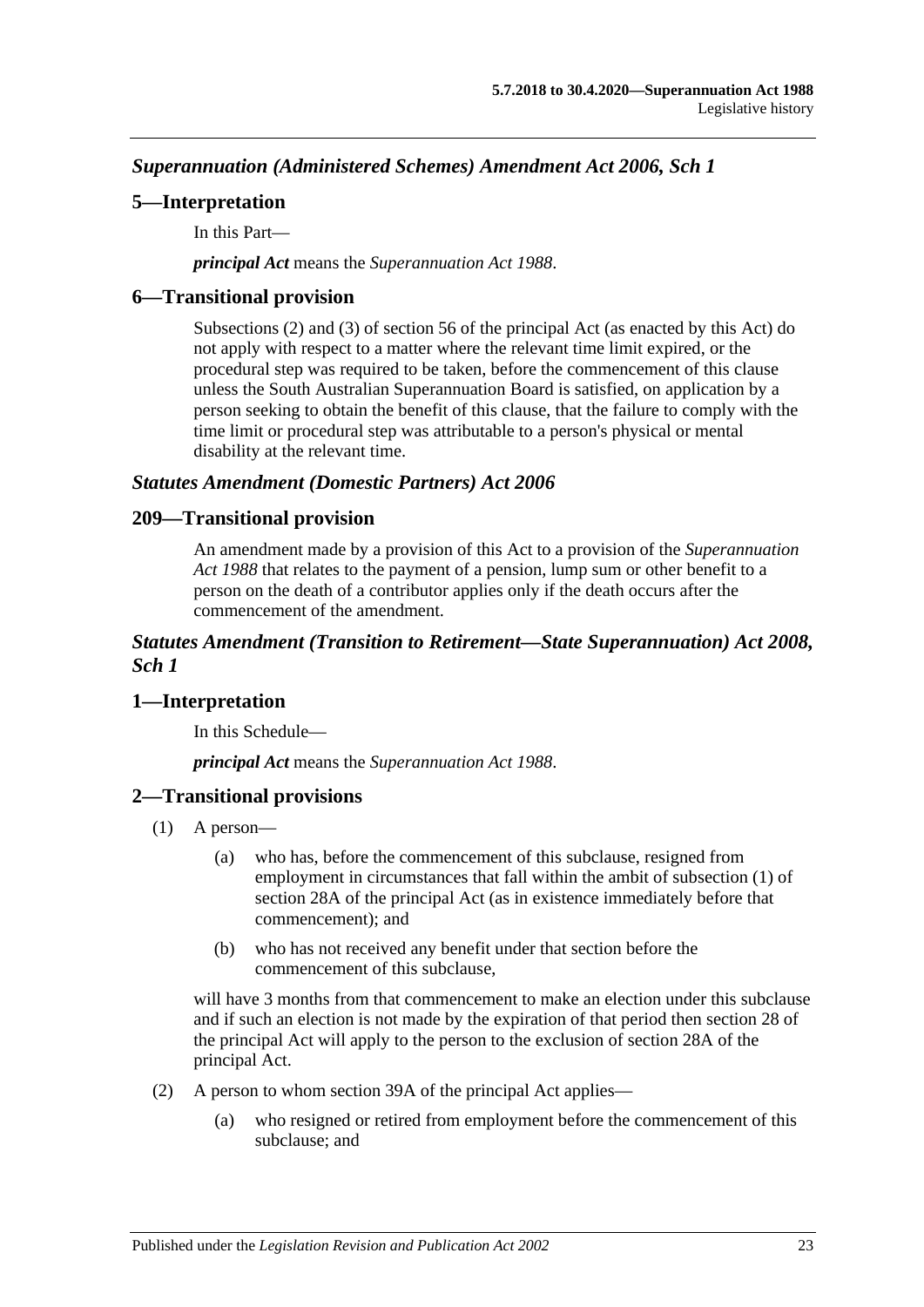(b) who has not made an election under subsection (3)(b) of that section before the commencement of this subclause,

will have 3 months from that commencement to make such election (so that any election made after the expiration of that period by such a person will have no effect).

(3) Section 40B of the principal Act, as enacted by this Act, applies only to a person whose right to the payment of a pension under the principal Act arises after the commencement of this subclause.

# *Statutes Amendment and Repeal (Superannuation) Act 2012, Sch 1—Transitional provisions*

## **1—Superannuation Act and Superannuation Funds Management Corporation of South Australia Act**

- (1) Regulations made under the *[Superannuation Act](http://www.legislation.sa.gov.au/index.aspx?action=legref&type=act&legtitle=Superannuation%20Act%201988) 1988* or the *[Superannuation Funds](http://www.legislation.sa.gov.au/index.aspx?action=legref&type=act&legtitle=Superannuation%20Funds%20Management%20Corporation%20of%20South%20Australia%20Act%201995)  [Management Corporation of South Australia Act](http://www.legislation.sa.gov.au/index.aspx?action=legref&type=act&legtitle=Superannuation%20Funds%20Management%20Corporation%20of%20South%20Australia%20Act%201995) 1995* before the commencement of this clause are to be read as if the amendments to the regulation making powers under those Acts effected by this Act had been in force when the regulations were made.
- (2) The person holding the office of elected member of the South Australian Superannuation Board pursuant to section 8(1)(b) of the *[Superannuation Act](http://www.legislation.sa.gov.au/index.aspx?action=legref&type=act&legtitle=Superannuation%20Act%201988) 1988* (the *principal Act*) immediately before the commencement of section 20 of this Act will, despite the amendments effected by that section, continue to hold office for the balance of his or her term of election (subject to any provision of the principal Act relating to the conditions of his or her office).
- (3) The person holding the office of elected member of the board of directors of the Superannuation Funds Management Corporation of South Australia pursuant to section 9(2)(a) of the *[Superannuation Funds Management Corporation of South](http://www.legislation.sa.gov.au/index.aspx?action=legref&type=act&legtitle=Superannuation%20Funds%20Management%20Corporation%20of%20South%20Australia%20Act%201995)  [Australia Act](http://www.legislation.sa.gov.au/index.aspx?action=legref&type=act&legtitle=Superannuation%20Funds%20Management%20Corporation%20of%20South%20Australia%20Act%201995) 1995* (the *principal Act*) immediately before the commencement of section 26 of this Act will, despite the amendments effected by that section, continue to hold office for the balance of his or her term of election (subject to any provision of the principal Act relating to the conditions of his or her office).

## *Statutes Amendment (SACAT No 2) Act 2017, Pt 45*

## **242—Transitional provisions**

- (1) A declaration of the District Court under section 4A of the principal Act in force immediately before the relevant day will, on and from the relevant day, be taken to be a determination of the Tribunal.
- (2) A reference in section 4B of the principal Act to an application under section 4A of the principal Act will, on and from the relevant day, be taken to include a reference to an application under section 4A made before the relevant day.
- (3) A right of appeal under section 44 of the principal Act in existence (but not yet exercised) before the relevant day, will be exercised as if this Part had been in operation before the right arose, so that proceedings may be commenced before the Tribunal rather than the Administrative and Disciplinary Division of the District Court.
- (4) Nothing in this section affects any proceedings before the Administrative and Disciplinary Division of the District Court commenced before the relevant day.